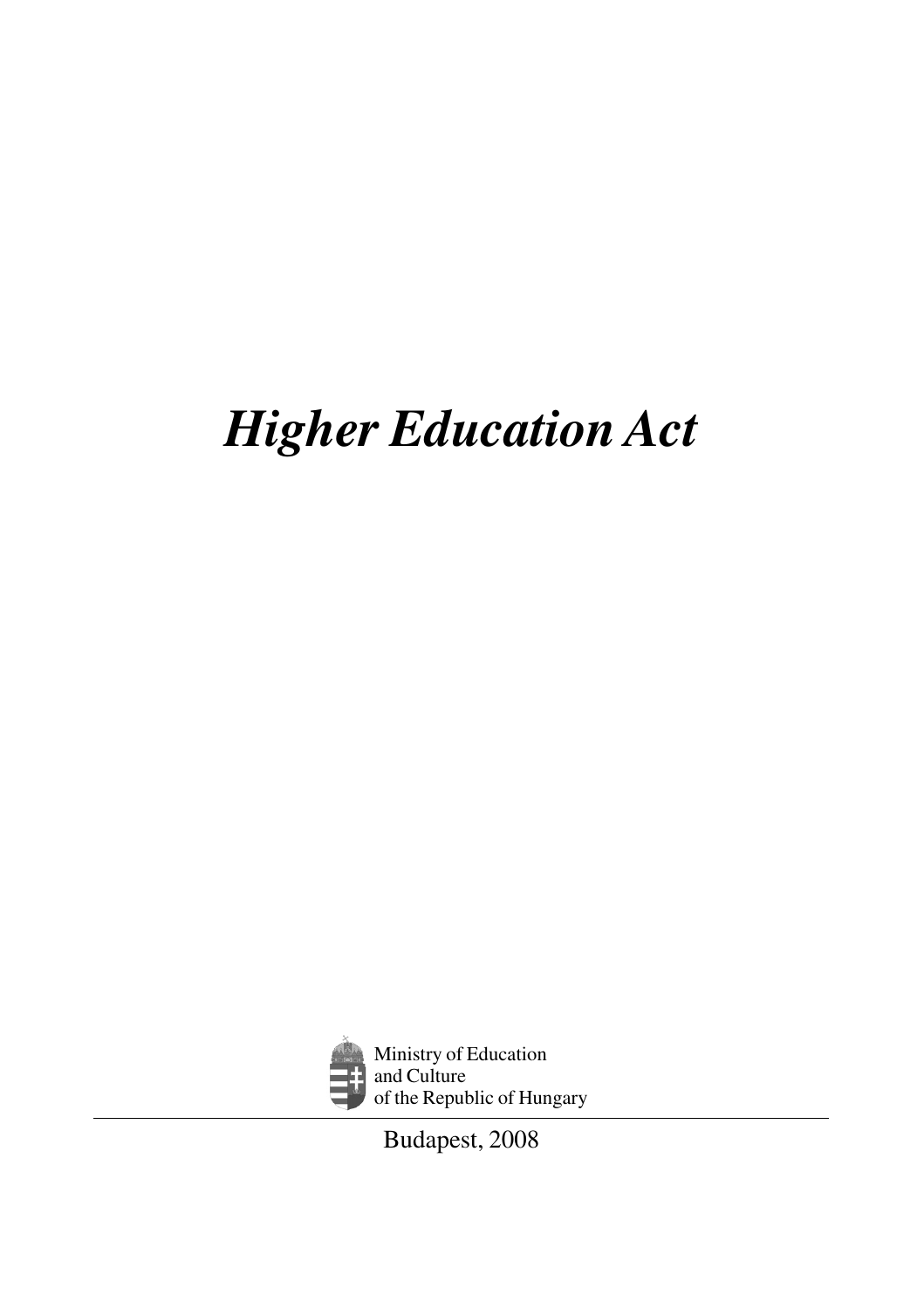Publisher: Ministry of Education and Culture of the Republic of Hungary Dr. Károly Manherz responsible for publishing Printed by: Magyar Hivatalos Közlönykiadó Dr. László Kodela chair-chief executive responsible for printing Place and date of printing: Budapest, 2008 Order number: 08.0422 Proofread by Nicholas Palmer László Csekei editor in chief ISBN 978 963 9722 35 4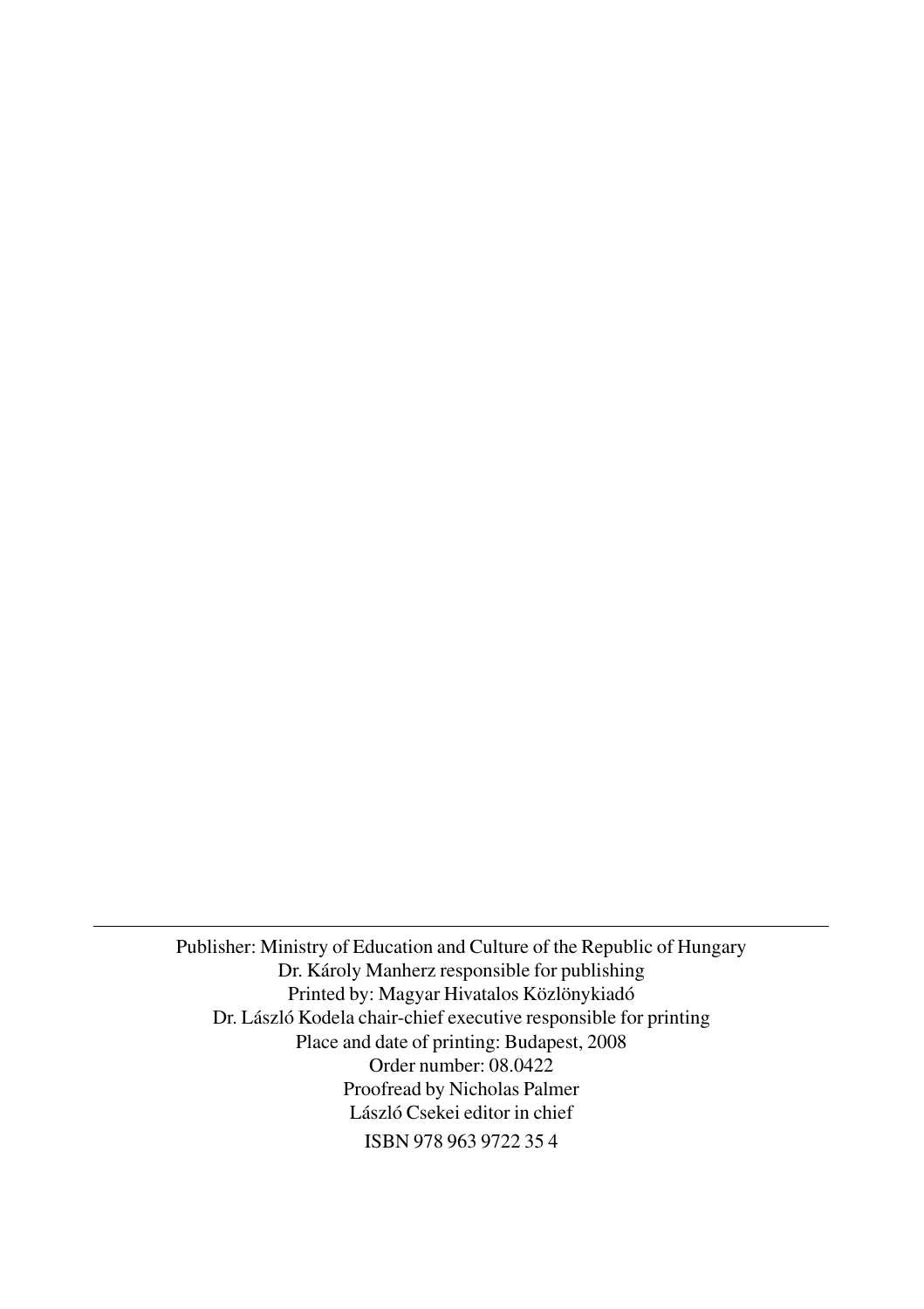### *Contents*

| Introduction                                                                   | 7  |
|--------------------------------------------------------------------------------|----|
| <b>Act CXXXIX of 2005 on Higher Education</b>                                  | 10 |
| <b>PART ONE – General Provisions</b>                                           | 10 |
| Purpose of the Act                                                             | 10 |
| Scope of the Act                                                               | 14 |
| Principles of the Act                                                          | 14 |
| <b>PART TWO – The Operation of Institutions of the Higher Education System</b> | 20 |
| Establishment of Higher Education Institutions                                 | 20 |
| Principles of the Operation of Higher Education Institutions                   | 26 |
| Structure of the Higher Education Institution                                  | 29 |
| The Financial Board                                                            | 29 |
| The Senate                                                                     | 33 |
| The Rector                                                                     | 38 |
| Organisational Units of the Higher Education Institution                       | 39 |
| Cooperation Agreement between Higher Education Institutions                    | 40 |
| The Training System of Higher Education                                        | 41 |
| Data Management in Higher Education Institutions,                              |    |
| <b>Higher Education Information Systems</b>                                    | 44 |
| Transformation of Higher Education Institutions                                |    |
| (Fusion, Demerger, Secession, Affiliation and Merger)                          | 49 |
| Dissolution of the Higher Education Institution                                | 50 |
| <b>PART THREE - The Student</b>                                                | 53 |
| <b>Establishment of Student Status</b>                                         | 53 |
| Individual Rights and Obligations of Students                                  | 59 |
| <b>Dormitory Placements</b>                                                    | 67 |
| State-funded and Fee-paying Training                                           | 68 |
| <b>Fulfilment of Academic Requirements</b>                                     | 72 |
| Assessment of Student Performance                                              | 72 |
| The Diploma and the Certificate                                                | 77 |
| <b>Supporting Gifted Students</b>                                              | 80 |
| Special Rules Pertaining to Doctorate Courses                                  | 81 |
| Students' Discipline-related Responsibilities and Liability for Damages,       |    |
| Liability for Damages on the Part of Higher Education Institutions             | 84 |
| The Right to Remedy                                                            | 87 |
| Termination of Student Status and Dormitory Membership                         | 90 |
| Student Communities, Student Unions, National Student Representation           | 92 |
| <b>PART FOUR - Employees in Higher Education</b>                               |    |
| (Public Servants, Employees)                                                   | 96 |
| The Scope of Employees in Higher Education and General Rules of Employment     | 96 |
| Rights and Obligations of Employees                                            | 97 |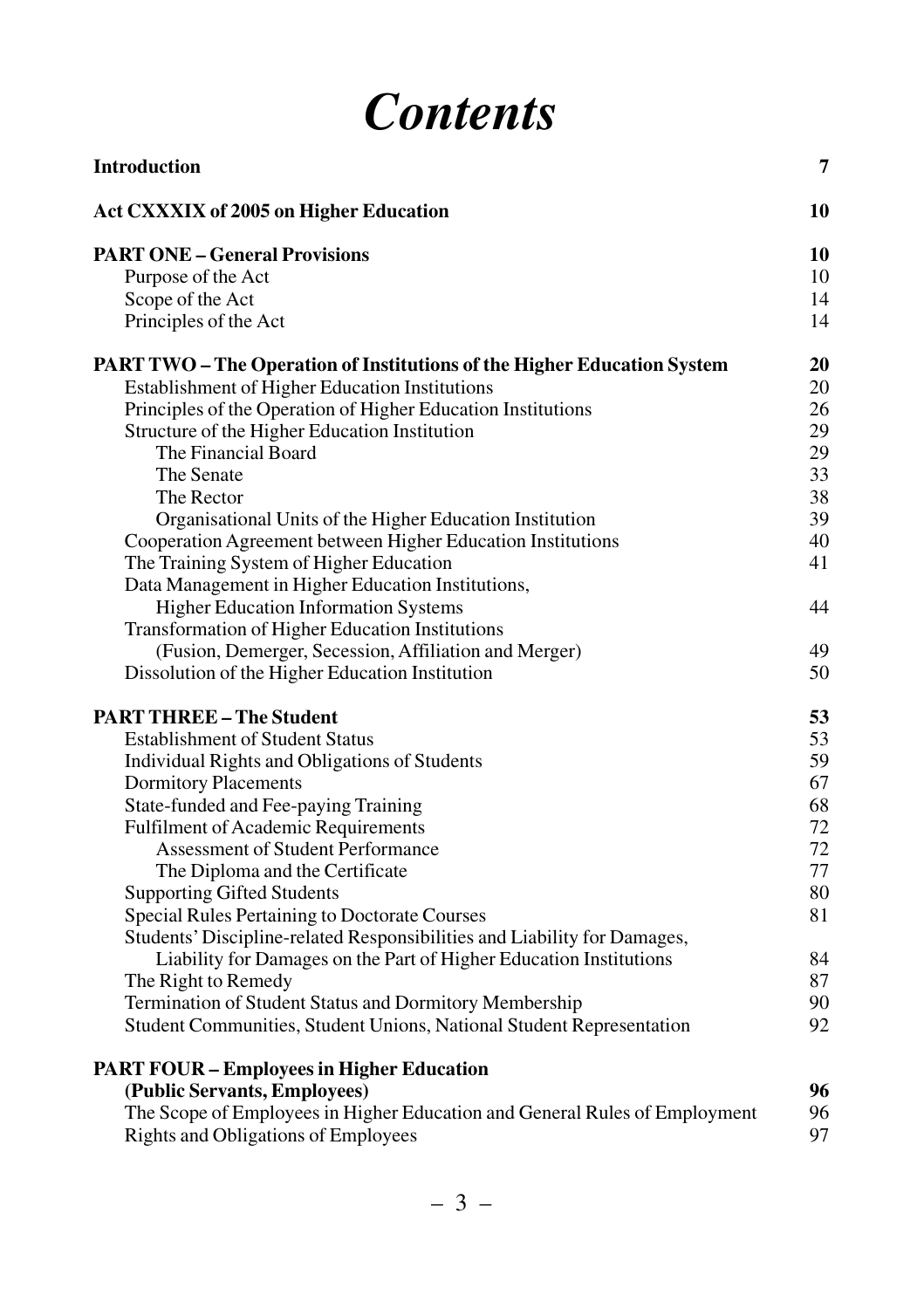| Special Rules Pertaining to Lecturers                                    | 98  |
|--------------------------------------------------------------------------|-----|
| <b>Lecturer Positions, Titles</b>                                        | 98  |
| <b>Establishment and Termination of Lecturer Positions</b>               | 100 |
| Titles Unrelated to Lecturer Position                                    | 104 |
| Special Provisions Pertaining to Employees in Researcher Positions       | 105 |
| Special Provisions Pertaining to Employees in Instructor Positions       | 106 |
| Rights and Obligations of those Performing Tasks Pertaining to Education | 106 |
| <b>Executive Positions and Executive Posts</b>                           | 108 |
| Provisions Pertaining to Remunerations                                   | 109 |
| Employee Organisations, Individual and Collective Rights,                |     |
| <b>Interest Protection, Interest Reconciliation</b>                      | 110 |
| <b>PART FIVE – The Organisation and Governance of Higher Education</b>   | 111 |
| <b>State Powers Relating to Higher Education</b>                         | 111 |
| The Powers of Parliament                                                 | 111 |
| Powers of the President of the Republic of Hungary                       | 111 |
| Powers of the Government and the Prime Minister                          | 111 |
| Sectoral Governance                                                      | 112 |
| Procedures Pertaining to the Operation of Higher Education Institutions  | 116 |
| The Registration Centre                                                  | 118 |
| The Sectoral Quality Development System of Higher Education              | 118 |
| <b>Bodies Implementing State Powers</b>                                  | 119 |
| The Hungarian Accreditation Committee                                    | 119 |
| The Higher Education and Research Council                                | 123 |
| Boards of Executives of Higher Education Institutions                    | 126 |
| <b>Maintainer Control</b>                                                | 127 |
| <b>PART SIX – Provisions with International Relevance</b>                | 131 |
| Foreign Higher Education Institutions in Hungary                         |     |
| Hungarian Higher Education Institutions Abroad                           | 131 |
| Studies of Hungarian Nationals Abroad                                    | 133 |
| Studies of Non-Hungarian Nationals in Hungary                            | 133 |
| <b>PART SEVEN - The Funding of Higher Education</b>                      | 135 |
| The Economic Activities of Higher Education Institutions                 | 135 |
| Services Provided against the Training Contribution and the Tuition Fee  | 140 |
| Obligation to Pay Training Contribution                                  | 141 |
| Fee Payment Obligation                                                   | 142 |
| The Principles of Higher Education Financing                             | 143 |
| Other Funding Provisions                                                 | 151 |
| <b>PART EIGHT - Miscellaneous Provisions</b>                             | 154 |
| Special Provisions Pertaining to the Operation                           |     |
| of Non-state Higher Education Institutions                               | 154 |
| Private Higher Education Institutions                                    | 154 |
| Church Higher Education Institutions                                     | 156 |
| Special Provisions Pertaining to Higher Education Institutions           |     |
| Operating as a Public Benefit Organisation                               | 159 |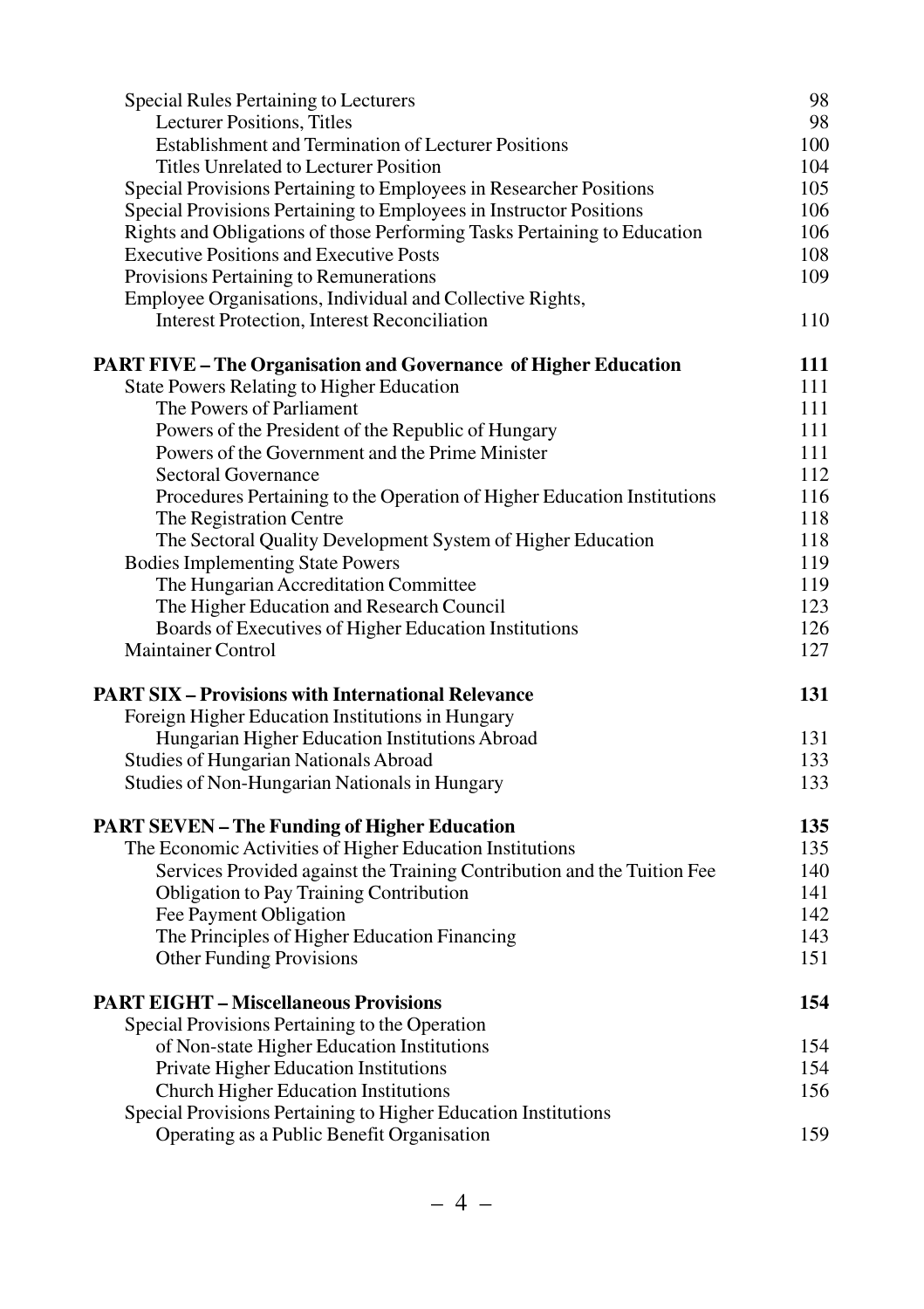| Special Provisions Pertaining to Military and Law Enforcement                                            |     |
|----------------------------------------------------------------------------------------------------------|-----|
| <b>Higher Education Institutions</b>                                                                     | 161 |
| Special Provisions Pertaining to Higher Education Institutions                                           |     |
| of Medicine and Health Science                                                                           | 162 |
| Special Provisions Pertaining to Higher Education Institutions of Agriscience                            | 165 |
| Special Provisions Pertaining to Art Higher Education Institutions                                       | 166 |
| Special Provisions Pertaining to Teacher Training                                                        | 167 |
| Definitions                                                                                              | 169 |
| Miscellaneous Provisions                                                                                 | 174 |
| <b>PART NINE - Enacting Provisions</b>                                                                   | 179 |
| <b>Closing Provisions</b>                                                                                | 179 |
| <b>Enabling Provisions</b>                                                                               | 181 |
| <b>Transitional Provisions</b>                                                                           | 183 |
| Transformation of Higher Education Institutions,                                                         |     |
| <b>Establishment of New Institutions</b>                                                                 | 183 |
| Executive Assignments, Issues of Employment                                                              | 185 |
| Transition to the Training System                                                                        | 186 |
| The Rights and Obligations of Students                                                                   | 188 |
| Introduction of the New Funding System                                                                   | 189 |
| Introduction of the New Authorisation System                                                             | 190 |
| <b>PART TEN</b>                                                                                          | 191 |
| Compliance with the Law of the European Union                                                            | 191 |
| <b>ANNEX</b>                                                                                             |     |
| Annex 1 to Act CXXXIX of 2005                                                                            | 192 |
| State Recognised Higher Education Institutions of the Republic of Hungary                                | 192 |
| <b>State Universities</b>                                                                                | 192 |
| Non-state Universities                                                                                   | 193 |
| <b>State Colleges</b>                                                                                    | 193 |
| Non-state Colleges                                                                                       | 194 |
| Annex 2 to Act CXXXIX of 2005                                                                            | 196 |
| PART I                                                                                                   | 196 |
| Personal and Special Data Registered                                                                     |     |
| and Managed by Higher Education Institutions                                                             | 196 |
| I/A Data Pertaining to Employees                                                                         | 196 |
| I/B Data Pertaining to Students<br>PART II                                                               | 198 |
|                                                                                                          | 199 |
| Personal and Special Data Registered and Managed                                                         | 199 |
| in the Higher Education Information System                                                               | 199 |
| II/A Master Data Pertaining to Higher Education Institutions<br>II/B Master Data Pertaining to Employees | 200 |
| II/C Master Data Pertaining to Students and PhD Candidates                                               | 201 |
| II/D Master Data Pertaining to Admission                                                                 | 203 |
| Annex 3 to Act CXXXIX of 2005                                                                            | 204 |
| Multipliers Applied to Determine the Annual Amount of Normative Funding                                  | 204 |
| Annex 4 to Act CXXXIX of 2005                                                                            | 204 |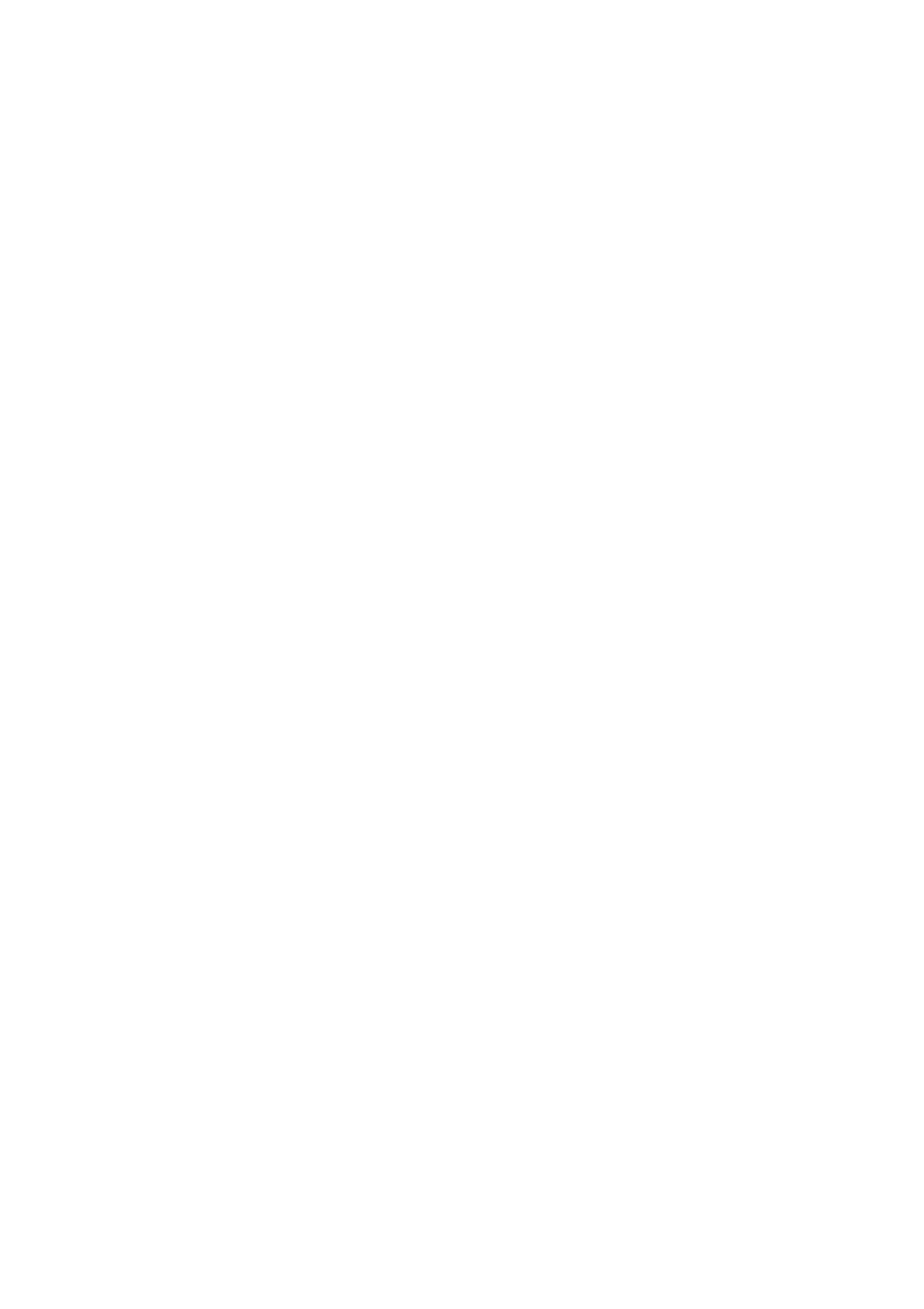# *Introduction*

This booklet contains the consolidated version of Act CXXXIX of 2005 on Higher Education (Hungarian abbreviation: 'Ftv'), effective as from January 1, 2008, which is not the authentic version thereof, so this version may not be used for the application of the law in practice. No reference is made in this version of the text of the Act to the transitional provisions included in the laws amending the Ftv Act, serving the purpose of introducing the amendments, and due to the lack of these references the exact term, scope and personal effect of certain provisions can only be determined to a limited extent from the effective text of the Act itself. It should be pointed out that in order to obtain full knowledge of the legal regulations, knowledge of transitional provisions may also be required.

When disclosing the text of the Act on Higher Education, we do not refer to any of its provisions formerly in effect or those amended, particularly to the amendments made before January 1, 2008 of Annex 1 thereof, including the list of state recognised higher education institutions, as well as issues related to any institutional or organisational changes or succession.

Ftv was published on December 14, 2005 in issue 160/2005 of the Magyar Közlöny (Official Gazette of the Republic of Hungary) and it is effective as of March 1, 2006.

The following legal acts amended the provisions of Ftv after its publication or contained transitional provisions related to such amendments:

1. **Act XLVI of 2006** on the amendment of Act CXXXIX of 2005 on Higher Education;

2. **Act LXV of 2006** on the amendment of Act XXXVIII of 1992 on Public Finances and certain related Acts [Section 9, Section 13 (6)];

3. **Act LXXIII of 2006** on the amendment of Act CXXXIX of 2005 on Higher Education;

4. **Act CIX of 2006** on the amendment of Acts related to the Reorganization of the Government [paragraph *e)* of Section 2 (3), paragraph *o)* of Section 80 (2), Sections 112–113, paragraph *q)* of Section 125 (3), Section 157 (2), paragraph *l)* of Section 171 (5)];

5. **Act CXXI of 2006** on the amendment of certain Acts underlying the Budget of the Republic of Hungary [Section 26, Section 31 (4) and (9)];

6. **Act I of 2007** on the Admission and Residence of Persons availing of the Right to Free Movement and Stay [Section 126, paragraph *j)* of Section 127 (2)]; 7. **Act XXXVII of 2007** on the amendment of Act LIX of 1993 on the Civil Rights Ombudsman [Section 3 (1)];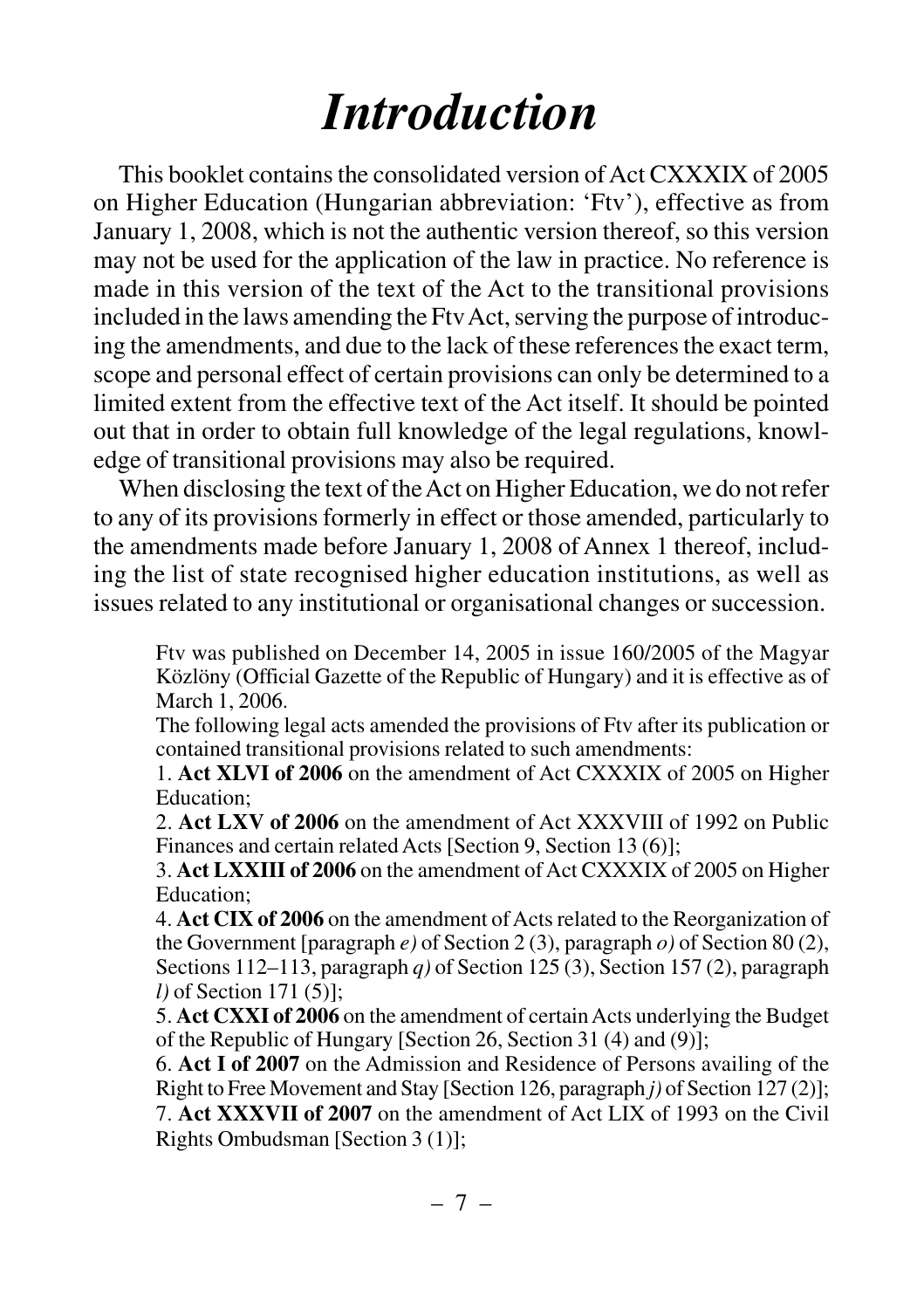8. **Act LXXXII of 2007** on repealing laws and legislative provisions [paragraph *844* of Section 2, paragraph *64)* of Section 13 (1)];

9. **Act CIV of 2007** on the amendment of Act CXXXIX of 2005 on higher education;

10. **Act CVI of 2007** on state assets [Section 48 (1)–(3), paragraph *h)* of Section 58 (1)];

11. **Act CIV of 2007** on the amendment of Act CXXIX of 2005 on higher education;

12. **Act CXLVI of 2007** on the amendment of certain Acts underlying the 2008 Budget of the Republic of Hungary [Section 23].

*(Afte the names of the Acts adopted not expressly for the purpose of amending Ftv., the provisions of the amending Act affecting Ftv are also indicated.)*

Corrigendum affecting Act LXXIII of 2006 and consequently the text of Ftv is included in volume I of issue 2006/153 of the Magyar Közlöny.

It should be noted that on the basis of Act CIV on the amendment of Act CXXXIX of 2005 on Higher Education, as from September 1, 2008 Section 58 (7)–(8) of Ftv. and as from January 1, 2009 Section 41 (2) and Section 42 (2) of Ftv. shall be effective with the amended text. (For information purposes we disclose the amended text of such paragraphs below.)

Text of Section 58 (7) of Ftv effective from September 1, 2008 will be as follows, *(7) Acquisition of provided knowledge content shall yield credit only on one occasion. Student performance having earned credit shall be recognised in studies pursued in any other higher education institution – provided that the relevant preconditions are met – irrespective of the higher education institution and the level of training at which it was accrued. Recognition – on the basis of the programme in the subject concerned – shall exclusively be performed by way of comparing the knowledge content serving as the basis for the credit. The credit shall be recognised if there is a seventy-five percent overlap between the contents compared. Comparison shall be performed by a committee of the higher education institution set up for such purpose (hereinafter 'credit transfer committee'). Any former studies and work experience may be recognised as student performance by the credit transfer committee. The number of credits transferable and acceptable on the basis of work experience may not exceed thirty.*

Text of Section 58 (8) of Ftv. effective from September 1, 2008 will be as follows, *(8) Issues related to the implementation of subsections (5)–(7) shall be regulated in the academic and examination regulations with the proviso that in order*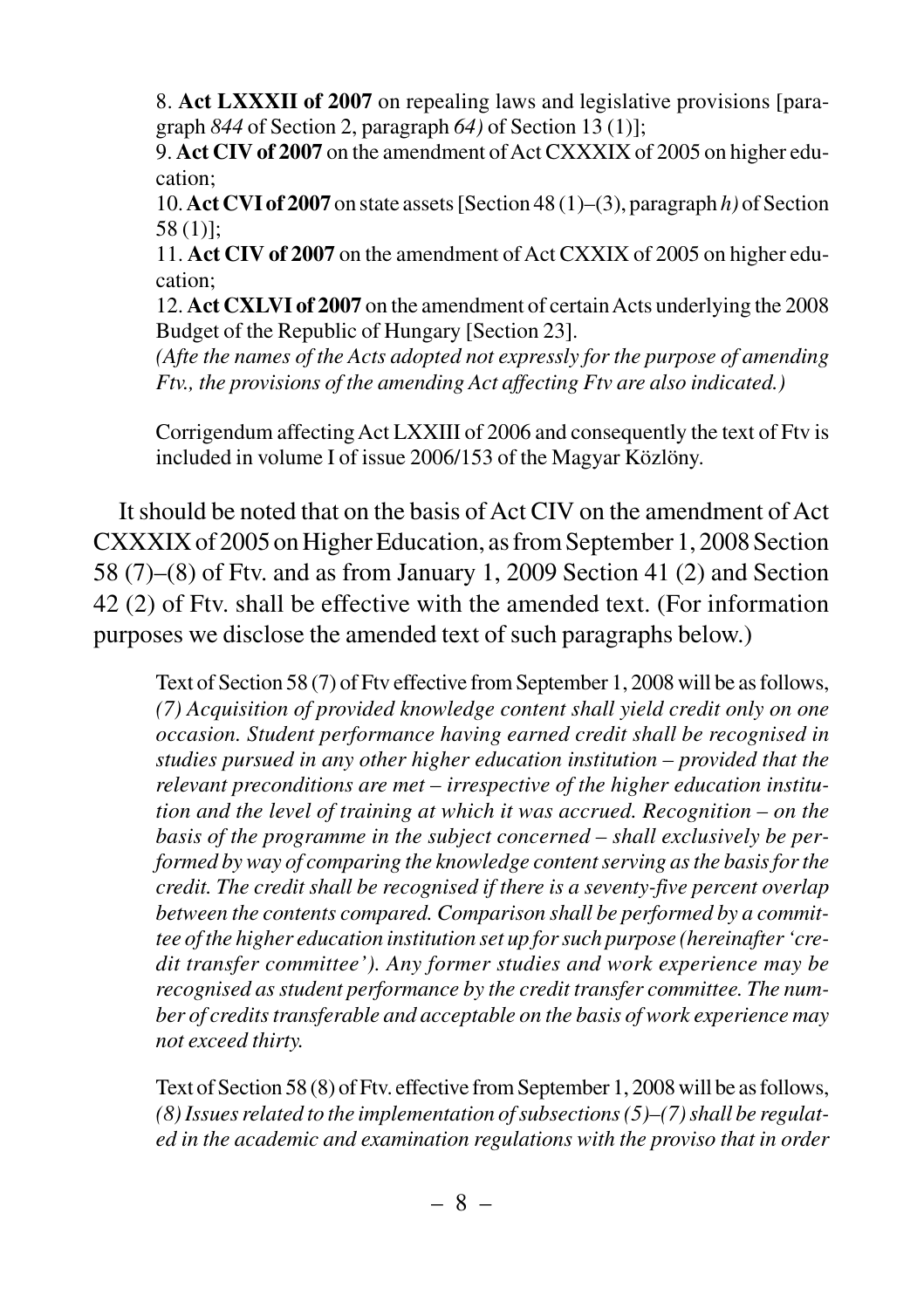*to obtain the pre-degree certificate the student shall perform at least thirty credits in the given institution, also in the event of recognition of any studies performed in the higher education institution or of any prior studies or work experiences as credit value.*

Text of Section 41 (2) of Ftv. effective from January 1, 2009 will be as follows, *(2) With regard to admission to higher-level vocational training, the higher education institution shall determine the requirements concerning grades of the secondary school-leaving examination and the necessary level of secondary school study performance in order for the candidate to qualify for application. Admission to higher-level vocational training may also be subject to the possession of specialised qualifications.*

Text of Section 42 (2) of Ftv. effective from January 1, 2009 will be as follows, *(2) In the case of application for admission to undergraduate courses, the higher education institutions providing courses in the relevant field of training shall jointly decide in which examination subjects the applicants are required to pass the advanced-level secondary school-leaving exam, selecting from among the examination subjects determined by the Government at least two years prior to the admission procedure. The higher education institution shall determine the requirements concerning grades of the secondary school-leaving examination and the necessary level of secondary school study performance in order for the candidate to qualify for application. If the fulfilment of the basic academic requirements require the satisfaction of health and aptitude related requirements, the provisions of Section 41 (3) and (6) shall apply. The Government shall decide in which cases the health and aptitude tests are mandatory, it shall determine the examination subjects the higher education institutions may choose from, and the equivalency between the grades of secondary-school leaving examination of applicants taking such examination prior to introducing the two-level system of secondary-school leaving examination, or the grades of applicants taking secondary-school leaving examination abroad or in a foreign system on the one hand and the grades of advanced-level secondary-school leaving examination.*

Authentic text of the Ftv and its amending Acts are published in Magyar Közlöny, the Official Gazette of the Republic of Hungary; in the event of any inconsistency between this brochure and the authentic text of the Ftv the version published in Magyar Közlöny shall apply.

Budapest, January 1, 2008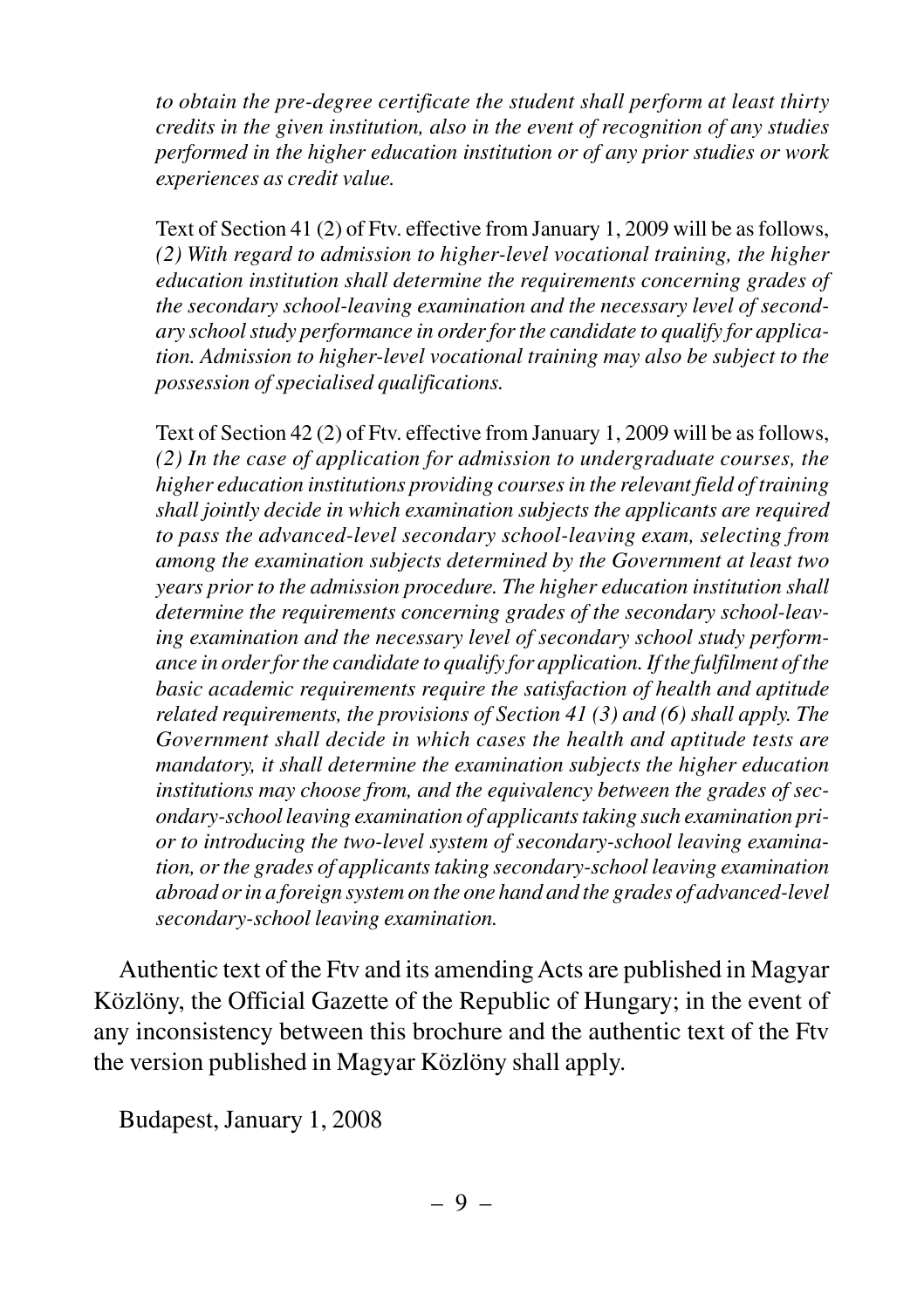### **Act CXXXIX of 2005 on Higher Education**

By the accession of the Republic of Hungary to the European Union, under the changed circumstances as part of the higher education system of the European Economic Area, for Hungarian higher education in order to be able to complete its designated task of creating, mediating and transferring up-to-date knowledge and in the interest of social cohesion, sustainable developing and maintaining a desirable level of international competitiveness and technological innovation, – by preserving traditions and the intellectual values set forth in the Magna Charta of the European Universities – to improve the competitiveness of Hungarian higher education, to strengthen the efficiency of its cooperation with education, research and the economy, its adaptability to the demands of society, the economy and environmental maintenance and to fiscal conditions, to accomplish student and lecturer mobility, to enhance equal opportunities among students, furthermore, to continuously and increasingly achieve within the operation of the education system and individual institutions the freedom to learn, teach, and do scientific research, and the motivation for quality, the Parliament hereby enacts the following Act:

#### **PART ONE**

#### *GENERAL PROVISIONS*

#### PURPOSE OF THE ACT

**Section 1** (1) The purpose of this Act is to provide for the legal guarantees that are prerequisite for exercising the constitutional right to teaching and learning. Pursuant to the right to learning, each citizen of the Republic of Hungary is entitled to access the services of higher education on condition his/her abilities make him/her qualified for pursuing academic studies. The freedom of teaching, research and artistic creation shall be maintained by means of the autonomy of higher education institutions.

(2) The purpose of this Act is to create legal conditions for higher education institutions enabling them to operate in line with and to benefit from the autonomy guaranteed herein, and to ensure lecturer, researcher and student participation in exercising autonomy. The elements of autonomy list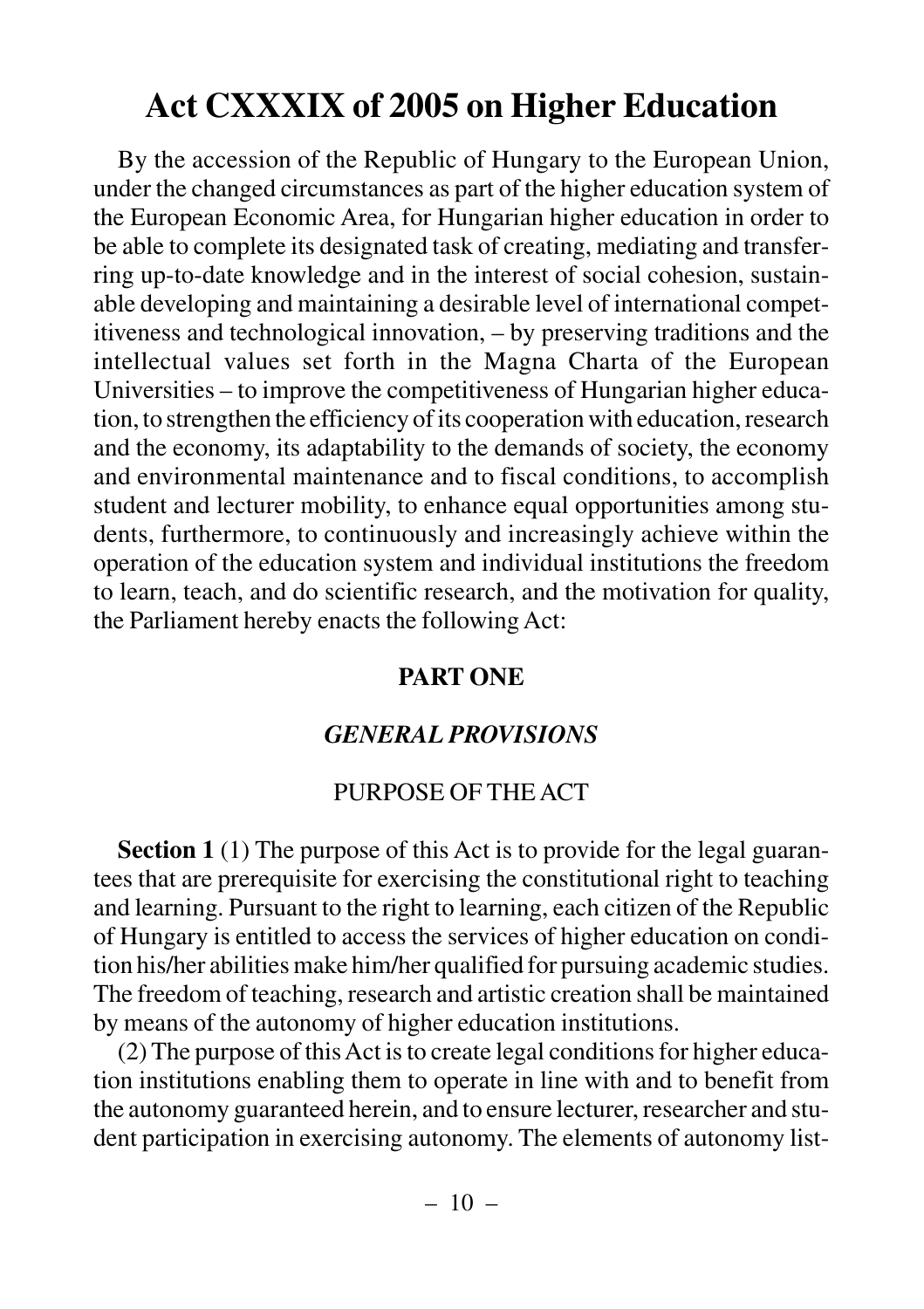ed under subsection (3) may be exercised within the limits defined by the law. Provisions pertaining to autonomy may only be governed by the law or subject to authorisation granted by the law. In exercising autonomy, stipulations of the rules and regulations of the given higher education institution shall be observed.

(3) Autonomy in terms of education, research, organisation, operation and management of the higher education institution

 $a)$  shall mean the possibility of and responsibility for managing intellectual and material goods the institution and the individuals have been entrusted with,

*b)*shall incorporate the right of the higher education institution to determine its own educational system, to set up its organisational structure, to establish its rules and regulations, and to decide on matters concerning students, employment and finances relating to the fulfilment of its mission,

*c)* shall extend to the choice of topics and the educational and research methods applied in education, research and development as well as in artistically creative work – taking into consideration prevailing conditions – in respect of the lecturer, the researcher and the institution alike,

*d)*shall include the free selection of staff employed by the institution and the designation of their duties based on institutional requirements and expectations concerning performance and quality of work,

*e)* shall cover the establishment of internal organisational bylaws and operation of the institution, including the setting up, the transformation and the winding up of various (educational, research, service, management and other) units, as well as the right to institute institution-specific statutes,

*f)* shall include the selection of the heads of the institution by means of an application scheme, and their democratic election,

*g)* shall ensure the possibility of autonomous management of funds, assets and property provided by the maintainer or acquired through the activities of the institution,

*h)*shall guarantee the functioning of the individual and community rights of students.

(4) In implementing the educational autonomy of the higher education institution, lecturers shall be liable to perform their duties at high standards and in a state-of-the-art and objective manner.

(5) In implementing the research autonomy of the higher education institution, in addition to regularly keeping up to date with scientific achieve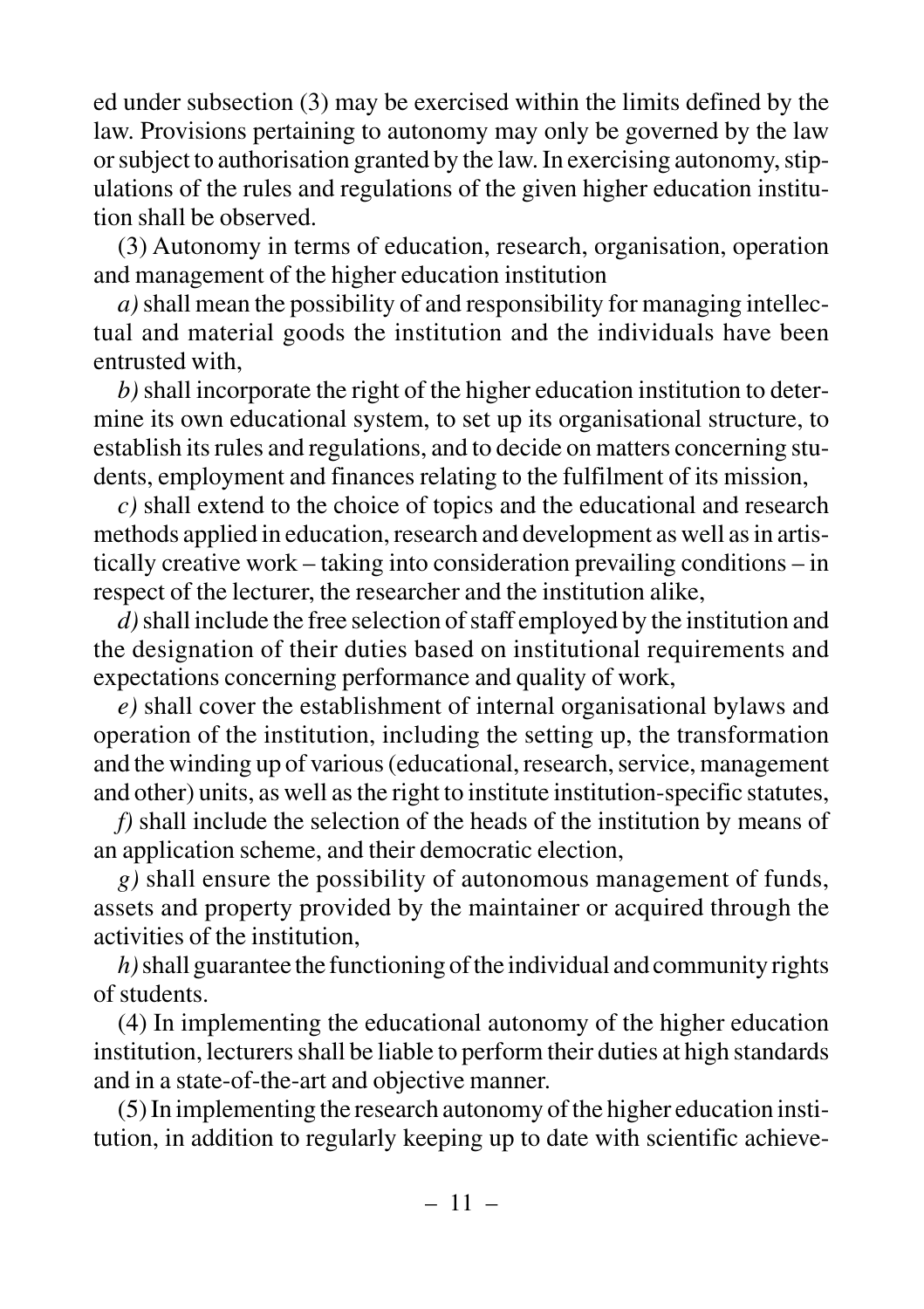ments and methods necessary for work, researchers shall be liable to strive to achieve new results in line with the rules of the ethics of science, to make such results public and to apply and introduce results in the course of teaching activity compliant with the rules of their profession.

(6) The higher education institution shall maintain its organisational and operational autonomy in accordance with the democratic rules of procedure and decision-making as stipulated both herein and in its own rules and regulations.

(7) The higher education institution shall uphold its autonomy in a way that, at the same time, it ensures lawfulness, efficiency, transparency, accountability and personal responsibility, and in this respect shall warrant the observation of laws, performance of monitoring tasks and the enforcement of the legal consequences of negligence.

(8) The autonomy of students and the student community shall promote the effective and successful education of professionals and intellectuals.

(9) In exercising autonomy, the higher education institution shall create the harmony between the freedom of education, the scientific and artistic life and the students' right to learning.

(10) In maintaining educational and research autonomy, the higher education institution shall be assisted by the Hungarian Accreditation Committee and theHigher Education and Research Council as defined herein.

#### **Section 2** (1) A further purpose of this Act is

*a)* to create the framework necessary for Hungarian higher education to integrate into the European Higher Education Area and the European Research Area, as well as to strengthen regional dimensions,

*b)* to support research conducted in higher education and ensure the necessary conditions thereof, to create the unity of education and research, to further improve links between Hungarian higher education and international research so that higher education institutions constitute one of the most substantial bases for research and development,

*c)* to strengthen socio-economic integration of Hungarian higher education and guarantee sustainable development of its programmes and operation, and to promote health and environment conscious approaches and values,

*d)* to create conditions for lifelong learning and, as part of lifelong learning, expand the range of access opportunities to higher education,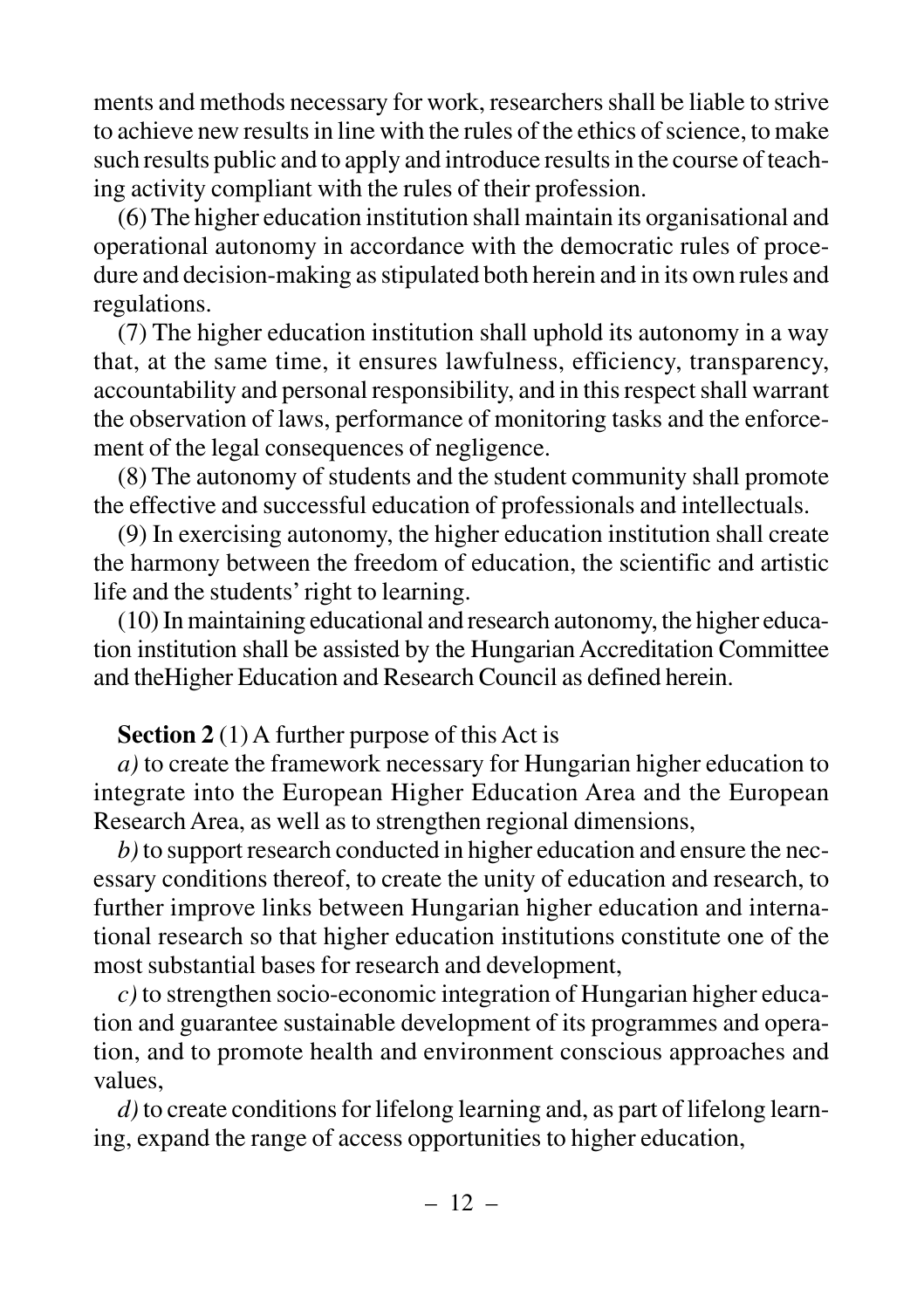*e)* to prepare students with outstanding results for academic careers so that the transfer of up-to-date knowledge contributes to the establishment of a knowledge-based society,

*f)* to prepare students to acquire and be advocates of national, European and universal values, to be able to broaden their general education, to carry out autonomous thinking, to be open to social and moral issues, cooperation with civil society, and to feel committed towards professional and intellectual work,

*g)* to determine the rights and obligations of students and lecturers,

*h)* to establish equal treatment and equal opportunities in higher education,

*i)* by transforming the training structure of higher education, to allow for professional qualifications guaranteeing employment for the student to be awarded following a short programme, and enable students with outstanding attainments to pursue higher-level studies with a view to obtaining further degrees and other professional qualifications,

*j*) to determine the legal conditions that are requisite to businesslike, efficient and lawful operation as well as to the economic autonomy of higher education and individual higher education institutions, and to improve the adaptability of higher education institutions to meet the demands of society, economy, and sustainable development as well as their capacity to cooperate therewith,

*k)* to regulate the system of financing in higher education in such a way that it facilitates the reasonable and fundable transformation of the institutional system and the specific institutions thereby ensuring the most efficient operation, and for the sake of competitive and high-quality education the effective management of higher education institutions, allowing such institutions to also draw on funds other than those allocated from the central budget,

*l)*through the improvement of quality assurance and quality certification systems of higher education institutions, to ensure that higher education institutions mediate knowledge to students that are exploitable on the national and international labour markets, and are of high quality and serve as solid bases for further development.

(2) Hungarian higher education shall contribute to the development of universal science by means of research and creative–artistic work undertaken in its institutions, by achievements afforded by novel scientific results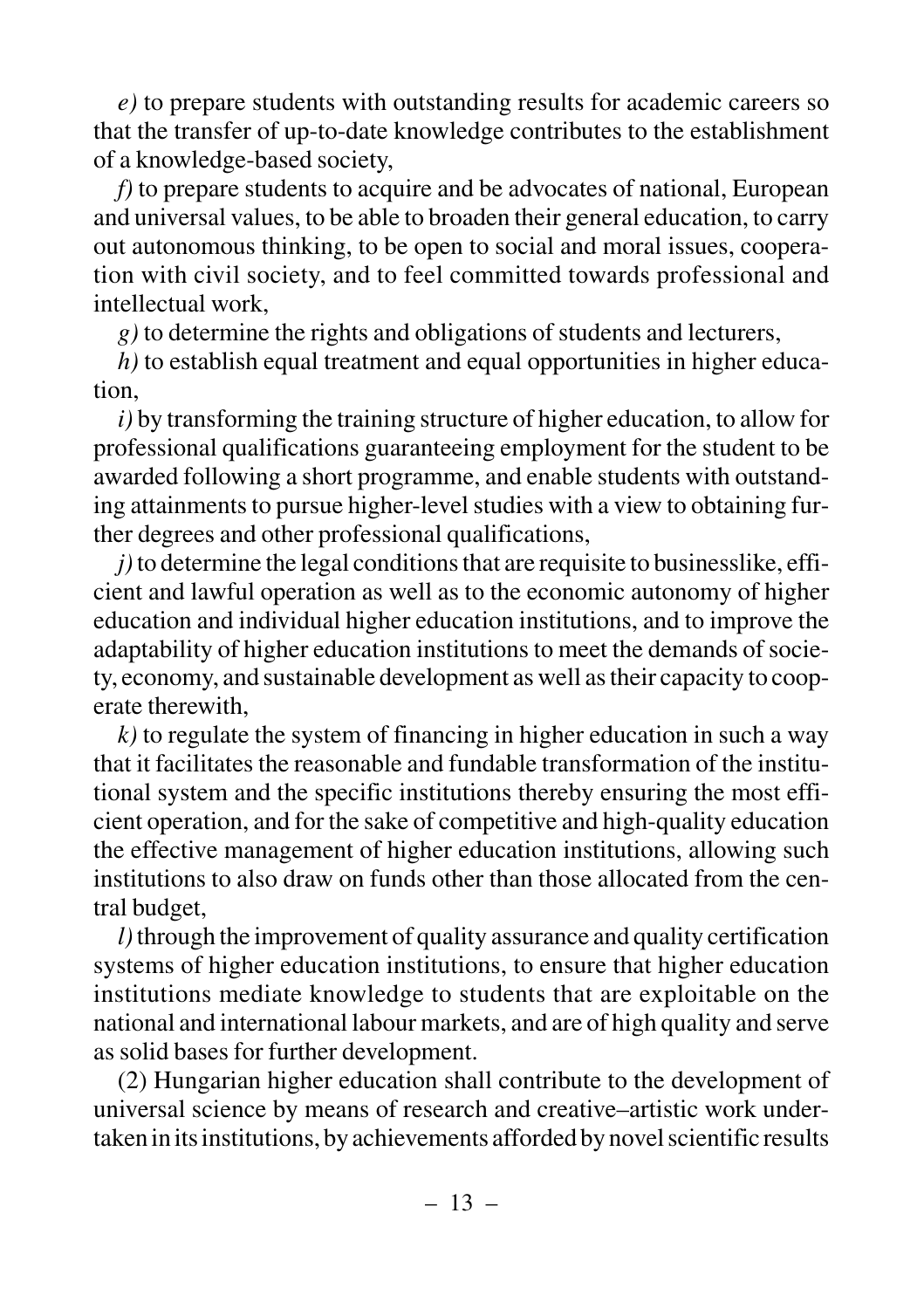and works, the incorporation and transfer of up-to-date knowledge, and the preparation of students with outstanding attainments for academic progress.

#### SCOPE OF THE ACT

**Section 3** The scope of this Act extends to activities in the domain of higher education and the pertaining service-related and administrative activities, to the organisations and institutions facilitating the execution of such tasks as well as to the founders and maintainers of these institutions, to lecturers and academic researchers executing work in higher education and other staff employed in higher education, to those applying for admission to higher education and to already enrolled students, and to sponsors of higher education within the territory of the Republic of Hungary as well as to any higher education activity Hungarian higher education institutions are engaged in outside the territory of the Republic of Hungary.

#### PRINCIPLES OF THE ACT

**Section 4** (1) The core activities of higher education institutions shall include education, research and artistic ally creative work.

(2) The core educational activity of the higher education institution shall include undergraduate courses, graduate courses, doctorate courses, higher-level vocational training, and postgraduate specialist training courses. The tasks of higher education shall be undertaken by higher education institutions in compliance with the stipulations of this Act and in cooperation with each other and other actors of society, economy, research and the artistic sphere. The higher education institution may undertake tasks relating to public education and vocational training not qualifying as higher education, as well as other educational tasks specified in sectoral laws as defined herein as well as in Act LXXVI of 1993 on Vocational Education (hereinafter the 'Vocational Education Act'), Act LXXIX of 1993 on Public Education (hereinafter the 'Act on Public Education'), and Act CI of 2001 on Adult Education (hereinafter the 'Adult Education Act').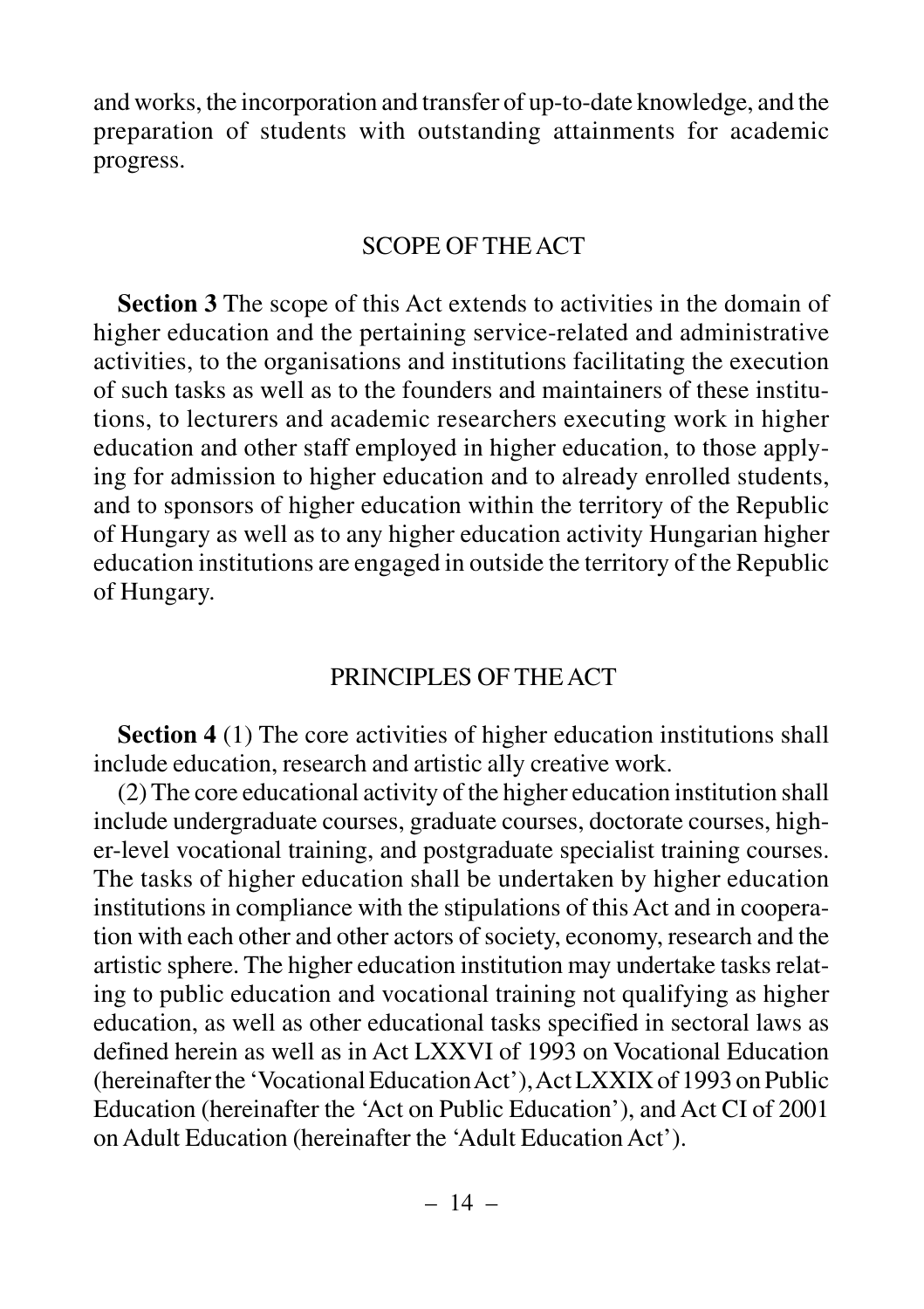**Section 5** (1) The core research activity of higher education shall incorporate basic, applied and pilot research and development, technological innovation, and other educational forms supporting research.

(2) Higher education institutions shall support gifted students and new generations of researchers in accordance with the provisions of this Act. As part of education institutions shall develop students' mastery in research and development related jobs, in applying acquired knowledge in practice, in entrepreneurial skills, and transfer knowledge pertaining to the protection and utilisation of intellectual property.

(3) The higher education institution shall devise a research, development and innovation strategy, in which it shall outline research programmes, the rules of procedure for awarding funds and scholarships, academic events, duties relating to the enhancement of national and international scientific cooperation, the conditions for promoting the publication of academic works and conducting research activities, and the manner of utilising scientific achievements.

(4) The drafting and implementation of the higher education institution's strategy for research, development and innovation of shall be steered by an academic committee, comprising college and university professors, college and university associate professors, researchers holding a scientific degree, and representatives of students attending doctorate courses (hereinafter 'PhD student').

(5) Researches conducted in the higher education institution shall be assisted by the National Core Programme for Scientific Research and the Research and Technological Innovation Fund by means of an application scheme.

(6) Universities achieving outstanding and recognised results in any branch of science affecting the research activity of the European Research Area may be classified as a 'research university' subject to the conditions defined by the Government of the Republic of Hungary (hereinafter the 'Government').

(7) In executing its research and development related tasks, the higher education institution may cooperate with the Hungarian Academy of Sciences and its institutions. As part of this cooperation, they may establish and maintain a research team entitled to special support. The research team or organisational unit of the institution of the Academy with offices on the campus of the higher education institution may operate as a department in its own right and may participate in doctoral programmes.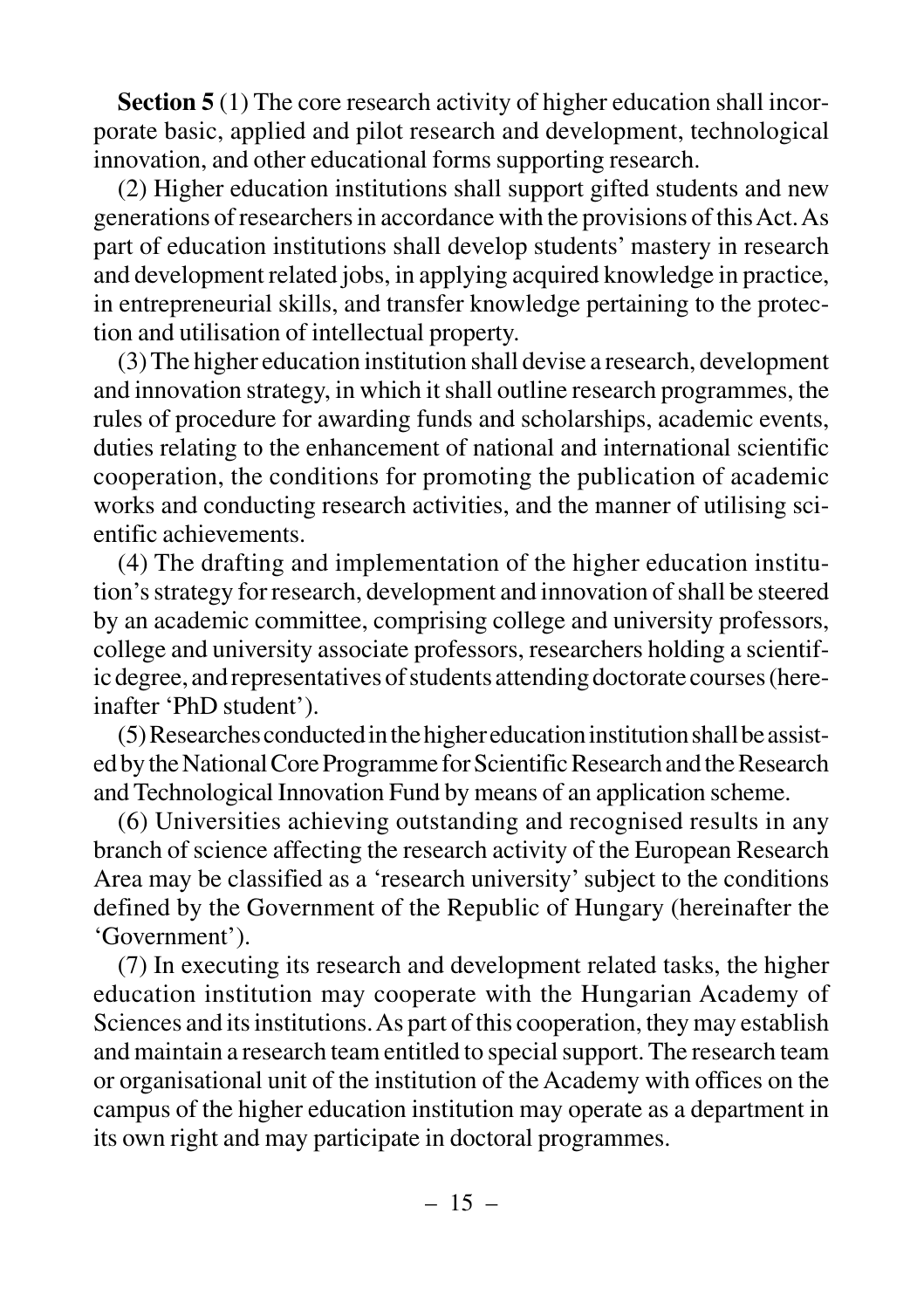**Section 6** (1) The higher education institution shall ensure that knowledge and information are mediated in an objective manner allowing various perspectives of examination. Higher education institutions owned by the state, any local government or national minority government shall not be committed to any religious or secular ideology. In case the higher education institution owned by the state, any local government or national minority government mediates religious or secular information, it shall ensure an objective and multiperspective approach thereto. The operation, activity and management of the higher education institution owned by the state, any local government or national minority government shall not express a standpoint on the verity of any religious and secular doctrine, and shall remain neutral in respect of issues of religious and secular ideologies.

(2) The organisation and operation of higher education institutions shall be independent from any political party, and it may not provide any financial support to such parties. The higher education institution may not yield its premises for operation to organisations and movements pursuing political purposes or to any associated organisations.

(3) Higher education institutions –within ninety days from the end of the academic year at the latest – shall publish and post on their websites their educational, research, development and innovation activities and the most important fields of such activities as well as their latest results.

**Section 7** (1) A higher education institution may be established either individually or jointly with other entities authorised to do so

*a)* by the Hungarian state, a local government or a national minority government,

*b)* by a religious legal entity registered in the Republic of Hungary, including its organisational unit with legal personality (hereinafter 'religious legal entity'),

*c)* by a business organisation with registered seat in the territory of the Republic of Hungary [paragraph *c)* of Section 685 of Act IV of 1959 on the Civil Code (hereinafter the 'Civil Code')],

*d)* by a foundation or public foundation registered in the Republic of Hungary.

(2) The right to exercise founder's rights may be transferred in line with the stipulations of this Act. The entity exercising founder's rights shall perform the tasks relating to the maintenance of the higher education institu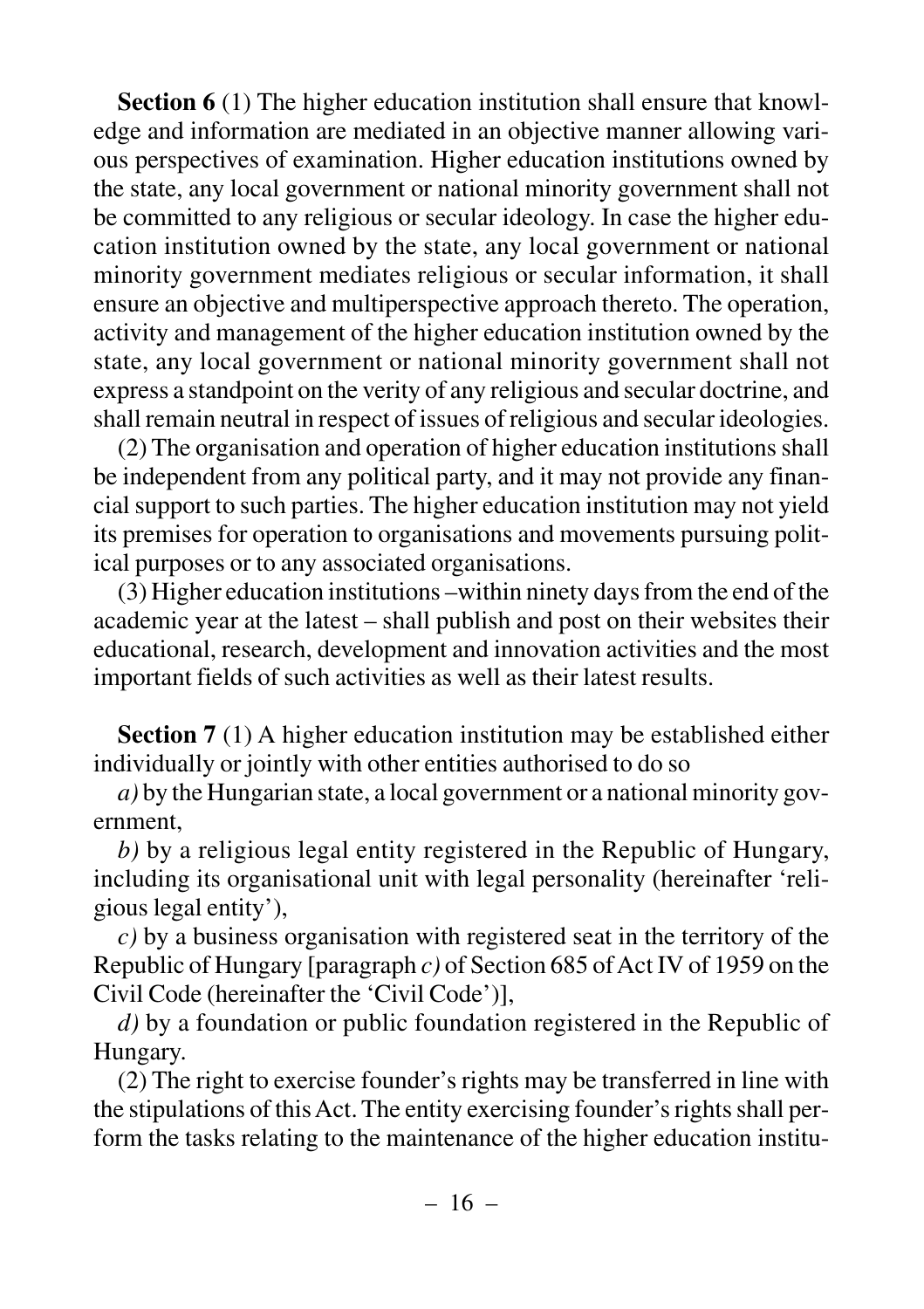tion (hereinafter the 'maintainer'; any maintainer other than the state hereinafter referred to as 'maintainer of a non-state institution). If maintainer's rights are exercised jointly, issues pertaining to both exercising such rights and the fulfilment of obligations shall be defined in an agreement.

(3) The higher education institution operates as a budgetary organisation if it is maintained by the entities specified in paragraph  $a$ ) of subsection (1). The entities listed under paragraph *a)* of subsection (1) shall exercise maintainer's rights jointly, and entities listed under paragraphs *b)–d)* of subsection (1) may choose to exercise maintainer's rights jointly.

(4) Maintainer's rights shall be exercised on behalf of the state by the minister responsible for education (hereinafter 'Minister') unless otherwise stated herein.

(5) The operation of the system of higher education is the responsibility of the state, whilst operation of the higher education institution is the responsibility of the maintainer.

(6) The state shall provide support from the central budget to the maintainer of a non-state institution as defined herein.

(7) In case the higher education institution operates as a budgetary organisation, the maintainer shall be responsible for securing the infrastructure, financial and personnel conditions for the autonomous operation of the institution in line with the stipulations of this Act and giving effect to the realisation of requirements pertaining to public finances.

**Section 8** (1) Students may enrol for a higher education programme irrespective of their nationality and freely select a higher education institution for pursuing their studies.

(2) The language of instruction in higher education shall be Hungarian. National or ethnic minority students may pursue studies in their native language, or in their native language and Hungarian, or in Hungarian, as defined in this Act. Instruction in higher education – in part or whole – may be provided in a language other than Hungarian.

**Section 9** (1) Persons engaged in the organisation, governance, operation and the execution of the tasks of higher education shall be obliged to adhere to the requirements of equal treatment in making decisions and taking actions affecting students, lecturers and staff employed in higher education.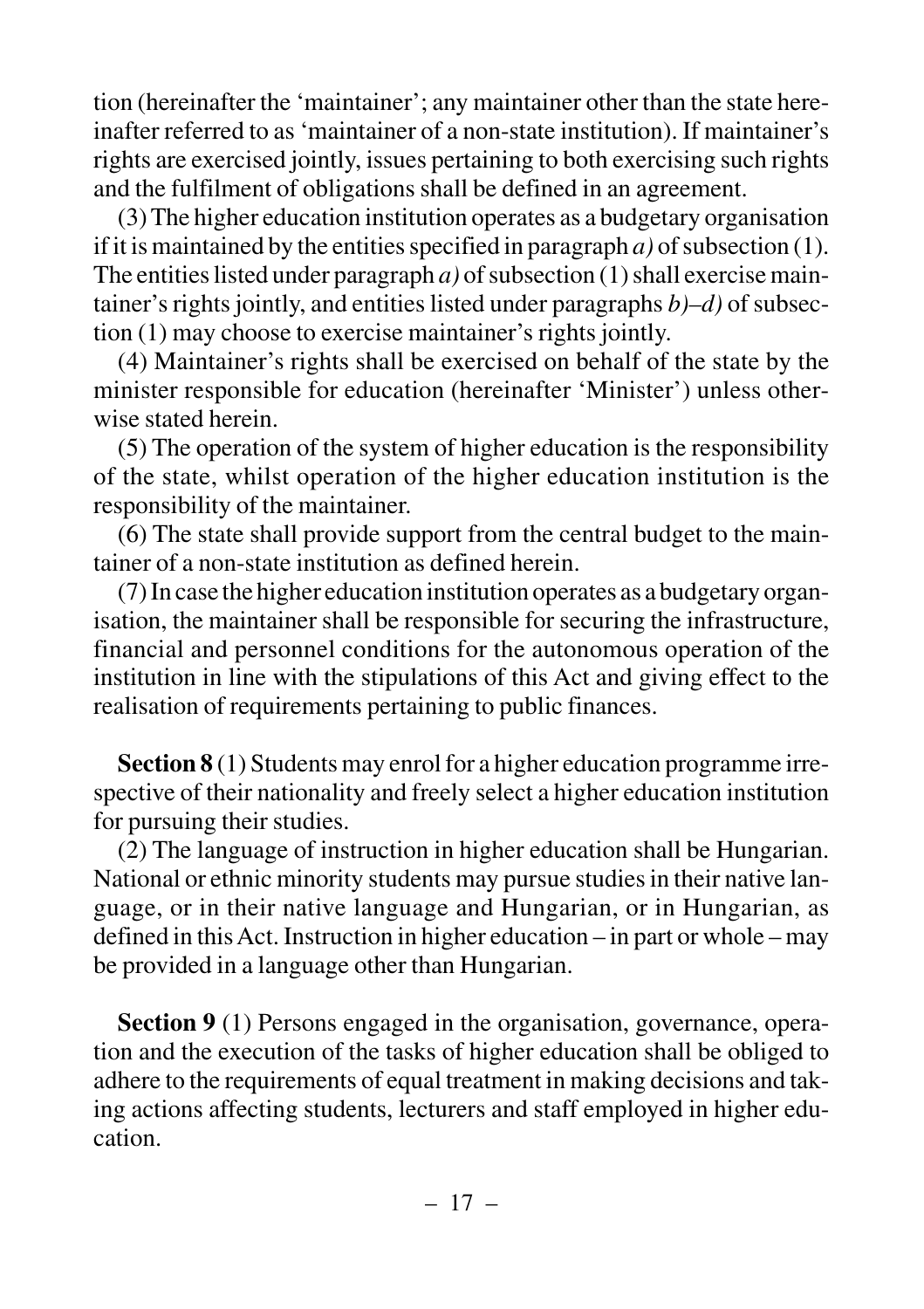(2) Consequences of non-compliance with the requirement of equal treatment shall be remedied. This, however, may not entail the violation or impairment of the rights of others.

(3) Non-compliance with the requirements of equal treatment, on condition students are affected, shall be remedied in line with the procedure regulated herein. The procedure shall not exclude the possibility to enforce inherent rights in court or the initiation of any other procedure suitable for the establishment of liability and its legal consequences, including the procedure before a public authority in charge of monitoring the functioning of the requirement of equal treatment.

(4) In applying subsections  $(1)$ – $(3)$ , the provisions of Act CXXV of 2003 on equal treatment and the promotion of equal opportunities (hereinafter the 'Equal Treatment Act') shall also apply.

**Section 10** (1) According to Section 29 (1) of the Civil Code, the higher education institution is a legal entity established and operating pursuant to the stipulations of this Act. The higher education institution – depending on the entity of the maintainer – operates subject to the rules of budget management, subject to the rules of management of church organisations, or subject to the rules of management of private higher education institutions.

(2) With respect to higher education institutions owned by the state, Act XXXVIII of 1992 on Public Finances (hereinafter the 'Public Finances Act'), whereas in the case of higher education institutions operating as a budgetary organisation Act XXXIII of 1992 on the legal status of public servants (hereinafter the 'Act on the Legal Status of Public Servants') shall be applied subject to the derogations defined in this Act.

(3) The higher education institution shall perform its mission using the subsidy and the funds provided by the maintainer and allocated from the subsystems of the central budget, and revenues from sources other than public finances.

(4) The costs of discharging tasks as well as the operation and the development of the higher education institution shall be covered by appropriations allocated from the annual institutional budget.

(5) The transformation of higher education institutions as defined in Section 36 shall not fall within the scope of market practices under Section 1 (1) of Act LVII of 1996 on the prohibition of unfair market practices and restriction of competition.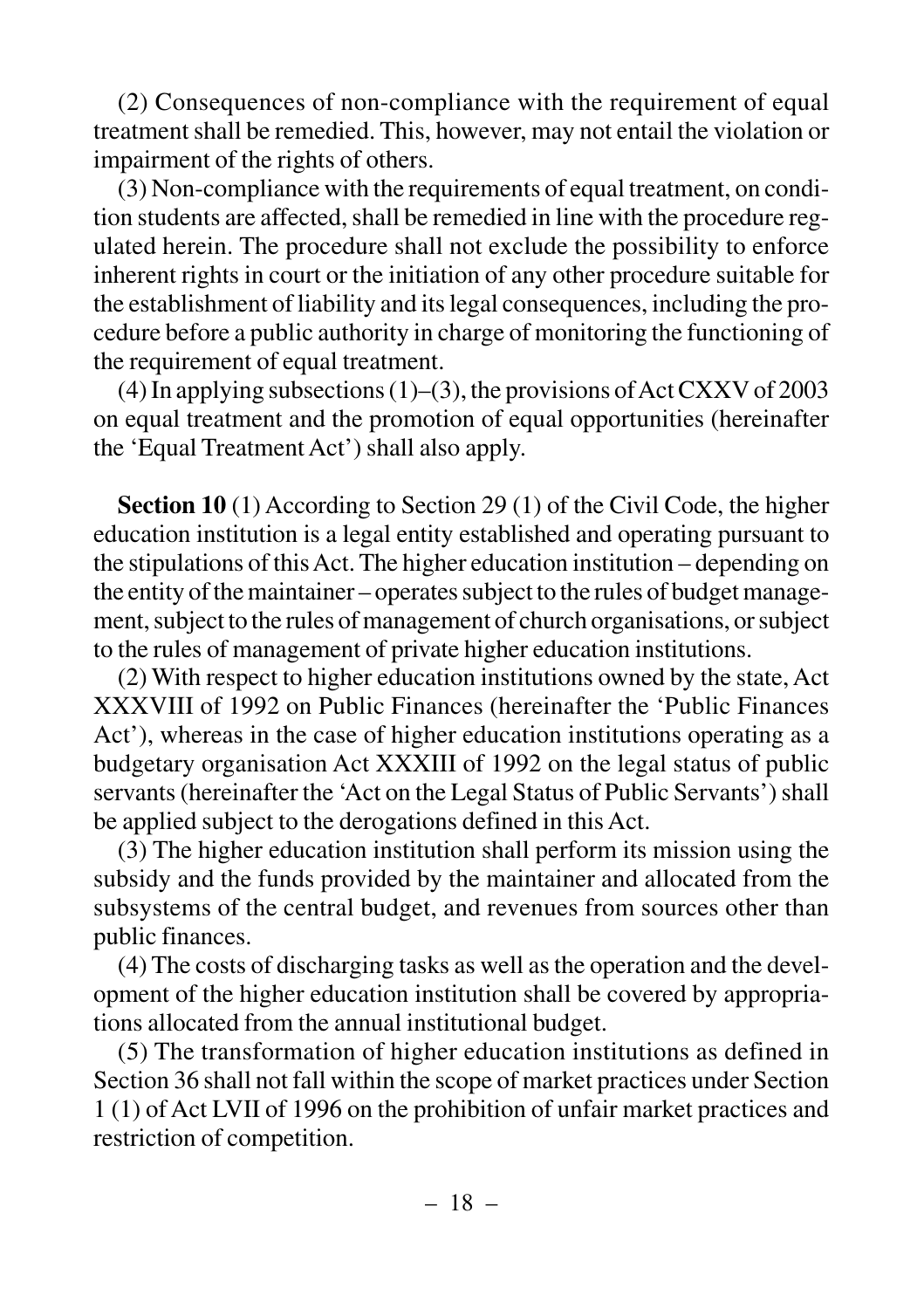**Section 11** (1) The hierarchically structured training cycles provided by higher education leading to an academic degree are:

*a)* undergraduate course,

*b)* graduate course,

*c)* doctorate course.

(2) Undergraduate and graduate courses may be organised in separate cycles that are built on each other, in the form of separate programmes, or in cases specified by laws as a one-tier programme. The structure of training offered in separate cycles and that of the one-tier programme is determined by the Government.

(3) As part of higher education, in addition to the forms defined in subsection  $(1)$ ,

*a)* higher-level vocational training,

*b)* postgraduate specialist training courses

may be organised as non-degree programmes.

(4) Pursuant to the stipulations of its founding charter, the higher education institution may participate in adult education without the need for institutional accreditation and, in respect of their educational programmes, the programme accreditation specified in the Adult Education Act. With regard to their fee-paying training [Section 56 (1)], higher education institutions shall be considered as accredited institutions, whereas their educational programmes shall be considered as accredited adult education programmes under the Adult Education Act, after the completion of a notification procedure set forth in a separate act.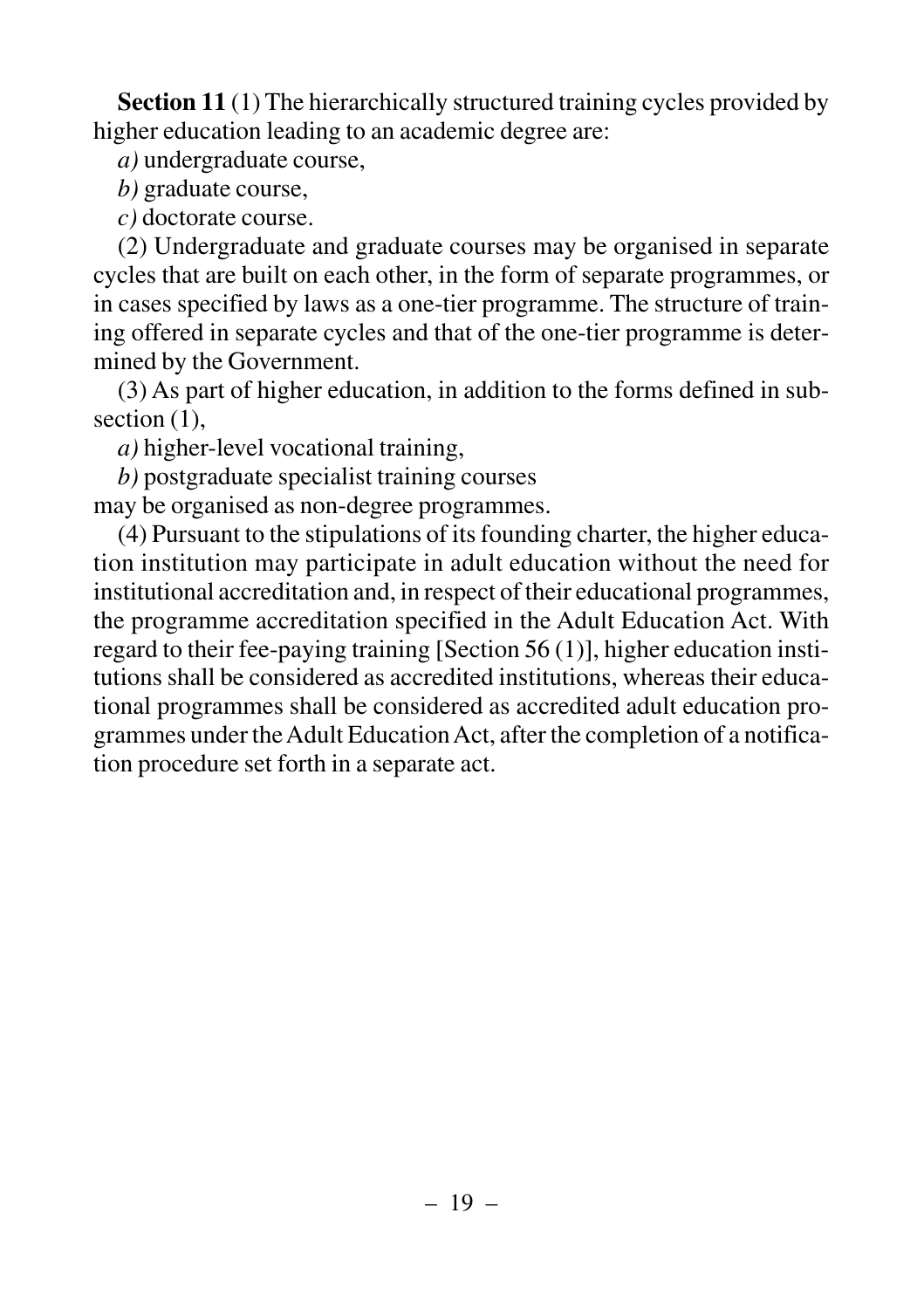#### **PART TWO**

#### *THE OPERATION OF INSTITUTIONS OF THE HIGHER EDUCATION SYSTEM*

#### ESTABLISHMENT OF HIGHER EDUCATION INSTITUTIONS

**Section 12** (1) Institutions that have been established for the purpose of carrying out activities of higher education defined herein and have received state recognition from the Parliament of the Republic of Hungary may operate as a higher education institution.

(2) A higher education institution can receive state accreditation if it ensures the conditions required for the fulfilment of its mission and it provides, within a given training structure defined under paragraphs *a)–d),* offering more than one programme in at least one field of training or discipline of science

*a)* undergraduate courses,

*b)* undergraduate and graduate courses,

*c)* undergraduate, graduate and doctorate courses, and

*d)* graduate and doctorate courses.

(3) The higher education institution shall be deemed to have ensured the conditions necessary for the fulfilment of its tasks if, in consideration of the mission stated in its founding charter, it meets staffing requirements and possesses tangible and financial assets required for its continuous operation, as well as being in possession of required institutional documents.

(4) The higher education institution shall have a permanent seat and a regular faculty of researchers and teaching personnel. For the purposes of these provisions, permanent seat shall mean the place of central administration and where the core higher educational activity is being pursued, provided that it is available for the higher education institution to carry out its tasks at least for eight years as defined by the Government. The higher education institution shall be deemed to have a regular staff of teaching personnel and researchers if it employs at least sixty percent of the lecturers and researchers needed for the pursuit of its core activity in the form of a regular employment relationship or in public servant status.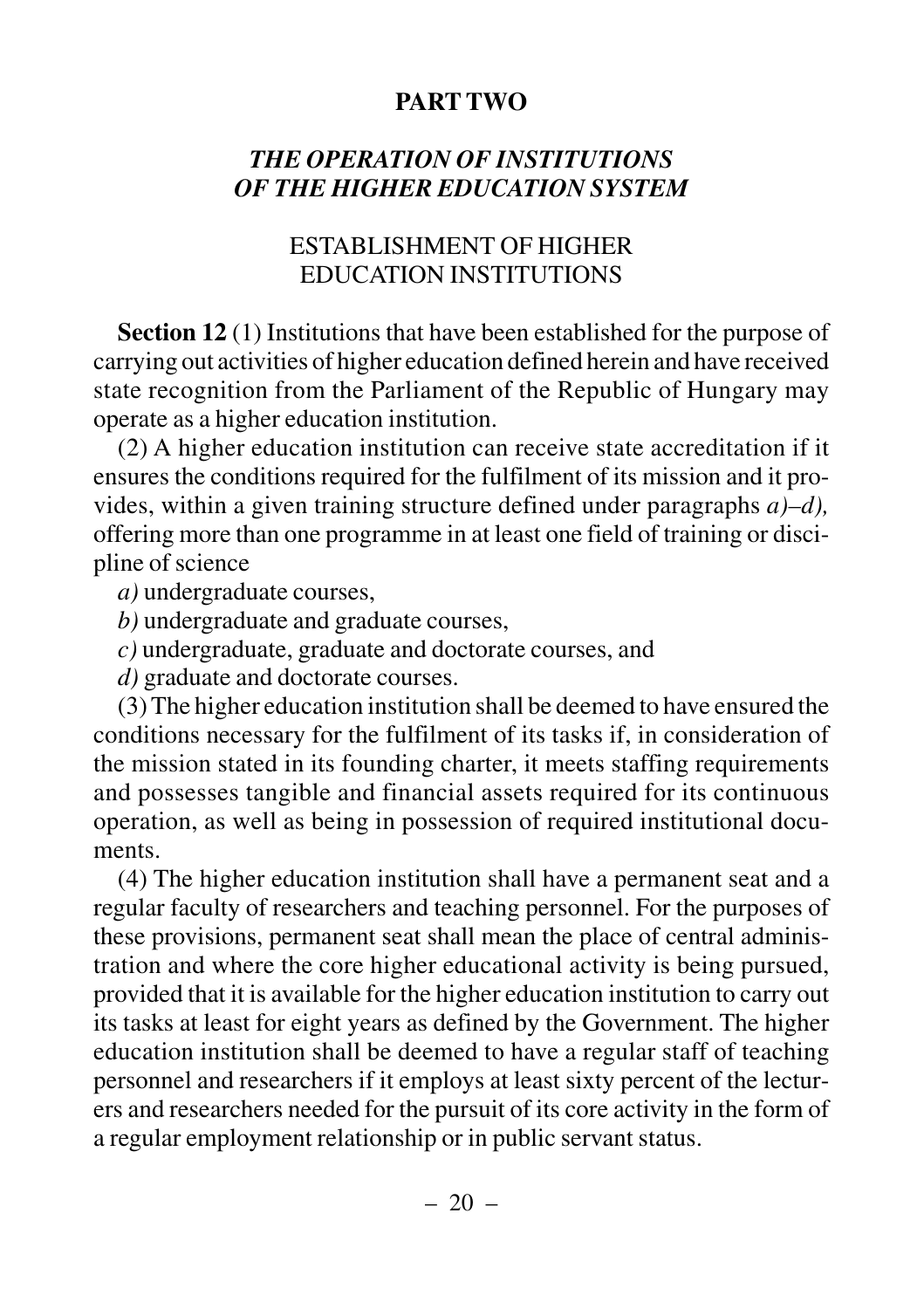**Section 13** (1) For ensuring housing facilities for students, dormitories may be operated as part of the higher education institution, or a students' hall of residence may be established as an institution not belonging to the organisation of the higher education institution.

(2) The dormitory may perform tasks pertaining to the preparation of students for pursuing academic studies and may also be involved in higher education activities.

(3) The students' hall of residence may fulfil the tasks specified in subsection (2) on the basis of an agreement concluded with the higher education institution.

(4) The students'hall of residence is a legal entity operating as a budgetary organisation or as a non-budgetary organisation, depending on the entity of the founder.

(5) The founder of the students' hall of residence can be the higher education institution or any entity entitled to establish a higher education institution.

(6) The dormitory and the students'hall of residence can conduct student college activities, and operate as a student college in accordance with the stipulations of this Act.

**Section 14** (1) For fulfilling the mission stated in its founding charter, the higher education institution may set up and run institutions and organisational units (for example in the field of public education, vocational education, general education, forensic expert services and library services).

(2) The public education institution maintained by a higher education institution providing teacher training may participate in the practical training of students (hereinafter 'public education institution for teaching practice').

(3) Concerning the establishment, legal status, operation and maintenance of the organisations listed under subsections  $(1)$ – $(2)$ , the laws pertaining to organisations performing identical tasks shall apply.

**Section 15** (1) The higher education institution may start operation if *a)* it has been registered, and

*b)* it has been granted the license for starting operation as well as

*c)* Parliament has agreed to its state recognition.

(2) Registration and license required for starting operation can be applied for by the maintainer of the higher education institution at the body main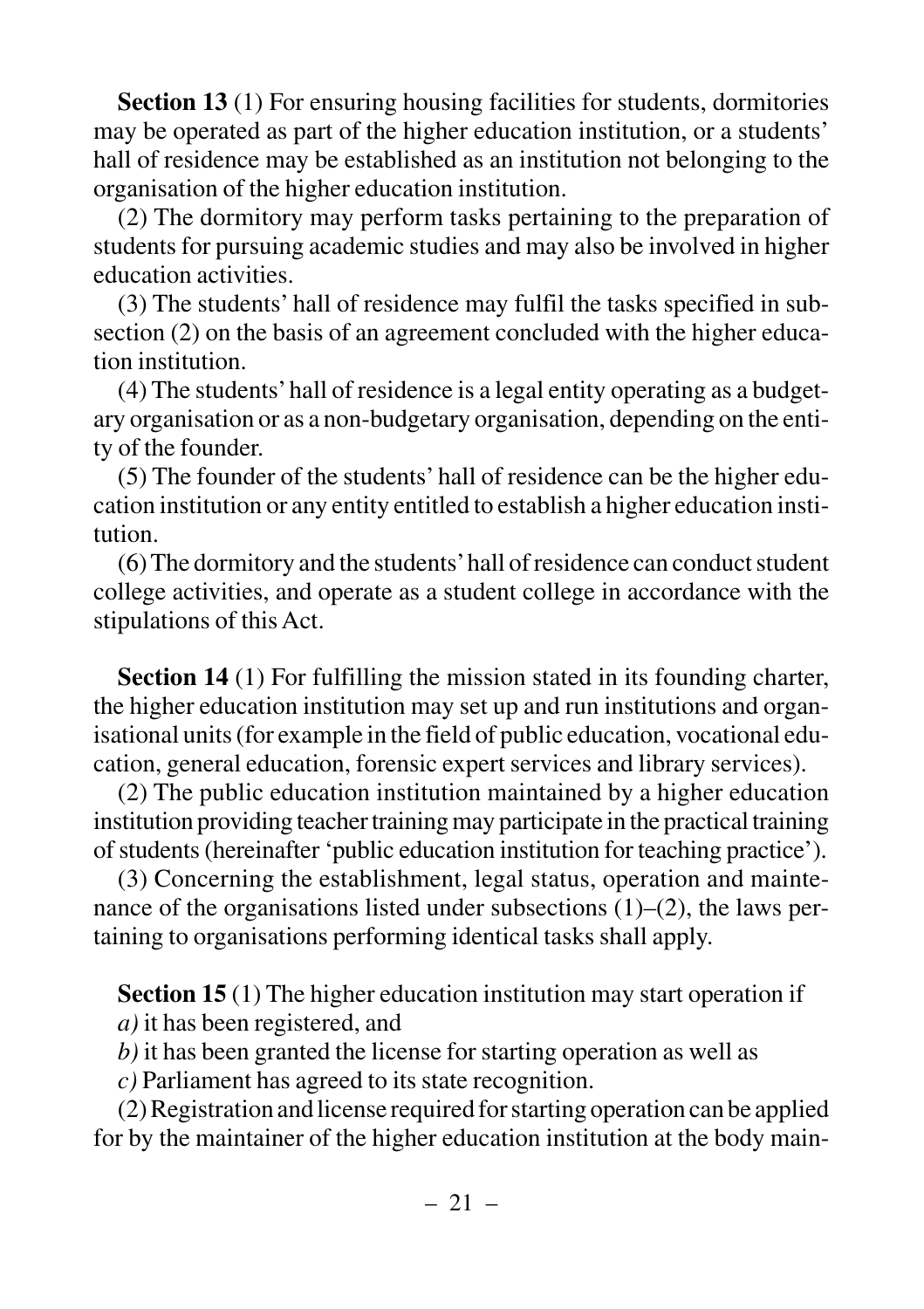taining the register of higher education institutions (hereinafter 'the registration centre').

(3) Registration may be implemented if, on the basis of available data, it can be confirmed that the infrastructure and financial conditions requisite to the continued execution of the tasks specified in the founding charter are fulfilled to the extent that operation can start, and can gradually be improved to satisfy the needs for full operation. If the registration centre ascertains that the conditions for registration are fulfilled, it shall register the higher education institution and determine what requirements must be satisfied for the institution to be granted a license for starting operation. At the request of the founder, the higher education institution operating as a budgetary organisation will also be registered by the authority in charge of keeping related master files. Once the higher education institution has been registered, it becomes entitled to make declarations and to undertake any commitments that are necessary to fulfil conditions for issuing the operating license. The person commissioned by the maintainer to perform organisational tasks and acting as the provisional head of the institution shall be authorised to make declarations, to undertake commitments, and to represent the higher education institution. Such a mandate may be given to persons who comply with the criteria of occupying the rector's position as stipulated in this Act. The mandate of the provisional head of the institution shall be valid until the appointment of the rector.

(4) The higher education institution shall be deemed to have been established if it is registered with the registration centre in case it operates as a non-budgetary organisation, or alternatively if it operates as a budgetary organisation, once it has been registered in the master file. The register kept by the registration centre is authentic, the data contained therein shall be assumed to be genuine until contrary evidence is presented.

(5) In order to prepare the foundation of a higher education institution, the maintainer shall set up a preparatory committee. The preparatory committee shall draft the interim statutes on the basis of which the members of the senate should be selected. At its first meeting, the senate shall decide on actually setting up the senate, the approval of the statutes and the delegation of the members of the financial board. The statutes shall stipulate the professional criteria in respect of the members of the senate, and the rules of election. The preparatory committee is entitled to prepare all institutional documents.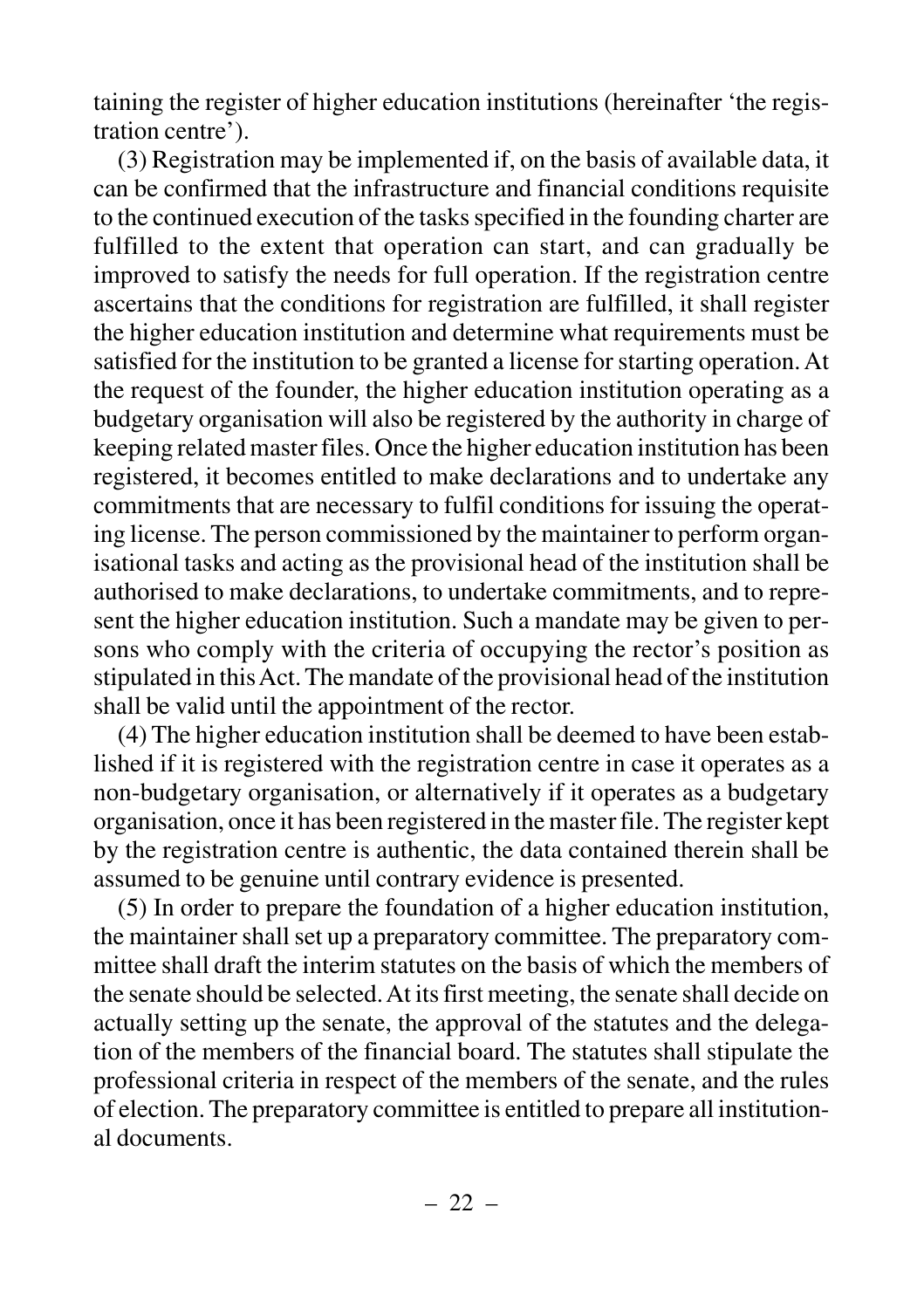(6) The maintainer may request the license required for the higher education institution to start operation if it is able to prove that all the conditions defined in Section 12 (2)–(4) necessary for the operation of the higher education institution have been met, or can be met on a gradual basis.

(7) The procedure described under subsections (4) and (6) can be carried out simultaneously.

(8) The license for starting operation shall specify in which field of training or discipline of science, and at what academic level the higher education institution is authorised to provide programmes, it shall determine – taking into account the staff, the premises and facilities available for students and for providing instruction – the student headcount up to which limit the higher education is ready to grant student status (hereinafter 'maximum number of students'), considering all years of instruction and assuming full utilisation of facilities, and, upon the establishment of an institution, it shall also include the information set forth in subsection (11). The authorisation procedure includes the examination of the conditions for offering off-site courses, and extends to the verification whether the quality of education and the academic, artistic and creative activity foreseen by the institution can be ensured. In the case of higher education institutions engaged in teacher training, the public education institution for teaching practice shall also undergo an authorisation procedure. This shall entail the verification of the availability of facilities required for the preparation of students engaged in teacher training. The registration centre issues the operating license stipulating that the institution can start its educational and research related activity specified in the license only after Parliament has passed the decision on granting state recognition and the amendment to such act on state recognition has entered into force. *Annex 1* to this Act contains higher education institutions that have so far received state recognition.

(9) The costs associated with the procedures – except when the higher education institution is established by the state – shall be borne by the entity submitting the application. The procedures regulated in this Section shall be subject to the provisions of the Act on general rules of official administrative procedures and services, with the derogation that one hundred and twenty days may elapse until issuance of the operating license.

(10) With respect to students' hall of residences, only the registration procedure needs to be carried out whereby it should be ascertained whether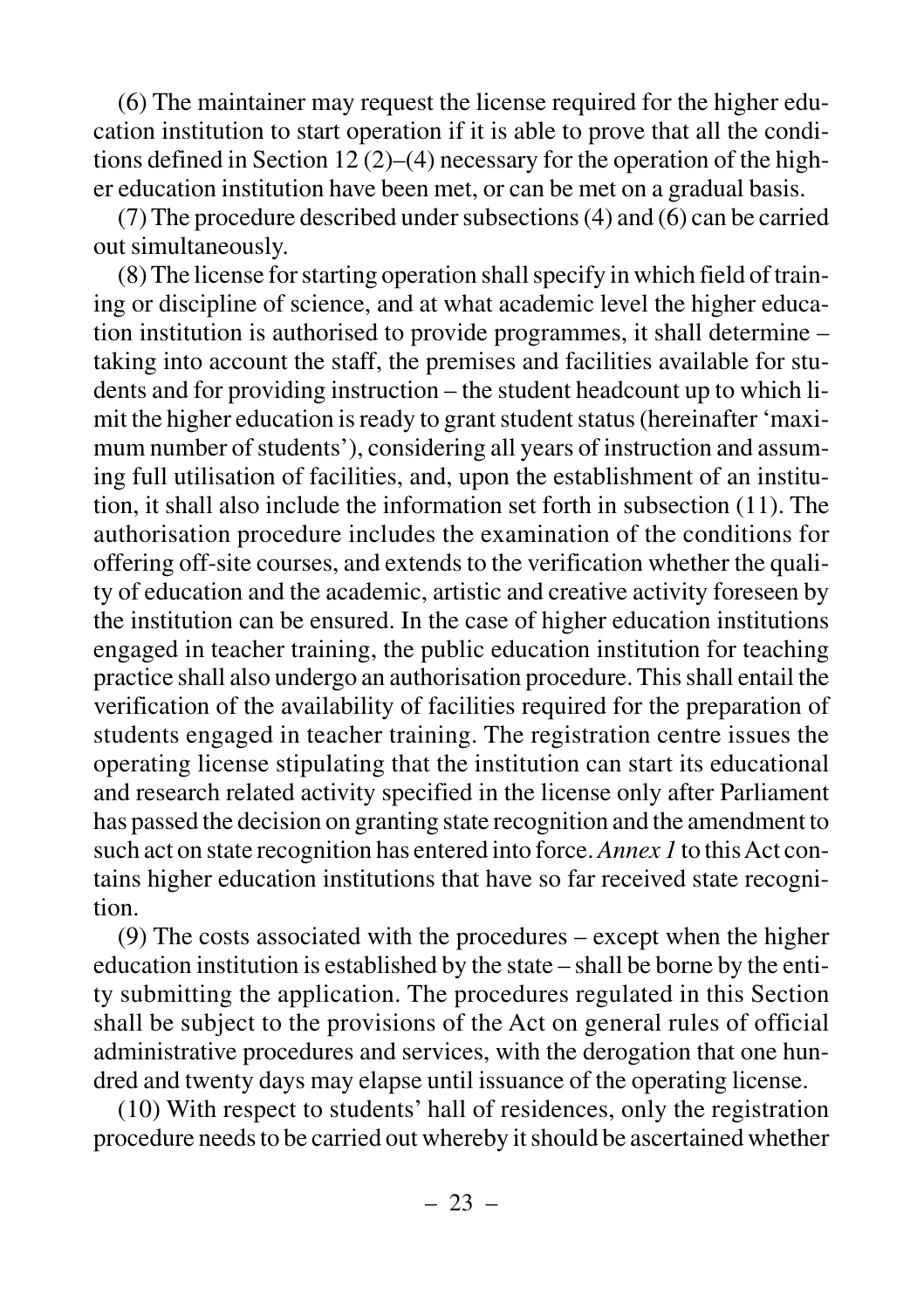the students' hall of residence meets staffing, infrastructure and financial requirements necessary for pursuing its activity.

(11) The registration centre shall make its decisions defined in this Section in accordance with the procedure defined in Section 106 except that the license for starting operation issued upon the establishment of an institution shall also contain the decision on the launching of the programme and in the event of universities the decision on the establishment of the doctoral school.

(12) The Government shall specify the minimum (statutory) requirements for the establishment and operation of a higher education institution and the students' hall of residence, the attachments to the application for establishment, and the rules pertaining to the assessment of the application. The availability of the lecturer and researcher headcount requisite to discharging tasks, of the premises needed for instruction and research, of common rooms, leisure facilities, IT facilities and tools, library and equipment, the budget reflecting the cost of operation, and institutional documents shall be stipulated as minimum (statutory) requirements for higher education institutions.

**Section 16** (1) The founding charter of the higher education institution shall designate the official name of the higher education institution, the name and address of the maintainer, its core and additional activities, other tasks relating to its core activity, fields of study, disciplines, and academic levels where the higher education institution offers courses or is authorised to provide courses. The founding charter shall also indicate if it provides off-site training, the trade orientations of higher-level vocational training, the tasks it undertakes in the field of public education, general education, public collections, healthcare, agricultural and regional development as well as other duties, the specification of entrepreneurial activity, the address of the seat and any other establishments, the address where the institution provides off-site training, the regional centre, the organisational structure of the institution, the immovable properties at the disposal of the institution, the right of administration of assets, and the maximum number of students.

(2) The registration centre shall, in a central filing system, keep record of the data specified in the founding charter and the data indicated in Part II/A of *Annex 2*. Any changes in the recorded data shall be reported. In the case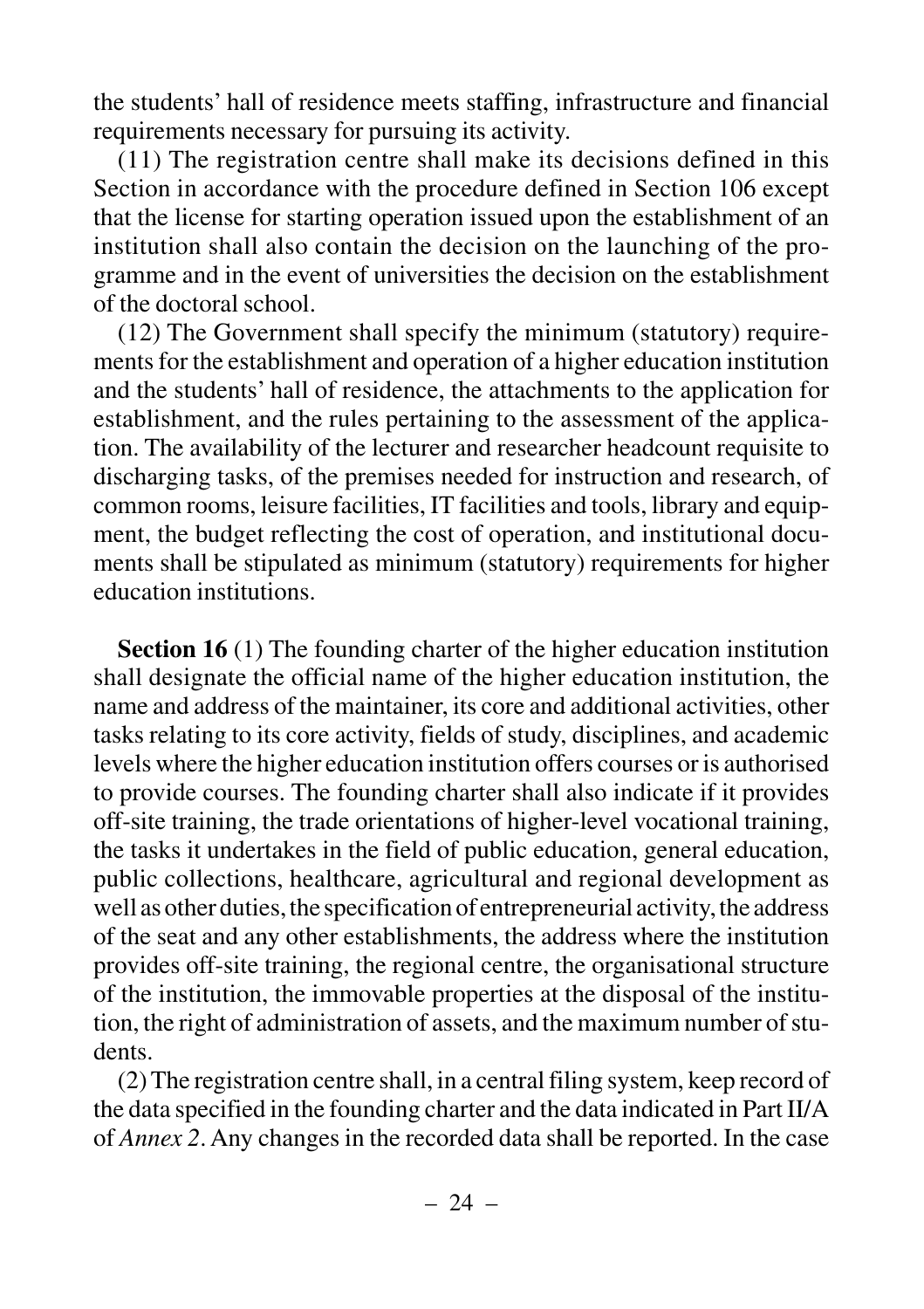of change in data the procedures regulated under Section 15 shall be carried out in respect of such changes. For the purpose of public interest data recorded in the register are to be made available to the public.

(3) If the higher education institution is a budgetary organisation, additional provisions set forth in law may apply to the content of the founding charter, to the registration of the institution and its cancellation from the register.

**Section 17** (1) Based on an agreement, the maintainer's rights of the non-state institution of higher education may be transferred to another entity entitled to exercise maintainer's right. In case there is a change in the entity of the maintainer of the higher education institution that does not affect the activity and operation of the higher education institution, the registration centre shall examine whether the new maintainer can secure the conditions necessary for the continued operation of the higher education institution. The agreement on the transfer of maintainer's right shall be effected once the final decision of the registration centre has been made.

(2) Change in maintainer's rights shall not affect the state recognition of the higher education institution. The rights and obligations of the higher education institution shall remain unchanged. Change in maintainer's right shall not affect student status. In the case of a change in maintainer's right the continued employment of staff employed by the higher education institution – with regard to the provisions pertaining to the commencement of employment relationship – shall be ensured.

(3) The registration centre shall make its decisions defined in this Section in accordance with the procedure defined in Section 106.

**Section 18** (1) The higher education institution can operate either as a university or as a college.

(2) The designation 'egyetem' (university) or 'fõiskola' (college), and their equivalents in a foreign language may only be used by the higher education institutions listed in *Annex 1* to this Act and by the foreign higher education institution operating in the territory of the Republic of Hungary pursuant to this Act.

(3) The university is a higher education institution authorised to provide graduate courses in at least two fields of training, and to offer doctorate course as well as to confer a doctoral degree in at least one discipline of sci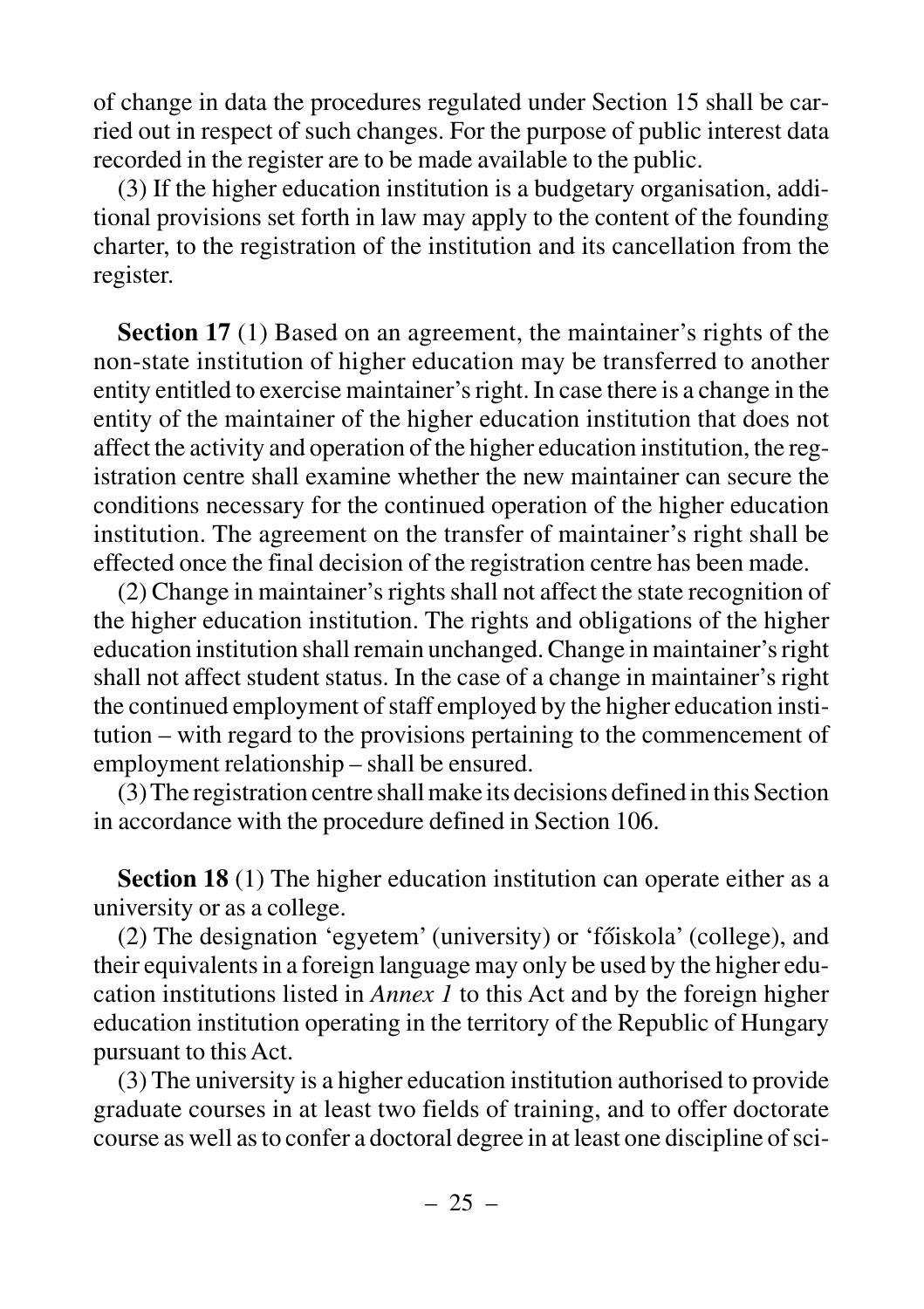ence provided that at least one third of the academic staff and researchers of the higher education institution (in employment relationship or public servant status) holds a scientific degree.

(4) The university and the college may provide courses in all training cycles.

(5) If the official name of the university or the college changes, the registration centre shall acknowledge the notification thereof and initiate the amendment of *Annex 1* to this Act by way of the Minister.

(6) Until the decision of Parliament on state recognition is made, the higher education institution may only use the designation 'higher education institution' together with the extension 'state accreditation pending'. The designation 'university'or 'college'may be used only after state recognition has been granted.

#### PRINCIPLES OF THE OPERATION OF HIGHER EDUCATION INSTITUTIONS

**Section 19** (1) The internal organisation of the higher education institution shall be set up in a way so that it ensures businesslike, effective, and efficient execution of the basic tasks on the part of the higher education institution as regards education, research and artistically creative work in the case of art education, as well as similar execution of related additional tasks, and the functional and maintenance tasks that guarantee operation.

(2) In performing its tasks, the higher education institution shall conform to and be responsible for the requirements pertaining to efficient use of public funds and public property.

(3) In line with its core activity, the higher education institution shall provide for library service, language development in the native language and in foreign languages for specific purposes, as well as regular physical exercise.

**Section 20** (1) The senate is that body of the higher education institution responsible for decision making and monitoring the implementation of such decisions.

(2) The financial board is that body of the higher education institution that delivers opinions, contributes to the preparation of strategic decisions and cooperates in the monitoring of the implementation thereof.

(3) The head of the higher education institution is the rector.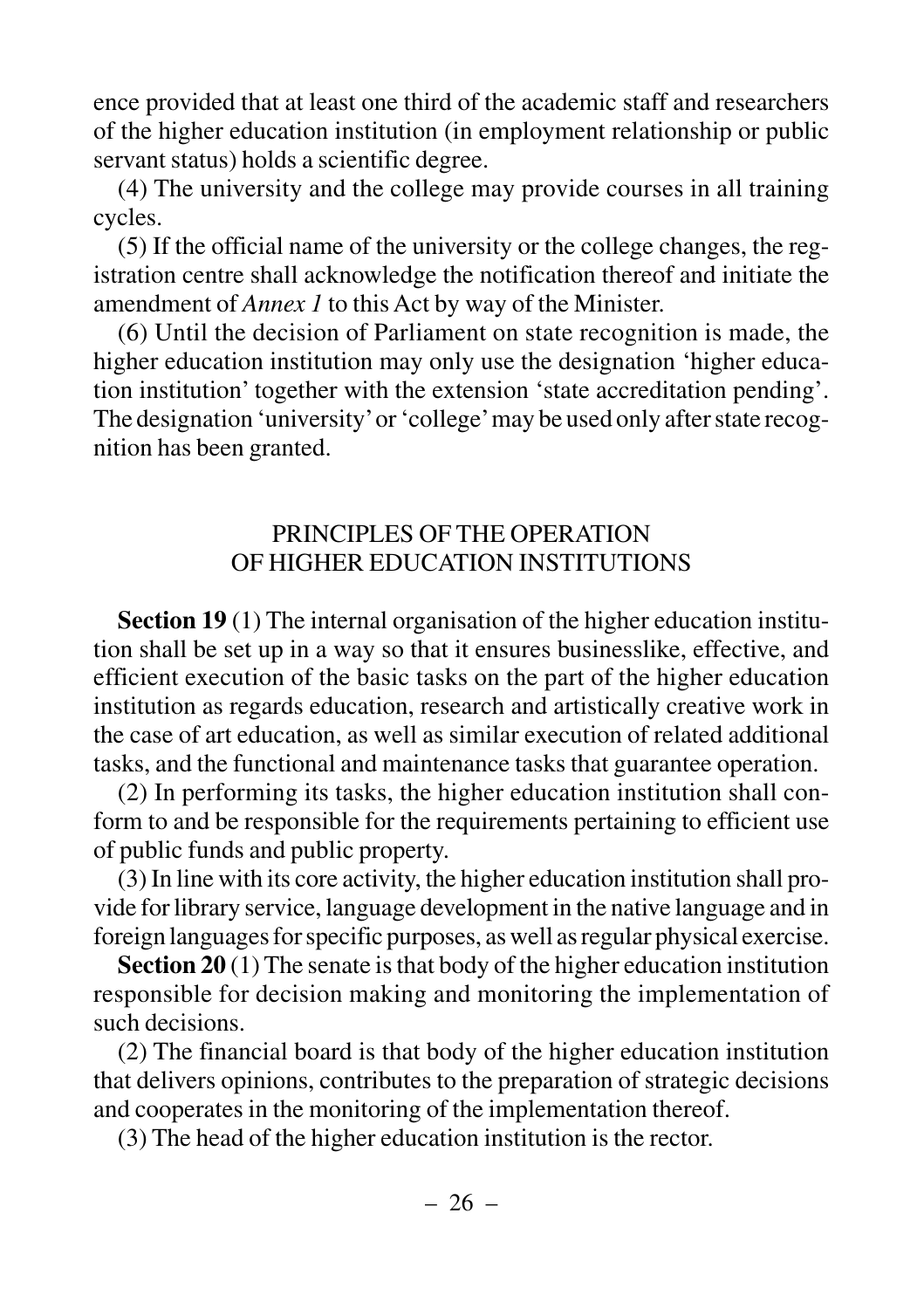(4) The higher education institution shall operate a quality assurance system.

(5) The higher education institution shall keep records stipulated by legislation, and shall be obliged to supply data defined in the national programme for statistical data collection and the higher education information system.

**Section 21** (1) The higher education institution shall define the provisions pertaining to its operation and organisation (hereinafter 'statutes'). The statutes may regulate any issues that, pursuant to legislation or authorisation by legislation, shall not be prescribed in other regulations. If the higher education institution operates as a budgetary organisation, additional provisions set forth in laws may apply to the content of the statutes. Each higher education institution shall have one document as its statutes. The elements of the statutes are as follows: regulations concerning the structure and operation of the institution, employment related requirements and the requirements concerning students.

(2) The rules of organisation and operation shall especially specify the organisational structure of the higher education institution, its divisions, the management structure, the tasks and operation of each organisational unit, the rules pertaining to intra-institutional liaising, and the quality assurance system.

(3) The requirements of employment shall specifically define:

*a)* the requirements of filling a specific position, the rules of assessing applications, the institutional scholarships available to lecturers and researchers as well as conditions pertaining to other grants, as well as the rules of the related calls for applications, and the rules and requirements regarding the habilitation procedure,

*b)* conditions of conferring appointment and other titles the higher education institution may award,

*c)* the requirements pertaining to the employment and the performance of lecturers, researchers and other staff, the principles for determining salaries on the basis of quality and performance, the evaluation of the fulfilment of the requirements and the publicity related to the evaluation procedure, the consequences of non-compliance with the requirements,

*d)* the rules pertaining to the assessment of applications for research funds for lecturers and researchers,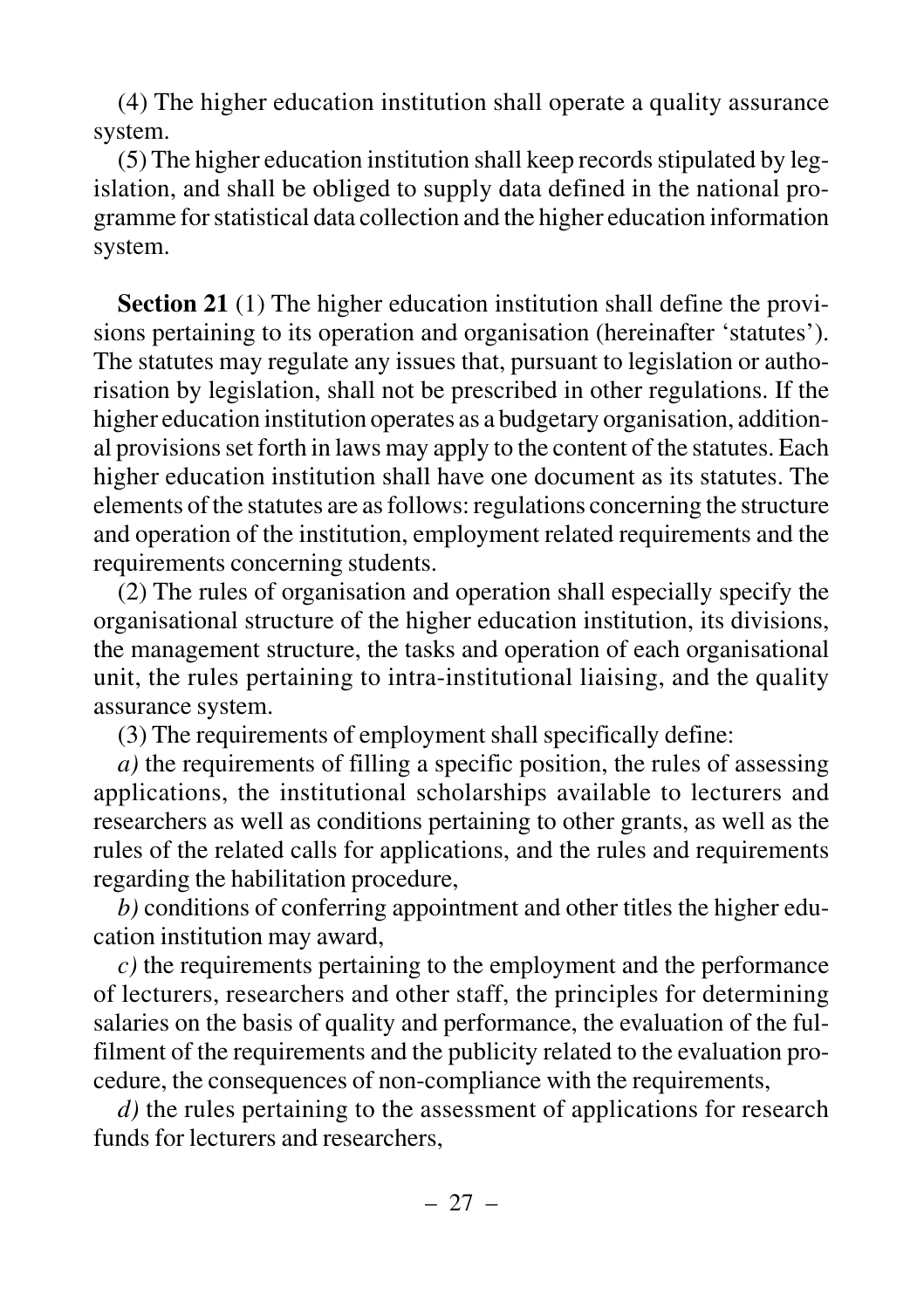*e)* the participation of lecturers in the decision-making procedure of the higher education institution, and the rules concerning the revision of appeals filed by lecturers, researchers and other staff against institutional decisions.

(4) The requirements for students shall specifically define:

*a)* the rules of the admission procedure within the confines of this Act,

*b)* the rules concerning the exercise of students'rights and the fulfilment of students' obligations, the rules pertaining to the consideration of applications lodged in respect of student status as well as the pertaining remedy,

*c)* the course schedule and the rules pertaining to the acquisition, development and the assessment of knowledge, skills, and abilities (hereinafter the 'academic and examination regulations'),

*d)* the rules pertaining to the establishment of the fee charged to the student and the payment thereof, as well as the rules for the allocation of student grants and benefits (hereinafter the 'regulations concerning fees and grants'),

*e)* the rules pertaining to the consideration of disciplinary penalties and compensations,

*f)* the procedural and organisational rules applying to the assessment of applications for dormitory placement,

*g)* the regulations concerning the prevention of accidents affecting students and the application of such regulations in the case of accidents.

(5) The issues contained in the statutes may be regulated in an annex to the statutes.

(6) The higher education institution shall prepare a quality development programme. The institutional quality development programme shall specify the process of operation of the higher education institution, as part thereof the execution of management, planning, control, measurement, assessment, and consumer protection related tasks. The institutional quality development programme shall also regulate the rules pertaining to the evaluation of lecturer performance by the students. The higher education institution shall annually revise the implementation of the institutional quality development programme, and shall publish its findings on the website of the institution as well as in customary manners.

(7) The statutes shall be made public in customary manners and shall be made available to students.

(8) The statutes and their amendments shall be adopted by the senate.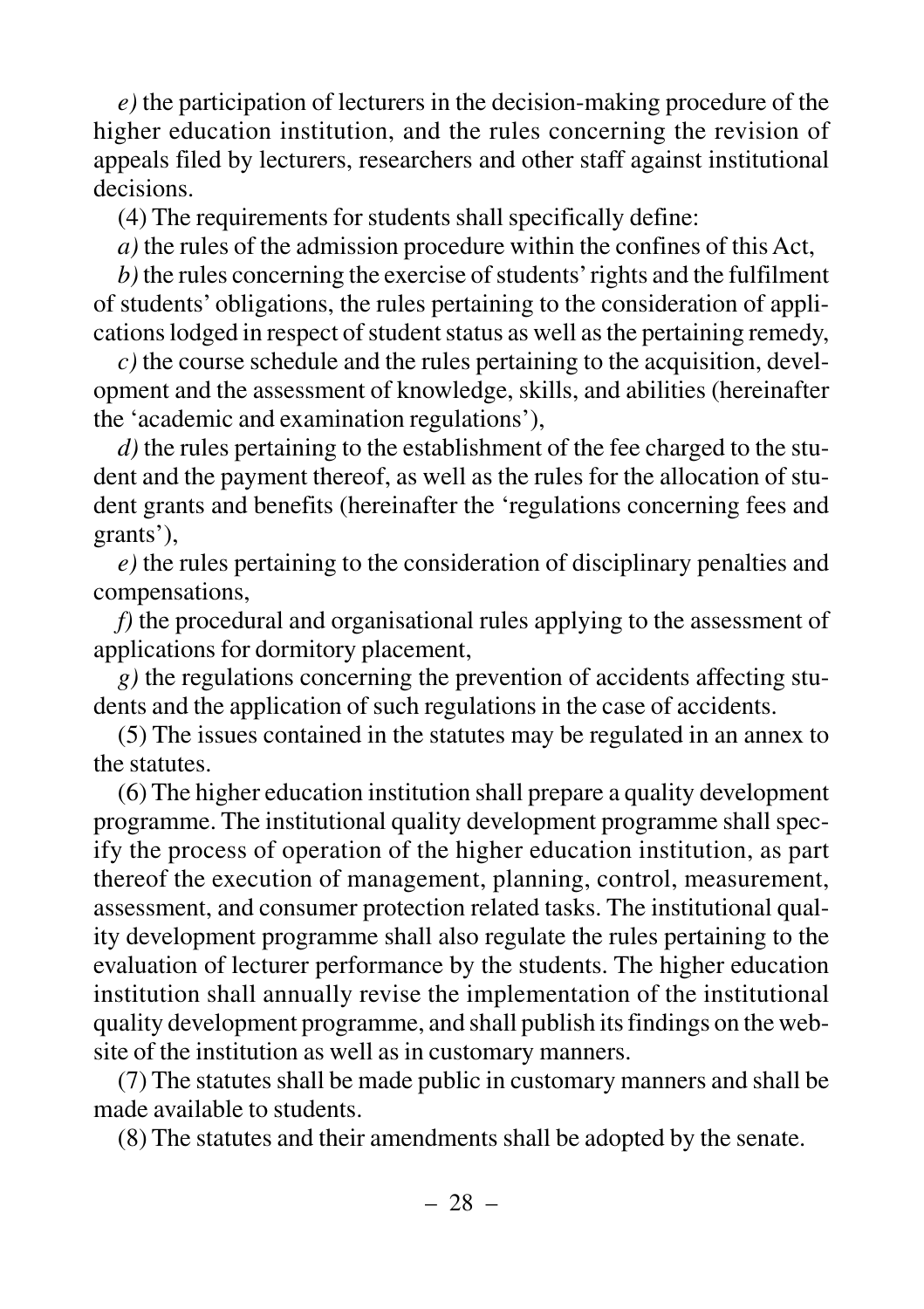**Section 22** (1) The higher education institution shall provide for healthy and safe training conditions and educational settings, the exploration and elimination of the causes for student accidents for the sake of their prevention, and the enforcement of work safety requirements.

(2) For the promotion of equality, the higher education institution shall, by means of the services it provides, contribute to ensuring housing facilities for students, a healthy lifestyle free of addictions, and with its information system and guidance services shall assist with the integration of students during the terms of their studies as well as in their professional career after graduation.

(3) The higher education institution shall undertake tasks relating to the support of gifted students and the facilitation of the social prestige of science, the lectures actually offered by the institution shall be public, and it shall grant the opportunity for those not enrolled in the institution to familiarise themselves with and attend the lectures it provides as is afforded by the available infrastructure facilities.

(4) The higher education institution shall respect the freedom of belief and religion of students, lecturers, and researchers. The student, the lecturer, and the researcher may not be coerced to state or to deny his/her beliefs, secular or political views. Their beliefs, secular or political views may not prove detrimental to students, lecturers, and researchers.

(5) The higher education institution shall determine and publish the requirements pertaining to the establishment of student status as defined herein (hereinafter 'admission requirements').

#### STRUCTURE OF THE HIGHER EDUCATION INSTITUTION

#### **The Financial Board**

**Section 23** (1) The financial board is a body which shall cooperate in both substantiating the execution of the tasks of the higher education institution, the preparation of strategic decisions promoting the efficient and responsible utilisation of funds, assets, public funds and public property received, and in monitoring their implementation, and shall further contribute to the preparation of maintainer's decisions as stipulated herein.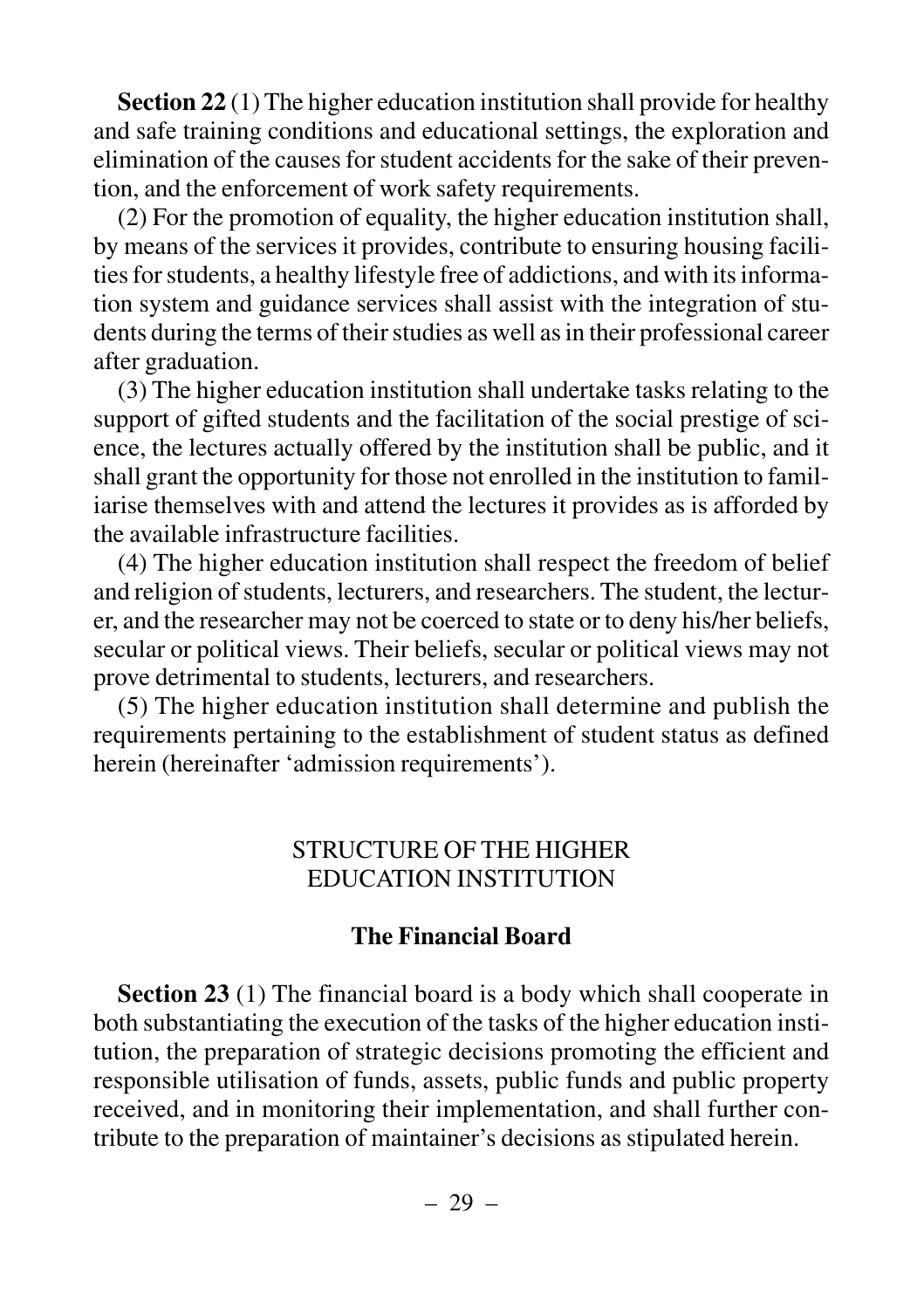(2) The higher education institution maintained by the state shall be required to set up a financial board whereas non-state institutions of higher education may establish a financial board in accordance with their founding charter.

(3) The financial board shall comprise seven or nine members. The number of the members of the financial board shall be determined conditional to the student headcount specified in the license for starting operation as follows: if the maximum number of students

*a)* does not reach fifteen thousand, it shall have seven,

*b)* equals or exceeds fifteen thousand, it shall have nine members. Members of the financial board shall be required to have a higher education degree. The mandate of the members of the financial board shall be valid for a period of five years, which may be extended at maximum on one occasion.

(4) The senate shall delegate three or four – according to the stipulations of subsection (3) – members to the financial board, one member of which should be delegated based on the proposal of the student union. In addition to the delegated members, the financial board shall ex officio have as its member the rector and the financial director-general or in the absence of the latter, the financial director.

(5) The Minister shall delegate two or three – according to the stipulations of subsection (3) – members to the financial board, one member of which should be delegated based on the proposal of the minister responsible for public finances. At least one of the members delegated by the Minister shall possess a higher education degree corresponding to the educational, research, and artistic activity pursued by the higher education institution, and furthermore shall have at least five years of executive experience relevant to his/her qualifications.

(6) The delegating bodies may not give instructions to members of the financial board.

(7) A person who

*a)* has a criminal history,

*b)* is a civil servant or holds a mayor's office,

*c)* is covered by the act on the legal status and responsibilities of the members of government and undersecretaries of state,

*d)* has or has had a function in a political party, has had or has a paid employment at a political party, provided that no more than five years have elapsed since the expiry of the said grounds for disqualification,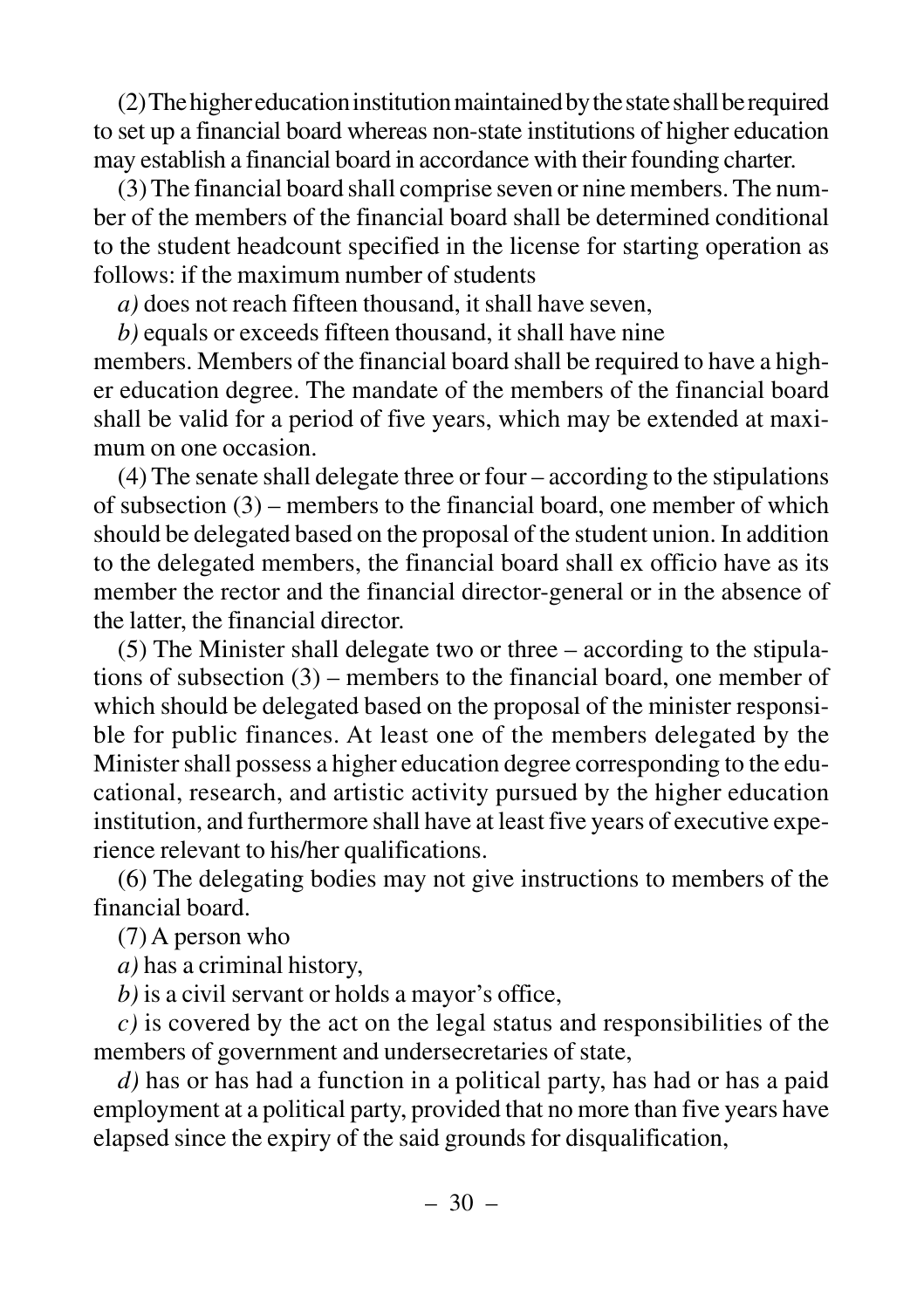*e)*is a representative in any local government, or a member of Parliament or the European Parliament,

*f)* is a member of the senate,

*g)* is a member of the financial board of another higher education institution,

*h)* is employed as public servant by a budgetary organisation supervised by the Minister, except for state higher education institutions,

*i)* is seventy years of age or older

may not be a member of the financial board.

(8) Subsection (7) – except for paragraphs *a*) and  $g$ )–*i*) – shall not apply in respect of the rector.

(9) The financial board shall, by means of forwarding its agenda and proposals, invite the agent of the Hungarian State Treasury (hereinafter 'the Treasury') to its meeting at least five working days before the meeting takes place, where the said agent shall act in advisory capacity and may put forth his/her opinion on any issue that concerns the expedient and efficient utilisation of public funds and property. The higher education institution shall be obliged to furnish the agent with all the relevant information. Upon his/her request, the opinion of the agent shall be published on the websites of the higher education institution and the ministry headed by the Minister. The agent shall at least once in a year give an account of his/her activity to the maintainer of the higher education institution and the Treasury.

**Section 24** (1) The financial board shall – within the confines of the statutes of the institution –decide on its rules of operation with the stipulation that decisions relating to the mandate of the president of the financial board shall require four or five – according to the stipulations of Section 23 (3) – affirmative votes. Any individual whose rights or obligations might be affected by the decision or who cannot be expected to deliver an impartial opinion on the issue due to other reasons (prejudice) shall not be eligible to vote.

(2) The preparations for the establishment of the financial board shall be executed by the rector.

#### **Section 25** (1) The financial board

*a)* shall cooperate in the preparation of the senate's decisions, thus shall especially give an opinion about: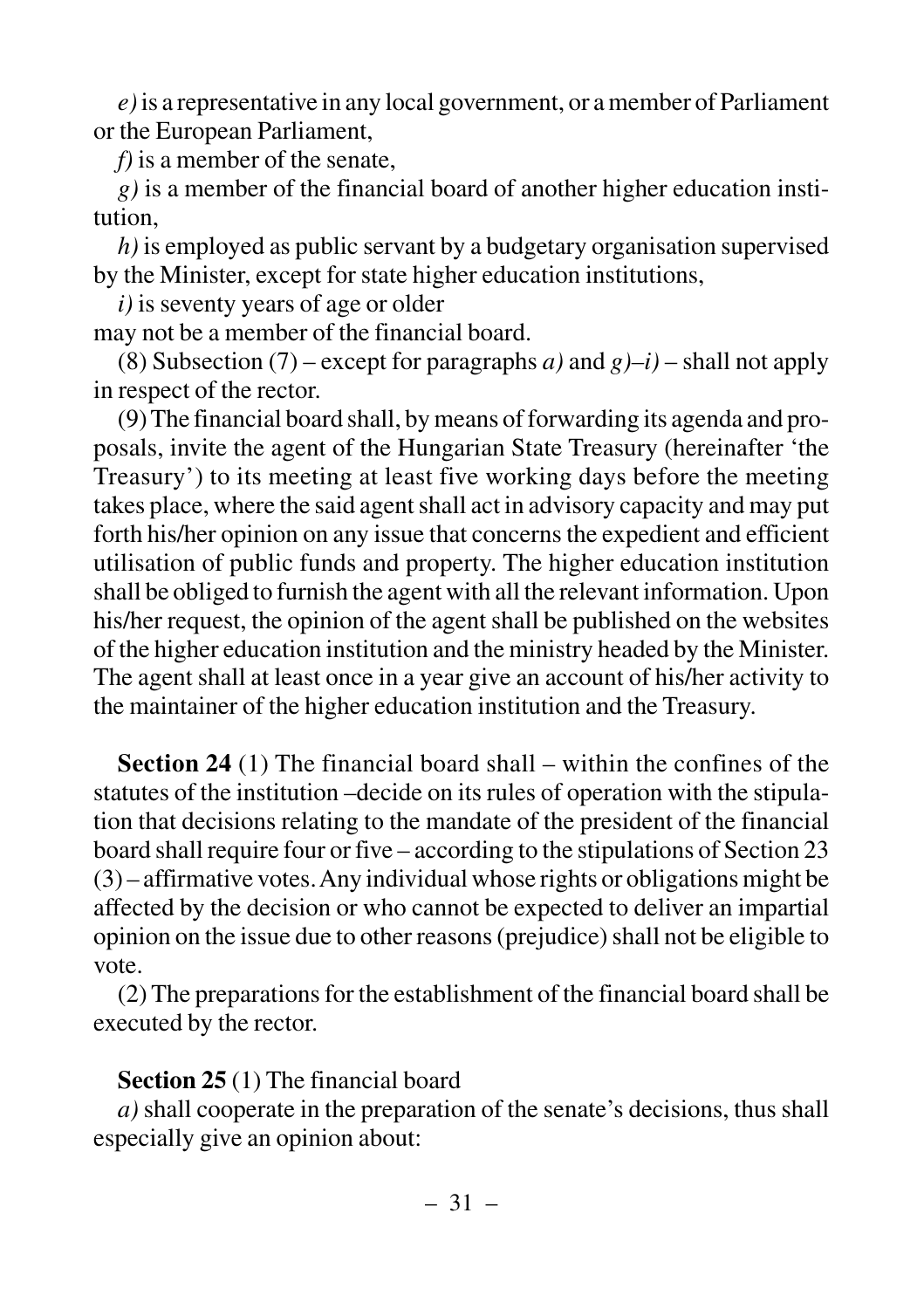*aa)* the plan of the higher education institution for institutional development,

*ab)* the budget and the financial report of the higher education institution, the latter being drafted in compliance with accounting provisions,

*ac)* the accounting regulations of the higher education institution,

*ad)* the launching of development projects,

*ae)* the founding of a business organisation, acquisition of share in a business organisation, cooperation with a business organisation,

*af)* utilisation or alienation of real property put at the disposal or owned by the higher education institution,

*ag)* advance of loan as defined herein,

*ah)* conclusion of a cooperation agreement,

*ai)* establishment, transformation, and dissolution of the organisation or organisational unit of the higher education institution;

*b)* shall in the cases defined in the statutes give an opinion from a financial perspective about calls for applications drafted by the higher education institution;

*c)*shall decide in matters of which it is in charge pursuant to the authorisation by the senate.

(2) The financial board shall monitor the functioning of professional efficiency and that of cost-effectiveness in the management body of the higher education institution. It shall regularly, but at least on two occasions a year, review the operation and the management of the higher education institution as well as the execution of tasks defined in the founding charter. It shall monitor whether the organisational rules of the higher education institution serve the efficient execution of tasks.

(3) The financial board may report to the senate – or in case it does so to no effect, it may turn to the maintainer – if it finds that the higher education institution jeopardises the operation of the institution with its management, its decision relating to the operation, utilisation, alienation of real property put at the disposal or in the possession of the higher education institution.

(4) The statutes shall specify the amount in excess of which the opinion of the financial board must be sought out before making a commitment.

(5)

**Section 26** (1) Upon the expiry of its mandate, and in the case of resignation or dismissal – due to reasons specified in subsection (2) – of a mem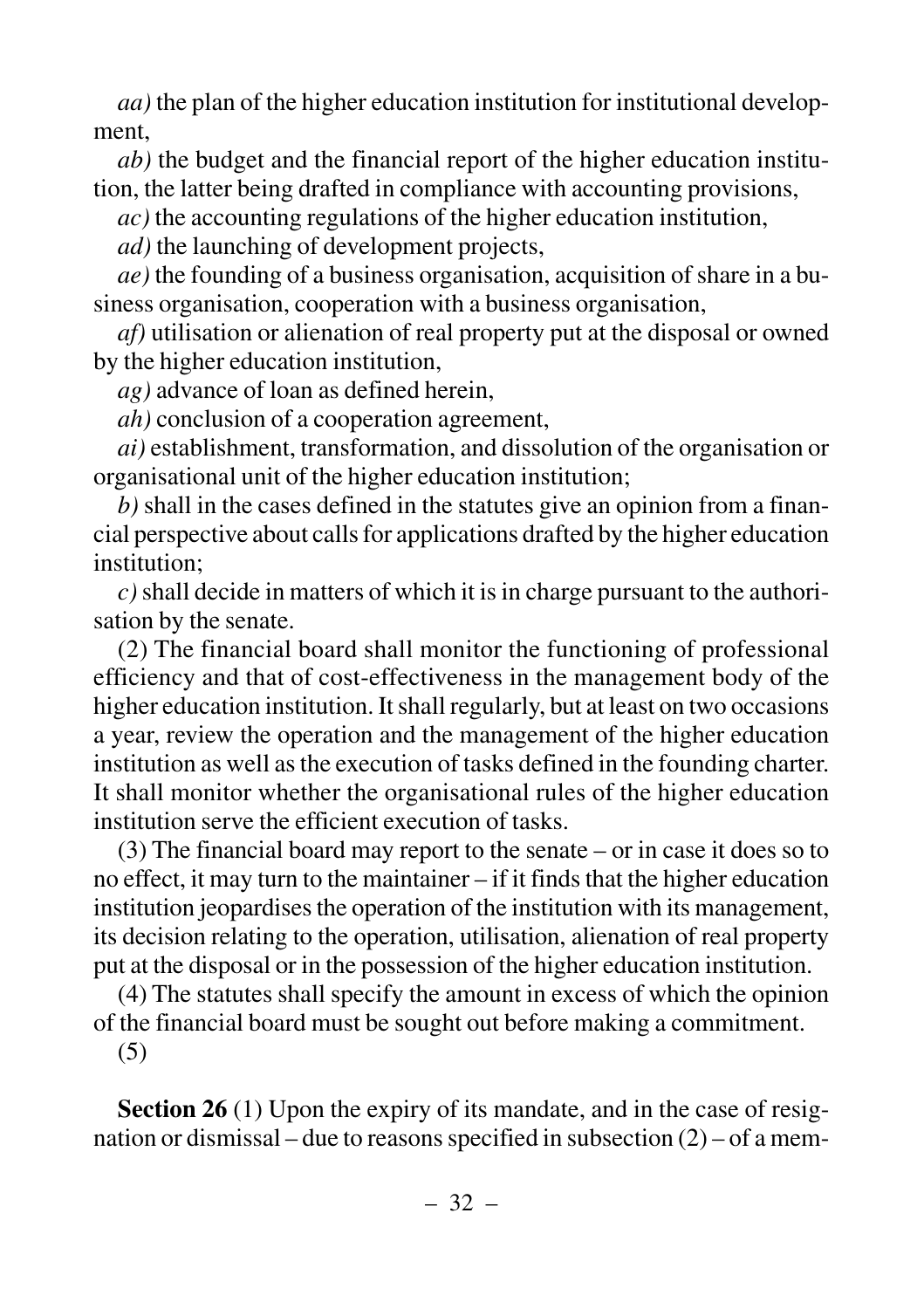ber, the financial board shall be dissolved. Acceptance of resignation or dismissal shall belong to the competence of the delegating body.

(2) On the initiation of the president of the financial board, a member

*a)* who attended less than half of the meetings of the financial board during a year and could not provide adequate proof for his/her absence,

*b)* who, due to any reason, is incapable of discharging his/her tasks pertaining to his/her membership in the financial board for more than six months,

*c)*in respect of whom a reason for disqualification evolves subsequent to appointment as a result of which the member concerned becomes ineligible for membership in the financial board shall be dismissed.

(3) In the case of resignation and dismissal the person having delegated the member concerned shall appoint a new member within thirty days. The procedure shall be subject to the provisions of Section 23. The newly elected member's mandate shall be valid for a period of five years irrespective of the time elapsed from the total term of the resigned or dismissed member's mandate.

(4) If the financial board is established in a non-state institution of higher education, the rights and obligations of the Minister shall be exercised and fulfilled by the maintainer. Provisions pertaining to the representative of the Treasury shall not apply.

#### **The Senate**

**Section 27** (1) The senate, in line with the stipulations of the founding charter, shall define the training and research tasks of the higher education institution, and shall monitor the execution thereof. The senate shall define its rules of operation. The president of the senate is the rector.

(2) Except for the representatives of the student union and representative trade unions, only persons in an employment relationship with the higher education institution or persons employed by the higher education institution in public servant status as lecturers, researchers or in any other position may be elected members of the senate.

(3) The senate shall be in charge of adopting the plan for institutional development. The plan for institutional development shall formulate the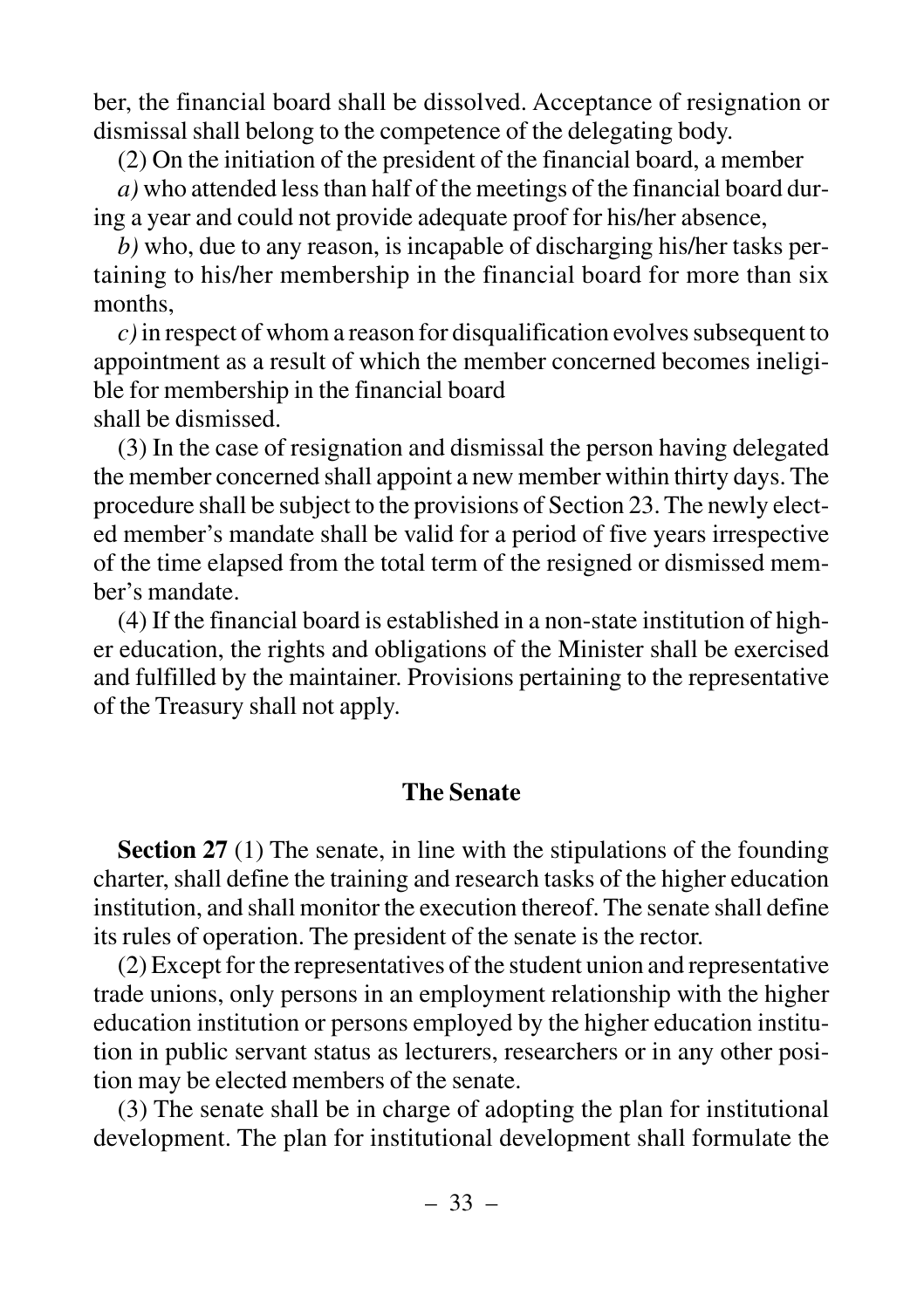concepts relating to development, the utilisation, protection and alienation of property made available to the higher education institution by the maintainer, as well as shall establish the projected revenues and expenses. The plan for institutional development shall be devised for medium terms, encompassing a period of at least four years, indicating the tasks to be implemented in an annual breakdown. The employment plan shall form a part of the plan for institutional development. The employment plan shall determine the headcount, which is necessary for the higher education institution to be able to perform its services.

(4) The senate shall adopt the strategy for research, development, and innovation in compliance with the plan for institutional development. The strategy for research, development, and innovation shall be forwarded to the regional development council, so that it can be taken into consideration when drafting and implementing the medium-term programme for the social and economic development of the region.

(5) The senate shall put forward a proposal for the call for applications for the rector's position, shall assess the applications, elect a candidate for the rector's position and notify the maintainer thereof, and shall evaluate the executive work of the rector.

(6) The senate shall be in charge of adopting the higher education institution's

*a)* educational programme,

*b)* statutes, regulations applicable to PhD programmes, programme for quality development,

*c)* principles guiding the amount of salaries to be distributed on the basis of quality and performance,

*d)* core budget, annual or longer-term plan of commitments and schedule of their implementation, as well as the institution's plan for asset management,

*e)* annual budget report prepared in accordance with the accounting provisions.

(7) The senate shall define the higher education institution's

*a)* system of student counselling,

*b)* system of lecturer evaluation by students.

(8) In respect of paragraphs *a)–m)* the senate shall decide, whereas with regard to paragraphs *n)–q)* it may decide on

*a)* the launching of a development project,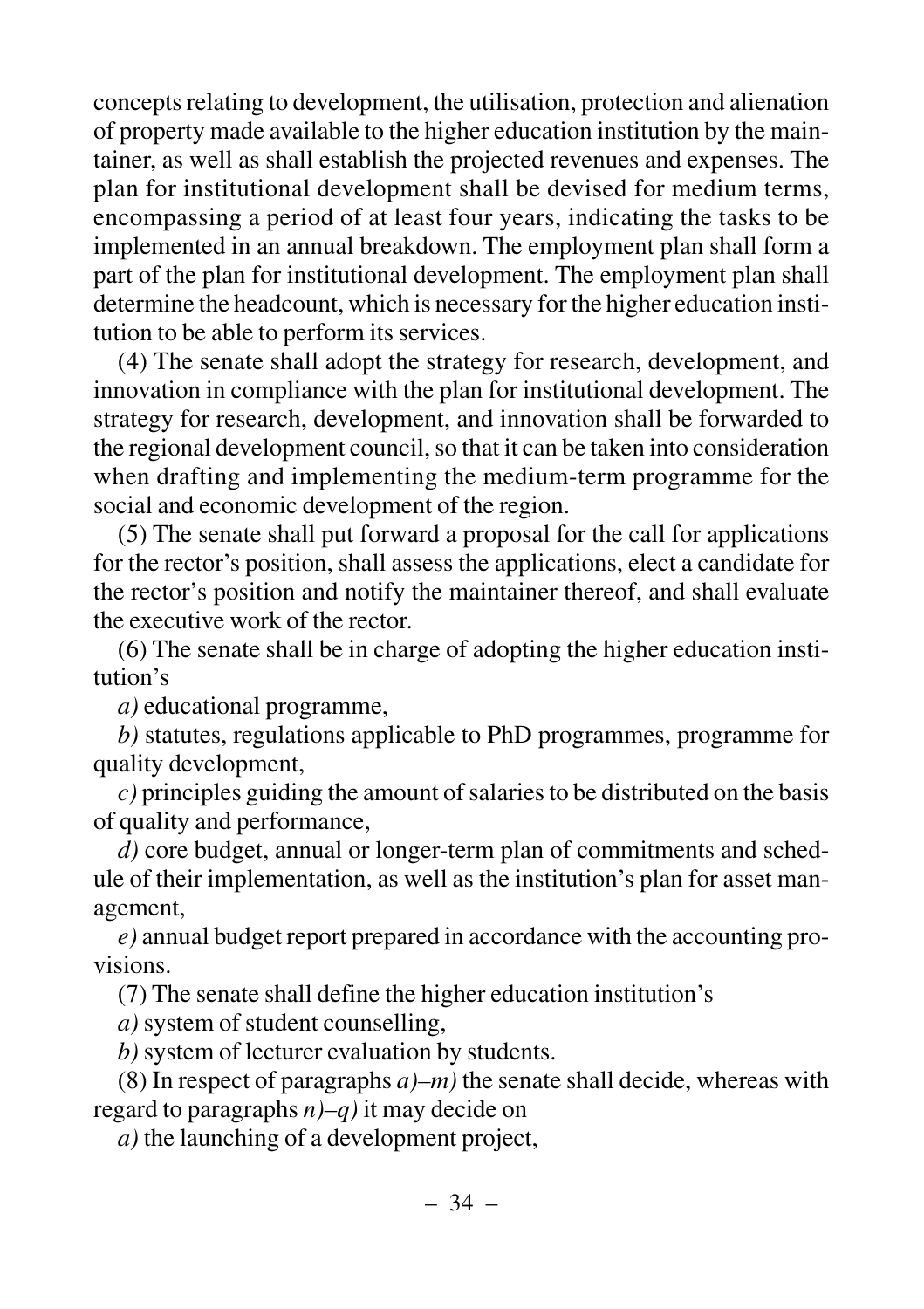*b)* the establishment of a business organisation, acquisition of share in a business organisation, cooperation with a business organisation,

*c)* the utilisation or alienation of real property put at the disposal or owned by the higher education institution,

*d)* the advance of loans pursuant to the stipulations of this Act,

*e)* the conclusion of a cooperation agreement,

*f)* the transformation, dissolution of its organisation or organisational units,

*g)* the acceptance of the research programme,

*h)*the establishment of the academic committee, the election of its members and president,

*i)* the establishment of the higher education institution's standing committees and other councils,

*j*) the ranking of lecturer, researcher and managerial applications,

*k)* the delegation of the members of the financial board,

*l)* the selection of the person acting on behalf of the senate,

*m)* the initiation of awarding the Scholarship of the Republic of Hungary,

*n)* issues delegated to its powers by its statutes,

*o)* the establishment of a doctoral school and the launching of doctorate courses,

*p)* the regulation of the habilitation procedure,

*q)* the awarding of titles and honours.

(9) The following shall also fall within the powers of the senate:

*a)* initiation of launching and terminating programmes,

*b)* ranking of applications submitted for the rector's position,

*c)* discussion of issues presented by the financial board,

*d)*the assessment of the higher education institution's professional activity and the implementation of its quality development programme,

*e)* the exercise of other authorisations specified herein.

(10) The higher education institution may carry out a habilitation procedure in the discipline or branch of the science or field of art in which it provides a doctorate course.

(11) In case the committee or board established by the senate also proceeds in issues that affect students, participation of student representatives in the committee must be ensured. The senate shall set up a standing committee to deal with academic, examination related and social issues impact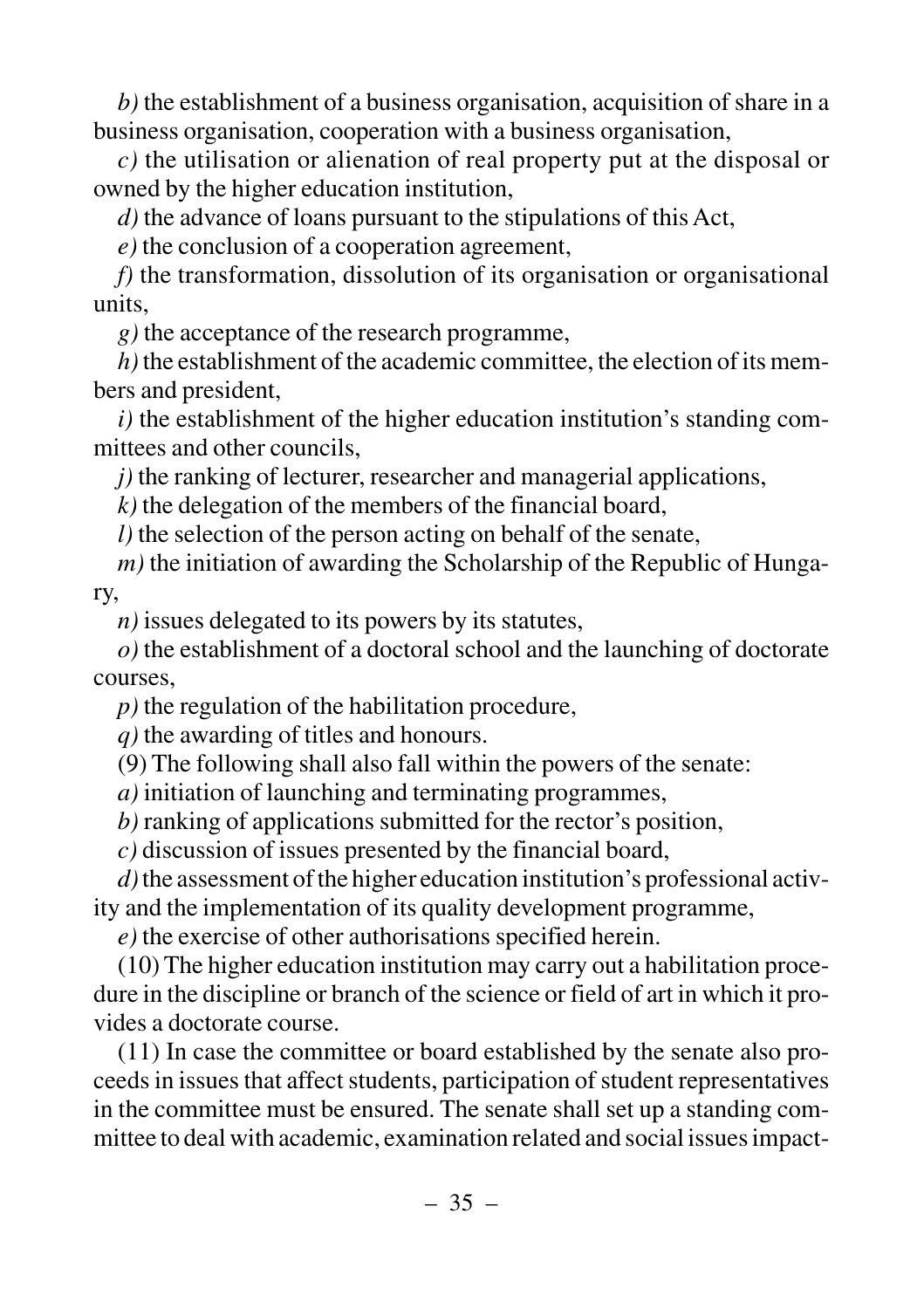ing students. Student representation shall be ensured in committees proceeding in matters affecting students on condition that the number of the members delegated by the students to the standing committee responsible for academic, examination related and social issues may not be fewer than fifty percent of the number of committee members.

(12) The senate shall set up a committee for equal opportunities, which shall monitor the balanced representation of women and men in the operation of the higher education institution, shall make proposals for achieving such balanced representation, shall control the effectiveness of related measures, shall explore manifestations of discrimination and the measures prejudicing the balanced representation of women as well as shall initiate the abolishment of such discriminatory measures.

(13) The senate may discuss any issue, may take its standpoint on any matter and may put forth a proposal in respect of any issue. It may forward its positions and proposals to the person authorised to make related decisions or take measures. Such person in turn is liable to make a meaningful reply within thirty days, or in the case of a decision-making body, no later than on the first meeting following the elapse of thirty days.

(14) The right to adopt regulations and programmes shall also extend to any amendments thereto.

(15) The senate shall be obliged to observe the requirement of the efficient and responsible utilisation as well as proper use of public funds and property when making decisions, and observe requirements related to value proportionality in the case of alienation. To this end, it shall monitor the criteria of professional efficiency and those of effectiveness through the management of the higher education institution. It shall regularly, but at least on two occasions a year, review the operation and the management of the higher education institution, the execution of the tasks stated in the founding charter, and shall request the financial director to put forward a report in this area.

**Section 28** (1) With the exception of the rector, the members of the senate in a state higher education institution shall be assigned to their position by way of an election. The statutes of the higher education institution shall set forth the stipulations concerning the establishment and operation of the senate, the expiry of the mandate of its members, as well as the preparation of its agenda, having regard to the following: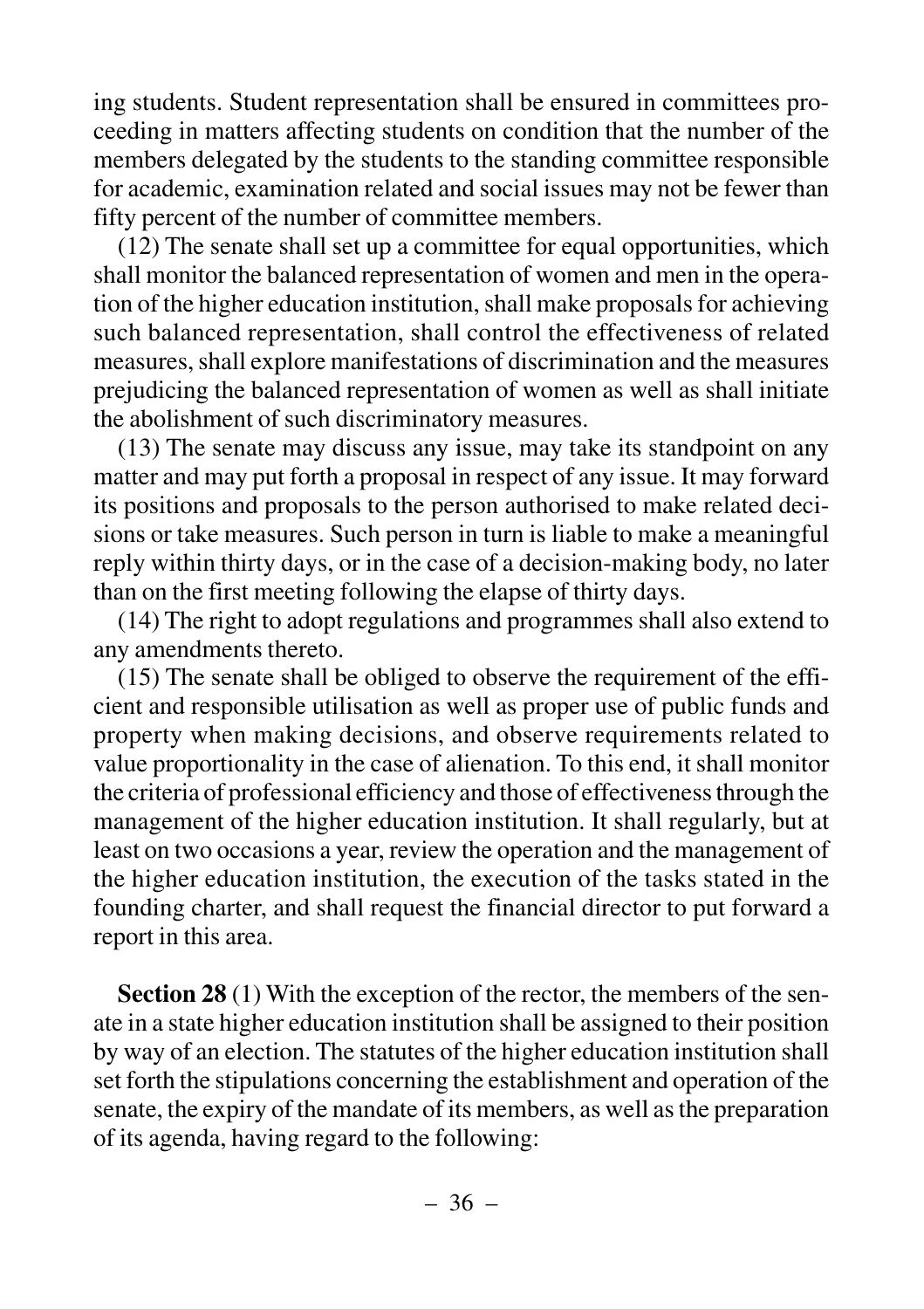*a)* the senate may not have less than seven or nine members – according to the stipulations of Section 23  $(3)$  –, and the members delegated by lecturers and researchers together with the chair shall form the majority in the senate,

*b)*the student union shall delegate its representatives in compliance with Section 78 (4),

*c)* the number of members employed in other positions, and that of the representatives of representative trade unions may not be fewer than five percent of the number of members of the senate each, but shall be at least one person for each,

*d)* the mandate of the senate members shall be valid for at least three years and a maximum of five years, the respective periods in the case of the student union representative shall be at least one year and three years at the most,

*e)* the senate may convene a meeting as it deems such a meeting necessary,

*f)* the meetings of the senate shall be open to employees and students of the higher education institution, as well as to the financial board,

*g)* a quorum of at least sixty percent of members must be present at a meeting of the senate so that such a meeting can pass decisions; unless a higher percentage of votes is stipulated by law or in the statutes, decisions shall be passed by the unanimous majority vote of the members present,

*h)* upon the request of more than fifty percent of the attending senate members the senate shall meet in camera and have a secret vote,

*i)* the meetings of the senate shall be recorded in minutes, the decisions of the senate shall be put down in a resolution and shall be made public as defined in the statutes,

*j*) the president of the financial board shall be invited to the senate's meeting and shall act in an advisory capacity thereon.

(2) The senate may set up a committee in an ad hoc manner or for a definite period for the preparation of issues that belong under its competency.

(3) The senate may delegate its powers to make decisions and to implement such decisions to certain organisational units of the higher education institution, or the community of lecturers and students employed in organisational units or the different bodies set up within organisational units. The powers listed under Section 27 (3)–(4) and paragraphs *a)–c)* of subsection (6), subsection (7), paragraphs  $f$  $\rightarrow$ *i*),  $k$  $\rightarrow$ *l*) and  $o$  $\rightarrow$ *p*) of subsection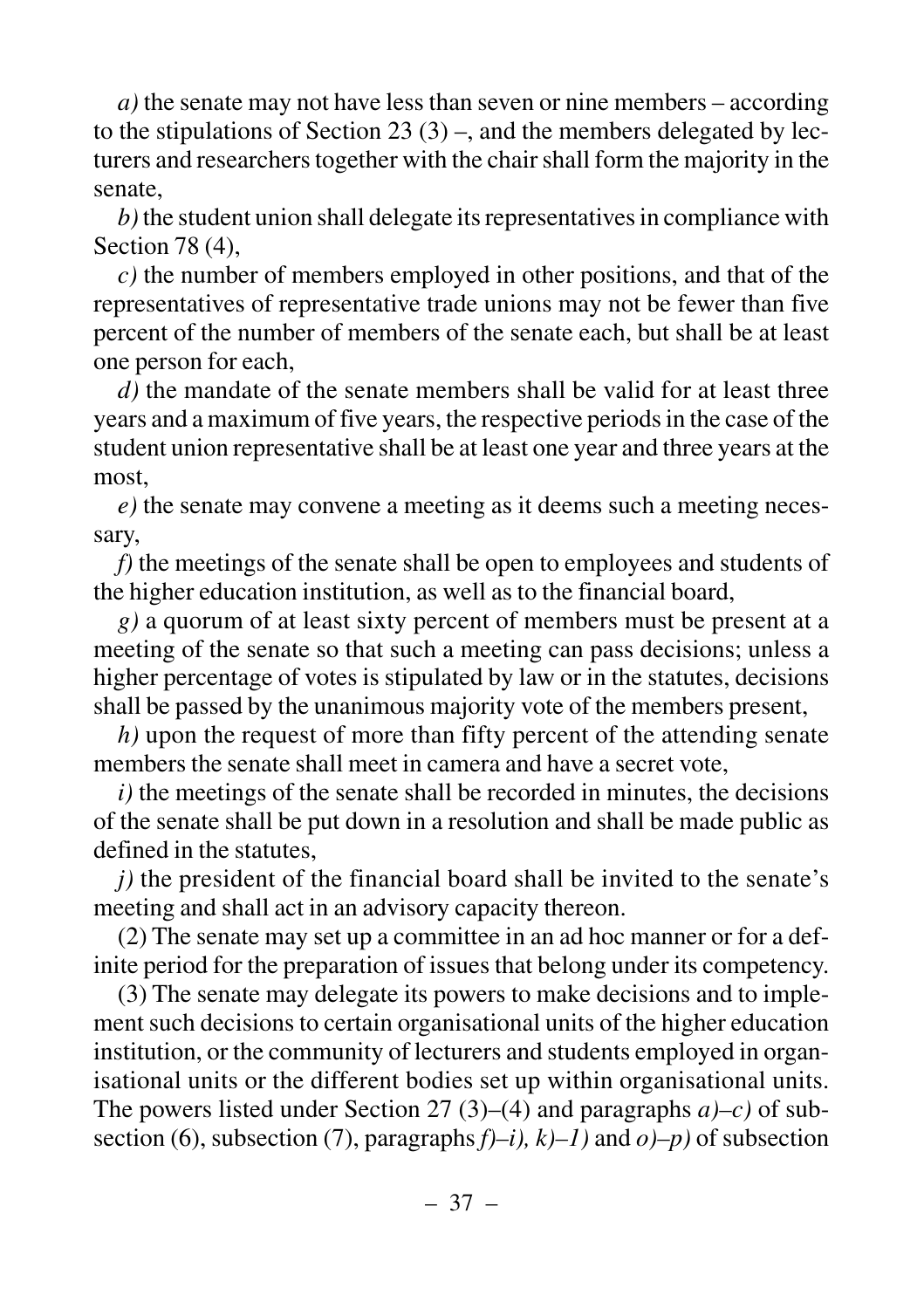(8) and paragraphs *a)–b)* and *d)* of subsection (9) may not be delegated. The student union shall be granted representation in decision-making in accordance with paragraph *b)* of subsection (1) and Section 27 (11), even if the senate has delegated its powers to another body to make decisions.

#### **The Rector**

**Section 29** (1) The rector of the higher education institution shall govern and represent the institution, and as part of such authorisation shall proceed in issues that are not delegated to the powers of another person or body by laws, the statutes or a collective agreement of the higher education institution.

(2) The rector shall be responsible for the professional and lawful operation of the higher education institution, for creating healthy and safe working conditions and a well-functioning training and research environment, shall exercise employer's rights, and with respect to the operation of the higher education institution shall decide in matters that are not delegated to the powers of another person or body by laws, the statutes or a collective agreement.

(3) The rector shall especially be responsible: for the proper use of assets in the administration, at the disposal or in the possession of the higher education institution; for the pursuit of activities stated in the founding charter in line with the requirements stipulated in laws; for the realisation of professional efficiency and that of economic operation in the management of the higher education institution; for the fulfilment of the obligation of scheming, reporting and information provision, as well as the completeness and authenticity thereof; for establishing proper management practices between opportunities and requirements; for the accounting rules of the institution; for ex ante and ex post executive audits incorporated in the workflows, and for the organisation and effective conduct of internal audits.

(4) The rector shall exercise employer's rights within the framework of the employment plan and pursuant to employment requirements.

(5) The rector on certain occasions or with regard to a specific set of cases may delegate the powers specified in subsections (1)–(4) to his/her deputy or other employee of the institution. The person exercising delegated powers may not further delegate such powers.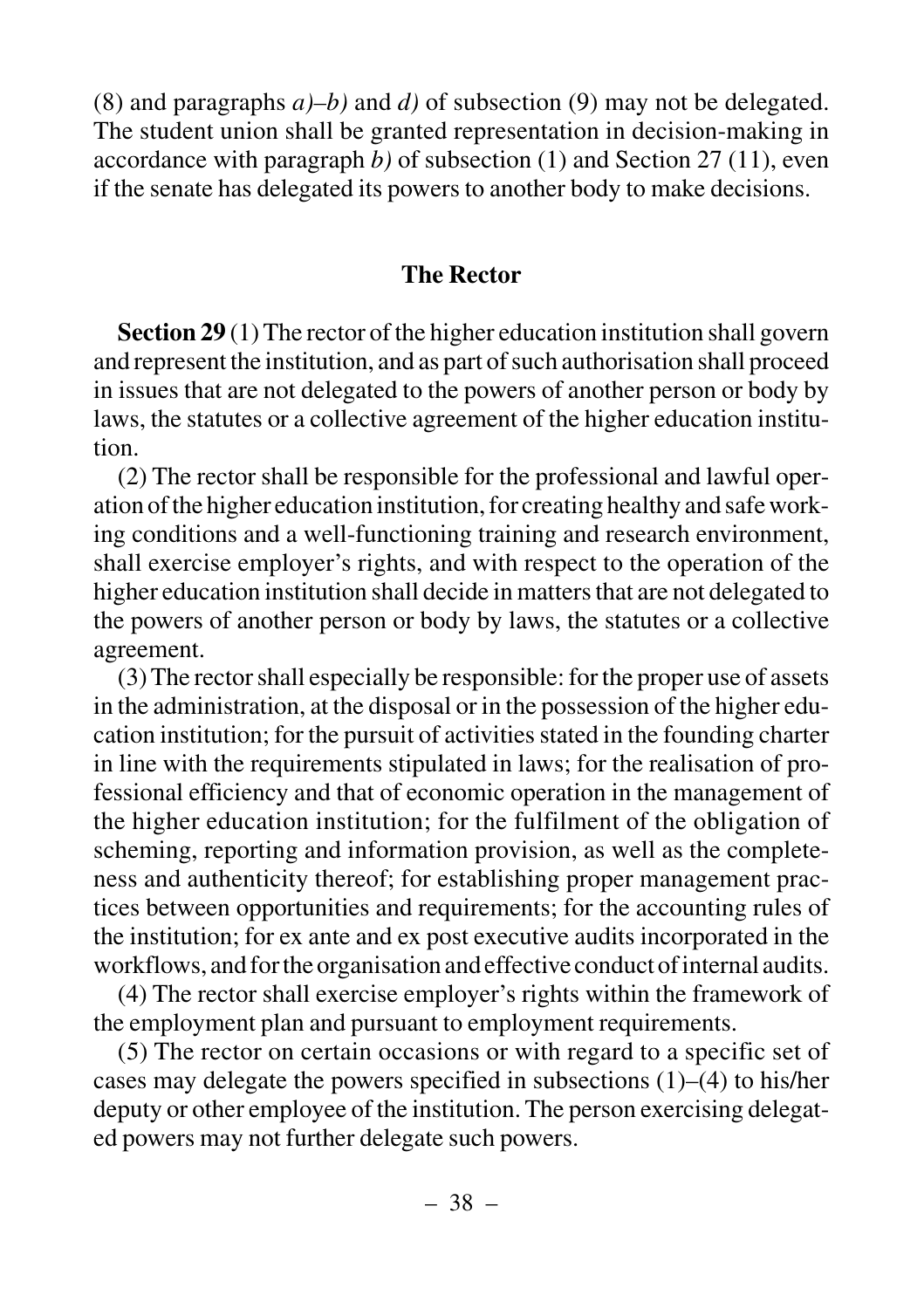(6) The rector shall be responsible for ensuring the conditions necessary for the work of different bodies operating within the higher education institution, the preparation of issues within the powers of the senate, and the implementation of decisions taken.

(7) In order to be eligible for the rector's position, the prospective candidate shall possess knowledge and experience in executive matters and organisational and management related issues, and shall have or establish full-time employment or public servant status with the higher education institution. The rector of a university shall be required to hold a position as university professor, whilst the rector of a college shall be employed as university or college professor, associate professor, scientific advisor or research professor, or senior research fellow.

(8) The senate may initiate the dismissal of the rector by means of obtaining the affirmative votes of two thirds of the members of the senate.

### **Organisational Units of the Higher Education Institution**

**Section 30** (1) In consideration of the stipulations of Section 19 (1) and with a view to cost-effectiveness, efficiency and fundability, the higher education institution may establish and operate

*a)* educational, research,

*b)* service,

*c)* functional

oriented organisational units in such a way so as to avoid organisational redundancy as a result of parallel execution of tasks.

(2) Educational and research purpose organisational units of the higher education institution shall in particular mean: faculties, departments, institutes, botanical gardens, university hospitals, research institutes, research teams, and practice farms.

(3) The higher education institution may establish service oriented organisational units to discharge dormitory, IT, sports, library, archive, and museum related as well as social, cultural and other tasks (e.g. workshops providing public education and practical training, facilities for artistic work, or in the fields of health care and prevention, and production).

(4) To ensure that its duties of operation are met, the higher education institution shall establish a functional organisational unit to perform finan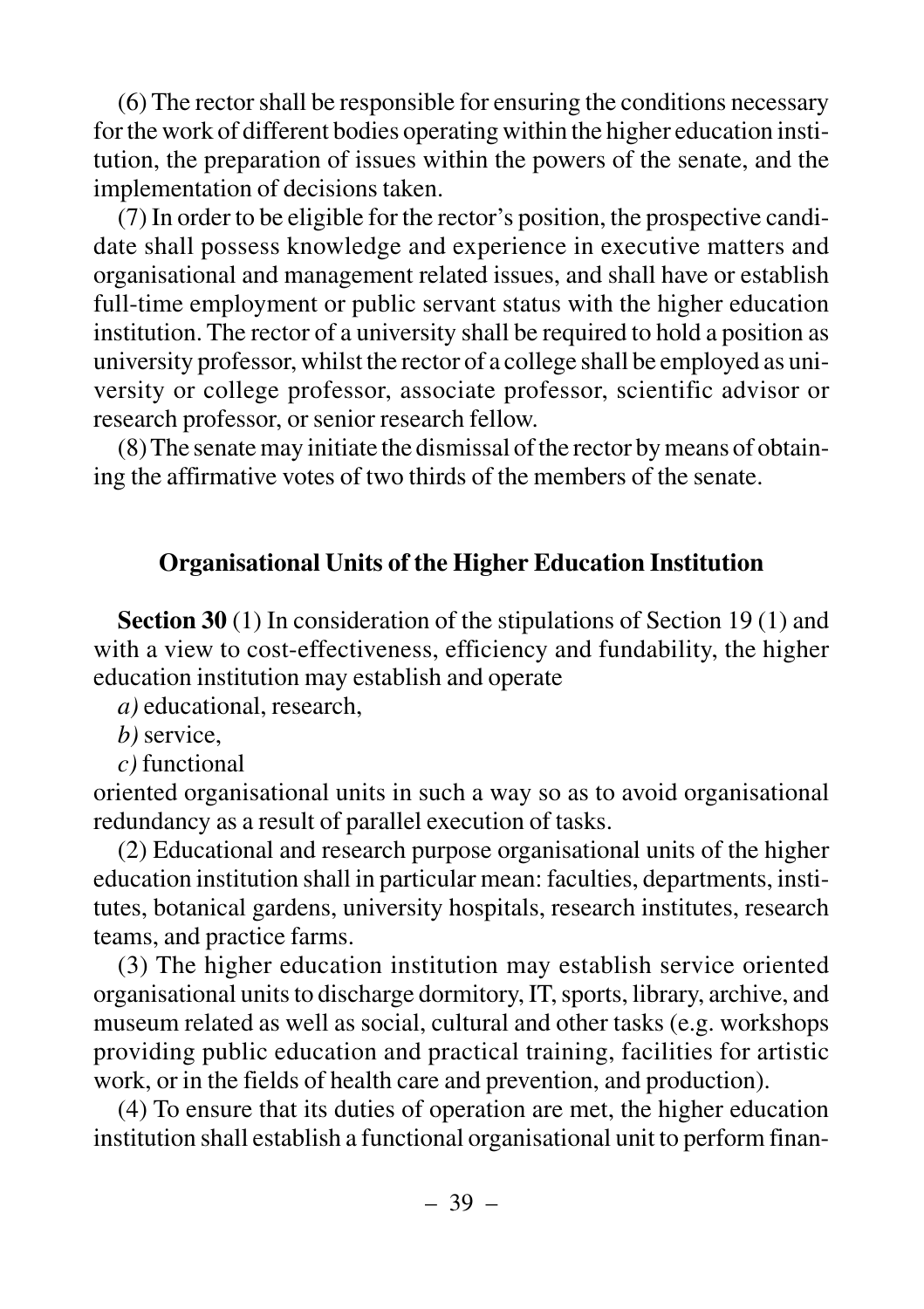cial and internal auditing tasks, and may set up an organisational unit responsible for administration and organisation (hereinafter the 'office responsible for administration'), or technical services or any other functional organisational unit ensuring operation. The financial and audit organisational unit shall be supervised by the rector.

(5) The library and the library system of the higher education institution shall comprise a public collection of academic and scientific works open to the general public, and shall carry out tasks relating to technical literature, information provision, education and research, and may also fulfil archival and museum related functions and tasks.

(6) The higher education institution may set up a faculty after it has sought out the preliminary opinion of the Hungarian Accreditation Committee. The procedure relating to the delivery of opinion shall be subject to the stipulations of Section 32 (10).

(7) The organisational units of the higher education institution may be transformed into centres or regional centres as defined in this Act.

# COOPERATION AGREEMENT BETWEEN HIGHER EDUCATION INSTITUTIONS

**Section 31** (1) In order to perform the tasks defined in its founding charter, the higher education institution may enter into a cooperation agreement with any Hungarian or foreign organisation or natural person that has an interest in the fulfilment of the tasks the higher education institution has undertaken. The cooperation agreement shall be in writing. The cooperation may particularly be directed at: the development of training or other programmes, the drawing up of curricula, the organisation of training and practical training, the transfer and acceptance of prior studies, the drafting and implementation of calls for applications, and the completion of research and development tasks.

(2) The higher education may conclude an agreement especially with

*a)*the Hungarian Academy of Sciences, its institutions and other research institutes to attend to joint research and training related tasks,

*b)* other higher education institutions to provide joint programmes and award joint degrees,

*c)* vocational secondary schools to execute the tasks of higher-level vocational training,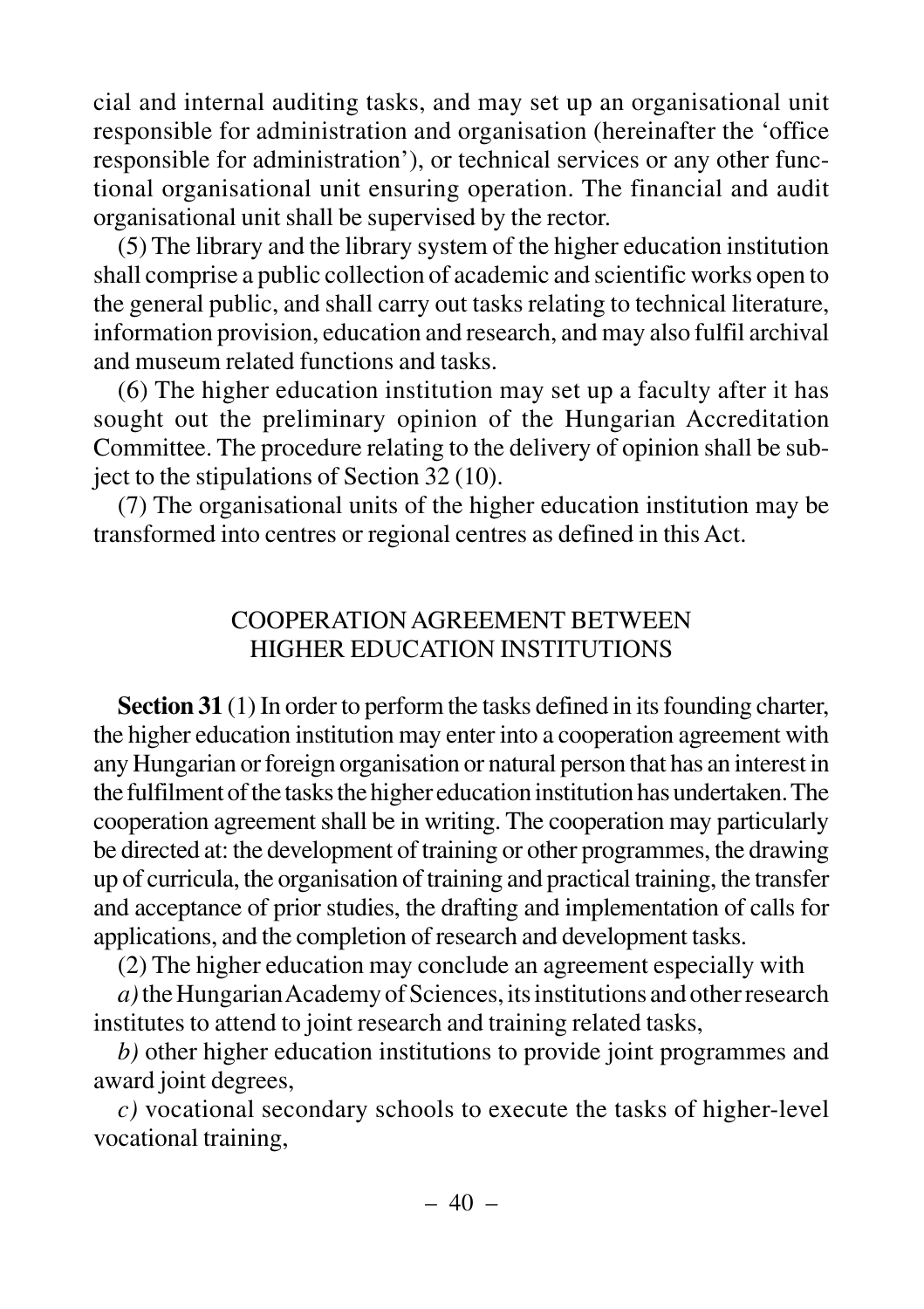*d)* business organisations, foundations, and chambers to finance and support educational and research organisational units and to establish scholarships.

(3) The higher education institution may, in cooperation with the economic, scientific, civil and municipal bodies of the region, create an innovation park, technology centre, or incubation house (hereinafter jointly referred to as 'knowledge centre').

### THE TRAINING SYSTEM OF HIGHER EDUCATION

**Section 32** (1) Instruction in the higher education institution shall be based on the educational programme. The educational programme shall become valid upon its adoption by the senate. As part of the educational programme, the higher education institution shall develop the curriculum of the undergraduate and the graduate courses pursuant to the programme completion and exit requirements issued by the Minister, whereas in the case of postgraduate specialist training courses it shall devise the corresponding programme without any concern to such restrictions.

(2) Higher-level vocational training shall be provided pursuant to the vocational training programme drawn up by the higher education institution and adopted by the senate. The vocational training programme may be developed for higher-level vocational training contained in the National Qualifications Register, on the basis of the vocational and examination related requirements issued by the minister responsible for the qualification.

(3) Based on an agreement concluded with the minister responsible for the qualification, the higher education institution and the economic (professional) chamber shall, in cooperation with the national economic interest groups develop vocational and examination requirements and shall initiate the registering of higher-level vocational training in the National Qualifications Register. The higher-level vocational qualification shall be entered into the National Qualifications Register following a simplified and accelerated accreditation procedure, provided that the minister responsible for the qualification has consented thereto.

(4) The vocational training programme shall allow for the validation of knowledge acquired in the course of vocational training of identical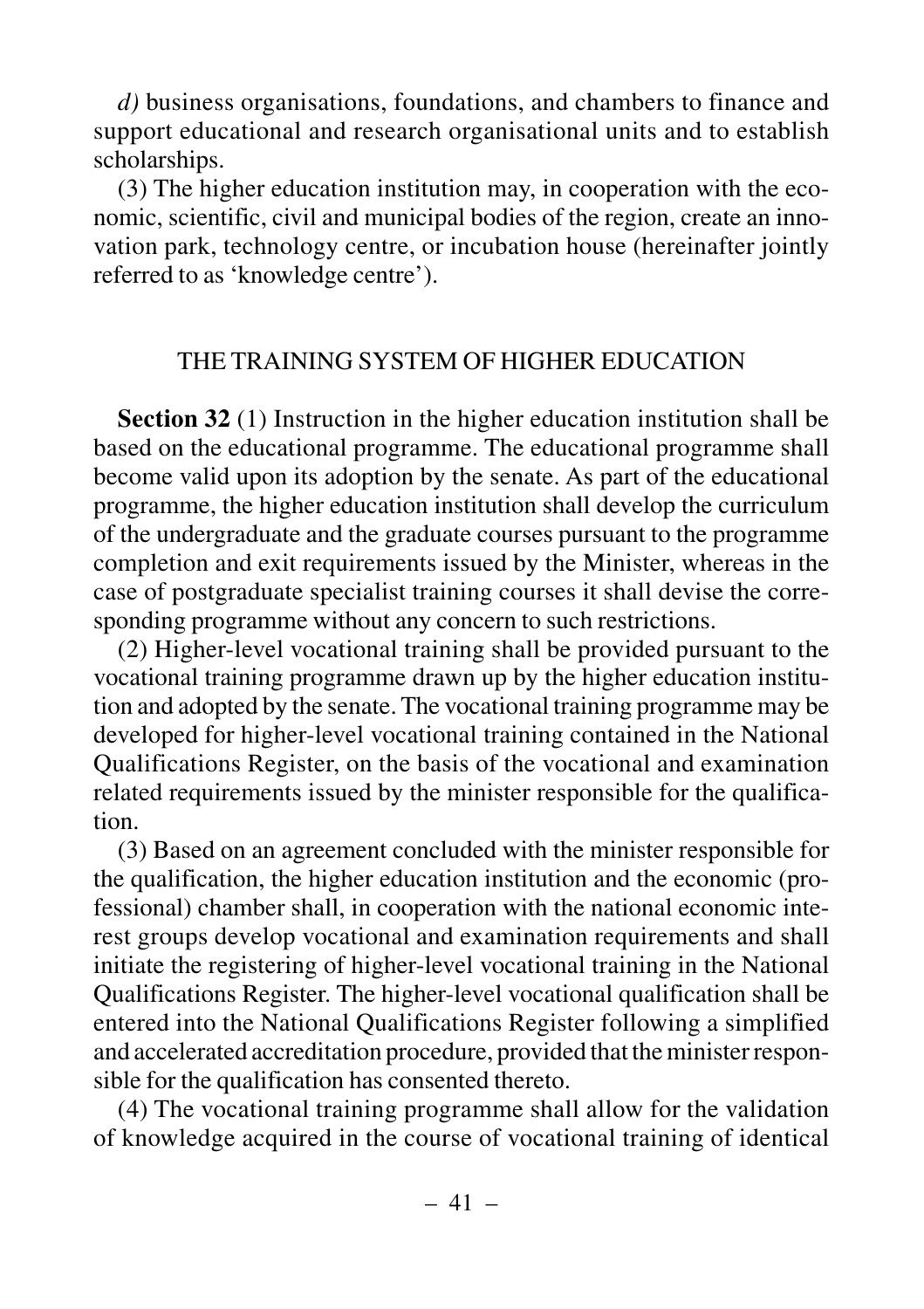contents, and for the validation of credits obtained in higher-level vocational training in undergraduate courses belonging to the same field of training. The number of credits that can be acknowledged shall be thirty at least and sixty at most. The length of the programme shall extend to four semesters, unless a European Community law provides for a longer period in respect of certain programmes. Credits may only be obtained for a higher-level vocational training offered by a vocational secondary school if the vocational secondary school organises such trainings on the basis of an agreement concluded with a higher education institution.

(5) The undergraduate course shall lead to a Bachelor degree (baccalaureus) and a professional qualification. The Bachelor degree is the first level of academic qualification which shall entitle its holder to commence graduate education. The professional qualification shall entitle its holder to fill the position defined by law. The related programme completion and exit requirements shall determine what professional qualification may be awarded upon completion of the undergraduate course. In the case of practice-oriented undergraduate programmes a six-month-long uninterrupted practical course shall be organised (hereinafter 'uninterrupted practical course'). Completion of a uninterrupted practical course shall be prerequisite to taking the final examination. Undergraduate courses shall require the taking of at least one hundred and eighty credits – in the case of uninterrupted practical courses a minimum of two hundred and ten credits – but such courses may not exceed more than two hundred and forty credits. The length of the programme shall extend to a minimum of six and a maximum of eight semesters.

(6) The graduate course shall lead to a Master degree (magister) and professional qualification. The Master degree is the second level of academic qualification. The professional qualification that may be awarded after completion of the graduate course shall be determined by the programme completion and exit requirements pertaining to the graduate course. The professional qualification awarded upon completion of the graduate course shall entitle its holder to fill the jobs defined by laws. Having regard to the stipulations of subsection (7), graduate courses shall require doing at least sixty credits but such courses may not exceed more than one hundred and twenty credits. The length of the programme shall extend to a minimum of two and a maximum of four semesters.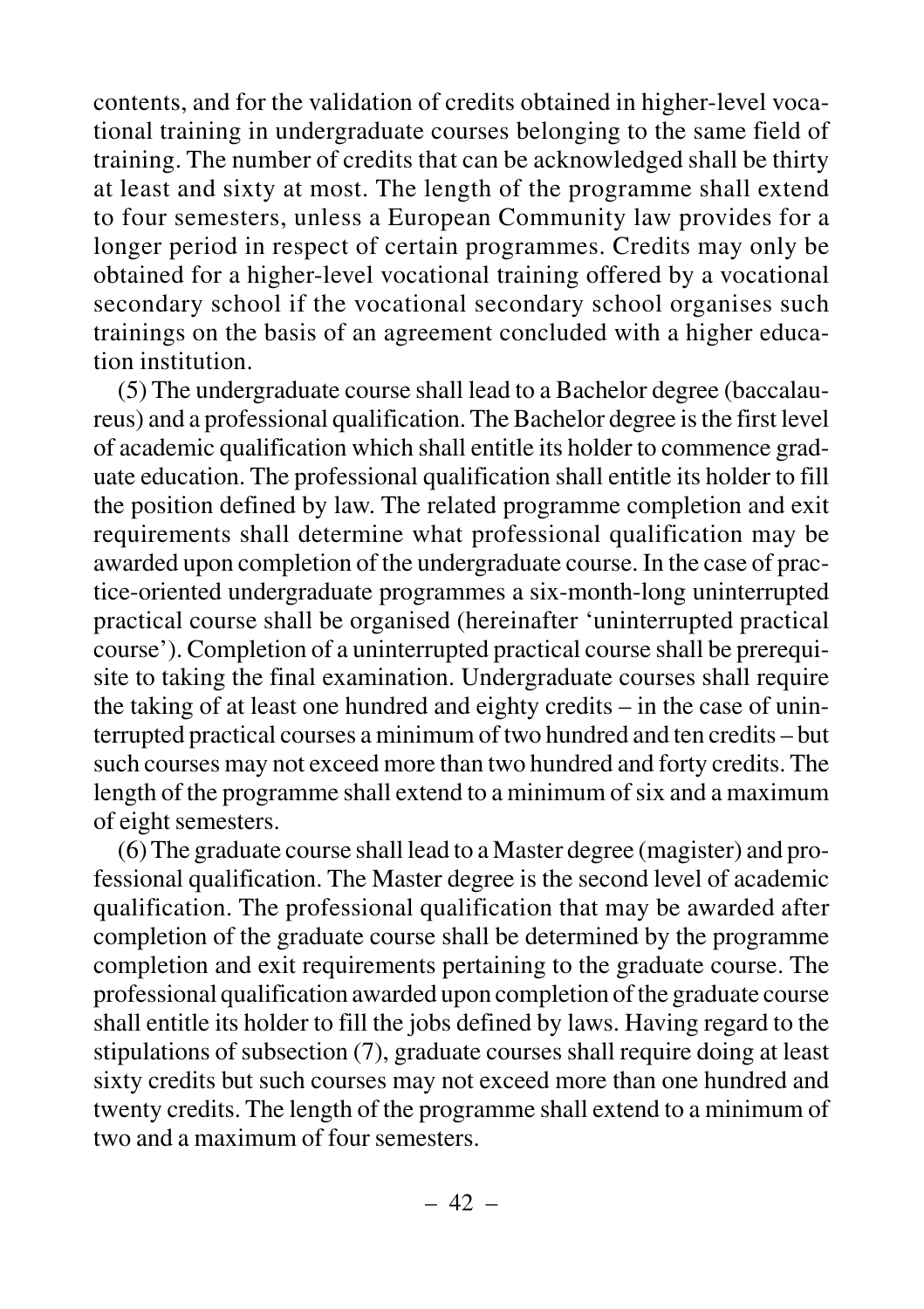(7) The undergraduate course and the corresponding graduate course together, and the one-tier programme alone shall require doing at least three hundred credits but such courses may not exceed more than three hundred and sixty credits. The length of the programme shall extend to a minimum of ten and a maximum of twelve semesters.

(8) The postgraduate specialist training course shall lead to a specialised qualification after the award of the Bachelor or the Master degree. Postgraduate specialist training courses shall require doing at least sixty credits but such courses may not exceed more than one hundred and twenty credits. The length of the programme shall extend to a minimum of two and a maximum of four semesters.

(9) The educational programme shall include the doctorate course, which prepares students for taking a doctoral degree following the conferral of the Master degree. Doctorate courses shall require doing at least one hundred and eighty credits. The length of the programme shall extend to six semesters.

(10) The rector shall forward both the documentation relating to the launching of undergraduate and graduate courses and the regulations pertaining to the doctoral school to the Hungarian Accreditation Committee. The courses may start once the Hungarian Accreditation Committee has given its consent thereto in its expert opinion, and the higher education institution has notified the registration centre of the launching of such courses. In the absence of support from the Hungarian Accreditation Committee, courses may only be launched if the higher education institution has been granted the license thereto in the procedure defined in Section 106.

(11) The Government shall determine

*a)* the fields of study, branches of study, and programmes with reference to undergraduate and graduate education, the number of corresponding credits, and the rules of procedure in connection with the launching of courses, as well as the programmes in the case of which off-site practical training outside the campus of the higher education institution shall be organised,

*b)* the rules pertaining to the organisation of higher-level vocational training,

*c)* the rules of procedure and the conditions pertaining to the establishment of a doctoral school, the general rules that apply to the membership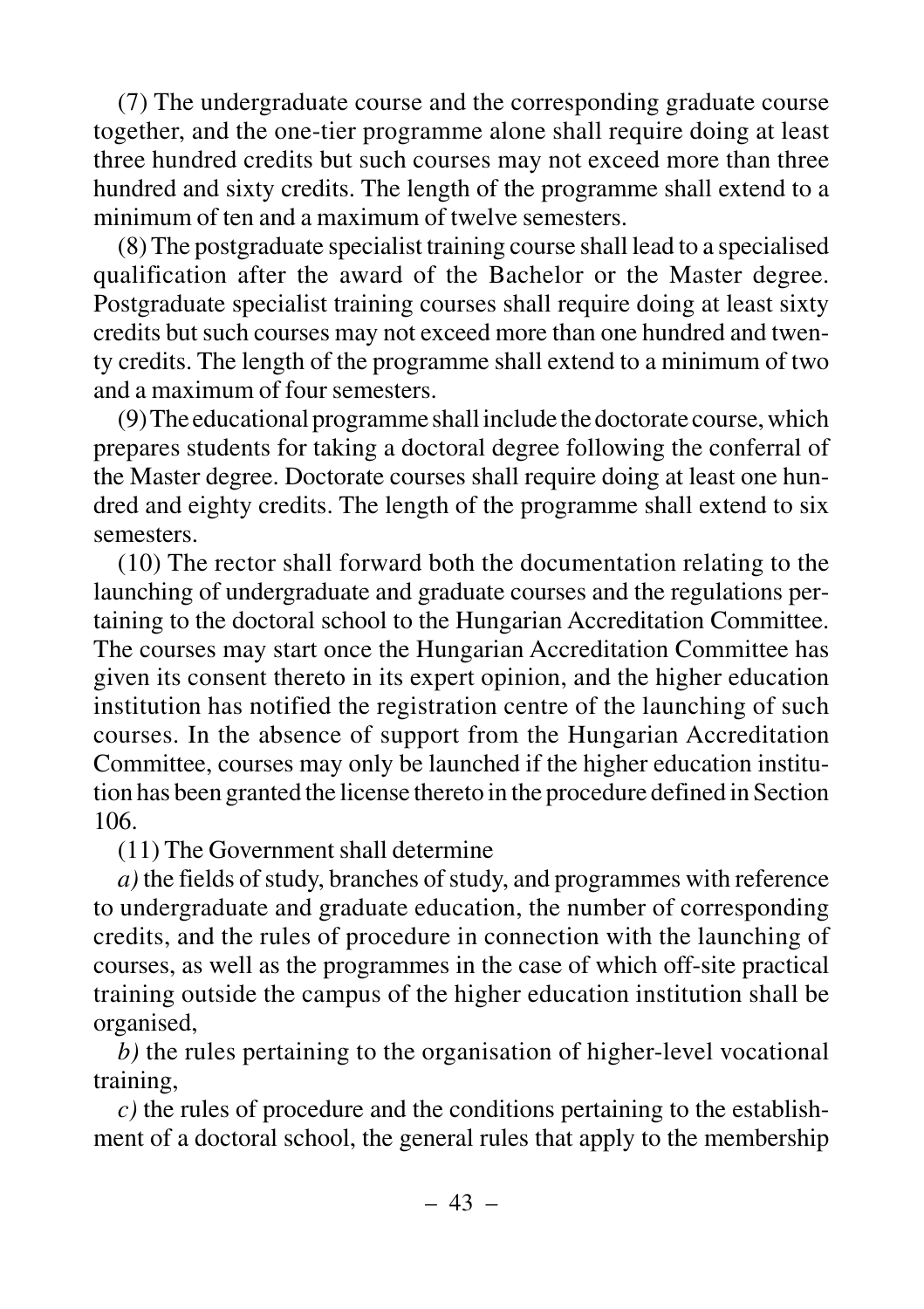and organisation of the doctoral school, to the powers granted to the doctoral council, to the publicity of doctoral theses and doctoral dissertations, and to the doctoral degree award procedure, as well as the requirements of taking a doctoral degree.

**Section 33** (1) Higher education courses may be offered in the framework of full-time training, part-time training or distance learning course. Full-time training shall comprise at least three hundred contact hours per semester.

(2) Full-time training – with a view to the exception defined in subsection (4) – shall be organised in compliance with the regular training schedule practices pertaining to day-time training. Courses offered according to the regular schedule of day-time training shall be provided in the framework of a five-day teaching week, on working days. Derogation from these provisions may be allowed subject to the agreement of the higher education institution's student union.

(3) Part-time training may be provided in the framework of the training schedule associated with evening or correspondence training. Except for postgraduate specialist training courses, the length of part-time training shall equal at least thirty but no more than fifty percent of the contact hours of full-time training. The length of postgraduate specialist training courses shall equal at least twenty but no more than fifty percent of the contact hours of full-time training. Courses offered in line with the training schedule of evening and correspondence training shall be provided on working days or, if appropriate, rest-days, in consideration of the timetable of the given students.

(4)

# DATA MANAGEMENT IN HIGHER EDUCATION INSTITUTIONS, HIGHER EDUCATION INFORMATION SYSTEMS

**Section 34** (1) The higher education institution may keep records of data that are indispensable for the proper operation of the institution, the exercise of employer's rights, and training, and further are necessary for the assessment and certification of eligibility for the benefits set forth in laws and the statutes of the higher education institution. To this end, data suit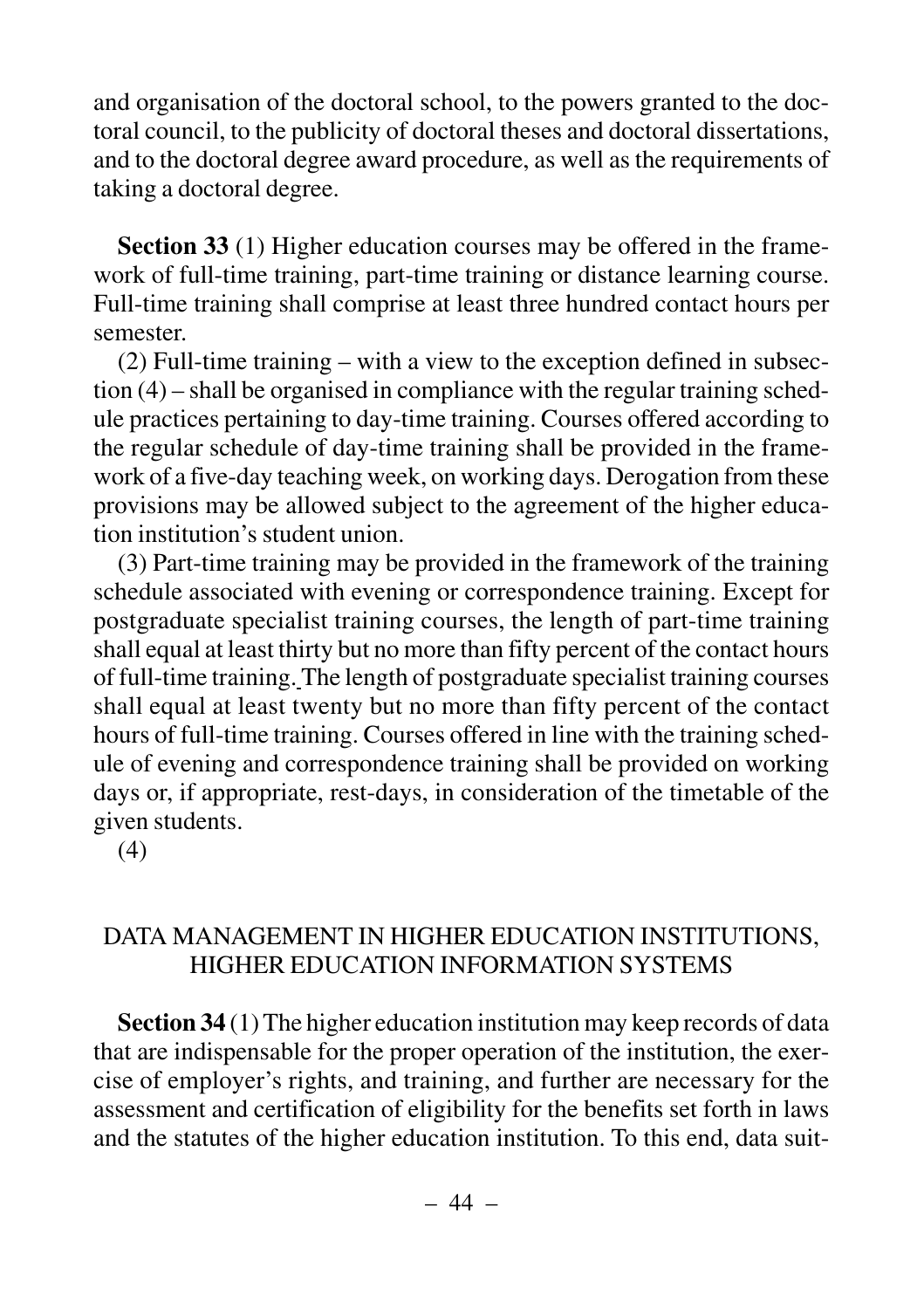able for the identification of the eligible person and the establishment of his/her eligibility for the benefits may be managed.

(2) The higher education institution shall keep records of enrolled students. It shall make out a master file on the enrolled student, designating the personal data of the student, and data pertaining to progress in studies and the fulfilment of obligations resulting from the student status.

(3) The higher education institution may manage the personal data of employees and students exclusively with respect to employment, the establishment and fulfilment of benefits, allowances, and commitments, the exercise and fulfilment of personal rights and obligations, for reasons of national security, and for the purpose of managing records specified in this Act, in a manner proportionate to such purposes and strictly for such purposes. Unless otherwise provided by social security rules, the higher education institution may manage the personal data of its employees for ten years from the termination of employment. The higher education institution may manage the personal data of students for eighty years from the termination of student status.

(4) Data may only be transferred by the head of the higher education institution or, within the scope of authorisation, any other head or other employee authorised thereto by the head of the higher education. The institutional rules of data management and transfer shall be specified in the statutes of the higher education institution.

(5) In the case of voluntary data provision the persons concerned shall be informed of the fact that contribution to data provision is optional.

(6) The higher education institution shall, on the basis of voluntary data provision, perform career monitoring tasks, whereby it shall follow up the labour market position of ex-students having been awarded a certificate or diploma by the institution.

(7) The data managed by higher education institutions and used for statistical purposes and/or delivered for statistical purposes in a format inapt for the establishment of individual identities, are contained in *Annex 2* to this Act.

**Section 35** (1) A higher education information system shall be established based on the data managed by higher education institutions. The higher education information system – by ways of a central filing system – shall contain such data on the maintainer, the institution, employment, stu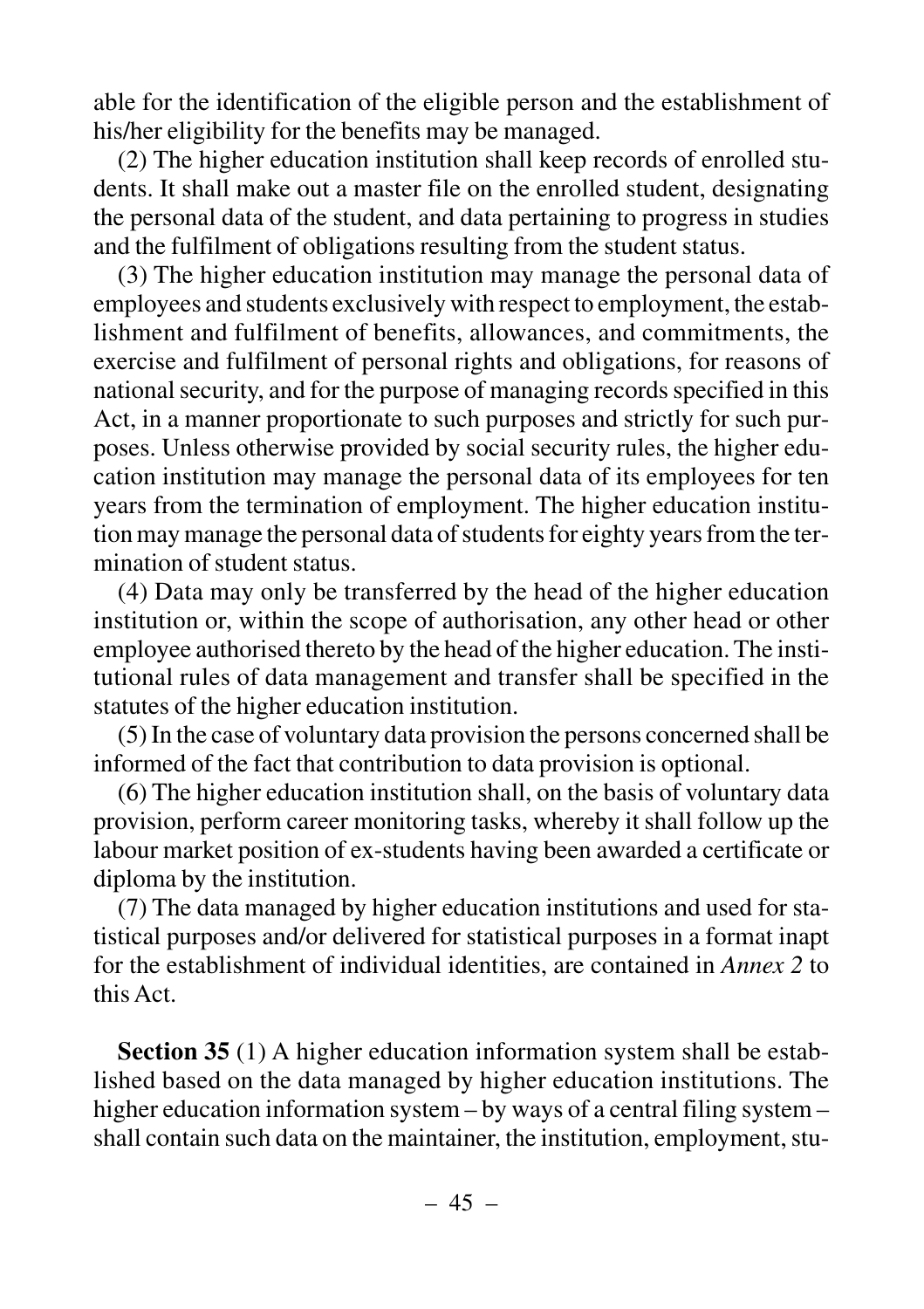dents, lecturers and other employees that are necessary for executing planning at the level of national economy. Unless otherwise provided by law, personal data may only be supplied from the higher education information system upon the request of the person concerned and is subject to his/her consent thereto, and simultaneous notification of such persons must be carried out. Provisions relating to the central filing system herein shall refer to the higher education information system. The Minister shall be responsible for the lawfulness of data management performed in the higher education information system. In respect of one's own data, the person concerned shall be entitled to review such data and request the correction or – except for the management of statutory data – the deletion thereof. The review, correction and deletion of data contained in the information system shall in all cases be free of charge.

(2) Maintainers of the institutions or the higher education institutions shall be obliged to supply data for the higher education information system as defined in a government decree. Higher education institutions shall be required to register with the higher education information system within thirty days from starting their core higher education activity. The body in charge of the operation of the higher education information system shall issue an institutional identification number (hereinafter 'OM-identifier' /OM standing for the Hungarian abbreviation of the Ministry of Education and Culture/) to the higher education institution within fifteen days from registration.

(3) The body in charge of the operation of the higher education information system shall issue a lecturer identification number to the persons employed as lecturers, researchers, or instructors. The lecturer identification number shall serve for the monitoring of employment as instructors, lecturers or researchers The higher education information system shall keep records of the holders of such identification numbers, and of the persons executing lecturer's tasks in fixed-term employment as defined in Section 83 (4). The register shall indicate the data set forth in *Annex 2*. Except for the persons concerned, personal data may only be transferred from the records for the lawful establishment to entitlement of certain benefits associated with employment, to the party providing the benefits or authorised to carry out the assessment of eligibility. Data may be kept in the information system for five years from the notification of the termination of employment except when during this period the person concerned is reregistered in the records.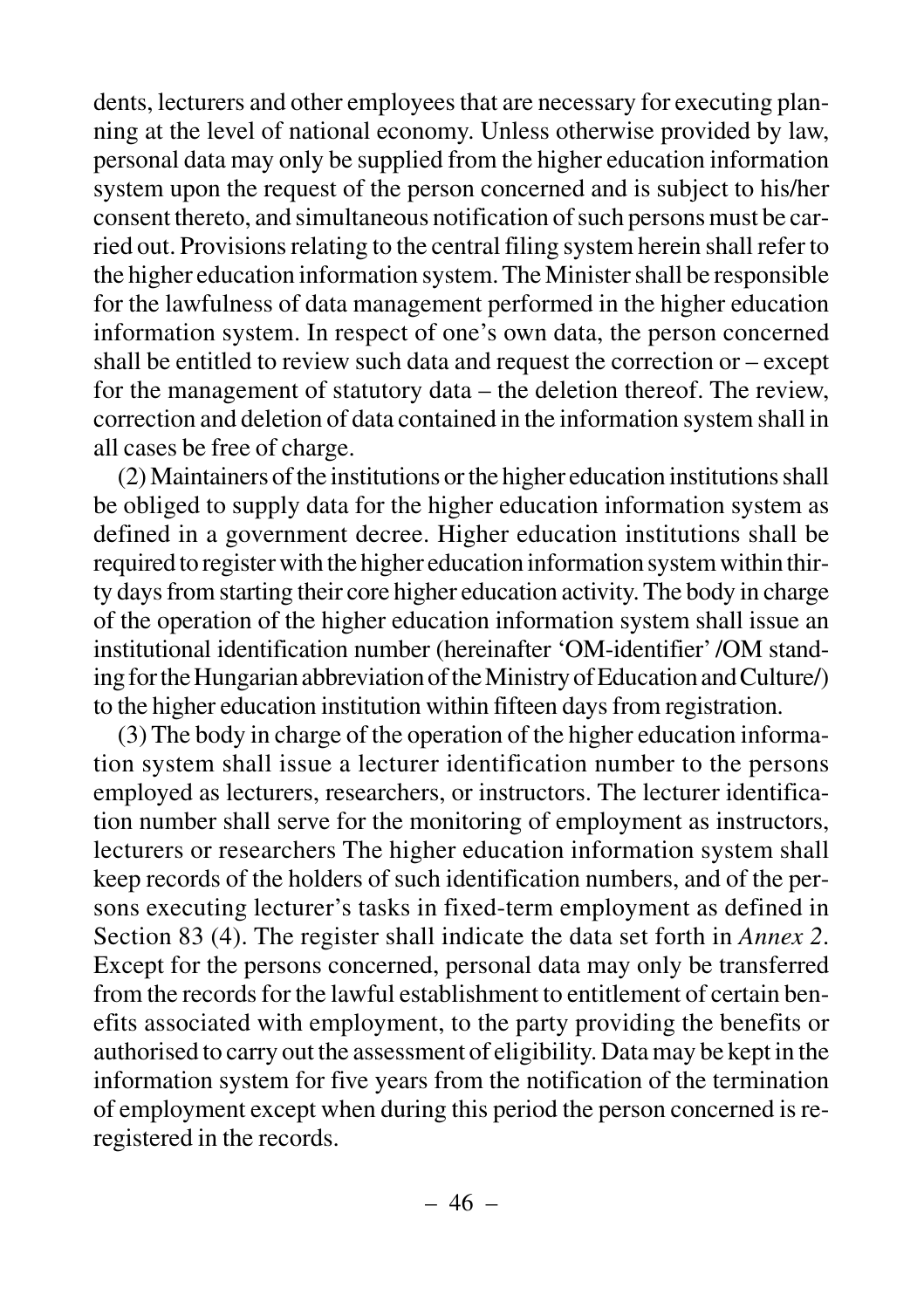(4) The body in charge of the operation of the higher education information system shall issue a student identification number to students. The student identification number shall serve for the monitoring of the functioning of rights and the fulfilment of obligations arising in connection with student status. Students having received a student identification number for public education shall not be required to be issued with a new identification number for the purposes of their higher education studies. The higher education information system shall contain the student register. The student register shall indicate the data set forth in *Annex 2*. Except for the person concerned, personal data may only be transferred from the register for the lawful establishment of entitlement to certain benefits associated with student status and of student loans, to the party providing the benefits or authorised to carry out the assessment of eligibility. Data may be kept in the student register for eighty years from the notification of the termination of student status.

(5) Upon the request of instructors, lecturers, researchers employed in the form of a regular employment relationship or in public servant status, the employer shall issue a lecturer, researcher, or instructor pass (hereinafter 'lecturer pass'). The lecturer pass shall be prepared and sent to the person entitled thereto by the body in charge of the operation of the higher education information system, via the employer. The lecturer pass shall bear the number of the pass, the name of its holder, the holder's mother's name, place and date of birth, the name, address and OM-identifier of the relevant higher education institution, and the holder's photograph and signature. Requests concerning the lecturer pass shall be initiated in accordance with the stipulations of the law. Data required for application may be transferred. The producer of the lecturer pass may keep the data for five years from the expiry of the pass.

(6) At the request of the student, the higher education institution shall issue a student pass. The student pass shall be prepared and sent to the person entitled thereto by the body in charge of the operation of the higher education information system, via the higher education institution. The student pass shall display the relevant designation of student pass in Hungarian and English, the student's name, mother's name, place and date of birth, address, residence, nationality, and signature. The student pass shall also bear the student's photograph, identification number, and the name, address, and OM-identifier of the relevant higher education institu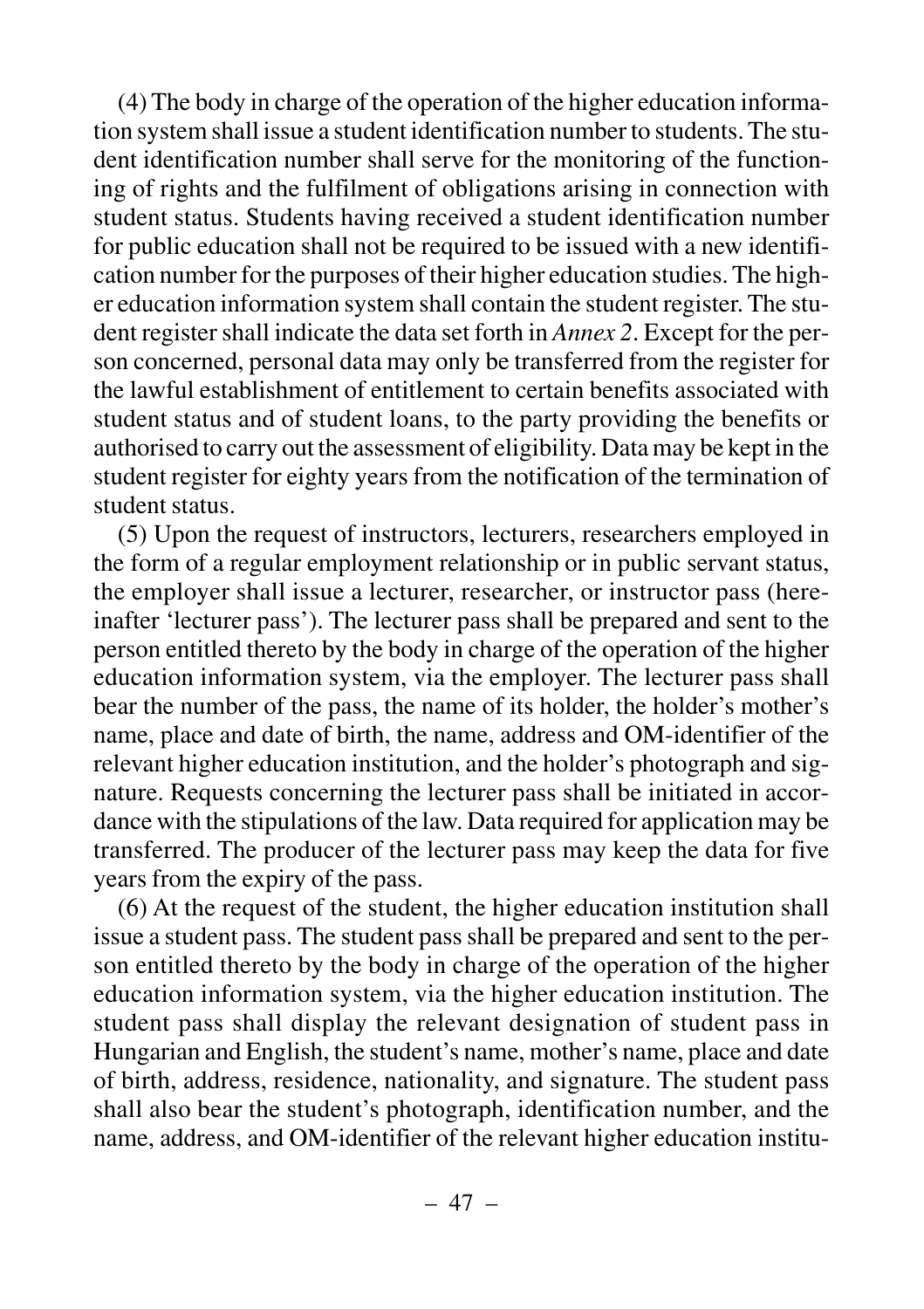tion. The student pass may also indicate further, non-personal data that are necessary for the benefits. Requests concerning the student pass shall be initiated in accordance with the stipulations of the law. Data required for issuance may be transferred to the producer of the student pass. The producer of the student pass may keep the data for five years from the expiry of the pass.

(7) The body in charge of the operation of the higher education information system may manage data relating to the admission procedure of higher education institutions. Data in connection with secondary school leaving examinations may be supplied from the public education information system to the body in charge of the operation of the higher education information system for the purposes of assessment of admission. As part of these data, the student identification number shall also be forwarded. In the event that no student status has been established as a result of the procedure, personal and special data pertaining to the admission procedure may be managed for one year from the submission of the application form.

(8) The body in charge of the operation of the higher education information system shall keep records of the diplomas, diploma supplements and doctoral degrees conferred.

(9) Upon request made to that effect, the body in charge of the operation of the higher education information system may forward the data kept in its records to the registration centre in a format inapt for establishment of identity.

(10) The lecturer and the student pass may be furnished with a device capable of electronic data storage and data control (data chip). The body in charge of the operation of the higher education information shall be obliged to ensure that the holders of lecturer passes and student passes are allowed to check the content of the data chip and, if applicable, request correction. The procedure relating to the review and correction of data shall in all cases be free of charge.

(11) The Government shall determine

*a)* procedural issues relating to data transfer, and the preparation and issuance of student passes, lecturer passes, lecturer identification numbers and student identification numbers,

*b)* the requirements pertaining to the content and the layout of the forms higher education institutions are obliged to use.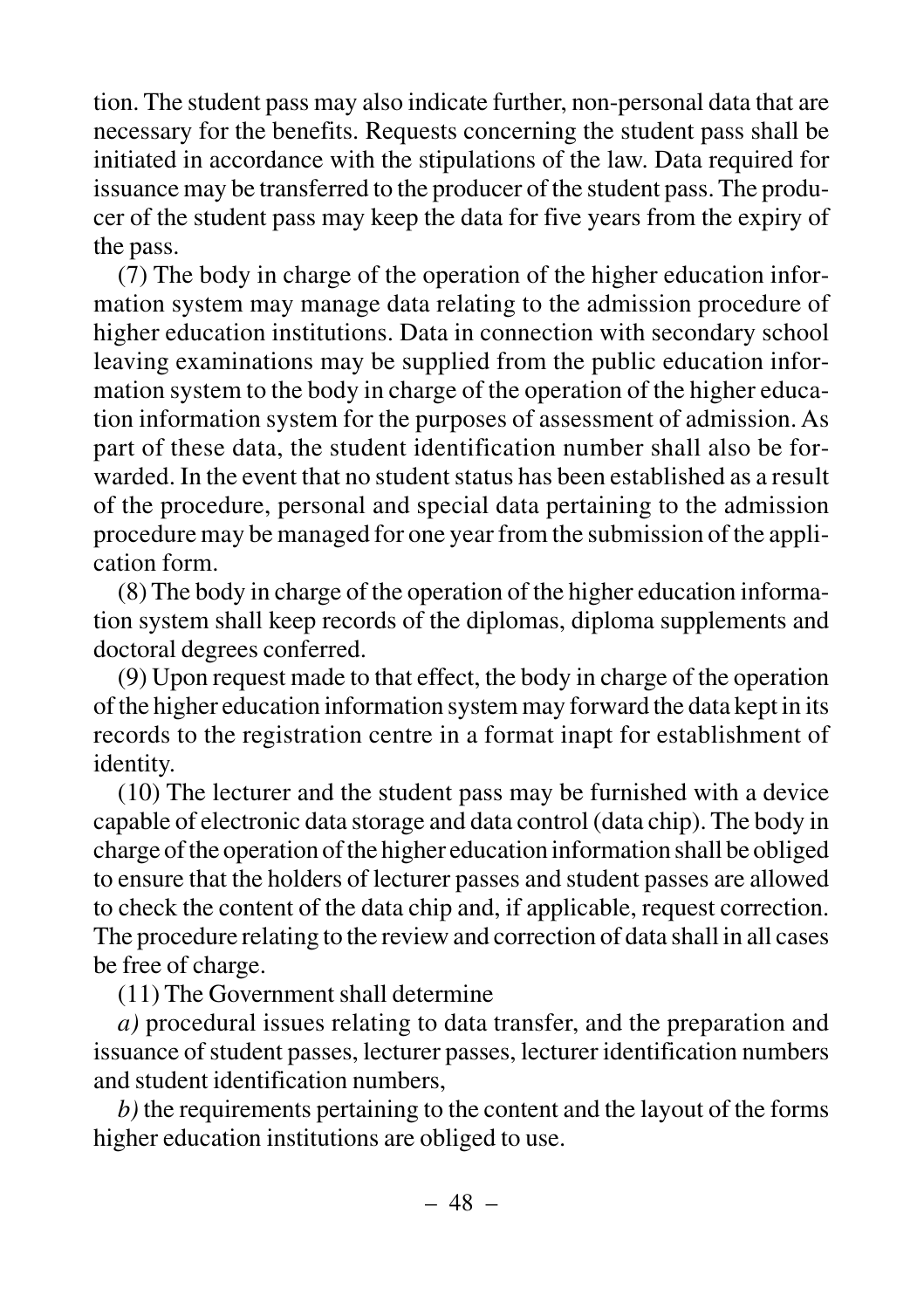## TRANSFORMATION OF HIGHER EDUCATION INSTITUTIONS (FUSION, DEMERGER, SECESSION, AFFILIATION AND MERGER)

**Section 36** (1) For the purpose of harmonisation of higher education activities, institutions may fuse with each other (hereinafter: 'fusion').

(2) In case all preconditions are satisfied, the fusion cannot be refused if the senates of the higher education institutions involved have agreed thereto.

(3) The preparation of the fusion is the task of the preparatory committee comprising the members of the financial boards, or in the case of nonstate institutions of higher education, of the senates. The higher education institutions involved in the fusion shall delegate an equal number of members to the preparatory committee.

(4) As a result of the fusion, a new higher education institution shall be established, which shall become the successor of the higher education institutions involved in the fusion. Sections 7, 12 to 18, and 37 to 38 shall be applied to the establishment of the new institution except that

*a)* in the event the entity of the maintainers, the scope of duties executed in connection with the core activity and the condition of operation as an institution remain unchanged, registration and authorisation of operation shall not be subject to a request for expert opinion,

*b)* the body elected in accordance with the provisions of Section 15 (5) shall function as the senate until the institution has been established, and shall appoint the rector of the institution and transform into the senate once the institution has been founded.

(5) Concurrent with the registration of the new higher education institution, the dissolution of the higher education institutions involved in the fusion shall be initiated with Parliament. The higher education institutions involved in the fusion shall continue operation as educational and research units of the new higher education institution. In the event the higher education institutions involved in the fusion operate in different municipalities, the higher education institution operating outside the town of the seat of the new higher education institution to be dissolved may continue operation as a regional centre of the new higher education institution. The founding charter of the higher education institution shall designate the regional centre.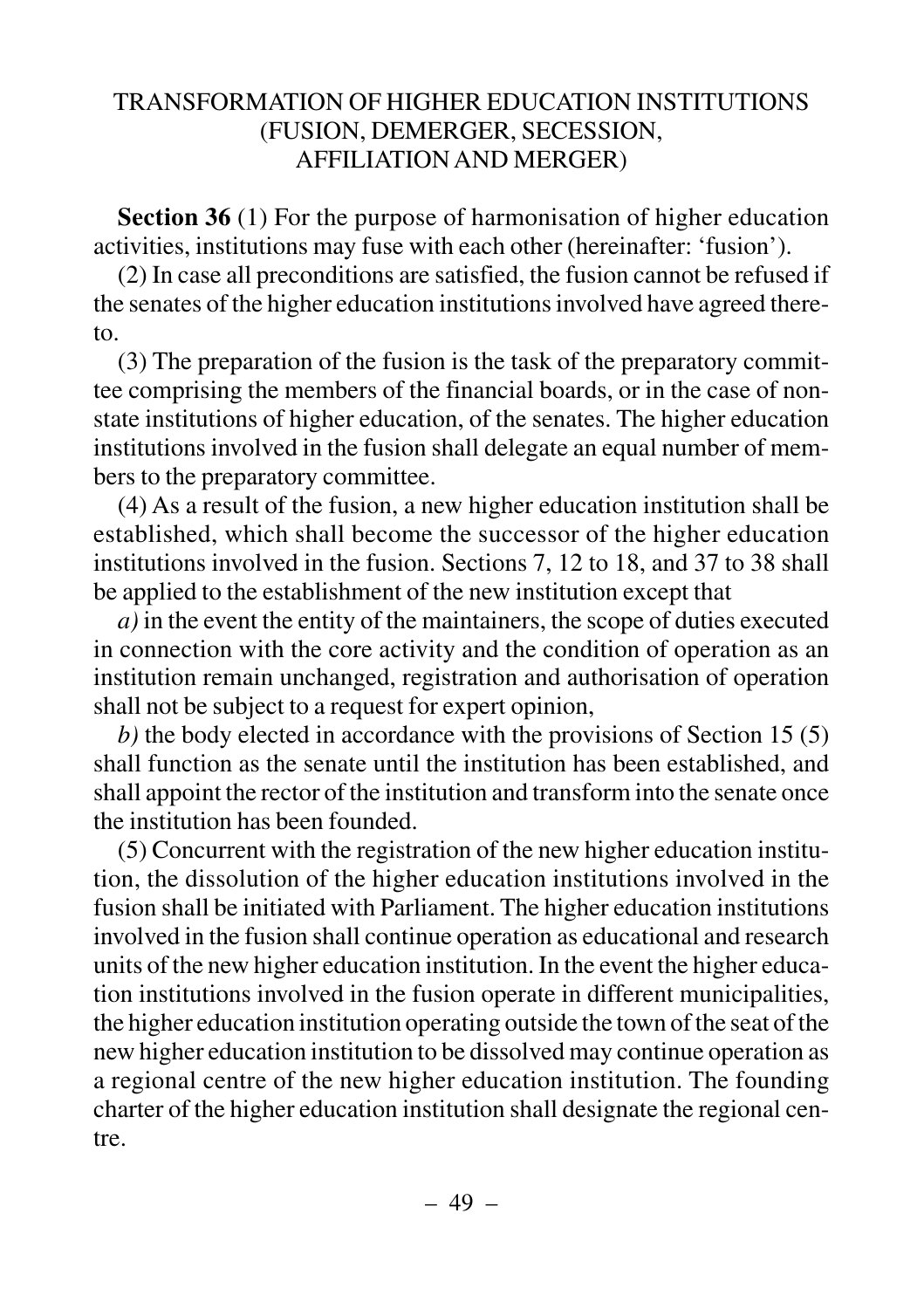(6) Regional centres may include any other additional organisation units.

(7) In the case of demerger of higher education institutions the original higher education institution shall be dissolved, and new higher education institutions shall be established. The institutions founded in such manner shall become the successors of the higher education institution dissolved. The issue of succession shall be decided in the course of the procedure pertaining to dissolution and establishment, according to the stipulations of Sections 7, 12–18, and 37–38.

(8) In the event of secession, the original higher education institution shall continue its operation, the seceding organisational unit may be established as a new institution or may become affiliated to another higher education institution. The procedure shall be subject to the provisions of Sections 7, 12–18, and 37–38.

(9) In the case of merger by acquisition, the merging higher education institution shall be dissolved, and the higher education institution into which it is to merge shall as successor attend to and execute the tasks of the merged higher education institution. The procedure shall be subject to the provisions of Sections 7, 12–18, and 37–38 except that in the event the entity of the maintainers, the scope of duties executed in connection with the core activity and the condition of operation as an institution remain unchanged, registration and authorisation of operation shall not be bound to a request for expert opinion. If the dissolving higher education institution involved in the merger operates in a municipality other than the one where the higher education into which it is to merge does, the dissolving higher education institution may continue operation as the regional centre of the higher education institution into which it has merged. The regional centre may comprise additional organisational units.

(10) The higher education institution operating as a budgetary organisation may fuse with, become affiliated to and merge with another budgetary organisation.

### DISSOLUTION OF THE HIGHER EDUCATION INSTITUTION

**Section 37** (1) The higher education institution shall be deemed to have been dissolved on the day of its cancellation from the register specified in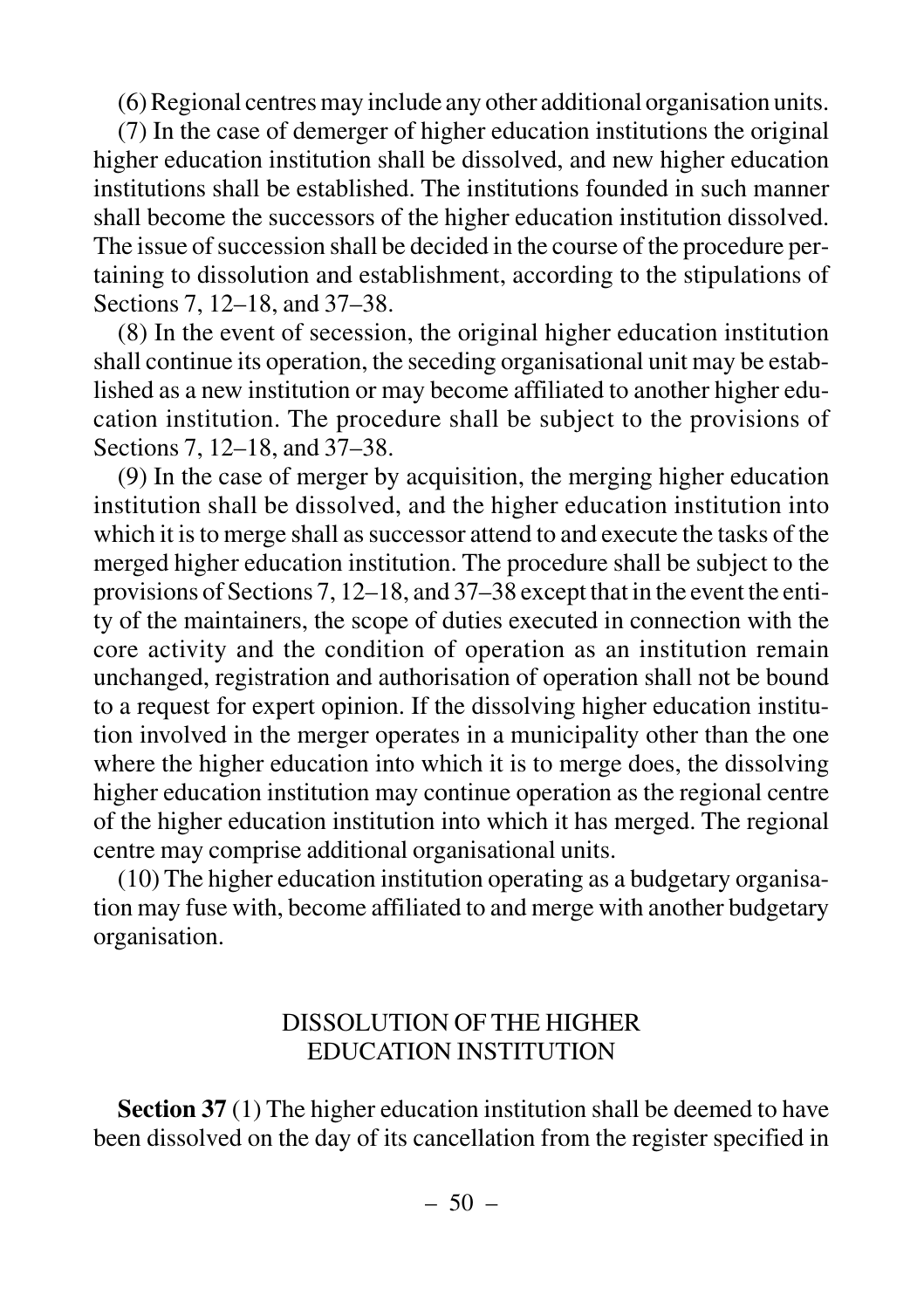Section 15 (4). The higher education institution is cancelled from the register once Parliament has withdrawn its state recognition.

(2) The Government shall initiate the withdrawal of state recognition of the higher education institution with Parliament if

*a)* the pertaining conditions for its dissolution have been ascertained by the court,

*b)* its maintainer ceases or has ceased to exist with no successor,

*c)* the right of its maintainer to maintain a higher education institution expires or has expired,

*d)* its maintainer discontinues or has discontinued to exercise such a right, except when the maintainer's right has been transferred to a new maintainer.

(3) In respect of higher education institutions owned by the state, the provisions of paragraphs *b)–d)* of subsection (2) shall not apply.

(4) The Government shall initiate with Parliament the withdrawal of state recognition in cases when the maintainer has decided on the dissolution of the higher education institution.

(5) The Government shall initiate with Parliament the withdrawal of state recognition in cases when the higher education institution is to fuse with, merge with or separate from another higher education institution.

(6) In the case defined in subsection (4), dissolution shall take place in a gradual manner so that students who have already started their studies in the given training cycle are able to complete such studies. The higher education institution can also be dissolved as of the last day of the examination period following the given semester, provided that its students can continue their studies in another higher education institution. The maintainer implementing the dissolution of the higher education institution shall, prior to making a decision to this effect, enter into an agreement with a higher education institution where students may continue their studies they have commenced.

(7) The settlement of the budgetary deficit of the higher education institution operating as a budgetary organisation and the procedure associated therewith shall be subject to the provisions of the Public Finances Act and the related decree of implementation.

(8) The registration centre shall – upon notification by the maintainer and on the basis of the final decision of the court, or in the absence of any notification to this effect in the case specified in paragraphs *b)–d)* of sub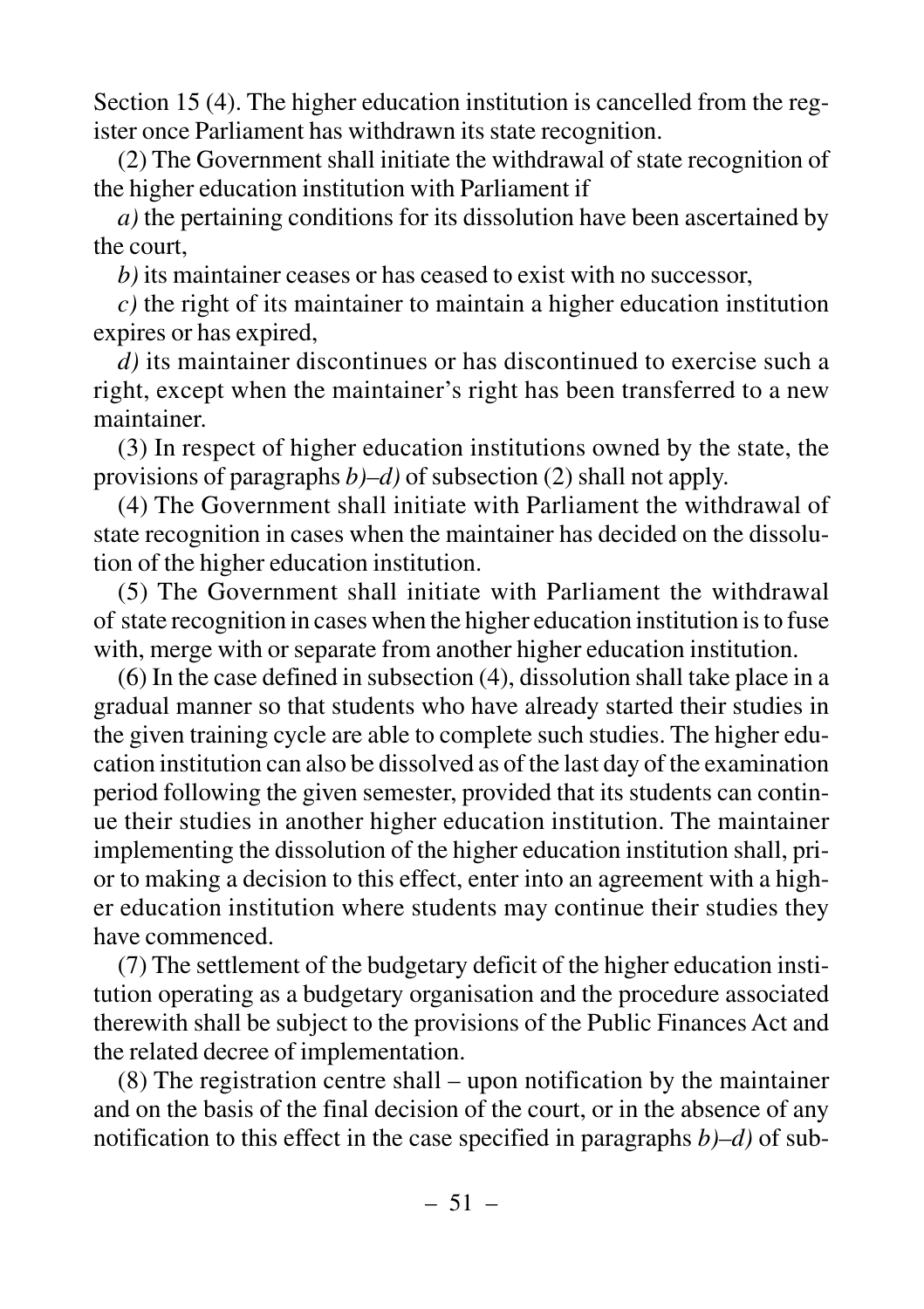section (2), ex officio – initiate the procedure relating to the withdrawal of state recognition with the Minister. The registration centre shall publish a communication on launching the procedure in connection with the withdrawal of state recognition on the homepage of the ministry headed by the **Minister** 

(9) Once Parliament has withdrawn state recognition – that is, it has cancelled the given higher education institution from *Annex 1* to this Act – the registration centre shall remove the higher education institution from its register on the day the act stipulating the withdrawal of state recognition enters into force. This decision cannot be appealed against. In the event the higher education institution to be dissolved operated as a budgetary organisation, the registration centre shall also notify the authority in charge of keeping the master file.

(10) If the higher education institution is dissolved, the assets in its possession and the respective right of administration of assets it has been vested with shall be transferred to the higher education institution becoming its successor. The successor higher education institution shall also be vested with the rights and obligations of the dissolving higher education institution. In case the higher education institution is dissolved without a successor, its assets shall be transformed to its maintainer. In the event the higher education institution has more than one maintainer, unless an agreement to the contrary persists, the assets of the dissolving higher education institution shall be distributed among the maintainers in proportion to maintainers' contribution in assets.

**Section 38** (1) The registration centre shall publish its final decision on the establishment, transformation, and dissolution of a higher education institution on the homepage of the ministry headed by the Minister and in the manner defined by the Government.

(2) The registration centre shall send a copy of its final decision to the higher education information system.

(3) The registration centre shall keep records on foreign higher education institutions operating under authorisation within the territory of the Republic of Hungary, which it shall publish annually in December in the Official Gazette of the Republic of Hungary and on the homepage of the ministry headed by the Minister.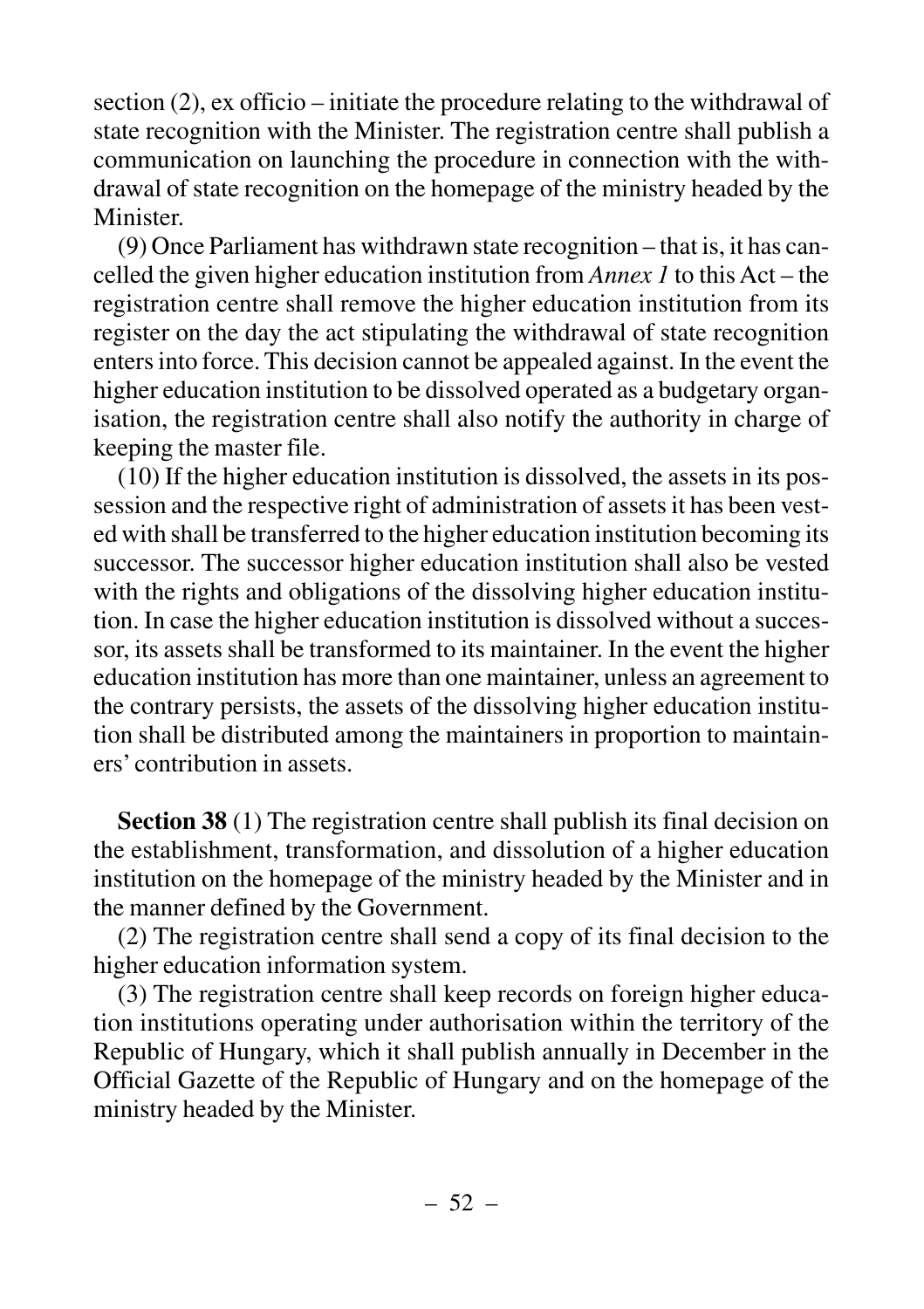## **PART THREE**

# *THE STUDENT*

## ESTABLISHMENT OF STUDENT STATUS

**Section 39** (1) Each Hungarian citizen has the right to pursue studies in a higher education institution under the conditions defined in this Act, enrolled in either state-funded or fee-paying training. The following persons shall also be vested with this right:

a) persons having the right to free movement and residence as set forth in a separate act,

*b)* refugees, asylum-seekers, exiles, immigrants, and residents living in the territory of the Republic of Hungary not falling under the scope of paragraph *a)*,

*c)* foreign nationals enjoying the same rights as Hungarian citizens on the basis of an international agreement,

*d)* the nationals of countries where Hungarian citizens have recourse to the higher education services of the country concerned based on the principle of reciprocity.

(2) Persons not falling under the scope of subsection (1) may only pursue studies in the form of fee-paying training.

(3) Only those admitted to the higher education institution can start their studies in the institution. Admission shall be effected on the basis of application, by submitting the standard application form. Persons applying for admission to a higher education institution may submit an unlimited number of applications. The application form shall indicate the training schedule of the programme the applicant wishes to enrol for, and whether the applicant chooses state-funded or fee-paying training in the first academic year. Applicants selecting more than one option shall indicate the order of priority.

(4) Applicants who have been granted admission or transfer to a higher education institution can acquire student status at the higher education institution concerned in respect of the year in which the decision approving admission was made. Student status shall commence with enrolment. The higher education institution shall create a master file on the enrolled student.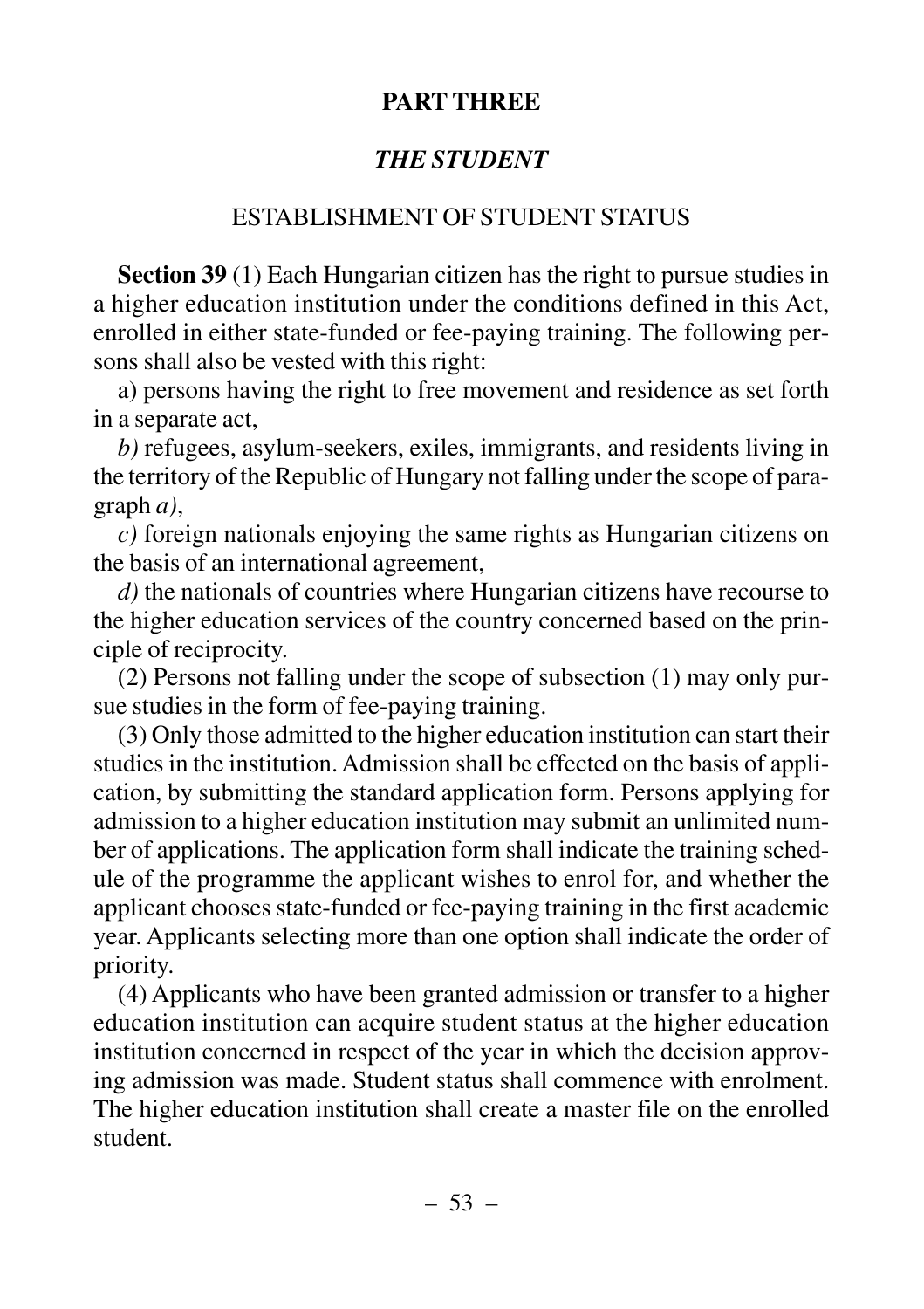(5) The tasks relating to the ranking of applicants to higher education institutions and the assignment of applicants to specific higher education institutions shall be performed by the body in charge of the operation of the higher education information system.

(6) The rules pertaining to the assessment of applications, the ranking of applications and that of applicants on the basis of the former, the conditions of fulfilling entry requirements, the level prerequisite to successful admission, the rules pertaining to the imposition of procedure fee to be charged for the admission procedure and the maximum amount of such fee as well as the cases of exemption from payment of such fee shall be defined by the Government.

(7) The Government may order preferential treatment

*a)* for disadvantaged student groups,

*b)* for those on unpaid leave for childcare purposes, or in receipt of pregnancy-maternity benefits, childcare allowance, child-rearing allowance or childcare benefits,

*c)* for those termed disabled applicants

provided that preferential treatment may only be granted with respect to the condition justifying preferential treatment, and may not result in exemption from the fulfilment of basic academic requirements that are requisite to the granting of professional qualifications certified as Bachelor or Master degree, or the vocational qualification evidenced by the certificate of higher-level vocational training.

### **Section 40** (1) The student

*a)* may request the pursuance of studies within the framework of his/her current student status in order to obtain additional qualifications or specialised qualifications,

*b)* may request his/her transfer to another higher education institution,

*c)* may acquire visiting student status at another higher education institution,

*d)* may acquire an additional student status at another higher education institution (simultaneously pursued studies).

(2) The visiting student status entitles the student to pursue studies in another higher education institution in the field that corresponds to his/her actual studies. Visiting student status can be acquired if the higher education institution where the student has been granted student status consents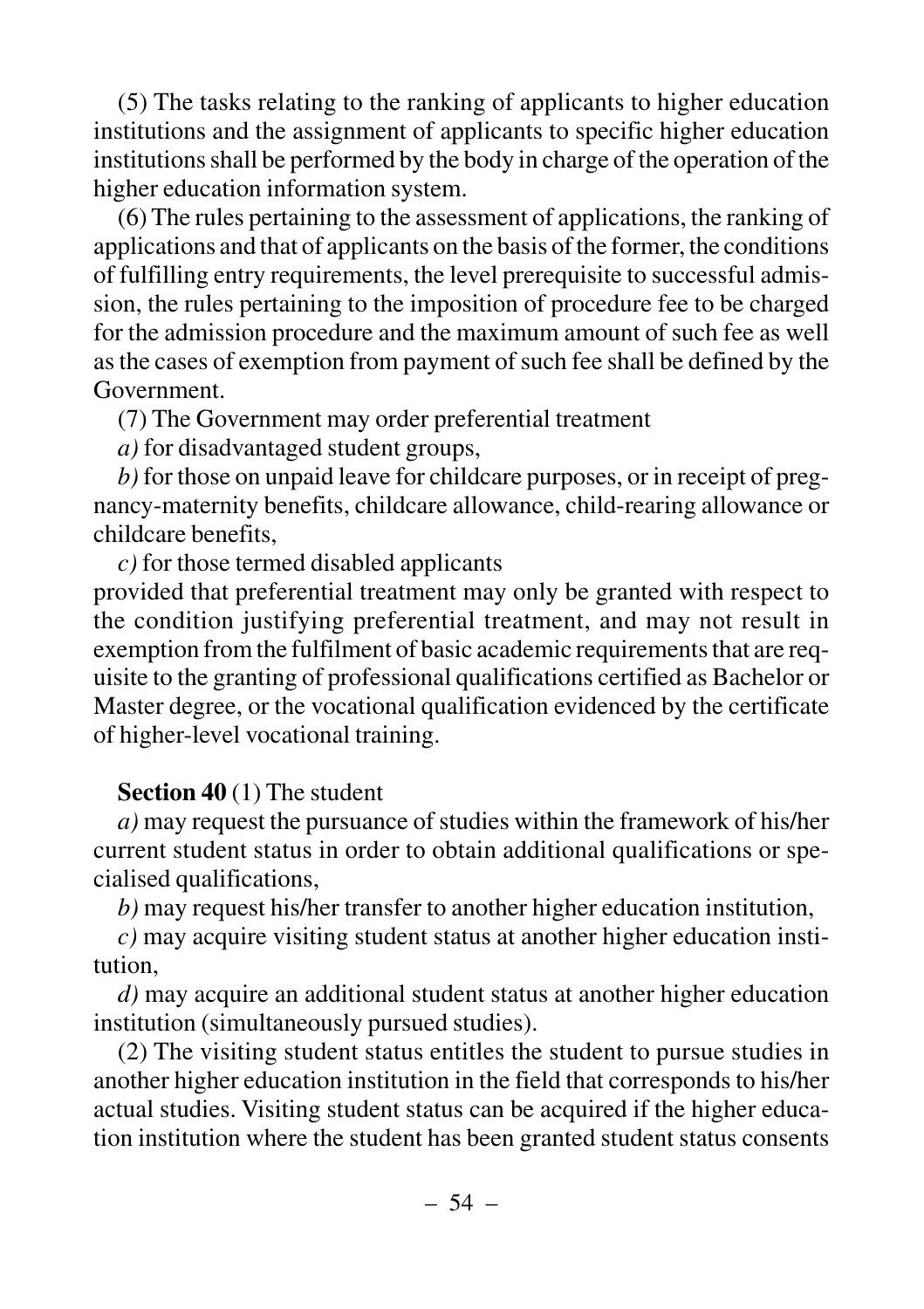thereto. This higher education institution may refuse to give its consent to visiting student status in case it cannot acknowledge the credits obtained by the visiting student as part of his/her studies. Additional student status (simultaneously pursued studies) can be acquired for the purpose of obtaining a further diploma or certificate.

(3) During the validity of student status no re-enrolment shall be necessary. Prior to the commencement of the term of study, the student shall state in line with the specifications of the statutes of the higher education institution whether he/she wishes to continue his/her studies or alternatively intends to temporarily abandon his/her student status during the given term-time. Students not having fulfilled their pro rata payment obligation may not enrol for the given term. Students shall be assigned to state-funded or fee-paying training for the period of one academic year. Higher education institutions shall decide on such assignments in accordance with the provisions of this Act.

(4) The conditions pertaining to the reception of the student (transfer), the establishment of visiting student status, and taking up of studies required for obtaining additional specialised qualifications or professional/vocational qualifications shall be specified by the host higher education institution.

**Section 41** (1) The precondition for admission to higher-level vocational training – with the exception defined in subsections  $(2)$ – $(4)$  – is the successful passing of the secondary school-leaving examination.

(2) With regard to admission to higher-level vocational training, the higher education institution shall determine the level of the examination to be taken in certain examination subjects as part of the secondary schoolleaving examination, the requirements concerning grades of the secondary school-leaving examination and the necessary level of secondary school study performance in order for the candidate to qualify for application. Admission to higher-level vocational training may also be subject to the possession of specialised qualifications.

(3) In case the higher education institution awards a higher-level vocational qualification which requires meeting certain health related requirements and requirements in aptitude, only those who meet such health related requirements and pass the aptitude test can be enrolled for or transferred to higher-level vocational training.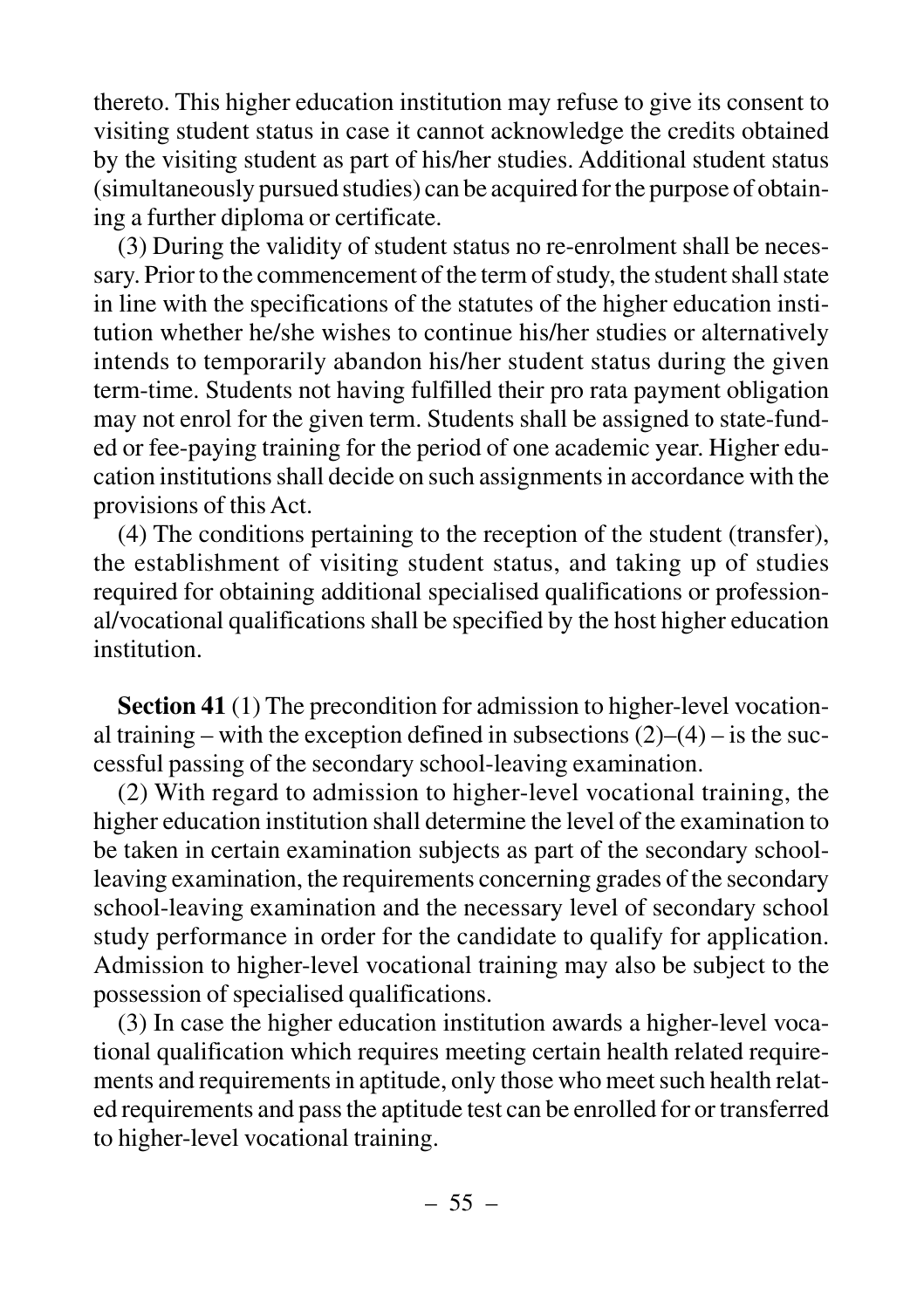(4) In the event the higher education institution awards a higher-level vocational qualification which requires meeting certain professional aptitude related requirements, the student can be enrolled or transferred if his/her competence has been established. The requirements concerning the establishment of competence shall be defined in the vocational training programme. In case the higher education institution provides higher-level vocational training in cooperation with a business organisation, the requirements concerning the establishment of competence shall jointly be determined by the higher education institution and the organiser of the practical training. In case the higher education institution provides higher-level vocational training in cooperation with a secondary school, the requirements concerning the establishment of competence shall jointly be determined by the higher education institution and the secondary school.

(5) Students who have entered into a student contract may not be denied admission to higher-level vocational training provided that the student has met the prescribed requirements concerning aptitude, health related and professional competence as well as complying with the minimum admission criteria specified by the law.

(6) The requirements concerning aptitude, health related and professional competence shall be published in the Guide for Admission to Higher Education.

(7) The setting and the establishment of aptitude and health related requirements shall be subject to the provisions applying to vocational training.

**Section 42** (1) The successful passing of the secondary school-leaving examination shall be a precondition for entry to undergraduate courses.

(2) In the case of application for admission to undergraduate courses, the higher education institutions providing courses in the relevant field of training shall jointly decide in which examination subjects the applicants are required to pass the advanced-level secondary school-leaving examination. The higher education institution shall determine the grade requirements of the secondary school-leaving examination and the necessary level of secondary school performance in order for the candidate to qualify for application. In case the fulfilment of the basic academic requirements demand the satisfaction of health and aptitude related requirements, the provisions of Section 41 (3) and (6) shall apply. The Government shall decide in which cases taking the health and aptitude tests is mandatory.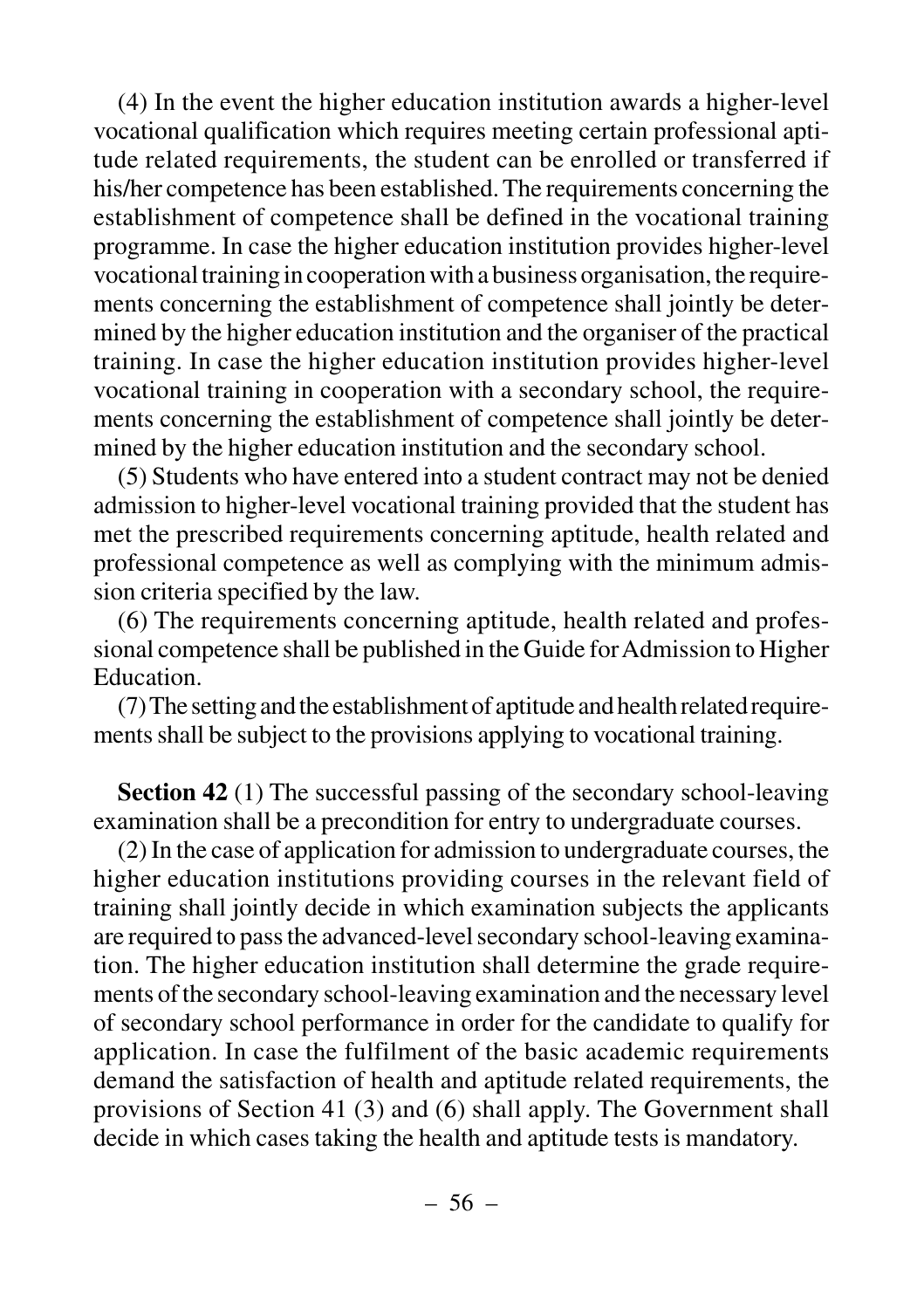(3) Applications for entry to an undergraduate course – with the exception referred to in subsection (4) – shall be ranked on the basis of the common admission requirements defined for each field of training per branch of training and programme. The applications of those complying with the admission criteria shall be accepted on the basis of their position in the admission rank list in a way that the applications of those who have better ranking shall be considered by observing the order of institutional priority they have established for themselves.

(4) The higher education institution shall be entitled to carry out assessment of professional competence or to hold a practical examination with a view to special abilities necessary for pursuing studies or as a result of the peculiarity of the job available for the holder of the awarded qualification if such abilities cannot be or can insufficiently be assessed by the secondary school-leaving examination. If the higher education institution holds a practical examination, it shall rank applications for admission taking into account such examination results.

(5) The Government shall decide in what way and under what circumstances results achieved on national secondary education competitions or on other scientific competitions as well as outstanding sports achievements should be considered when ranking applications for admission to higher education, and in which cases professional competence can be assessed and practical examinations be held.

**Section 43** (1) A Bachelor degree and evidence of professional qualification shall be prerequisite to entry to the graduate course.

(2) A Bachelor or Master degree and professional qualification shall be prerequisite to entry to the postgraduate specialist training course. Entry to postgraduate specialist training courses may be conditional on holding a job stipulated as a precondition for admission, on professional practice of a predefined duration and the possession of additional qualifications.

(3) A Master degree and professional qualification shall be prerequisite to entry to the doctorate course.

(4) Additional conditions of entry to the graduate course, postgraduate specialist training course and doctorate course may be specified by the higher education institution on proviso that it applies the same admission requirements irrespective of which higher education institution has awarded the applicant's diploma.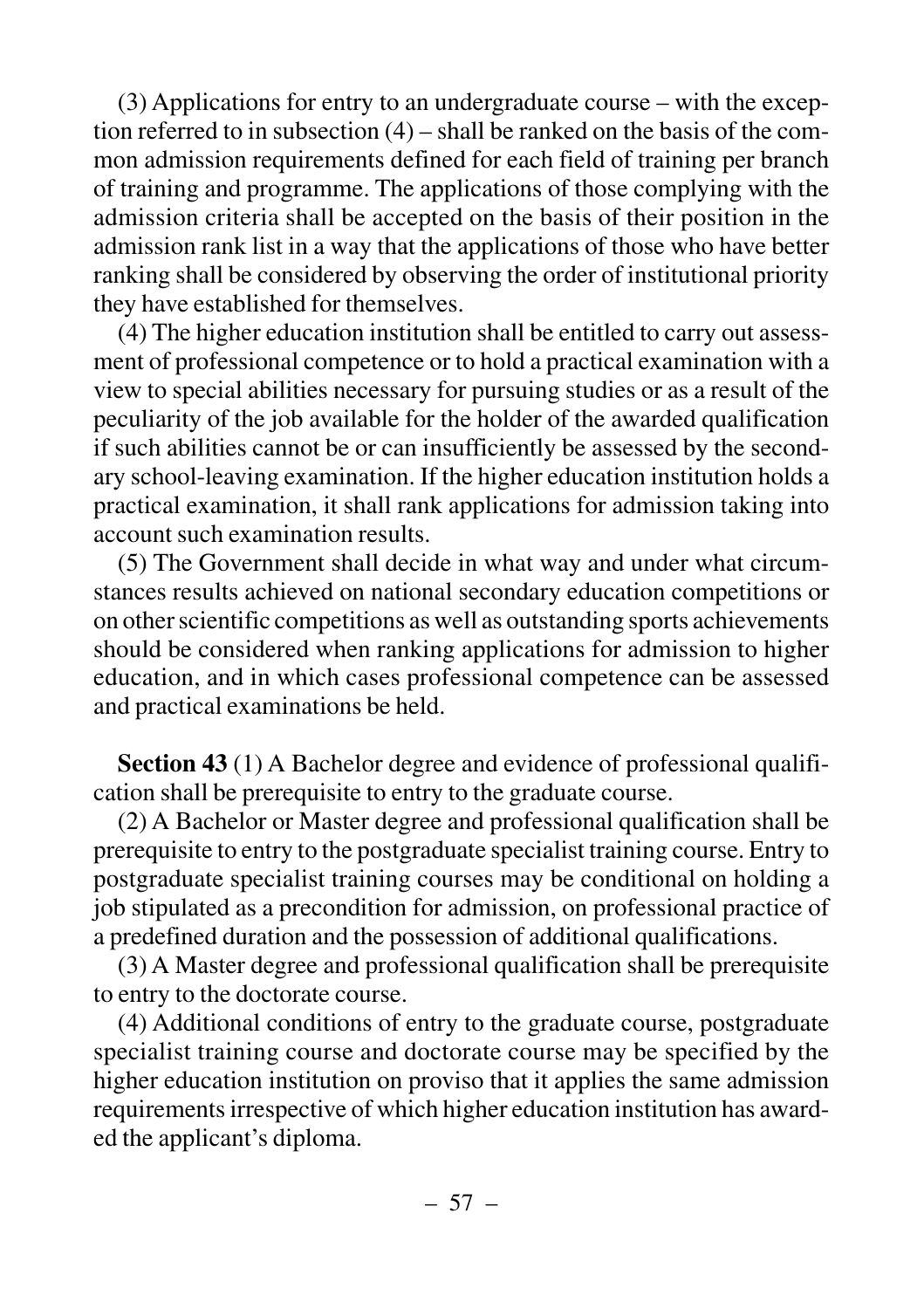**Section 44** (1) In the event the higher education institution stipulates taking an examination for the assessment of admission applications under the authorisation of this Act, disabled applicants should be granted the same exemption as in secondary education and special arrangements must be made in order for them to take the examination. This right shall also be extended to those who were not granted such opportunities as a result of their disability in secondary education but can in fact furnish proof of their disability.

(2) National or ethnic minority applicants shall be granted the opportunity to use their native language in the admission procedure if in secondary education they pursued studies in the given language or studied in bilingual minority education and took the secondary school-leaving examination in their native language.

(3) The rules pertaining to the establishment and attestation of disability shall be defined by the Government.

**Section 44/A** (1) Admission to courses covering specific subfields of studies shall be conditional on the conferral of a Bachelor or a Master degree and the pertaining professional qualification, and on the fulfilment of the requirements defined in the statutes of the higher education institution and published on its website. Student status shall be established by enrolment without the need for any additional admission procedure. Students shall have rights and be bound by obligations arising in connection with student status subject to the provisions of this Section.

(2) In respect of the courses covering specific subfields of studies, higher education institutions may grant – on one occasion, for a period no longer than two semesters, as a student enrolled in fee-paying training – student status to persons who have no student status, taking into consideration the maximum headcount of the higher education institution and in line with the educational programme defined for the courses set forth under Section 32.

(3) Following the completion of such courses, the knowledge acquired and the credits obtained shall be attested by the higher education institution in a certification. Knowledge acquired in this manner may be validated as part of academic studies.

(4) The aforementioned status shall not entitle students to pursue studies for the award of further professional or vocational qualifications, to request transfer, to acquire additional student status at another higher education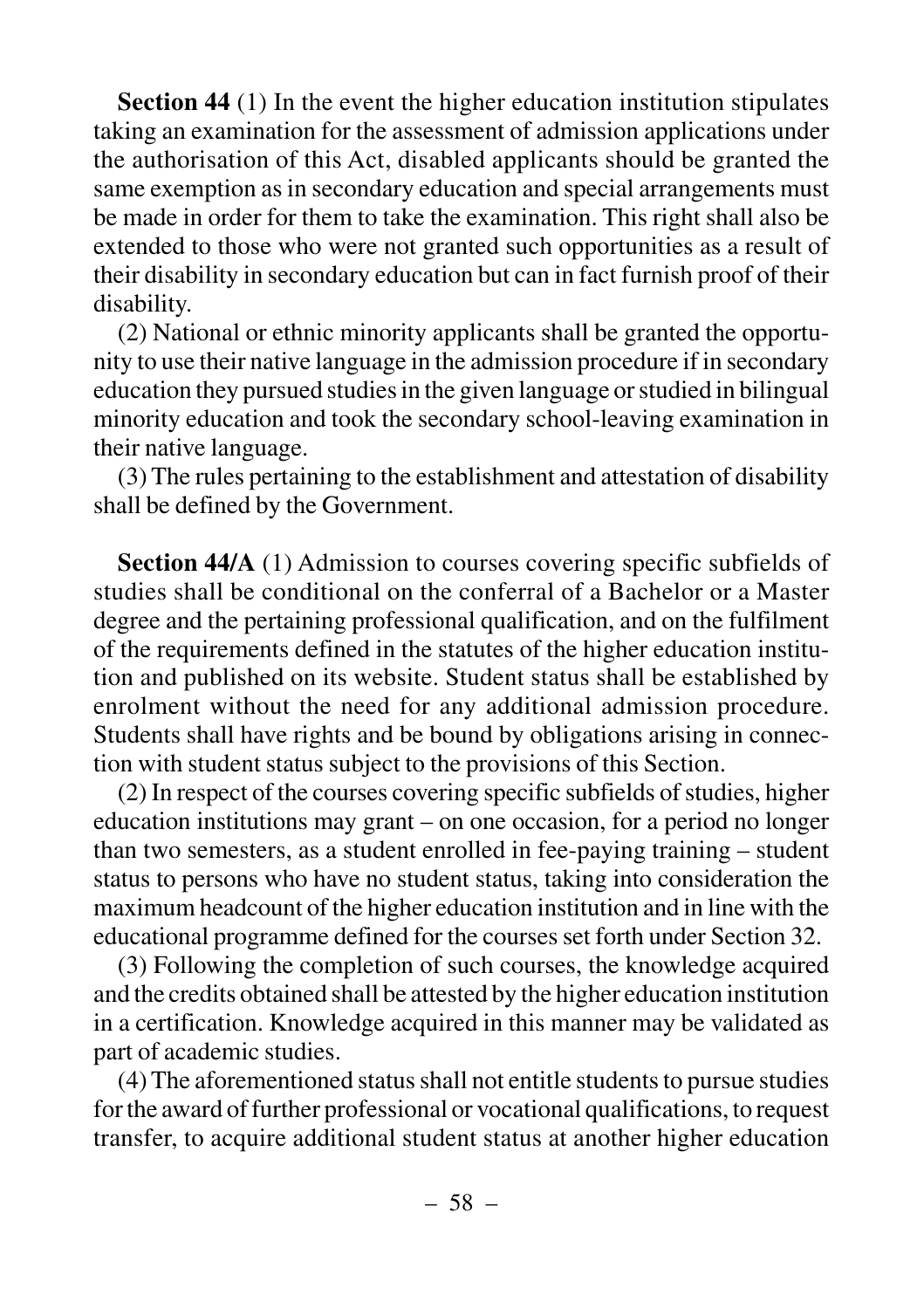institution (simultaneously pursued studies) or visiting student status, to temporarily abandon their student status – except for the reasons specified in Section 50  $(2)$  –, to request transfer to state-funded training and to pursue studies against the state-funded period.

(5) The duration of student status established for the purposes of pursuing specific subfields of study shall be calculated into the period on the basis of which eligibility for the statutorily stipulated bursaries, benefits, and services is established.

**Section 45** (1) The body in charge of the operation of the higher education information system – on the basis of data supplied by higher education institutions – shall in the year preceding the due date, and at the latest by 15 December, publish the Guide for Admission to Higher Education which shall contain the data of programmes launched by the higher education institutions, and all information necessary for establishing student status.

(2) The Guide for Admission to Higher Education shall be made accessible also on the homepage of the ministry headed by the Minister.

### INDIVIDUAL RIGHTS AND OBLIGATIONS OF STUDENTS

**Section 46** (1) The student has the right to freely select the higher education institution where he/she wishes to pursue studies.

(2) The student has the right to expect dignity from others and especially the observance of

*a)* his/her personal rights, in particular the right to unfold his/her talent, the right to self-determination, freedom of action, and the right to family life, provided that the exercise of such rights does not impose restrictions on others, and in exercising such rights the student does not jeopardise the health and physical integrity of his/her own, fellow students or the employees of the higher education institution,

*b)* while respecting dignity, the student has the right to freely form an opinion on any issue, the work of lecturers, and the operation of the higher education institution and the dormitory,

*c)*the right to be informed of issues relevant to his/her person and studies,

*d)*the right to put forth proposals, address questions to the heads and lecturers of the higher education institution and the dormitory, and to receive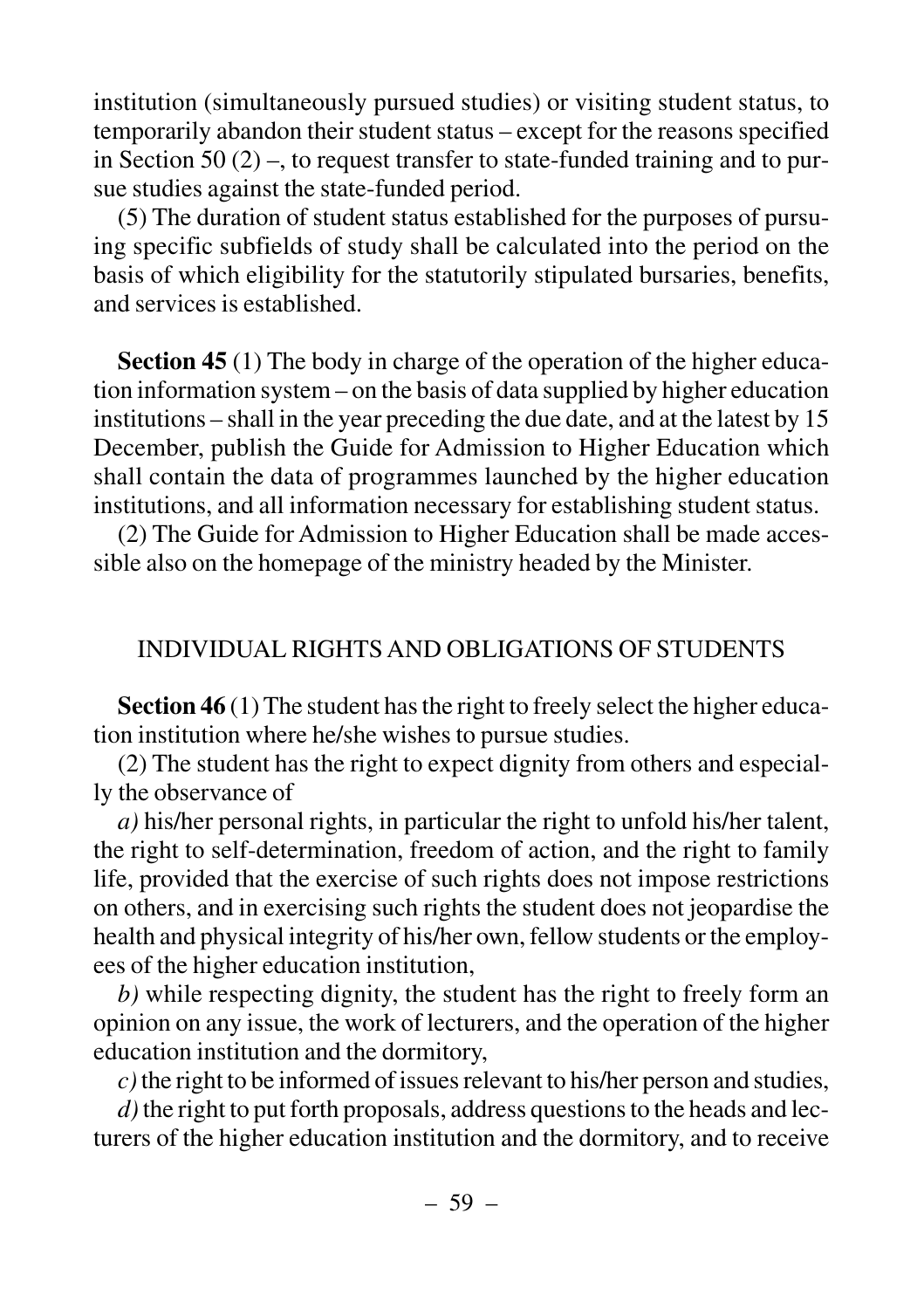a sufficient answer at the latest within thirty days from the submission of such question,

*e)* the right to express an opinion on lecturers' work,

*f)* the right to religious, secular or other beliefs, the right to identity as a member of a national or ethnic minority and the free expression thereof provided that the exercise of such rights does not violate the law, others' similar rights and does not restrict the assertion of fellow students' right to learning,

*g)* the right to correspondence, and the right to accommodation in a dormitory provided that the exercise of such rights does not violate others' similar rights and does not restrict the assertion of fellow students'right to learning.

(3) The student has the right to pursue his/her studies in a safe and healthy environment in the higher education institution, and to receive assistance with his/her studies and start of a career in line with his/her talent, abilities and interests, and within this scope especially

*a)* to use the equipment, facilities and services (library, laboratory, computer devices, sport and recreation facilities, health counselling, etc.) available in the higher education institution and the dormitory,

*b)* to plan his/her individual schedule in line with the requirements specified by the educational programme, to select between the course-units, and accordingly, have free access to training facilities provided by the higher education institution,

*c)* to attend lectures and seminars offered by the higher education institution,

*d)* to select between lectures, practical courses, seminars and other contact hours actually offered by the institution, and to choose his/her lecturers, or, as a PhD / DLA student, his/her advisor,

*e)* to be informed exhaustively and in an objective manner,

*f)* to receive provisions and services in accordance with his/her condition, personal capabilities, or disability,

*g)* to receive assistance in his/her integration into the community life of the institution, and in preserving his/her physical condition and leading a healthy life free of addictions,

*h)* to become a member of an academic student group, to participate in its work as well as in the research and development activity of the higher education institution,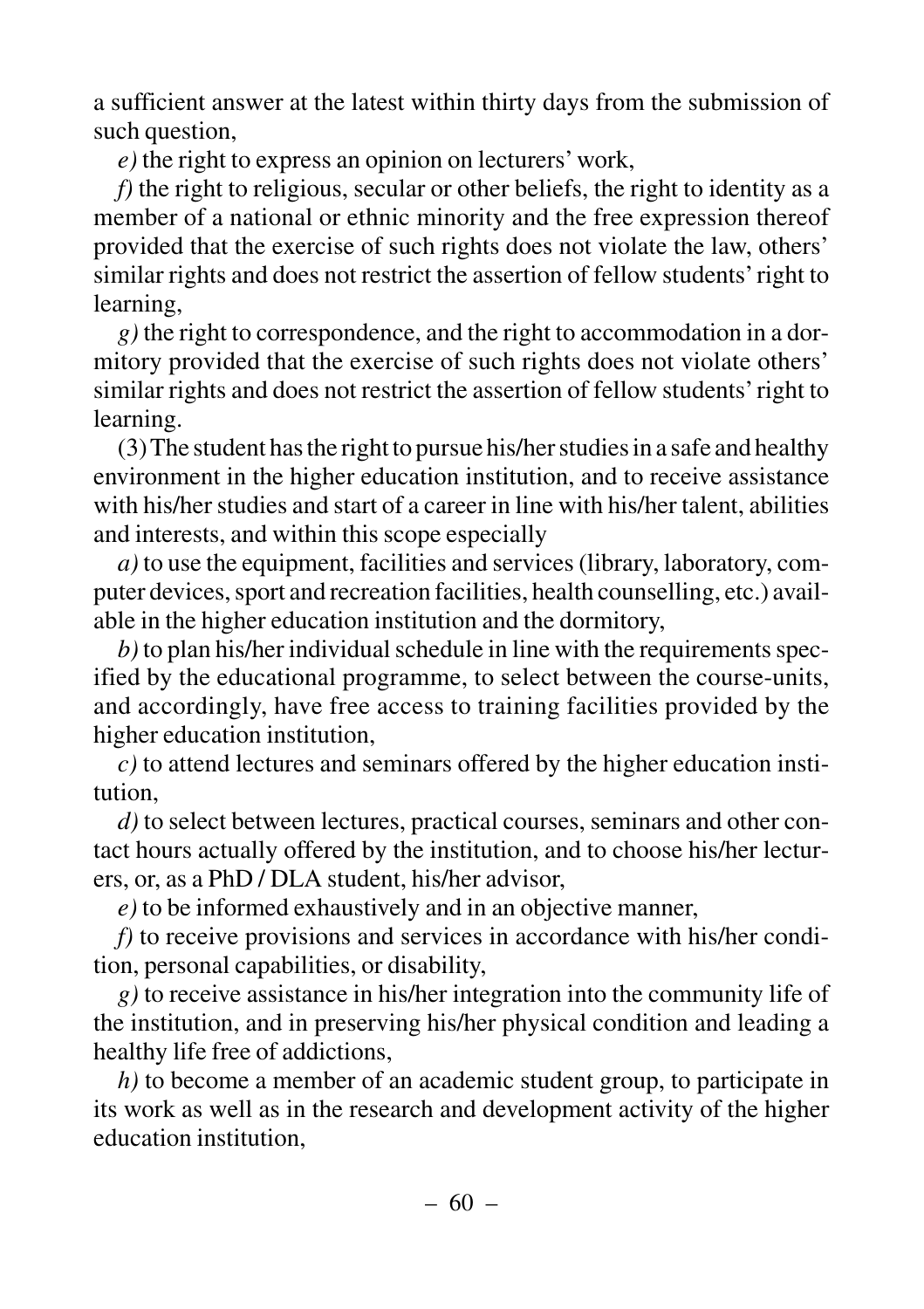*i)* to receive academic and research scholarship,

*j)* to submit an application for academic, artistic scholarship, to publish his/her academic results and artistic works, and to select the topic of his/her degree thesis,

*k)* to be provided academic and career counselling and have recourse to its services,

*l)* to temporarily terminate his/her student status,

*m)* to acquire a visiting student status in another higher education institution, to request his/her transfer to another higher education institution and to establish additional student statuses (simultaneously pursued studies).

(4) The student has the right to become acquainted with international practice and, to this end, study in another higher education institution in the Member States of the European Union or in other countries party to the Agreement on the European Economic Area, or in countries the citizens of which enjoy the same legal status as the citizens of a country party to the European Economic Area Agreement do based on an international agreement concluded between the European Community and its Member States and the country not party to the European Economic Area Agreement (hereinafter jointly 'EEA country'), and to obtain a student loan for this purpose, or to receive a grant in case he/she pursues studies in state-funded training.

(5) The student has the right to receive financial or in-kind benefits relative to his/her financial standing, income situation, and academic performance, in particular

*a)* to be provided dormitory placement or to receive an accommodation grant,

*b)* to receive a maintenance grant and other bursaries (thus, in particular, a study grant, a doctorate bursary, or the Scholarship of the Republic of Hungary), social and textbook grants [hereinafter: the facilities listed under paragraphs *a)–b)* jointly referred to as 'student bursaries'],

*c)* to be granted exemption from, and deferment to their payment obligations or allowed to make instalment payments in compliance with the conditions and rules defined by the Government,

*d)* to receive a student pass, and have access to associated services and benefits,

*e)* to work in the higher education institution and to receive a student salary in consideration thereof,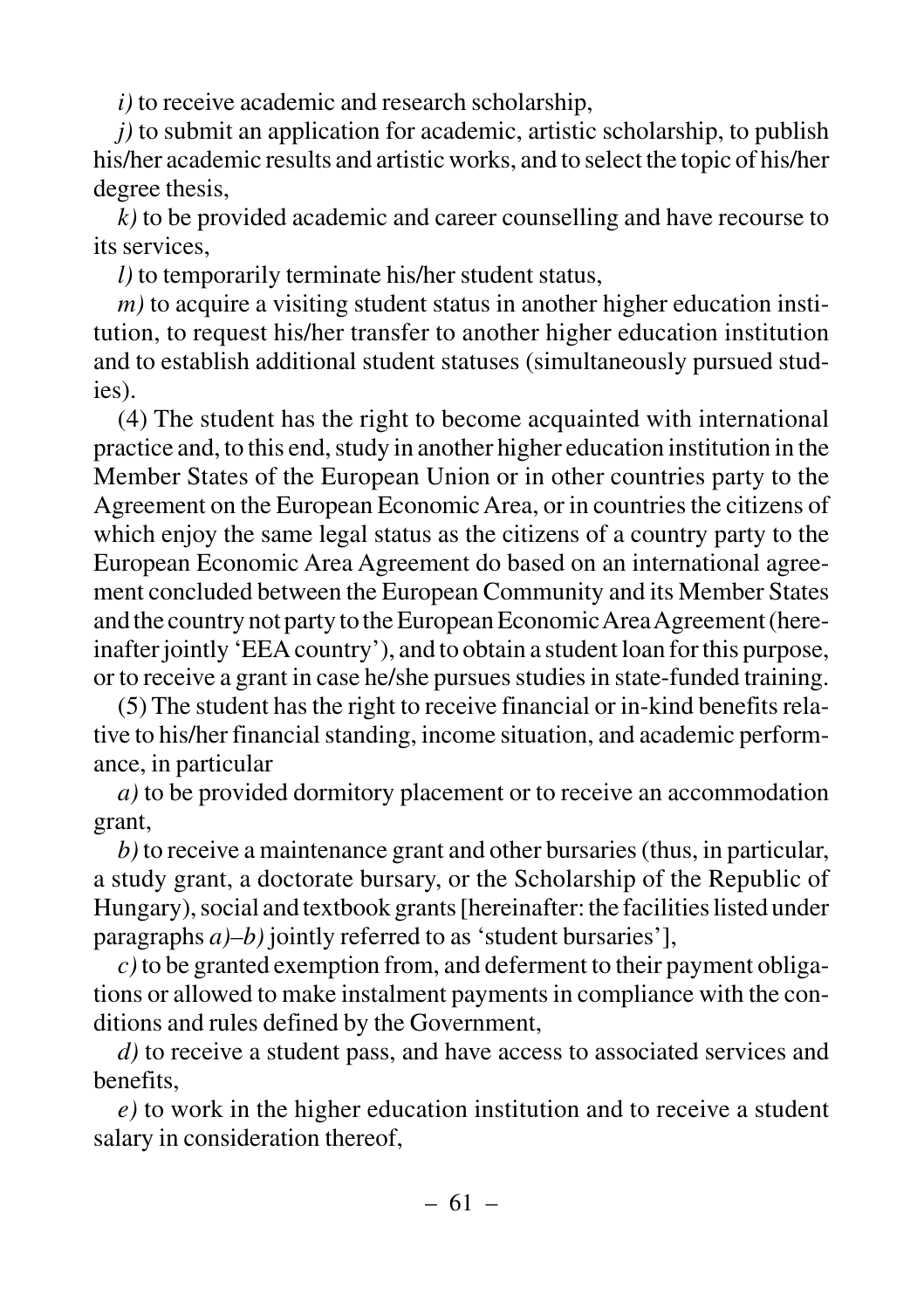*f)* to become a member of the business organisation established or funded by the higher education institution, or to work therein as well as to receive a student salary in consideration thereof,

*g)* to conclude a study contract or student contract in accordance with the law and in the case of work-study students, to be eligible for study leave.

(6) The student salary specified in paragraphs *e)–f)* of subsection (5) shall be exempt from taxes and deductions up to the amount of the prevailing statutory minimum wage (minimum wage), as defined in a separate act.

(7) The student shall be entitled to assert his/her interests and have the right to legal remedy, in particular

*a)* to be able to access information necessary for the exercise of his/her rights,

*b)* to participate in decision making having a bearing on his/her life and interests as a student, and in the governance of both the higher education institution and the dormitory, either personally or by means of representatives,

*c)* to file for an action in case his/her rights have been violated and to have recourse to publicity,

*d)* to seek advice from the Commissioner for Educational Rights,

*e)* to turn to the education mediation service,

*f)*to have the right to vote for the members of and to be elected as a member of the student union.

(8) The student can obtain a student loan in accordance with the terms and conditions defined by the Government. Students enrolled in fee-paying training shall be eligible for a greater amount of loan according to special terms as defined by the Government. The student loan may be repaid before the day of payment by applying Section 292 (2) of the Civil Code.

(9) The higher education institution may stipulate participation in community activities as a precondition of receipt of non-statutory student bursaries specified in the statutes.

(10) The student can work for a student salary if he/she has entered into a student employment contract. The employment of students working under a student employment contract shall be subject to the provisions of Act XXII of 1992 on the Labour Code (hereinafter the 'Labour Code') as appropriate.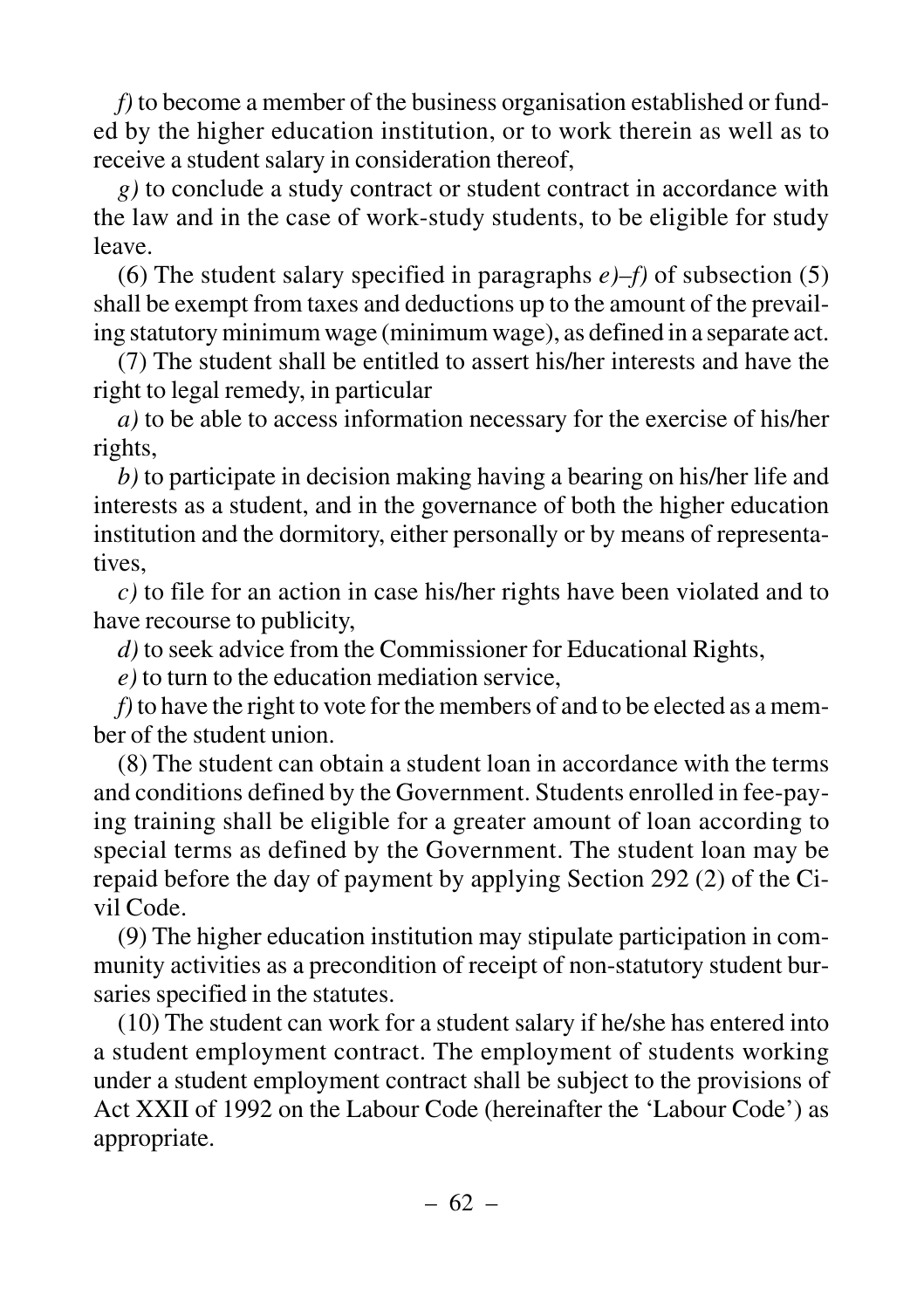**Section 47** (1) With respect to practical training provided as part of an undergraduate course, a postgraduate specialist training course or higherlevel vocational training, the student shall be entitled to rights pertaining to interest protection and labour safety stipulated for all employees by the Labour Code [Sections 18, 19, 21, 22 (1)–(2), 24 (1), 26–27, and subsection (2) as well as paragraphs *b)–c)* of subsection (3) of Section 102 of the Labour Code]. Unless otherwise provided by the Vocational Education Act, Sections 104 (1)–(4), 124 (1), and 125 (1)–(2) of the Labour Code, and laws and regulations pertaining to labour safety shall apply to the employment of students. In order to give effect to his/her claims regarding practical training, the student shall be entitled to have recourse to litigation in compliance with the provisions pertaining to labour dispute. For the purposes of these provisions, employee shall mean the student, employer shall refer to the organiser of practical training, whilst employment relationship shall mean student status.

(2) Students studying in higher-level vocational training shall be eligible for bursaries and benefits as specified by laws on vocational training. Bursaries and benefits shall be provided by the organiser of practical training.

(3) The execution of the student contract and the arising rights and obligations shall be subject to the provisions of the Vocational Education Act. In executing the student contract and exercising the rights and discharging the arising obligations, the requirements of equal treatment shall be observed.

(4) The organiser of practical training shall be required to offer liability insurance for the student taking part in higher-level vocational training.

**Section 48** (1) Unless there is an agreement to the contrary between the higher education institution, or the dormitory and the student, the higher education institution or the dormitory, as successor, shall be entitled to acquire ownership of all objects of the student – with the exception of intellectual products (Section 86 of the Civil Code) – having been produced by the student in connection with fulfilling the obligations arising from his/her student status, or dormitory placement, provided that the financial and other conditions needed for the production of such objects were provided by the higher education institution or the dormitory. The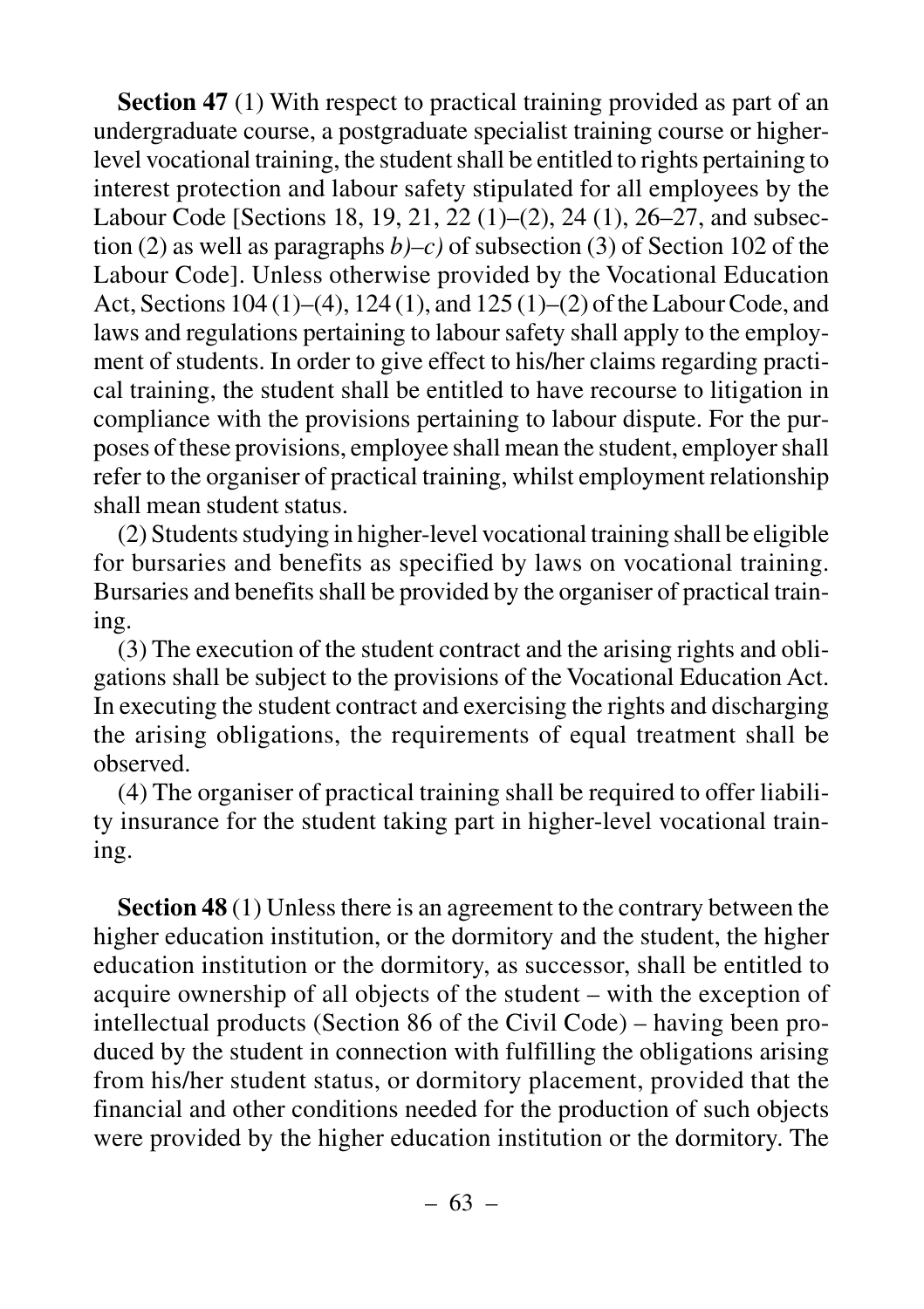student shall be eligible for payment if the higher education institution or the dormitory derives revenue from selling or utilising the objects the ownership of which it acquired. In case such revenue is generated through the selling or utilisation of an occasional individually-made object, the student and the higher education institution, or the dormitory shall agree as to the due amount of remuneration. In the event the object is produced regularly in the course of instruction and the training process, due remuneration shall be disbursed from the revenue derived from the activity of the participants of the whole training process – less the related costs. The pertaining rules shall be established in the statutes so as to take account of student performance.

(2) In case the object produced by the student pursuant to subsection (1) is an intellectual product, the provisions of subsection (1) shall apply only to the extent that the transfer of the intellectual product to the higher education institution or the dormitory is subject to the provisions pertaining to the transfer of intellectual products created in an employment relationship or other similar relationship to the employer.

(3) In the event the student on an undergraduate or graduate programme receives continuous in-company training at a business organisation for more than six weeks, the business organisation shall pay him/her a weekly student salary equivalent to fifteen percent of the monthly amount of the statutory minimum wage (minimum wage). The higher education institution and the business organisation may enter into an agreement on the organisation and delivery of professional practice, pursuant to which the student salary shall be disbursed to the student by the higher education institution.

(4) PhD / DLA students' work performed in connection with the education and research related activity of the higher education institution shall also be considered work associated with students' obligations arising from student status. Work shall be performed on the basis of the doctoral contract. The workload of such work may not exceed fifty percent of the weekly full-time working hours on semester average. The training schedule of the PhD / DLA student shall be designed in a way so as to allow the student to meet his/her examination requirements and to prepare properly. The student shall be entitled to a student salary on the basis of the doctoral contract, the monthly amount of which, in the case of employment equivalent to fifty percent of the weekly full-time working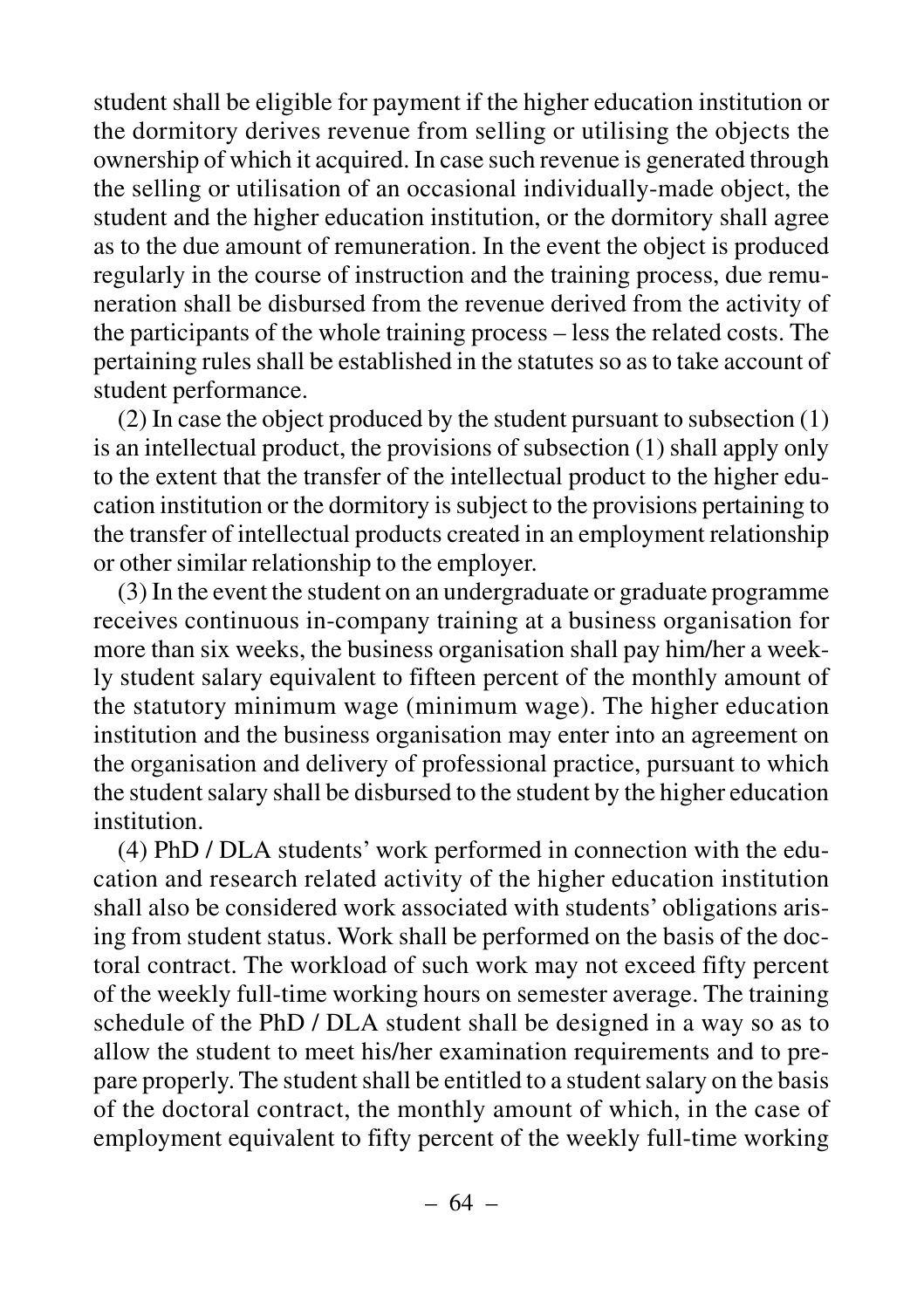hours, may not be less than the statutory minimum wage (minimum wage), in the case of different employment conditions, proportionate to the working hours. Any dispute arising from the doctoral contract shall be settled pursuant to the provisions applying to the settlement of labour disputes.

## **Section 49** The student shall be required

*a)* to fulfil the obligations defined in the academic and examination regulations of the higher education institution,

*b)* to comply with the stipulations of the statutes of the higher education institution as well as the policies and regulations of the dormitory,

*c)* to observe the policies of the higher education institution concerning the use of its premises and areas, and including during practical training sessions, to protect and to properly use the equipment and tools at his/her disposal, to protect the establishments and the equipment of the higher education institution, to protect the physical integrity and health of his/her own and fellow students, and to learn and apply health and safety measures,

*d)* to respect the traditions of the higher education institution, and the dignity of both the staff of the higher education institution and of fellow students,

*e)* to meet his payment obligation requisite to the pursuit of his studies, thus in particular, to pay the training contribution in the case of state-funded training, or the tuition fee in the case of fee-paying training.

**Section 50** (1) In the event the student declares that he/she does not intend to meet his/her academic obligations in the following term, his/her student status shall be temporarily terminated. The student status may be temporarily terminated for a continuous period of no longer than two semesters. The student can temporarily terminate his/her student status on more than one occasion. The first such termination may only be requested after the successful completion of the first semester, unless otherwise provided by the academic and examination regulations. Further issues pertaining to the temporary termination of student status – including the opportunity to temporarily terminate student status prior to successful completion of the first semester – shall be governed by academic and examination regulations.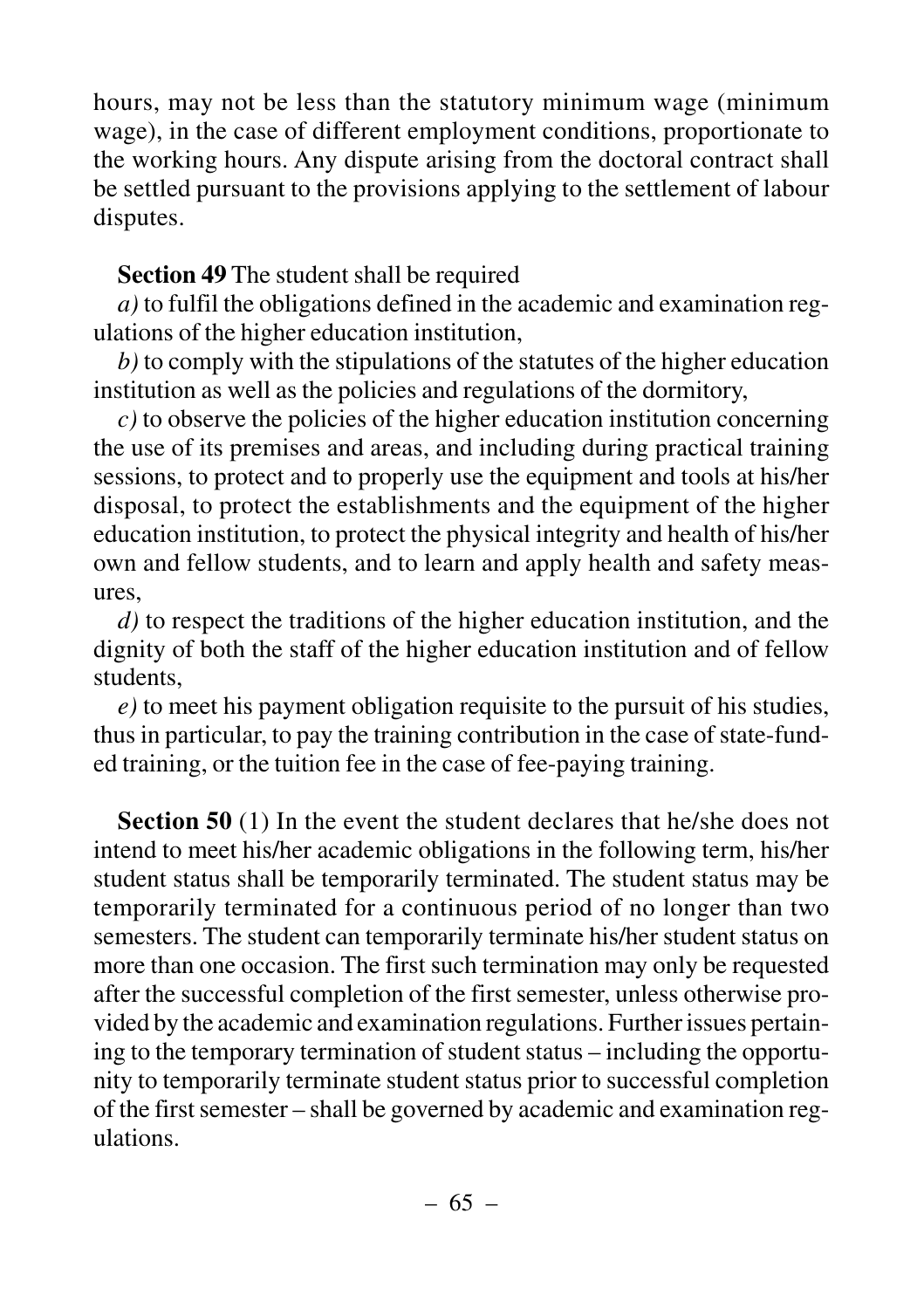(2) The student status shall also be temporarily terminated if the student cannot meet his/her academic obligations as a result of childbirth, accident, illness or any other unanticipated cause through no fault of his/her own. The restrictions under subsection (1) shall not apply to the cases defined in this subsection.

(3) The student status shall be suspended if the student is barred from continuing his/her studies as a result of disciplinary sanctions [paragraph *d)* of Section 70 (2)].

**Section 51** (1) The rights and obligations of the student defined herein shall be exercised and fulfilled in line with the intended purpose of such rights and obligations. Decisions, actions and documents of the higher education institution may not lead to the violation of rights guaranteed in this Act, the Vocational Education Act, and other laws on the implementation of the said acts, namely, the impairment of students'rights, the restriction of interest representation, the repression of expression of opinion, and restrictions of the right to information.

(2) Unless this Act or the statutes of the higher education institution stipulate an earlier date, the rights arising from student status can be exercised as of the day of enrolment in the higher education institution.

(3) The Government shall determine

*a)* the conditions of access to student benefits funded from the state budget and the training contributions, and as part thereof may stipulate full-time training or state-funded training as a precondition of eligibility for such benefits and supports,

*b)* the conditions relating to the issuance of the student pass, the use of dormitory services and accommodation grants, access to certain study grants, and the principles guiding payments for certain services provided by the higher education institution,

*c)* bursaries awarded to needy students.

(4) The Organisational and Operating Rules of the higher education institution shall specify the way students' rights and obligations are exercised or fulfilled. The Rules – in respect of student bursaries funded from the state budget and the training contributions – shall define the conditions of access to specific benefits within the confines stipulated in the relevant government decree, and may also establish additional rights and obligations for students.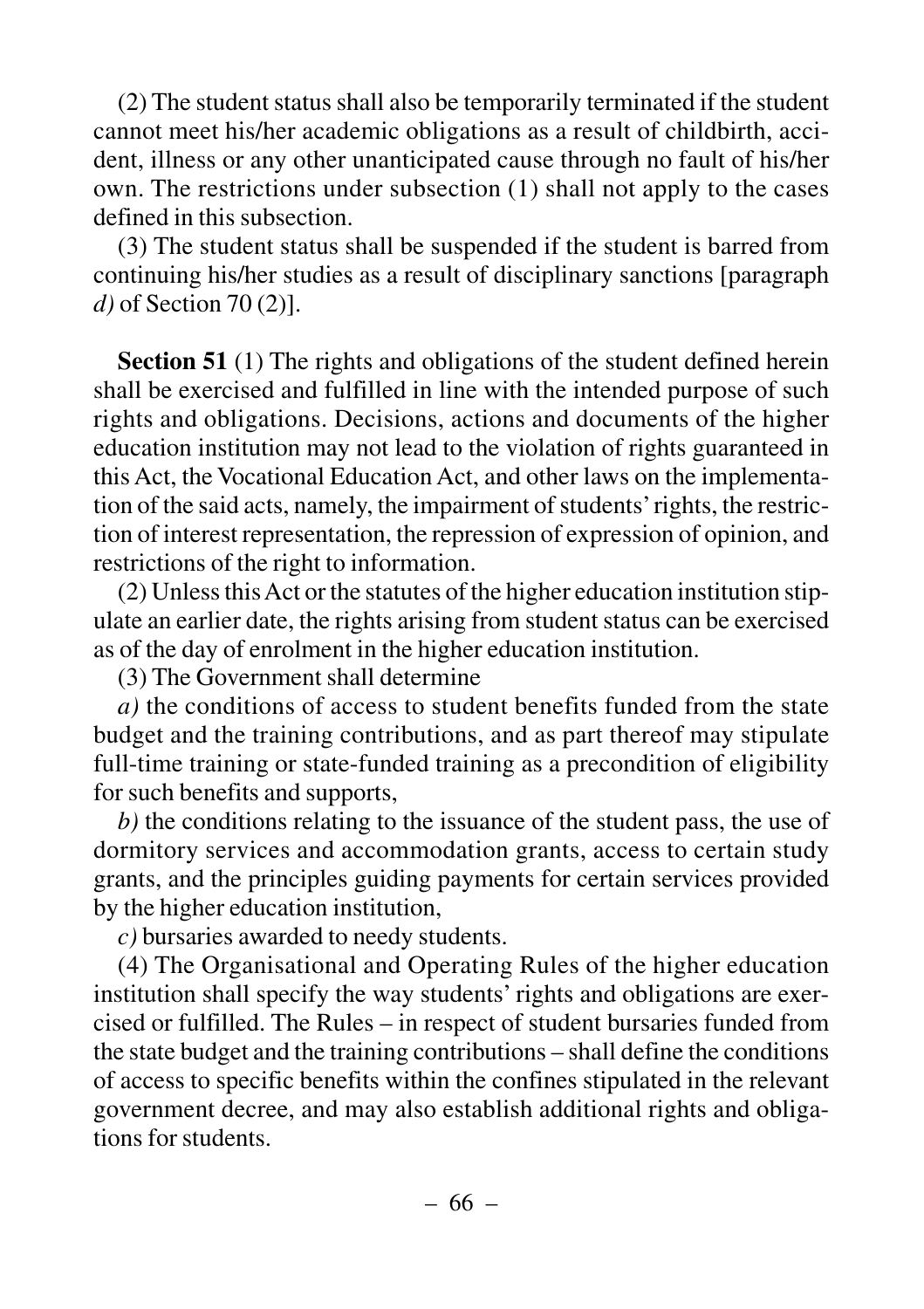**Section 52** (1) Dormitory placement shall be determined on the basis of application. Any person who has applied for admission to a higher education institution, or has established student status may request dormitory placement, irrespective of the training cycle and the training schedule of the programme he/she applied for or his/her student status is covered by.

(2) In assessing applications for dormitory placement, disadvantaged students lacking dormitory placement and hence unable to begin or continue their studies in higher education shall enjoy priority.

(3) The student shall pay a dormitory fee for dormitory placement. The dormitory fee shall cover accommodation and basic associated services required to ensure proper operation of the dormitory: the amount to be paid for basic services shall be determined on the basis of the degree of comfort the dormitory provides. The dormitory may offer supplementary services students can access at their own discretion.

(4) The amount of the dormitory fee, the supplementary services the dormitory provides and the related charges to be paid shall be set upon admission to the dormitory.

(5) Unless otherwise provided herein, issues pertaining to dormitory placement shall be decided by the dormitory board.

(6) Upon winning dormitory placement, the student shall acquire dormitory membership.

(7) Associated with dormitory membership, the statutes shall stipulate the rights and obligations, the policies and regulations of the dormitory, the conditions of accessing the dormitory's supplementary services, the code of conduct of the dormitory, and the rules pertaining to the assessment of applications for dormitory placement.

(8) In the case of dormitories run by the state, the maximum amount of dormitory fee charged for accommodation and the associated compulsorily provide services (hereinafter 'basic services'), the conditions of dormitory rating according to the degree of comfort provided, and the range of basic services shall be determined by the Government.

(9) Dormitory students shall be represented by the student union in the higher education institution.

(10) The provisions of this Section shall also apply to students' hall of residences, with the exception of subsections (2) and (8)–(9), in case the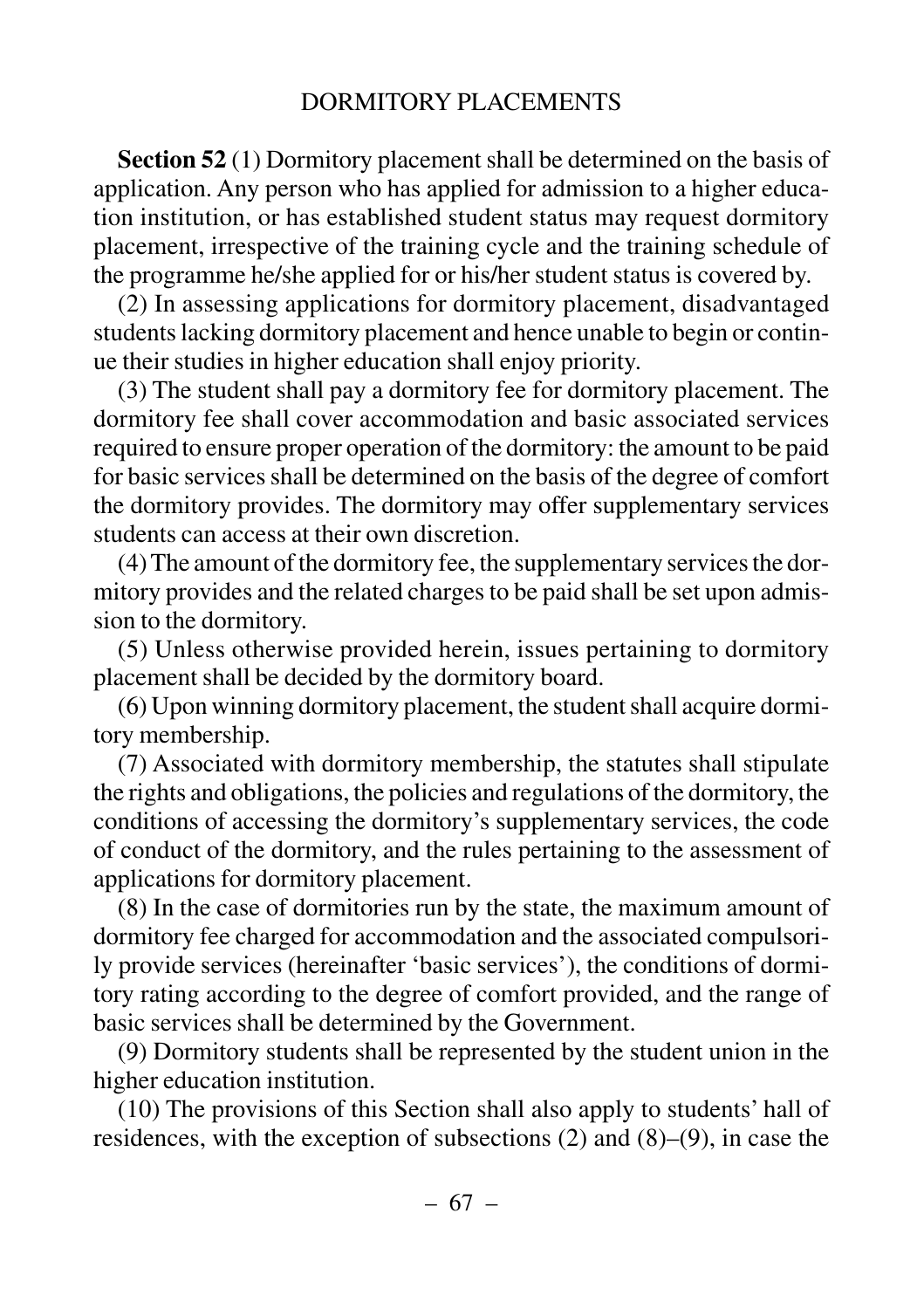students'hall of residence offers accommodation pursuant to an agreement concluded with the higher education institution.

## STATE-FUNDED AND FEE-PAYING TRAINING

**Section 53** (1) Higher education institutions can provide state-funded or fee-paying training. The bulk of the costs of state-funded training shall be funded from the state budget as stipulated herein, whereas the charges of fee-paying training shall be borne by the student. Students enrolled in state-funded undergraduate and graduate courses shall be liable to pay training contribution.

(2) State-funded training can be provided in any training cycle as well as in higher-level vocational training or on postgraduate specialist training courses, regardless of its training schedule. Additional student status (simultaneously pursued studies in two programmes) can also be acquired in the framework of state-funded training.

(3) The Government shall specify the number of students admissible to the first year of state-funded programmes (hereinafter 'quota for newly admitted students') a year before the year concerned (hereinafter the 'due year') in a resolution. The quota for newly admitted students shall encompass the number of admissible students to higher-level vocational training, the number of admissible students to undergraduate courses, and the number of admissible students to the one-tier programme. The quota for newly admitted students may not exceed the rate of full-time students in formal education currently attending the last year of secondary school, as defined in this Act.

(4) The number of state-funded students admissible to graduate courses shall equal thirty-five percent of the quota for newly admitted students as of the year three years before the due year. The number of students admissible to doctorate courses and postgraduate specialist training courses shall equal ten percent of the quota for students admissible to the graduate course.

(5) The quota for newly admitted students, students admissible to graduate courses, postgraduate specialist training courses, and doctorate courses shall be determined in consideration of medium and long-term labour market demands so that such decisions promote the improvement of eco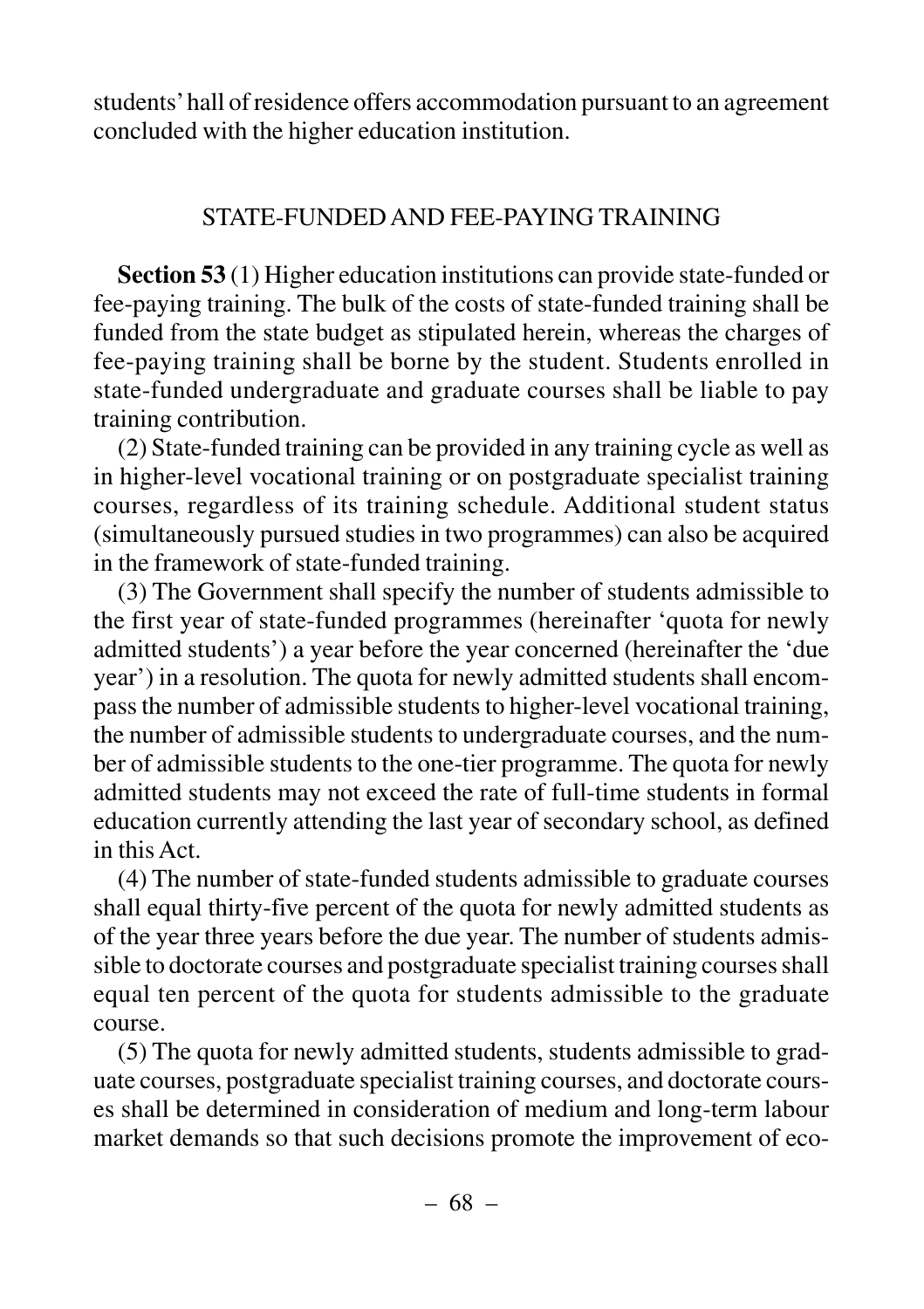nomic competitiveness. When establishing the quota for state-funded students, programmes unrelated to labour market demands shall also be taken into account (hereinafter 'programme with small headcount').

(6) The Government shall set the quota for newly admitted students annually, the year before the due year, for each field of training and according to the training schedule of the programme. Such decision of the Government shall be made with a view to the involvement of labour market players as defined in this Act, and in accordance with labour market forecasts, the data of the career monitoring system, and the assessment of the number of unemployed professionals with a view to considerations of the number of admission applications submitted in the year of decision-making. Any increase or decrease in the quota – within a given field of training – as compared to the previous year may not exceed ten percent.

(7) The quota limit stipulated in subsection (6) shall not apply in the event the change in the number of admission applications lodged in the year of decision-making exceeds ten percent as compared to the number of admission applications of the previous year. In respect of the total headcount defined for graduate courses, postgraduate specialist training courses, and doctorate courses, the Government may allow a deviation of 1–10 percent from predefined rates.

**Section 54** (1) State-funded places in undergraduate courses and higherlevel vocational training courses shall be distributed in compliance with the ranking of admission applications and as per the order of priority of institutions indicated on the application forms. The given higher education institution may accept as many state-funded students, up to the maximum number of students defined in its statutes, as the number of admission applications allowed for the higher education institution.

(2) With regard to graduate courses, postgraduate specialist training courses, and doctorate courses, admission applications shall be ranked and assessed by the higher education institution. The Minister shall define for the higher education institution the number of state-funded places for such programmes.

(3) The number of state-funded places provided by the Government in a given field of training and higher-level vocational training shall be published in the Guide for Admission to Higher Education.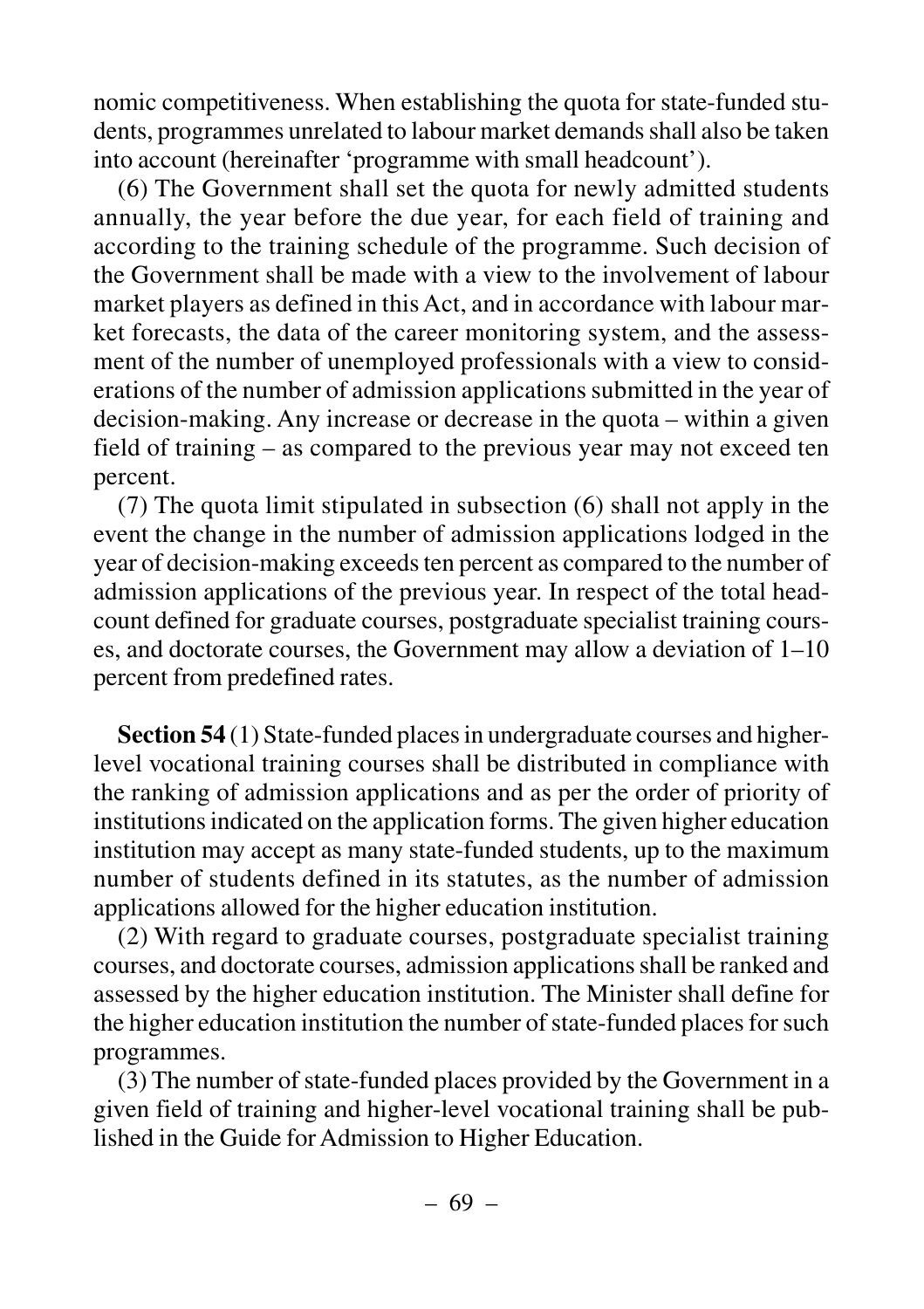**Section 55** (1) In case the student status of a student who has been admitted against the quota for state-funded students is terminated before the completion of studies, or if the student continues his studies in the form of feepaying training due to non-compliance with the condition stipulated in Article 59 (4) *c)* or for any other reason, the state-funded place thus freed up shall be – based on application filed for such purpose – filled by a student who attends fee-paying training in the higher education institution and has achieved outstanding academic performance. Should the higher education institution establish at the end of the academic year that a student attending state-funded training in the institution has failed to earn at least fifty percent of the credits prescribed in the recommended curriculum over the past two semesters during which his student status was not temporarily terminated, the student concerned may only continue his studies in the subsequent academic year in the form of fee-paying training. The number of students attending state-funded training who may be covered by such re-assignment pursuant to the conditions stipulated in this subsection shall not exceed fifteen percent of the number of students partaking in state-funded training in the higher education institution in the given academic year.

(2) The student is entitled to pursue studies in higher education for twelve semesters as a state-funded student (hereinafter 'state-funded period'), including higher-level vocational training. The state-funded period may be prolonged by four semesters in the case of students with disabilities. The state-funded period shall also include any uncompleted state-funded semesters the student has enrolled for, unless the student was unable to complete such a semester due to illness, childbirth, or other reason through no fault of his/her own. In calculating the state-funded period, a semester completed as part of the state-funded period shall be disregarded if the higher education institution has been dissolved without allowing the student to complete his/her studies, on condition the student did not have the opportunity to continue such studies in another higher education institution. A semester completed in the dissolved higher education institution but not recognised by the higher education institution where the student continues his/her studies shall also be disregarded. The state-funded period shall be extended by a maximum of two semesters in case the student attends a one-tier programme and the length of the programme exceeds ten semesters in accordance with the related training requirements. The duration of part-time training and that of distance learning courses can be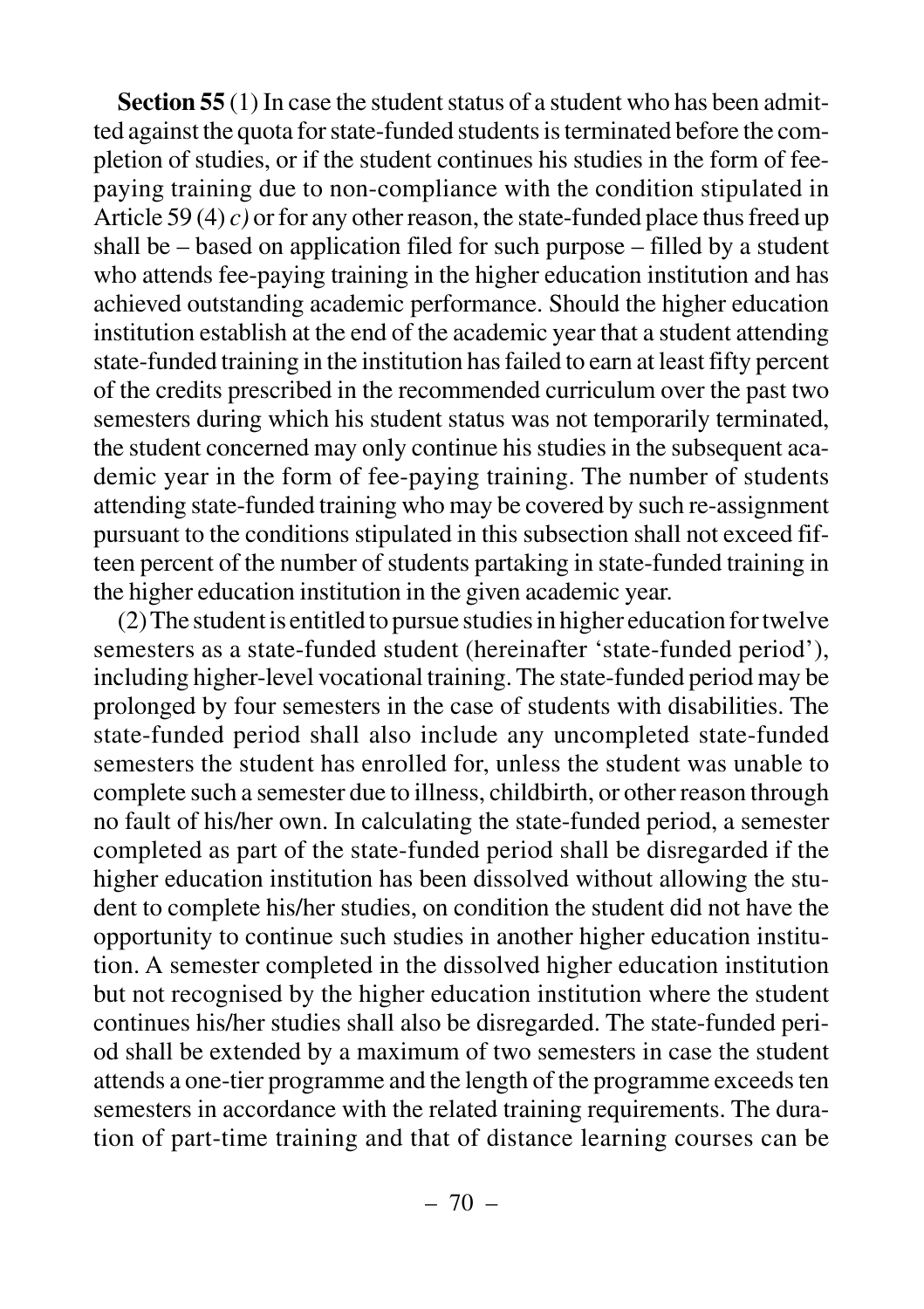extended by a maximum of four semesters. The state-funded period for students on doctorate courses can be prolonged by six semesters at the most. Possession of a degree and professional qualification shall not exclude the opportunity of students to attend state-funded training, with the stipulation that the student who has obtained the pre-degree certificate in a certain training cycle as state-funded student, may not enrol for state-funded training in the same training cycle. This provision shall also apply to higherlevel vocational training.

(3) Once students have depleted the available state-funded period pursuant to subsection (2), they may only be eligible for fee-paying training in higher education.

(4) The available state-funded period rendered to a given programme may only exceed the corresponding duration of the given programme by a maximum of two semesters. In the event the student is unable to complete his/her studies during the state-funded period, he/she may continue such studies as part of fee-paying training.

(5) The body in charge of the operation of the higher education information system shall keep records of studies, semesters a given student has enrolled for, and the time used up and remaining from the state-funded period with respect to each student.

(6) The rules pertaining to the registration of the state-funded period as well as to the re-assignment between state-funded and fee-paying training shall be established by the Government.

**Section 56** (1) In case the student has enrolled in fee-paying training, the rights and obligations arising from student status shall be subject to the provisions of this Act and Sections 20–27 of the Adult Education Act, except that the contract shall also extend to the following: the amount of the tuition fee to be charged, the services provided in exchange of the tuition fee, and the conditions of reimbursement of the fee paid.

(2) The number of semesters in fee-paying training shall be unlimited. However, the student shall not be eligible for the bursaries, benefits, and services stipulated in laws if the number of semesters he/she has enrolled for – including the duration of the state-funded programme – exceeds sixteen semesters. This provision shall not apply to students who acquire new student status after the elapse of five years from the termination of a former student status.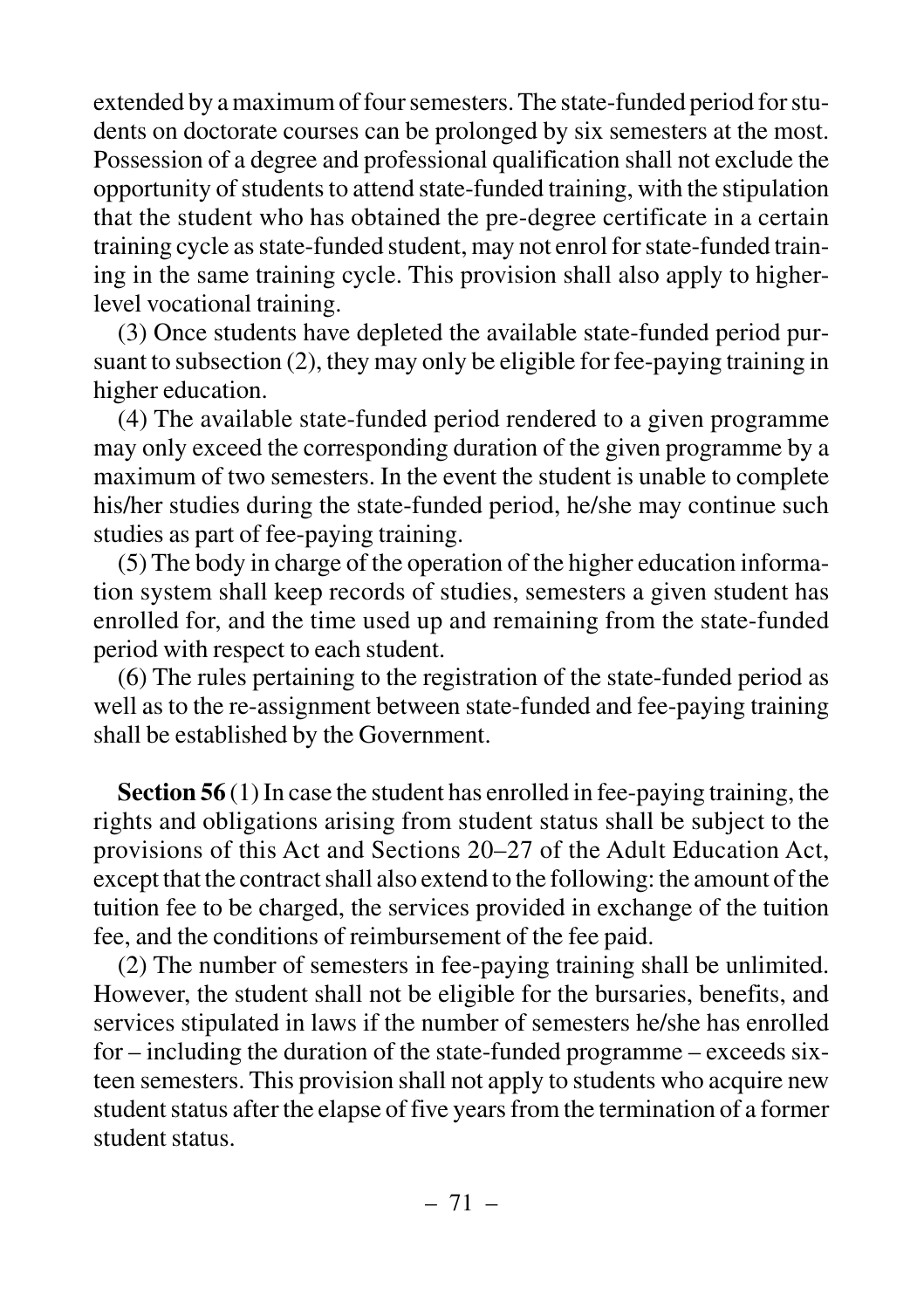(3) In calculating the state-funded period or the time available for feepaying training, with respect to additional (simultaneous) student statuses acquired at the latest in the third semester of the training programme that has been commenced first,

*a)* student statuses established simultaneously at more than one higher education institution, or

*b)* enrolment for programmes to obtain more than one qualification in the same higher education institution

shall qualify as one semester.

## FULFILMENT OF ACADEMIC REQUIREMENTS

## **Assessment of Student Performance**

**Section 57** (1) The term shall consist of the term-time and an examination period. Student performance shall be assessed during the study as well as the examination period.

(2) Assessment of student performance can be carried out according to:

 $a)$  a five-grade scale: excellent  $(5)$ , good  $(4)$ , satisfactory  $(3)$ , pass  $(2)$ , fail  $(1)$ ,

*) a three-grade scale: excellent (5), satisfactory (3), fail (1),* 

*c)* any evaluation scheme the higher education has introduced and stipulated in its academic and examination regulations provided that it ensures comparability.

(3) Upon registration, the higher education institution shall furnish the student with a guide containing the information necessary for the continuation and the planning of studies.

(4) The student shall be entitled to a registration book upon enrolment. The registration book is a public document certifying the completion of studies, serving as the pre-degree certificate stating that all course-units that have been completed, and contains data with reference to the fulfilment of academic requirements.

(5) The Government shall specify the general rules of credit-based education, and furthermore, the number of credits students must earn both for progressing in a certain field of training and to satisfy their academic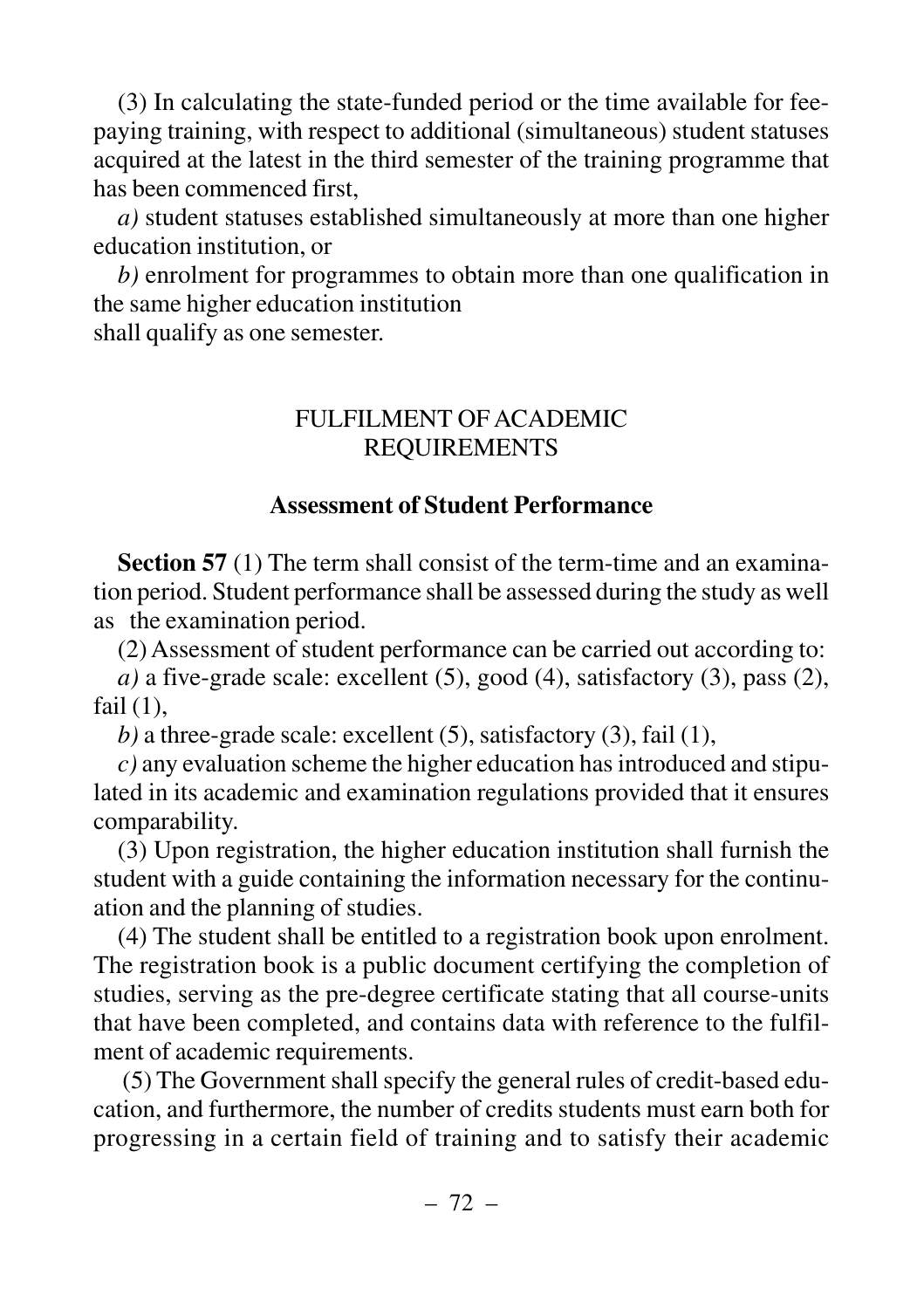requirements, as well as the rules pertaining to the institutional registration of credits and the compilation of the Academic Guide.

**Section 58** (1) Accomplishment of academic requirements in higher education programmes shall be expressed in terms of education points (hereinafter 'credit') assigned to individual subjects and curricular units. The progress students make in the given programme shall be expressed in terms of credits earned.

(2) Credits can be accrued by satisfying the academic requirements specified by the higher education institution.

(3) The value of the credit is not affected by the rating of the student's knowledge, provided that the student's performance has been accepted by the lecturer.

(4) Students shall be granted the opportunity to enrol for optional courseunits up to five percent of the credits required for the award of the diploma, and shall be offered a range of credit-earning course-units to select from at least twenty percent in excess of the total number of credits required. Students on state-funded training shall be allowed to develop their individual course schedule in a way that they can take credit-earning course-units ten percent in excess of the compulsory number of credits without having to pay a tuition fee.

(5) Students may enrol for course-units during their studies in another programme of the higher education institution where they acquired student status, or as visiting students, in the programme of any other higher education institution.

(6) The higher education institution shall publish a recommended curriculum to aid the compilation of students' course schedules. In planning individual course schedules, students may deviate from the curriculum recommended by the higher education institution. The student may accrue the credits required for the award of the diploma in a shorter or longer period than the actual duration of the programme.

(7) Acquisition of a given knowledge content shall yield credit only on one occasion. Student performance having earned credit shall be recognised in studies pursued in any other higher education institution – provided that the relevant preconditions are met – irrespective of the higher education institution and the level of training at which it was accrued. Recognition – on the basis of the programme in the subject concerned – shall exclusive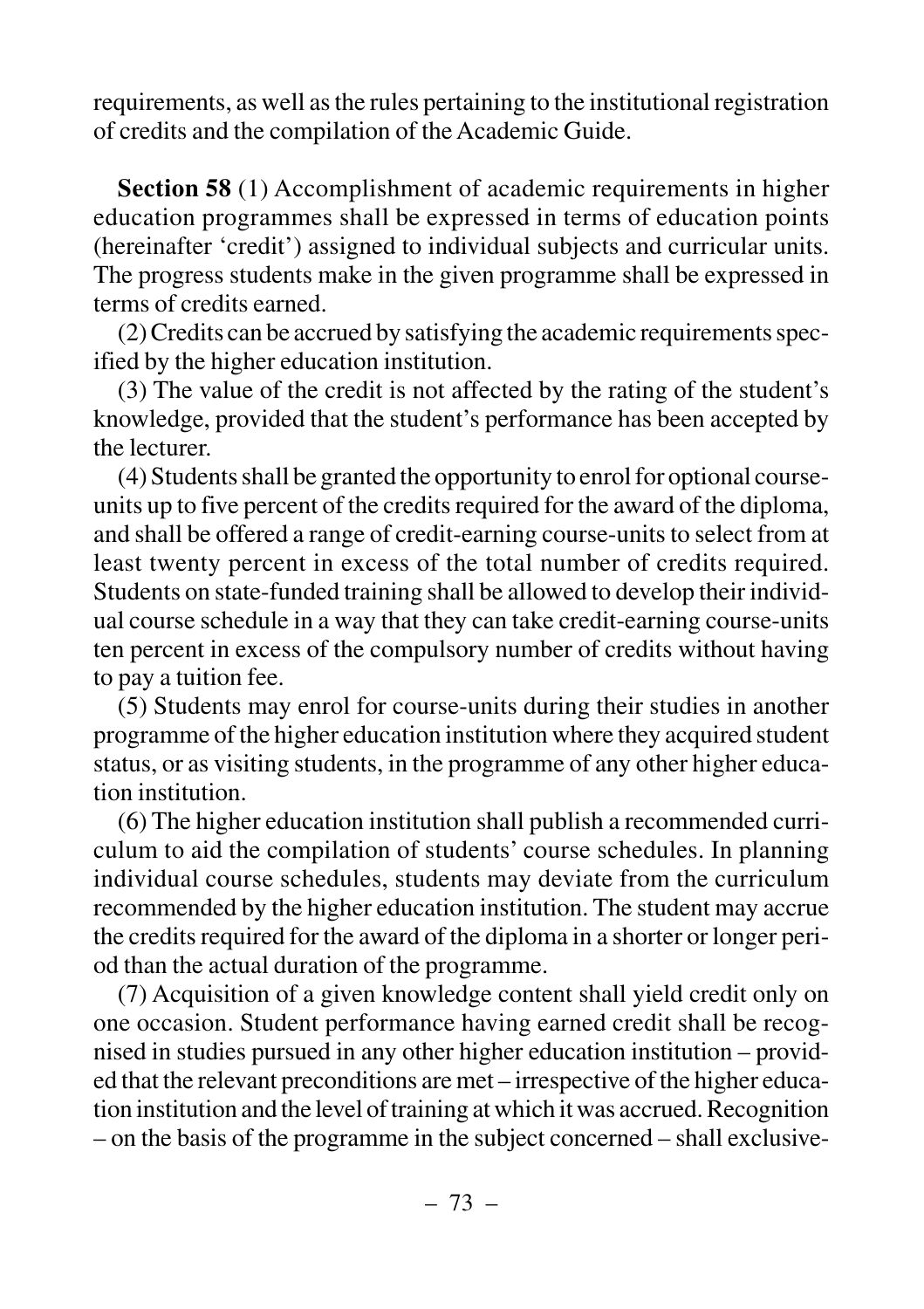ly be performed by way of comparing the knowledge content serving as the basis for the credit. The credit shall be recognised if there is a seventy-five percent overlap between the contents compared. Comparison shall be performed by a committee of the higher education institution set up for such a purpose (hereinafter 'credit transfer committee').

(8) Issues pertaining to the implementation of subsections (5)–(7) shall be governed in the academic and examination regulations.

(9) Any new or amended version of the academic and examination regulations shall be introduced in the form of a consecutive system of introduction.

**Section 59** (1) Examinations shall be organised so that each student concerned can enrol for and take the examination. The higher education institution shall allow the student to retake a previously unsuccessfully taken examination (hereinafter 'retake examination') during the same term. The academic and examination regulations may allow for the previously unsuccessfully taken retake examination to be repeated (hereinafter 'repeated retake examination'), and for the retake examination and the repeated retake examination to be sat after the end of term.

(2) In case the student fails the retake examination, and has been tested by the same examiner both on the examination and the retake examination, the student can request to sit the repeated retake examination before another lecturer or another examination board. The student shall enjoy this right even if the examination is taken in a subsequent term. Absence from the examination shall not affect the assessment of the student's knowledge. In the event the student has not attended the examination, his/her knowledge cannot be assessed. However, the higher education institution may oblige the student to cover the costs thus incurred, provided the student is unable to supply adequate proof for his/her absence from the examination.

(3) Upon commencement of the term-time, the higher education institution shall be required to publish in the Academic Guide, in the manner customary, the methods of student performance assessment and the related dates of such assessment during the given term, as well as the schedule of the examination period, in particular the first and the last day thereof. The higher education institution shall publish, in the manner customary, no later than three weeks before the end of the term-time the dates set for the individual examinations, the name of the examiners, the date and manner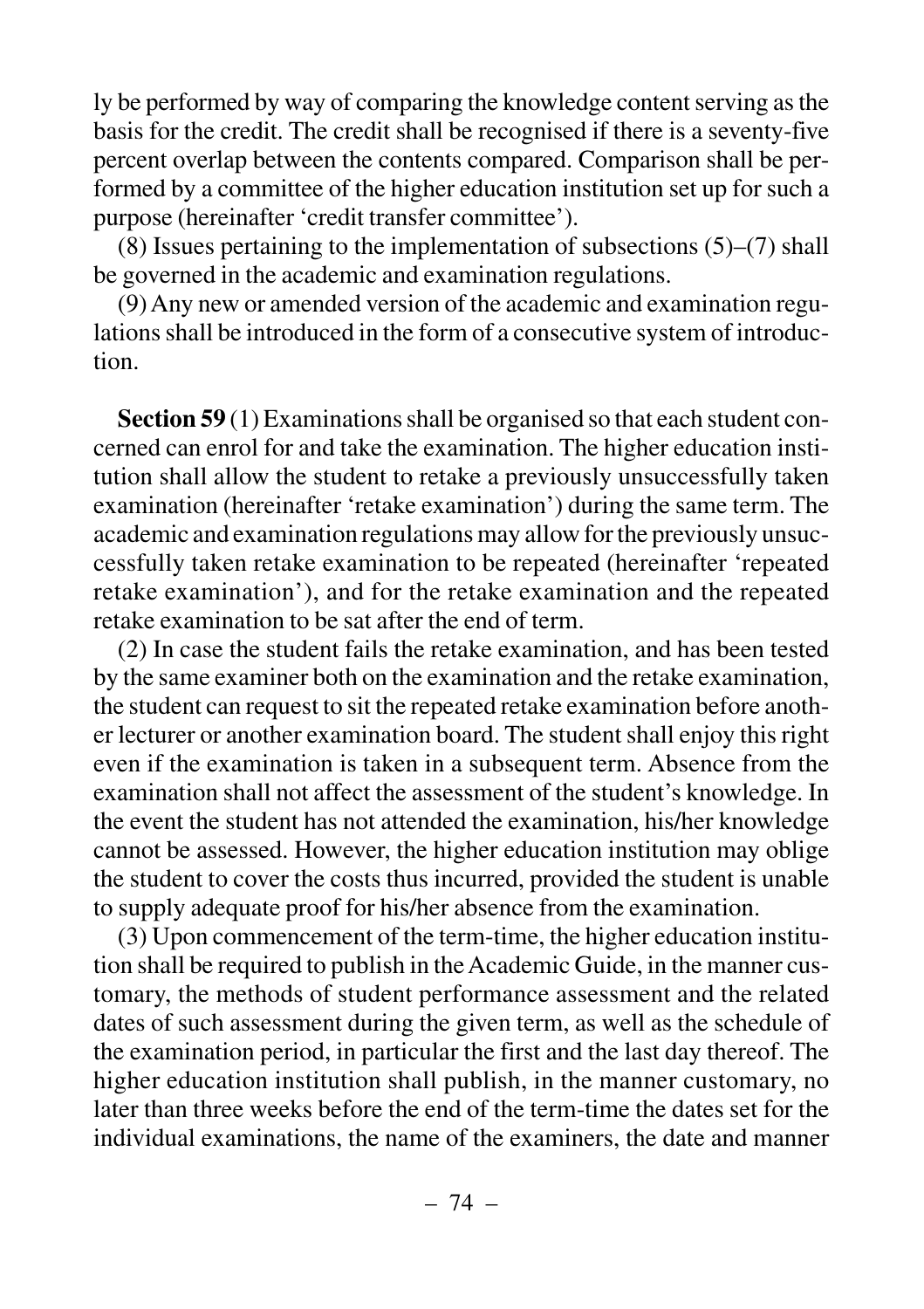of registration for the examinations, the date of publishing examination results, and the possibilities for retake examinations.

(4) The higher education institution shall determine in its academic and examination regulations

*a)* the terms and their schedules, the rules pertaining to fulfilling academic requirements, and the manner of testing and assessing knowledge,

*b)*the rules regarding registration for, organisation and administration of examinations,

*c)* the number of credits students must accrue to continue in state-funded training.

**Section 60** (1) Students on higher-level vocational training shall sit a vocational examination in compliance with the provisions applying to vocational education.

(2) The student shall complete his/her studies in the undergraduate, graduate, and postgraduate specialist training courses by taking the final examination.

(3) The final examination shall test and assess the knowledge, skills, and abilities requisite to the award of the diploma, whereby the student shall also prove his/her ability to apply the acquired knowledge in practice. The final examination may consist of several parts – the defence of the degree thesis, and additional oral, written or practical examinations – as defined in the curriculum.

(4) Registration for the final examination shall be subject to having obtained of a pre-degree certificate stating that all course-units have been completed. The higher education institution shall issue the pre-degree certificate to students who have satisfied the curricular academic and examination requirements – except passing the language examination and writing the degree thesis –, completed the required practical courses, and have earned the required number of credits. The final examination may be taken in the examination period following the award of the pre-degree certificate while still enjoying the student status, or after the expiry of student status, with no deadline specified, during any examination period in accordance with the prevailing programme requirements. The academic and examination regulations may stipulate further requirements to be met for sitting for the final examination if the final examination is to be taken seven years after the issue of the pre-degree certificate.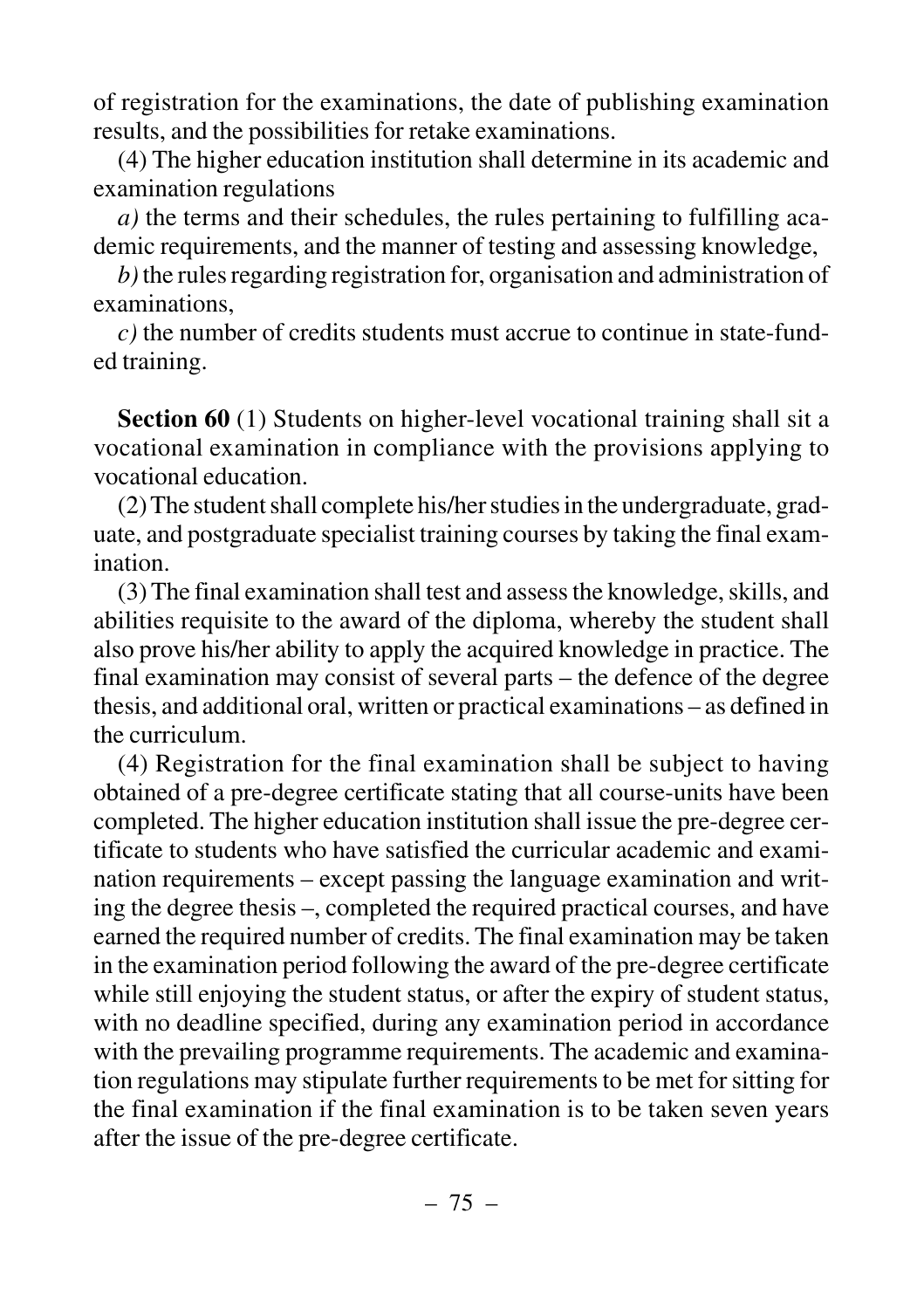(5) The final examination shall be taken before the final examination board, which shall have a chair and at least two other members. At least one member of the final examination board shall be a university or college professor, or university or college associate professor, and at least one of its members shall have no employment relationship with the higher education institution. Final examinations shall be documented in the form of records.

(6) The academic and examination regulations of the higher education institution shall specify the manner of registration for the final examination, the rules pertaining to the organisation and administration of the final examination, and the method for calculating the results. Students not having fulfilled their payment obligation towards the higher education institution may not enter for the final examination. Higher education institutions may decide to arrange the final examination jointly.

**Section 61** (1) Disabled students shall be offered convenient circumstances for preparation and examination, and shall be assisted in their fulfilment of obligations arising from their student status. Where appropriate, they should be exempted from the obligation to take certain course-units or certain parts thereof or to undergo assessment. If necessary, such students shall be exempted from the language examination or a certain part thereof, or the level related requirements of such language examinations. Disabled students shall be given more time to prepare at the examination, and shall be afforded the opportunity to use aids at the written test (typewriter, computer, etc.), or if necessary, to have, in the case of such students, a written test instead of an oral test, or an oral test instead of a written one. The exemption under this subsection shall exclusively be granted in the context of the condition justifying such exemption and may not result in exemption from the fulfilment of basic academic requirements that are requisite to the award of the professional qualification certified by the Bachelor and the Master degree, or of the vocational qualification evidenced by the certificate of higher-level vocational training.

(2) The principles governing the studies of disabled students, the criteria for preferential treatment and the relevant rules of procedure shall be defined by the Government. Higher education institutions shall determine in their statutes the rules of executing institutional tasks concerning disabled students.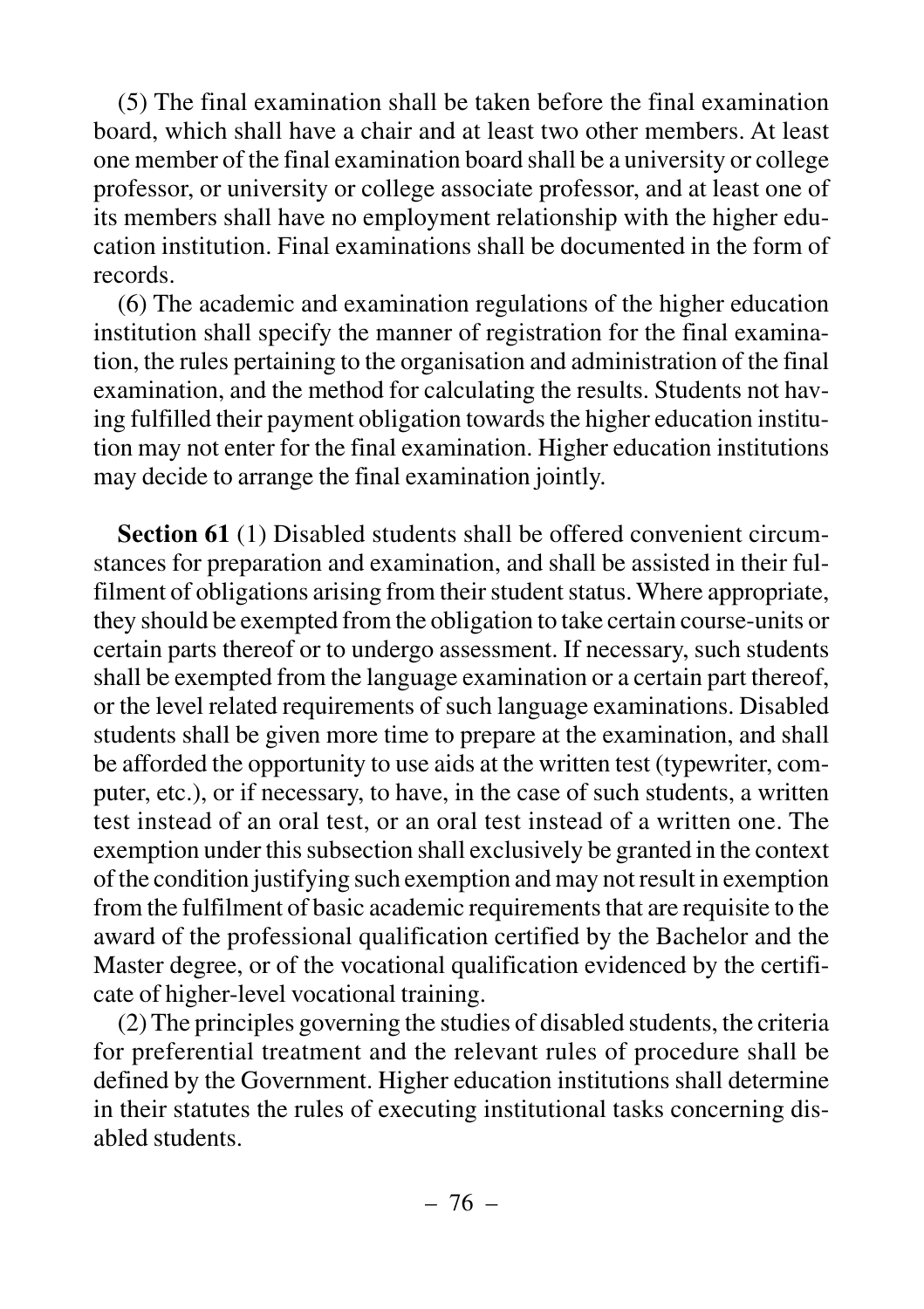#### **The Diploma and the Certificate**

**Section 62** (1) Successful completion of the final examination and, unless otherwise provided herein, passing the required language examination shall be prerequisite to the award of the diploma certifying the accomplishment of academic studies. Unless programme completion and exit requirements stipulate more stringent criteria, for the award of the diploma the student shall present the documents certifying that he/she has passed

*a)* in the case of an undergraduate course, a type 'C' intermediate-level general language examination,

*b)* in the case of a graduate course, a language examination specified in the programme completion and exit requirements

which is recognised by the state or qualifies as an equivalent examination (hereinafter 'language examination'). The higher education institution may specify in the curriculum in what languages the language examination can be taken for it to be accepted, on proviso that it shall recognise as a general language examination any language examination evidenced in the secondary school-leaving certificate, or any language examination accepted as a valid secondary school-leaving examination.

(2) Except for the final examination, the provisions of subsection (1) shall not apply if the language of instruction is not Hungarian.

(3) The diploma shall be issued and delivered to the student having passed the final examination within thirty days from the presentation of the document in evidence of the valid language examination specified in subsection (1). In the event the student has at the time of the final examination already presented the document attesting that he/she has fulfilled the requirements set forth under subsection (1), the diploma shall be issued and delivered to the student within thirty days from the date of the final examinations.

(4) Only the higher education institutions covered by this Act shall be eligible for issuing diplomas. The designation 'diploma' shall only be applied to documents that are issued by higher education institutions pursuant to this Act, certifying a specified academic level and professional qualification.

(5) The diploma is a public document bearing the coat of arms of the Republic of Hungary and displaying the name of the issuing higher education institution, its OM-identifier, the serial number of the diploma, the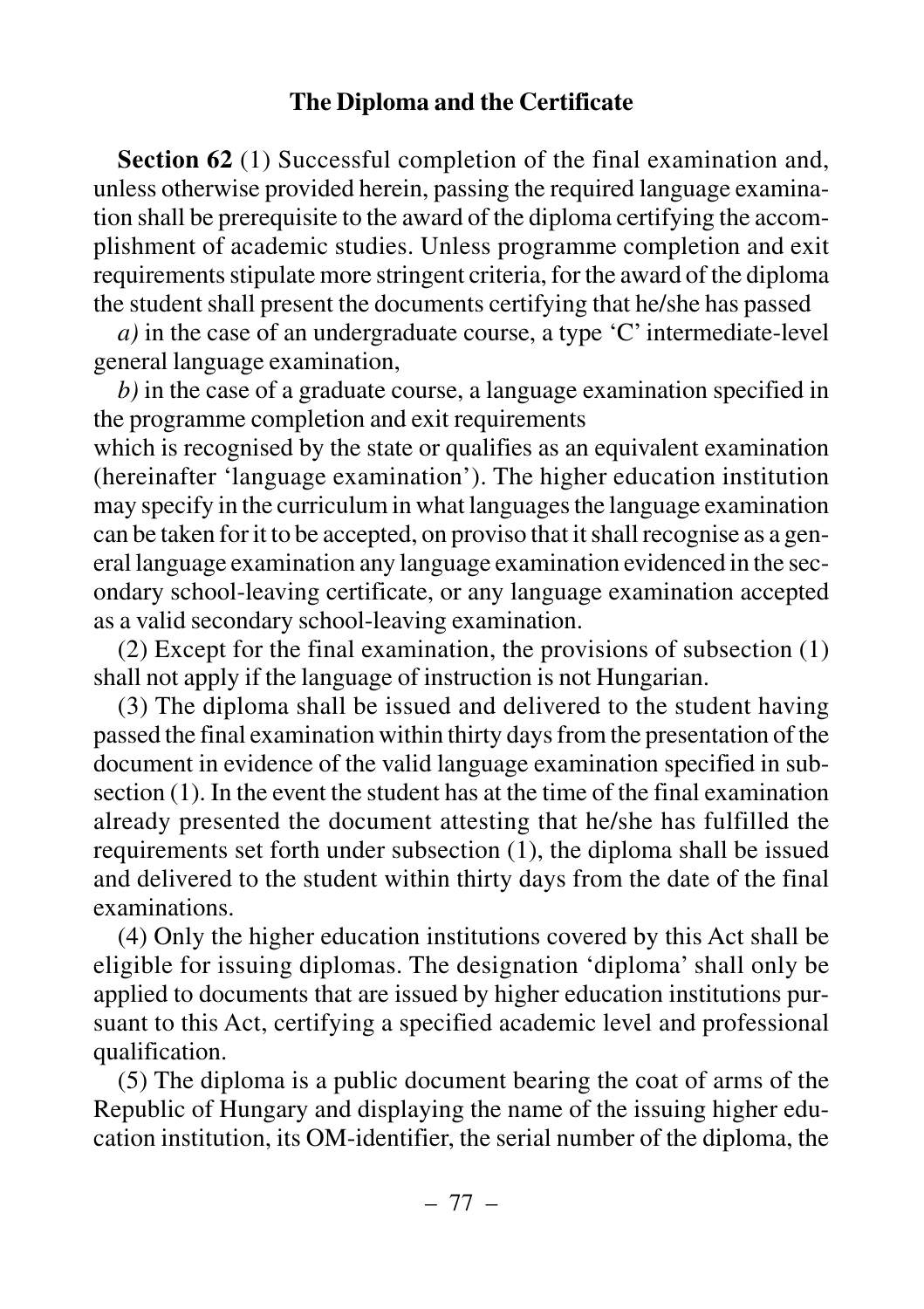name, name at birth, place and date of birth of its holder, the level of qualification, or the degree awarded, the programme, professional qualification, specialisation, as well as the place, year, month, and day of issue. The diploma shall also be furnished with the original signature of the head of the higher education institution (or that of the head of institution stipulated in the study and examination regulations) and the chair of the final examination board, and shall bear the stamp of the higher education institution. In the event the student does not possess evidence of the language examination at the time of the final examination, and therefore the diploma is issued after the final examination period, the diploma can be signed by the head specified in the study and examination regulations instead of the chair of the final examination board. The academic and examination regulations of the higher education institution may stipulate additional (non-personal) data to be displayed. The diplomas issued shall be registered.

(6) The form of the diploma shall be determined by the Government. In the event the higher education institution was established by way of demerger or secession, on the request of the students concerned diplomas shall indicate the name of the predecessor higher education institution. Higher education institutions can issue a copy of the diploma in a form compliant with their traditions.

(7) If the diploma cannot be issued because the actual student cannot present any language certificate, the higher education institution shall issue a certificate. Such certificate shall not evidence any academic or professional qualification, it shall certify the completion of the final examination. The certificates issued shall be registered.

**Section 63** (1) The diploma shall be issued in Hungarian and English, or in Hungarian and Latin, or, in the case of national and ethnic minority courses, in Hungarian and the language of the national or ethnic minority, whereas if the instruction is not delivered in Hungarian, in Hungarian and in the language of instruction. On request of the student, the diploma can be issued in another language, the associated costs of which shall be borne by the student.

(2) The Diploma Supplement defined by the European Commission and the European Council shall be issued together with the Bachelor and the Master degree, in Hungarian and English, or in the case of national or eth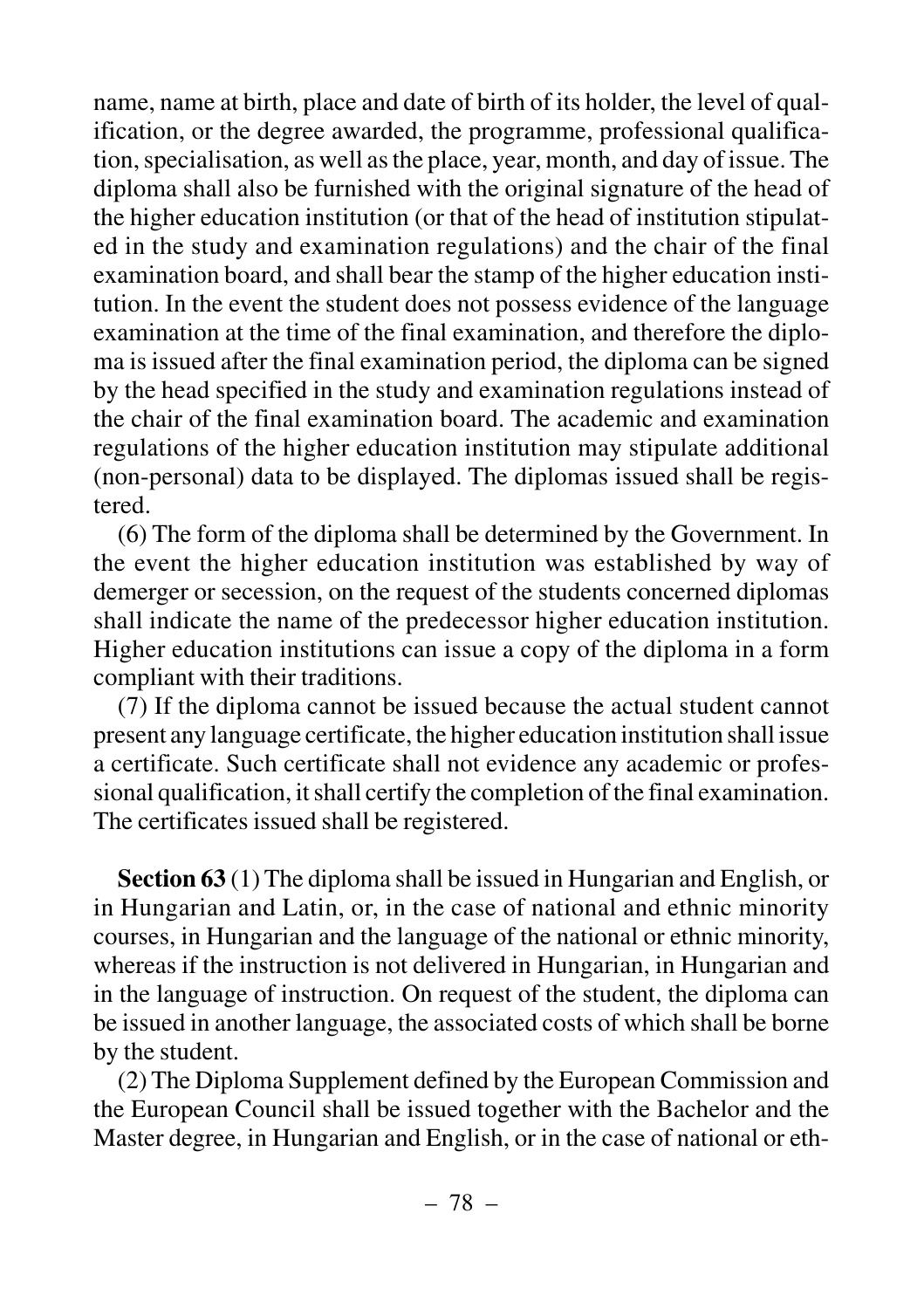nic minority courses, on the request of the student, in the language of the minority concerned. The diploma supplement is a public document.

(3) The diploma awarded after completion of a undergraduate course, a graduate course, or a one-tier programme, and a postgraduate specialist training course entitles its holder to hold the jobs and to pursue the activities as defined in laws.

(4) The English and Latin description of the levels of education corresponding to the degrees certified by the diplomas awarded in Hungary are as follows:

*a)* Bachelor degree or 'baccalaureus' (abbreviation: BA, BSc),

*b)* Master degree or 'magister' (abbreviation: MA, MSc).

(5) Holders of a Master degree are entitled to use the designation 'okleveles' [i.e. Master] before the professional qualification (e.g. engineer, economist, teacher) as certified by their diploma (similarly to the corresponding English abbreviations M.Eng., Mecon, MAT, etc.).

(6) The diplomas of physicians, dentists, veterinarians, and lawyers certify a doctorate title. The associated abbreviated forms are: dr. med., dr. med. dent., dr. vet., dr. jur.

**Section 64** (1) On the basis of the vocational examination passed in the scope of higher-level vocational training, the higher education institution, if requested by the student, shall issue a certificate attesting the vocational qualification as defined in the National Qualifications Register as well as a Certificate Supplement. The issued certificate entitles its holder to hold jobs and to pursue activities as defined in laws. The preparation, issuance, content and the registration of the issued certificates shall be subject to the provisions applying to vocational education. The examination board of vocational examinations shall apply a round seal displaying the coat of arms of the Republic of Hungary.

(2) Vocational and examination regulations, or the vocational training programme may stipulate the passing of a language examination as a precondition of the issue of the certificate. The certificates issued shall be recorded in a central registry.

**Section 65** (1) The rector of the higher education institution – subject to the prior consent of the President of the Republic of Hungary – shall confer the doctoral degree with Promotio sub auspiciis praesidentis Rei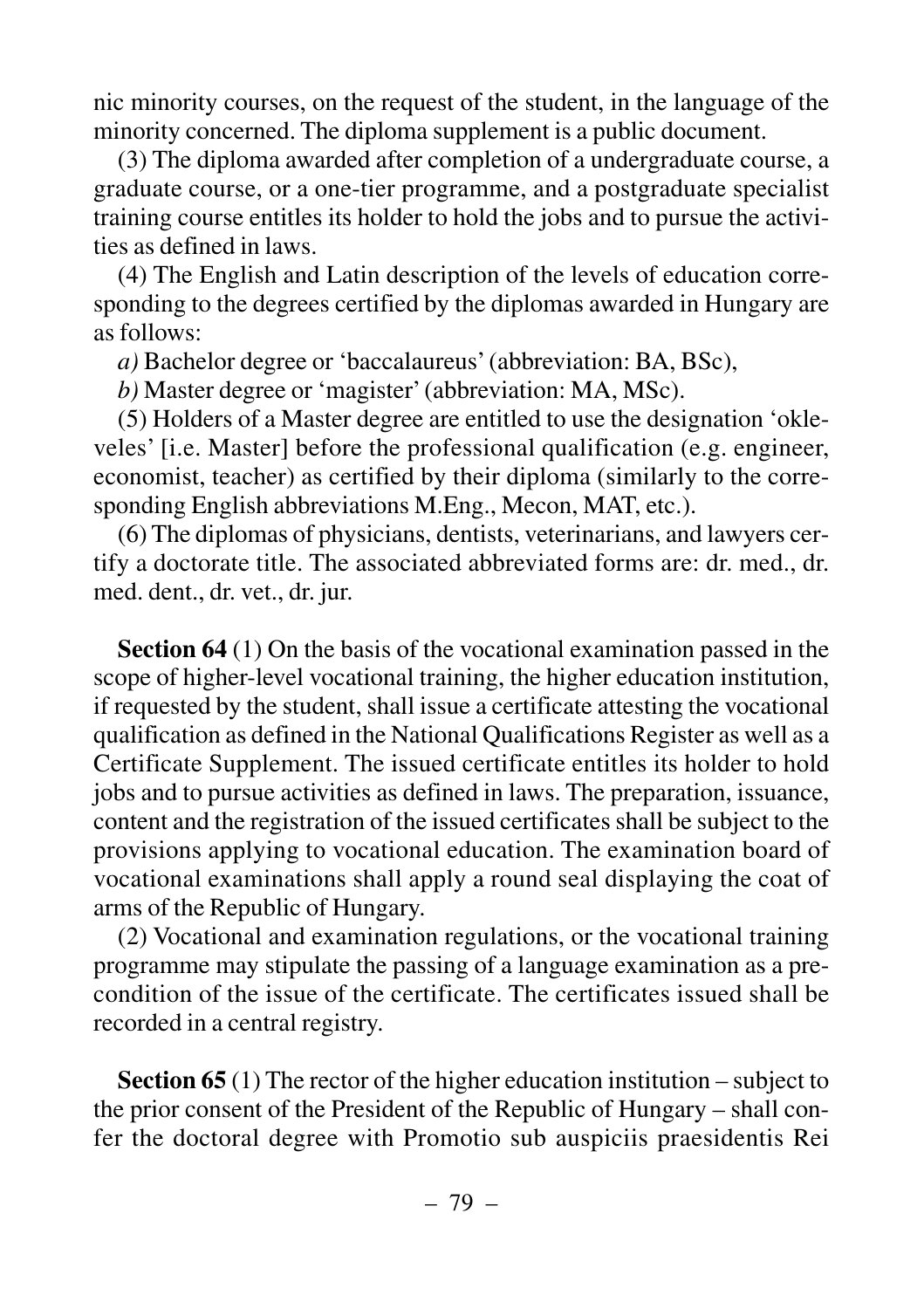Publicae honours upon the student whose educational performance were always highly acknowledged during his/her studies in secondary school, higher education and the doctoral level, provided that he/she also demonstrated outstanding performance in the procedure leading to the award of a doctoral degree. The detailed conditions of receiving a doctoral degree with honours shall be defined by the Government.

(2) The rector of the higher education institution shall confer an honorary doctorate degree (doctor honoris causa) or an honorary doctorate degree and the title 'honorary professor'(doctor et professor honoris causa) upon the person who deserves such title under the provisions of the doctoral regulations.

(3) The rector of the higher education institution – in accordance with the conditions specified in the statutes – may award a golden, diamond, iron or ruby honorary diploma to the person who received his/her diploma in the same higher education institution fifty, sixty, sixty-five, or seventy years before, respectively, and whose career is worth public esteem.

#### SUPPORTING GIFTED STUDENTS

**Section 66** (1) Students shall be assisted in nurturing their talents by means of high-quality education, the academic student association, the student college and doctorate courses.

(2) As part of high-quality education, students with exceptional abilities shall be provided assistance in satisfying those extra requirements that encourage them to cultivate their talents.

(3) The academic student association shall serve to deepen and expand curricular, academic and artistic knowledge, as well as facilitate research and creative activity by students.

(4) The aim of the student college is to provide high-standard and good quality professional education by way of developing a professional programme, and thereby to give support for gifted students, to encourage them to play an active role in public life, to contribute to the creation of infrastructure conditions and personal criteria of preparation for professional duties, and to educate students so that they become professionals who are receptive to social problems and ambitious enough to sustain a high standard in their profession. The student college rests on the principle of selfgovernance and the independent activity of student college members.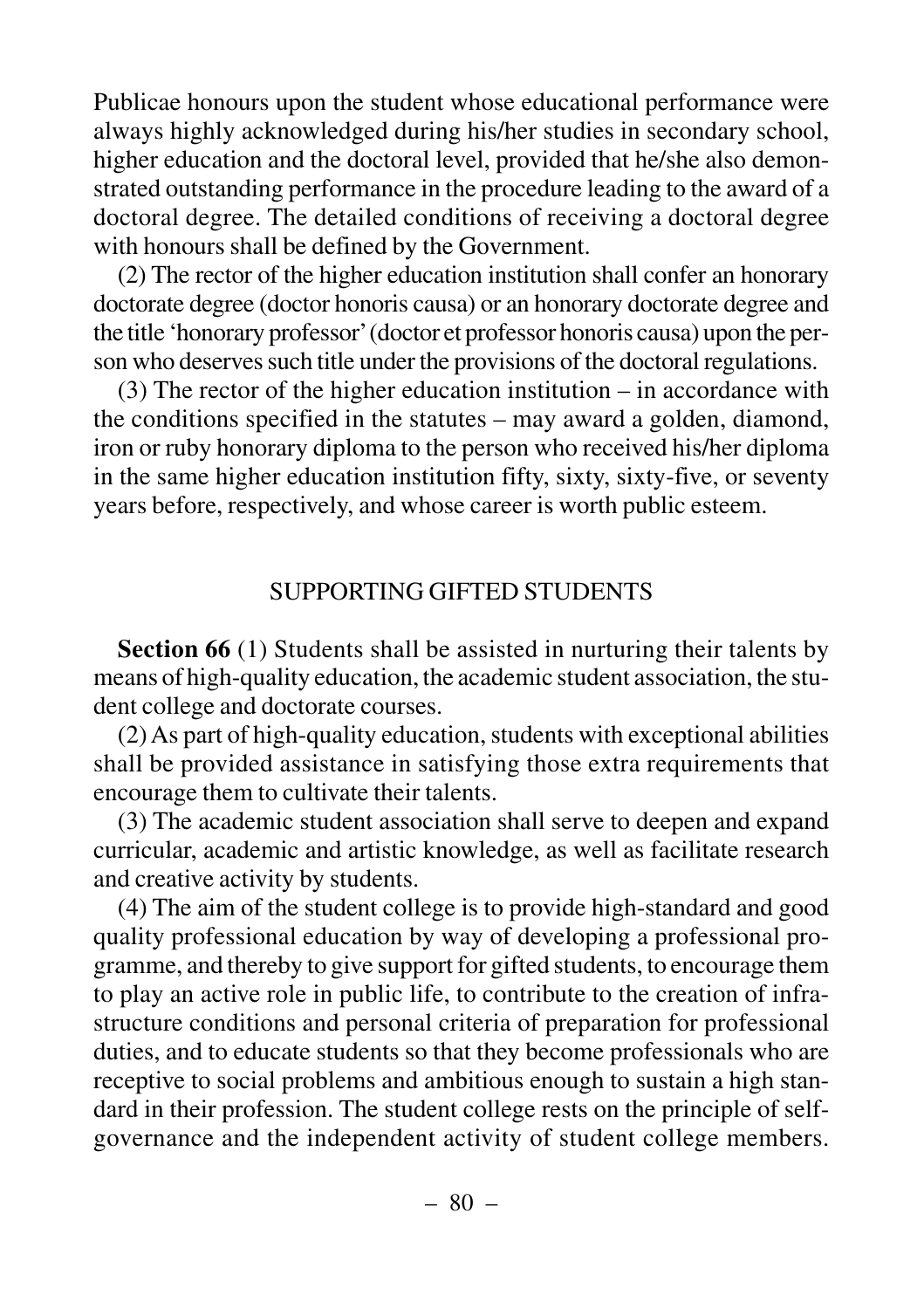Members of the student college shall especially decide on granting or terminating student college membership, the adoption of bylaws of the independent student college, the professional programme of the student college and pertaining performance criteria.

(5) A student college shall qualify and operate as such in case it is established to offer further support for gifted students under the stipulations of subsection (4). The student college may operate as part of the dormitory or the students'hall of residence if it meets the criteria listed under subsection (4). The student college may give home to an academic student association. Students with no dormitory membership can also access the services of the student college.

(6) In the event the student college operates as part of the higher education institution, it shall be entitled to receive funds from the institutional budget for the fulfilment of its tasks.

(7) The higher education institution shall provide assistance in order to support gifted, disadvantaged students by means of a mentoring programme. The principles governing the organisation of the mentoring programme shall be defined by the Government.

(8) The students' hall of residence may cooperate in discharging the tasks defined in this Section pursuant to an agreement concluded with the higher education institution.

#### SPECIAL RULES PERTAINING TO DOCTORATE COURSES

**Section 67** (1) Higher education institutions offering graduate courses in a given discipline of science shall be entitled to organise a doctorate programme in the respective fields.

(2) The higher education institution shall be authorised to provide doctorate courses and confer doctoral degrees in the given discipline of science, or more specifically in branch of science or field of art, for which it has been granted the operating license. The higher education institution can earn the right to provide a PhD course preparing students for a scientific degree, or a DLA course leading to a 'Doctor of Liberal Arts' degree in art education (hereinafter 'doctorate course'), and to confer such degrees.

(3) The scientific degree certified by the diploma awarded for the completion of the doctorate course is 'Doctor of Philosophy' (abbreviation: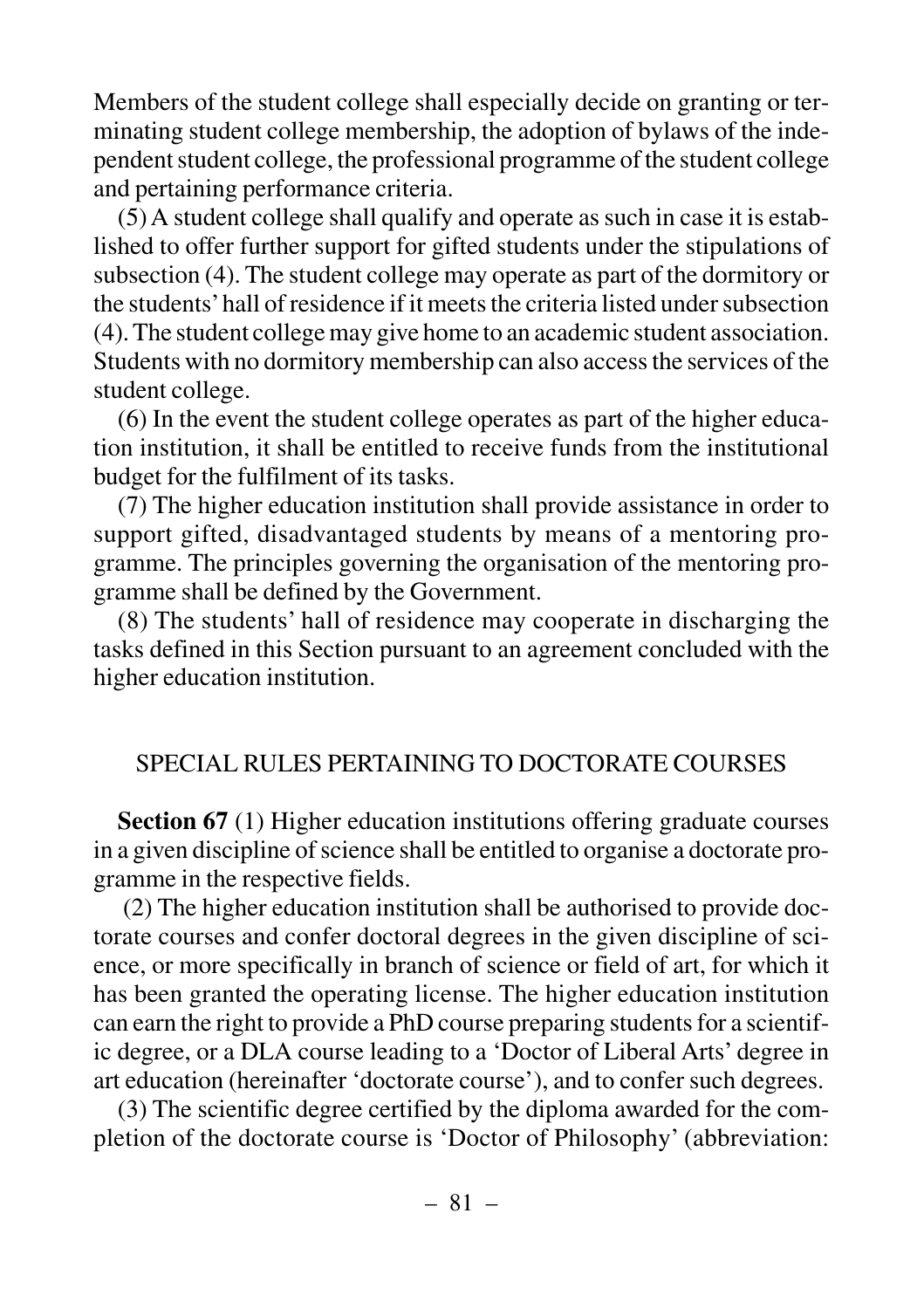PhD), or in art education 'Doctor of Liberal Arts'(abbreviation: DLA). The diploma shall be signed by the rector and the president of the doctoral council.

(4) Organisation of the doctorate course and the conferral of the doctoral degree (hereinafter 'doctoral procedure') shall be the right of the doctoral council of the higher education institution. The doctoral council of the institution may set up doctoral councils of science or of art as per discipline of science and therein within the branches of science or of art set forth in the doctoral regulations of the higher education institution.

(5) All members of the doctoral council shall hold a scientific degree. In selecting the members of the doctoral council, it shall be ensured that at least two of its members do not have an employment relationship with the higher education institution concerned. One member of the doctoral council shall be appointed by PhD / DLA students.

(6) Any individual who is a close relative of a candidate [paragraph *b)* of Section 685 of the Civil Code] or who cannot be expected to deliver an impartial opinion on issues concerning the given candidate due to certain other reasons shall be excluded from participation in the doctoral procedure.

**Section 68** (1) The doctorate course shall be a single programme consisting of thirty-six months divisible into assessment periods.

(2) The doctorate course shall encompass teaching, research, and assessment related activities conducted either individually or in groups, tailored to the particularities of the given discipline of science and the actual PhD / DLA students. Only students holding a Master degree are eligible to attend doctorate courses.

(3) After completion of the doctorate course, the doctoral degree shall be taken in the course of a separate procedure of degree award. The student enrolling for the doctoral degree award procedure is the PhD / DLA candidate. Those who have not attended the doctorate course but have prepared for the degree award procedure individually can also become PhD / DLA candidates. In the event the PhD / DLA candidate enrols for the degree award procedure while still on the programme, then he/she will have student status and at the same time be a PhD / DLA candidate.

(4) The PhD / DLA candidate status is established upon applying for the doctoral degree award procedure and the acceptance by the higher education institution thereof. The higher education institution may not reject the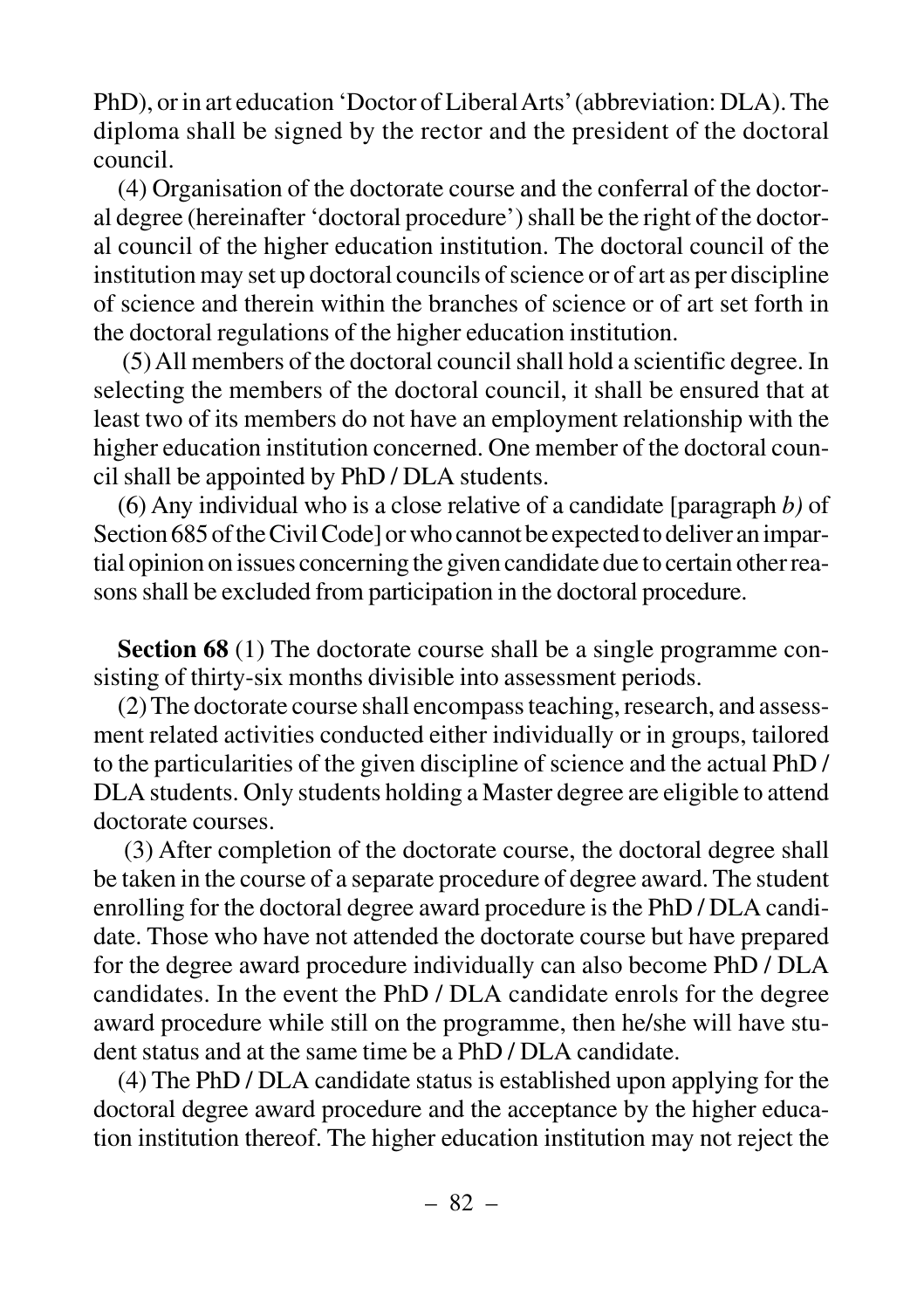application of the student who has successfully completed the PhD / DLA course in the said institution. The prerequisites listed under subsection (5) shall be met during the PhD / DLA candidacy. The PhD / DLA candidate status shall terminate upon completion of the degree award procedure, or in case the PhD / DLA candidate does not submit the dissertation within two years from the establishment of candidate status. Unless otherwise provided by laws, the rights and obligations of PhD / DLA candidates shall be subject to the provisions applying to the rights and obligations of students.

(5) Prerequisites to the conferral of the doctoral degree:

*a)* fulfilment of obligations stipulated in the doctoral regulations, and passing the doctoral comprehensive examination;

*b)* evidence of knowledge of two foreign languages – required for the pursuit of academic activity in the given discipline of science – as defined by the doctoral regulations;

*c)* presentation of independent academic work such as articles, studies, or in other forms; as a precondition of taking the DLA degree, presentation of the results of independent artistically creative work;

*d)* independent execution of academic or artistic assignments appropriate to the requirements of the academic degree; presentation of the dissertation, or the master project; public defence of research results.

**Section 69** (1) The doctoral comprehensive examination shall be taken before the comprehensive examination board. The comprehensive examination board shall have three members. The comprehensive examination board shall be set up by the doctoral council. Members of the comprehensive examination board shall hold a scientific degree. In selecting the members of the comprehensive examination board, it shall be ensured that at least one of its members has no employment relationship with the higher education institution.

(2) The dissertation defence shall be conducted publicly, by the dissertation committee. The chair of the dissertation committee shall be a professor or professor emeritus of the higher education institution, as suited to the given field of science. Setting up of the dissertation committee shall otherwise be subject to subsection  $(1)$ .

(3) The conferred doctoral degrees shall be recorded in a central registry, which shall be accessible to all. The registry shall also be available on the Internet.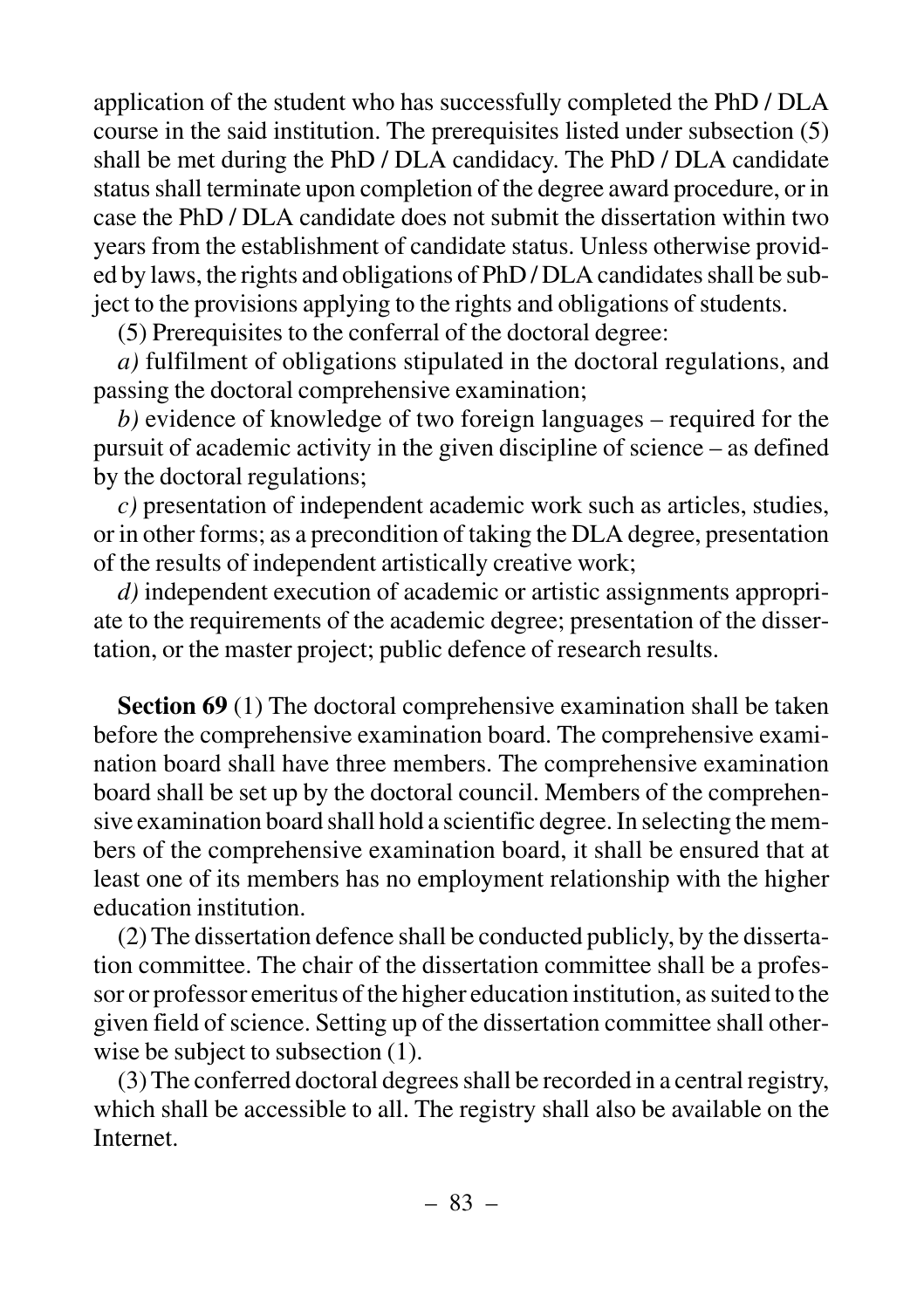(4) The detailed rules of the doctorate course and the doctoral degree award procedure shall be established in the doctoral regulations of the higher education institution.

(5) Holders of a PhD degree shall be entitled to use the abbreviation 'PhD' or 'Dr.' with their names, whilst holders of a DLA degree may use the abbreviation 'DLA' or 'Dr'

#### STUDENTS' DISCIPLINE-RELATED RESPONSIBILITIES AND LIABILITY FOR DAMAGES, LIABILITY FOR DAMAGES ON THE PART OF HIGHER EDUCATION INSTITUTIONS

**Section 70** (1) In the event the student is guilty of gross violation of obligations, the student shall be liable to disciplinary sanctions imposed within the scope of a disciplinary procedure and the form of a written decision. In such disciplinary procedures the student or his/her representative (Section 222–223 of the Civil Code) shall be entitled to act.

(2) A disciplinary sanction may entail

*a)* a reprimand,

*b)* a severe reprimand,

*c)* reduction in benefits and bursaries specified in the regulations on fees and grants, or by the complete refusal of paying such benefits and bursaries,

*d)* suspension from the programme for a definite period of maximum two semesters,

*e)* expulsion from the higher education institution.

(3) In determining the means of disciplinary punishment, all circumstances of the action that grounds such a sanction – in particular, the persons who sustained loss or damage, the consequences, repetition of negligent conduct, and the severity of breach – shall be considered. The duration of the punishment referred to in paragraph *c)* of subsection (2) may not exceed six months; the period of suspension defined in paragraph *d)* shall be no more than two semesters. No maintenance grant may be denied as a means of punishment specified in paragraph *c)* of subsection (2). The disciplinary sanctions listed under paragraphs *d)–e)* of subsection (2) shall entail a permanent or temporary refusal of bursary and benefit payments due on the basis of holding a student status. Student status shall be suspend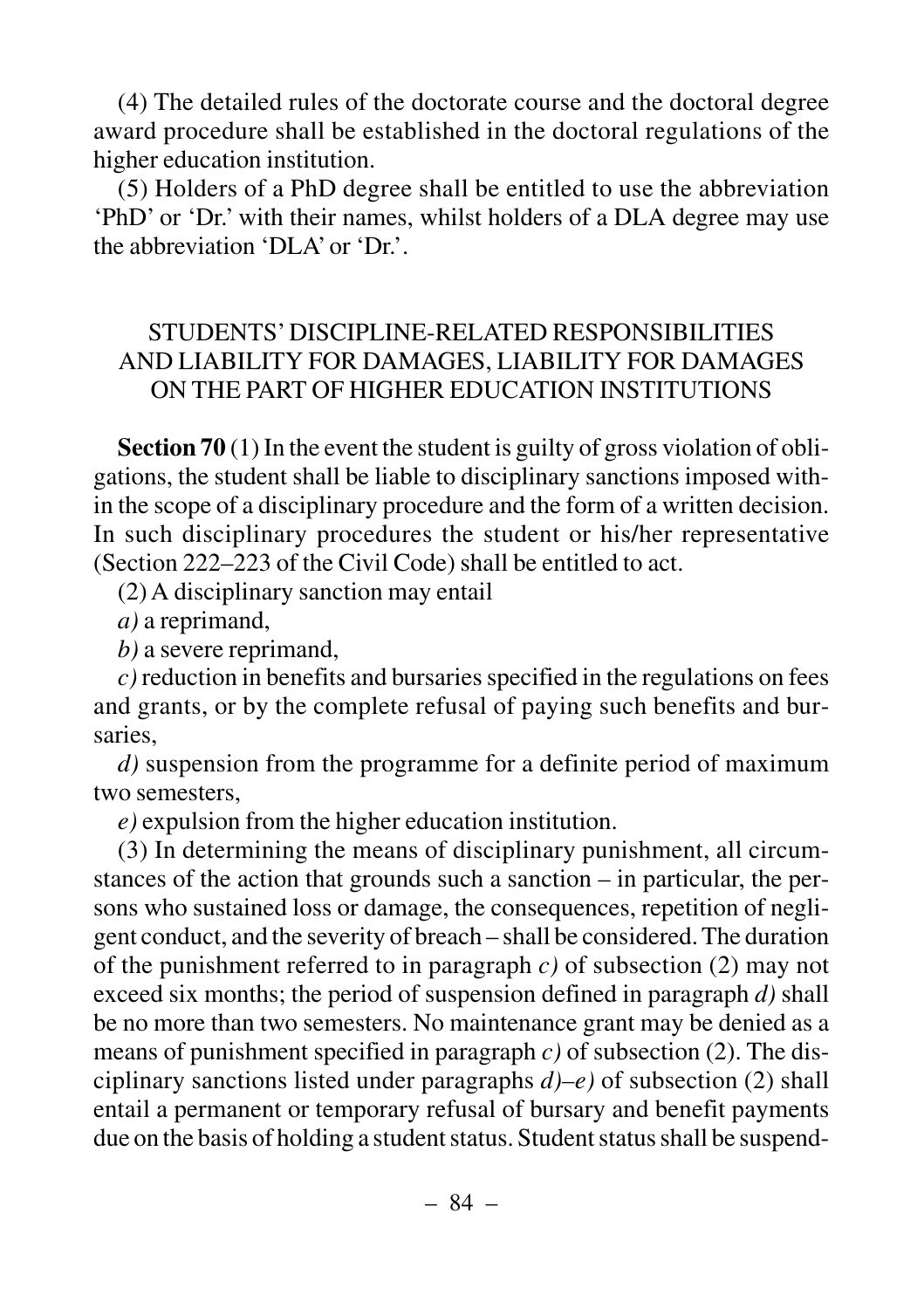ed for the duration of the disciplinary punishment defined in paragraph *d)* of subsection (2). Initiation of the disciplinary procedure, or imposition of the disciplinary sanction shall not be affected by the academic performance of the student.

(4) No disciplinary procedure shall be launched if one month or three months have elapsed since the disciplinary offence was revealed or since such offence was taken, respectively. For the purposes of these provisions, reveal shall mean the time when the competent person authorised to initiate a disciplinary procedure is informed about the action underlying such a procedure.

(5) The student or his/her representative shall be informed of the initiation of a disciplinary procedure and also of the reasons for the procedure. The student shall be interviewed during the disciplinary procedure, and shall be afforded the opportunity to present his/her case and evidence in his/her defence. In the event the student disputes the offence he/she is accused of at the interview, or should clarification of the case nonetheless necessitate so, a hearing shall be arranged. The student shall be called to the hearing. The disciplinary hearing can be held even if the student or his/her representative does not appear at the hearing despite reasonable repeated notification has been sent out. In the event the disciplinary procedure is initiated by the student, the hearing shall nevertheless be arranged and carried out. In case the student's request for presentation of evidence is rejected, the reason shall be indicated in the disciplinary decision, unless it is established that the student is not guilty of any offence.

(6) In the case of breach of obligations on practical training, the disciplinary procedure shall be carried out in the higher education institution.

(7) The provisions of this Section shall be applied also in dormitories, except the stipulations of paragraph *d)* of subsection (2). In lieu of the punishment defined in paragraph  $e$ ) of subsection  $(2)$ , expulsion from the dormitory shall apply.

**Section 71** (1) Disciplinary procedure shall be initiated by the head of the institution or the person specified in the statutes.

(2) The disciplinary committee of the higher education institution, which shall have three members, shall be entitled to exercise disciplinary powers at first instance. Issues pertaining to the administration of disciplinary procedures not regulated herein shall be governed by the statutes, including the dispensation procedure, the establishment of the institutional discipli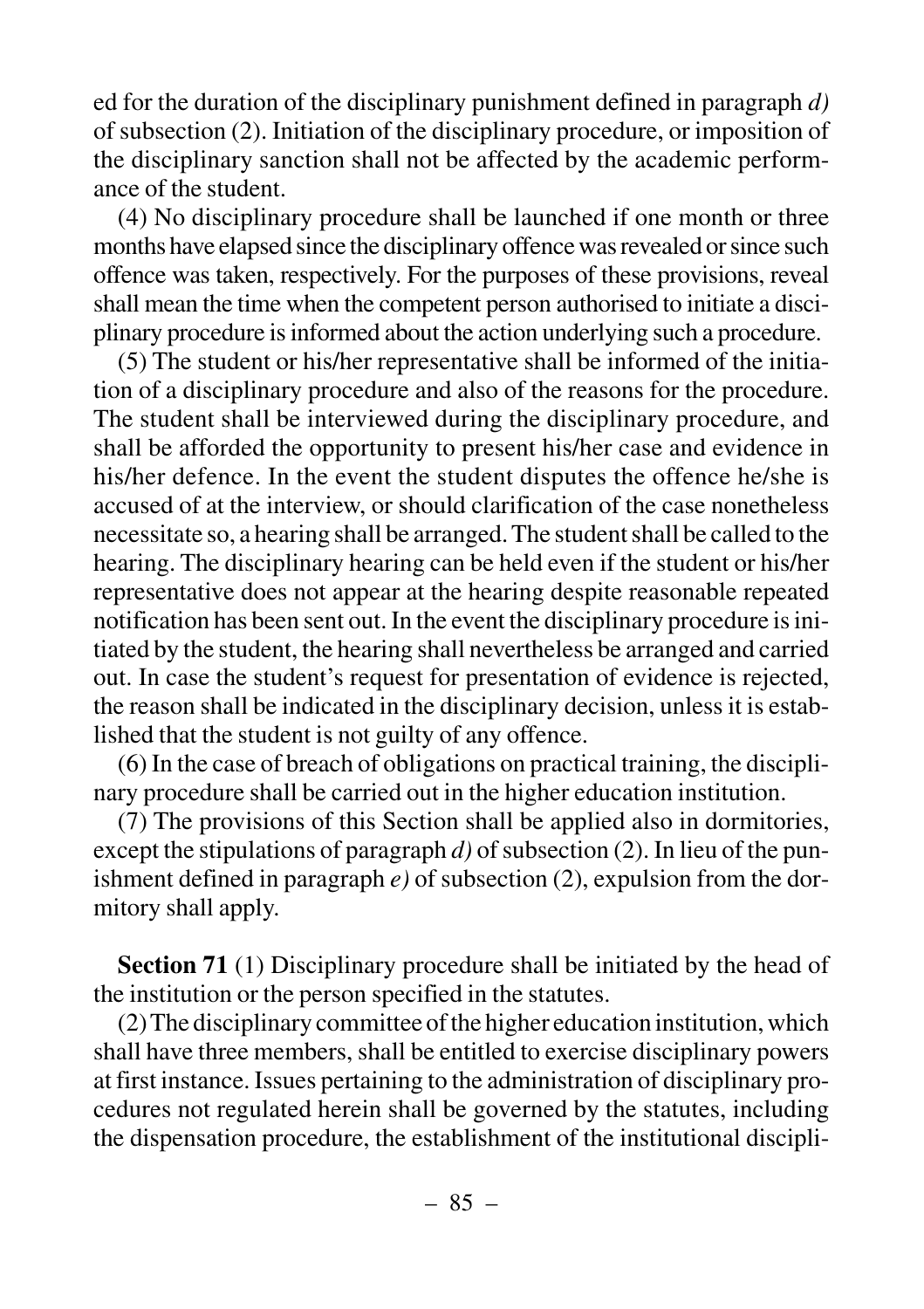nary committee, the rules pertaining to the hearing and presentation of evidence, issues relating to the right to defence and the publicity of the disciplinary hearing, on condition that at least one third of the members of the disciplinary committee should be delegated by the student union.

(3) In the event the person against whom a disciplinary procedure has been initiated is also indicted under criminal charges for the same offence, until a final decision is delivered in the case of the latter, or in case the person subject to the disciplinary procedure cannot be interviewed or is not able to appear at the hearing as defined in Section 70 (5) through no fault of his/her own, the disciplinary procedure shall be suspended at the latest until such obstacle is removed.

(4) Except subsection (3), the disciplinary procedure shall be completed within a month.

(5) Only final disciplinary decisions may be enforced.

(6) The student can be granted relief from the punishment before the expiry of the disciplinary sanction by means of a well-established decision after the procedure defined in the statutes.

(7) The provisions of this Section shall also apply to dormitories.

**Section 72** (1) In the event the student's breach of regulations causes damage to the higher education institution or to the organiser of practical training during the student fulfils his/her academic obligations, the student shall be liable in accordance with the provisions of the Civil Code, subject to the derogation stipulated in this Act.

(2) With respect to subsection (1), in the case of negligent damage the amount of compensation may not exceed fifty percent of the monthly amount of the statutory minimum wage (minimum wage) effective on the day the negligence occurred. In the case of intentional damage, compensation shall cover the damage caused.

(3) The student shall assume full liability for any losses of and damages to objects he/she receives and which he/she is bound to return or take into care on the basis of a list or receipt of delivery, provided that the student constantly safe keeps or exclusively uses or handles such objects. The student shall be exempted from liability in case the loss is due to causes beyond the student's control.

(4) The higher education institution, the dormitory, and the organiser of practical training shall assume full liability for any damages caused to the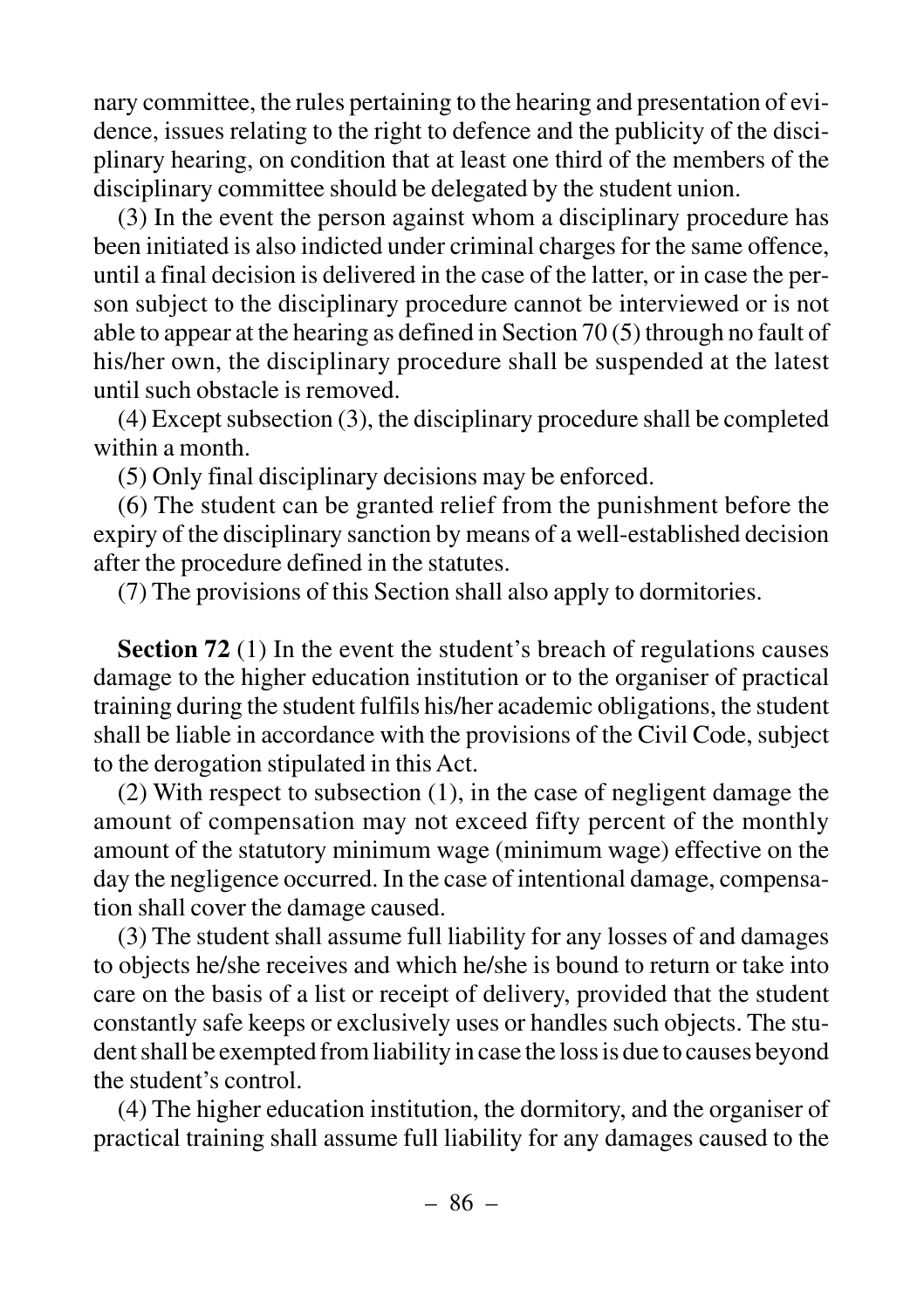student incurred during the period of student status, dormitory membership, or practical training, irrespective of culpability. Compensation shall be determined subject to the provisions of the Civil Code, and furthermore, the higher education institution, the dormitory, or the organiser of practical training may only be exempted from liability if it can prove that the given damage has occurred due to an unavoidable cause beyond the scope of operation of the organiser of the practical training. No compensation shall be paid as long as the damage was caused by the injured party's unpreventable conduct.

(5) In case the student has entered into a student contract – pursuant to Section 27 (1) of the Vocational Education Act – the compensation to be paid for the damages caused to the organiser of practical training or to the student shall be subject to the provisions of the Vocational Education Act.

#### THE RIGHT TO REMEDY

**Section 73** (1) The higher education institution shall notify the student in writing on its decisions that concern the student in cases defined either in this Act, in government decrees or in the statutes of the institution, or upon the request of the student.

(2) Within fifteen days from the notification of the student in question, or, in the lack of such notification, from the date when he/she learns about such decision, the student shall be entitled to appeal against decisions or actions of the higher education institution, or against cases when the institution fails to make a decision (hereinafter jointly referred to as 'decision') concerning any issue except decisions concerning the assessment of academic performance. Decisions on performance assessment can also be appealed as long as the decision is not founded on the requirements adopted by the higher education institution, or is in conflict with the provisions of the statutes, or in case rules pertaining to the organisation of the examination have been violated. The student or his/her representative (Section 222–223 of the Civil Code) shall be entitled to act in the remedial proceedings.

(3) The appeal claim shall be dealt with by the head of the higher education institution or the committee set up by him (hereinafter: the head of the higher education institution and the committee are jointly referred to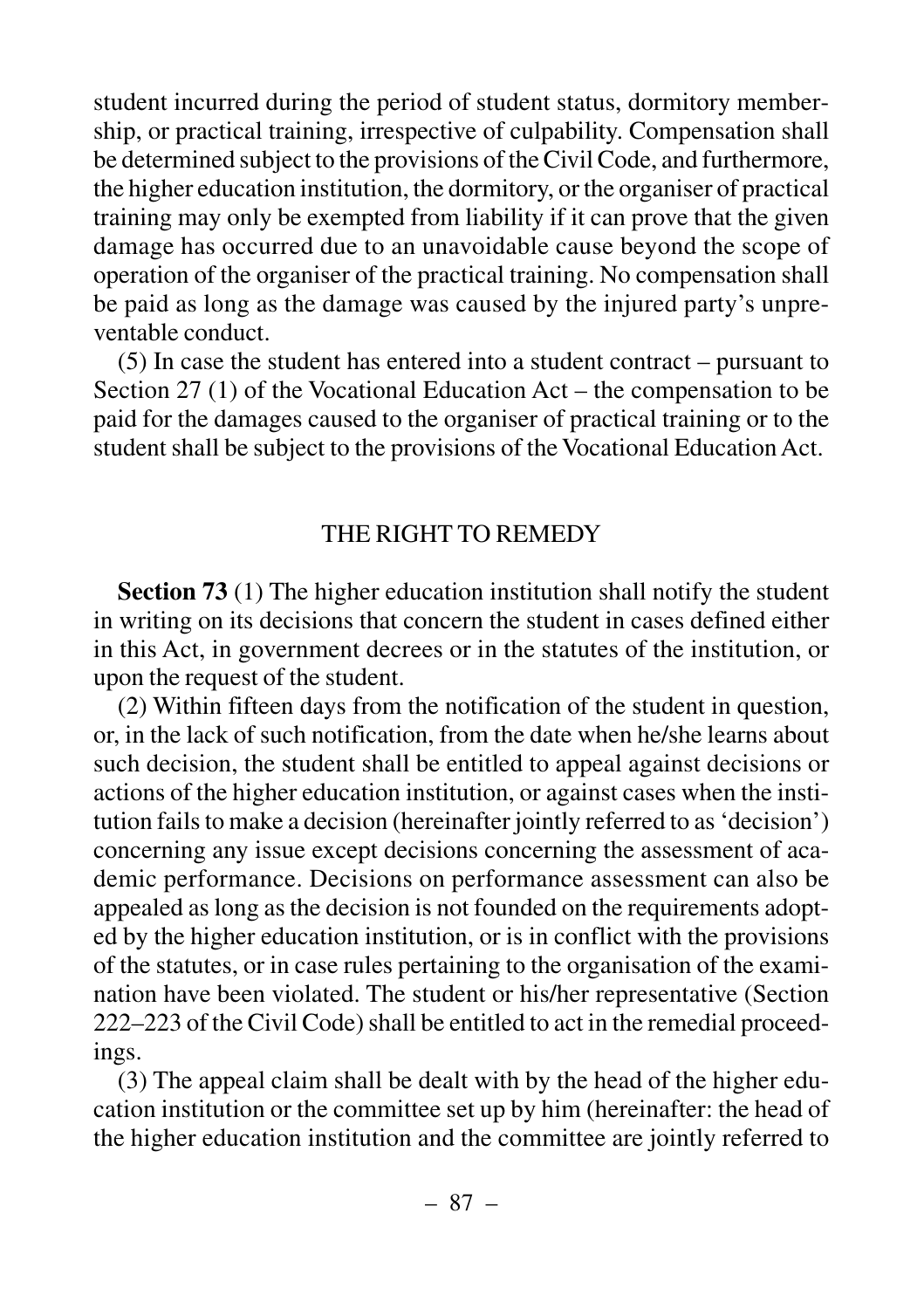as 'reviewer of the appeal claim') in accordance with the rules of procedure set forth in the statutes. The number of members of the committee, its composition and operation shall be stipulated in the statutes on proviso that at least one third of the members shall be delegated by the student union.

(4) The person

*a)* who has taken the appealed decision, or failed to make a decision,

*b)* who is a close relative of the person defined in paragraph *a)* [paragraph *b)* of Section 685],

*c)* who cannot be expected to deliver an impartial opinion may not review the appeal claim.

(5) The reviewer of the appeal claim may make the following decisions:

*a)* rejects the claim,

*b)* orders the person or body having failed to make the decision to actually make the decision,

*c)* changes the decision,

*d)* annuls the decision, and orders the decision-maker to conduct a new procedure.

(6) The decision shall be in writing and must be duly explained. The decision shall indicate the possibility of appeal, and the student at least on one occasion shall be interviewed during the procedure. In case the student or his/her representative does not appear at the meeting of the committee despite reasonable notice of such an event having been given repeatedly, his/her personal hearing may be disregarded. The student or his/her representative may submit comments in writing requesting that the personal hearing be dropped.

(7) The student may request the judicial review of the decision made by the reviewer of the appeal claim within thirty days from notice thereof, on grounds of legal violation or violation of the provisions relating to student status. Such court proceedings shall be subject to Chapter XX of Act III of 1952 on the Code of Civil Procedure. The court may overrule the decision. The court shall review the case without delay.

(8) The decision of the higher education institution shall become final if no appeal has been lodged within the time limit specified in subsection (2), or if such right has been waived. The decision at second instance shall become final upon its communication. The final decision shall be enforceable unless the student has requested the judicial review of the case.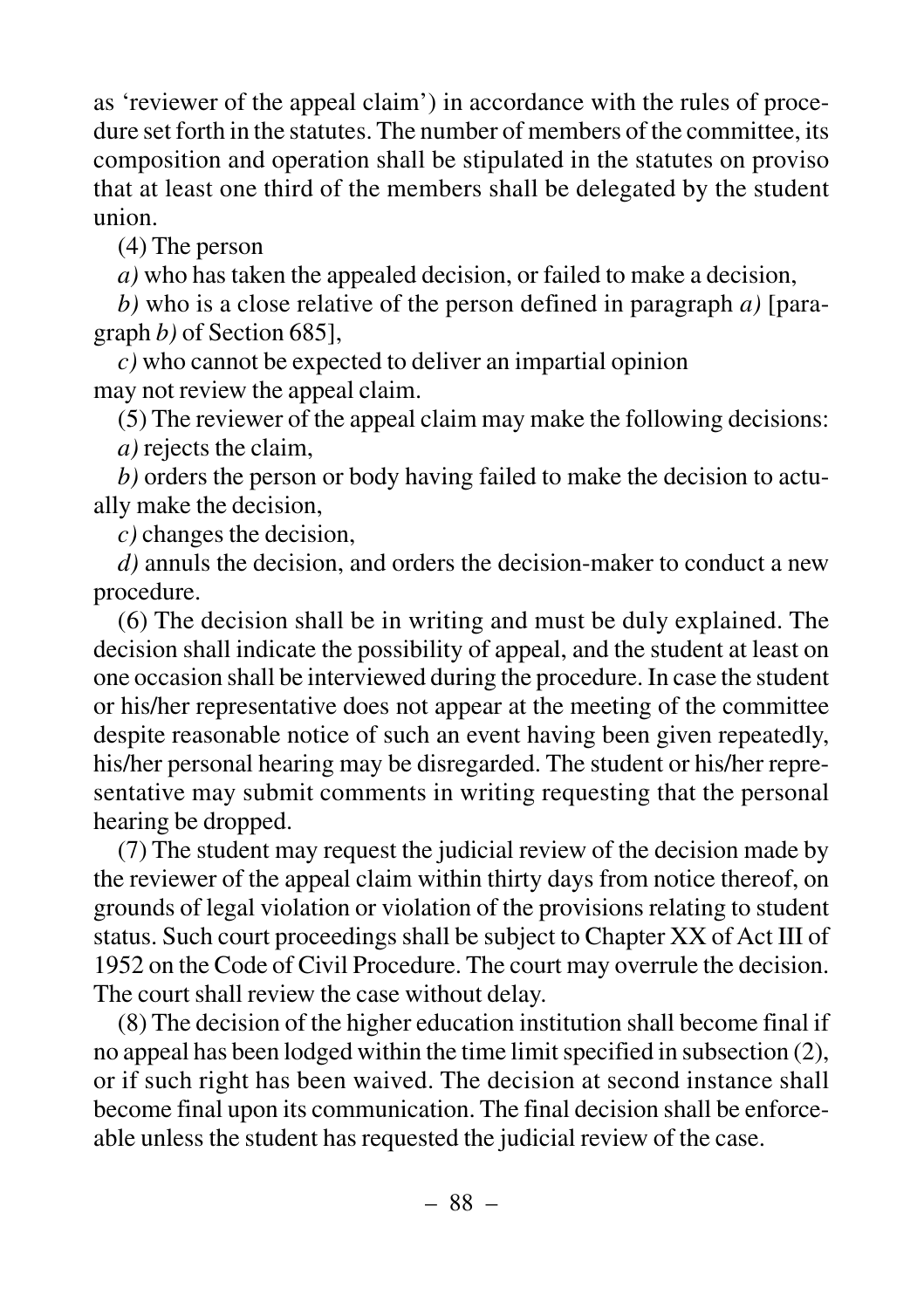(9) For the purposes of these provisions, the provisions applying to student status shall mean the provisions of laws and institutional documents stipulating the rights and obligations of students.

(10) The provisions of the Act on the general rules of official administrative procedures and services shall precisely be applied concerning the clarification of the case, the determination of time limits, proof of evidence, the form, content and communication of the decision, adjustment of the decision on request or ex officio, its replacement, amendment, modification or revocation.

**Section 74** (1) Any decision that concerns the student and violates the requirement of equal treatment made within the powers of the maintainer or the institution or in the course of practical training shall be deemed null and void. Invalidity of an annulled decision may be cited anytime.

(2) Request for annulment, in case the decision has been made by the higher education institution, shall be filed within the framework of the procedure regulated in Section 73 (2)–(9), or if such decision has been taken by the organiser of practical training or the maintainer, it shall be lodged with the court.

(3) Annulment may be requested by the person affected by the decision, or in case no such person can be identified, by anyone. No time limit shall be specified for filing a request for annulment provided that the preliminary conciliation proceedings involving the decision-maker, in the case defined in point (2), yield no results.

(4) The burden of proof as to the non-existence of grounds for annulment shall be borne by the decision-maker in the annulment proceedings.

(5) Annulment shall not prejudice the rights acquired and exercised in good faith.

(6) In case of declaration of nullity, the court may order

*a)* the decision-maker to cease and desist from the infringement,

*b)* the decision-maker to remedy the decision by means of a declaration or in any other appropriate way, and further to make such remedial action public at its own expense,

*c)* the decision-maker to restore the condition existing before the infringement or to bear related costs, and the destruction of the object produced through the infringement, or that the object be deprived of its infringement nature.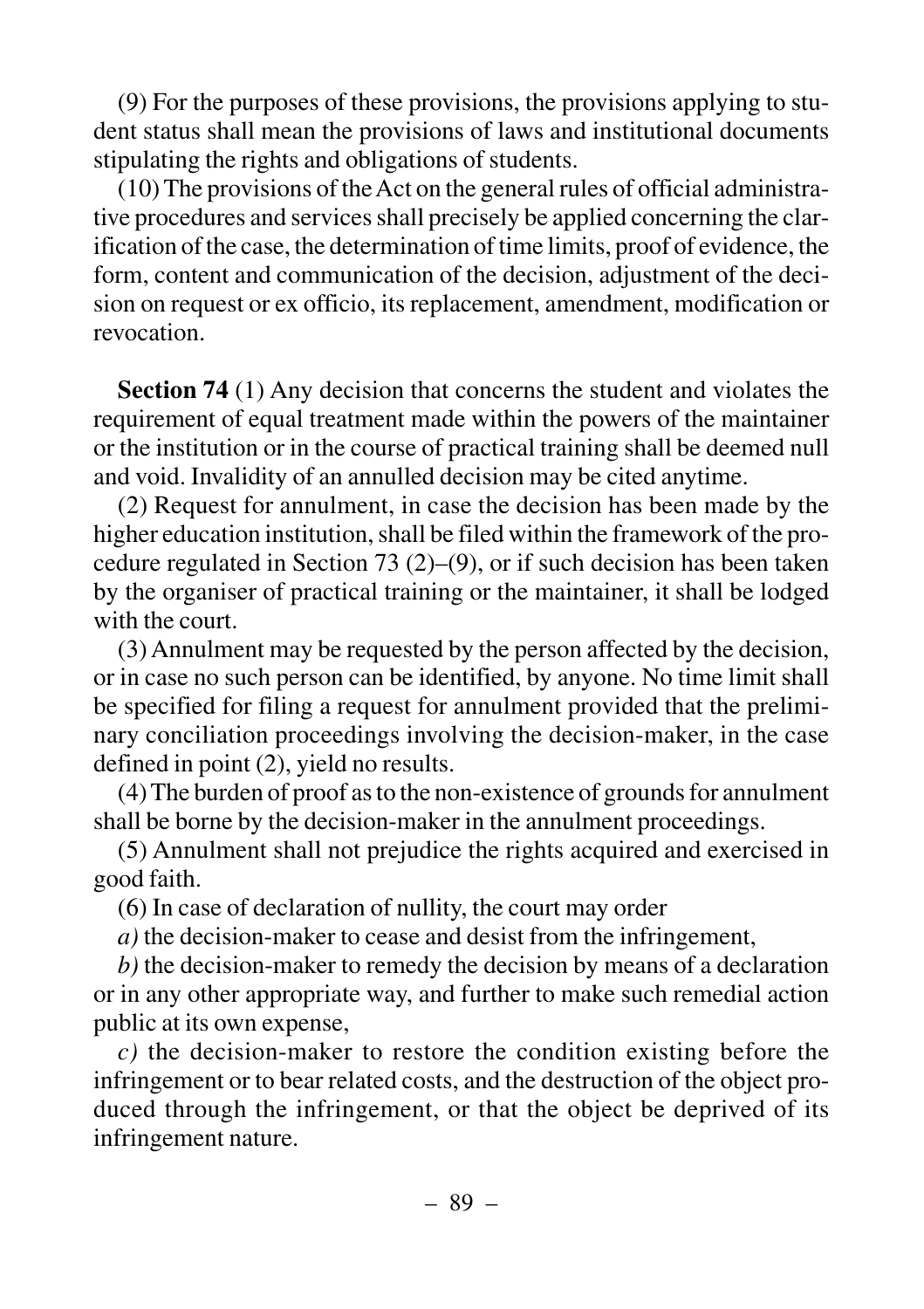(7) An unlawful decision may be declared valid if the grounds for annulment can be abolished.

(8) The court may order the suspension of a part of or the entire normative grant, in case the higher education institution or the maintainer of the institution fails to remedy the consequences of infringement of the requirement of equal treatment until the date defined in the infringement ruling. The suspension may last until the execution of the ruling. The court shall decide such matters within thirty days.

**Section 75** (1) No appeal stipulated under Section 73 may be lodged in case the higher education institution and the student agree to the provision of services. In the event of breach of such an agreement, the injured party shall have the right to seek legal action in court.

(2) In the event of violation of their rights, students may seek advice from the education mediation service.

(3) The student may request the Commissioner for Educational Rights to proceed if he/she has utilised all possible remedial proceedings governed by this Act except court proceedings.

(4) The right to remedial proceedings shall extend to such actions pertaining to the admission procedure as fall within the powers of the institution and to the enrolment procedure. Those with expired student status shall also have the right to remedial proceedings and to complete such proceedings.

## TERMINATION OF STUDENT STATUS AND DORMITORY MEMBERSHIP

**Section 76** (1) The student status shall be terminated

*a)* if the student has been transferred to another higher education institution, on the day of such transfer,

*b)* if the student announces the termination of his/her student status, on the day such announcement is made,

*c)*if the student discontinues his/her studies in state-funded training, and does not wish to transfer to fee-paying training,

*d)* on the last day of the first final examination period following the given training cycle, or in the case of postgraduate specialist training courses, on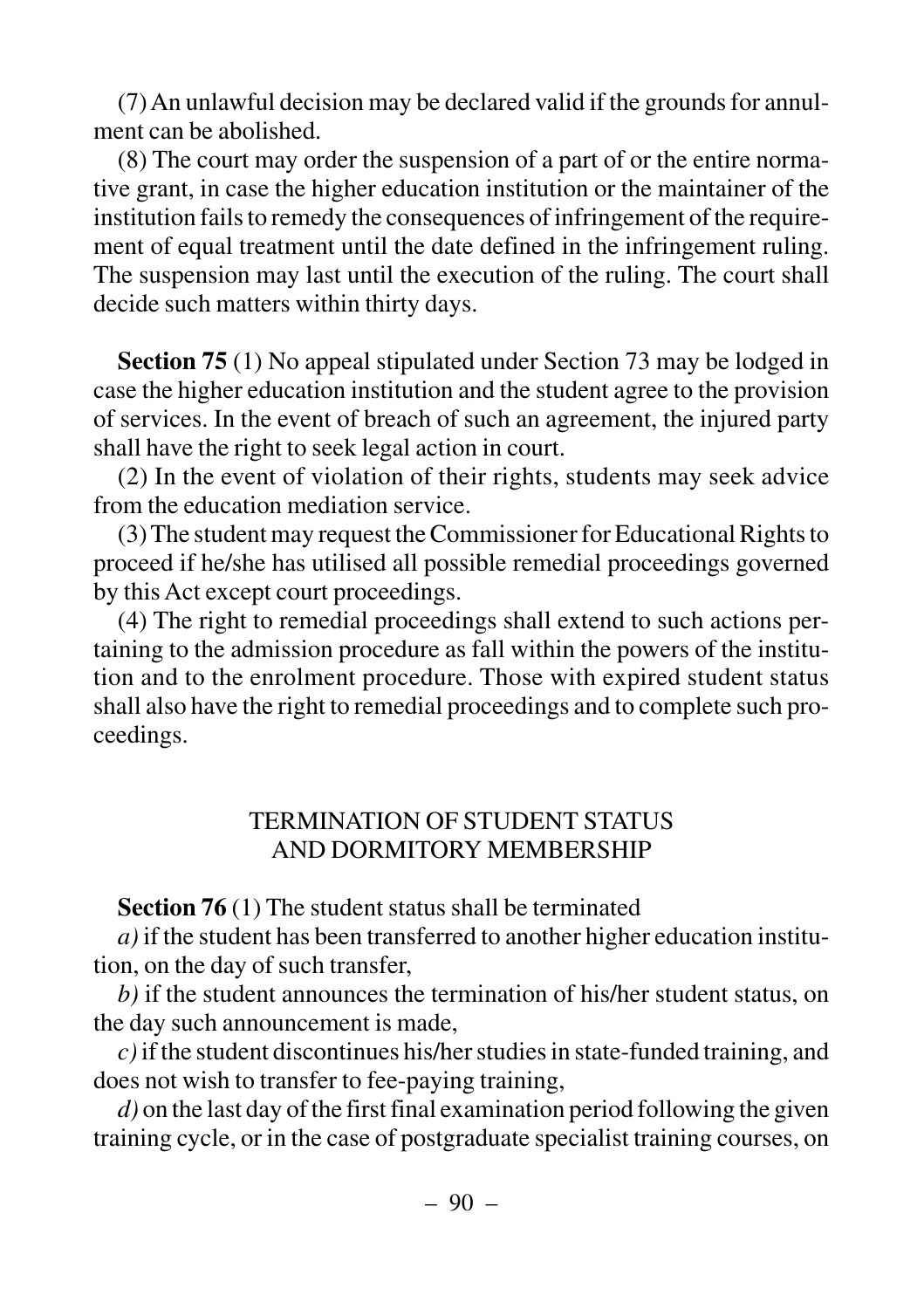the last day of the first final examination period following the last term, or on the last day of the term of the doctorate course,

*e)* in the case of higher-level vocational training on the last day of the first vocational examination,

*f)* as regards higher-level vocational training, in the event the student becomes medically unfit to continue his/her studies, and the higher education institution cannot offer any other suitable higher-level vocation training course, or the student does not wish to continue his/her studies, or the conditions necessary for the pursuance of further studies cannot be met, on the day the decision on termination becomes final,

*g)* in the event the rector terminates his/her student status – after giving warning to no avail and after reviewing the social condition of the student – because the student is in arrears with payment, on the day the decision on termination becomes final,

*h)* on the day the decision on expulsion becomes final.

(2) By means of a unilateral declaration, the higher education institution may terminate the student status of the student, who

*a)* does not fulfil his/her academic obligations stipulated in the academic and examination regulations or the curriculum,

*b)* has not registered for the subsequent semester on two consecutive occasions,

*c)* does not commence his/her studies after the temporary termination of student status,

provided, in each case specified above, that the student has been reminded in writing at least on two occasions to discharge his/her obligations within the specified deadline, and has been informed of the consequences of default.

(3) The person whose student status has been terminated shall be removed from the student registry.

(4) The student's dormitory membership shall be terminated

*a)* on the date of expiry specified in the decision on admission,

*b)* with the termination of student status,

*c)* on the day the decision on expulsion from the dormitory becomes final,

*d)* in the event the student is denied dormitory placement – after giving warning to no avail and after reviewing the social condition of the student – because he/she is in arrears with payment, on the day the decision on termination becomes final,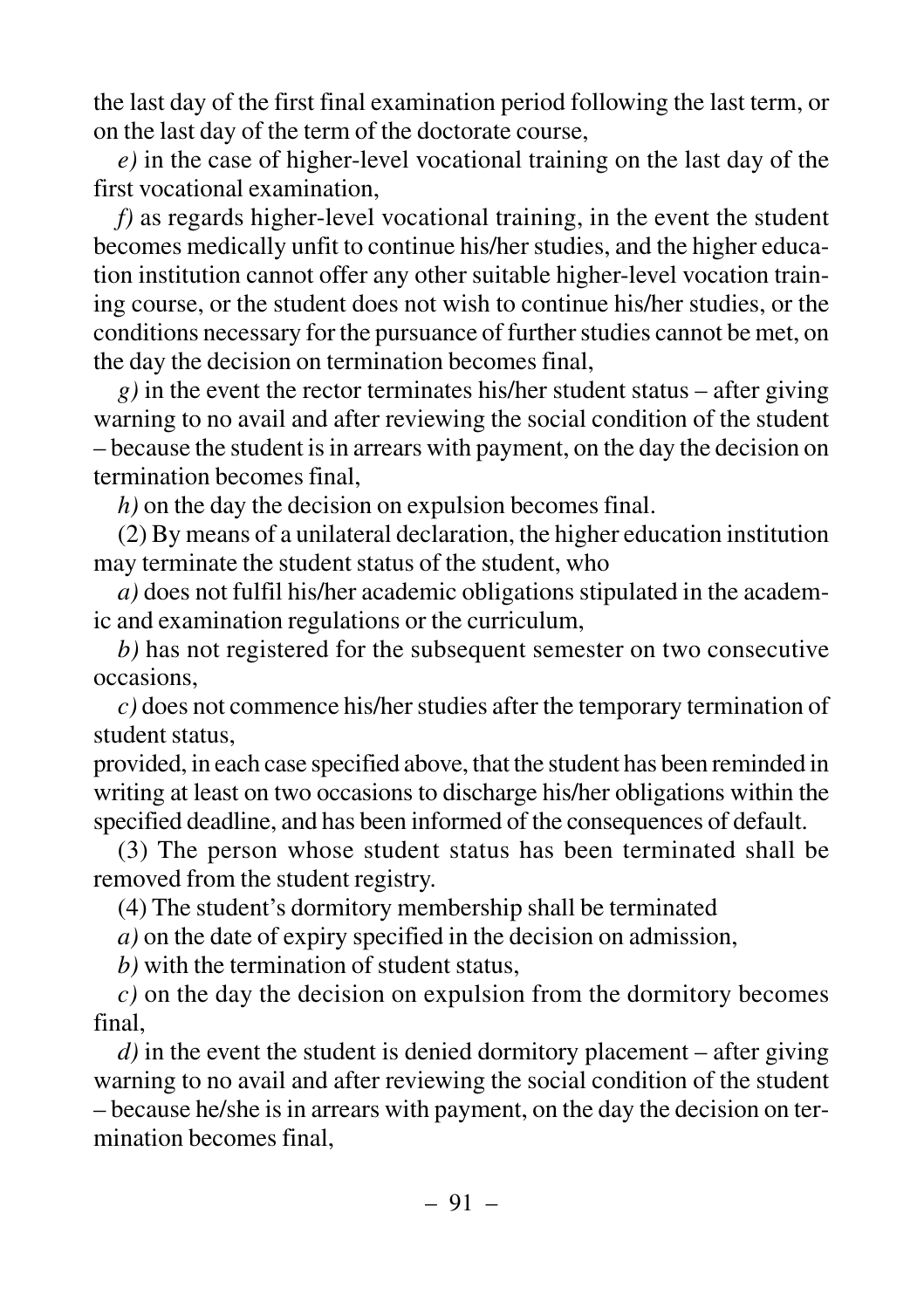*e)* in case the student cancels his/her dormitory membership in writing, on the day indicated in the declaration,

*f)* in the event the student has been transferred to another dormitory, on the day of such transfer.

(5) The student status shall not be terminated in case the student enrols for the next level of multi-cycle training, or continues his/her studies in an undergraduate programme after a higher-level vocational training programme provided that the student continues his/her studies without adjournment, in the subsequent semester in the same higher education institution.

#### STUDENT COMMUNITIES, STUDENT UNIONS, NATIONAL STUDENT REPRESENTATION

**Section 77** (1) For the representation of students' interests in the higher education institution, a student union shall be operated as part of the higher education institution. Each student shall be a member of the student union. The activity of the student union shall encompass all issues involving students. The student union may act on the basis of its mandate as representative of the student in the procedures regulated herein. The student union shall be entitled to exercise its entitlement specified in this Act, once it has elected its officers and its bylaws have been approved.

(2) The student union shall decide on its operation, on the utilisation of funds granted for its operation, on exercising its powers, and the establishment and operation of the institutional information system. No instructions may be given to the student union in the scope of its representation activity. The student union shall elect its officers, whereby all students concerned shall qualify as voters or potential candidates. The election shall be valid if at least twenty percent of the students have cast their votes.

(3) The bylaws of the student union shall specify the rules of operation of the student union. The bylaws shall be adopted by the student union assembly, and it shall become valid upon approval from the senate. Approval of the bylaws shall only be denied if it is in breach of the law or in conflict with the statutes of the higher education institution. The senate shall deliver its statement on the approval of the bylaws at the latest on its first meeting that is held after thirty days have elapsed since the submission for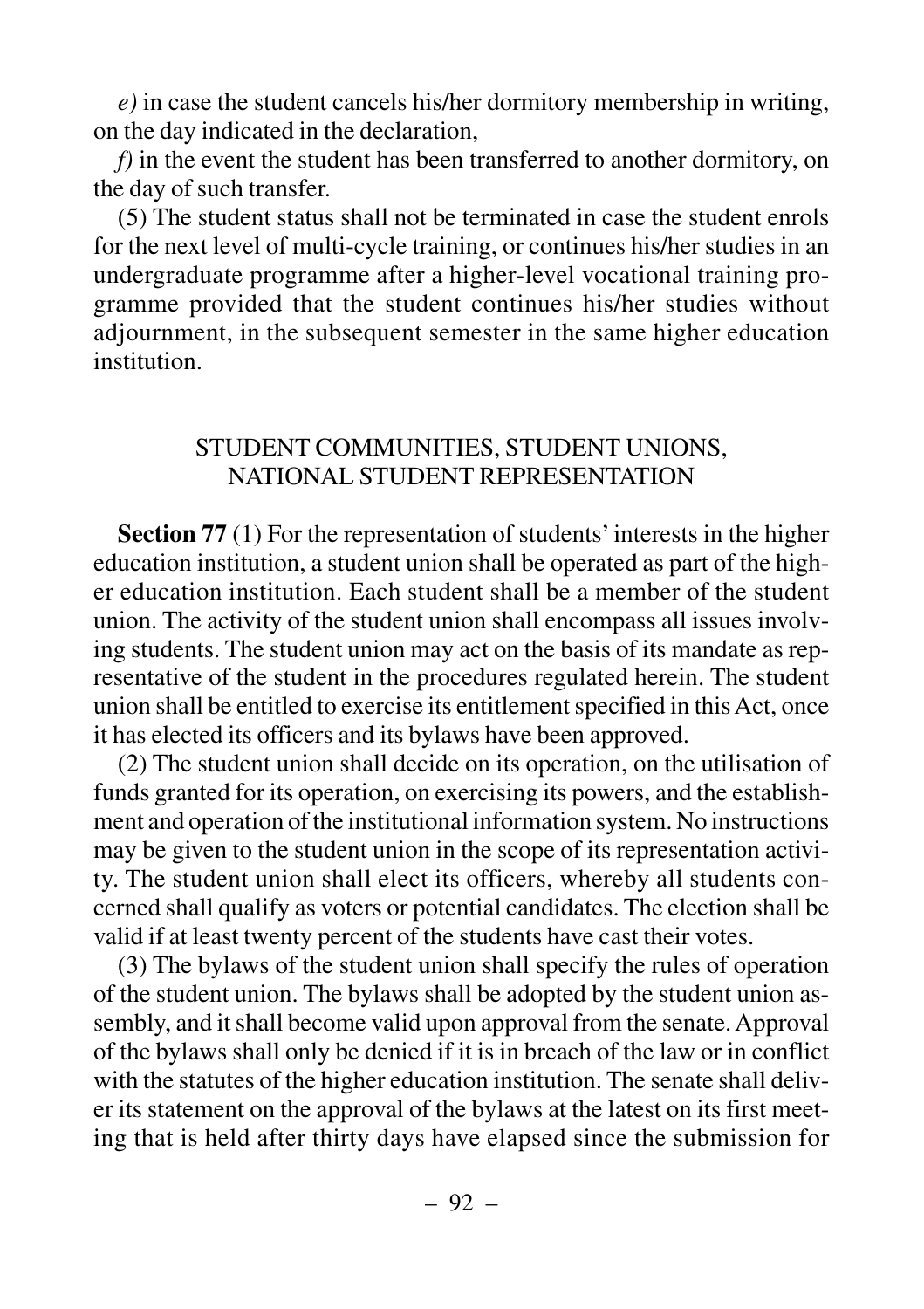approval. The bylaws or its amendment shall be deemed to have been approved if the senate does not deliver its statement within the specified time limit.

(4) The higher education institution shall provide the necessary conditions for the operation of the student union and for the execution of its tasks, the lawful utilisation of which it shall be entitled to control. To perform its function, the student union shall be entitled to use the premises and equipment of the higher education institution and the dormitory free of charge as long as it does not impede the operation of the higher education institution or the dormitory.

(5) The student union in the event of violation of the rights stipulated in this Act – including the denial of approval of its bylaws – may take the case to court within thirty days from the notice of the maintainer's decision on grounds of legal violation or the provisions of institutional bylaws.

(6) The court shall come to a ruling during a non-contentious procedure out of turn. Missing the deadline shall result in forfeiture. The court may change the ruling. The body competent to conduct such procedure is the Budapest Metropolitan Court. The handing of the request has adjourning effect on the execution of the decision.

**Section 78** (1) Assent of the student union shall be necessary for adoption and amendment of the statutes, in respect of the following:

*a)* academic and examination regulations,

*b)* regulations concerning fees and grants,

*c)* the rules pertaining to lecturer evaluation by students.

(2) The student union shall cooperate in students' evaluation of instructors' teaching activity, and its consent shall be necessary for the utilisation of funds allocated for youth policy and other student related purposes.

(3) The student union shall propose one member to the financial board, and one of its representatives may attend the meetings of the financial board.

(4) The student union shall be entitled to delegate members to the senate in the number specified in the statutes – equalling at least one quarter and maximum one third of senate members. In case at least one quarter of the students have cast their votes for the members of the student union, the student union shall be entitled to delegate one member to the senate. In case the student union is entitled to delegate more than one member, one student member shall be delegated by the union of PhD students.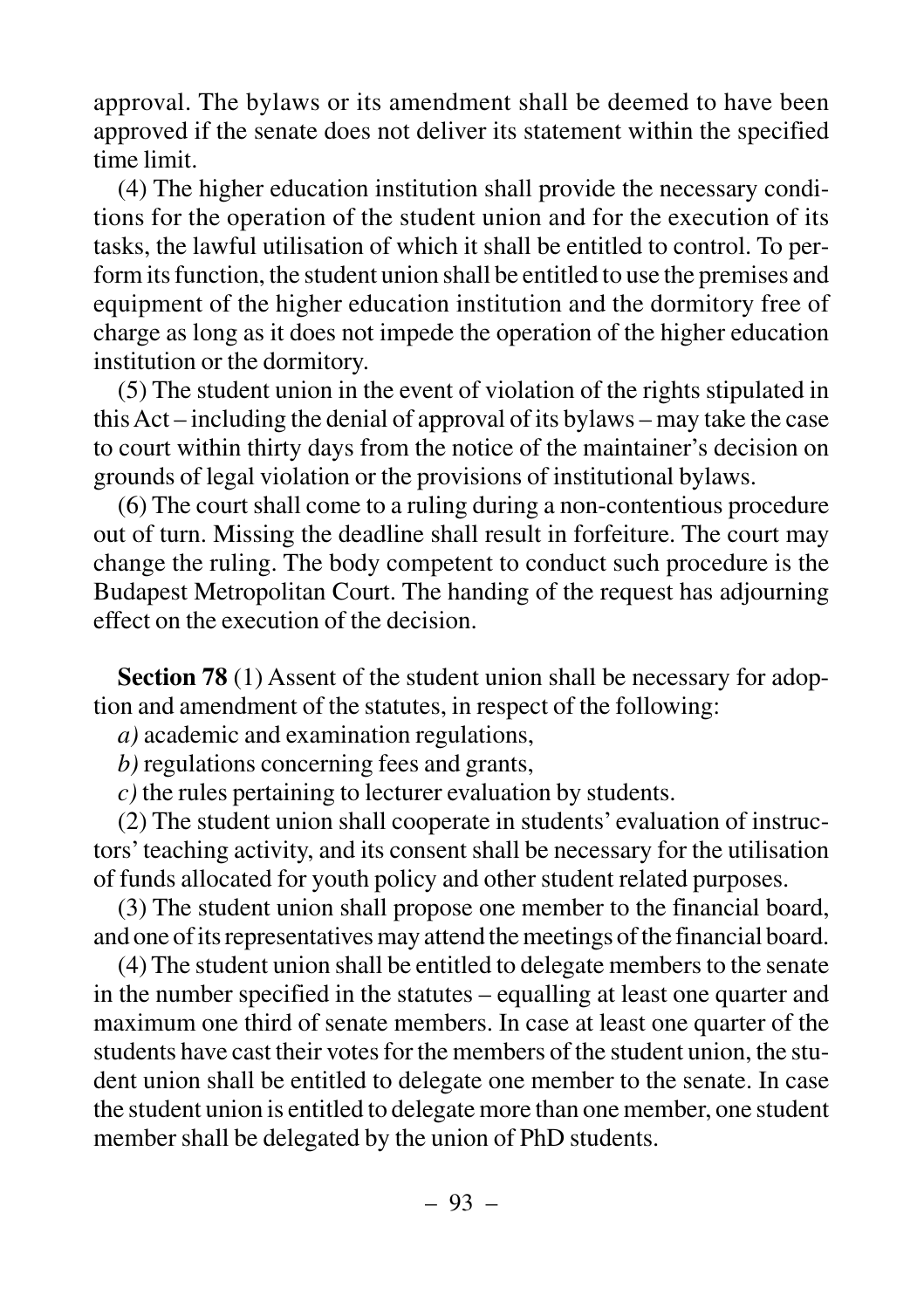(5) The student union

*a)* may put forward a proposal as regards the introduction of optional course-units and seminars, and the invitation of visiting lecturers not affiliated with the given higher education institution;

*b)* shall contribute to the organisation of academic and professional student associations; to the publication of papers; to the development of national and international educational, cultural and academic relations with the aim of enhancing students' training opportunities;

*c)* may, as provided in the statutes, participate in the organisation of social, cultural, sports or other recreational activities, and shall cater for the proper use and protection of premises and tools put at its disposal;

*d)* shall deliver an opinion on the rules regarding the use of premises, tools, and equipment at the disposal of students;

*e)*shall provide for delegation in case this Act or other law or the statutes stipulate student participation;

*f)* shall decide on matters defined in the regulations concerning fees and grants, and shall contribute, in compliance with the provisions of regulations concerning fees and grants, to the administration of student affairs relating to study grants, maintenance grants and other support;

*g)* shall deliver an opinion on the utilisation of sporting facilities of the higher education institution;

*h)* shall contribute to the governance of dormitories as defined in the statutes.

(6) The student union may form an opinion and make a proposal on any issues concerning the operation of the higher education institution or students. The statutes of the higher education institution shall also determine other affairs in the case of which the opinion of the student union must be requested, its consent required, or concerning which issues it may decide.

(7) The student union shall exercise its rights in accordance with the relevant stipulations of its bylaws.

(8) The person or body authorised to take action shall respond to the proposal of the student union within thirty days  $-$  in the case of financial board or the senate on its first meeting held after thirty days have elapsed.

**Section 79** (1) The national representation of students – with the exception of subsections (4)–(6) – shall be performed by the National Union of Students in Hungary, which may convey an opinion or put forward a pro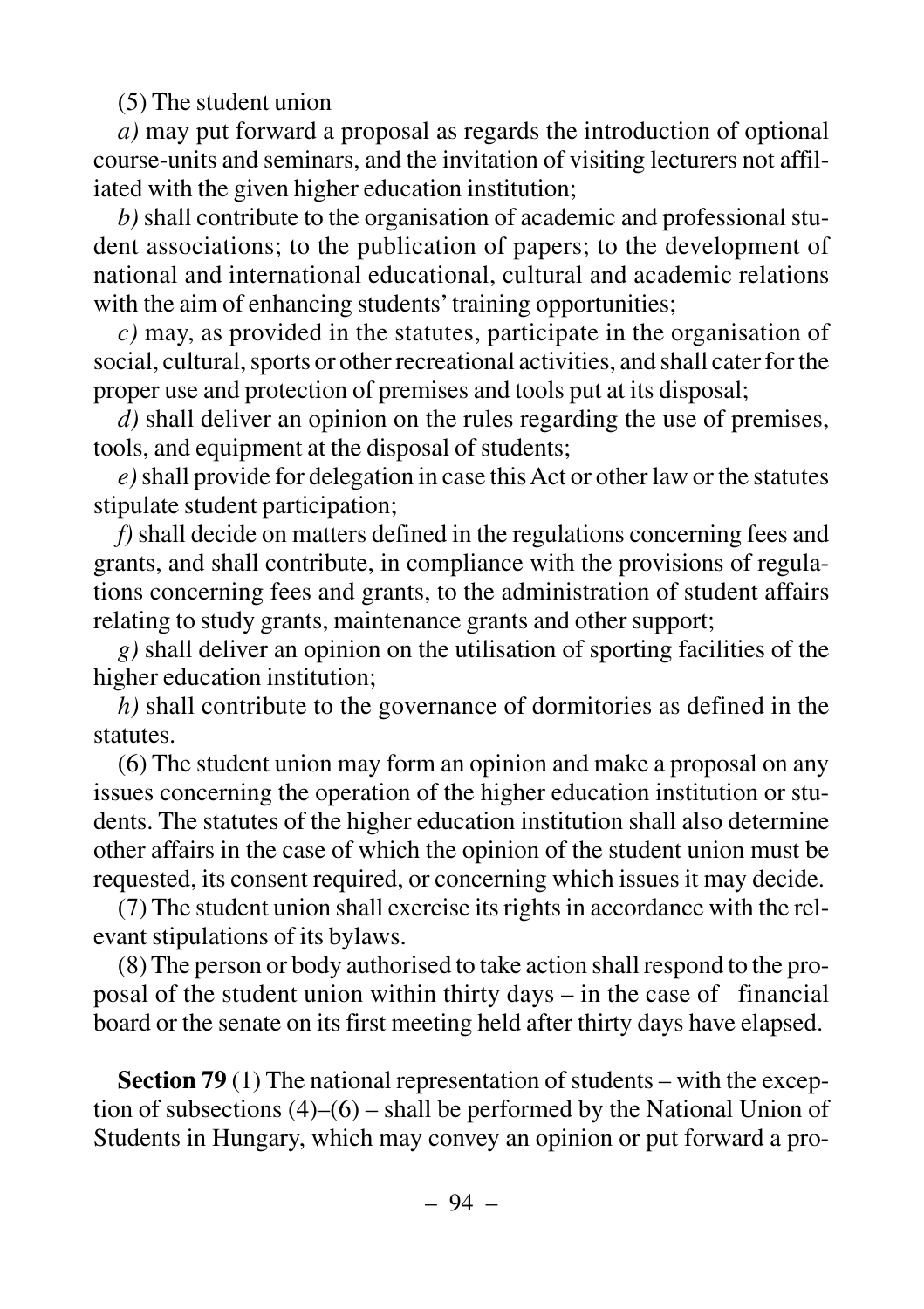posal with respect to any matter that involves higher education. The National Union of Students in Hungary shall represent students in the national organisations of higher education.

(2) The National Union of Students in Hungary is a legal person, its seat is in Budapest, and may be represented by its chairperson. The National Union of Students in Hungary is entitled to use the coat of arms of Hungary. The National Union of Students in Hungary shall be registered by the registration centre. The public prosecutor's office shall exercise judicial supervision over the National Union of Students in Hungary. The reporting and accounting obligations of the National Union of Students in Hungary shall be governed by the rules applicable to other organisations.

(3) The National Union of Students in Hungary is a body consisting of student unions, which shall adopt its own bylaws. The National Union of Students in Hungary shall determine the order on the basis of which student unions can represent themselves in the National Union of Students in Hungary.

(4) The representation of students on doctorate courses of higher education institutions shall be performed by the Association of Hungarian PhD. and DLA Students. The Association of Hungarian PhD. and DLA Students shall exercise the powers defined in subsection (1) with respect to matters concerning PhD students.

(5) The representative of the Hungarian Rectors' Conference shall be invited to the meetings of the National Union of Students in Hungary and the Association of Hungarian PhD. and DLA Students and shall have the right to act in advisory capacity thereon.

(6) The Council of National Scientific Students'Associations is a professional organisation of students engaged in academic student association activities and lecturers supporting such activities. The Council of National Scientific Students'Associations shall be responsible for the national representation and coordination of students' academic and artistic activities pursued in higher education institutions and the national level representation of the student association movement, as well as the organisation of nationwide scientific and artistic forums for students. The operation of the Council of National Scientific Students'Associations shall adopt its own bylaws and act accordingly.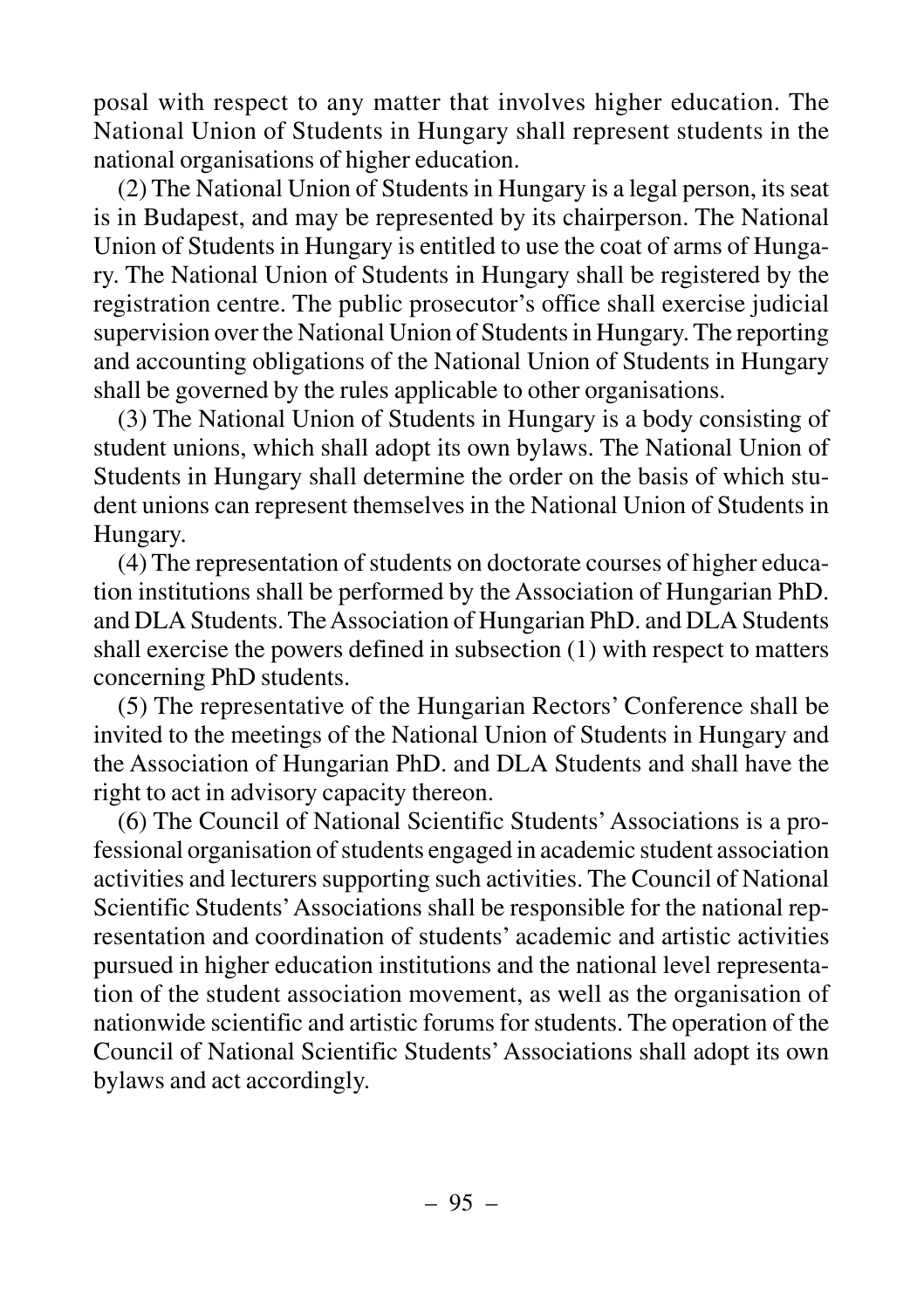#### **PART FOUR**

## *EMPLOYEES IN HIGHER EDUCATION (PUBLIC SERVANTS, EMPLOYEES)*

## THE SCOPE OF EMPLOYEES IN HIGHER EDUCATION AND GENERAL RULES OF EMPLOYMENT

**Section 80** (1) The tasks of the higher education institution pertaining to teaching activities shall be performed by

*a)* assistant lecturers, assistant professors, college associate professors, university associate professors, college professors, university professors, and

*b)* instructors (thus especially foreign language instructors, sport trainers, art instructors, trainers, dormitory instructors, engineering instructors, technical instructors) [positions listed under paragraph *b)* hereinafter jointly referred to as 'instructor positions'].

(2) The higher education institution may establish research positions for the pursuit of independent research activities.

(3) The work of lecturers, researchers, and instructors shall be supported by expert assistants and administrators. The conditions of employment in the positions listed under this subsection shall be defined by the Government.

(4) For the execution of tasks pertaining to the operation of the higher education institution, financial-economic, technical-service provider, professional-service provider, administrative and assistant positions may be established.

(5) In the event the higher education institution sets up an institution or organisational unit to perform tasks pertaining to public education, general education, public collection, healthcare, social and other affairs, those employed in such institutions and units shall be subject to the provisions applicable to the relevant sector, task or activity (persons listed under subsections (1)–(5) hereinafter jointly referred to as 'employees').

(6) In the event the employee employed in the organisational unit referred to in subsection (5) also performs tasks pertaining to the higher education institution, the employment contract or the letter of appointment to the position of public servant shall specify the ratio of (full-time or part-time)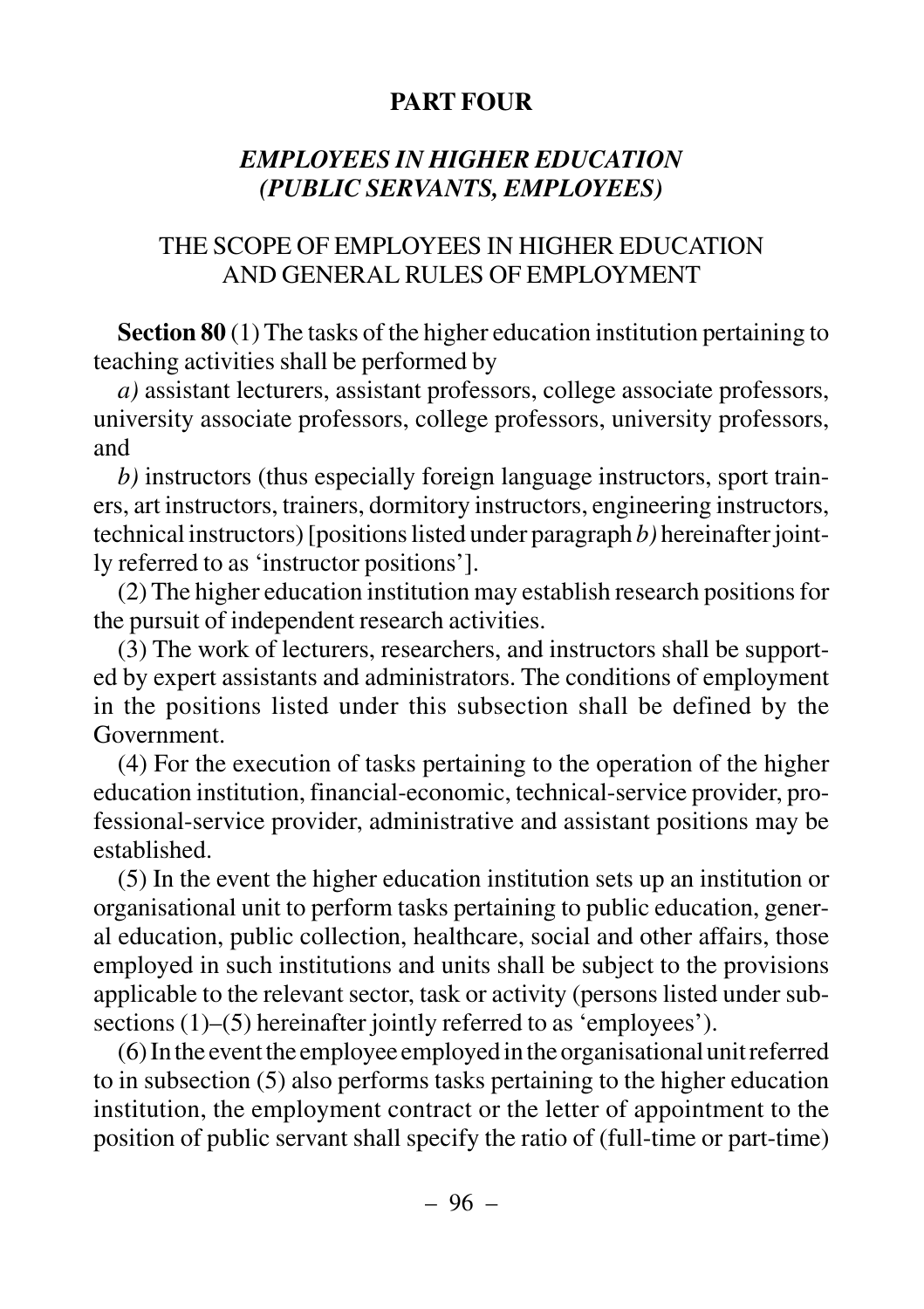hours of work for the duration of which the employee shall perform the above specific tasks.

**Section 81** (1) Employment in the higher education institution operating as a budgetary organisation shall be covered by the Act on the legal status of public servants, whereas in the case of other higher education institutions the Labour Code shall apply subject to the derogations defined in this Act.

(2) In order to be eligible for employment in higher education, the employee

*a)* shall possess the required degree or certificate and qualification,

*b)* shall have clean criminal records and legal capacity.

## RIGHTS AND OBLIGATIONS OF EMPLOYEES

**Section 82** (1) All employees of the higher education institution shall have the right to

*a)*make a proposal as to the operation of the higher education institution, and receive a sufficient answer within thirty days from the submission of such proposal,

*b)*take part in the election of bodies of the higher education institution in line with the stipulations of this Act and the statutes of the higher education institution, as well as in the work of the given body provided he/she has been elected as a member thereof,

*c)* have recourse to the Commissioner for Educational Rights,

*d)* seek advice from the education mediation service.

(2) All employees of the higher education institution shall be obliged to *a)* observe the rules stipulated in the statutes of the higher education

institution,

*b)* perform the duties as defined in their job description.

(3) Subject to the provisions of this Act, the higher education institution shall define the duties specific to the positions in the employment requirements, may stipulate additional professional criteria as prerequisites to occupying specific positions beyond the ones prescribed herein, may stipulate a period of professional experience, may establish rules concerning conflict of interests, and may bar the employee from attaining a position in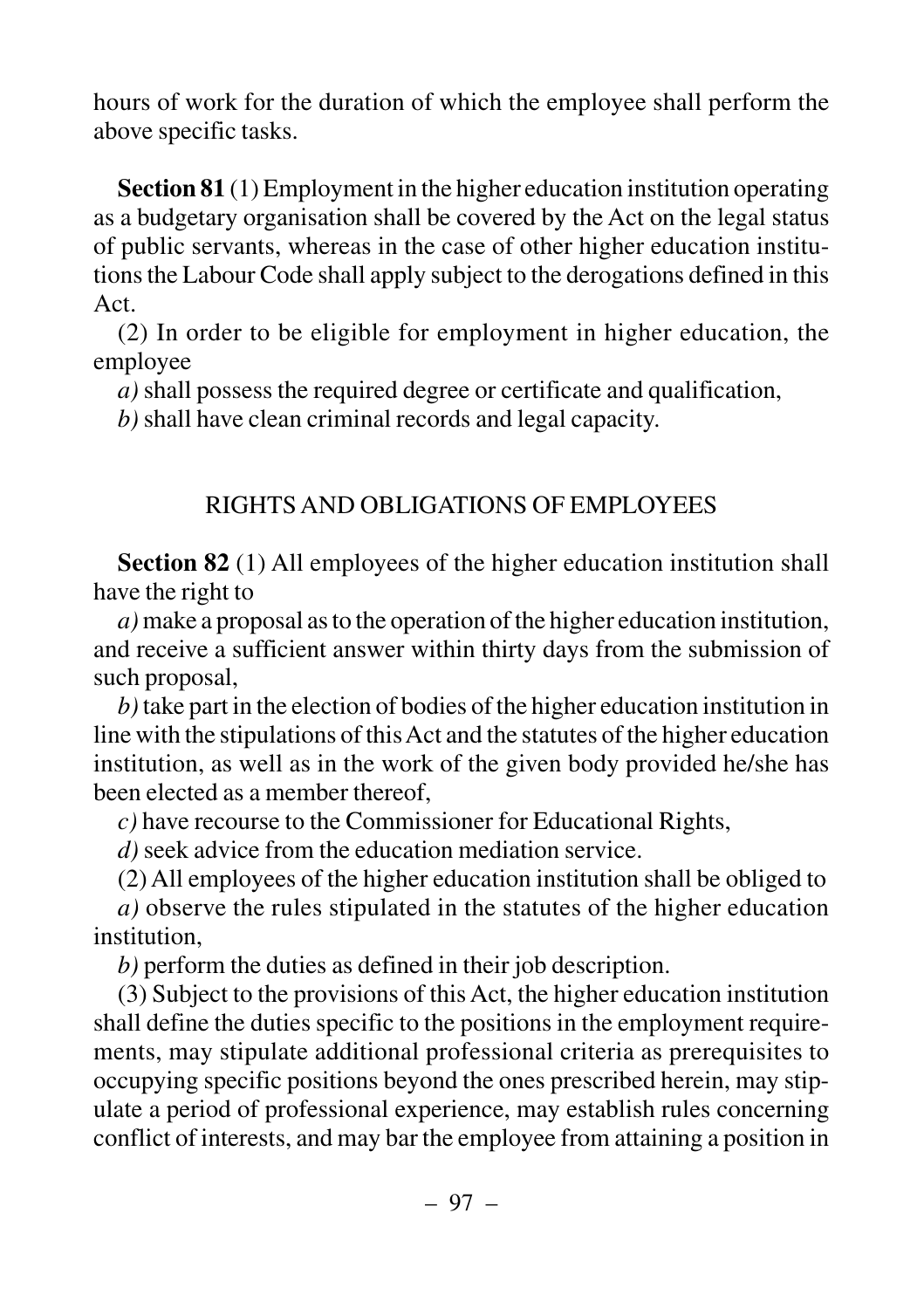another higher education institution similar to the one occupied in the given institution.

(4) In determining the content of and applying employment related requirements, higher education institutions shall be obliged to adhere to the provisions of Section  $9(1)-(2)$ . Professional criteria or any requirement related to the period of professional experience stipulated by the higher education institution as a precondition of employment shall in particular constitute discrimination apparent in employment related requirements and in the procedure preceding the establishment of employment relationship, if such requirements

*a)* cannot be met by persons who formerly had no employment relationship with the higher education institution or the fulfilment of these requirements impose disproportionate burdens on such persons, or

*b)* can be met only in the organisational unit of the higher education institution concerned.

## SPECIAL RULES PERTAINING TO LECTURERS

# **Lecturer Positions, Titles**

**Section 83** (1) With the exception defined in subsection (4), only those holding a lecturer position shall execute lecturer's tasks in public servant status in the case of higher education institutions operating as a budgetary organisation, or on a regular employment basis in the case of other higher education institutions. Foreign nationals may also be employed in lecturer positions.

(2) Attainment of a lecturer position shall be conditional on the possession of a Master degree and professional qualification in addition to other criteria set out in this Act.

(3) Lecturers' and researchers' tasks may simultaneously be performed in the same position, however, in this case the contract of employment or the letter of appointment to public servant status shall specify the ratio of (full-time or part-time) hours of work for the duration of which the above specific tasks shall be performed.

(4) Lecturers'tasks may be fulfilled in fixed-term employment only if the nature of the activity pursued by the lecturer allows for such conditions, and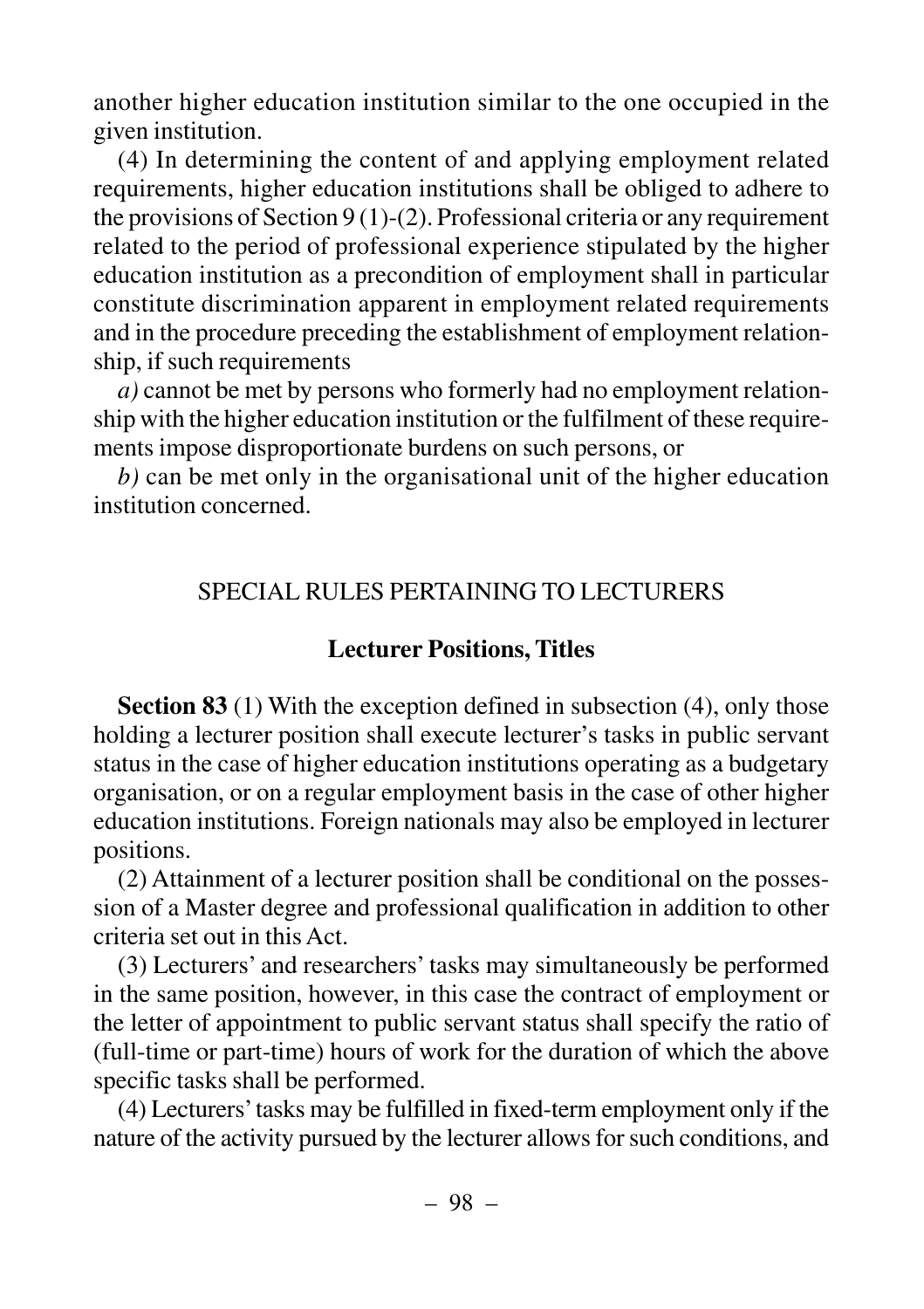the time allotted to work does not exceed seventy percent of the full-time working hours (hereinafter 'part time lecturer'). To the employment of part time lecturers, the provisions of Section 81 (2) and subsection (2) of this Section shall apply. Contractual and non-regular lecturers' duties may also be arranged for by fixed-term employment: for the execution of lecturer's tasks falling outside the scope of such positions, the higher education institution may enter into a fixed-term employment contract with those it employs in the form of a regular employment relationship or in public servant status.

**Section 84** (1) The higher education institution shall specify in its employment requirements the aptitude, career advancement, and performance criteria lecturers must satisfy, as well as the consequences which shall apply in case the lecturer fails to fulfil the above requirements.

(2) Lecturers shall allot at least ten hours a week from their total weekly working hours – on average per two semesters – to lectures, seminars, practical courses, and consultations dedicated to student preparation (hereinafter 'time allotted to teaching'). Lecturers shall conduct research, and – as part of the duties associated with their position – in their time not dedicated to dealing with students and research shall attend to tasks, assigned to them by the employer, related to the operation of the higher education institution and requiring the lecturer's expertise.

(3) Subject to employment requirements, the employer shall be entitled to raise the time allotted to teaching by seventy percent, or to reduce it by twenty-five percent on proviso that, subject to subsection (4), the time allotted to teaching defined for employees in lecturer positions in the higher education institution may not be less than twelve hours a week per lecturer, on an average of two semesters. The principles guiding the determination of teaching time shall be defined in the employment requirements with the stipulation that when determining the time allotted to teaching, activities related to examination and research shall also be considered. A continuous period of reduction and increase shall cover no more than two semesters.

(4) In the event the lecturer has part-time employment with the higher education institution, the time allotted to teaching, and any reduction thereof, shall be determined pro rata to hours of work.

(5) In assessing the fulfilment of the conditions of operation of a higher education institution and in allocating the amount of subsidy, lecturers –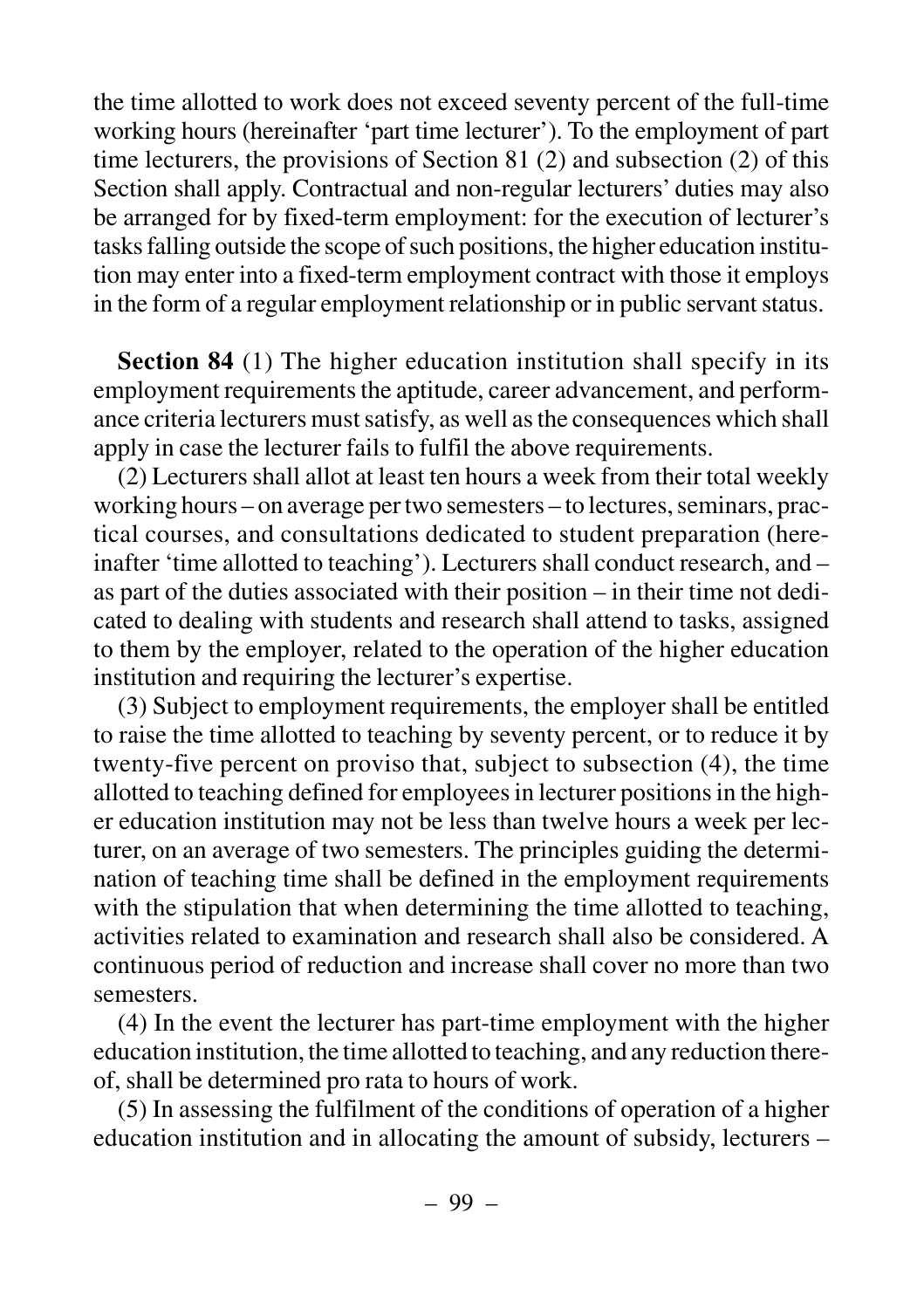irrespective of the number of higher education institutions where they perform instruction – shall be considered in only one higher education institution. Lecturers shall declare in writing in which higher education institution they shall be considered in line with the aforementioned stipulations. In the absence of such declaration, lecturers may not be taken into consideration in any higher education institution.

**Section 85** (1) University and college associate professors, as well as university and college professors shall be eligible for sabbatical leave – in accordance with the employment requirements – in every seven years in order to conduct research or carry out art projects, and to receive further professional education. The duration of sabbatical leave shall not exceed one year. For the duration of the leave, sabbatical pay shall be due.

(2) In case the aim of the sabbatical leave is to do research or to execute creative artistic activity, the employer and the lecturer shall define in an agreement the objectives to be achieved and the consequences of failing to meet such objectives.

## **Establishment and Termination of Lecturer Positions**

**Section 86** (1) Lecturer positions in the higher education institution shall include the following:

*a)* assistant lecturer,

*b)* assistant professor,

*c)* college or university associate professor,

*d)* college or university professor.

(2) For filling a lecturer position – with the exception of assistant lecturer – a regular employment relationship or a public servant status may be established with a person who satisfies the prescribed criteria.

(3) Employment as lecturer shall entail the award of the title corresponding to the name of the position and the right to possess such a title. Assistant lecturers may be employed as teaching assistants without any title for three years.

(4) Employment as college or university professor shall be conditional on appointment as college professor by the Prime Minister, or to university professor by the President of the Republic of Hungary, respectively.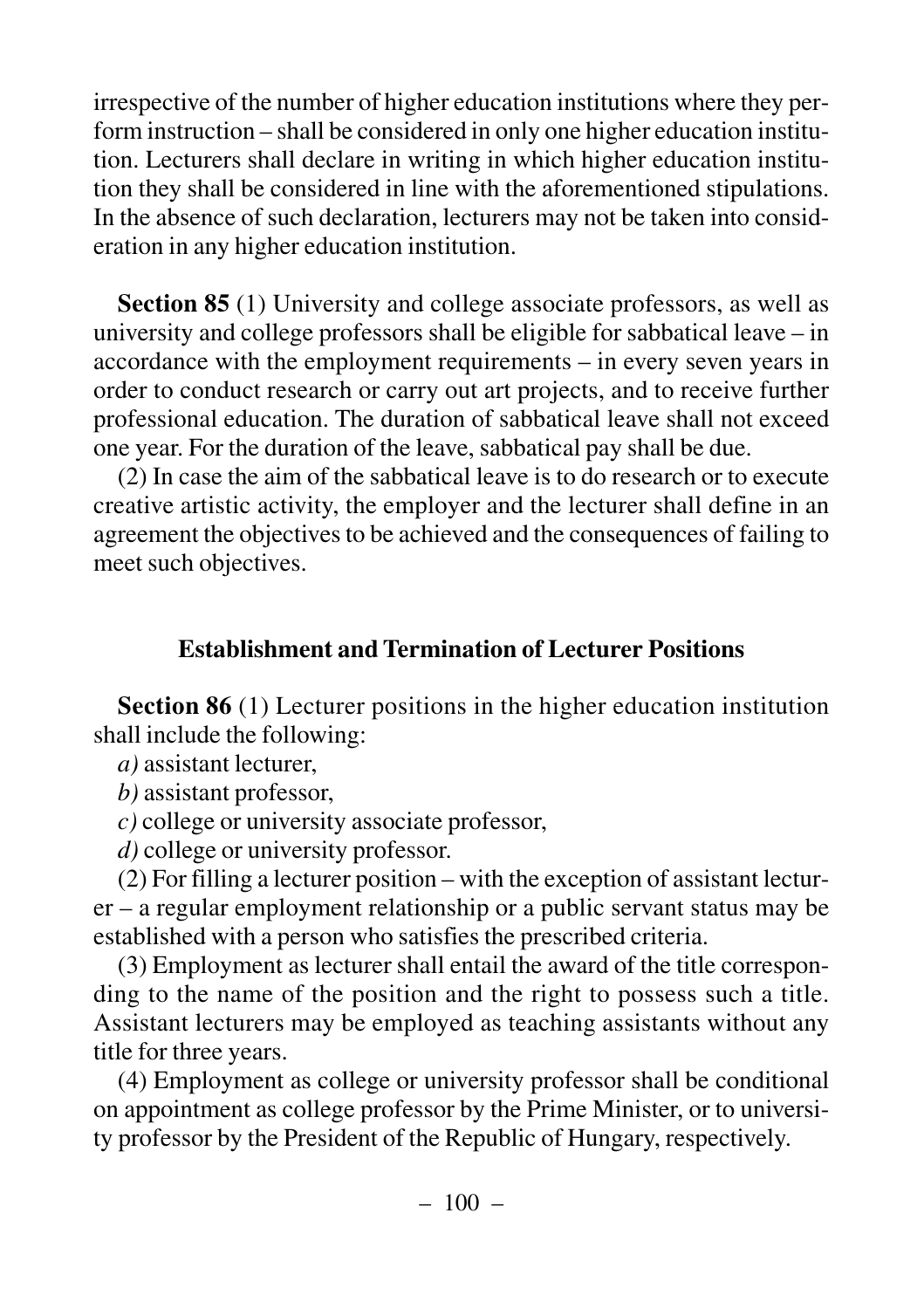(5) Upon termination of employment – except the title of college professor and university professor – the right to use the title shall be renounced. College and university professors shall remain eligible to use their titles until they are released from service by the Prime Minister or the President of the Republic of Hungary.

**Section 87** (1) Unless the employment requirements of the higher education institution stipulate more stringent criteria,

*a)* employment as assistant lecturer shall be subject to enrolment in a doctorate course,

*b)* employment as assistant professor shall be subject to the establishment of PhD / DLA candidacy.

(2) The possession of a PhD / DLA degree and professional experience relating to the given field of science, as well as the ability to supervise the academic, scientific, or artistic work of students and assistant lecturers shall be prerequisite to employment as college associate professor.

(3) The possession of a PhD / DLA degree and professional experience in education, as well as the ability to supervise the academic, scientific, or artistic work of students, PhD / DLA students and assistant lecturers and furthermore being able to deliver lectures in a foreign language shall be prerequisite to employment as college professor and university associate professor.

(4) The possession of a PhD / DLA degree, international reputation in the given discipline of science or field of art and having outstanding research or artistic achievements shall be prerequisite to employment as university professor. Based on their experience acquired in education, research, and organisation of research activity, university professors shall be capable of supervising the academic, scientific, or artistic work of students, PhD / DLA students and assistant lecturers, as well as shall publish their research and works and deliver seminars and lectures in a foreign language. University professors shall be entitled to possess the title of professor.

(5) The higher education institution's employment requirements shall specify the documents and procedures on the basis of which the senate can ascertain that the conditions of employment as college and university associate professor or for the initiation of appointment as college and university professor have been met. As part of this procedure, the higher education institution may stipulate the execution of the habilitation procedure.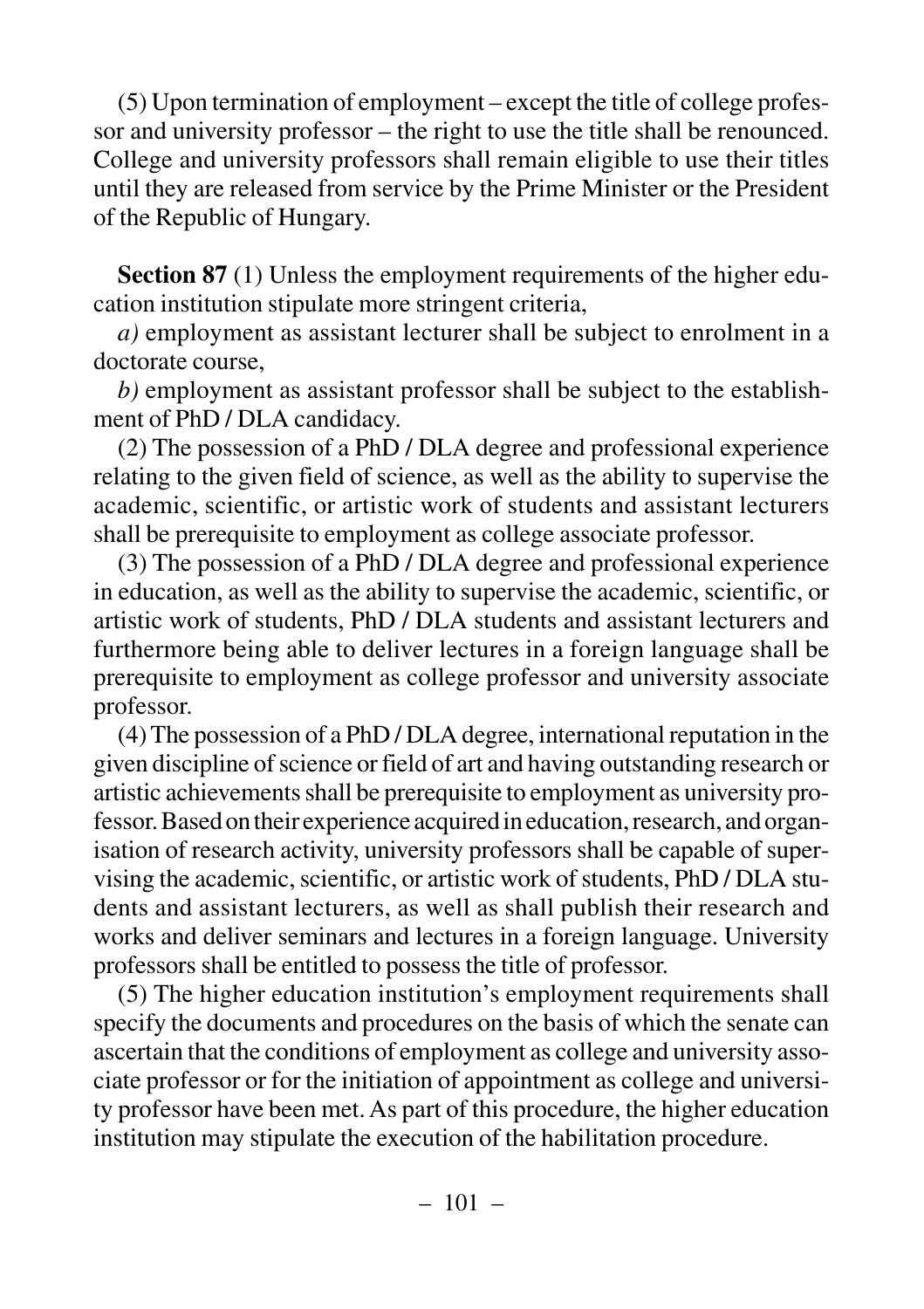**Section 88** (1) Candidates for the positions of university and college associate professor, and university and college professor to be appointed for a period of longer than one year shall be selected by means of an open application procedure. The higher education institution – be it a university or college – may initiate a call for applications for any lecturer position. The call for applications shall be announced by the rector subject to the employment requirements. An open call for applications may also be put out for assistant lecturer and assistant professor positions. Those employed by the higher education institution and also those having no employment or public servant status with the higher education institution shall be entitled to submit applications. The applications shall be assessed by the senate. Applications deemed to satisfy the requirements of the position shall be ranked by the senate. The senate shall make the decision regulated in this section by obtaining the affirmative votes of at least two thirds of its members. The rector shall establish an employment or public servant status or shall initiate appointment as college or university professor by selecting from among the ranked applications.

(2) In case the applications ranked by the senate include an applicant who is already employed in the higher education institution in a lecturer position (hereinafter 'employed lecturer'), the provisions of subsection (1) shall apply subject to the derogations hereunder:

*a)* based on the decision of the rector, in lieu of establishing an employment or public servant status, the contract of employment or the letter of appointment as public servant shall accordingly be amended,

*b)* an already employed lecturer may only be disregarded on condition the rector selects an applicant who ranks better than the above-specified employed lecturer.

(3) Open calls for applications shall be published in the manner defined by the Government. Issues pertaining to the preparation of applications, the rules of procedure relating to the call for applications as well as the assessment of applications shall be regulated in the employment requirements with the restriction that the time specified for the submission of applications is not less than thirty days.

**Section 89** (1) The rector shall send the maintainer of the higher education institution his/her proposal for appointment as college or university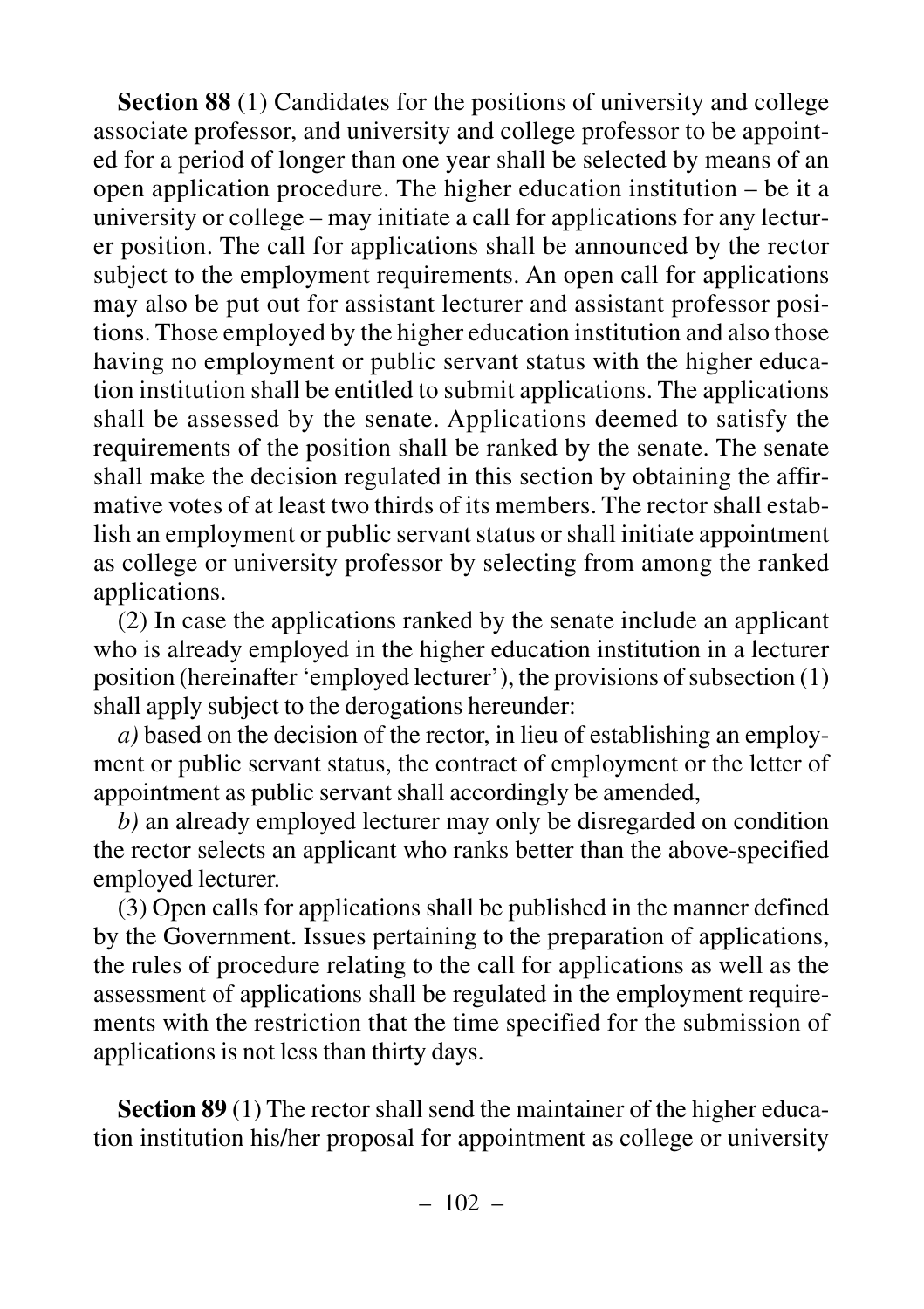professor, so that the maintainer forwards it to the competent body or person authorised to execute such appointments.

(2) The maintainer of a non-state institution of higher education shall initiate appointment as college professor with the Prime Minister by way of the Minister.

(3) The maintainer of a non-state institution of higher education shall initiate appointment as university professor with the President of the Republic of Hungary by way of the Minister.

**Section 90** (1) Those eligible to possess the title of college or university professor may hold a lecturer position at another employer without any further appointment.

(2) In the event the lecturer changes employment, or establishes a new or an additional employment relationship or public servant status, the employer may employ the lecturer in a position corresponding to or lower than the title possessed at the former employer.

**Section 91** (1) Lecturers' term of employment shall not be extended in case they have not fulfilled

*a)* the requirements specified for the assistant lecturer position within three years,

*b)* the requirements specified for the assistant professor position within eight years from the date of commencement of employment. Nor shall the employment be maintained of a lecturer who has not obtained a scientific degree within twelve years from the date of commencement of employment. A period during which the employment or public servant status is suspended for more than ninety days due to maternity leave, childcare, provision of home care to a close relative, incapacity to work, employment in a higher education institution abroad or professional field trip shall not be included in the above time limits. Upon expiry of the deadline, employment or public servant status of the lecturer shall be terminated on the basis of this Act. The rector shall notify the lecturer of termination in writing. In the letter of appointment or the contract of employment, the employer shall determine the schedule for satisfying the conditions of employment in the position, and shall indicate the consequences of failing to satisfy such conditions defined in this Section. The lecturer may be employed as college professor, university professor, research professor, and scientific advisor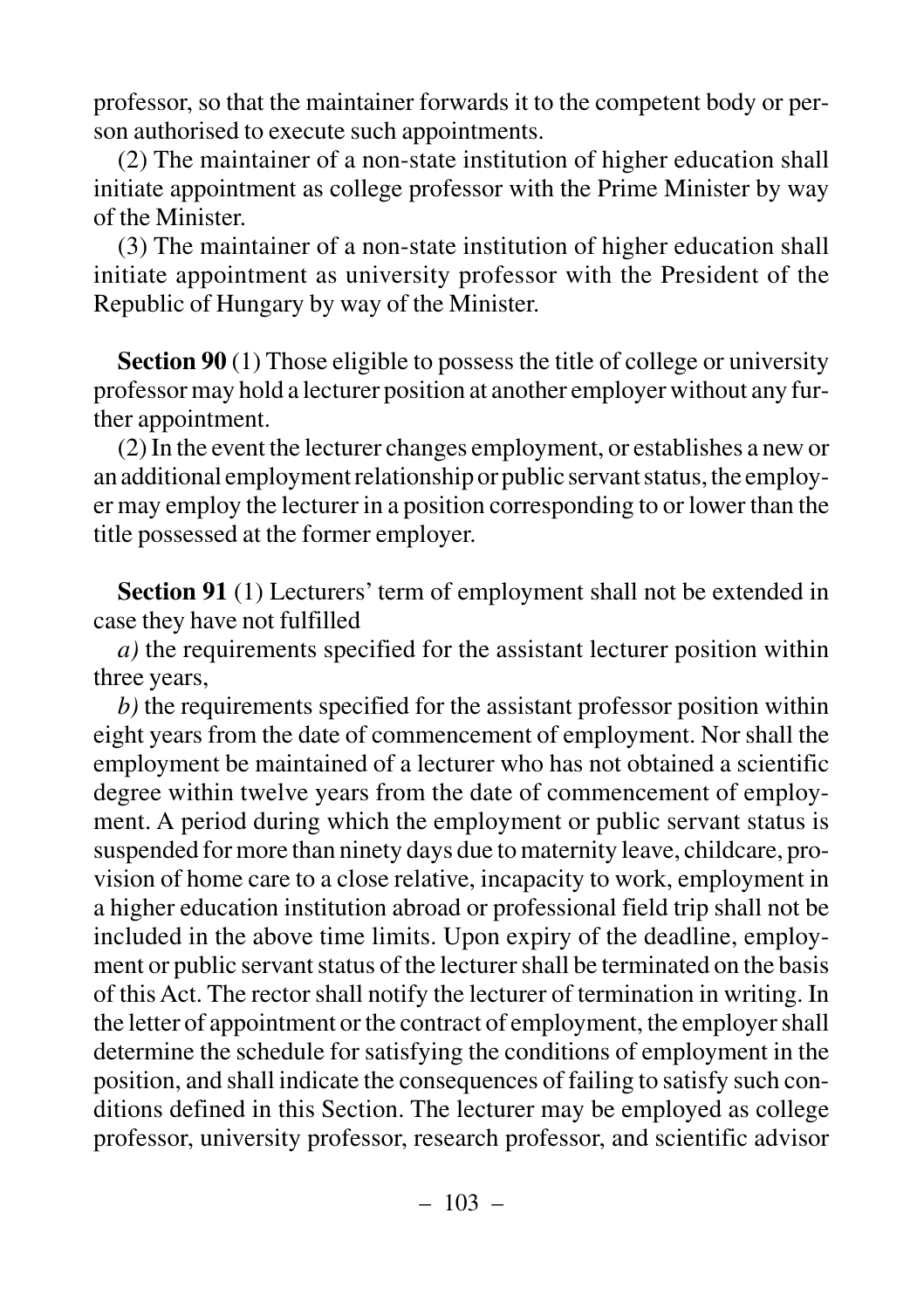even if he/she is over sixty-five years of age, but no older than seventy years of age.

(2) By means of a notice of dismissal or release from service – in addition to the provisions of the Labour Code and the Act on the Legal Status of Public Servants – the employer shall terminate employment as lecturer, in case the lecturer

*a)* has not fulfilled the relevant employment related requirements,

*b)* cannot be assigned work taking up at least up to fifty percent of the time allotted to teaching on an average of two semesters,

*c)* has not satisfied the requirements the employer has specified in the contract of employment or the letter of appointment for filling the position, allowing for an appropriate time limit.

(3) On the basis of this Act, employment as college professor or university professor shall be terminated in the event the Prime Minister or the President of the Republic of Hungary has released the college professor or the university professor, respectively, from service. The release from service of the college or university professor shall be initiated by the rector in line with the procedure defined in Section 89. The rector shall be required to initiate the release from service of the college or university professor when so requested by the person concerned, or in case the college or university professor has been dismissed as ordered by a final decision on disciplinary sanction, or if the court has deprived him/her of the right to pursue the profession, or if the person concerned has been sentenced to imprisonment by definitive judgement on grounds of intentional crime. In the event the person entitled to possess the title of college or university professor has no employment relationship with any higher education institution, release from service shall be initiated by the Minister.

## **Titles Unrelated to Lecturer Position**

**Section 92** (1) The senate may award the title 'Professor Emeritus' or 'Professor Emerita'(hereinafter jointly referred to as 'Professor Emeritus') to those who possess the title of college or university professor and whose employment is terminated due to their retirement. The rights and obligations, as well as benefits associated with the title Professor Emeritus and the duration thereof shall be specified in the employment requirements of the higher education institution.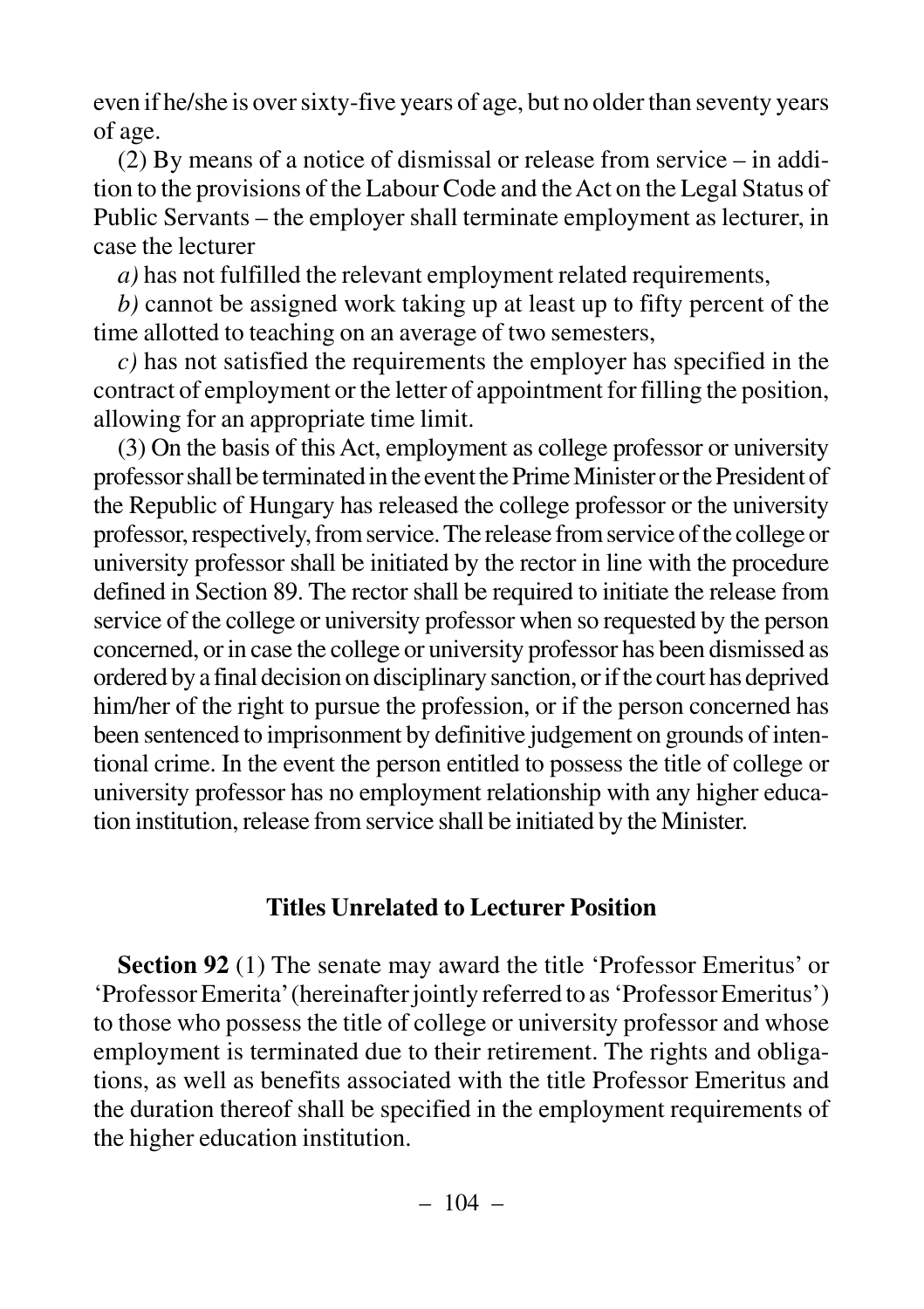(2) The senate may award the part-time lecturer the title of

*a)* private professor if he/she holds a PhD / DLA degree,

*b)* honorary university or college associate professor, or honorary university or college professor if he/she has an established national reputation, and

*c)* master instructor for excellence in practical training.

(3) The senate may award the title of master instructor to the person employed as instructor having demonstrated or demonstrating excellence in practical training.

(4) The conditions of awarding of and withdrawal of titles referred to in subsections  $(2)$ – $(3)$ , the rules of the award procedure, the benefits associated with the title, and the rules of the withdrawal procedure shall be defined in the employment requirements.

## SPECIAL PROVISIONS PERTAINING TO EMPLOYEES IN RESEARCHER POSITIONS

**Section 93** (1) Those who – pursuant to their contract of employment or the letter of appointment – allot at least ninety percent of their total hours of work to scientific activity pursued by the higher education institution and as part of their duties associated with their position also contribute to the educational activities of the higher education institution shall be employed in researcher position.

(2) Researcher positions that may be established in the higher education institution shall be as follows:

*a)* research assistant,

*b)* research fellow,

*c)* senior research fellow,

*d)* scientific advisor,

*e)* research professor.

(3) Employment of researchers shall be subject to, among others, the provisions of Sections 83, 84 (5), 85, 86 (2)–(3), 88 and 90 (2) except that the provisions contained therein must be understood to refer to fixed-term researcher instead of part-time lecturer. Higher education institutions may establish a fixed-term employment relationship with their employees holding the position of researcher for the purposes of executing additional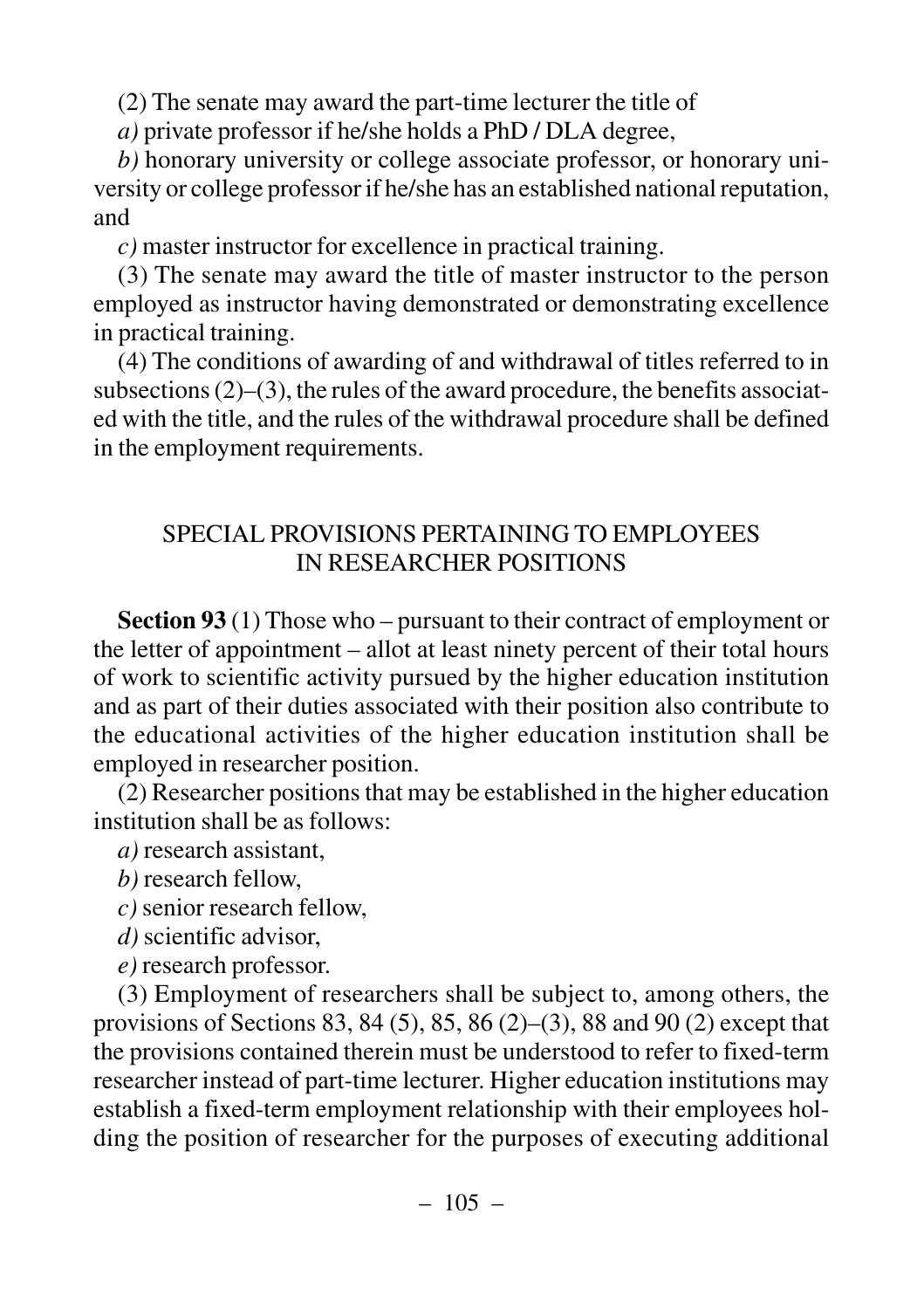research duties only if such research duties are not associated with the position of researcher and the research has been commissioned by an entity other than the higher education institution. Research tasks not associated with the position of researcher shall be covered by a fixed-term employment contract executed with the researcher. Research assistants may not be employed as teaching assistant without having been awarded a title.

(4) The Government shall define the conditions pertaining to the attainment of researcher positions, and as part thereof especially the conditions for holding specific positions and the related benefits associated with such positions.

#### SPECIAL PROVISIONS PERTAINING TO EMPLOYEES IN INSTRUCTOR POSITIONS

**Section 94** (1) Any instructor position shall be conditional on holding an academic degree and professional qualifications.

(2) Concerning employees in instructor positions, Sections 83 (1) and (4) and 84 (1)–(2) shall apply. The allotted time to teaching in the case of employees in instructor positions shall be twenty hours a week on an average of two semesters. Subject to the employment requirements, the employer shall be entitled to raise or reduce the time allotted to teaching by fifteen percent on proviso that the time allotted to teaching defined for employees in instructor positions in the higher education institution may not be fewer than eighteen hours a week per instructor, on an average of two semesters.

(3) The rules pertaining to the status of employees in instructor positions shall be defined by the Government.

#### RIGHTS AND OBLIGATIONS OF THOSE PERFORMING TASKS PERTAINING TO EDUCATION

**Section 95** (1) Employees in lecturer positions shall have the right to *a)* expect others to show dignity and respect for personal rights, recognition and appreciation of their work as lecturers,

*b)* define the syllabus within the framework of the programme, select the educational and training methods to be applied,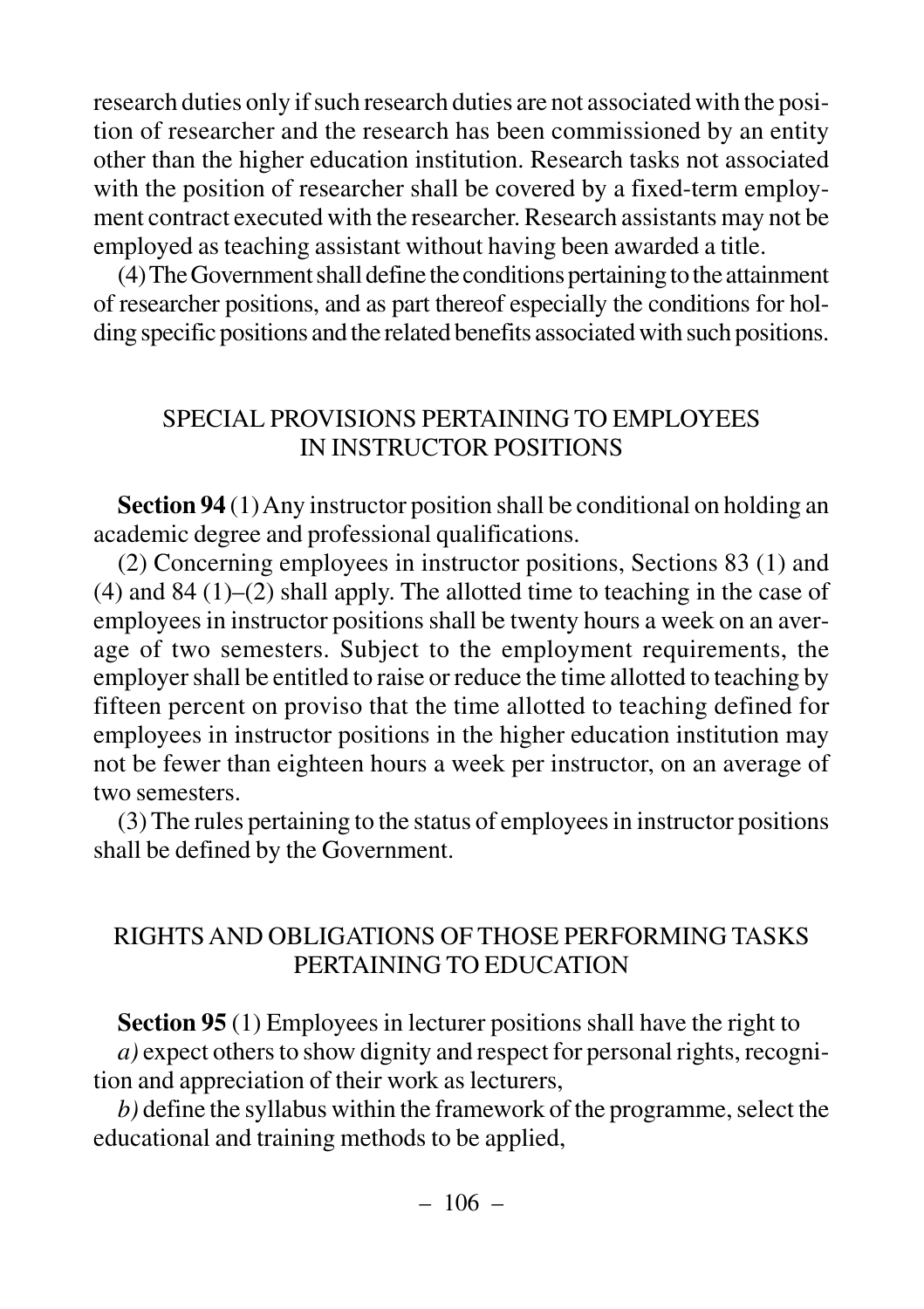*c)* provide instruction in compliance with their personal convictions and value systems, without forcing students to accept such convictions and value systems or coercing them into the acceptance thereof,

*d)* select students in line with the provisions of the statutes as well as supervise and evaluate their work,

*e)* have access to knowledge relevant to their work,

*f)* enhance their professional know-how and knowledge through continuing education and training, participate in pedagogical pilot projects and research,

*g)* submit applications for scientific or art competitions,

*h)* conduct research on the subject of their choice in addition to research tasks specific to their position,

*i)* publish their research results and artistic achievements.

(2) The provisions of subsection (1) shall also apply to those employed in an instructor position and PhD / DLA students discharging lecturer's tasks.

(3) Instructors, lecturers, and researchers employed in the form of a regular employment relationship or in public servant status shall be eligible for the benefits granted to lecturers by presenting the lecturer pass. The pass is a public document. Production and distribution of such passes shall be subject to authorisation by the Minister.

(4) Those employed as lecturer, researcher, or instructor in an employment or public servant status shall be entitled to receive grants – in the amount stipulated in the Annual Budget Act – for the purchase of related literature (books, textbooks, notes, journals, electronic information carriers, etc.) and payment of library registration fees.

(5) Those performing tasks pertaining to education shall be obliged to

*a)* mediate knowledge in an objective manner and exhibit a multi-perspective approach,

*b)* consider individual abilities, gifts, and disabilities of students in the course of tutorial activity,

*c)*regularly inform students on matters of their concern, provide serviceable answers to their questions,

*d)* respect the dignity and rights of the student.

(6) Issues with respect to accessing grants provided for library and museum visits and the purchase of literature as well as special rules pertaining to employment shall be established by the Government.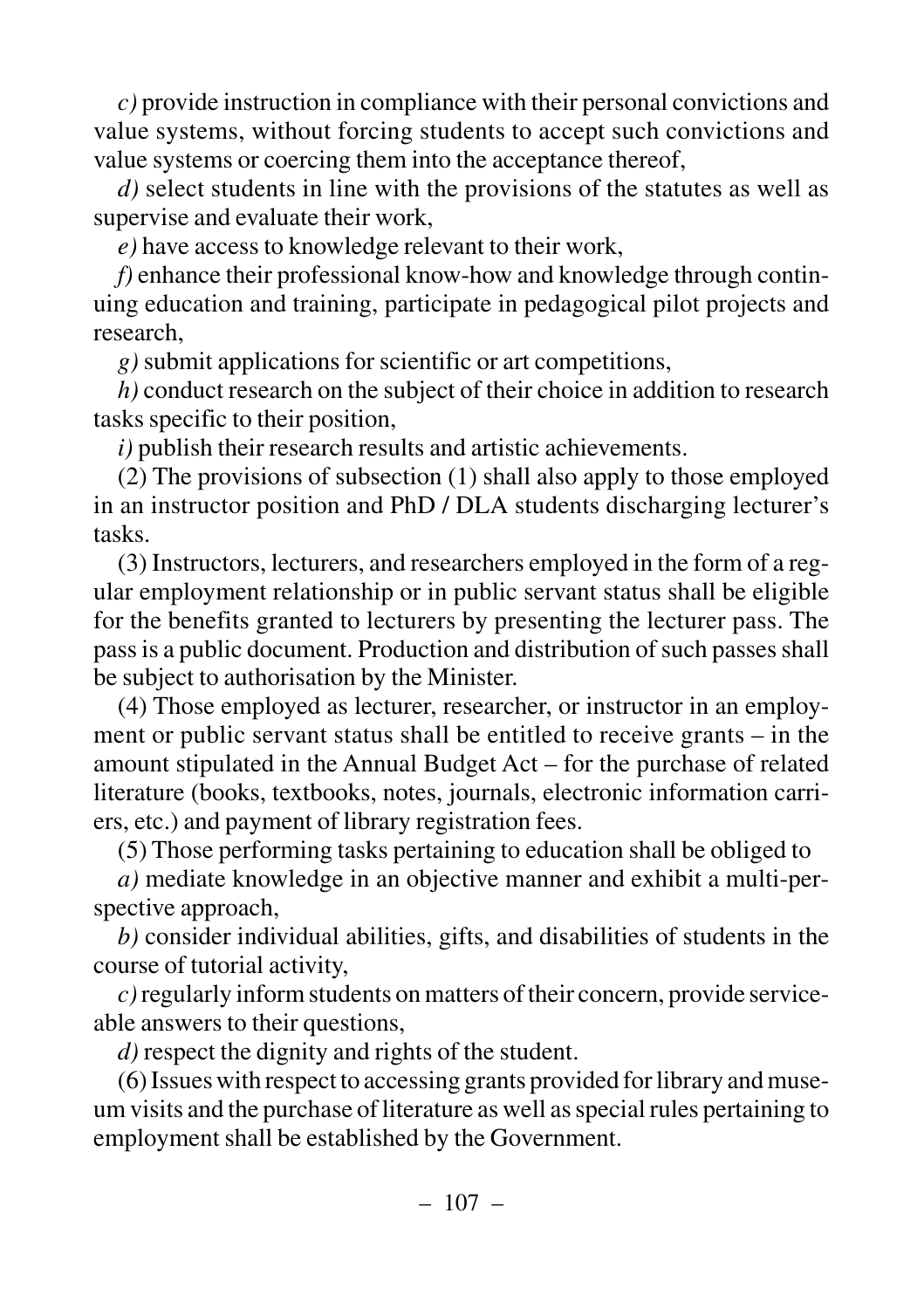(7) Concerning the execution of teaching tasks and in connection with activities involving students, those employed as lecturer or instructor as well as researcher shall qualify as persons performing public duties in terms of defence under criminal law.

## EXECUTIVE POSITIONS AND EXECUTIVE POSTS

**Section 96** (1) The following senior executive positions may be offered in higher education institutions in accordance with the stipulations of the statutes:

*a)* rector,

*b)* vice rector,

*c)* director-general,

*d)* dean,

*e)*financial director-general, or in the absence thereof, financial director,

*f)* head of the administrative office (secretary-general or equivalent under any other name defined in the statutes).

(2) The following executive posts may be offered in higher education institutions in accordance with the stipulations of the statutes and with the exception of assignments listed under subsection (1):

 $a)$  deputies of executives referred to in subsection  $(1)$  – except paragraphs *a)* and *b)*,

*b)* heads and deputy heads of organisational units.

(3) The number of senior executives and executives in the higher education institution shall be at least two, but the headcount of such executives may not exceed twenty percent of the headcount calculated by way of dividing the weekly hours of work of those employed as lecturer or researcher by the total weekly working hours.

(4) The head of the regional centre may be appointed to senior executive posts listed under paragraphs *b)–d)* of subsection (1).

(5) The executive posts listed under subsections  $(1)$ – $(2)$  shall be given for a definite period of three to five years, whereas the positions referred to in paragraphs *a)–d)* of subsection (1) may be extended on one occasion, while those listed under paragraphs  $e$ )–f) of subsection (1) and in subsection (2) may be extended on several occasions.

(6) For senior executive posts defined in subsection (1) an open call for applications shall be announced, whilst for executive posts specified under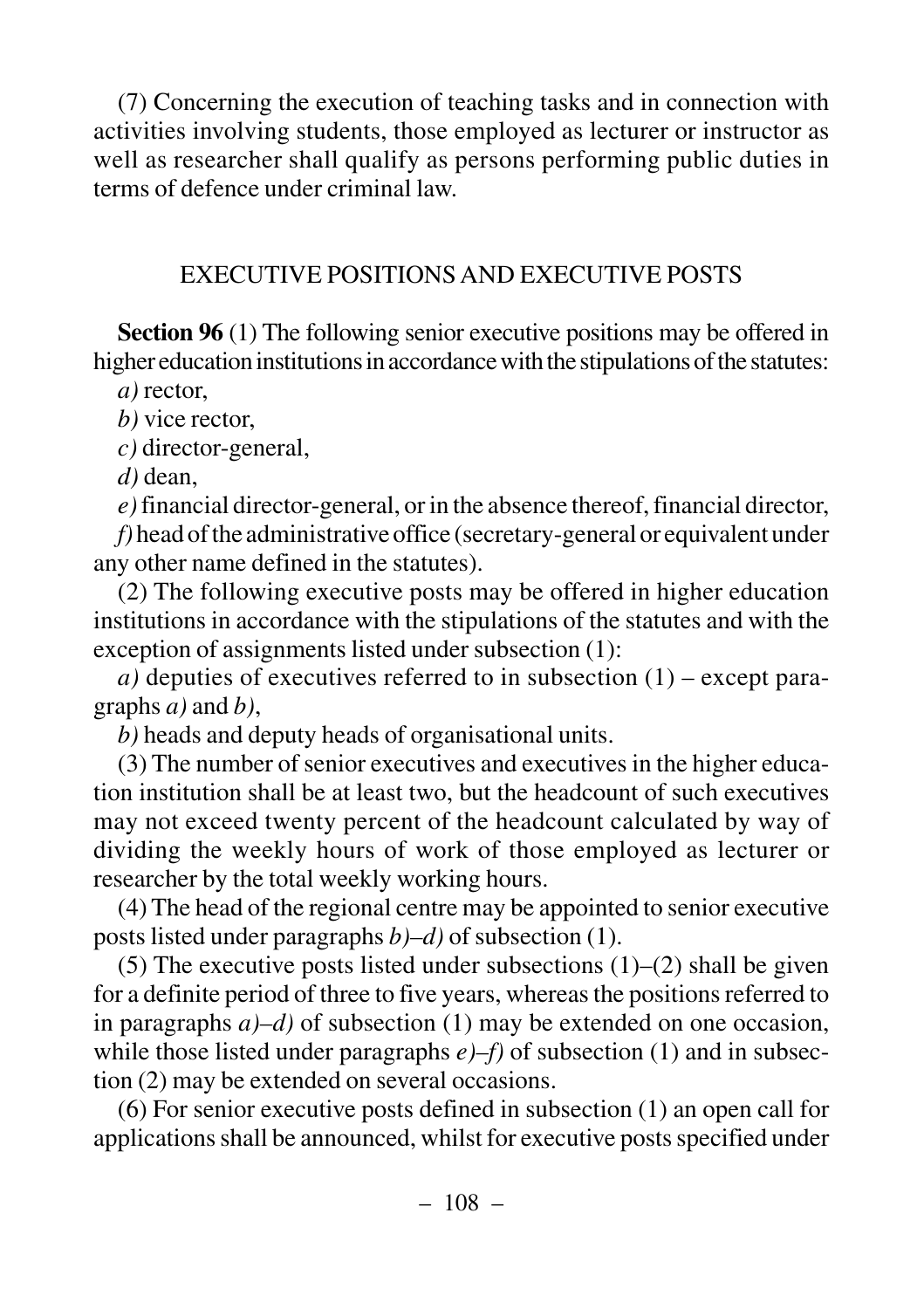subsection (2) an open call for applications may be announced as stipulated in the statutes. The rules of procedure relating to the calls for applications, the form of applications, and rules pertaining to conflicts of interests regarding executive posts shall be defined by the Government. Content related requirements of applications, the professional requirements of executive posts – except in the case of the rector's office – the principles and the procedural rules of assessing applications shall be specified in the statutes.

(7) All applications submitted for the rector's office shall be assessed and ranked by the senate. The senate shall elect the rector by means of a majority vote.

(8) Applications submitted for senior executive posts and executive posts shall be ranked by the senate. The senate shall send its decision to the rector except in the case referred to in subsection (7). The rector shall decide on appointment to the executive post in view of the opinion of the senate.

(9) Unless otherwise provided herein, senior executive posts and the executive post may be held by persons up to the age of sixty-five years. In the event the candidate to a senior executive post would turn sixty-five before such mandate expires, the candidate may be appointed to the senior executive post if by way of a two-thirds affirmative vote the senate membership so decides; the person assigned to a senior executive post can thus remain in office even after he/she has reached the age of sixty-five years.

(10) The provisions of this Section shall be applied in the case of an employer covered by the Labour Code with the exception that executive post shall refer to the employee holding an executive position.

(11) The procedure relating to the appointment and dismissal of the rector of college or university shall be subject to provisions of Section 89.

## PROVISIONS PERTAINING TO REMUNERATIONS

**Section 97** (1) The salaries and remunerations (hereinafter jointly referred to as 'regular monthly payment') of those employed as lecturer or researcher in the higher education institution shall be established pursuant to guaranteed payment defined, in the act on the annual budget, for university professors in the first payroll status, and by applying *Annex 2* to Act on the Legal Status of Public Servants. The regular monthly payment of teach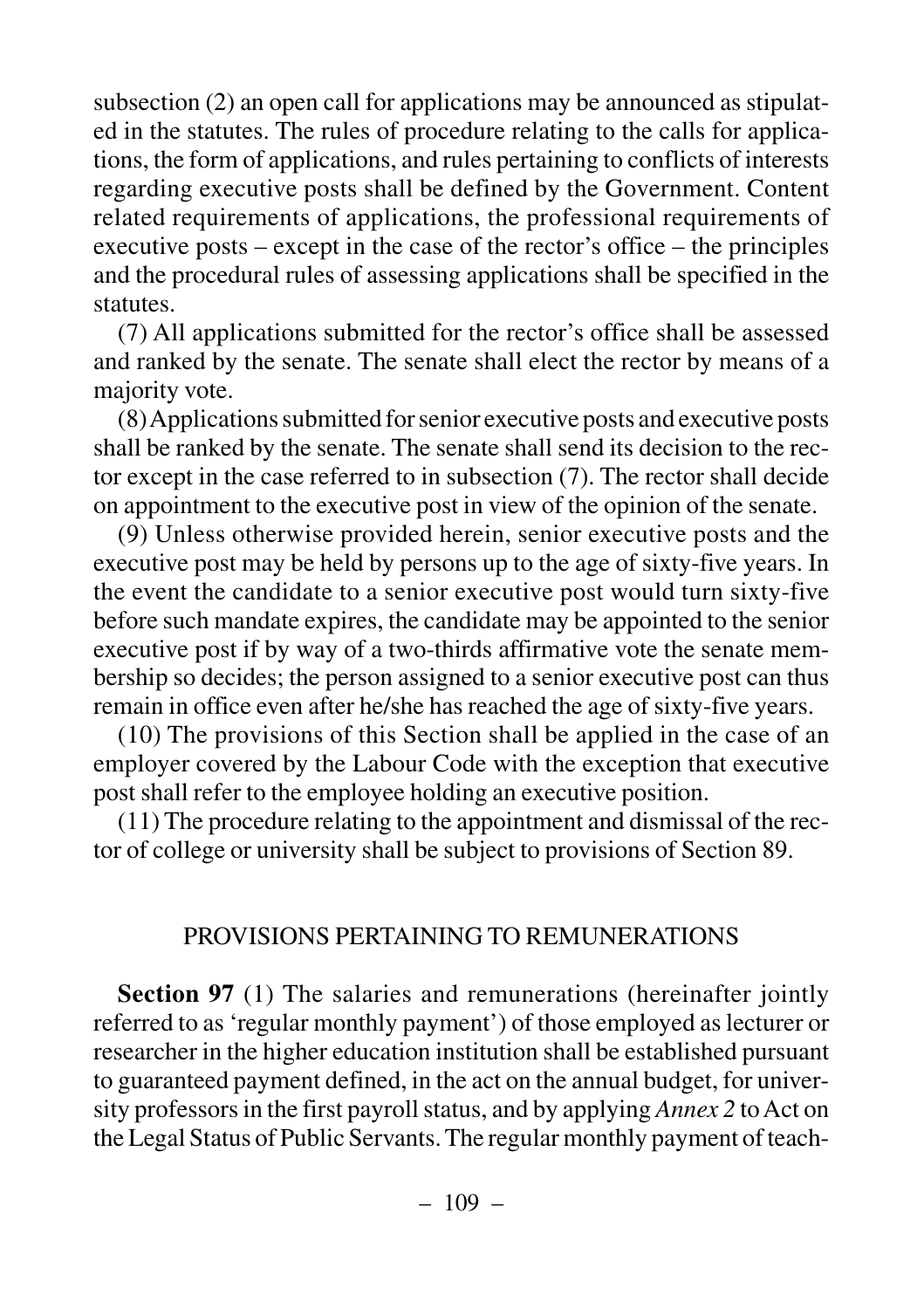ing assistants shall be determined on the basis of the provisions concerning those employed in lecturer positions.

(2) The act on the annual budget shall specify the amount on the basis of which the institutional appropriation available for the higher education institution and distributable relative to lecturer and researcher performance can be established. This amount may not be less than twenty percent of the guaranteed payment defined for university professors in the first payroll status (hereinafter 'calculation basis'). The annual appropriation to be distributed shall be calculated as the generated number of those employed as lecturer and researcher and the calculation basis multiplied by thirteen.

(3) The employer may increase the amount of the regular monthly payment of instructors or researchers against the appropriation defined in subsection (2), or may, for a fixed term of at least one year, specify an income supplement (hereinafter 'extra payment'). The amount of the extra payment payable to one person pursuant to this subsection may not be less than three times the calculation basis.

## EMPLOYEE ORGANISATIONS, INDIVIDUAL AND COLLECTIVE RIGHTS, INTEREST PROTECTION, INTEREST RECONCILIATION

**Section 98** (1) The higher education institution may operate an Institutional Reconciliation Council with the participation of the institutional trade union(s) and the employer (hereinafter the 'Council'). The bylaws of the Council shall be defined in an agreement concluded by the higher education institution and the institutional trade union(s).

(2) On the initiation of the representative trade union(s) of the higher education institution the Council shall be established and operated.

(3) For the reconciliation of issues pertaining to labour, social affairs, living and working conditions as well as personal benefits with sectoral relevance in higher education, a Reconciliation Council of Higher Education shall be set up. Delegates from representative trade unions of the sector, the representative of the Hungarian Rectors'Conference as well as representatives of the Minister and other ministers concerned shall be members of the Reconciliation Council of Higher Education.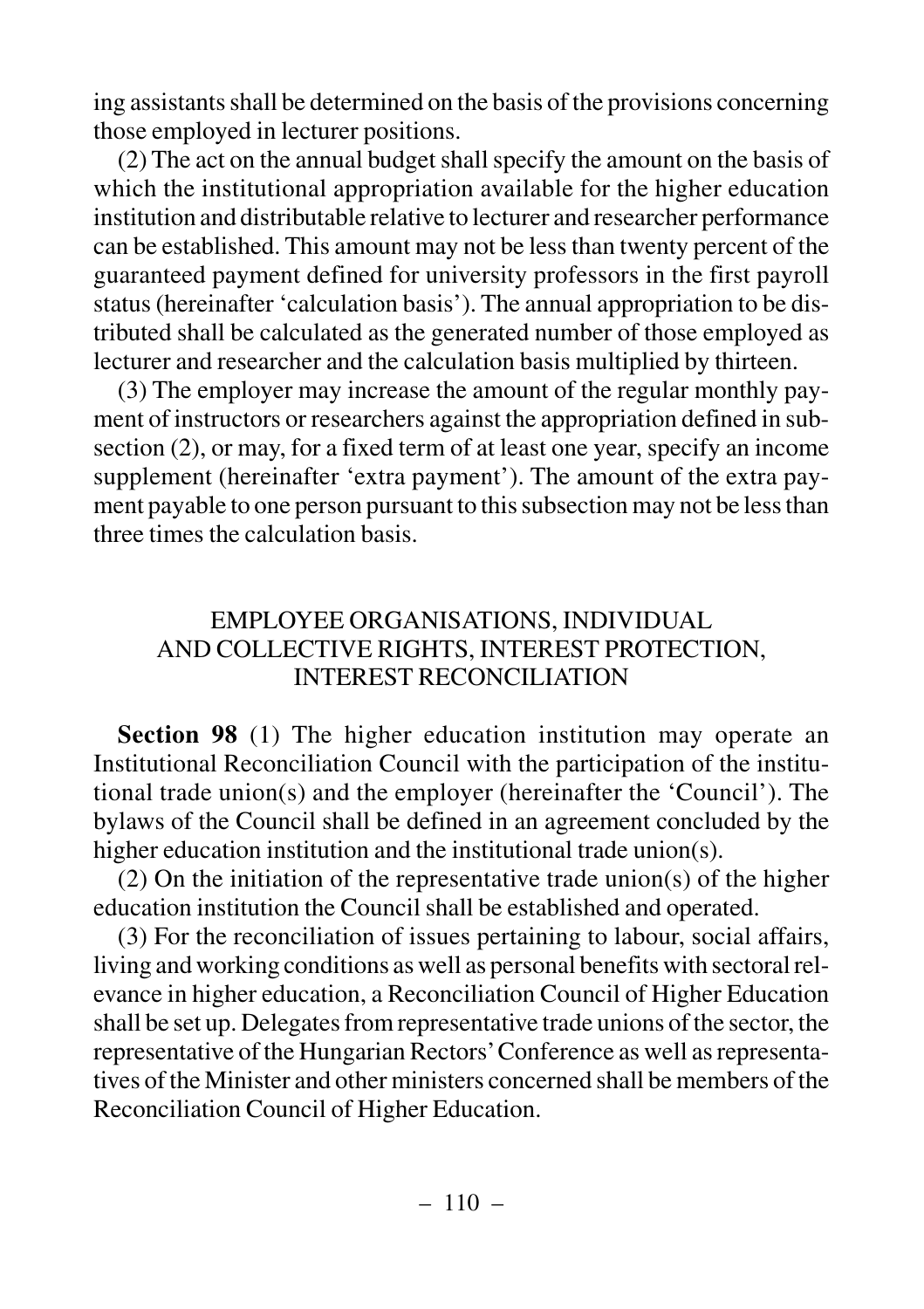## **PART FIVE**

### *THE ORGANISATION AND GOVERNANCE OF HIGHER EDUCATION*

#### STATE POWERS RELATING TO HIGHER EDUCATION

### **The Powers of Parliament**

**Section 99** (1) Parliament shall define the operation principles of the higher education system by passing the Higher Education Act, determine the development trends of higher education by adopting the Higher Education Development Plan, and establish the amount of state contribution allocated to the development and functioning of higher education in the Annual Budget Act.

(2) Parliament shall grant state recognition to higher education institutions by way of listing them in *Annex 1* to this Act, and shall withdraw state recognition through cancellation from *Annex 1* to this Act.

#### **Powers of the President of the Republic of Hungary**

**Section 100** The President of the Republic of Hungary shall

*a)* appoint and release from service university rectors,

*b)* appoint and release from service university professors,

*c)* grant preliminary approval to the conferral of doctoral degrees with Promotio sub auspiciis praesidentis Rei Publicae honours.

#### **Powers of the Government and the Prime Minister**

**Section 101** (1) The Government of the Republic of Hungary shall *a)*submit to Parliament bills and draft resolutions that have a bearing on higher education, the Higher Education Development Plan for medium term (at least six years), and its implementation report,

*b)* adopt a resolution to establish the quota of students admissible to state-funded training in the year concerned, and distribute such quota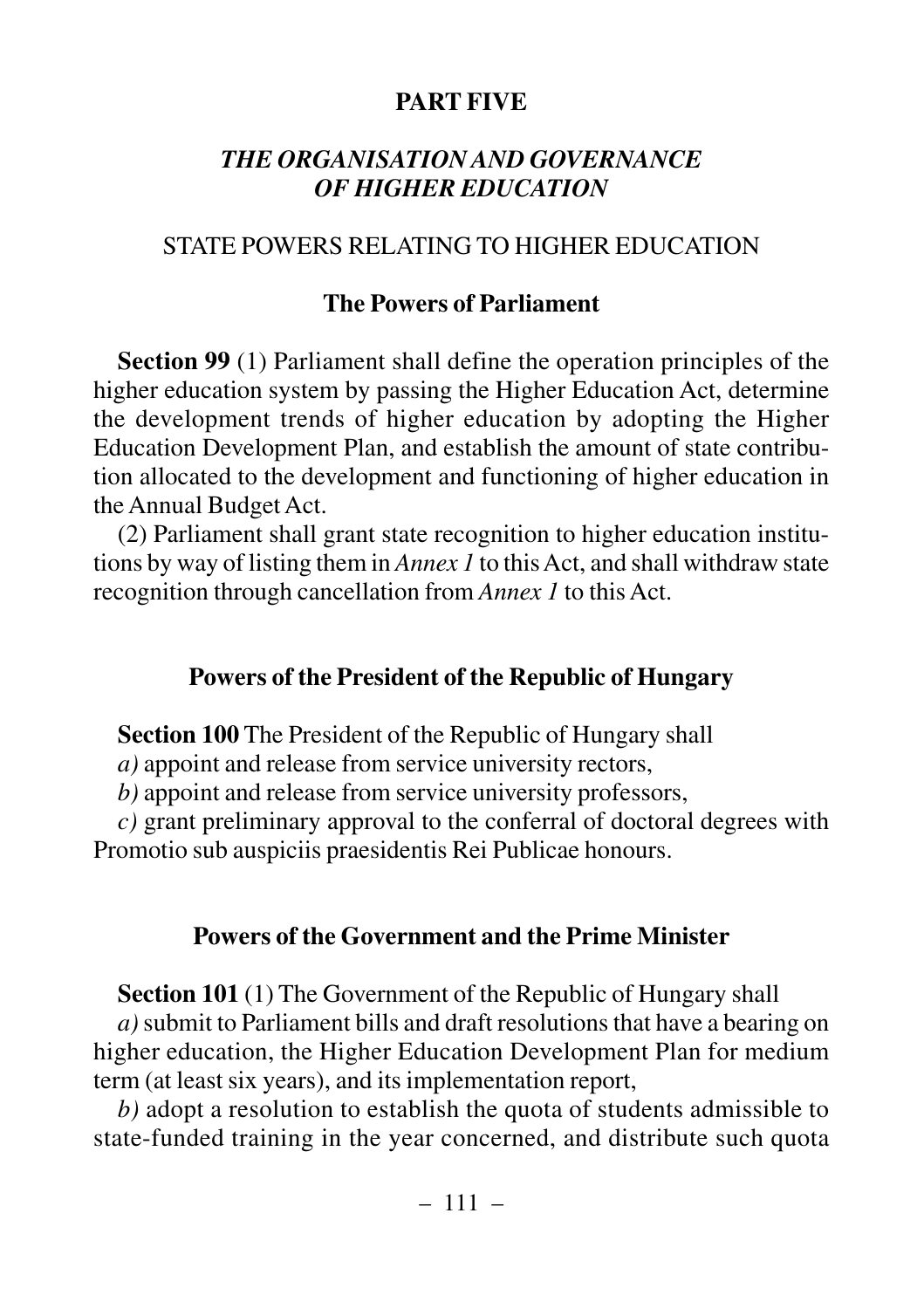according to area of study, the work schedule of programme, and the level of training,

*c)* have the right to establish a scholarship or grant.

(2) The economic chambers shall express an opinion on government proposals concerning the establishment of the quota of students admissible to state-funded training; the Government shall be informed of such opinion.

(3) The Prime Minister of the Republic of Hungary shall

*a)* appoint and release from service college rectors,

*b)* appoint and release from service college professors,

*c)* appoint and release from service the President and members of the Hungarian Accreditation Committee and the Higher Education and Research Council.

# **Sectoral Governance**

**Section 102** (1) In compliance with the provisions of this Act, the Minister shall be responsible for the sectoral management of higher education.

(2) The competence of the Minister in sectoral management shall extend to all activities covered by this Act regardless of the type of institution where such activities are pursued and of the maintainer's status.

(3) The Minister shall participate in the preparation and forming of Government decisions on higher education policy and development, oversee science policy in each sector and its implementation, coordinate the adoption of a national conception of science policy, and shall put forward proposals in such matters.

(4) With respect to higher-level vocational training, governance powers shall be determined by the Vocational Education Act.

(5) The Minister shall request an opinion for his/her decisions from the Hungarian Accreditation Committee and the Higher Education and Research Council when this Act so stipulates.

(6) The Minister shall request an opinion from the National Committee for Minorities on the decisions that concern national or ethnic minority education.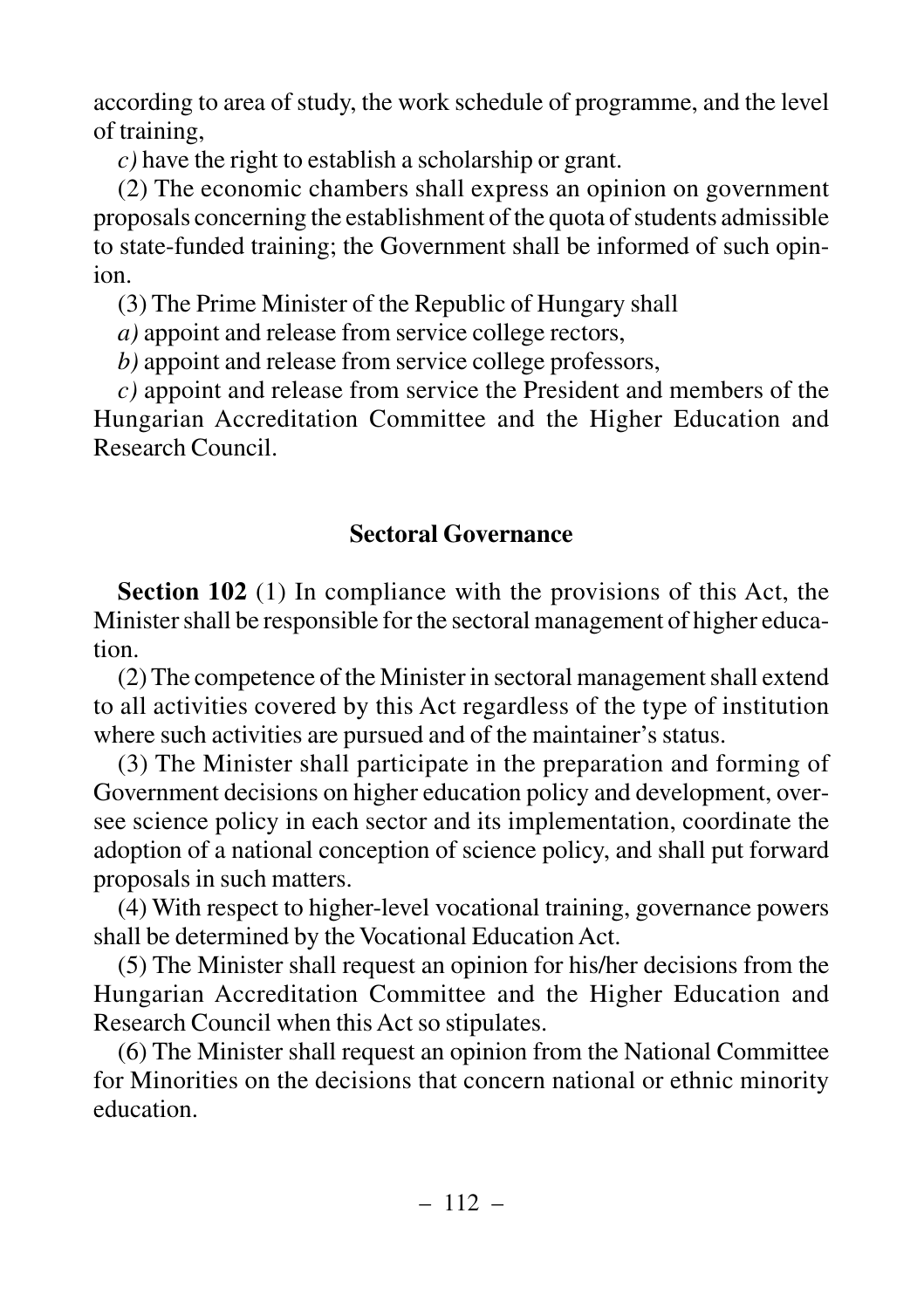**Section 103** (1) As part of the responsibilities relating to the organisation of higher education, the Minister shall:

*a)* operate

*aa)* the information system of higher education,

*ab)* the graduate career monitoring system,

*ac)* the Office of the Commissioner for Educational Rights, the body in charge of the operation of the higher education information system, the registration centre, and the body responsible for the recognition of foreign diplomas and certificates,

*ad)* the education mediation service;

*b)* define the requirements that higher education institutions shall observe in institutional planning and in ensuring a healthy and safe operation;

*c)* send proposals to the Prime Minister for the appointment and release from service of college rectors and college professors, and to the President of the Republic of Hungary for the appointment and release from service of university rectors and university professors;

*d)* establish the principles governing sectoral quality policy;

*e)* propose statistical reporting;

*f)* oversee the lawful operation of higher education institutions;

*g)* oversee the internal audit of the relevant budget chapter;

*h)* determine the distribution of the quota of students admissible to statefunded graduate and doctorate courses and to postgraduate specialist training courses among the institutions on the basis of their applications.

(2) Based on the proposals of the Hungarian Accreditation Committee, the Minister shall institute court proceedings, pursuant to the provisions of Section 105, to annul the results of examinations organised by higher education institutions and to invalidate the certificates and diplomas issued.

**Section 104** (1) As part of the duties related to higher education development, the Minister shall

*a)* operate the professional supervision system,

*b)* provide for the scheming of development plans for the higher education system, including the medium-term development plan and the sectoral quality policy,

*c)* review the problems emerging in higher education in relation to training and education, and provide for solutions,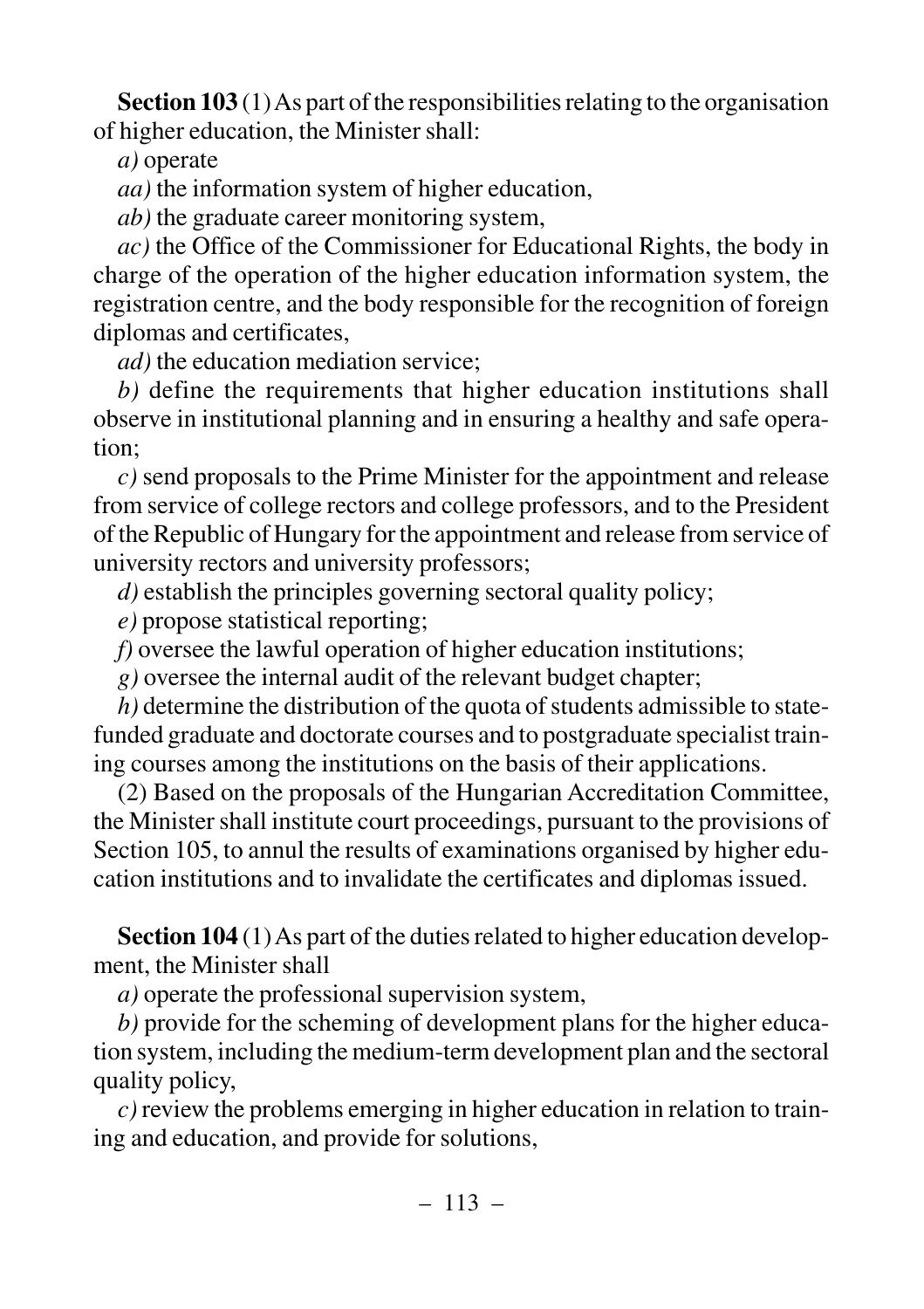*d)* ensure the organisational conditions and funds required for research in higher education,

*e)* promote the dissemination of new methods, solutions and organisational forms of training and education,

*f)* organise the educational and professional services of higher education, and initiate the evaluation of education and research in higher education at the national level,

*g)* evaluate regularly, but at least once in every three years education and training experience in higher education, and review the structure of higherlevel vocational training courses, and undergraduate and graduate programmes,

*h)* evaluate regularly, but at least once in every three years the relationship between higher education and the economy.

(2) In determining development trends, the aims and quality policy of higher education, the principle of a balanced representation for women shall be respected.

(3) The education mediation service shall facilitate the settlement of disputes arising in connection with the rights specified in this Act, unless the dispute is subject to any mediation or arbitration procedure regulated in a separate act. Mediation is a particular conflict management and dispute settlement procedure aimed at the conclusion of a written agreement that offers a solution to the dispute between the parties. The procedure is conducted with the involvement of a mediator. Mediators have a duty to cooperate in an impartial and conscientious way to the best of their abilities in order to settle the dispute through the negotiation of an agreement.

(4) Where any of the national minority governments starts to create, pursuant to paragraph *a)* of Section 18 (3) of Act LXXVII of 1993 on the Rights of National and Ethnic Minorities, conditions for higher education in a native language or native language studies in higher education, the Minister shall consider all demands and ensure such conditions by initiating the conclusion of an international agreement, executing a work plan or inviting applications for higher education courses in the home country or proposals for creating the necessary conditions in Hungarian higher education institutions.

(5) Upon recommendation of the senate, the Minister shall award the Scholarship of the Republic of Hungary to students with remarkable aca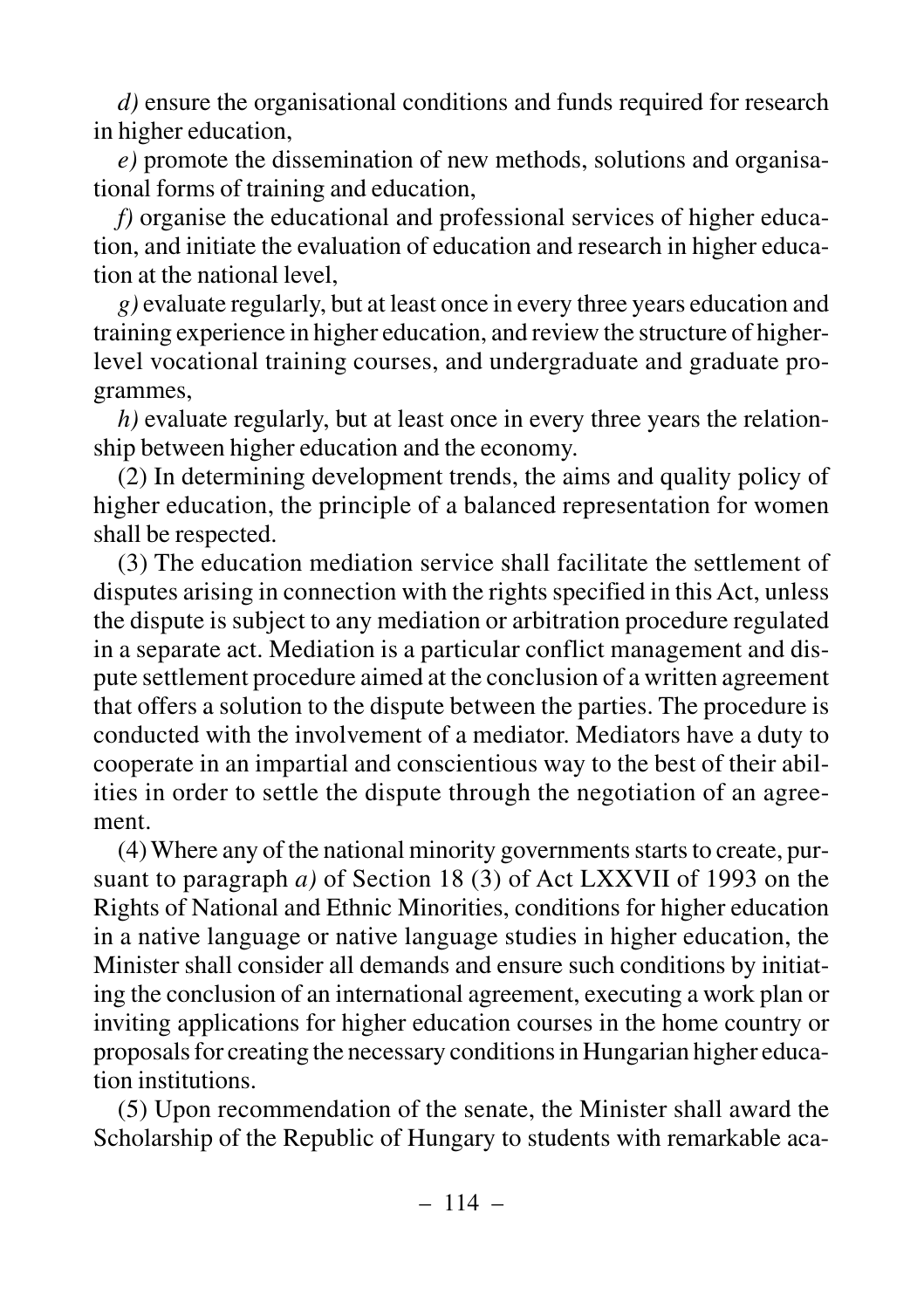demic achievements. The rules and conditions of awarding the Scholarship shall be defined by the Government.

(6) Unless otherwise provided for by this Act, the Minister shall attend to the tasks of maintainer control in the case of state higher education institutions.

**Section 105** (1) The Minister shall oversee the lawful maintenance of non-state institutions of higher education. Within the framework of such supervision, the Minister may examine whether the maintainer operates the higher education institution in compliance with the laws, institutional documents, and its license for starting operation, and whether it fulfils the obligations arising from maintainer control.

(2) In supervising lawfulness, the Minister shall call on the maintainer to satisfy its obligations under subsection (1) and set an appropriate deadline for compliance. In the event the maintainer fails to take the necessary steps within the specified deadline, the Minister may institute court proceedings to establish the maintainer's default. Such a lawsuit shall be commenced within thirty days from expiry of the specified deadline. Where the court establishes a breach of law under Chapter XX of Act III of 1952 on the Code of Civil Procedure, and the maintainer fails to remedy such breach within the deadline stipulated by the court, the court shall, upon the Minister's application, establish the conditions that justify the dissolution of the higher education institution.

(3) As a result of examinating lawfulness, the Minister may suspend the higher education institution's right to administer examinations if the warning regulated in subsection (1) has proved to be of no avail. Concurrently with suspension, the Minister shall institute court proceedings to establish the maintainer's default on obligations. The decision of the Minister shall address questions such as the studies and examinations of the students concerned.

(4) Procedures regulated in this Section shall be subject to the Act on the General Rules of Administrative Procedures and Services as appropriate. The registration centre shall cooperate in all procedures. In the case of the court proceedings defined under subsections (2)–(3), Act III of 1952 on the Code of Civil Procedure shall apply. The court may overrule any decision. The court shall decide the case without delay.

(5) The supervision of lawfulness by the Minister shall not affect control and supervision authorisations exercised on the basis of other laws.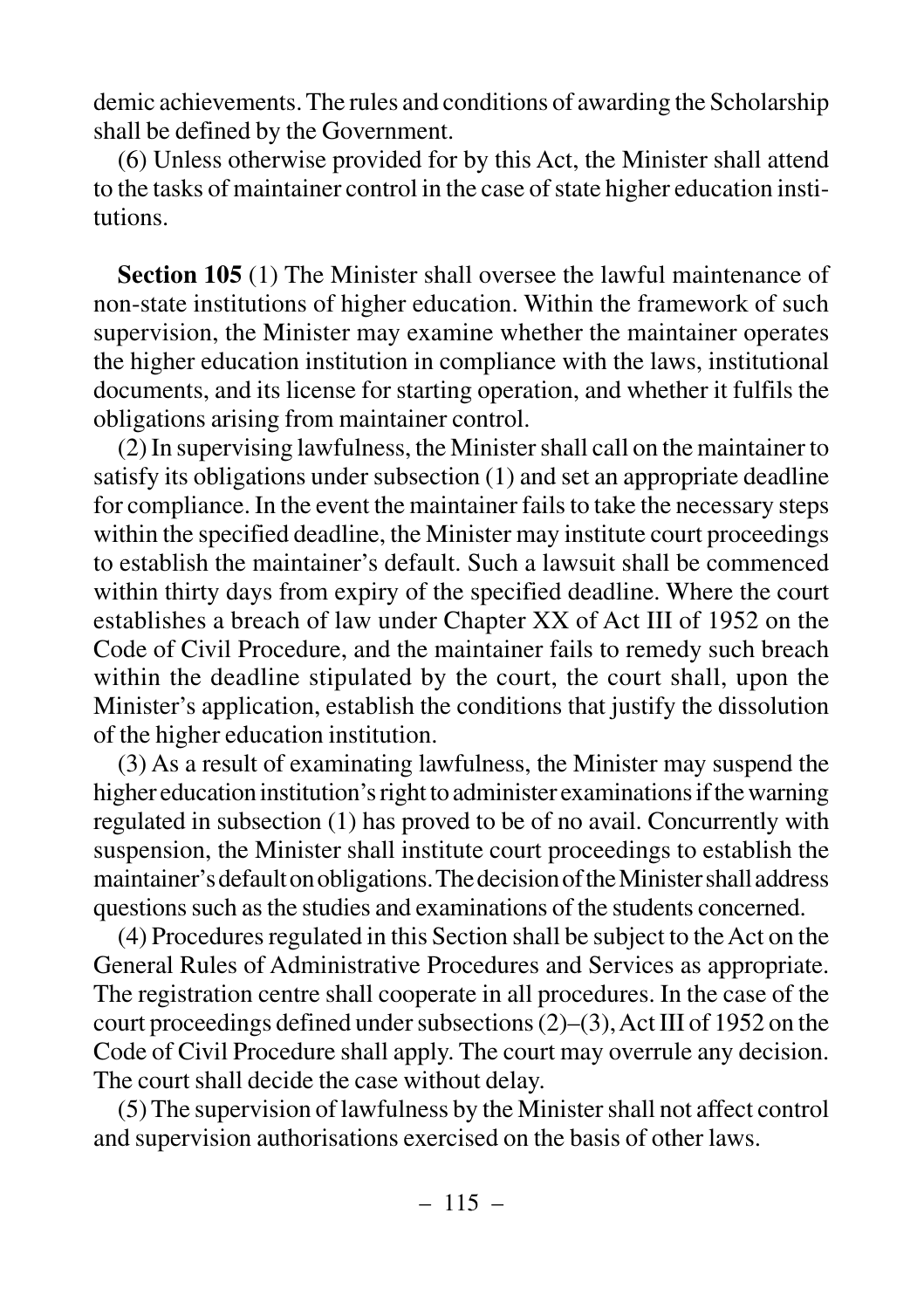## **Procedures Pertaining to the Operation of Higher Education Institutions**

**Section 106** (1) The registration centre shall act at first instance in matters regarding the establishment and transformation of higher education institutions. Prior to its decision it shall request an expert opinion from the Hungarian Accreditation Committee. Any appeal lodged against the decision of the registration centre shall be reviewed by the Minister. Prior to the decision on the state higher education institution, the Minister shall request an expert opinion from the Hungarian Accreditation Committee. The expert opinion shall be binding on the Minister where its content conforms to the first-instance expert opinion. This subsection shall also apply if any higher education institution plans to provide off-site training outside the territory of the Republic of Hungary.

(2) Prior to launching an undergraduate or graduate course, or establishing a faculty, the higher education institution shall request an expert opinion from the Hungarian Accreditation Committee. Where the higher education institution disputes the expert opinion, it may apply to the registration centre to start a procedure. The registration centre shall obtain a second expert opinion from the Hungarian Accreditation Committee and take a first-instance decision. The expert opinion shall be binding on the registration centre where its content conforms to the expert opinion preceding the first-instance procedure. Any appeal lodged against the decision of the registration centre shall be reviewed by the Minister.

(3) Prior to establishing a doctoral school, the higher education institution shall request an expert opinion from the Hungarian Accreditation Committee. If the higher education institution disputes the expert opinion, it may apply to the Minister to start a procedure. The Minister shall obtain a second expert opinion from the Hungarian Accreditation Committee and take a first-instance decision. The Minister shall be bound by the expert opinion of the Hungarian Accreditation Committee.

(4) Prior to preparing a proposal for the appointment of a university professor, the rector of the higher education institution shall request an expert opinion from the Hungarian Accreditation Committee. The rector of the higher education institution shall prepare the proposal for the appointment of the university professor by taking into account the expert opinion, which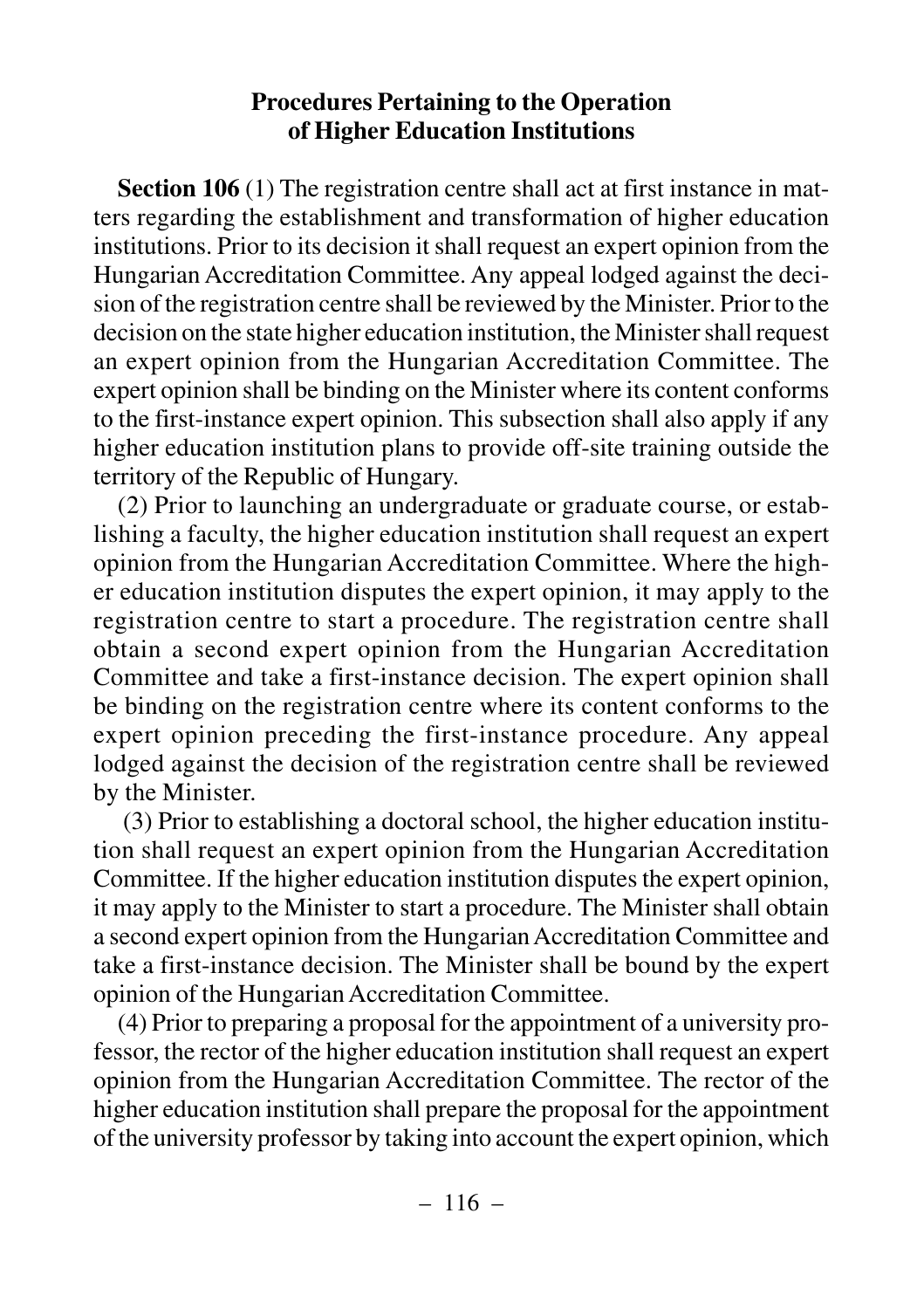the Minister shall send together with the expert opinion to the maintainer of the higher education institution. The maintainer of a non-state institution of higher education shall send the rector's proposal together with the expert opinion of the Hungarian Accreditation Committee and a review on its position to the Minister. The Minister shall obtain a second expert opinion from the Hungarian Accreditation Committee if the proposal of the rector of the higher education institution is incongruous with the expert opinion of the Hungarian Accreditation Committee. Where the rector's proposal and the expert opinion of the Hungarian Accreditation Committee are in accordance, the Minister shall recommend the President of the Republic of Hungary to appoint the university professor. If the rector's proposal and the expert opinion of the Hungarian Accreditation Committee are incongruous, the Minister may, at his/her discretion, initiate the appointment of the university professor.

(5) Except for the provisions of subsection (7), the Hungarian Accreditation Committee shall, in cases regulated in this subsection, draft an expert opinion in compliance with the relevant laws. In respect of the procedure regulated in subsection (3), the Hungarian Accreditation Committee shall consider the scientific activity of the higher education institution in addition to the relevant laws. With respect to the procedure regulated in subsection (4), the Hungarian Accreditation Committee shall assess the candidate's educational, academic, or artistic attainments in addition to the relevant laws.

(6) Apart from the expert opinion of the Hungarian Accreditation Committee, the Minister may apply to any independent international organisation for an expert opinion or may arrange for a comparative survey to support his/her decision.

(7) Upon request of the registration centre, the Hungarian Accreditation Committee shall draft an expert opinion to authorise the operation in Hungary of foreign higher education institutions.

(8) Where the Hungarian Accreditation Committee is required to commission an additional expert opinion as part of the procedure detailed under this subsection, it shall be carried out in the framework of a procedure conducted by the Review Committee established under Section 111 (7).

(9) The applicant for the procedures defined in this Section shall pay a procedure fee.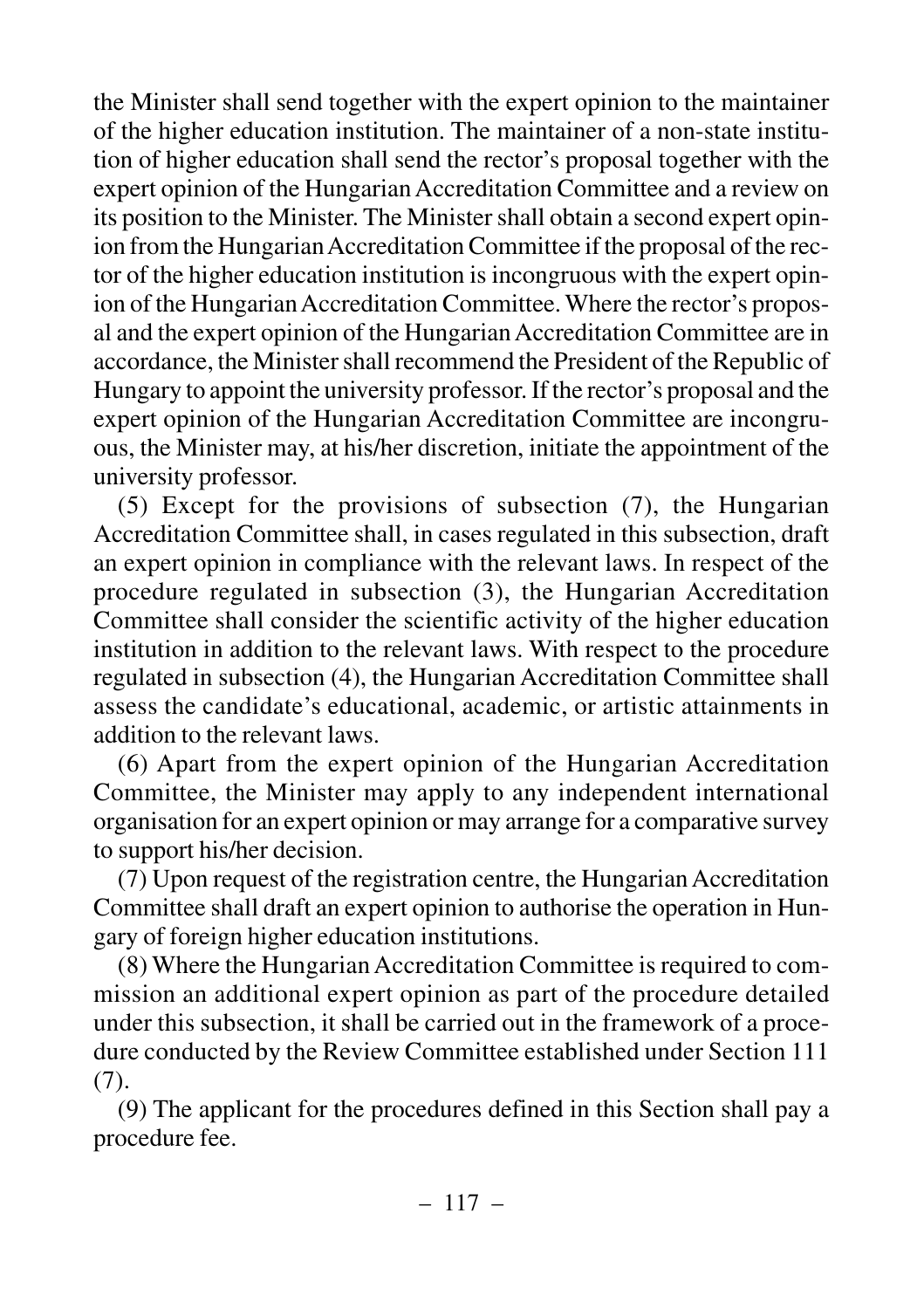## **The Registration Centre**

## **Section 107** (1)

(2) The registration centre shall have official responsibilities. Specifically, it shall register higher education institutions, authorise the commencement and modification of their activities, record changes in its register, and strike them off its register.

(3) The registration centre shall conduct official inspections and request the Minister to exercise the powers specified in Section 105 or make an order stipulating the payment of regulatory penalty in order to eliminate any irregularity thus revealed. The minimum amount of regulatory penalty shall equal fifty thousand Hungarian forints whereas its maximum amount may range up to three million Hungarian forints.

(4) The registration centre shall carry out an inspection upon the request of the commissioner.

(5)

(6) The registration centre shall keep authentic records of higher education institutions and decide on the registration of higher education institutions as a public benefit organisation where they operate as nonpublic organisations. The registration centre shall register the National Union of Students in Hungary, the Hungarian Accreditation Committee, the Higher Education and Research Council, and the Hungarian Rectors' Conference established by this Act as a legal person.

(7) The procedures and official inspections regulated in this Section shall be governed by the provisions of the Act on the General Rules of Official Administrative Procedures and Services.

## **The Sectoral Quality Development System of Higher Education**

**Section 108** (1) With a view to the implementation of sectoral quality policy, the sectoral quality development system shall include

*a)* the principles of sectoral quality policy,

*b)* accreditation of the establishment and operation of institutions,

*c)* institutional quality development schemes.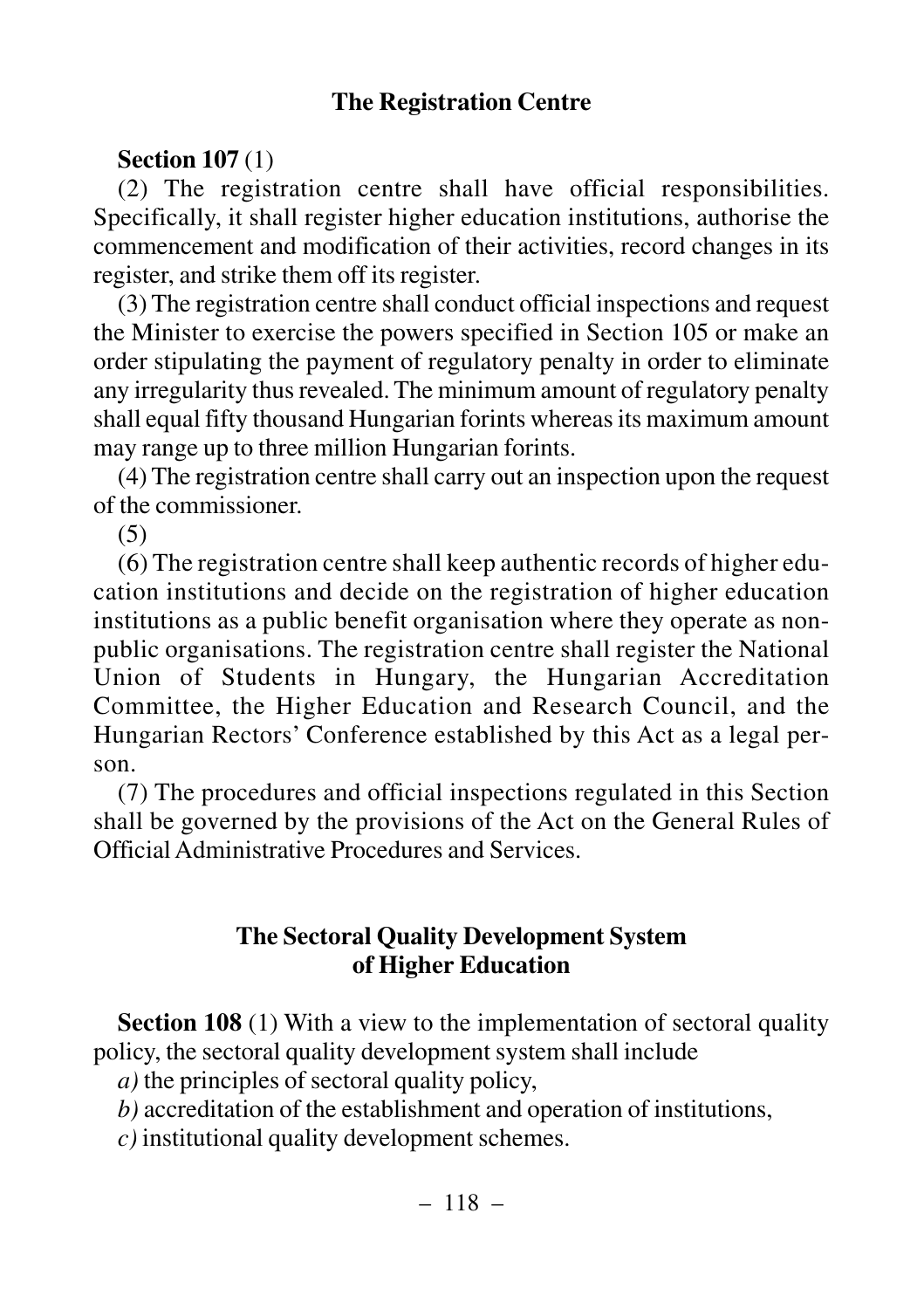(2) Sectoral quality policy shall formulate recommendations for the anticipated development trends and aims of higher education and the tools required for their implementation, as well as for the completion of the institutional quality development schemes.

(3) The Hungarian Accreditation Committee shall regularly, once in every eight years, evaluate the education and research activity of higher education institutions. Such evaluation shall extend to the fulfilment of staff and infrastructure requirements, and the adequacy of the institutional quality development scheme.

(4) For the purpose of appreciating the activity of higher education institutions, the Government shall establish a quality award for higher education.

(5) The Hungarian Accreditation Committee and the registration centre shall play an active role in the implementation of the sectoral quality policy.

# BODIES IMPLEMENTING STATE POWERS

# **The Hungarian Accreditation Committee**

**Section 109** (1) The Hungarian Accreditation Committee is an independent national body of experts assessing quality in education, research, and artistic activities in higher education, and examining the operation of the institutional quality development scheme. The Hungarian Accreditation Committee shall

*a)* contribute to the formulation of principles for sectoral quality policy and the monitoring of its implementation,

*b)*

*c)* carry out accreditation in connection with the establishment and operation of institutions,

*d)* propose requirements for attaining the position of university professor,

*e)* monitor the convergence of the sectoral quality development system with the higher education systems of the European Higher Education Area,

*f)* express, upon request of the higher education institution, an opinion on education, research and artistic activities,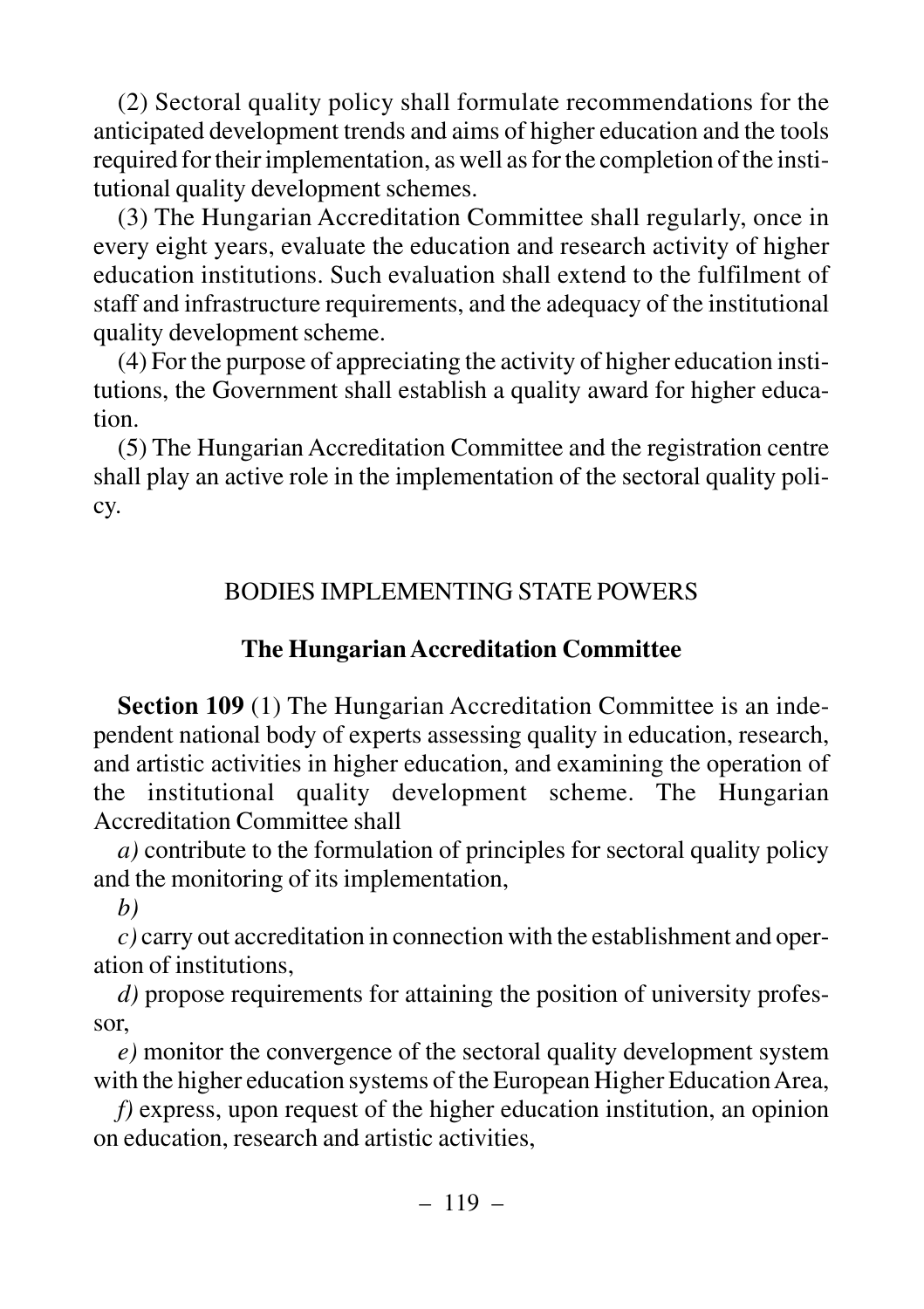*g)* deliver expert opinions on the introduction of undergraduate and graduate courses, the establishment of doctoral schools, the introduction of doctorate training and on doctoral regulations,

*h)* express, upon request of the higher education institution, an opinion in respect of awarding the title of university professor,

*i)* prepare and publish the National List of Higher Education Experts.

(2) The Hungarian Accreditation Committee shall express an opinion on the drafts of the Higher Education Bill and its implementing decrees, as well as on the ministerial decrees regulating higher education.

(3) The Hungarian Accreditation Committee shall cooperate in

*a)* the evaluation of the education, research, and artistic activities of higher education,

*b)* the preparation of plans aiming at higher education development.

**Section 110** (1) As part of the accreditation duties relating to the establishment and operation of institutions, the Hungarian Accreditation Committee shall,

*a)* upon establishment of the institution, and

*b)* when the core activity of the institution is modified,

*c)* once in every eight years and in accordance with its work plan ascertain whether the conditions for the pursuance of education, research, and artistic activities are fulfilled, and examine in which area of study, discipline of science and at what level of training the higher education institution satisfies such conditions. Moreover, in the case referred to in paragraph *c)*, it shall also examine whether the higher education institution operates the institutional quality development scheme in an appropriate manner, and whether the quality development objectives defined in the action plan have been implemented.

(2) Where the Hungarian Accreditation Committee adopts a position on any issue with relevance to national or ethnic minority education, it shall a priori request an opinion from the national minority government concerned.

(3) Upon request of the Minister, the Hungarian Accreditation Committee shall participate in the procedure regulated in Section 106.

(4) The Hungarian Accreditation Committee may request the Minister to exercise the powers defined in Section 105.

(5) Where the Hungarian Accreditation Committee is required to adopt several positions in the same matter, arrangements shall be made to prevent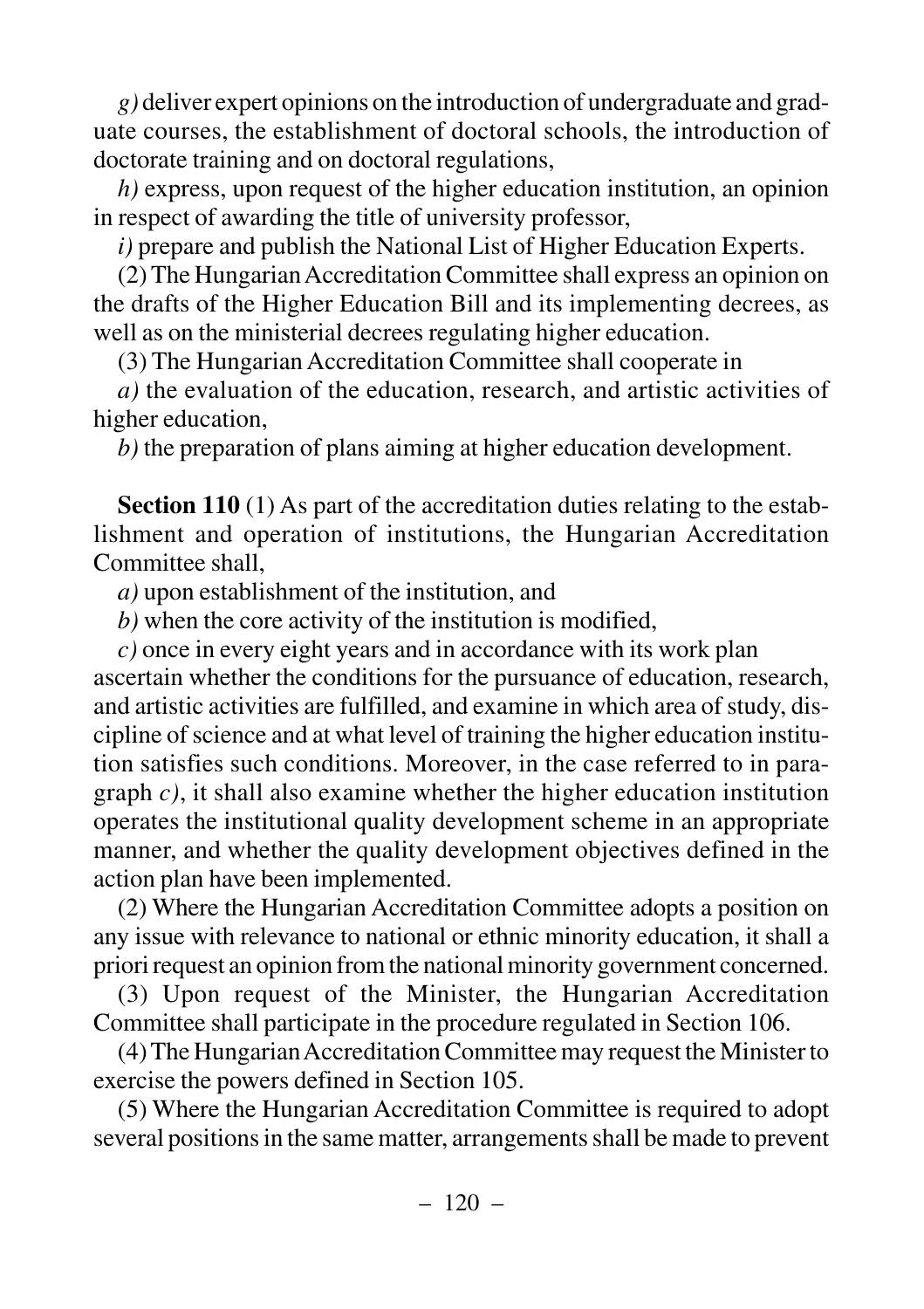any person who contributed to the former expert opinion from participating in the procedures aiming at the delivery of additional expert opinions. Expert opinions shall be prepared within 120 days. Such deadline may be extended on one occasion by no more than 30 days subject to a concurrent notification to the originator of the procedure.

(6) The Hungarian Accreditation Committee shall deliver its expert opinion for any official inspection ordered by the Minister within 30 days.

(7) The Hungarian Accreditation Committee may request institutional documents to facilitate the performance of its tasks, or may review these on the premises.

(8) The Hungarian Accreditation Committee may request the disclosure of its positions and proposals on the homepage of the ministry headed by the Minister in compliance with the relevant Government rules.

**Section 111** (1) The Hungarian Accreditation Committee shall be comprised of 29 members. The Hungarian Rectors' Conference shall delegate 15 members, the Hungarian Academy of Sciences 3 members, research institutes 5 members, the National Public Education Council and the National Committee for Minorities shall delegate 1 member each. Chambers and professional organisations that have a stake in higher education shall delegate 4 members. Members of the Higher Education and Research Council, rectors, members of financial boards and civil servants may not become members of the Hungarian Accreditation Committee. The Hungarian Accreditation Committee shall elect its president and other officers from its members, and shall determine its order of operation.

(2) The members and the president shall be appointed by the Prime Minister for a period of three years on the recommendation of the Minister. The mandate may be extended on one occasion. The list of the president and the members of the Hungarian Accreditation Committee shall be published in the Official Gazette of the Republic of Hungary and on the homepage of the ministry headed by the Minister.

(3) The Hungarian Accreditation Committee may set up standing and interim professional and expert committees and advisory boards to facilitate the execution of its tasks. The Hungarian Accreditation Committee shall also establish a committee of quality development experts.

(4) The Hungarian Accreditation Committee may employ the services of national and international experts.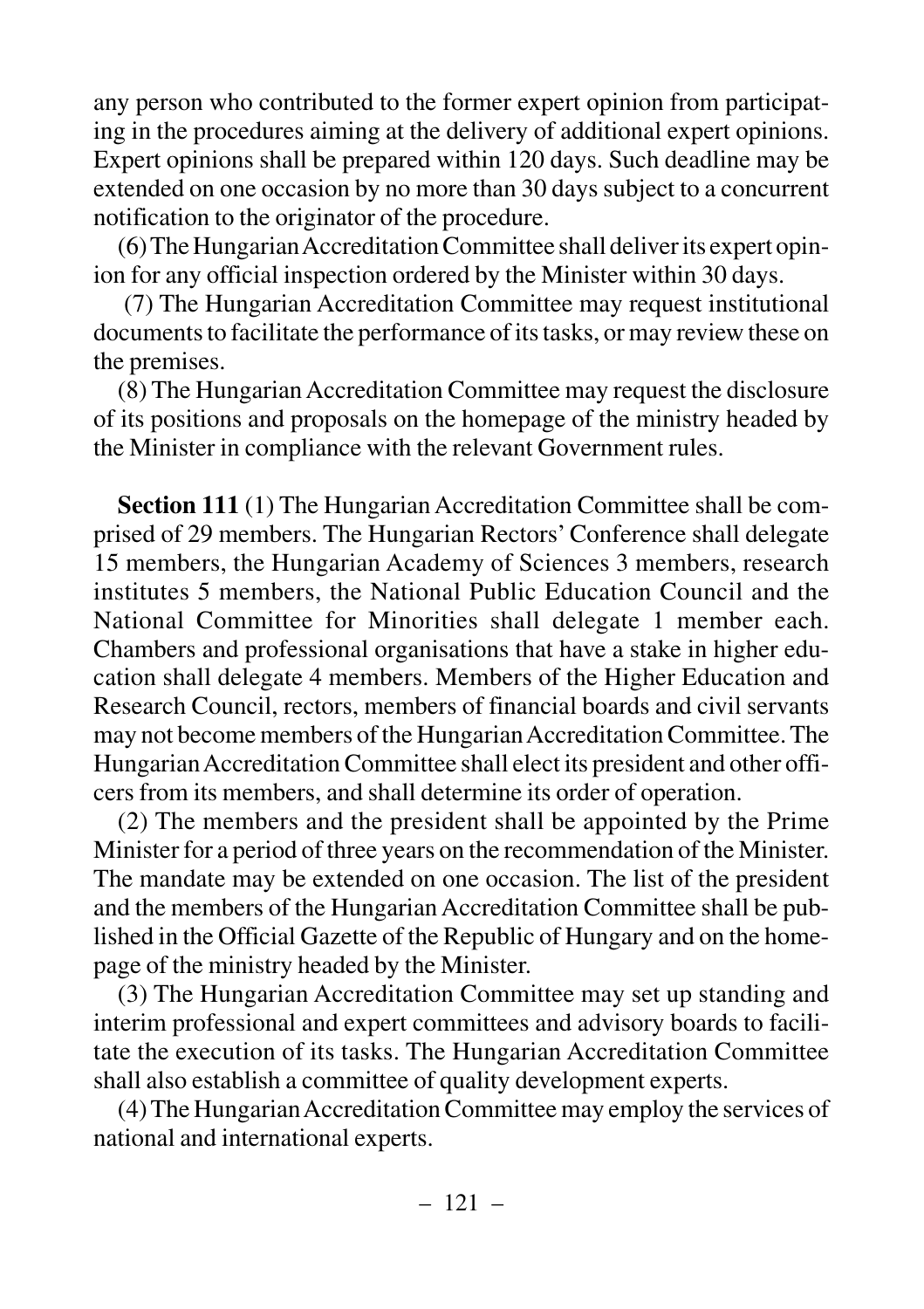(5) The Hungarian Accreditation Committee is a legal person and shall consist of the body established under subsection (1) and a secretariat. The seat of the Hungarian Accreditation Committee shall be in Budapest, and it shall be represented by its president. The Hungarian Accreditation Committee shall not be registered as a public benefit organisation but shall exist as a public benefit organisation with special legal status. The employer's rights in respect of employees of the secretariat shall be exercised by the president of the Hungarian Accreditation Committee. The secretariat shall be headed by the secretary-general to whom the president of the Hungarian Accreditation Committee may delegate some of his/her powers. The emoluments and leaves of employees at the secretariat of the Hungarian Accreditation Committee shall be governed by the provisions applying to public servants. The operation of the Hungarian Accreditation Committee shall be funded from a special appropriation allocated from the budget of the ministry headed by the Minister. The president of the Hungarian Accreditation Committee shall enjoy the right of disposal of the budget of the Hungarian Accreditation Committee. The Hungarian Accreditation Committee may not be given instructions as to the performance of its tasks and management. The Hungarian Accreditation Committee may participate in open invitations to proposals in accordance with its functions.

(6) The Hungarian Accreditation Committee shall be registered by the registration centre, and its founding charter shall be issued by the Minister. The Hungarian Accreditation Committee shall draw up its bylaws subject to the Minister's approval.

(7) The Hungarian Accreditation Committee shall set up a Review Committee to attend to the tasks defined in Section 106 (8). The Review Committee shall be comprised of three members. One member shall be delegated by the Hungarian Rectors' Conference, and the other two members shall be nominated by the membership of the Hungarian Accreditation Committee for a period of three years. Membership in the Review Committee is subject to three years of membership in the Hungarian Accreditation Committee or in any of its subcommittees, provided that such previous membership has been cancelled. The conflict of interests rules specified in subsection (1) shall also apply to members of the Review Committee.

(8) Issues pertaining to the establishment of the Hungarian Accreditation Committee, the conflict of interests as regards membership, termination of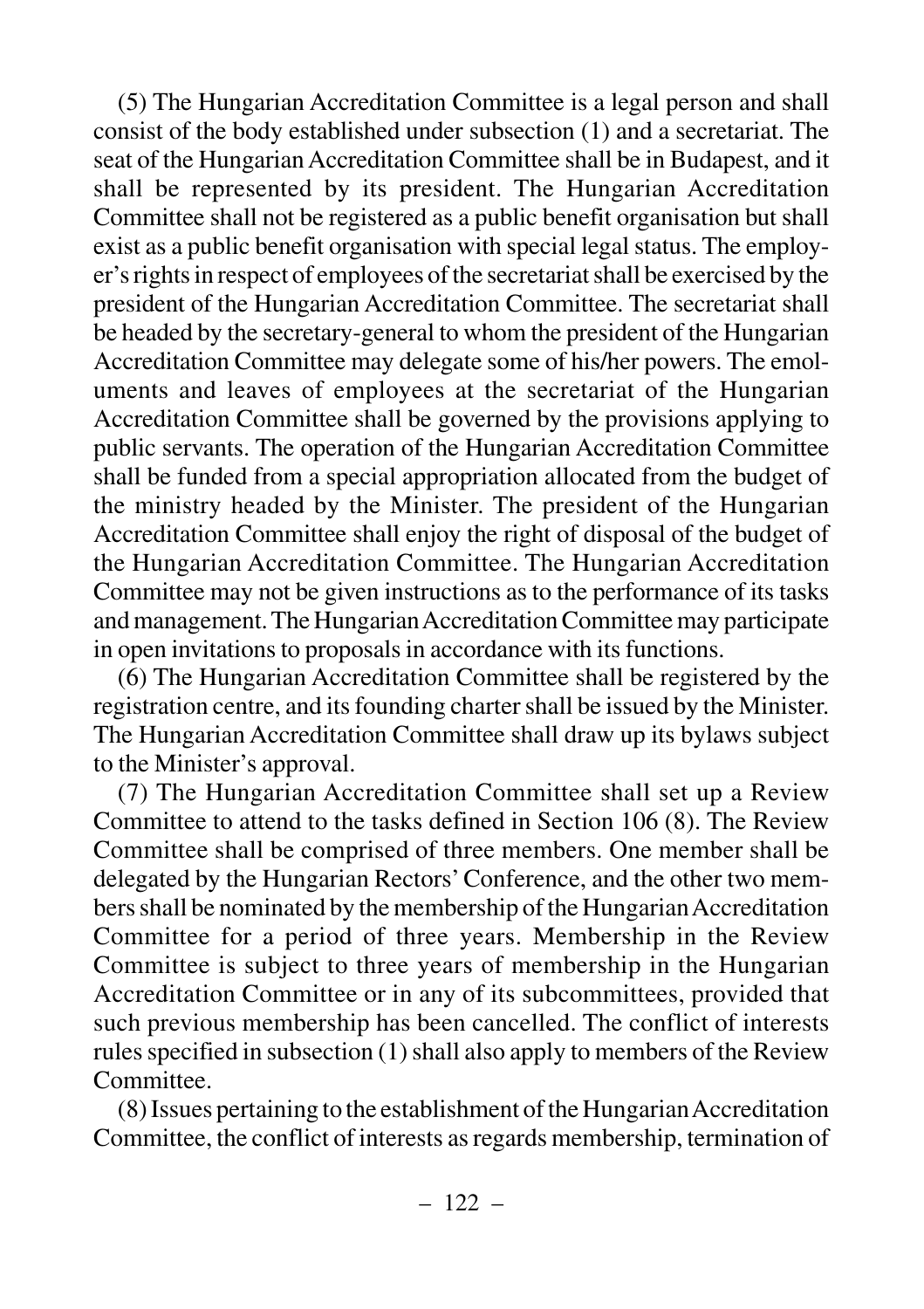membership, the operation of the Hungarian Accreditation Committee, and the execution of its tasks shall be specified by the Government on condition that one representative of the National Union of Students in Hungary – or in the event of the discussion of an agenda item relating to doctorate programmes the representative of the Association of Hungarian PhD. and DLA Students as well – shall act in advisory capacity at the meetings of the Hungarian Accreditation Committee. The lawfulness of operation of the Hungarian Accreditation Committee shall be controlled by the Minister as defined by the Government.

# **The Higher Education and Research Council**

**Section 112** (1) The Higher Education and Research Council is an independent board of experts advising the Minister and contributing to the preparation of decisions, delivering opinions, and making proposals with respect to issues of improvement, funding, research and development in higher education.

(2) The Higher Education and Research Council shall contribute to the preparation of decisions that address the socio-economic embedding of the training and research scheme of higher education, its development and funding, and shall cooperate in monitoring its implementation.

(3) The Higher Education and Research Council shall monitor the linkage between higher education and society, in particular labour market demands for professionals with college or university degree. It shall make proposals as to the annual quota of students admissible to state-funded training and the distribution of such quota per the area of study and the level of training. The Council shall adopt a position on education policy issues that have a bearing on the linkage between higher education and the labour market, shall draw up forecasts on prospective labour market changes, and shall make recommendations for the modernisation of the training scheme accordingly.

(4) The Higher Education and Research Council shall comment on the annual draft budget of the higher education system, and shall adopt a position on the annual budget report. It shall produce analyses and present proposals in connection with the budget allocated to higher education.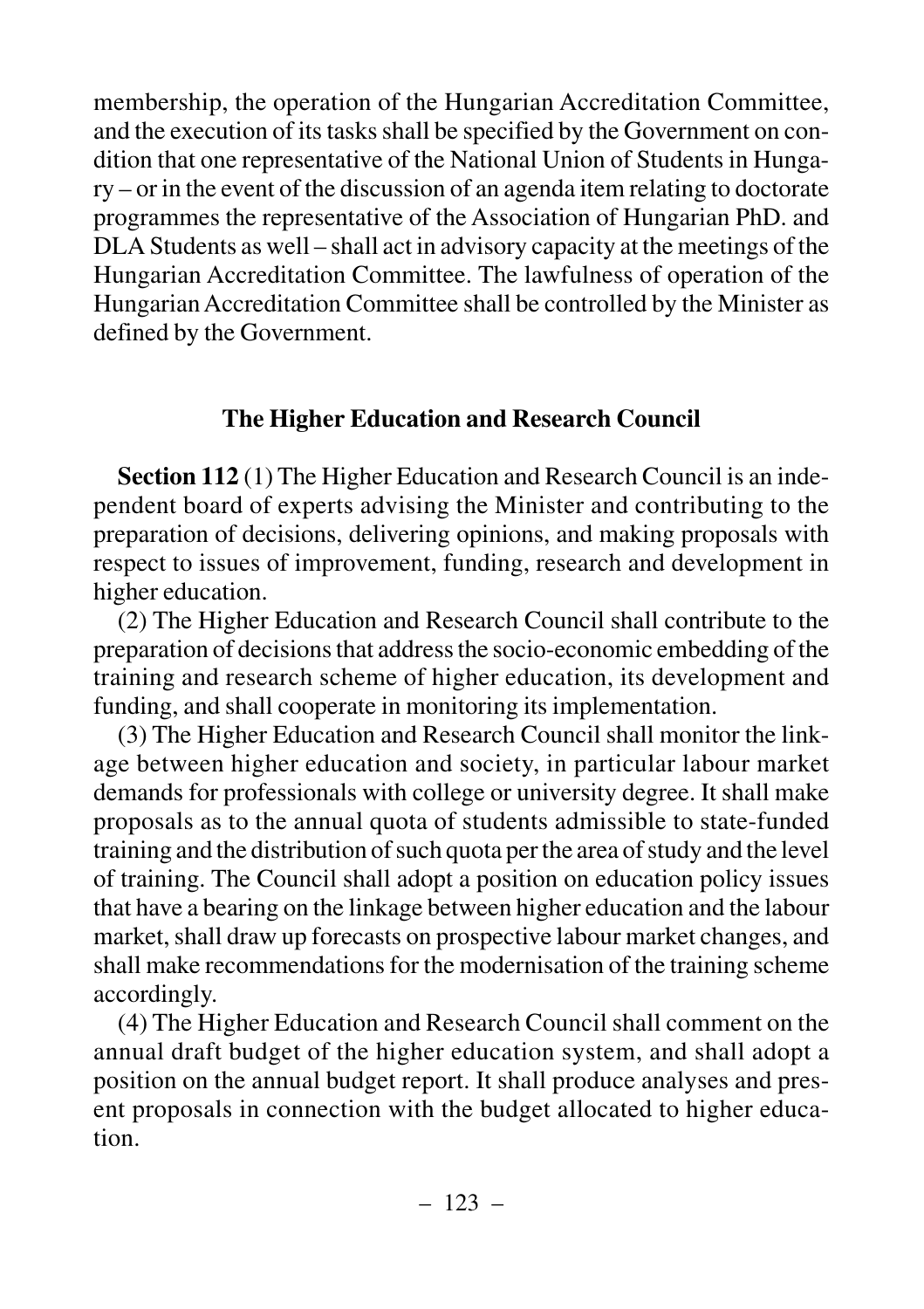(5) The Higher Education and Research Council shall comment on the Higher Education Bill and its draft implementing decrees, as well as on the draft ministerial decrees regulating higher education.

(6) Upon request of the Minister, the Higher Education and Research Council shall deliver an opinion, adopt a position, and put forward a proposal on any issue that affects higher education.

(7) The Higher Education and Research Council

*a)* shall, when so requested, convey an opinion on

*aa)* proposals for institutional development plans,

*ab)* applications for grants provided on the basis of an agreement,

*b)* may draft a proposal on any issue that concerns higher education,

*c)* may make recommendations for higher education institutions on the initiative of governmental bodies or higher education institutions.

(8) The Higher Education and Research Council shall request an opinion from the ministry concerned when adopting the proposal or opinion specified in subsection (7).

(9) The Higher Education and Research Council shall convey its opinion on the appointment or release from service of the Commissioner for Educational Rights.

**Section 113** (1) The Higher Education and Research Council shall be comprised of 19 members. 6 members shall be delegated by chambers, 3 members by the Hungarian Rectors' Conference, 2 members by the Hungarian Academy of Sciences, and a further 2 by the Minister. The National Union of Students in Hungary, the Association of Hungarian PhD. and DLA Students, the Trade Union of Employees in Higher Education, and the ministers responsible for employment, agriculture and economy shall delegate 1 member each. Members of the Hungarian Accreditation Committee, rectors, members of financial boards and civil servants may not become members of the Higher Education and Research Council. The Higher Education and Research Council shall elect its president and other officers from its members, and shall determine its order of operation.

(2) The members and the president of the Higher Education and Research Council shall be appointed by the Prime Minister for a period of three years on the recommendation of the Minister. The mandate may be extended on one occasion. The list of the president and the members of the Higher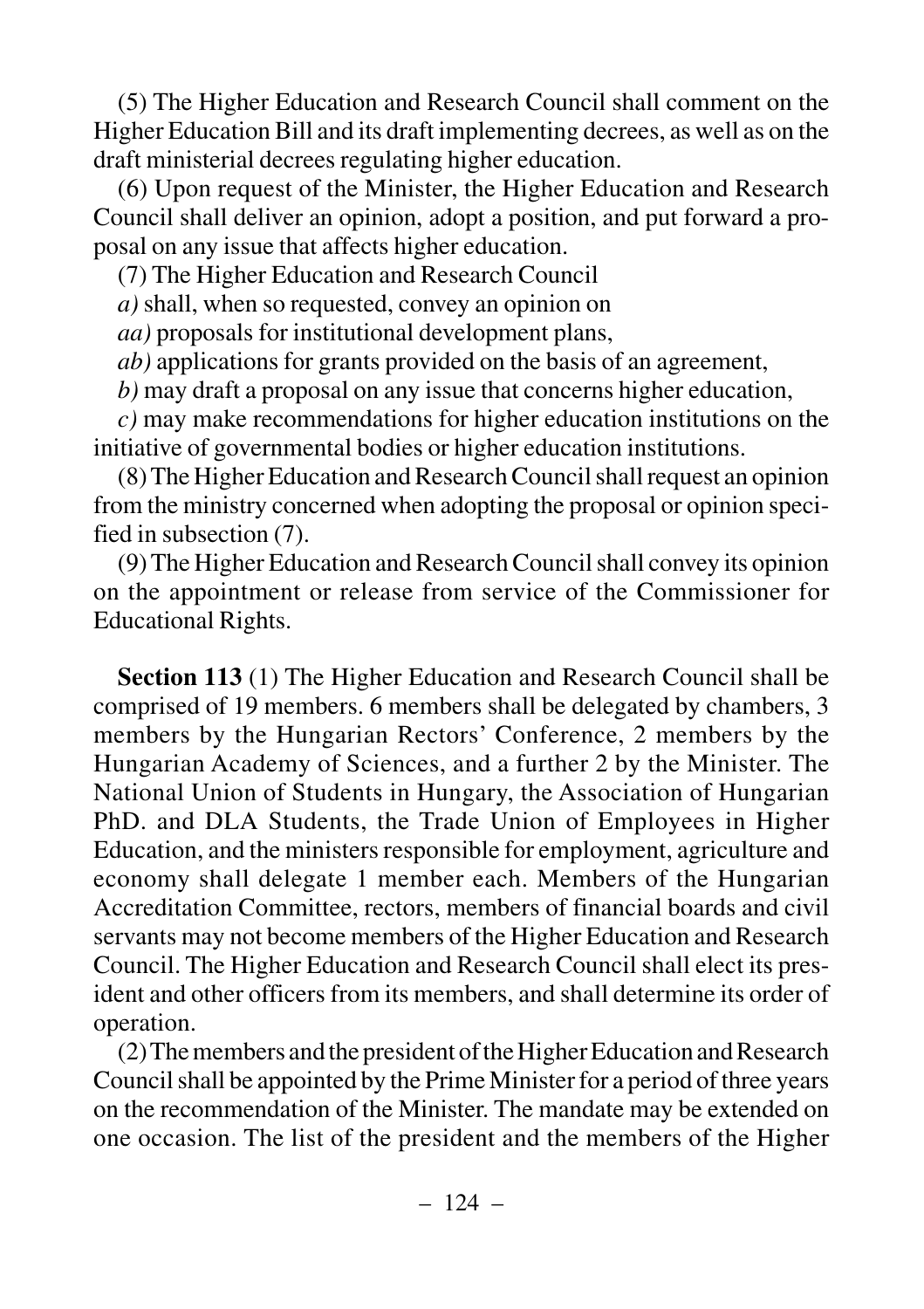Education and Research Council shall be disclosed in the Government Gazette of the Republic of Hungary and on the homepage of the ministry headed by the Minister.

(3) Simultaneously with the Higher Education and Research Council, other standing and interim professional and expert committees may be set up. The expert committees shall involve the ministers concerned, a representative from each employer organisation of the National Interest Reconciliation Council, and one member delegated by the national minority governments.

(4) The Higher Education and Research Council may employ Hungarian and foreign experts.

(5) The Higher Education and Research Council is a legal person and shall consist of the body established under subsection (1) and a secretariat. The seat of the Higher Education and Research Council shall be in Budapest, and it shall be represented by its president. The Higher Education and Research Council shall not be registered as a public benefit organisation, but shall exist as a public benefit organisation with special legal status. The employer's rights in respect of employees of the secretariat shall be exercised by the president of the Higher Education and Research Council. The emoluments and leaves of employees at the secretariat of the Higher Education and Research Council shall be governed by the provisions applying to public servants. The operation of the Higher Education and Research Council shall be funded from a special appropriation allocated from the budget of the ministry headed by the Minister. The president of the Higher Education and Research Council shall enjoy the right of disposal of the budget of the Higher Education and Research Council and may not be given instructions in this respect. The Higher Education and Research Council may participate in open invitations to proposals in accordance with its functions. The secretariat shall be headed by the secretary-general to whom the president of the Higher Education and Research Council may delegate some of its powers.

(6)

(7) The founding charter of the Higher Education and Research Council shall be issued by the Minister, and the Council shall be registered by the registration centre. The Higher Education and Research Council shall prepare its organisational and operating rules subject to the Minister's approval.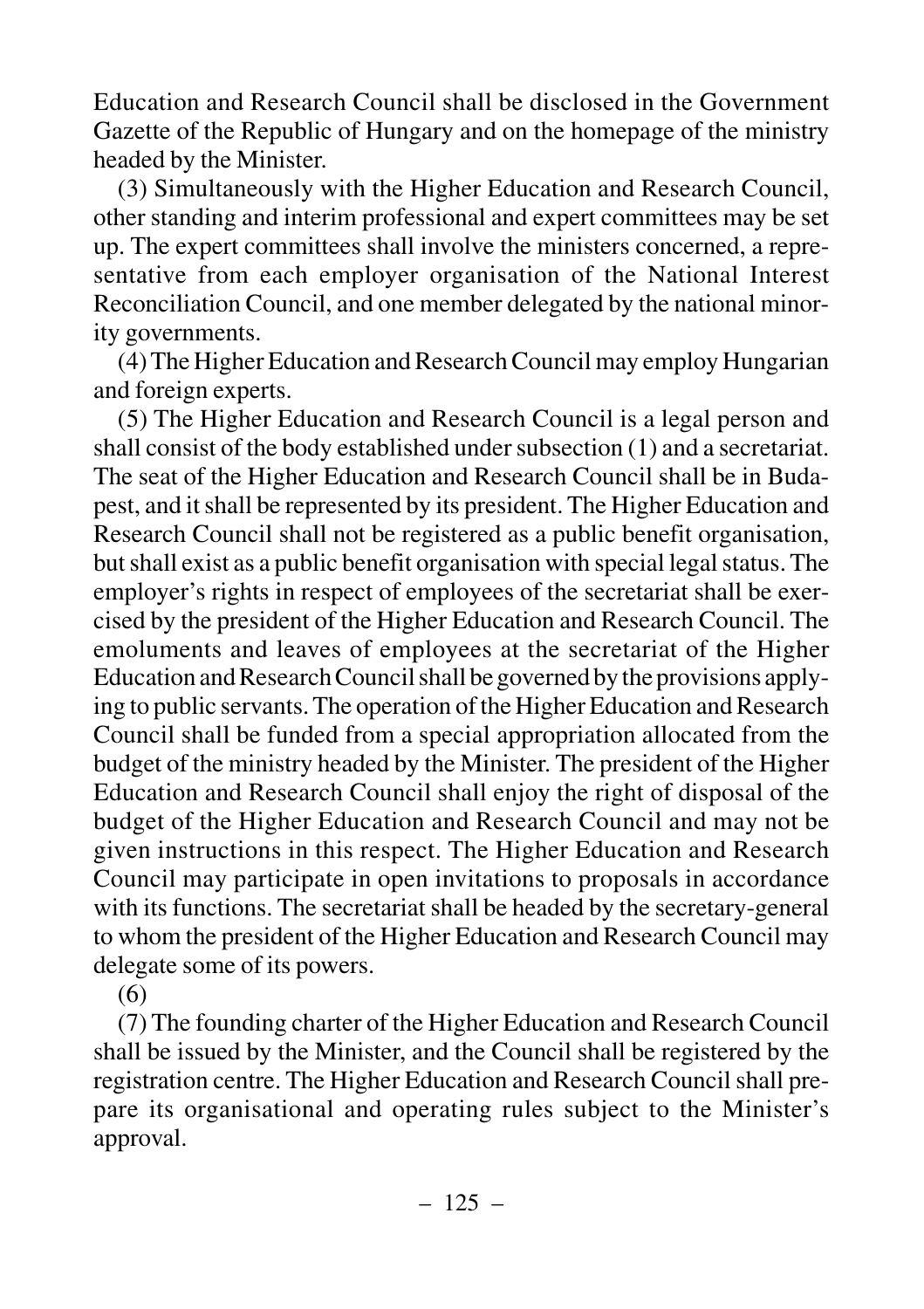(8) The Government shall pass a decree on the establishment of the Higher Education and Research Council, the conflict of interests as regards membership, termination of membership, the operation of the Higher Education and Research Council, the execution of its tasks, and the functioning of its secretariat. The lawful operation of the Higher Education and Research Council shall be controlled by the Minister as defined by the Government.

## **Boards of Executives of Higher Education Institutions**

**Section 114** (1) The Hungarian Rectors' Conference is a body entitled to represent higher education institutions and to protect their interests. It may deliver an opinion on any issue with relevance to the operation of the higher education system and make proposals for decision-makers or those in charge of preparing decisions. The Hungarian Rectors'Conference is a legal person, its seat is in Budapest, and may be represented by its chairperson. The public prosecutor's office shall exercise judicial supervision over the Hungarian Rectors' Conference. The Hungarian Rectors' Conference shall be registered by the registration centre. The reporting and accounting obligation of the Hungarian Rectors' Conference shall be governed by the rules applicable to other organisations. The Hungarian Rectors' Conference shall have the status of a prominently public benefit organisation but without the need to be registered as a public benefit organisation.

(2) The members of the Hungarian Rectors' Conference shall comprise the rectors of higher education institutions. The National Union of Students in Hungary, the Association of Hungarian PhD. and DLA Students, and the Trade Union of Employees in Higher Education shall each send one representative to the meetings of the Hungarian Rectors'Conference, who shall act in an advisory capacity.

(3) The Hungarian Rectors' Conference shall stipulate its order of operation in its bylaws, and shall elect its officers and authorise some of its members to represent the organisation. The Hungarian Rectors' Conference is entitled to use the coat of arms of Hungary.

(4) The financial and administrative conditions for the operation of the Hungarian Rectors'Conference shall be ensured by higher education insti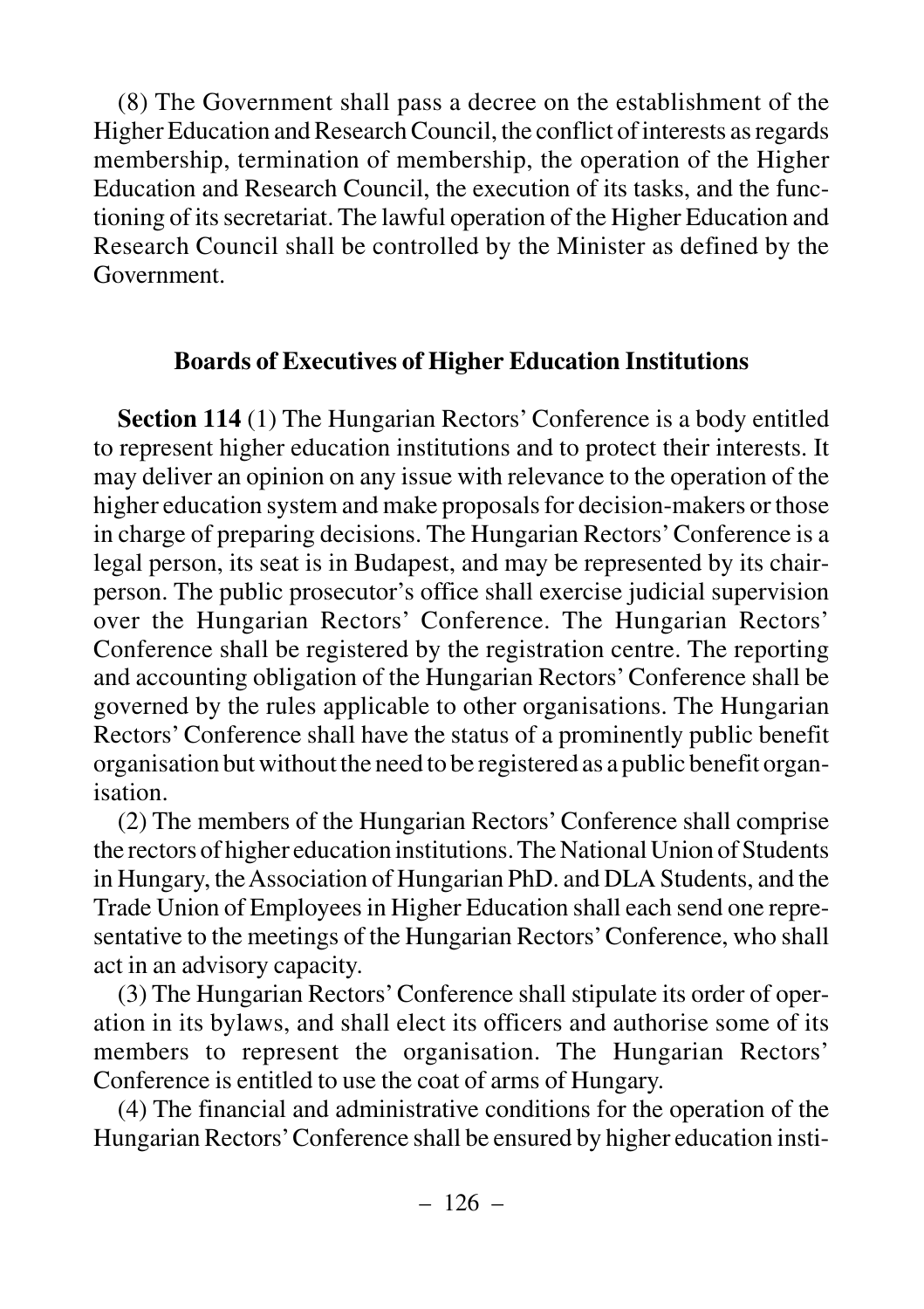tutions. Such costs shall be borne by the specific higher education institutions in compliance with the bylaws that govern the order of operation.

(5) The National Doctoral Council is a body consisting of the chairs of the doctoral councils of higher education institutions, adopting positions in affairs relating to doctorate courses and the conferral of doctoral degrees. The National Doctoral Council shall determine the principles governing the quality and performance based distribution of the quota of students admissible to state-funded doctorate courses among the higher education institutions.

(6) The National Credit Council shall be responsible for the national development of the credit system, its harmonisation and the promotion of its function in international student mobility. The National Credit Council shall assist higher education institutions in operating and developing the credit system. The National Credit Council shall draft proposals for the Minister with a view to the approximation of the Hungarian and international credit systems.

The order of operation of the National Credit Council shall be defined by the Government.

#### MAINTAINER CONTROL

**Section 115** (1) Maintainer control shall be exercised by the entity ensuring the conditions of operation of the higher education institution in line with the provisions of this Act. Unless otherwise provided for herein, the rights and obligations pertaining to maintainer control shall be identical irrespective of the entity exercising such rights and discharging such obligations. Rights and obligations pertaining to maintainer control may be transferred subject to an agreement or exercised and fulfilled jointly.

(2) The maintainer shall

*a)* apply to the registration centre for the procedure of state recognition of the higher education institution or of withdrawal of its state recognition;

*b)* issue or amend the founding charter of the higher education institution;

*c)* communicate the budgetary appropriations (principals) of the higher education institution and evaluate its annual accounts drafted in compliance with the accounting regulations;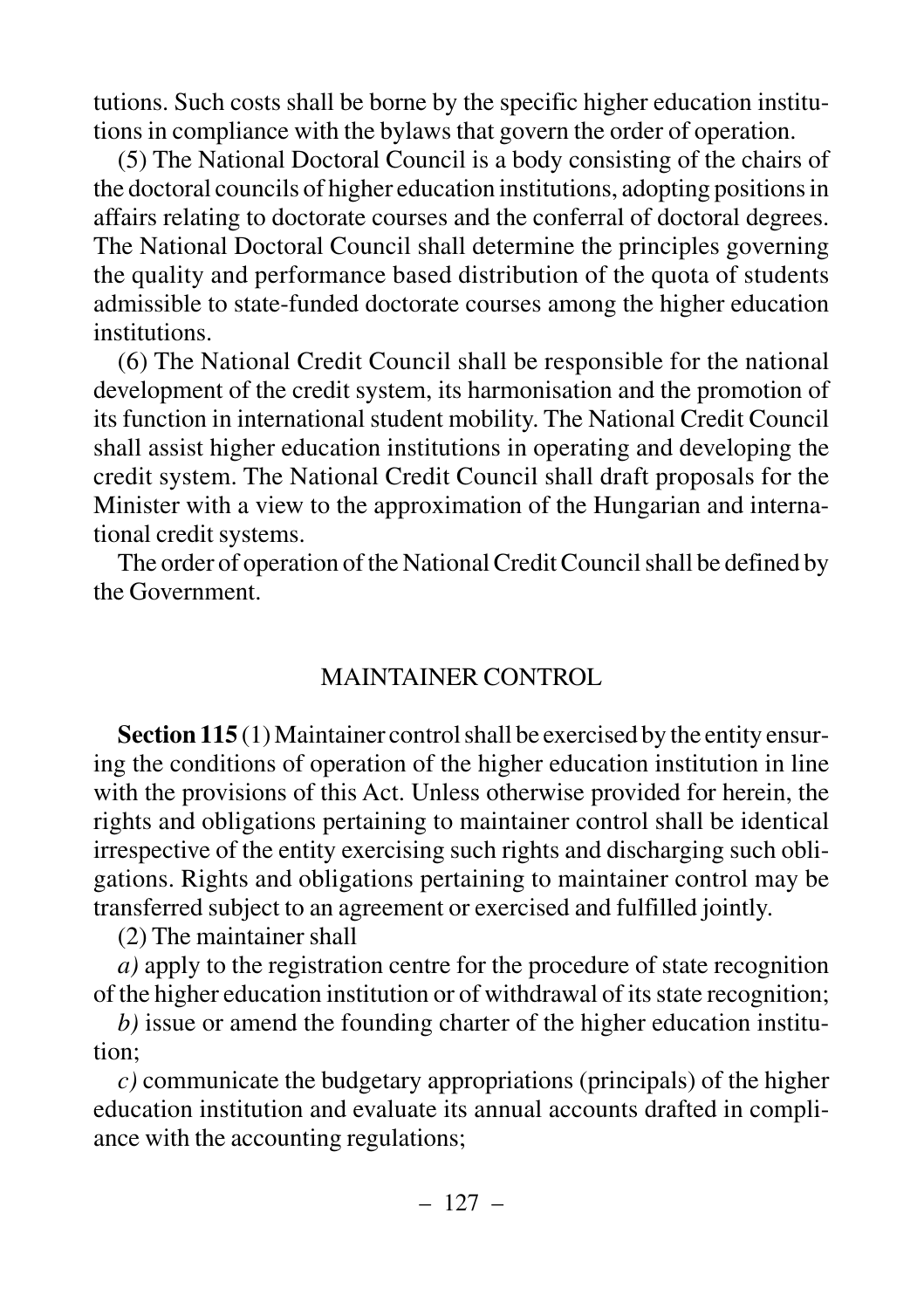*d)* review

*da)* the statutes of the higher education institution,

*db)* the institutional development plan of the higher education institution,

*dc)* the institution's core budget, plan for commitments and its implementation schedule;

*e)* monitor

*ea)* the higher education institution's management, lawful and efficient operation, and evaluate the pro rata execution of its core budget, plan for commitments and their implementation schedule,

*eb)* the effectiveness of professional work;

*f)* originate the appointment and release from office of the rector, and shall exercise the employer's rights with regard to the rector;

*g)* on the rector's proposal, appoint the financial head or the head of the internal audit unit within higher education institutions operating as budgetary organisations, and withdraw such appointment at the initiative of the rector, the financial board or its own;

*h)* provide for the control of the annual budget report of the higher education institution operating as a budgetary organisation.

(3) The maintainer shall examine the uniformity, completeness, and lawfulness of the statutes and their compliance with the requirement of efficiency.

(4) In ensuring lawfulness, the contents of institutional documents shall be observed, with their legality as well as that of the operation of the higher education institution and decision-making shall be verified. For the procedure regulated in this subsection, the provisions of Chapter VI of the Act on the General Rules of Administrative Procedures and Services shall apply.

(5) As a result of the control regulated in subsection (4), the maintainer may call on the head of the higher education institution to remedy any unlawful decision or to take the necessary action, and set an appropriate deadline for compliance.

(6) The maintainer shall evaluate the effectiveness of professional activity and the efficiency of institution operation on the basis of the annual report produced by the higher education institution in compliance with the accounting regulations and the report on the implementation of the institutional quality development scheme, and shall undertake action by specifying an appropriate deadline where necessary.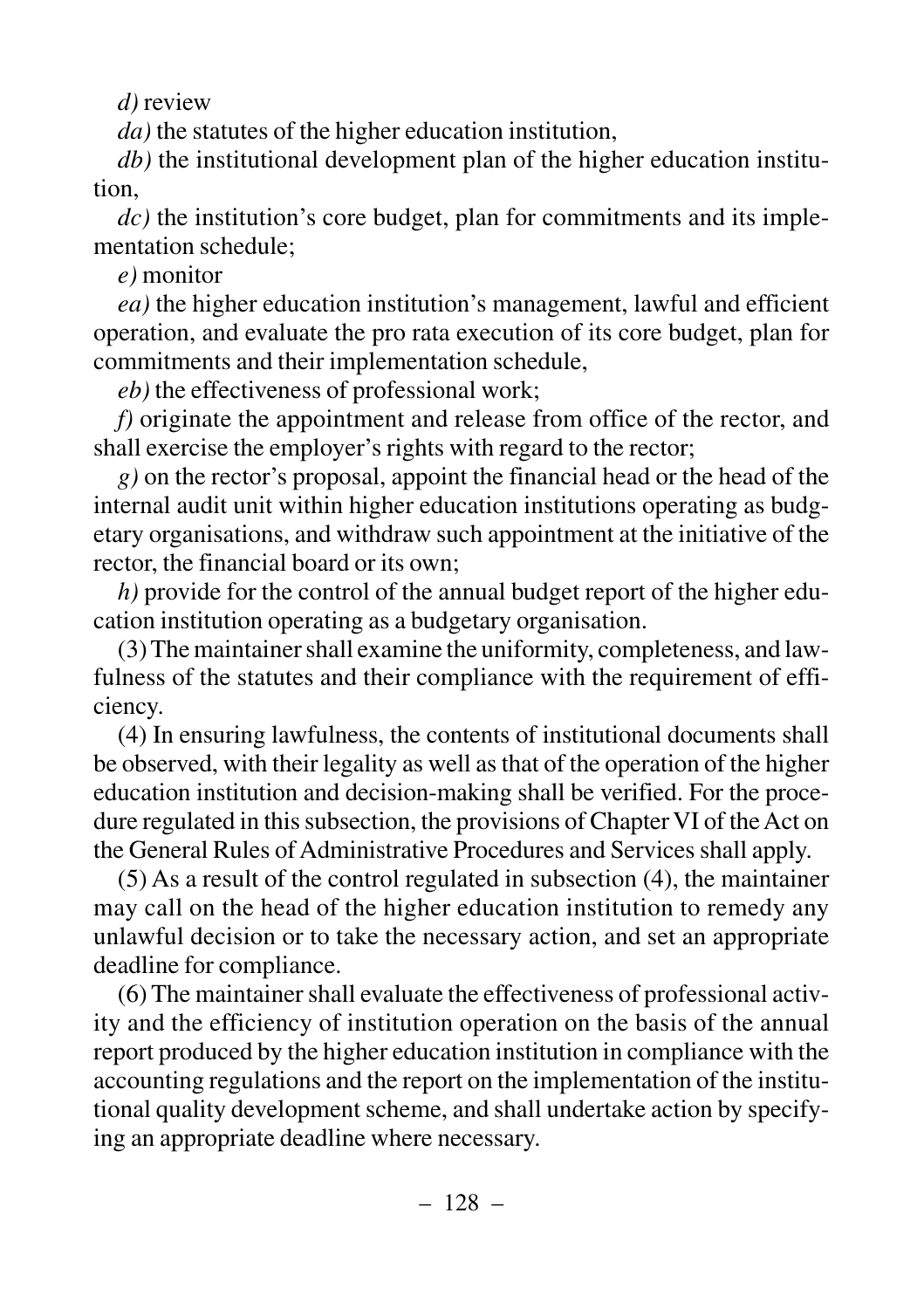(7) The higher education institution shall send the maintainer its statutes, institutional development plan, budget, plan for commitments and implementation schedule, as well as any amendments within fifteen days from the Senate's decision. Where the higher education institution plans to take a decision that is contrary to its budget or plan for commitments, it shall notify the maintainer in advance. The maintainer may request notice of any other decision of the Senate.

(8) The maintainer may communicate to the higher education institution its comments on the higher education institution's budget, plan for commitments and the implementation schedule of the budget within 30 days from receipt. Comments on the statutes shall be made within 60 days from receipt and those concerning the institutional development plan within 90 days. Such deadlines may be extended on one occasion by no more than 30 days. If the maintainer raises any objection to the higher education institution's budget, plan for commitments and the pertaining implementation schedule, or the contents of the statutes or the institutional development plan, it shall return the same on one occasion and by setting an appropriate deadline to the higher education institution urging its revision.

(9) The maintainer may institute court proceedings if the higher education institution fails to meet the obligations detailed in subsections (5)–(8).

(10) A lawsuit may be filed within 30 days from expiry of the specified deadline. The court shall adjudicate the matter through out-of-court proceedings without delay. Missing the deadline shall result in forfeiture. Based on the maintainer's claim, the court may overrule the higher education institution's decision or order the higher education institution to comply, whether partly or entirely, with the maintainer's instructions. The procedure shall fall within the jurisdiction of the Budapest Metropolitan Court. The submission of the claim shall suspend the implementation of the decision.

(11) Where a higher education institution plans to take a decision that is contrary to its budget or plan for commitments, the maintainer shall communicate its objections within 15 days from the date on which notice of such decision has been sent. The higher education institution may pass the disputed decision by the unanimous vote of the Senate.

(12) In the case of state higher education institutions, the maintainer shall

*a)* on the financial board's proposal,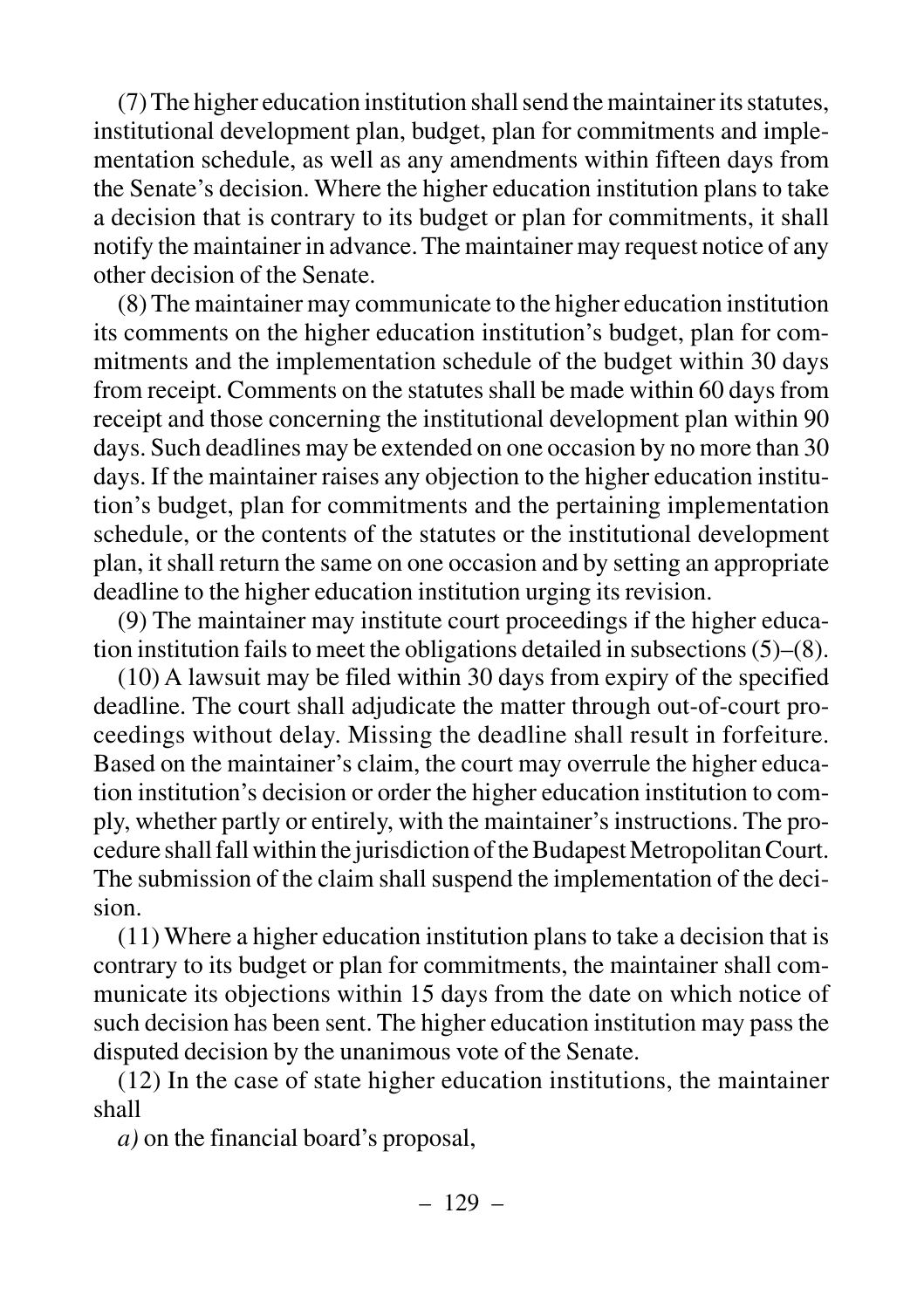*aa)* determine the rector's emoluments,

*ab)* approve that part of the rector's job description which concerns duties other than those pertaining to instruction and research;

*b)* have the right to transfer additional employer rights to the financial board with regard to the rector.

(13) In the case of state higher education institutions,

*a)* the maintainer may refuse to send the senate's decision on the candidate for the rector's office to the President of the Republic of Hungary or the Prime Minister, if the candidate does not meet the specified requirements or the senate's decision-making procedure has been invalid,

*b)* the registration centre's decision cannot be appealed in cases defined in Section 106 (1).

(14) Maintainer control shall not affect the autonomy of the higher education institution granted by this Act nor its powers to make decisions. Based on the decision of the higher education institution's senate, the rector may institute court proceedings within 30 days from communication of the maintainer's action to appeal such action – except for the maintainer's comments and the return for revision under subsection (8), and the maintainer's objections pursuant to subsection  $(11)$  – on the grounds that the maintainer's decision violates its autonomy granted by this Act. The court shall decide the case through out-of-court proceedings without delay. Missing the deadline shall result in forfeiture. The court may overrule the maintainer's decision. The procedure shall fall within the jurisdiction of the Budapest Metropolitan Court. The submission of the claim shall suspend the implementation of the decision.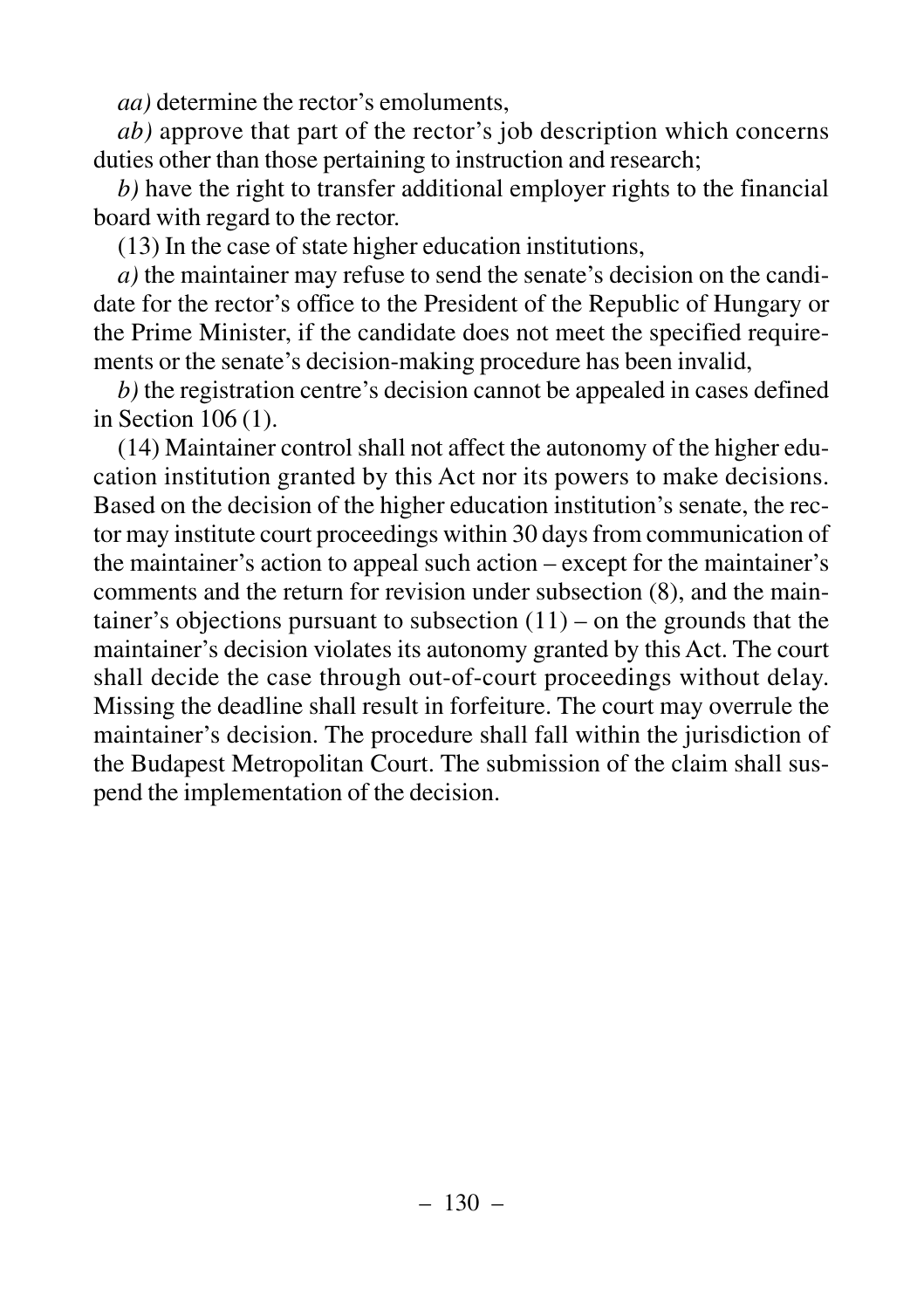## **PART SIX**

## *PROVISIONS WITH INTERNATIONAL RELEVANCE*

### FOREIGN HIGHER EDUCATION INSTITUTIONS IN HUNGARY HUNGARIAN HIGHER EDUCATION INSTITUTIONS ABROAD

**Section 116** (1) Foreign higher education institutions may operate or issue foreign diplomas or certificates in the territory of the Republic of Hungary, if the institution and the diploma or certificate it issues are legally recognised in the state of origin as a higher education institution and a duly corresponding diploma or certificate, and such recognition has been genuinely certified, and furthermore, the license required for commencement of operation has been issued by the registration centre. Unless otherwise provided for by law, the establishment of the foreign higher education institution, its education and research activities, the pertaining monitoring procedures, the operation of the institution and the specification of entry requirements shall be subject to the relevant provisions of the state which recognises the higher education institution as its own.

(2) The foreign higher education institution shall be registered by the registration centre. Once it has ascertained the fulfilment of the conditions defined in subsection (1), the registration centre shall authorise the maintainer to start operation. The Hungarian Accreditation Committee and, pursuant to Act C of 2001 on the Recognition of Foreign Certificates and Degrees (hereinafter 'Recognition Act'), the body responsible for the recognition of foreign certificates and degrees shall cooperate as expert bodies in the authorisation procedure. The license for starting operation may be denied if the degree or the qualification certified by the diploma cannot be recognised in Hungary. The Minister shall exercise the powers defined in Section 105 in respect of the operation of foreign higher education institutions and may, within the confines of such powers, request at least once every eight years that satisfaction of the conditions stipulated in subsection (1) be verified.

(3) The higher education institution referred to in subsection (1) which awards foreign diplomas or certificates may also be established and operate in Hungary on the basis of an international agreement. Higher education institutions established and operating pursuant to an international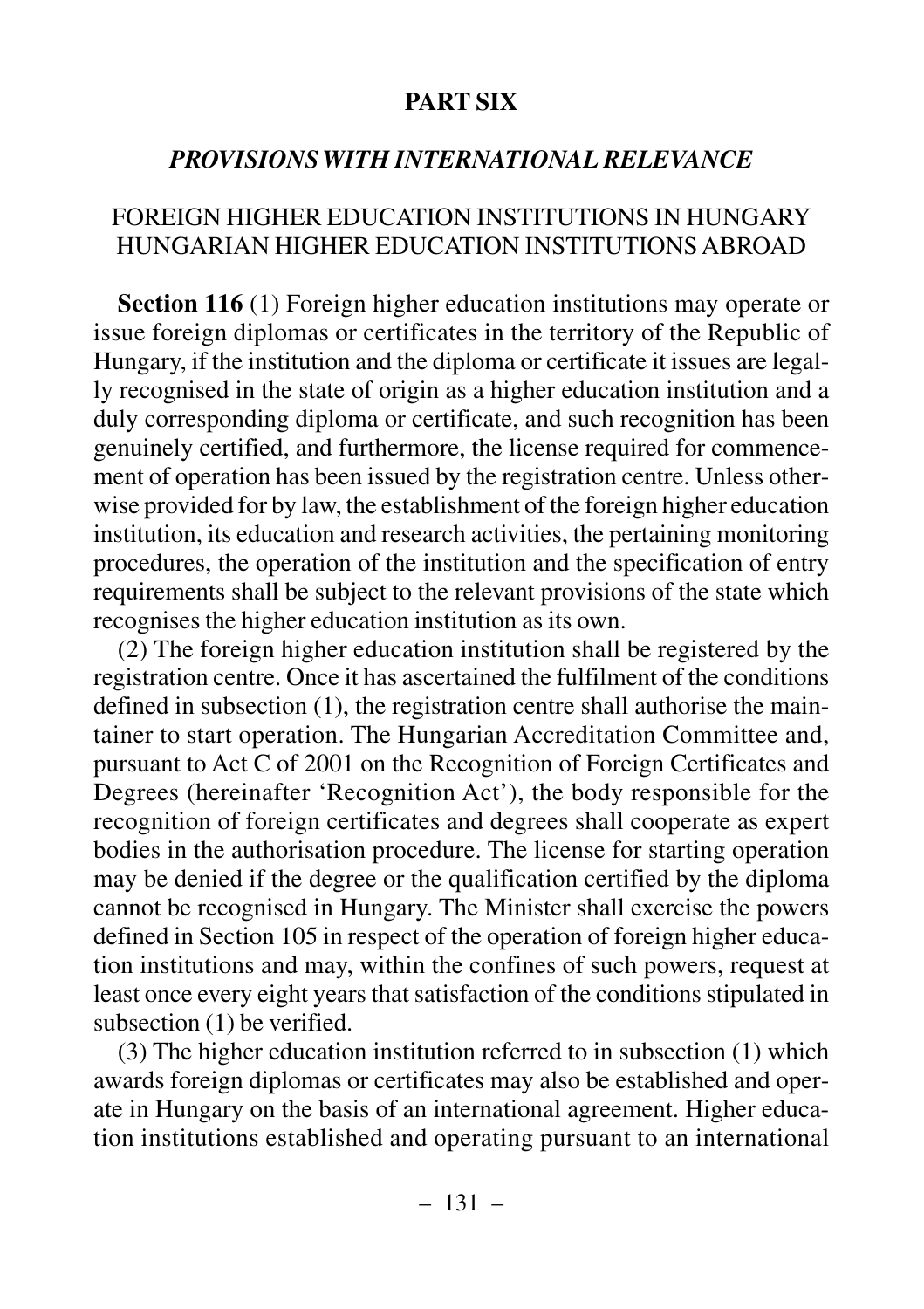agreement shall ex officio be recorded by the registration centre in the register regulated in subsection (2). The provisions pertaining to the control of lawfulness – as defined in subsection  $(2)$  – of higher education institutions established and operating pursuant to an international agreement shall be applied unless otherwise prescribed by the international agreement.

(4) Unless otherwise provided for by an international agreement, no state-funded places may be reserved for foreign higher education institutions operating in the territory of the Republic of Hungary.

(5) Higher education institutions regulated in this Section shall be required to register in the information system of higher education and supply data accordingly.

**Section 117** (1) Subject to the laws of the country concerned, Hungarian higher education institutions may offer off-site training outside the territory of the Republic of Hungary.

(2)

(3) The Hungarian State may contribute to the operation of the higher education institution under subsection (1) through normative funding stipulated in law, on the basis of an international agreement or a work plan, or by means of applications or an agreement. The call for applications shall be initiated by the Minister, and the Minister shall be authorised to conclude agreements.

(4) Hungarian and foreign higher education institutions may provide joint programmes awarding a Hungarian and foreign or joint diploma or certificate if all the following criteria are met:

*a)* the higher education institutions are entitled to provide such programmes,

*b)* the higher education institutions concerned have agreed as to the organisation of the programme,

*c)* the higher education institutions concerned have been granted state recognition in their state of residence,

*d)*the diploma or certificate issued is accepted as a diploma or certificate awarded in higher education pursuant to the relevant national law of the countries concerned,

*e)*the agreement expressly specifies the Hungarian undergraduate, graduate or doctorate course or postgraduate specialist training course requirements to which the joint programme conforms.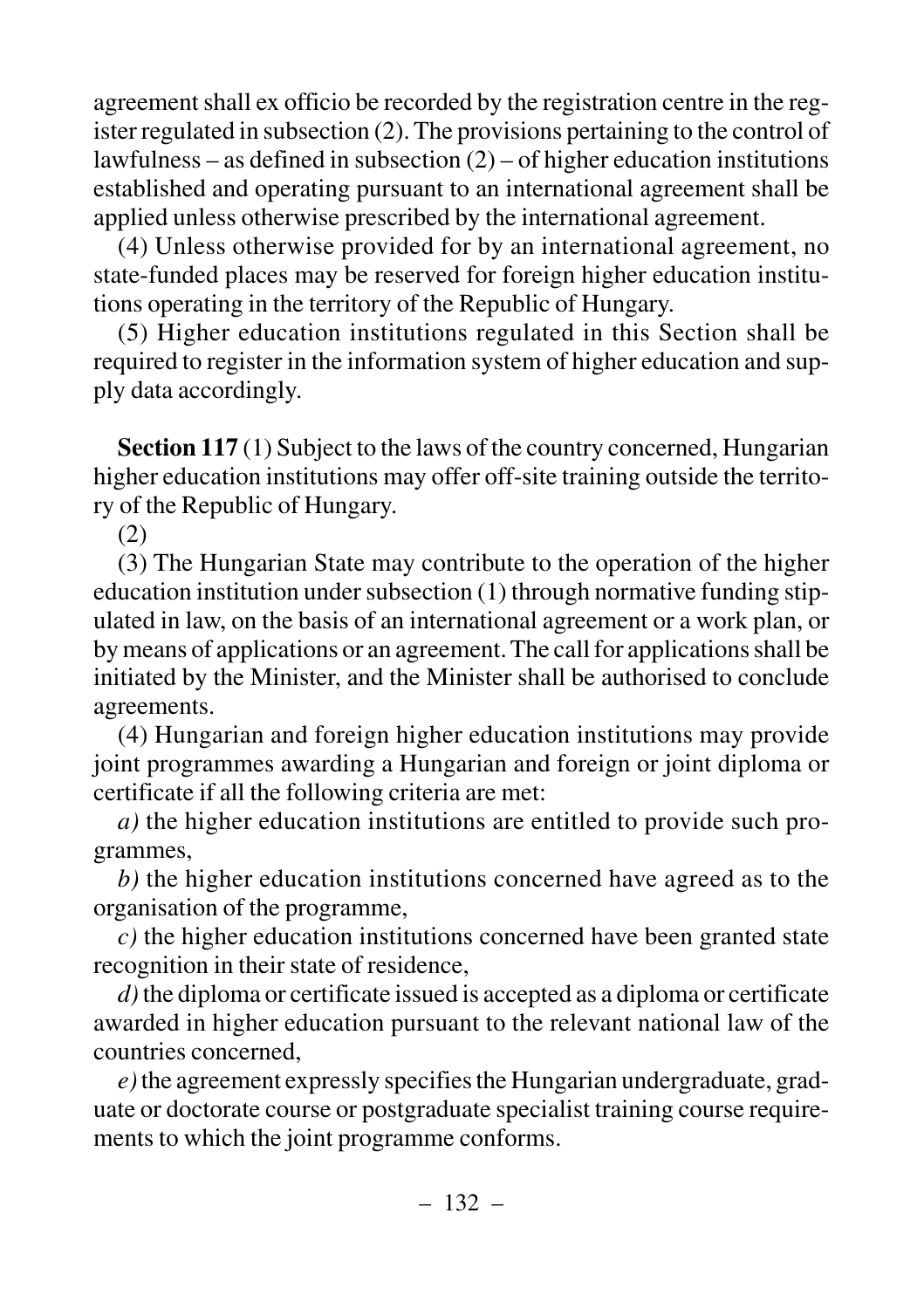(5) No authorisation for operation in Hungary shall be necessary if foreign higher education institutions offer the programmes set forth in subsection (4). The Hungarian Accreditation Committee shall cooperate as an expert body in the authorisation of training provision regulated in this Section as defined in Section 106 (7).

## STUDIES OF HUNGARIAN NATIONALS ABROAD

**Section 118** (1) Hungarian nationals shall have the right to pursue studies in foreign higher educations without the need for any authorisation.

(2) The ministry headed by the Minister may support the studies of Hungarian nationals in foreign state-recognised higher education institutions through scholarships awarded on the basis of applications.

(3) If a Hungarian national is a member of a national or ethnic minority, the ministry headed by the Minister shall support higher-level studies in the native language through scholarships awarded on the basis of applications.

(4) Hungarian nationals may obtain a student loan for studies in a degree programme offered by state recognised higher education institutions in an EEA country.

(5) Those pursuing studies abroad as defined under this Section shall be eligible for a student pass.

(6) The rules pertaining to the call for, and the assessment of, applications referred to under subsections (2)–(3), the application, disbursement, and settlement of the student loan, and requests for and issuance of student passes shall be regulated by the Government with the proviso that the call for applications defined in subsection (3) shall be published and assessed subject to the consent of the national minority government concerned.

## STUDIES OF NON-HUNGARIAN NATIONALS IN HUNGARY

**Section 119** (1) The recognition of diplomas and certificates of completion of secondary studies awarded by foreign education institutions that have been granted an operating license abroad or in Hungary shall be subject to the provisions of the Recognition Act.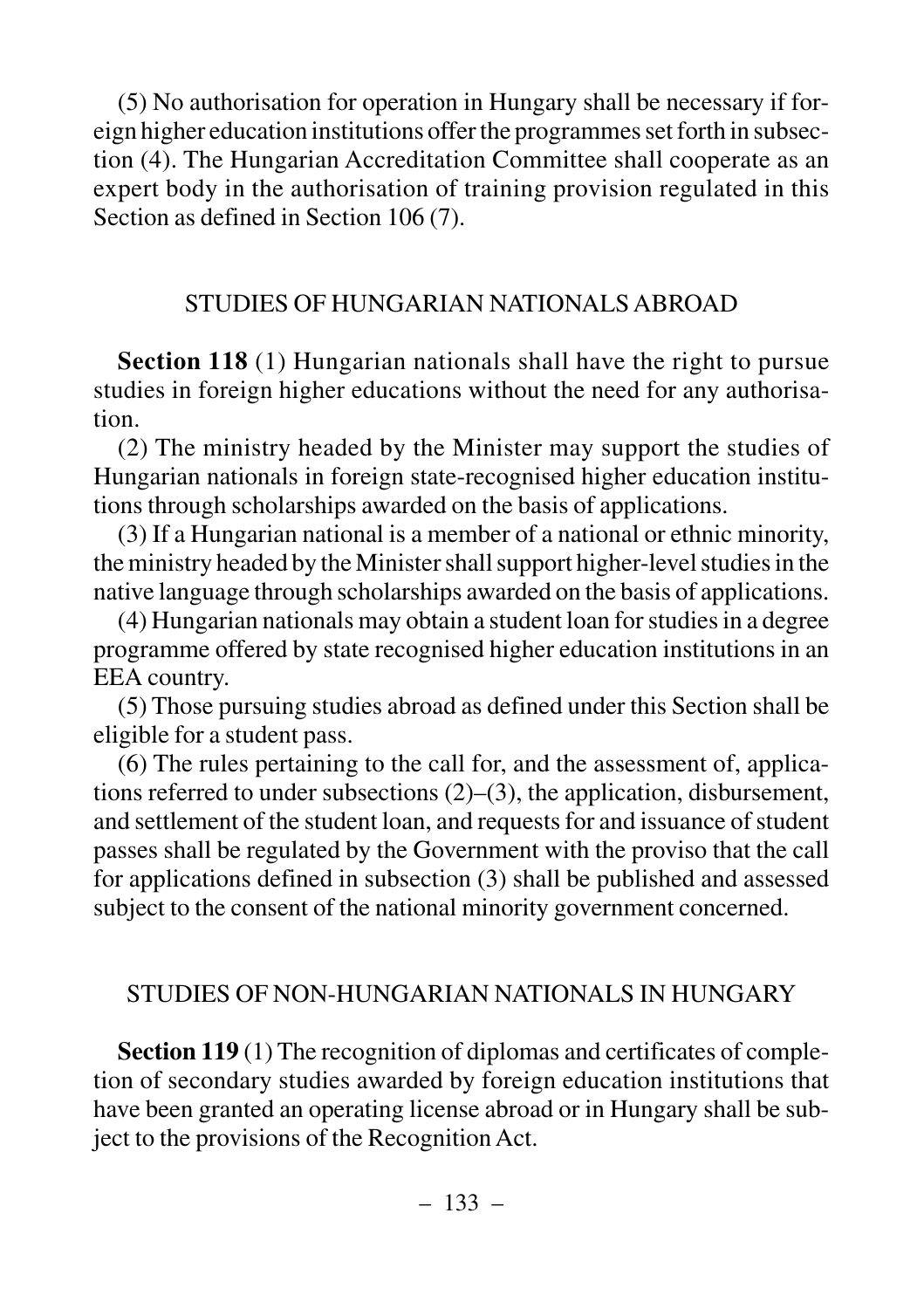(2) For the studies of non-Hungarian nationals in Hungary, the provisions of this Act shall apply subject to the following derogations:

*a)* if a non-Hungarian national has no residence in the territory of Hungary, prior to acquiring student status he/she shall obtain an entry visa and a residence license as stipulated by other laws,

*b)*if the student specified in Section 39 (1), except for people listed under paragraphs *b)–c)* of Section 39 (1), enrols for state-funded training, he/she shall only be eligible for maintenance, welfare, textbook, accommodation or other grants on the basis of an international agreement, law, work plan or reciprocity,

*c)* studies may be supported from the central budget through scholarships awarded on the basis of applications,

*d)* Hungarians living abroad shall be eligible for enrolment in state-funded training under the conditions stipulated in Act LXII of 2001 on Hungarians Living in Neighbouring Countries (hereinafter: 'Preference Act'),

*e)* non-Hungarian nationals may undertake preparatory studies in student status prior to enrolling in higher education for a period of maximum two semesters.

(3) The rules pertaining to the funding of the studies of foreign nationals in Hungary and the studies of Hungarian nationals abroad shall be determined by the Government, whereby it may extend the state-funded period defined in this Act in respect of persons coming under the scope of the Preference Act.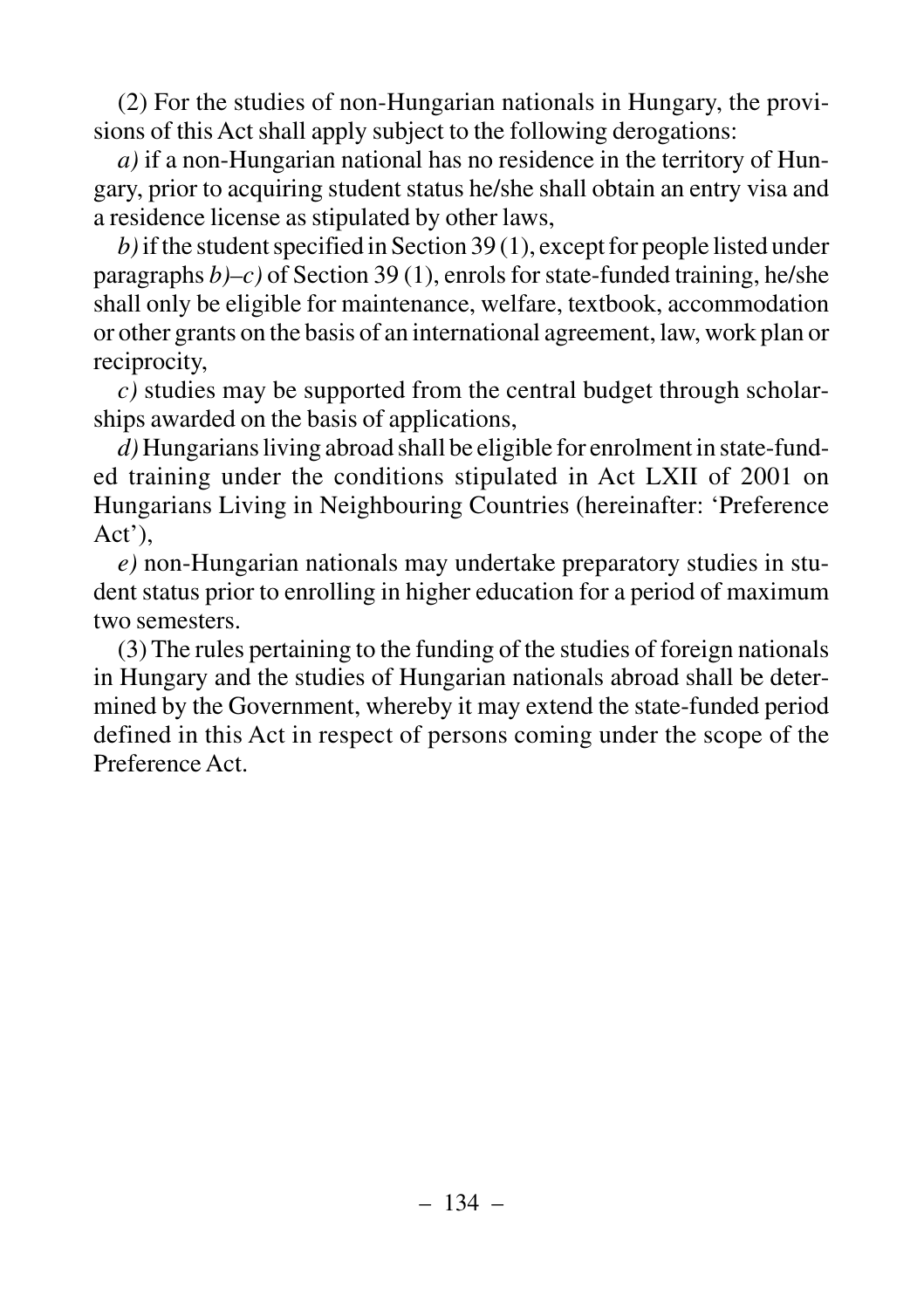#### **PART SEVEN**

### *THE FUNDING OF HIGHER EDUCATION*

### THE ECONOMIC ACTIVITIES OF HIGHER EDUCATION INSTITUTIONS

**Section 120** (1) Higher education institutions shall perform their tasks in accordance with their annual budgets. Within the scope of their economic activities, higher education institutions may take any decision or action that contributes to the execution of the tasks specified in their founding charters, unless such move jeopardises their core activities and the efficient utilization of public funds and public property. Thus, in particular, they may conclude contracts, acquire ownership, affiliate with other institutions, undertake business activities, establish a business organisation, encumber or alienate their assets, and use and utilise the assets at their disposal. Higher education institutions shall be committed to the proper and efficient use of funds at their disposal and the protection of intellectual and other properties.

(2) State-run higher education institutions shall act as administrators whereas the non-state higher education institutions shall be users – unless the maintainer assigns ownership of the assets – of the assets put at their disposal by the maintainer for the execution of their tasks (hereinafter: 'assets put at the disposal of the higher education institution'). Higher education institutions shall use the movable and immovable property at their disposal for discharging the tasks specified in their founding charters. State higher education institutions shall dispose of the assets put at their disposal in accordance with the acts on public finances and state assets and the provisions of this Act.

Higher education institutions shall make separate records of the assets put at their disposal and their own assets.

(3) Higher education institutions shall manage independently the funds put at their disposal and their own revenues by observing the requirement of rational and economical management, and may not be deprived thereof. Higher education institutions may invest their temporarily free funds from their own revenues and from revenues of previous year's remaining budget– provided they do not have overdue liabilities – in government securities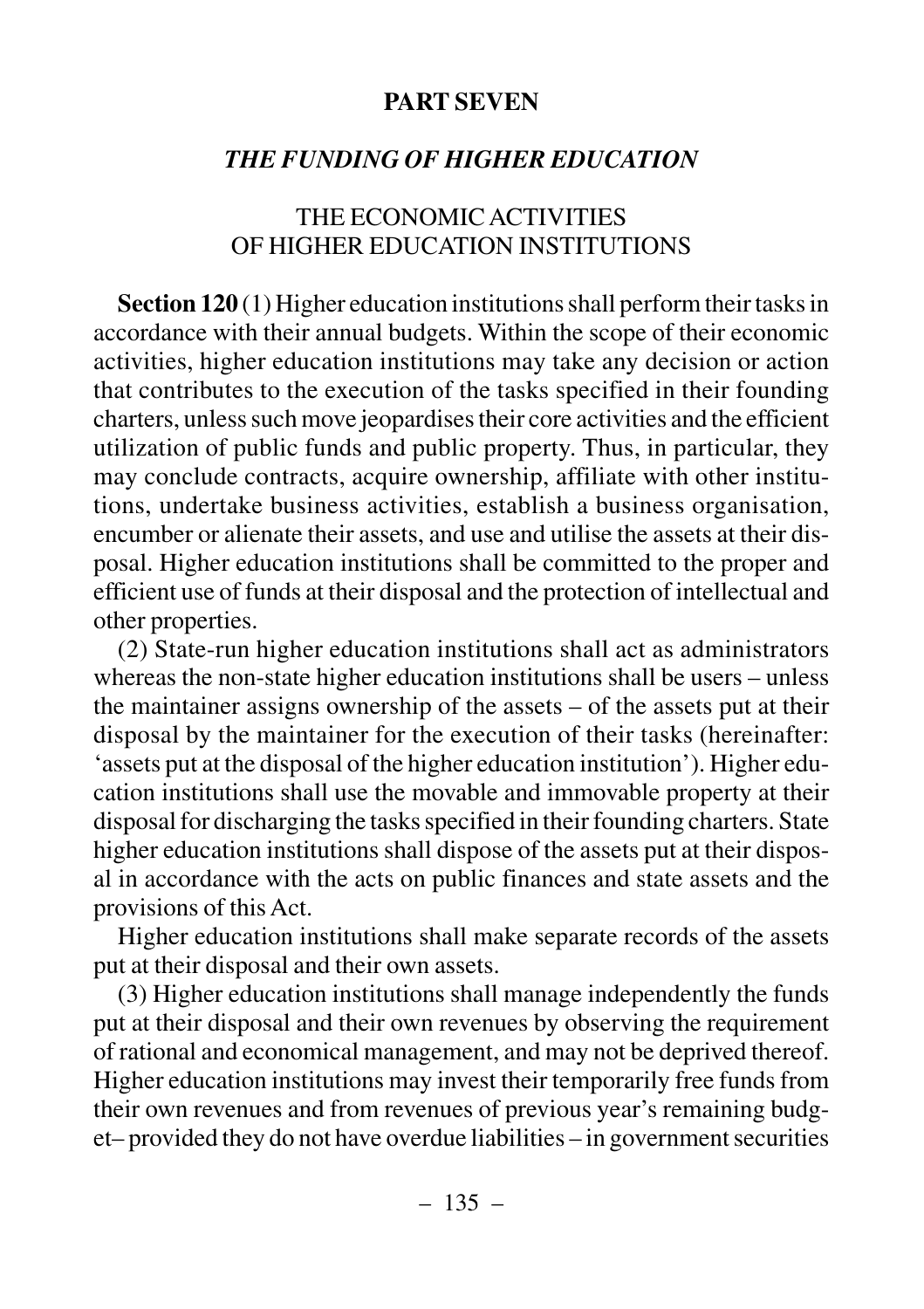traded in the network of the Treasury. Higher education institutions operating as budgetary organisations may use the appropriation or funds surplus left over from the budget year for the fulfilment of their institutional tasks in subsequent years, after their eligibility has been ascertained. Higher education institutions operating as budgetary organisations shall be exempted from paying the dues charged to the revenues allocated in the Annual Budget Act if they spend such amount on renovation or investments as defined in Section 122 (2).

(4) As an additional activity pertaining to their core activities, higher education institutions may pursue the activities regulated in Section 4  $(1)$ – $(2)$ . Furthermore, they may pursue business activities unless this jeopardises the fulfilment of their basic tasks. Higher education institutions operating as budgetary organisations need not pay tax on their business profit, provided they use such profit to perform their basic tasks or acquire ownership to facilitate the execution of their basic tasks, or to invest in the hedge fund, nor on the revenues earned through their core and additional activities. Higher education institutions operating as budgetary organisations may manage their cash flow from their own revenues on a settlement sub account kept with the Treasury. The year-end balance of the settlement sub account kept with the Treasury shall be disregarded when calculating higher education institutions' surplus left over from the previous year.

(5) Higher education institutions shall cover the costs and expenses incurred in connection with their own revenues from the same.

(6) Higher education institutions operating as budgetary organisations shall prepare a balance sheet report quarterly, and send it to the maintainer.

**Section 121** (1) State higher education institutions may establish a private limited company by shares or a limited liability company drawing on its own revenues or assets, or may acquire participation in it without any consent by the Government, provided that no state assets are used as capital contribution. The operation of such companies and the liabilities of the executive officers thereof shall be governed by the rules applicable to companies with state participation as defined in a separate act.

(2) State higher education institutions may establish or acquire participation in a business organisation unless its liability exceeds the rate of its capital contribution, which may not be higher than the share of eligible dividend payments. The business organisation may not found any additional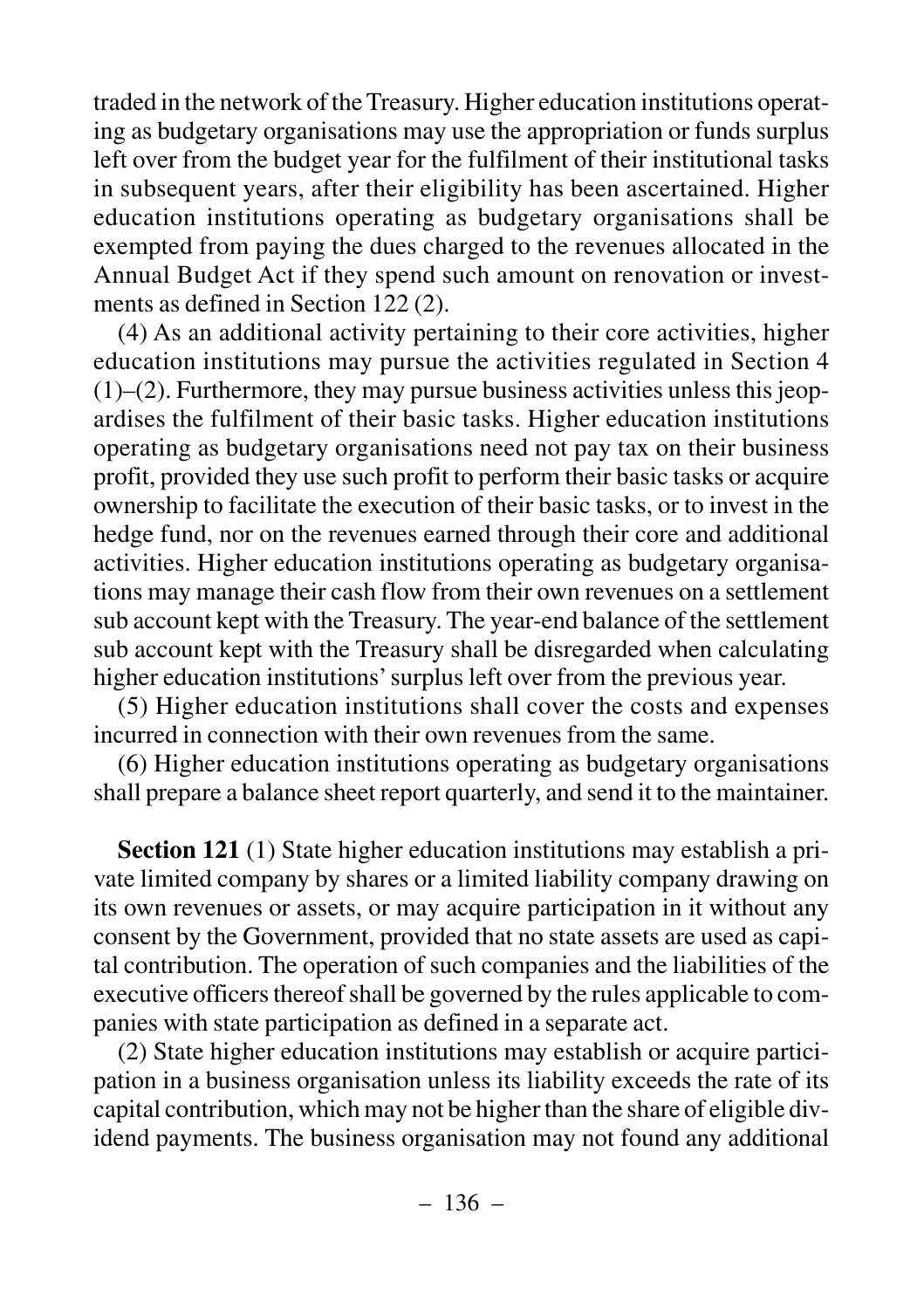business organisation and may not acquire participation in any business organisation.

(3) State higher education institutions shall make all cash contributions to business organisations from their own revenues.

(4) Rectors of state higher education institutions shall submit to the financial board an annual report on the operation of the business organisations they have established or those in which they have acquired participation. Based on the report, the financial board shall draft a proposal for actions to be taken in connection with the continued operation of the business organisation or to avoid any asset loss.

(5) Higher education institutions operating as budgetary organisations may only establish business organisations if their business plan forecasts profit within three years, and any deficit is covered by the higher education institutions' revenues kept on a separate account.

(6) Higher education institutions shall establish or acquire participation in business organisations which do not harm their own interests. No business organisation may be established for the execution of tasks in connection with the courses specified in Section 11 (1) and (3), except for organisation activities.

(7) Where a higher education institution is the beneficial owner of an intellectual product, it may transfer such property as contribution in kind to a business organisation and may set up an enterprise for the commercial utilisation of the intellectual product. Business organisations established for such purpose shall be subject, among other laws, to Act CXXXIV of 2004 on Research and Development and Technological Innovation.

(8) Holders of senior executive and executive positions in higher education institutions as well as their close relatives [paragraph *b)* of Section 685 of the Civil Code] may not be appointed to executive positions, become members of the supervisory board, or perform auditing tasks in business organisations established by higher education institutions or in which such institutions have acquired participation.

(9) Ownership rights of business organisations founded by higher education institutions or those in which such institutions have participation shall be exercised by the rector.

**Section 122** (1) Within the framework of the institutional development plan, state higher education institutions shall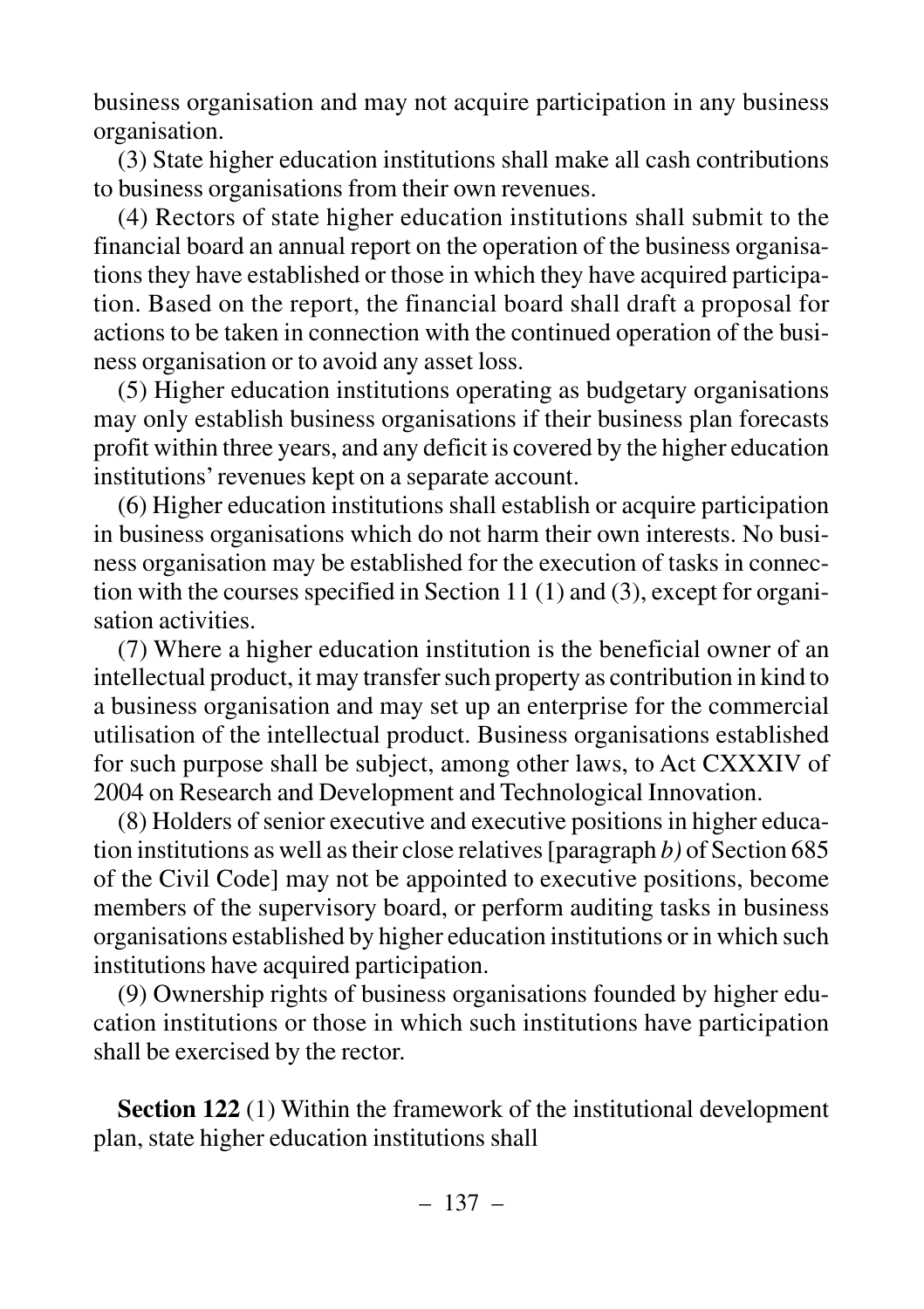*a)* attend to development tasks,

*b)* have the right to launch investments or contribute to the joint implementation of investment projects with assets at their disposal or in their possession.

(2) Consent to alienation of Treasury assets state higher education institutions administer may not be denied if the revenue earned through the sale of real property is used for renovation, investment or any other development projects that serve the execution of higher education institutions' basic tasks. The remaining amount of the revenue earned through the alienation of real property, which is part of the Treasury assets administered by the state higher education institution, following the payment of public dues and the costs of alienation shall be used for renovation, investment, including the repayment instalments for investments in the framework of Public Private Partnerships (PPP), or any other development projects that serve the execution of higher education institutions' basic tasks.

(3) In the case of joint investment with a non-public investor, state higher education institutions shall be entitled to transfer the real property they administer to the investor without a competition or grant the investor land tenure rights in respect of the property concerned. Assignment of use or land tenure rights may be made in accordance with the terms of the agreement concluded with the investor without any consideration. Nonetheless, its duration may not exceed twenty years.

(4) State higher education institutions may undertake long-term commitments (maximum 20 years) against their budgets for accumulation purposes or the purchase of services substituting for investment. The total aggregate amount of annual payment obligations arising from such commitments may not exceed in any year 10% of the appropriation of their annual budgets allocated for tangible and accumulation purposes. If the total aggregate amount of annual payment obligations exceeds this ceiling due to a decrease in the budget of the higher education institution in the year concerned, no further commitments may be made until such imbalance is remedied. Longterm commitments shall be presented in an annual statement, which shall form part of the annual budget and financial report. The ministry headed by the Minister may assume 50% of the higher education institutions'commitments against the approved annual appropriation under the relevant budget chapter. The aggregate amount of assumed commitments may not exceed 33% of the approved central investment appropriations of the ministry head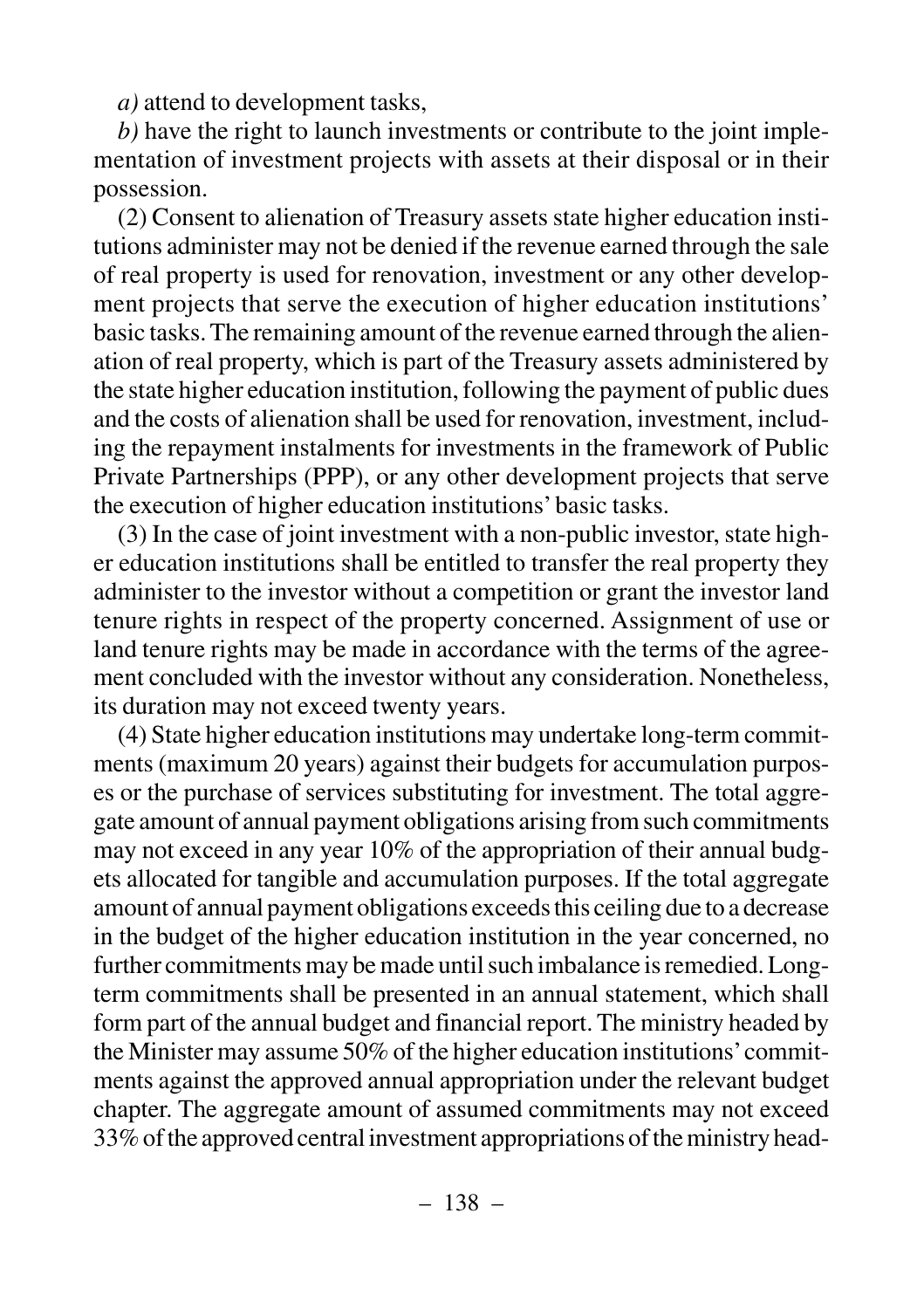ed by the Minister. Assumed commitments in excess of this limit shall be subject to the assent of the Minister responsible for public finances.

**Section 123** (1) State higher education institutions may acquire assets by way of the profit earned (dividend) in the business organisations they established or those in which they acquired participation, after-tax profit from their business activities, profit on revenues derived from fee-paying training, cash donations and donation of movable and immovable properties or inheritance. Higher education institutions may acquire assets, except for donation and inheritance, if they have provided for the protection of the condition or replacement of assets put at their disposal. Higher education institutions may acquire state assets as defined in a separate law.

 $(2)–(3)$ 

(4) Unless otherwise provided for by this Act,

*a)* the provisions of this Act pertaining to assets and acquisition of assets shall refer to trusteeship in the case of state higher education institutions,

*b)*if any state higher education institution acquires assets under any title, the ownership of such assets shall be due to the state. However, a trusteeship agreement for an indefinite period shall be concluded with the higher education institution.

(5) The provisions of subsection (4) shall not apply if the assets acquired have been debited to the institutions' own revenues.

(6) Intellectual products generated through the activity defined in Sections 4–5 in the framework of the lecturer's or researcher's employment shall be subject to the provisions pertaining to the transfer of intellectual products created in an employment relationship or other similar relationship to the employer.

(7) The assets under subsection (1) owned by the higher education institution shall be recorded in the registry kept on state assets, in the manner applicable to state assets; to this end, higher education institutions shall be liable to supply data as defined in a separate act. Such assets may be sold pursuant to the competition regulations approved by the maintainer.

**Section 124**With respect to state higher education institutions, Sections 18/C (7), 92 (2) and paragraph *a)* of Section 95 (2) of the Public Finances Act shall not apply. Paragraph *c)* of Section 100 (1) of the Public Finances Act shall be applied subject to the derogations defined in this Act.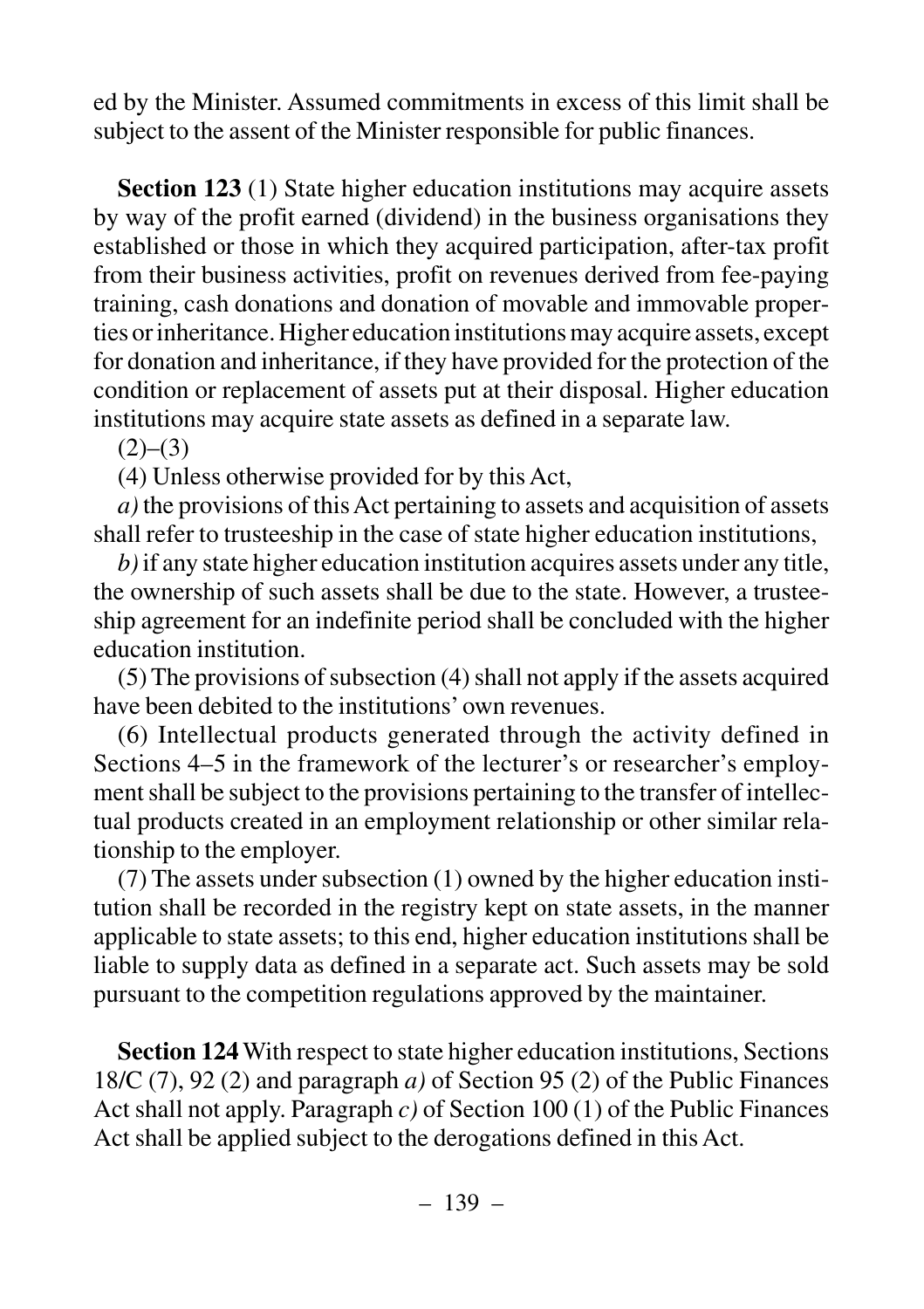## SERVICES PROVIDED AGAINST THE TRAINING CONTRIBUTION AND THE TUITION FEE

**Section 125** (1) Services available to state-funded students shall be as follows:

*a)* registration on two occasions for lectures, seminars, consultations, practical courses, and field practice courses, recitals and examinations, the retake on one occasion of failed recitals and examinations, and the taking of the final examination that are requisite to the fulfilment of instruction and academic requirements specified in the educational programme and to the conferral of the certificate or diploma and the doctoral pre-degree certificate, as well as the degree award procedure during student status in accordance with the provisions of Article 68(3),

*b)* dormitory and student college courses,

*c)* use of the facilities, including library and basic library services, laboratories, computer, sporting and recreational facilities, and the equipment of the higher education institution in connection with free-of-charge services,

*d)* in the case of higher-level vocational training, work and protective clothing and sanitary accessories supplied for practical training, and in the case of other types of training, protective clothing and sanitary accessories,

*e)* academic and career counselling,

*f)* the first issuance of all documents relating to training and to the conferral of the doctoral degree,

*g)* attendance of compulsory award ceremonies or other ceremonies or commemorations organised by the higher education institution.

(2) Unless otherwise provided for by the relevant laws, no higher education institution may charge any administrative service fees (e.g. enrolment fee) to students on state-funded training.

(3) The fee-paying services available to state-funded students shall be as follows:

*a)*teaching of a body of knowledge in any language other than Hungarian as chosen by the student, which is defined in the curricula of the undergraduate and graduate courses in Hungarian and is taught in Hungarian,

*b)* objects produced with the tools and equipment of the higher education institution, supplied for the student by the higher education institution, becoming the property of the student (e.g. reproduced materials),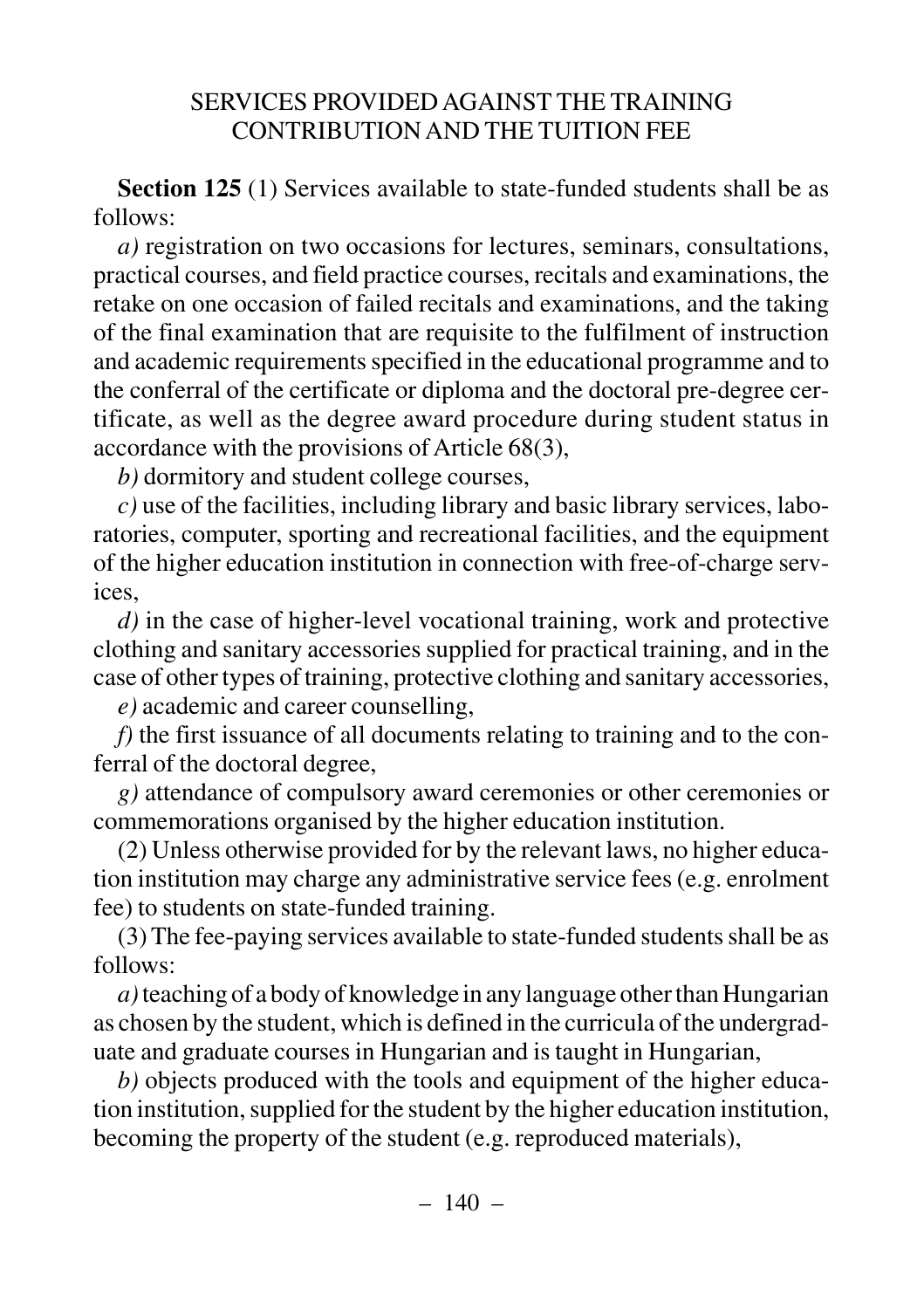*c)* use of the facilities, including library, laboratories, computer, sporting and recreational facilities, and the equipment of the higher education institution outside the scope of free services,

*d)* dormitory placement and placement in the student college, and hence the use of the facilities, especially the library, laboratory, computer, sporting and recreational facilities, and equipment of the dormitory,

*e)* courses awarding credits in excess of the compulsory number of credits or the number of credits higher education institutions are required to offer under this Act.

(4) The academic and examination regulations of higher education institutions may stipulate a fee for the third or any additional retake of an examination in the same subject, and its fees and grants regulations may specify the same for failure to meet or late fulfilment of the obligation set forth in the academic and examination regulations. The rate of such payment obligation per each occasion may not exceed five percent of the normative funding per student.

(5) The rules pertaining to the determination of the fee charged on the basis of subsections (3)–(4) shall be defined in the fees and grants regulations with the proviso that the rate of such fee shall not exceed the first cost.

(6) If the student is enrolled in state-funded training, the provisions of this Section shall also apply to guest students.

(7) Fees for any supplementary service that the dormitory provides in addition to its basic services shall be charged in cases defined in the fees and grants regulations.

## OBLIGATION TO PAY TRAINING CONTRIBUTION

**Section 125/A** (1) Unless otherwise provided by an international treaty, state-funded students are bound to pay a training contribution as from the third semester in undergraduate courses or one-tier programmes, or for all terms of study in graduate courses. Disadvantaged students, students on unpaid leave for childcare purposes and students in receipt of pregnancy-maternity benefits, childcare allowance, child-rearing allowance or childcare benefits at the time of registration shall not be liable to pay a training contribution.

(2) The annual standard amount of the training contribution to be paid by students on undergraduate training shall equal twenty percent of 1.5 times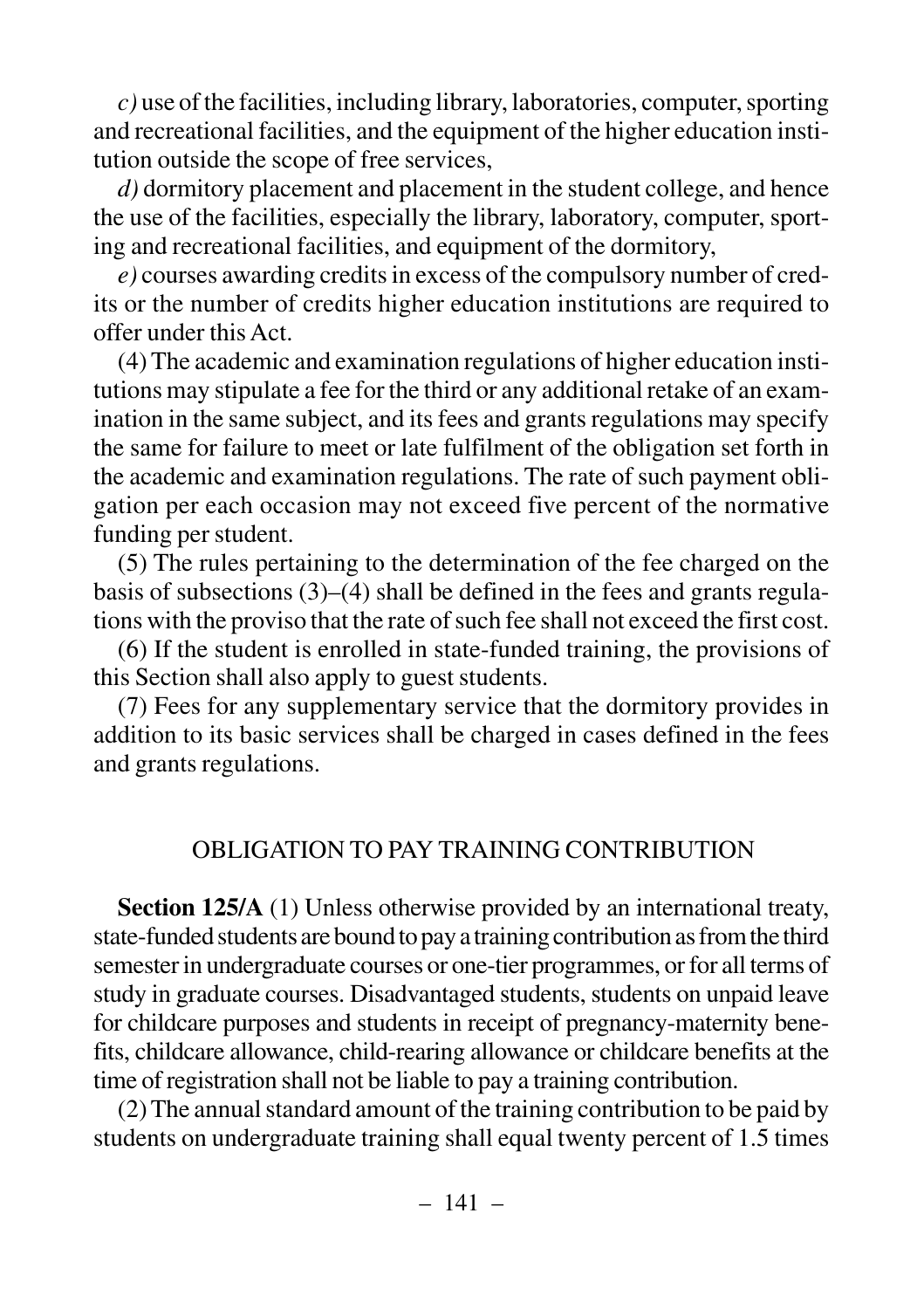the product of the arithmetical average of the multipliers applied to determine the annual amount of normative funding – taking into account all funding groups of undergraduate and graduate training – and the average gross monthly wage calculated for the second year before the budget year and published by the Central Statistical Office (CSO), whereas the corresponding amount for graduate courses shall equal thirty percent of the same.

(3) The actual amount of the training contribution shall be established by the higher education institution on condition that it may not specify a value that is fifty percent less or more than the standard amount. Higher education institutions shall exempt fifteen percent of their students liable to pay training contribution from the obligation to pay such contribution on the basis of outstanding academic performance. Higher education institutions shall establish exemption and the actual amount of the training contribution in a manner so that the annual revenues derived by the institution from training contributions reach or exceed the total sum of eighty-five percent of the headcount of students liable to pay training contribution plus the product of the standard amounts calculated pursuant to subsection (2).

(4) A specific portion, as defined by the Government, of the revenues derived from training contributions – at least one third but no more than half of such revenues – shall be allocated for the support of students with outstanding academic performance. The remaining portion shall be appropriated for institutional development based on the decision of the senate.

(5) The detailed rules pertaining to the payment of training contribution shall be defined by the Government.

#### FEE PAYMENT OBLIGATION

**Section 126** (1) Fee-paying students shall have a duty to pay tuition fees for services defined in Section 125  $(1)$ – $(2)$ , and to pay fees for the services listed under subsections (3)–(4). The rules pertaining to the determination and modification of the tuition and other fees shall be specified in the fees and grants regulations. Based on the fees and grants regulations, the student and the higher education institution shall stipulate in an agreement the amount of the tuition fee and other fees. The rate of the tuition fee shall be published in the guide for admission to higher education. The provisions of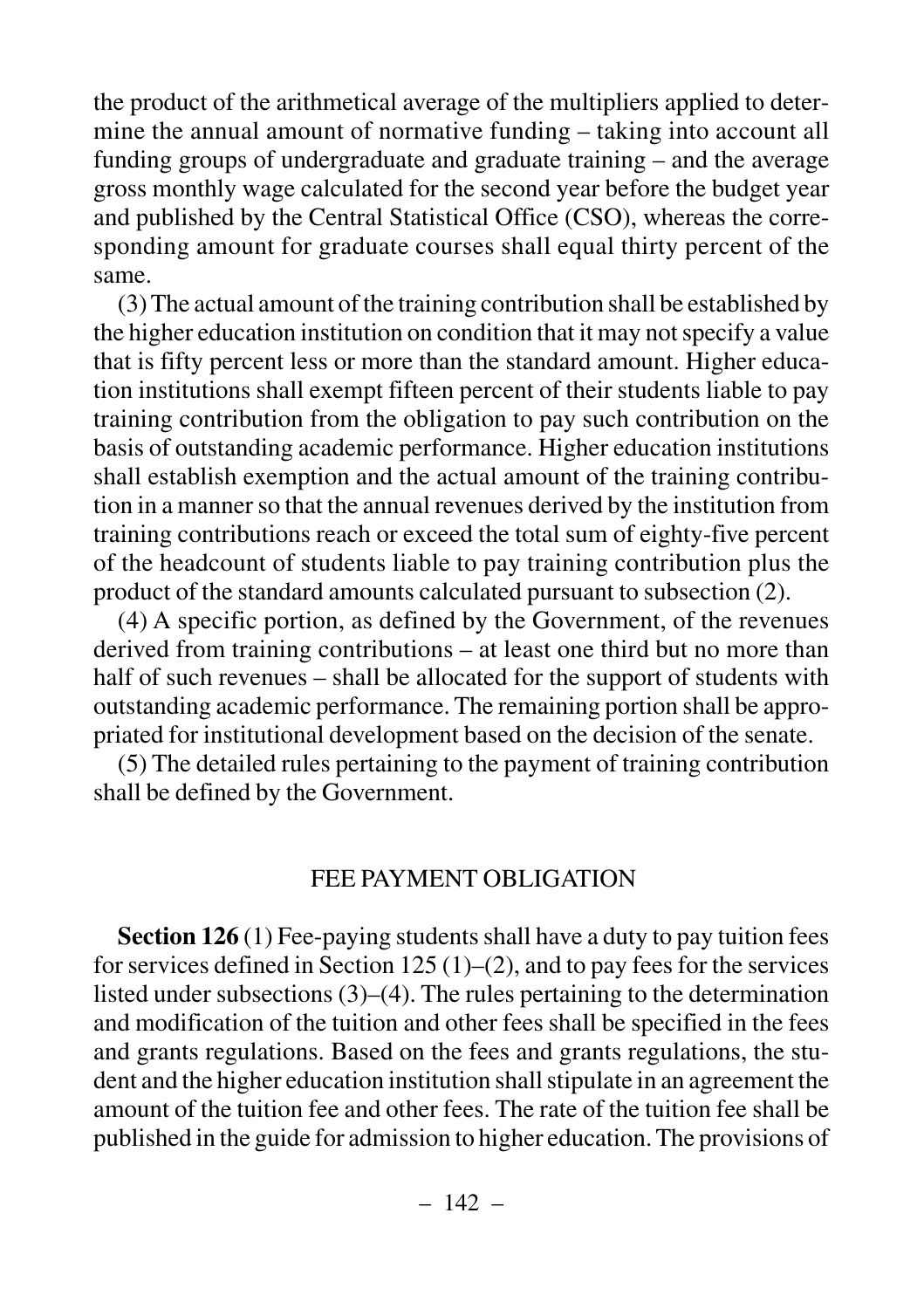this subsection shall not cover the establishment of the students'hall of residence fee. The rate of the students' hall of residence fee shall be freely determined on the basis of an agreement between the parties concerned.

(2) The amount of the tuition fee shall be set by the higher education institution, taking into consideration all expenditure arising from instruction, with the proviso that such an amount must be at least 50% of the per student rate of current expenditure on professional tasks. If a student is non-eligible for the statutorily stipulated bursaries, benefits, and services pursuant to Section 56 (2), the amount of the tuition fee may not be less than the per student rate of current expenditure on professional tasks. If a student reports the termination or temporary termination of his/her student status prior to the commencement of the term of study, a proportionate amount of the tuition fee, as defined in the statutes, shall be reimbursed.

(3) The statutes shall stipulate the way in which the rector shall decide on the benefits due to fee-paying students on the basis of their academic performance or social conditions and on the authorisation of instalment payments.

(4) Any higher education institution may agree with a business organisation to grant student status to the persons appointed by the business organisation. Student status may be established on the basis of such agreement with the person who otherwise satisfies all criteria specified in this Act. The agreement shall stipulate that all costs relating to the student's studies shall be borne by the business organisation.

#### THE PRINCIPLES OF HIGHER EDUCATION FINANCING

**Section 127** (1) The operation of higher education institutions shall be financed from the subsidy and funds provided by the maintainer and allocated from the subsystems of the central budget, and its revenues from sources other than public finances. Persons obliged to pay vocational training contribution pursuant to Act LXXXVI of 2003 on Vocational Training Contribution and Support for The Development of the Training System may contribute to the costs of higher education.

(2) The Annual Budget Act shall specify the amount allocated for the financing of higher education which may not be less than the subsidy amount – distributed in proportion to the tasks executed by state higher education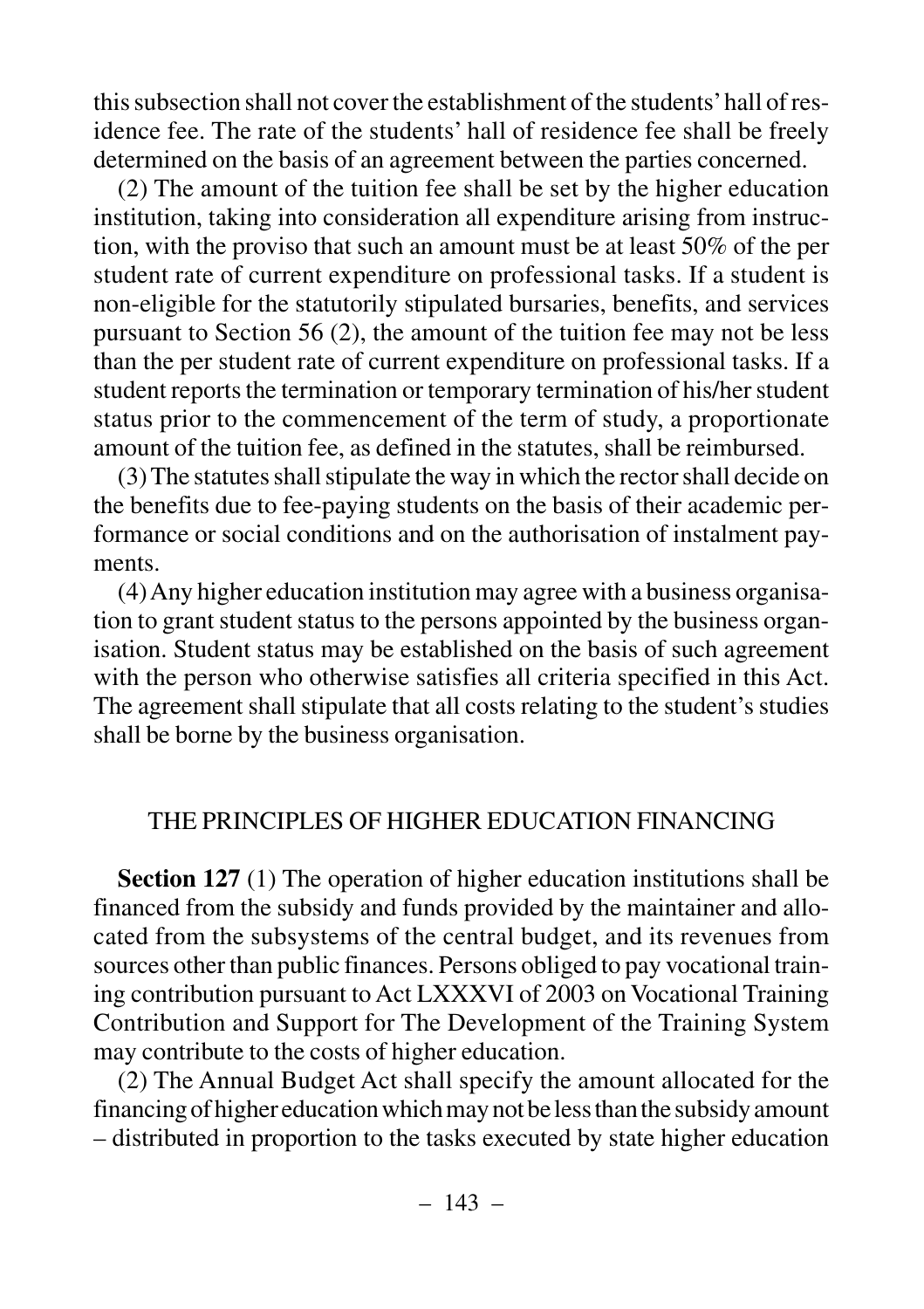institutions and by non-state institutions of higher education and exclusive of the funds earmarked for military and law enforcement higher education institutions – approved for the financing of higher education in the Budget Act of 2007 under the budget chapter of the ministry headed by the Minister. The Budget shall determine the annual amount of higher education financing in a way so that it shall not be less than the subsidy amount of the previous year increased by the inflation index applied in budget planning. The Government shall determine the system of normative funding granted for the operation of higher education institutions. Higher education institutions may receive support on the basis of an application or an agreement.

(3) The normative grant may be provided for

- *a)* student bursaries,
- *b)* training,
- *c)* research,
- *d)* management,
- *e)* specific tasks.

Higher education institutions shall be eligible for the normative grant from the central budget on an equal footing, except the normative grant specified in paragraph *d)*. The titles defined in this subsection, except for the titles referred to in paragraphs  $a$ ) and  $e$ ), shall not impose any restrictions on utilisation.

(4) The Minister shall transfer the normative grant from the central budget directly to state higher education institutions, and through the maintainer in the case of non-state institutions of higher education. Based on the maintainer's declaration of consent, the Minister shall transfer the normative grant directly to the non-state institution of higher education. The normative grant shall be requested in line with the statutory stipulations. Such requests shall require the provision of certain data defined in the relevant laws. If a higher education institution operates as a non-state institution of higher education, it shall be financed on the basis of an agreement concluded with the Minister.

**Section 128** (1) Grants available through applications shall especially be provided for

*a)* disbursements of institutional lecturer and researcher scholarships,

*b)*the execution of research and development tasks, and the utilisation of research results,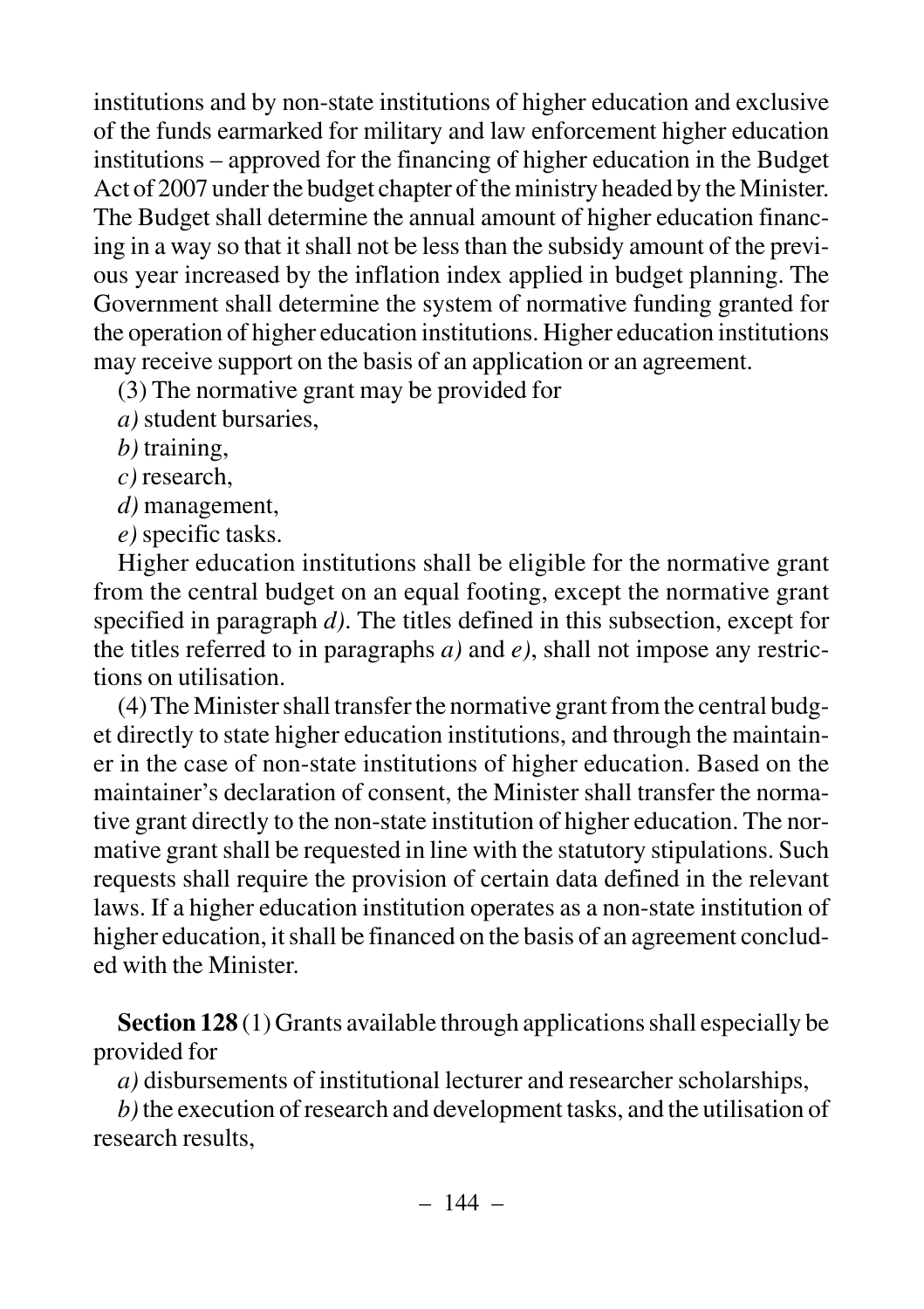*c)* the implementation of accumulation (investment, renovation) objectives,

*d)* rewarding holders of the 'quality award',

*e)* the implementation of European Communities objectives, international education and research relationships, for supporting the activities of the higher education institution providing undergraduate, graduate, and doctorate courses in the territory of the Republic of Hungary to non-Hungarian nationals in fee-paying training,

*f)* training in Hungarian language outside Hungary,

*g)* the promotion of equal opportunities,

*h)* launching and maintaining programmes with a small headcount,

*i)* the completion of cost-intensive degree theses and master projects,

*j)* the performance of library tasks of higher education institutions,

*k)* discharging student college tasks,

*l)* the activities of the academic student association,

*m*) the activities of the (PhD) student union,

*n)* courses relating to Hungarian studies,

*o)* activities supporting gifted students.

The budgetary contribution regulated under this subsection shall be distributed on the basis of applications. Applications shall be submitted by the head of the higher education institution or the maintainer of the students' hall of residence. Social organisations, foundations and public foundations may also apply for grants under the call for applications initiated for the tasks defined under paragraphs *k)–l)* and *o)*.

(2) The Minister may provide grants on the basis of an agreement, in particular for

*a)* ad-hoc special institutional tasks,

*b)* the implementation of development objectives,

*c)* the activities of the Council of National Scientific Students' Associations,

*d)* the activities of the National Union of Students in Hungary and the Association of Hungarian PhD. and DLA Students,

*e)* doctoral schools, including the activities of the National Doctoral Council,

*f)* the support of higher education institutions pursuing outstanding instruction, research, and development activities,

*g)* the operation of high-value equipment.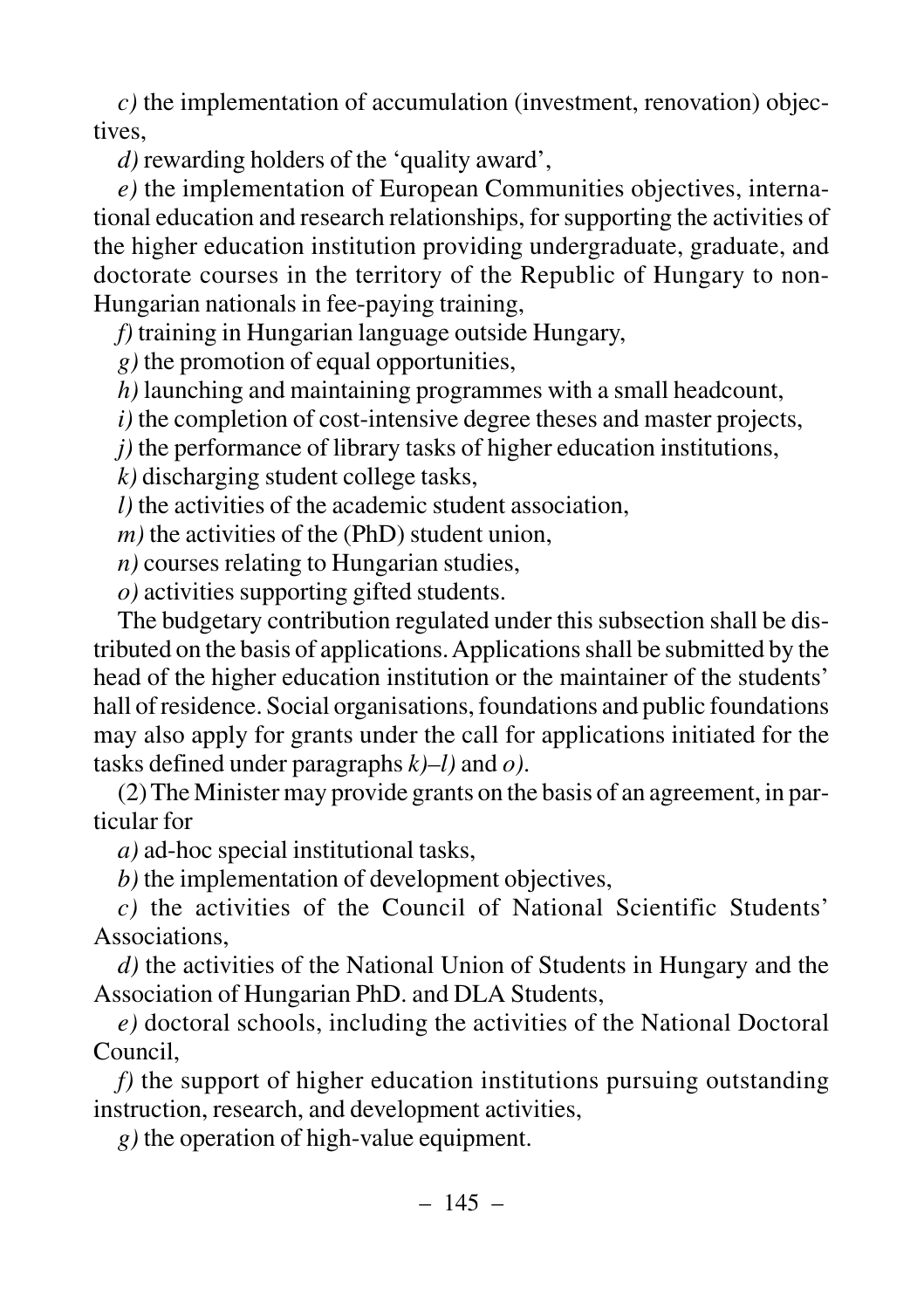(3) The aggregate amount of grant provided on the basis of an agreement for the purposes regulated in paragraph *h)* of subsection (1) and paragraph *(f)* of subsection (2) may not exceed 5% of the normative grant specified in paragraph *b)* of Section 127 (3) per budget year. The agreement shall be concluded for a term of at least three years. The appropriation planned under the chapter of the ministry headed by the Minister shall

*a)* equal 0.0025 times the national allocation for normative funding per student in the case of support for the National Union of Students in Hungary,

*b)* amount to 0.0065 times the national allocation for normative funding per PhD / DLA student in the case of support for the Association of Hungarian PhD. and DLA Students,

*c)* equal 0.001 times the national allocation for normative funding per student in the case of support for the Council of National Scientific Students'Associations.

(4) Non-Hungarian higher education institutions in neighbouring countries providing courses in Hungarian may also apply for grants under the call for applications initiated for Hungarian higher education institutions.

(5) Provisions shall be made for 0.002 times the aggregate amount of grants available under paragraphs *b)–d)* of Section 127 (3) for the operation of the Hungarian Accreditation Committee, and 0.0007 times the aggregate amount of grants available under paragraphs *b)–d)* of Section 127 (3) for the operation of the Higher Education and Research Council.

(6) The conditions and rules of submitting applications regulated in this Section shall be determined by the Government on condition that the total number of students in programmes with a small headcount may not exceed 5% of the number of students enrolled in higher education institutions. Eligibility for budgetary contribution to programmes with a small headcount shall be ensured for five to eight years per higher education institution.

(7) Funds for the contributions and grants specified in this Section shall be planned under the budget chapter of the ministry headed by the Minister. The rate of normative grants shall be defined in the Annual Budget Act.

**Section 129** (1) The student bursaries defined in this Act shall be covered from the grants provided for student bursaries.

(2) The grant for student bursaries shall be established according to the number of students enrolled in state-funded training who can be consid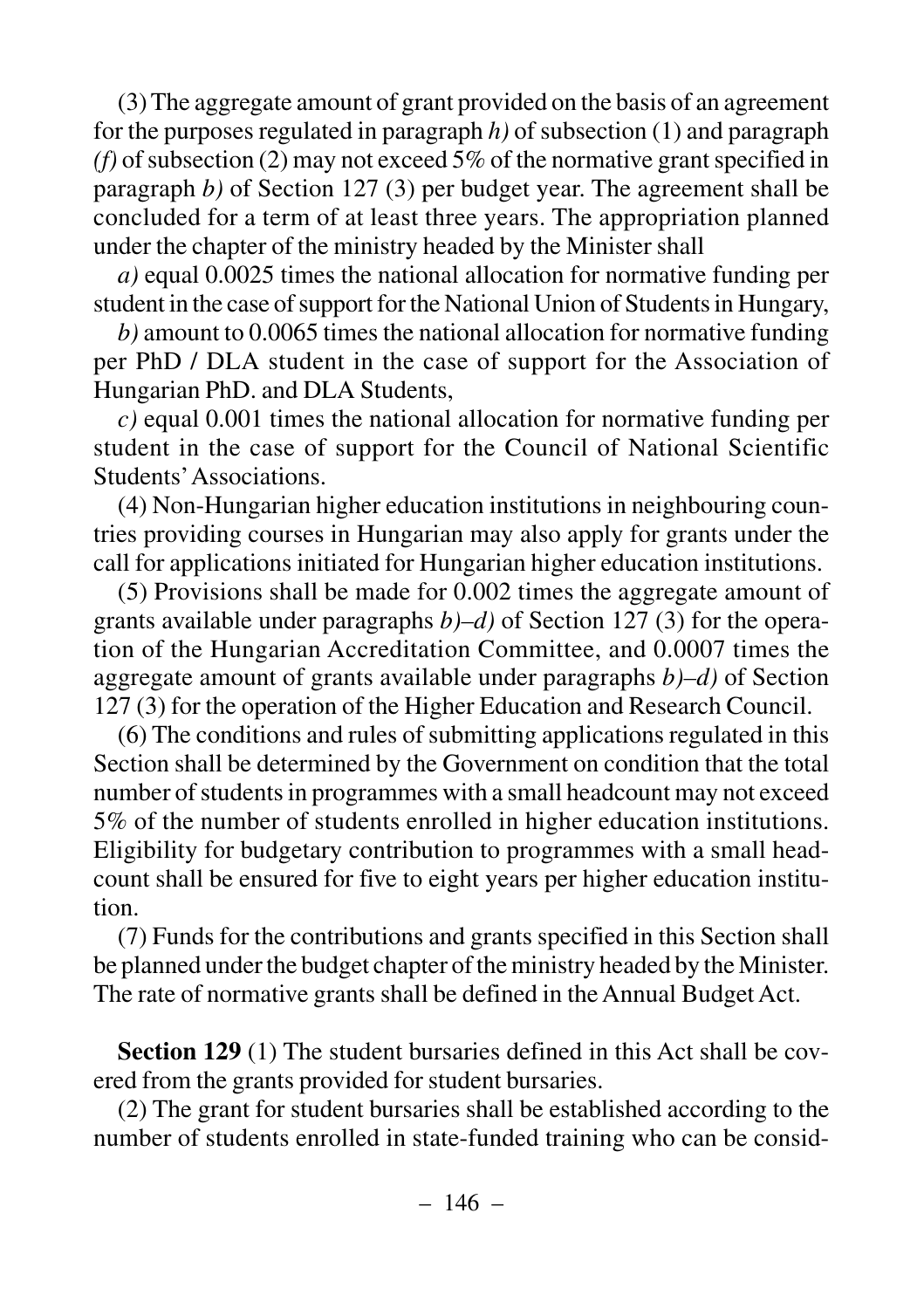ered in terms of eligibility for student bursaries. With normative grants provided for student bursaries, the rules of establishing the scope and the number of eligible students shall be determined by the Government.

(3) The grant provided for student bursaries shall be

*a)* the normative grant available for study grants,

*b)* the normative grant available for dormitory and students' hall of residence grants,

*c)* the normative grant available for accommodation grants,

*d)* the normative grant available for doctorate bursaries,

*e)* the normative grant available for textbook grants and sports and cultural activities,

*f)* the normative grant available for the Scholarship of the Republic of Hungary.

In respect of paragraphs  $a$ –f), the per capita grant amounts in the Budget Act shall be established annually on the basis of the amounts specified for the previous year so that these shall not be less than the amount of the normative grant determined for the same purpose in the Budget Act of 2007.

(4) The amount available for textbook grants may be used up to the limit specified by the Government for textbooks and teaching materials produced in an electronic format and for the purchase of electronic devices facilitating preparation.

(5) If the maintainer of the students' hall of residence provides for the accommodation of state-funded students pursuant to an agreement concluded with the higher education institution, it shall become eligible for a grant in an amount equivalent to the normative dormitory grant. The grant shall be disbursed in accordance with an agreement with the Minister.

(6) The higher education institution and the maintainer of the students' hall of residence shall freely agree on the clauses of the agreement with the proviso that the agreement shall contain

*a)* the basic and supplementary services provided by the students'hall of residence,

*b)* the placement capacity of the students' hall of residence accommodating students of the higher education institution and the monthly amount of the fee charged for the basic services of the students' hall of residence.

(7) Higher education institutions shall be eligible for a grant in an amount equivalent to the normative dormitory grant and established in respect of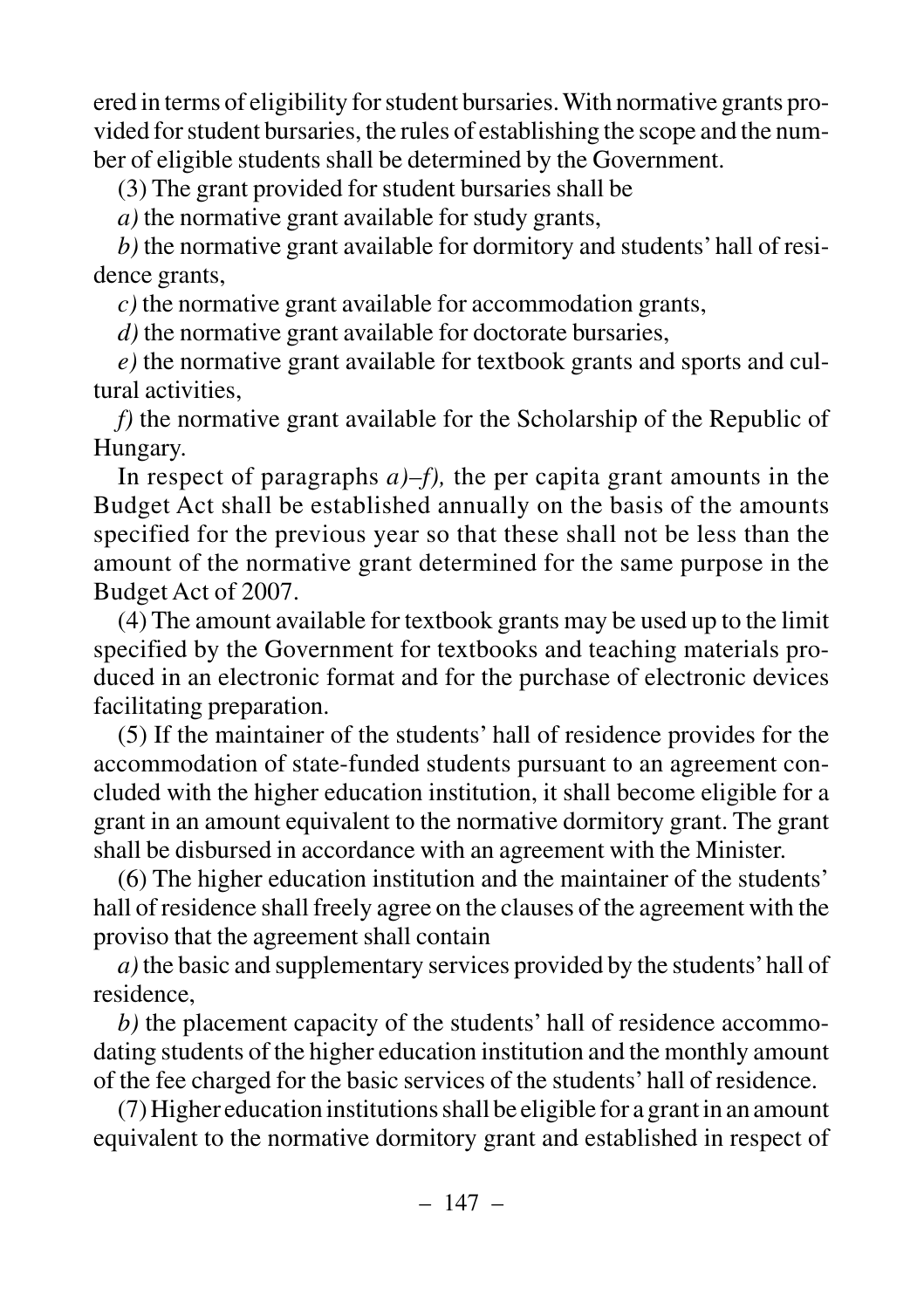students accommodated in students' halls of residence, provided that the students' hall of residence provides for the accommodation of state-funded students pursuant to an agreement concluded with the higher education institution and, furthermore, the students' hall of residence is operated under an agreement executed between the higher education institution and the maintainer of the students' hall of residence in the framework of a PPP as defined in Article 122 (1) *b)*. Notwithstanding subsection (5), the maintainer shall be entitled to the service stipulated in the agreement concluded with the higher education institution.

(8) Within the scope of grants available for student bursaries, higher education institutions shall use the institutional appropriations available for study grants, accommodation grants, and textbook grants and sports as well as cultural activities in an aggregate manner as stipulated in the relevant government decree.

**Section 130** (1) The organisation of the instruction services delivered by the higher education institution shall be supported from the central budget by means of a training grant.

(2) The training grant shall be determined on the basis of the calculated number of students enrolled in state-funded training. The amount of the training grant shall be specified by training cycle considering the professional particularities of the training (e.g. theory-oriented, practice-oriented).

(3) Training provided in higher education shall be categorised into funding groups in terms of eligibility for a normative training grant. The annual amount of the normative training grant shall be established by applying the multiplier defined in *Annex 3* to this Act.

(4) As a result of evaluation of the career monitoring system, the training grant may be either decreased or increased by a maximum of 10%.

(5) If a student enrolled in state-funded training studies in another higher education institution in an EEA country and such studies may be validated in the course provided by the Hungarian higher education institution, for the term of such studies the student shall be eligible for scholarship from the higher education institution where he/she established student status in line with the provisions of subsection (6).

(6) A student shall be eligible for the scholarship defined in subsection (5) if he/she has commenced studies abroad with the approval of the high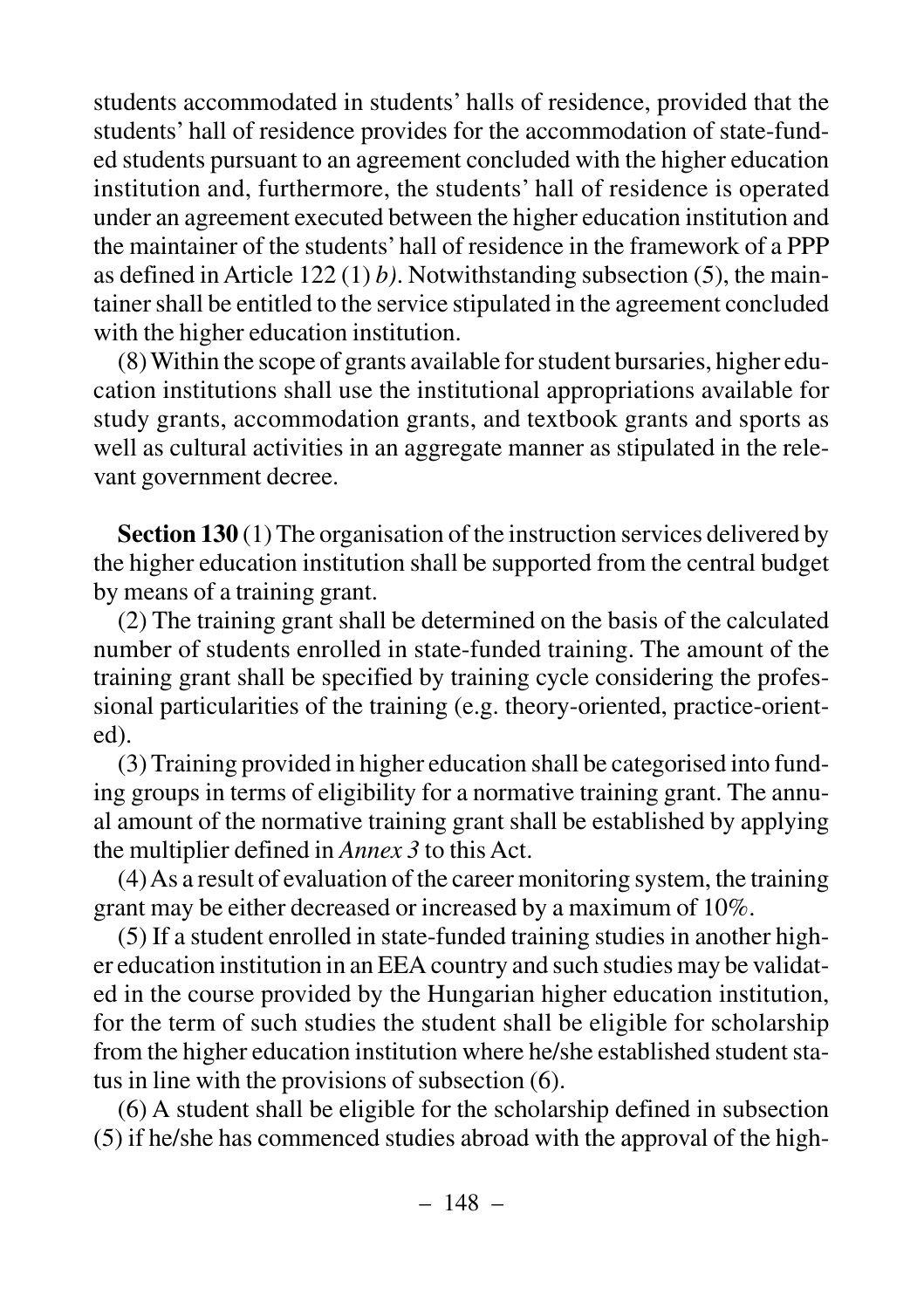er education institution. The higher education institution shall specify in its academic regulations the conditions for approving any studies abroad, provided that if the student continues his/her studies in an undergraduate course, he/she shall become eligible for scholarship only if at least 60% of the necessary credits have been accrued. The annual amount of the scholarship may not be less than three times the amount of the study grant. Higher education institutions shall provide for scholarship funds in their annual budgets.

(7) The Government shall determine

*a)* the rules pertaining to the calculation and distribution of, and application for, the training grant, and the programmes belonging to the specific funding groups,

*b)* the rules concerning the creation of the scholarship fund for students studying abroad in an EEA country, and the rules of the establishment and disbursement of the scholarship,

*c)* the rules of disbursement of the normative training grant in the case of transfer into any other higher education institution.

**Section 131** (1) Any research grant shall serve research which is in connection with the training provided in the higher education institution. The amount available for research grants may not be less than 50% of the training grant in the year concerned.

(2) In establishing the amount of the research grant, the research results achieved by the higher education institution shall be considered and 50% of the amount available for supporting such tasks shall be distributed among higher education institutions accordingly.

(3) The amount left after the distribution of the research grant pursuant to subsection (2) shall be distributed among higher education institutions on the basis of the number and performance of academic staff employed in lecturer or researcher positions in an employment relationship or as public servants, including PhD / DLA students in state-funded training. The eligible number of lecturers and researchers shall be determined in line with the provisions of Section 84 (5).

(4) The rules pertaining to the calculation and distribution of, and application for, the research grant, and the evaluation of research attainments and the subsequent ranking of higher education institutions shall be defined by the Government.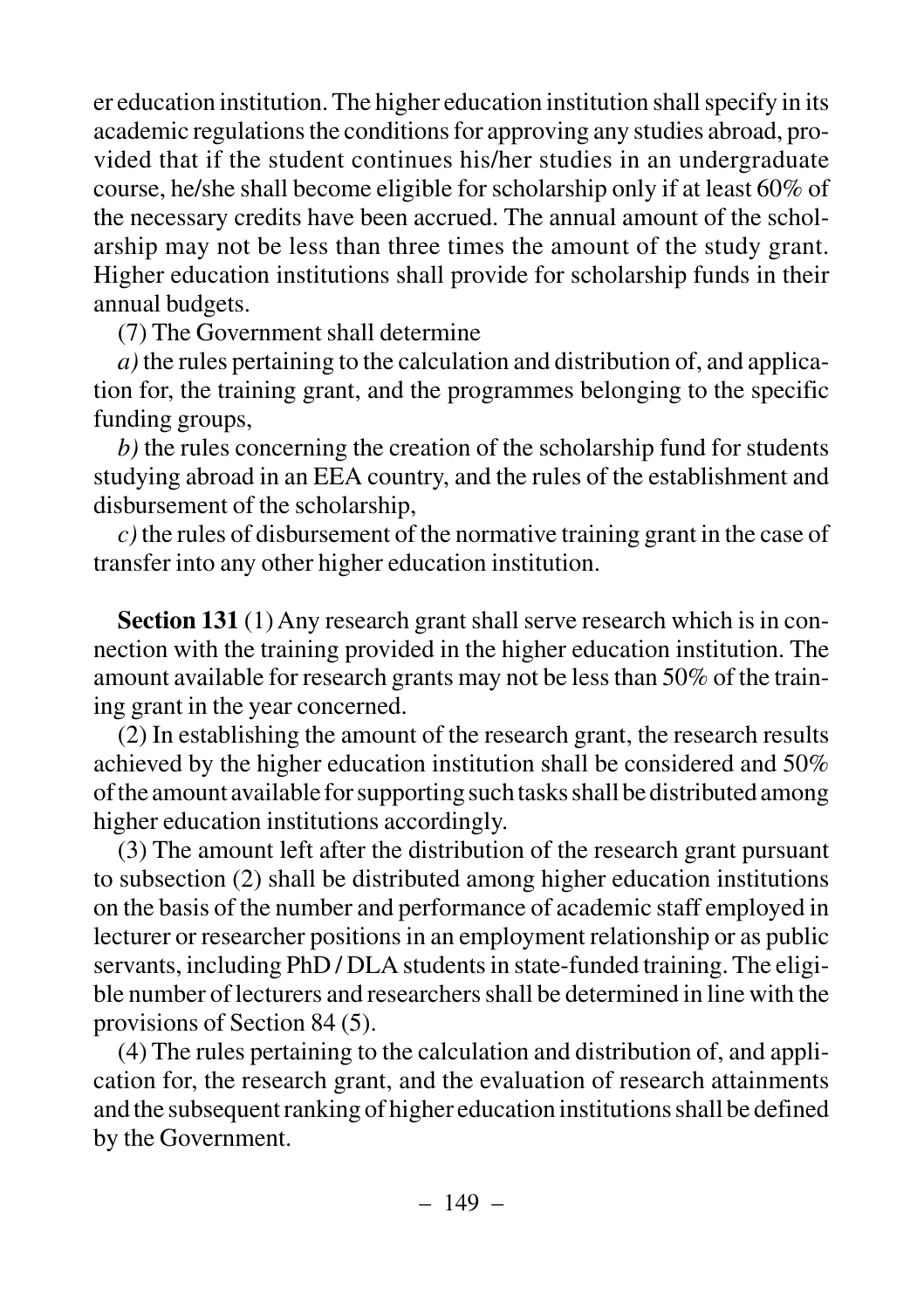**Section 132** (1) The amount available as management grant may not be less than 50% of the total amount of the training grant in the year concerned.

(2) The management grant shall contribute to the maintenance costs of state higher education institutions. The management grant shall be distributed on the basis of the number of students enrolled in state-funded training and the number of staff calculated for the number of students.

(3) The rules pertaining to the calculation and distribution of, and application for, the management grant shall be specified by the Government.

**Section 133** (1) The activities of student unions operating in higher education institutions shall be supported by a normative grant provided for such institutions as part of the normative funding per student. The normative grant shall equal 1% of the normative funding per student.

(2) The rules pertaining to the calculation and distribution of, and application for, the normative grant awarded to support the activities of the student union shall be specified by the Government.

**Section 133/A** (1) To qualify for support from the central budget, state higher education institutions shall enter into a maintenance agreement for a term of three years with the maintainer [Section 7 (4)]. The maintenance agreement shall contain the performance criteria the higher education institution undertakes to fulfil during the three-year term, the constant elements of support and the titles under which the variable elements of support may be granted. The variable elements of support shall be determined and accounted for annually.

(2) The constant elements of support defined in the maintenance agreement are as follows:

*a)* management grant [Section 132],

*b)* ministerial contribution provided for the purchase of services associated with investment,

*c)*support for the execution of institutional tasks not related to normative grants.

(3) The variable elements of support shall be the following:

*a)* grants provided for student bursaries [Section 129 (1)–(3)],

*b)* training grant [Section 130],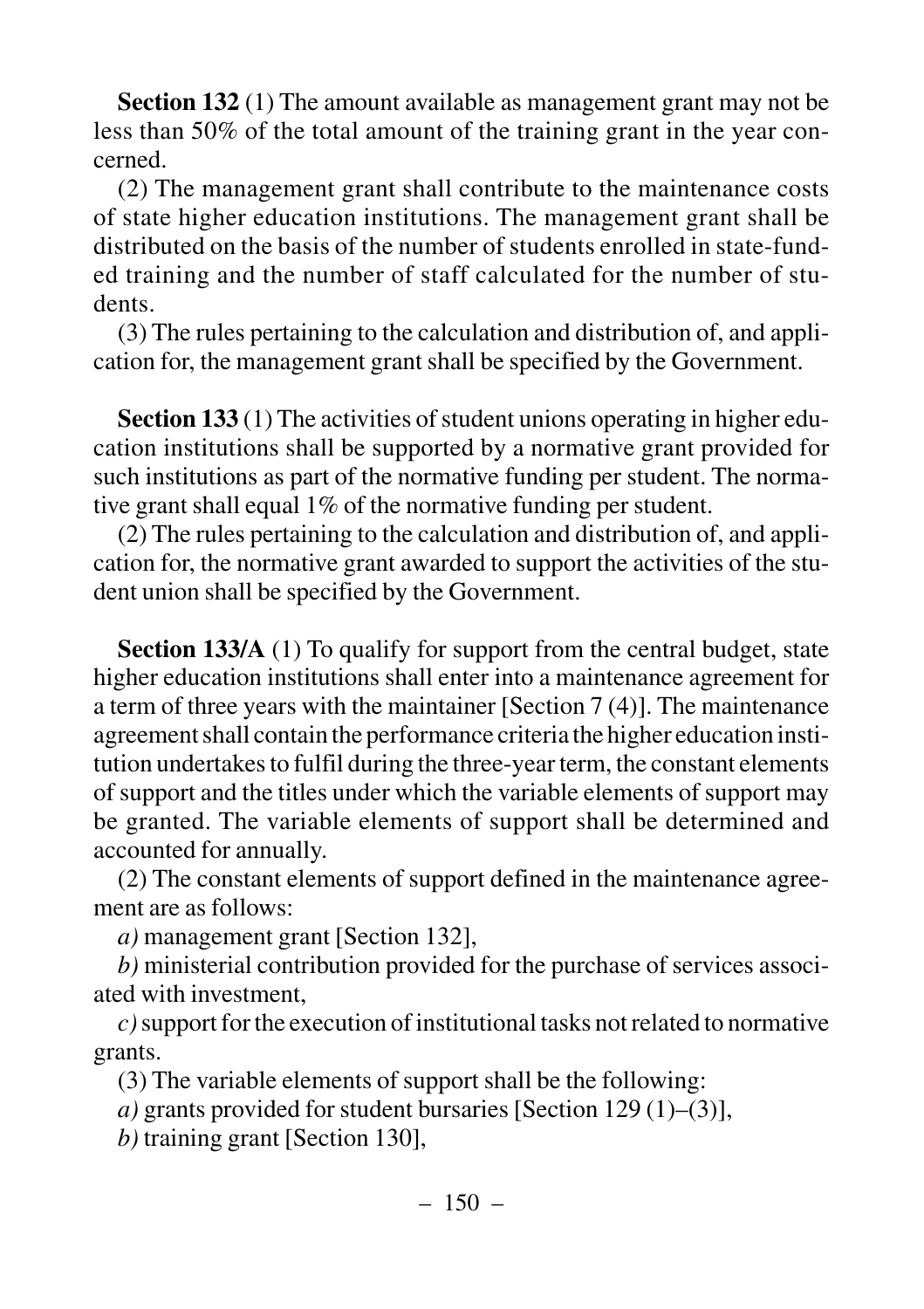*c)* research grants supporting the operation of the institution [Section 131 (1)],

*d)* support for the execution of tasks pertaining to public education,

*e)* support for certain specific tasks.

(4) Performance criteria shall be defined on the basis of the annual development plan, broken down as per education, research, financial management (maintenance and creation of the financial balance, utilisation of capacity, retaining the share within the state-funded student headcount), efficient control and organisation and international and regional cooperation with other domestic and foreign higher education institutions or social and economic actors, and shall be expressed in terms of the indicators characteristic of the given field.

(5) Evaluation, monitoring and control performed and exercised by the maintainer as defined under Section 115 shall extend to the pro rata fulfilment of the requirements set forth in the maintenance agreement.

(6) In the event of non-adherence or failure to adequately adhere to the maintenance agreement and the performance criteria undertaken therein, the maintainer shall be entitled to resort to the measures specified in Section 36 (10). In the event the performance of the maintenance agreement is disputed by the parties, upon request made to that effect, the matter shall be decided in court in accordance with the procedure defined in Section 115.

(7) In order for a non-state institution of higher education to receive support from the central budget, the maintainer of the non-state institution of higher education and the Minister may enter into a framework agreement upon the request of the maintainer of the institution for a term of three years, pursuant to the provisions of Sections 137–139 and applying the provisions of subsections (4)–(5) of this Section.

### OTHER FUNDING PROVISIONS

**Section 134** (1) With a view to improving the quality of instruction and research, the Government may establish scholarships for students, lecturers and researchers. The scholarship established by the Government shall be exempt from public dues pursuant to a separate Act.

(2) The conditions and rules of application for scholarship shall be defined by the Government.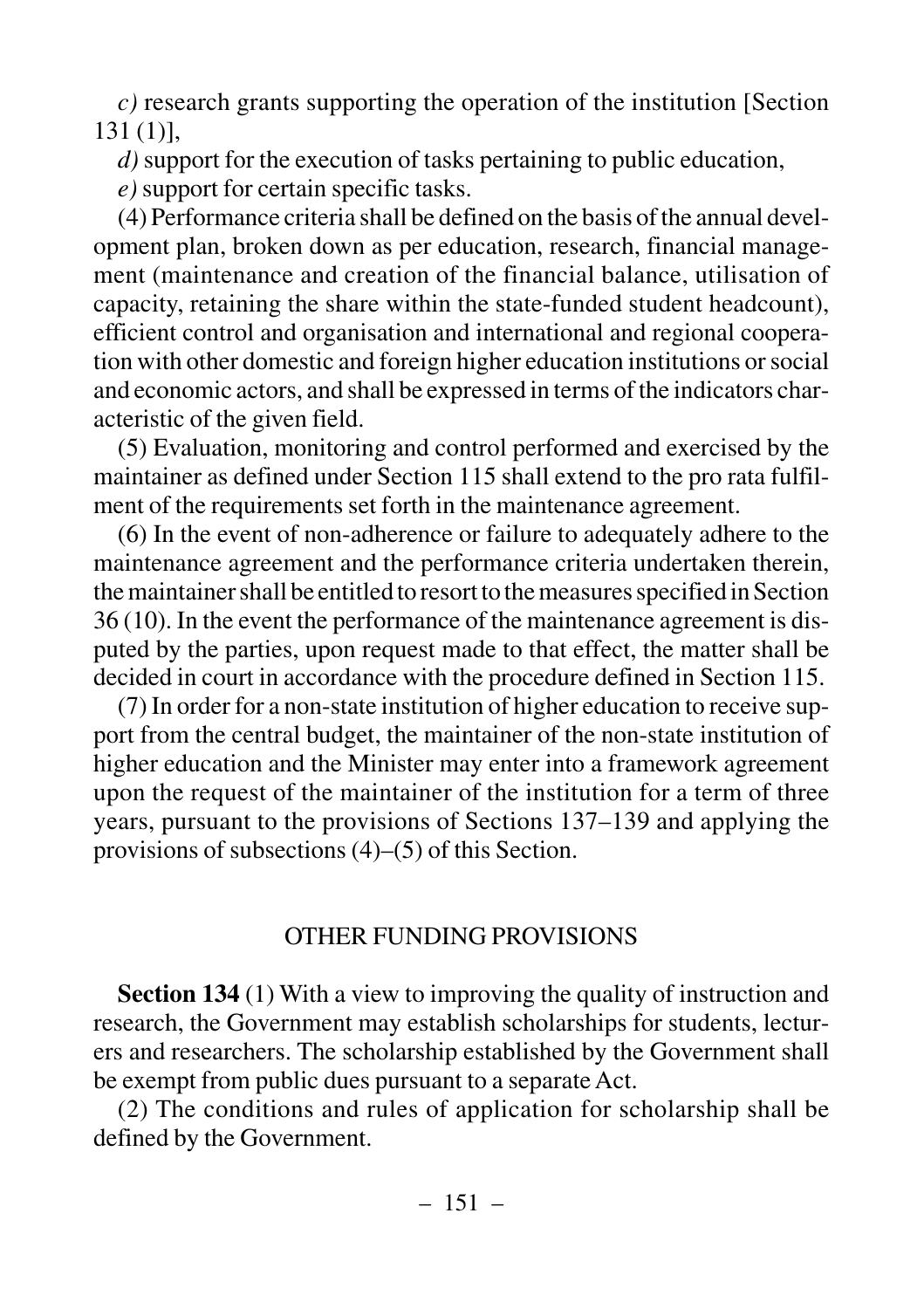**Section 135** (1) Higher education institutions may set up a hedge fund for investment, development and training in connection with their tasks defined in Section 4. The hedge fund may be established if at least ten higher education institutions agree to participate and adopt the deed of foundation. The fund shall be managed by a financial institute selected through a public procurement procedure. The bylaws of the hedge fund shall stipulate, in accordance with the provisions of this Act, the cases, terms and conditions and the extent to which the fund is willing to assume risk liability.

(2) Any higher education institution may join the hedge fund in case it undertakes to pay the fund an amount equivalent to 1% of its annual operational budget. In the case of higher education institutions operating as budgetary organisations, such payment may be made against their own revenues. Where a higher education institution does not operate as a budgetary organisation, any payment to the hedge fund shall constitute a commitment in the public interest. The payment obligation of the higher education institution shall be reduced by the support provided to the hedge fund by the business organisation established by the higher education institution or in which it has acquired participation.

(3) The hedge fund may offer financial support for a preferential business loan necessary for the development and renovation of the higher education institution and for investment. The financial support may take the form of assistance partly or wholly repayable, interest-free assistance, assistance offered at a preferential interest rate, and assistance provided on commercial terms.

(4) The hedge fund may – within the scope defined in subsection  $(1)$  – contribute partly or entirely to the mitigation of damage due to unexpected or unavoidable events, and to the costs associated with the transfer of students into another higher education institution as a result of the dissolution of the higher education institution.

**Section 136** (1) No service may be provided by the hedge fund within three years from commencement of affiliation. The available services of the hedge fund shall depend on the payments made by the joining higher education institution and the time elapsed from the date of affiliation.

(2) The hedge fund shall be entitled to invest the payments of higher education institutions or buy government securities. The bylaws shall specify the distribution of payments among the different investment forms.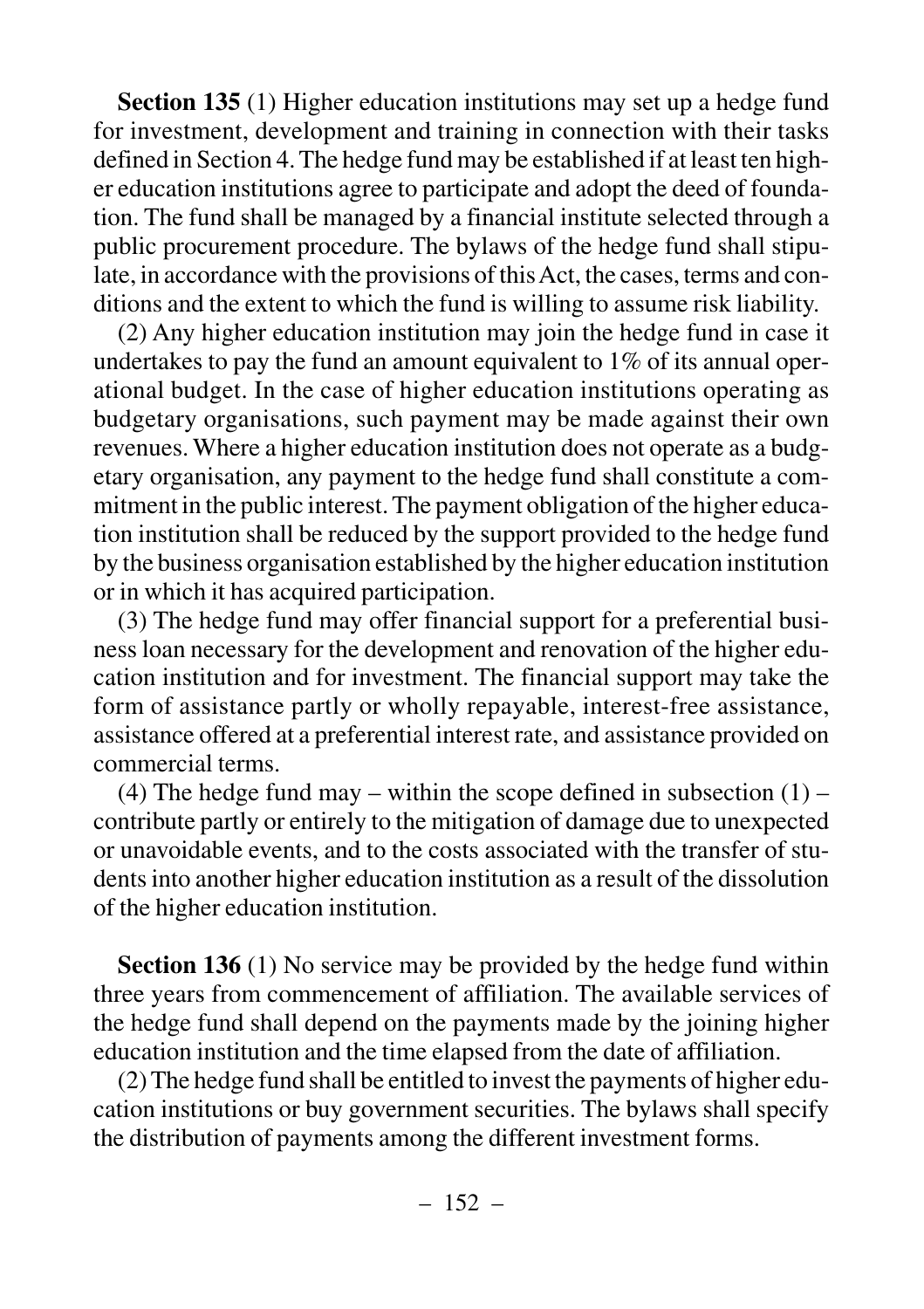(3) If a higher education institution leaves the hedge fund, it shall be entitled to the reimbursement, interest free, of the amount paid, and the fund shall repay such amount within three years from the year following the year in which notice was given thereof. Where a higher education institution is dissolved and there is no need to bear the costs of student transfer, the amount paid shall be due to the maintainer or its successor pursuant to the terms stipulated.

(4) The decision-making body of the hedge fund shall be a board of trustees comprising the rectors of the higher education institutions.

(5) For the operation of the hedge fund, no more than 4% of the payments made shall be used.

(6) In respect of payments made in the hedge fund, Sections 18/C (5) and 100 (1) of the Public Finances Act shall not apply.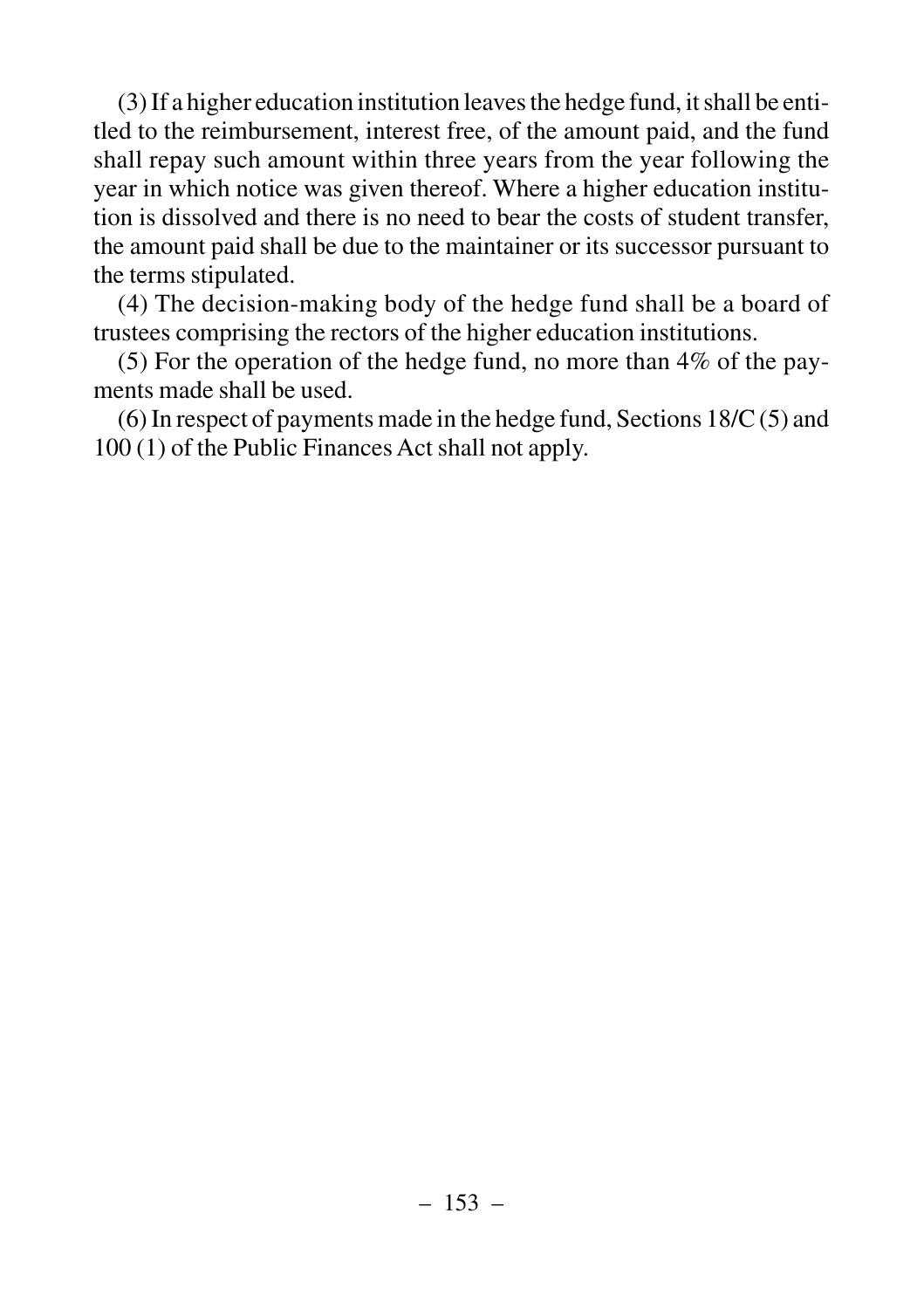### **PART EIGHT**

#### *MISCELLANEOUS PROVISIONS*

#### SPECIAL PROVISIONS PERTAINING TO THE OPERATION OF NON-STATE HIGHER EDUCATION INSTITUTIONS

#### **Private Higher Education Institutions**

**Section 137** (1) Where a higher education institution is not maintained by the state, local government or a national minority government (hereinafter the entities listed in this subsection – except for higher education institutions maintained by religious legal entities – jointly referred to as 'private higher education institutions'), it may operate as an institution committed to a certain religious or secular conviction, and may incorporate in its educational programme philosophical, ethical and cultural knowledge relevant to its religious or secular conviction. Private higher education institutions – unless they receive funds from the budget for training provision – may stipulate as a precondition of admission the acceptance of a religion or ideology and the attestation of such acceptance.

(2) Private higher education institutions may in their statutes depart from the provisions of Sections 28 – institutions operating as a public benefit organisation may do so subject to the provisions of Section 139/C herein –, 88 (1), 96 (3), (5)–(6) and (9), and 126 (1)–(2) and (4), except for the third sentence of subsection (2). Furthermore, the provisions of Section 97 (2)–(3) shall not apply unless the number of students enrolled in statefunded training reaches 50% of the total number of students enrolled in the higher education institution over a five year average.

(3) Private higher education institutions shall be eligible for the grants specified in paragraphs *a)–c)* and *e)* of Section 127 (3) under the same conditions as state higher education institutions. Private higher education institutions may submit applications for the grants listed under Section 128 (1) in the same way and under the same conditions as state higher education institutions, and the same terms shall apply to agreements executed pursuant to Section 128 (2) between any private higher education institution and the Ministry of Education and Culture as in the case of state higher education institutions.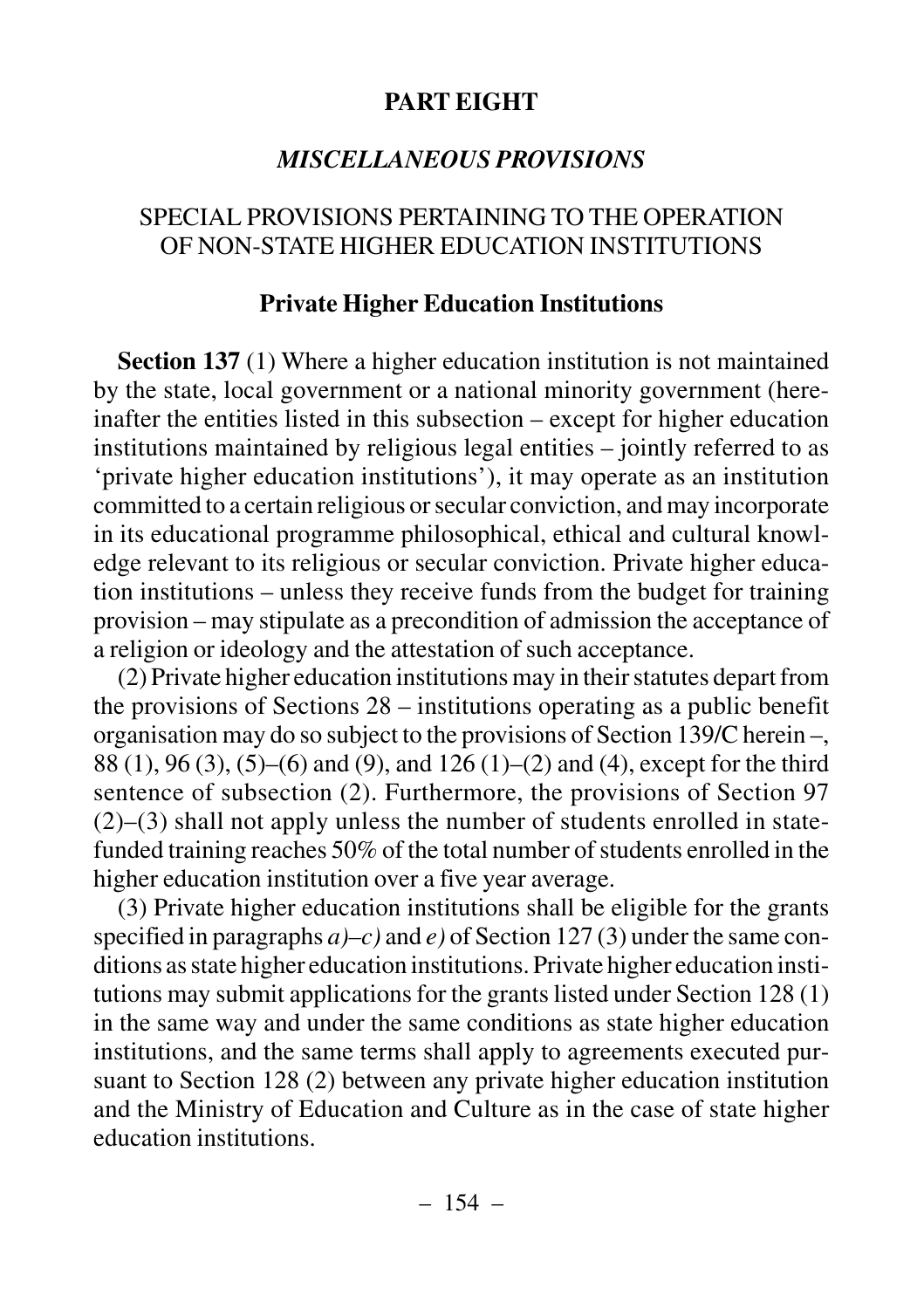(4) Subsection (3) shall also apply to higher education institutions maintained by a local government or national minority government.

**Section 138** (1) Private higher education institutions may engage in activities aimed at the fulfilment of the tasks defined under Section 4, and shall manage the institution accordingly, in line with the provisions of this Act and as defined by the Government (hereinafter: 'management system of private higher education institutions'). Private higher education institutions shall state in their founding charters whether they foresee to pursue their activities as public benefit organisations or as business undertakings. If a private higher education institution meets the criteria set forth in Section 137 (2), the provisions of Section 115 (2) shall apply except that the higher education institution's budget, annual report – drafted in compliance with the accounting regulations –, statutes, and institutional development plan shall be approved by the maintainer. In addition, higher education institutions shall institute court proceedings according to Section 115 (14).

(2) If a private higher education institution does not operate as a public benefit organisation, then it shall pursue its objectives under Section 4 as business activities, exempt from the provisions of Section 120 (4).

(3) With regard to private higher education institutions, the provisions of Section 121 (1)–(5) and Sections 122–123 shall apply unless otherwise provided for by their respective founding charters. Maintainers may define in the founding charter the way in which the higher education institution's earnings shall be distributed and the maintainer's share in the earnings. As regards private higher education institutions, the restrictive provisions pertaining to the purchase of government securities and the maintenance of Treasury accounts by state higher education institutions shall not apply.

(4) Private higher education institutions shall manage the assets at their disposal independently, in line with the stipulations of their founding charters or if they have state assets compliant with the provisions relating to public finances, within the confines of their budget.

(5) The revenues of private higher education institutions may include:

*a)* funds provided by the maintainer,

*b)* state funding,

*c)* other revenues.

(6) Costs and expenses of private higher education institutions may include: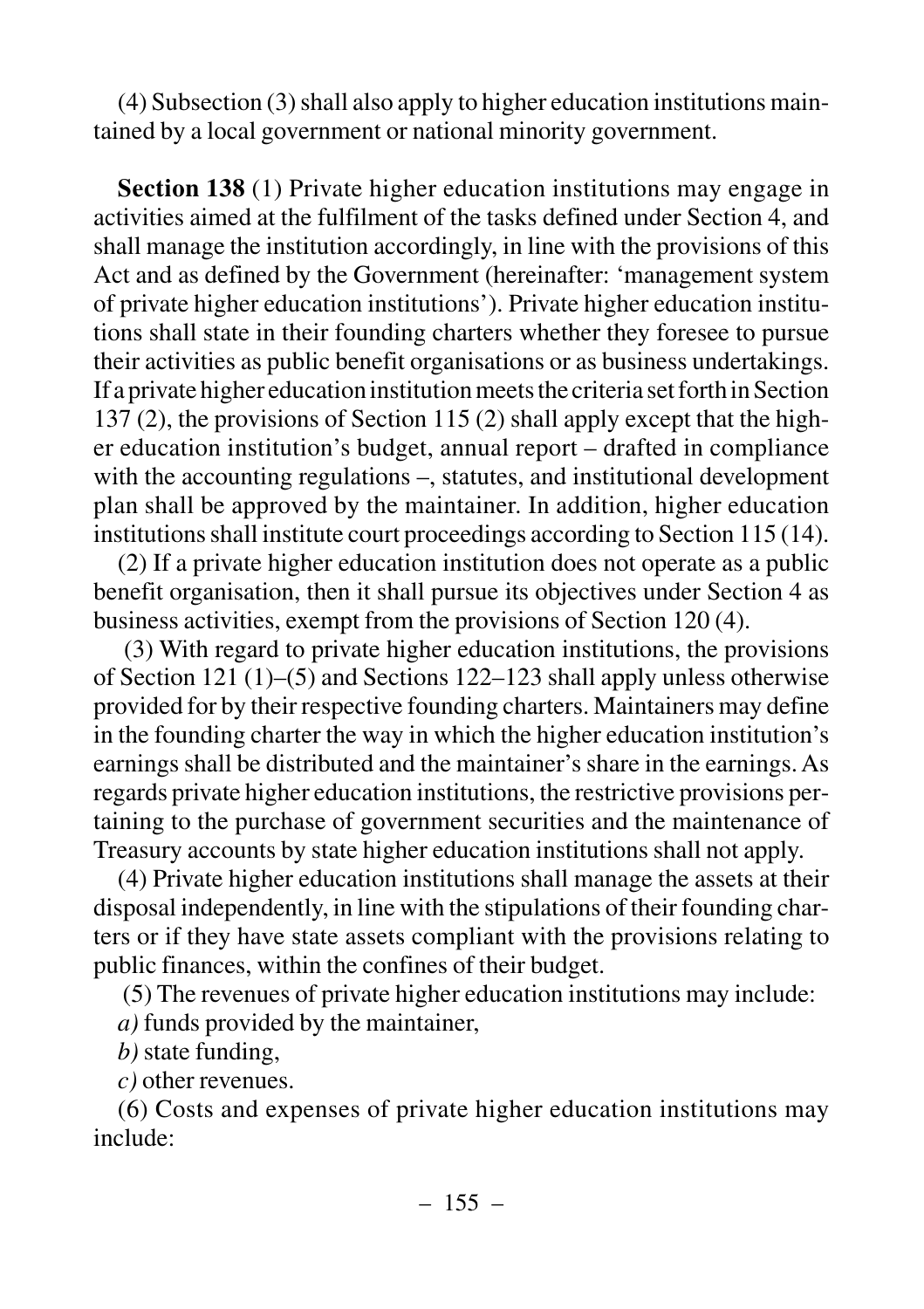*a)* direct and indirect costs arising in connection with the tasks under Section 4,

*b)* direct and indirect costs of business activities,

*c)* other expenses.

(7) Private higher education institutions shall keep revenue and expenditure accounts in line with the accounting standards.

(8) Maintainers shall be liable as guarantors for any commitment of their respective private higher education institutions which they cannot fulfil due to a shortfall in their assets.

(9) Where a private higher education institution is dissolved without a successor, its rights and obligations shall be assumed by the maintainer.

# **Church Higher Education Institutions**

**Section 139** (1) Training in religious practice together with studies in theology (hereinafter jointly referred to as 'religious training') may be provided by higher education institutions maintained by a religious legal entity (hereinafter: 'church higher education institution'). Church higher education institutions may provide training other than religious training.

(2) With respect to church higher education institutions,

*a)*they may define conditions of employment within the scope of Section 22 of the Equal Treatment Act when establishing employment,

*b)* they may distinguish between applicants on grounds of religious or secular conviction provided that such conviction directly follows from the intellectuality that underpins the organisational character of the higher education institution and is based on a proportionate and real expectation justified by the content or nature of the given instruction activity,

*c)*their maintainer may specify provisions other than those of Section 29 (2)–(4) with regard to the exercise of the employer's rights, assets and management tasks,

*d)* the provisions of Section 98 (1) shall not be applied.

(3) Notwithstanding Section 18 (3), higher education institutions providing religious training shall be entitled to use the designation university even if they are authorised to offer a graduate course only in one field of training, and to organise a doctorate course and confer a doctoral degree in at least one discipline of science or area of art.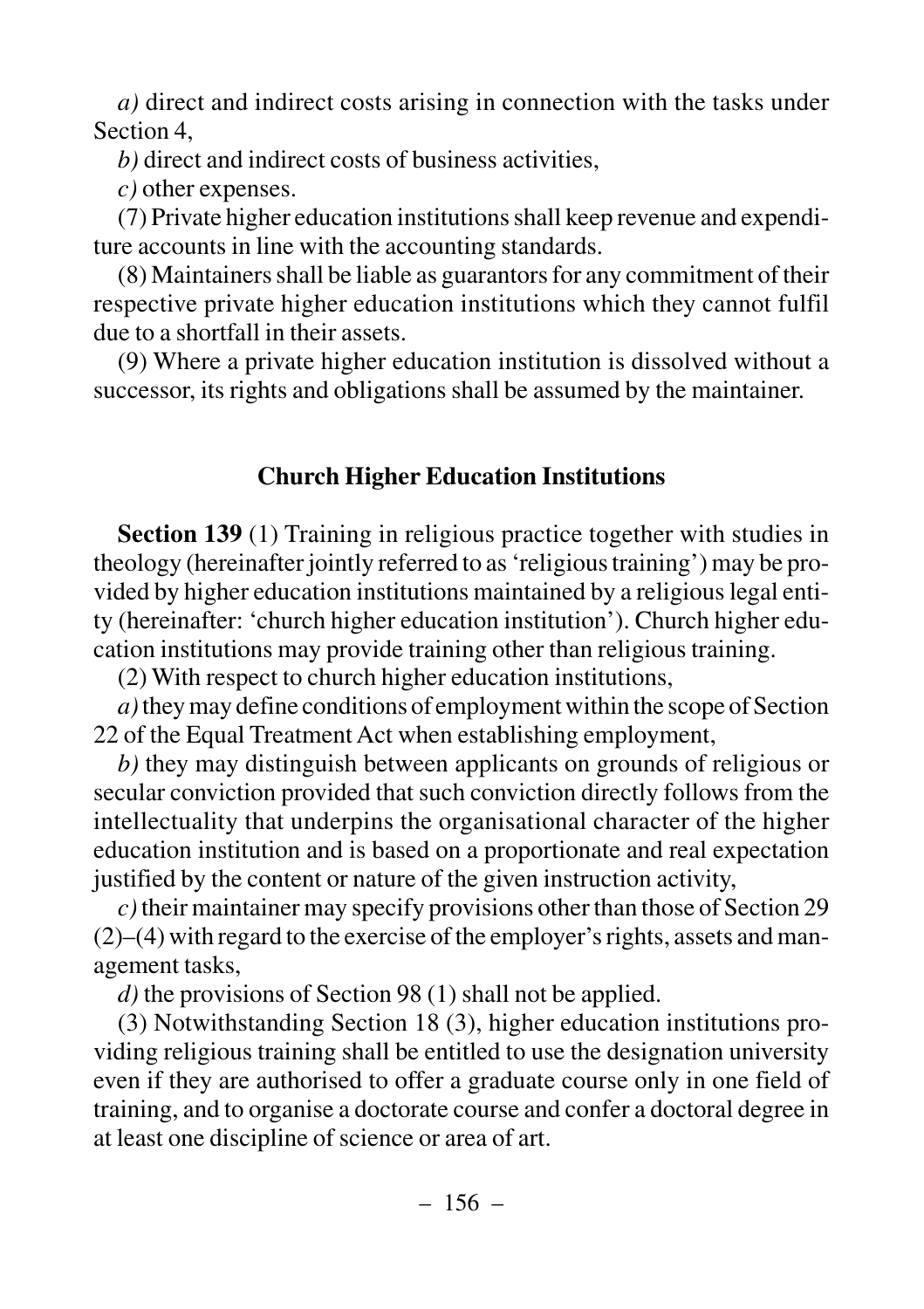(4) Church higher education institutions shall have the right to determine the content of religious training and the requirements set for the lecturers and instructors involved in training. In respect of religious training, the procedure regulated in Section 15 shall only be aimed at examining whether the necessary infrastructure conditions are ensured. Furthermore, higher education institutions shall determine the rules of the admission procedure and – except for the possession of a secondary school leaving certificate – the entry requirements.

(5) Based on the agreement executed between the Republic of Hungary and the Holy See, higher education institutions maintained by the Hungarian Catholic Church or a church that has entered into an agreement with the Government for the performance of higher education tasks shall also be eligible for the normative grant specified in paragraph *d)* of Section 127 (3), as well as occasional and single grants.

(6) Higher education institutions maintained by a church that has entered into an agreement with the Minister for the performance of higher education tasks shall also become eligible for the normative grant specified in subsection  $(5)$ .

(7) The quota of students admissible to training other than religious training offered by the higher education institutions that are maintained by the churches listed under subsection (5) shall be established by the Minister on the basis of an agreement concluded each year with the religious legal entities concerned,, on condition that the ratio of annual state-funded places and the total number of students admissible to state-funded places may not be less than the ratio of state-funded students enrolled in the higher education institutions maintained by the same church in the academic year 1997/1998 and the number of all state-funded students. The quota of students admissible to state-funded places in religious training shall be determined in accordance with the clauses of the agreements listed under subsection (5) in a way that the number of students admissible to the graduate course shall equal the number of students admissible to the undergraduate course. Applicants of Hungarian nationality living in neighbouring countries may also be admitted to state-funded places in religious training or to religious training even if not covered by Section 39 (1). Students' hall of residences maintained by a religious legal entity shall become eligible for the grant defined in Section 129 (5) also on the basis of an agreement concluded with the Minister.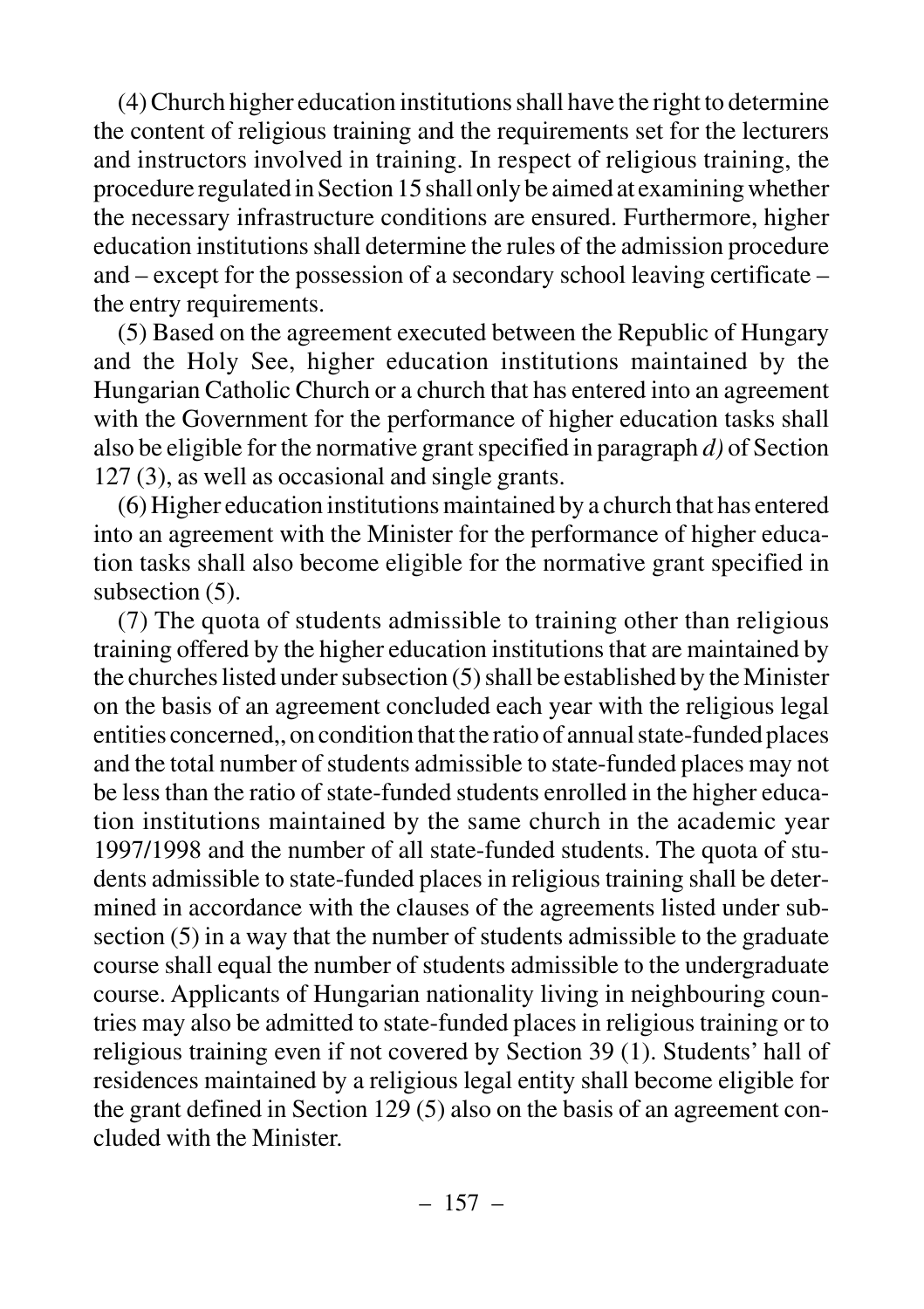(8) With respect to religious training,

*a)* the acceptance of a certain religion or ideology and its attestation may be stipulated as a precondition of admission,

*b)* the statutes of church higher education institutions may state provisions other than those of Section 20 (4), 21 (3) and (6), 22 (4) and (5) – except on political views –, 27–28, 29 (2)–(8), 30 (4), paragraph *f)* of Section 46 (2) and Section 125/A except on the identity as a member of national or ethnic minority,

*c)* notwithstanding Section 12 (2), church higher education institutions can be granted state recognition even if they offer only one programme,

*d)* maintainers may reserve the right to establish positions, exercise the employer's rights, award appointment and other titles except for the titles of college and university professor, and to determine the rules pertaining to basic services regulated under Section 52 (3),

 $e)$  the provisions of Section 15 (8) – with the exception of the public education institution for teaching practice  $-$ , 84 (5), 105 (3), and 108, as well as the provisions relating to the institutional development plan shall not be applied; nonetheless, the rules on state recognition shall be complied with,

*f)* Section 15 (1)–(7) and (9), and Section 106 shall be applied subject to the derogation specified in subsection (4) of this Section,

*g)*the preliminary expert opinion of the Hungarian Accreditation Committee shall not be necessary for awarding the title of university professor.

(9) The normative grant available for religious training provided by church higher education institutions shall equal the normative grant supplied for humanities courses, and humanities courses with teacher training. The appropriation allocated for the instruction of students enrolled in religious training at church higher education institutions shall be planned as a separate budget appropriation.

(10) Where this Act refers to employment, such relationship shall also mean affiliation to the clergy in the case of church higher education institutions.

(11) In respect of religious training, the Minister shall regulate the programme completion and exit requirements of the undergraduate and graduate courses upon the request of the religious legal entity.

(12) Upon the request of religious legal entities that maintain higher education institutions, a theology subcommittee shall be set up within the Hungarian Accreditation Committee.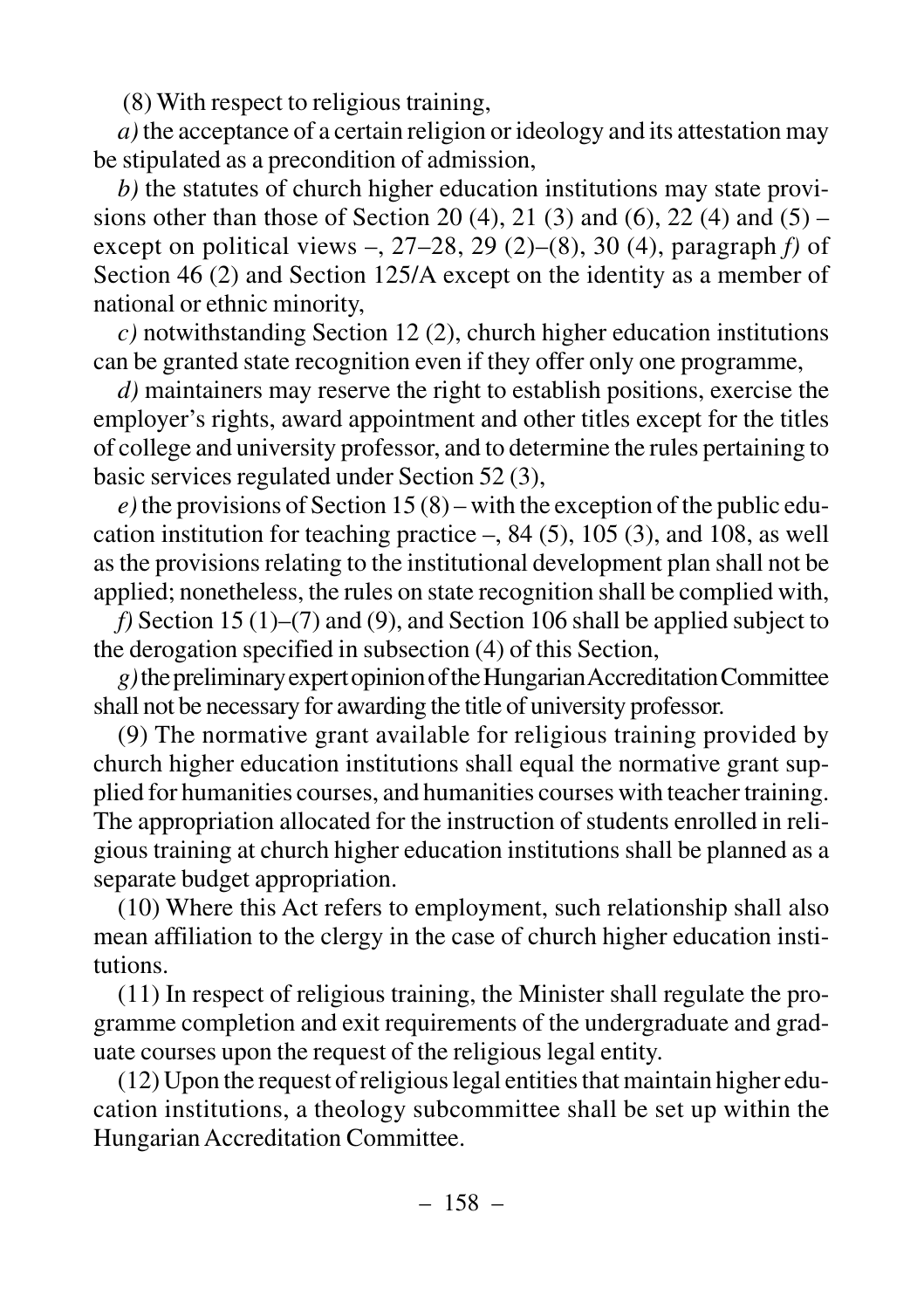(13) With regard to higher education institutions maintained by religious legal entities, the general rules pertaining to higher education institutions shall apply subject to the derogations stipulated in this Section. Church higher education institutions shall operate in accordance with

*a)* the pertaining provisions of Act IV of 1990 on the Freedom of Conscience and Religion and Churches and Act CXXIV of 1997 on the Financial Conditions of Religious and Public Purpose Activities of Churches, *b)* the provisions of Section 137 (2)–(4) and Section 138 (3) and (9).

(14) Higher education institutions offering only religious training shall be entitled to suspend their activities. Suspension may only take place if the institution concerned has no students enrolled. Suspension and cessation of suspension shall commence upon notification by the maintainer, once the registration centre has recorded the suspension or cessation of suspension. In the event the duration of suspension exceeds five years, the registration centre shall conduct an official inspection to examine the fulfilment of the conditions set forth in the license for operation prior to the recommencement of activity.

### SPECIAL PROVISIONS PERTAINING TO HIGHER EDUCATION INSTITUTIONS OPERATING AS A PUBLIC BENEFIT ORGANISATION

**Section 139/A (**1) Non-state institutions of higher education may operate as a public benefit organisation provided that their founding charter and statutes so license and they have been registered as a public benefit organisation by the registration centre by way of its final decision.

(2) Higher education institutions requesting their registration as a public benefit organisation shall indicate any one of or the activities defined under Section 4 in their founding charter as an activity in the public interest (target activity).

(3) The core activity of higher education institutions to be designated in their founding charter pursuant to Section 16 shall be the activity in the public interest (target activity) for higher education institutions operating as a public benefit organisation.

(4) Higher education institutions operating as a public benefit organisation may also pursue business activities.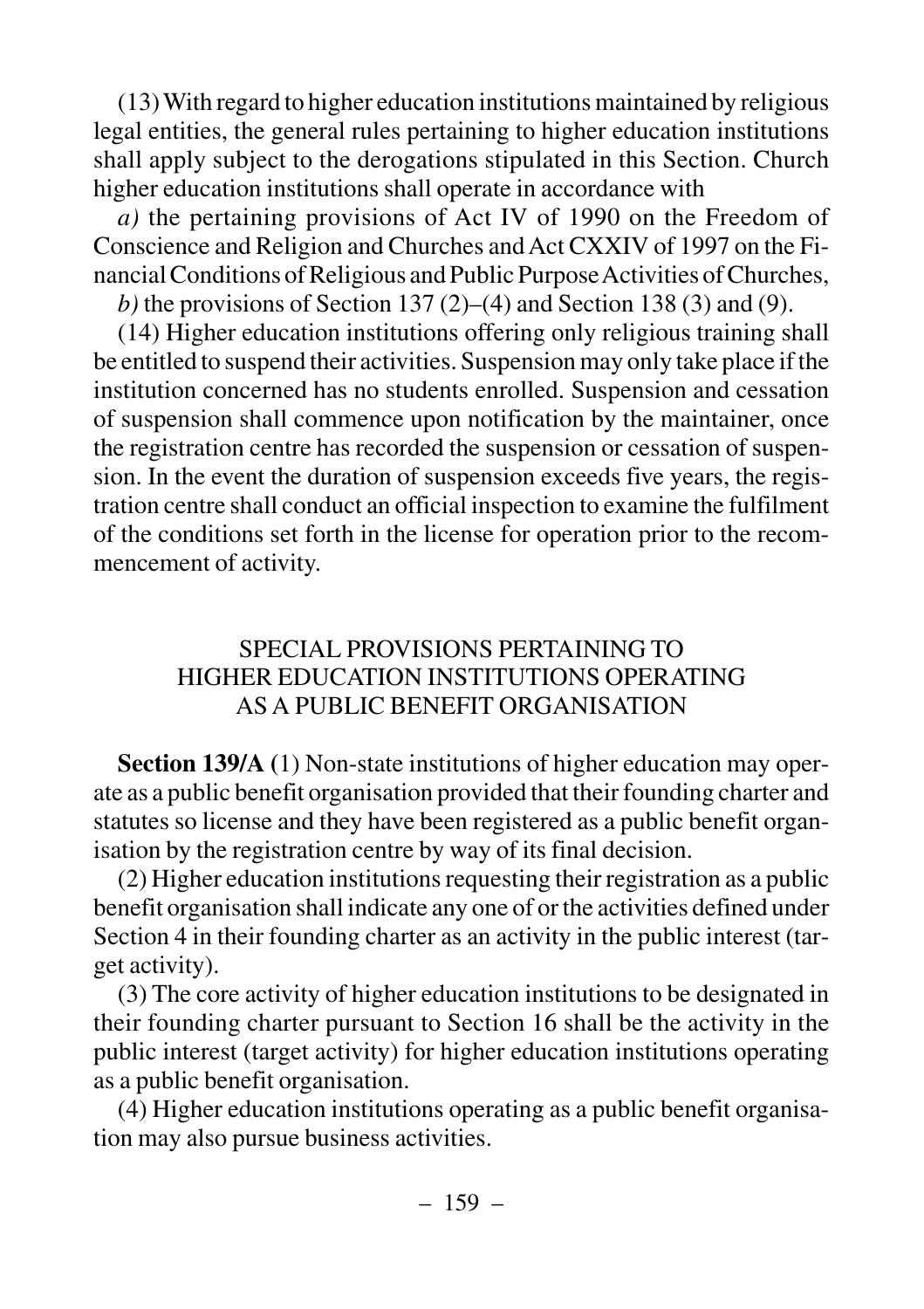(5) In respect of their target activity and business activity, higher education institutions operating as a public benefit organisation shall be entitled to the benefits set forth in Section 6 of Act CLVI of 1997 on Public Benefit Organisations (hereafter 'Public Benefit Organisations Act).

**Section 139/B** (1) The maintainer of the higher education institution shall request the registration of the institution as a public benefit organisation or its cancellation from the register as a pubic benefit organisation with the registration centre.

(2) Higher education institutions may qualify as a public benefit organisation also if it is so requested upon submitting the application for registration in the establishment procedure carried out in line with the rules relevant to the higher education institution concerned (Section 15). In this case the provisions of Section 15 (5) shall be complied with in the first stage of the establishment procedure (registration procedure).

**Section 139/C** (1) Paragraphs *e)–i)* of Section 28 (1) of this Act shall not apply to higher education institutions operating as a public benefit organisation.

(2) The operation of higher education institutions operating as a public benefit organisation shall be public, and so is the meeting of their senate, unless otherwise provided by law. Publicity may be restricted in accordance with the provisions of the statutes of the institution, provided that it is likely to jeopardise or violate personal rights, trade secrets related to the business activity (activity not serving the public interest) of the institution or rightful interests pertaining to intellectual products.

(3) In respect of higher education institutions operating as a public benefit organisation the provisions of the Public Benefit Organisations Act shall apply subject to the following derogations:

*a)* the provisions of paragraphs *a)–b)* and *d)* of Section 7 (2) and paragraphs *a)*–*d)* of Section 7 (3) of the Public Benefit Organisations Act shall be stipulated in the statutes of the higher education institution except that the senate shall convene a meeting at least twice a year,

*b)* with regard to paragraph *c)* of Section 7 (2) of the Public Benefit Organisations Act the rules pertaining to the operation and the powers of the supervisory body shall be defined by the maintainer in the founding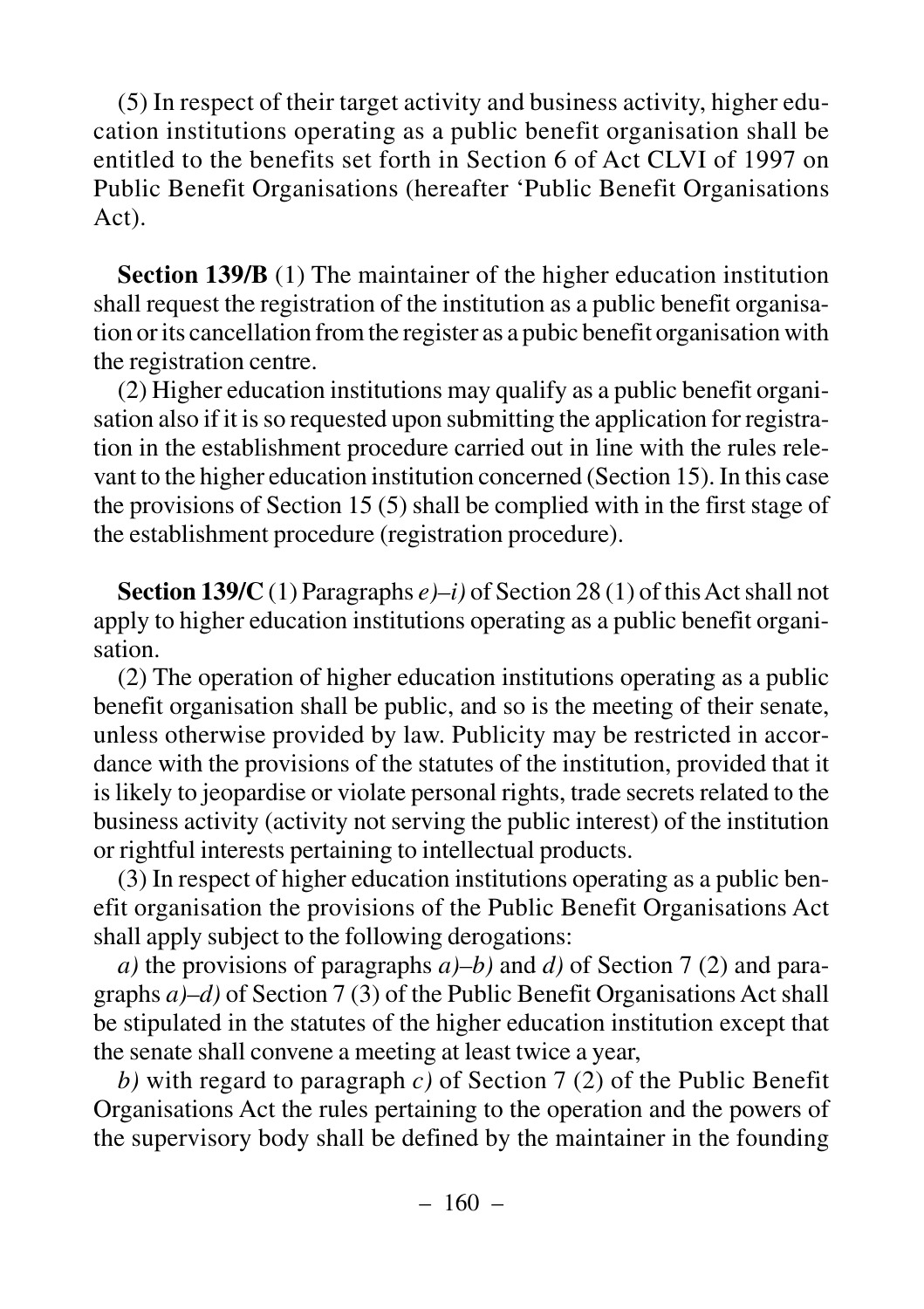charter of the institution where it shall also provide for the establishment of the supervisory body.

(4) Any amendment made to the statutes following the obtaining of public benefit status shall be sent to the registration centre by the rector. Amendments to the founding charter shall enter into force once the changes contained therein have been registered by the registration centre by way of its final decision.

# SPECIAL PROVISIONS PERTAINING TO MILITARY AND LAW ENFORCEMENT HIGHER EDUCATION INSTITUTIONS

**Section 140** (1) Military and law enforcement higher education institutions shall not be required to set up a financial board. The maintainer's rights shall be exercised by the Minister responsible for defence and the Minister responsible for law enforcement, respectively. Where a financial board is established in a military and law enforcement higher education institution, the right of delegation specified in Section 23 (5) shall be exercised by the Minister responsible for defence and the Minister responsible for law enforcement, respectively. The state funding for military and law enforcement higher education institutions shall be planned in the budget of the ministry headed by the Minister responsible for defence and the ministry headed by the Minister responsible for law enforcement, respectively.

(2) In respect of the higher education institutions specified in subsection (1), other legal provisions may apply to

*a)* the exercise of trusteeship and management,

*b)*the rules of establishment of organisational units and the order of their operation,

*c)* employment, appointment and the legal status of the heads of institution,

*d)* the determination of entry requirements, status, bursaries of, and fees payable by, students.

(3) In respect of higher education institutions specified in subsection (1), the Minister responsible for defence or the Minister responsible for law enforcement shall be responsible for the regulation of

*a)* the number of students admissible per year and the special conditions of admission,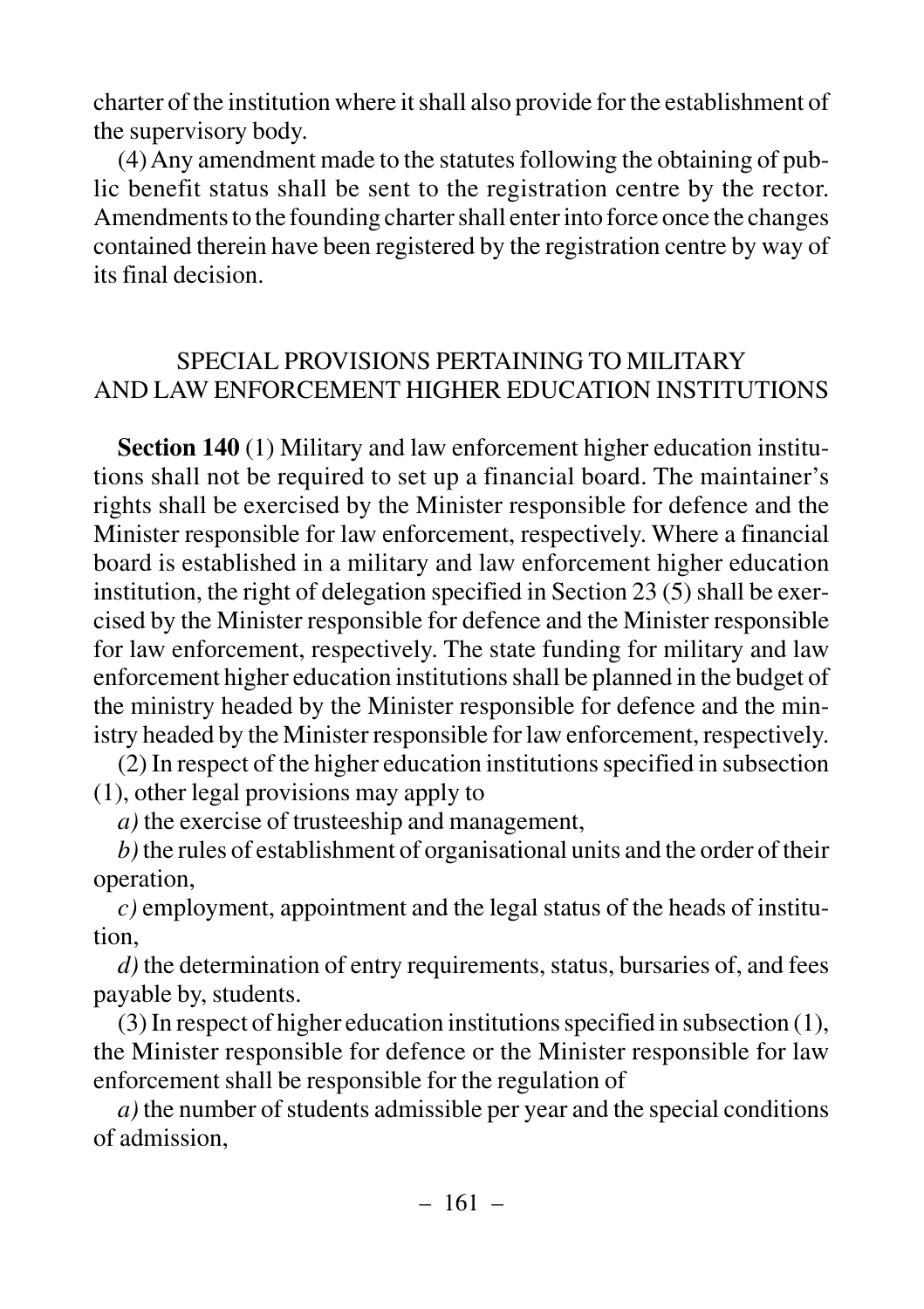*b)* the detailed rules of admission and status of foreign students, and the pertaining academic regulations, as well as the system of bursaries and the rules of fee payment.

(4) In respect of higher education institutions specified in subsection (1), the Minister responsible for defence or the Minister responsible for law enforcement shall

*a)* submit to the Government the annual budget report and the funding plan,

*b)* oversee the efficiency and lawfulness of the use of assets provided by the state,

*c)* exercise the rights defined in Section 105 (1),

*d)* define special rules of management and funding other than those specified in this Act.

(5) Military higher education institutions and law enforcement higher education institutions may provide training outside the scope of military higher education and higher education in law enforcement. The stipulations of paragraph *d)* of subsection (2), paragraphs *a)–b)* of subsection (3), and paragraphs  $b$ )–c) of subsection (4) shall not apply to such training. Such training shall be subject to the provisions of this Act, including those on state-funded places and their financing.

(6) The establishment of military and law enforcement higher education institutions and training provision in them shall be conditional on the prior authorisation of the Minister responsible for defence or the Minister responsible for law enforcement, respectively.

# SPECIAL PROVISIONS PERTAINING TO HIGHER EDUCATION INSTITUTIONS OF MEDICINE AND HEALTH SCIENCE

**Section 141** (1) Universities offering courses in medicine and health science (hereinafter: 'medical higher education institution') shall participate in medical care provision, and shall to this end establish and maintain a medical service provider or shall enter into a partnership with a medical service provider. For the purpose of practical training, medical higher education institutions may enter into an agreement with the medical service provider to ensure university hospital, specialist consultation and pharma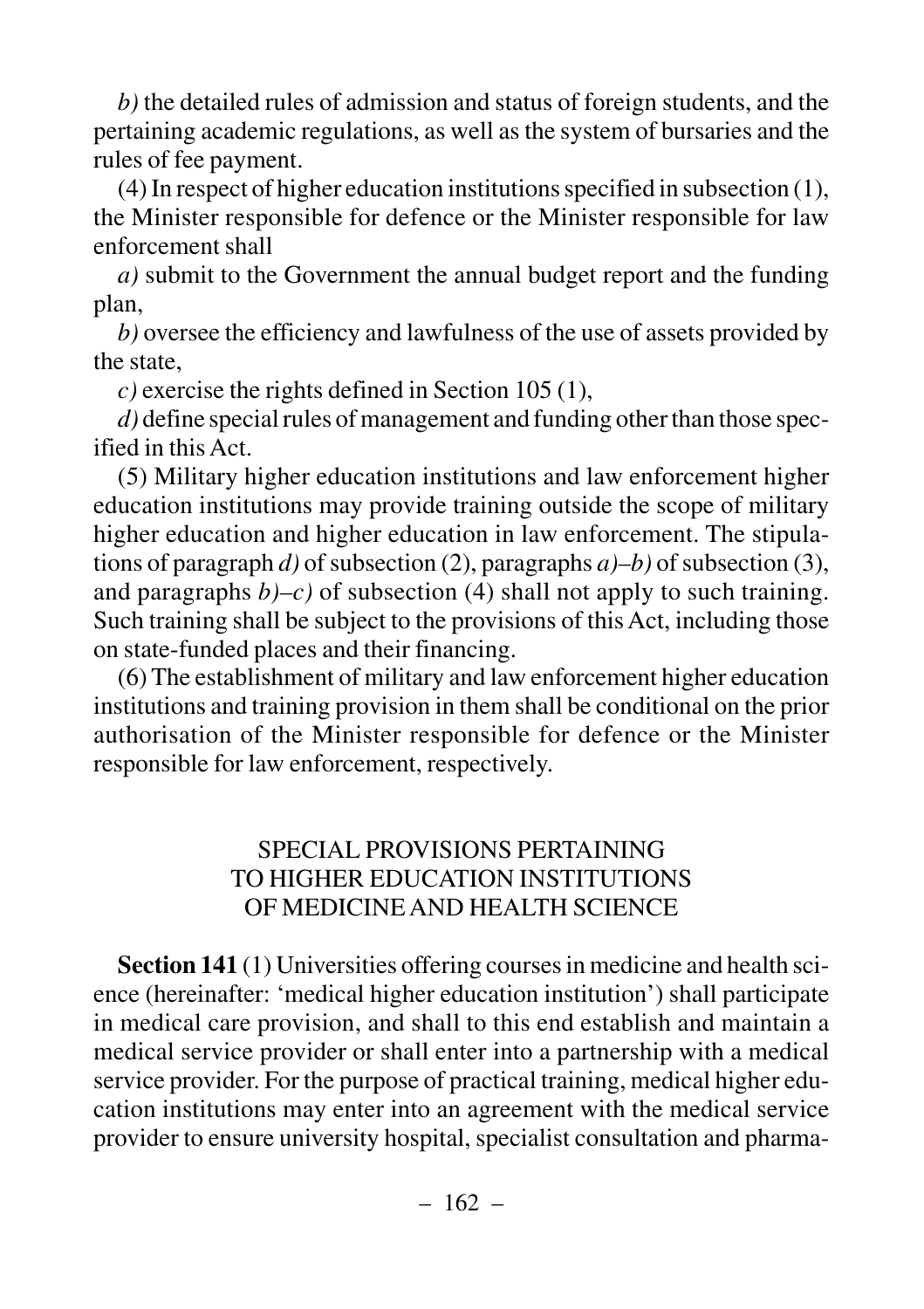ceutical practice. Medical higher education institutions- as defined in a separate Act- shall pursue forensic activities. If a higher education institution is not a medical higher education institution, but delivers courses in health science, the provisions of this subsection shall apply to the organisation of practical training.

(2) Medical higher education institutions, within higher education institutions or as independent organisational units, may operate one medical service provider. Medical service providers may operate as part of a medical higher education institution (hereinafter: 'teaching hospital centre') or separately (hereinafter: 'university hospital centre'). Teaching hospital centres shall operate as public units with partial rights if the medical higher education institution in question is a budgetary organisation. Budgetary units with partial rights shall have a Treasury account. University hospital centres shall be legal entities whose founders are medical higher education institutions.

(3) Based on an agreement, medical service providers of medical higher education institutions shall participate in the provision of territorial medical services and progressive patient care. In such cases the health insurance body shall execute a funding contract with the medical service provider of the medical higher education institution. The amount disbursed by the health insurance body in consideration of medical services shall only be used for the purposes stipulated in the contract.

(4) Medical higher education institutions may cooperate in regional health improvement activities, and may participate in restructuring and funding modelling experiments.

(5) Where a medical service provider operates as part of a central budgetary organisation, the budgetary investment, renovation, and development funds of the medical higher education institution shall be planned in the budget chapter of the ministry headed by the Minister responsible for health. The ministry headed by the Minister responsible for health shall have the right to control management in connection with the budget appropriations allocated from the chapter. It may request preliminary information or reports, and may initiate the discussion of medical service issues at university forums. Where a medical service provider is maintained by a business organisation or a public benefit organisation, the ministry headed by the Minister responsible for health may participate in its establishment as a founding member.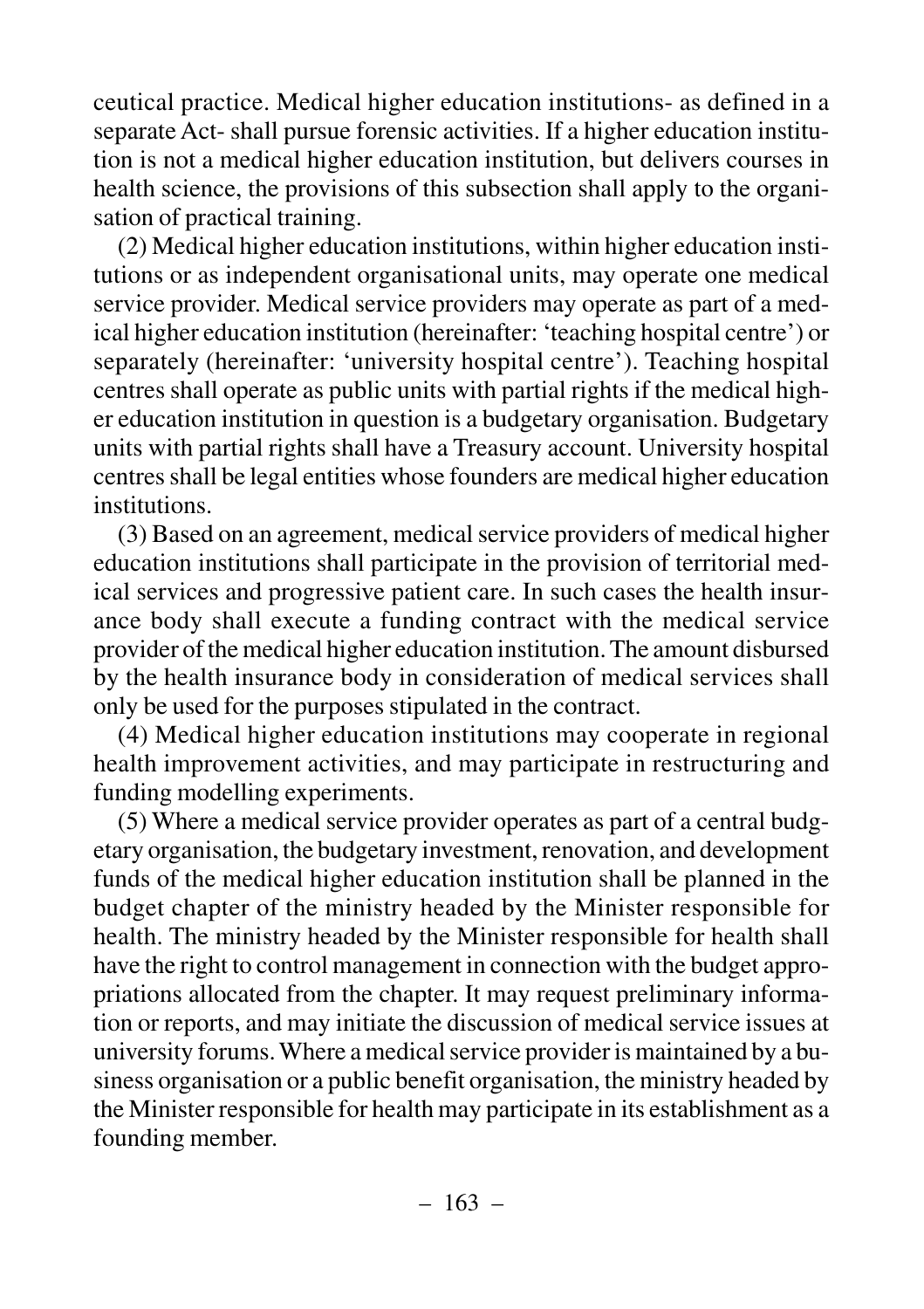(6) Medical higher education institutions shall organise specialist, dentistry, pharmaceutics, clinical psychology, and public health specialist programmes, and vocational or postgraduate training in medicine for holders of other academic degrees, and shall at the same time provide such medical services under the professional supervision and coordination of the Minister responsible for health. The Minister responsible for health shall supervise and coordinate medical higher education institutions' activities in education, remedy, prevention and sectoral research and development. The Minister responsible for health shall grant state funding for such activities. The medical activities performed by medical higher education institutions, medical research, and medical vocational and postgraduate training shall be subject to the provisions pertaining to the professional governance and organisation of health care and the powers of the Minister responsible for health as to professional governance, as well as to laws that determine the organisation of medical services, the qualifications of those discharging the tasks, and the funding of medical services.

(7) Where – as part of their positions – staff are involved in the performance of both the training tasks and tasks relating to medical services of a medical higher education institution, the ratio of working hours up to which the training tasks and the tasks relating to medical services are performed shall be specified. The rules of employment and remuneration – appropriate to the split of working hours – pertaining to the specific activities shall be applied.

(8) If no centre is established, the head responsible for the management of medical services, who shall hold a senior executive position, shall be specified in the statutes (hereinafter: 'head responsible for medical services). Heads responsible for medical services shall control the organisation of medical service provision independently, and shall in this respect exercise the employer's rights. Where a head responsible for medical services is a person other than the rector, his/her duties, obligations and powers to undertake commitments shall be regulated in the statutes. Heads responsible for medical services may act in an advisory capacity at the meetings of the financial board.

(9) The rules of the supervision and funding of medical higher education shall be defined by the Government.

(10)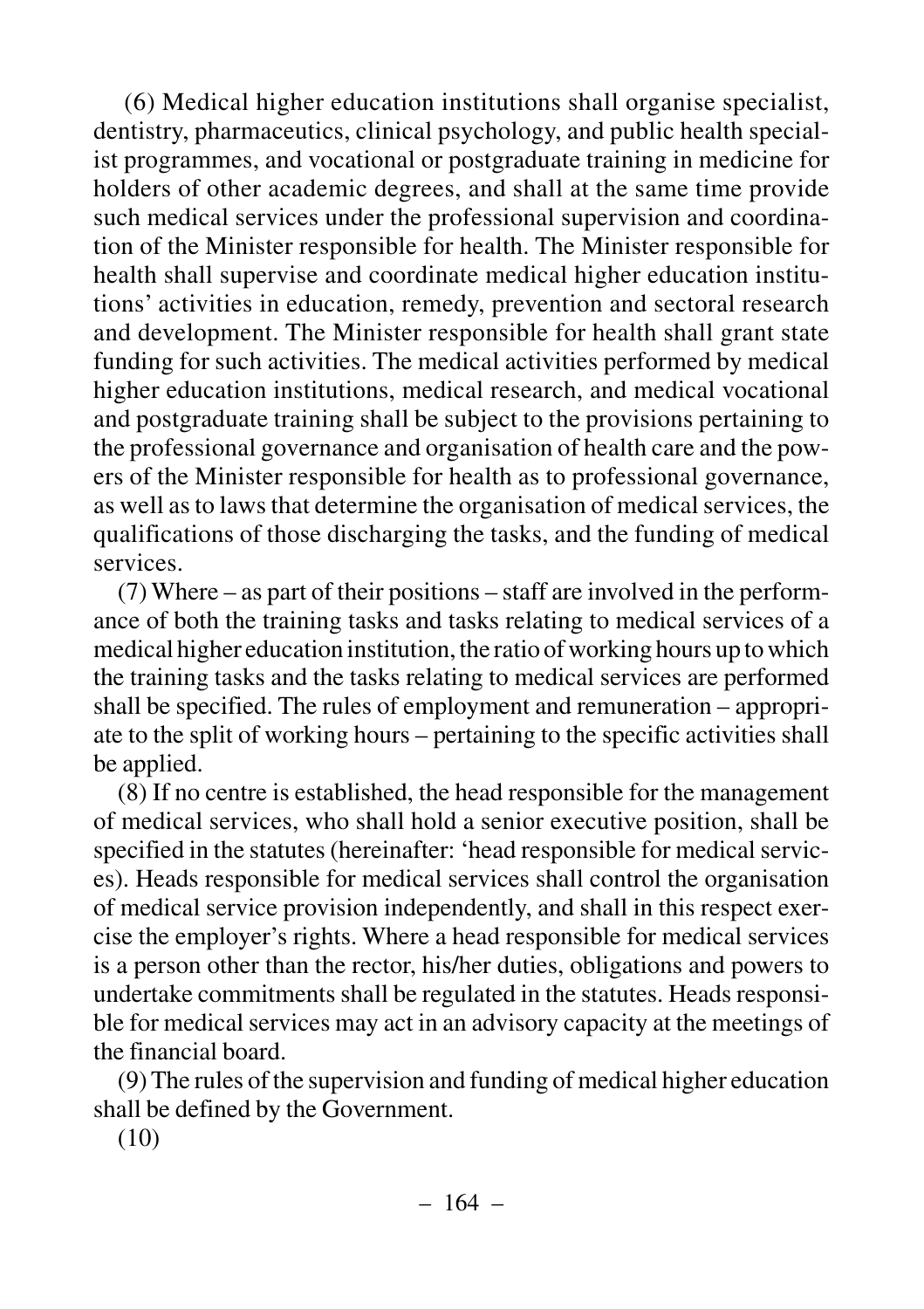**Section 142** (1) Upon the initiative of their organisational units that provide courses in medicine and health science as faculties, medical higher education institutions which are established by way of merger and which supply courses in at least three disciplines of science, may set up a medical and health science centre (hereinafter: 'health science centre'). Health science centres shall comprise the higher education institution's faculties of medicine and health science, teaching hospitals, research institutes engaged in medical services, and other organisational units of instruction. The president of the health science centre shall exercise trusteeship in respect of the assets available for medical and health science training and health care and remedial and preventive activities.

(2) The health science centre shall be headed by the president, who shall carry out his/her work in a senior executive position. The rules of election of the president shall be defined in the statutes. The president of the centre shall also be responsible for the executive tasks defined in Section 141 (8). In respect of the health care centre, the university shall be represented by the head of the centre. The head of the health care centre may act in an advisory capacity at the meetings of the financial board. Heads of health science centres shall exercise the right of disposal over the appropriations allocated for the execution of the tasks specified under Section 141 (2), and  $(5)-(6)$ .

## SPECIAL PROVISIONS PERTAINING TO HIGHER EDUCATION INSTITUTIONS OF AGRISCIENCE

**Section 143** (1) For the coordination of instruction, research, and agricultural tasks, the faculties of universities of agriscience established by way of merger and offering courses in at least two disciplines of science, and the separate practice facilities, practice farms, research institutes, museums, and botanic gardens may be operated as part of an agriscience centre. Agriscience centres shall operate as budgetary units with partial rights where the higher education institution in question is a budgetary organisation. Budgetary units with partial rights shall have a Treasury account.

(2) Agriscience centres shall contribute to the pursuit of sectoral research, development and innovation, specialised counselling, postgrad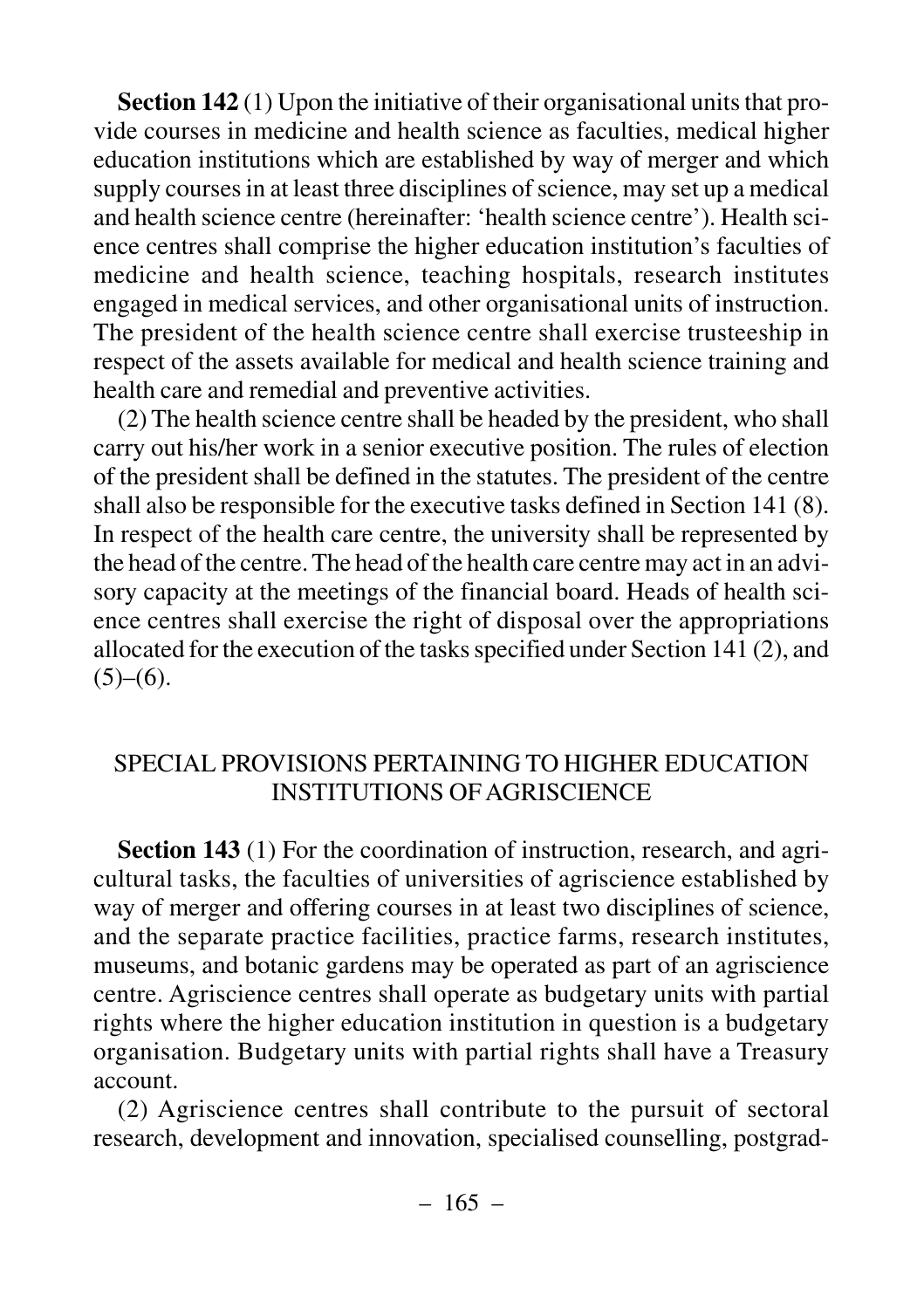uate education in Agriscience, and the tasks of practical training. To this end, scaled-to-function state funding shall be planned separately in the budget-financed funds allocated for the agricultural sector under the chapter of the ministry headed by the Minister responsible for agriculture so that this amount shall not be less than 1% of the resources for the development of agriculture.

(3) In respect of heads of the agriscience centres and their budgets, the rules pertaining to health science centres [Section 142 (2)] shall apply.

(4) The rules of the supervision and funding of agricultural higher education shall be defined by the Government.

## SPECIAL PROVISIONS PERTAINING TO ART HIGHER EDUCATION INSTITUTIONS

**Section 144** (1) Where a higher education institution provides training exclusively in any branch of art (hereinafter: 'art higher education institution'), the provisions of this Act shall be applied subject to the derogations under subsections (2)–(7).

(2) Higher education institutions of art may establish and maintain art workshops.

(3) Academic studies in the branch of dancing arts may be started during secondary education prior to the secondary school-leaving examination in a way that students acquire student status in the given higher education institution in addition to their secondary school student status. Students shall acquire the requirements of the secondary school-leaving examination concurrently with those of art education. With respect to students regulated in this subsection, Sections 129/A (2)–(6) of the Labour Code shall also apply.

(4) Art higher education institutions shall have university status, even if they are entitled to provide graduate courses in one field of training, and to offer doctorate courses and confer doctoral degree in one discipline of science.

(5) Holders of a Bachelor degree and professional qualification may also attain the position of lecturer or instructor if a Master's course in the given field of training has been offered for less than 10 years, unless the scientific degree is a precondition of holding a lecturer position.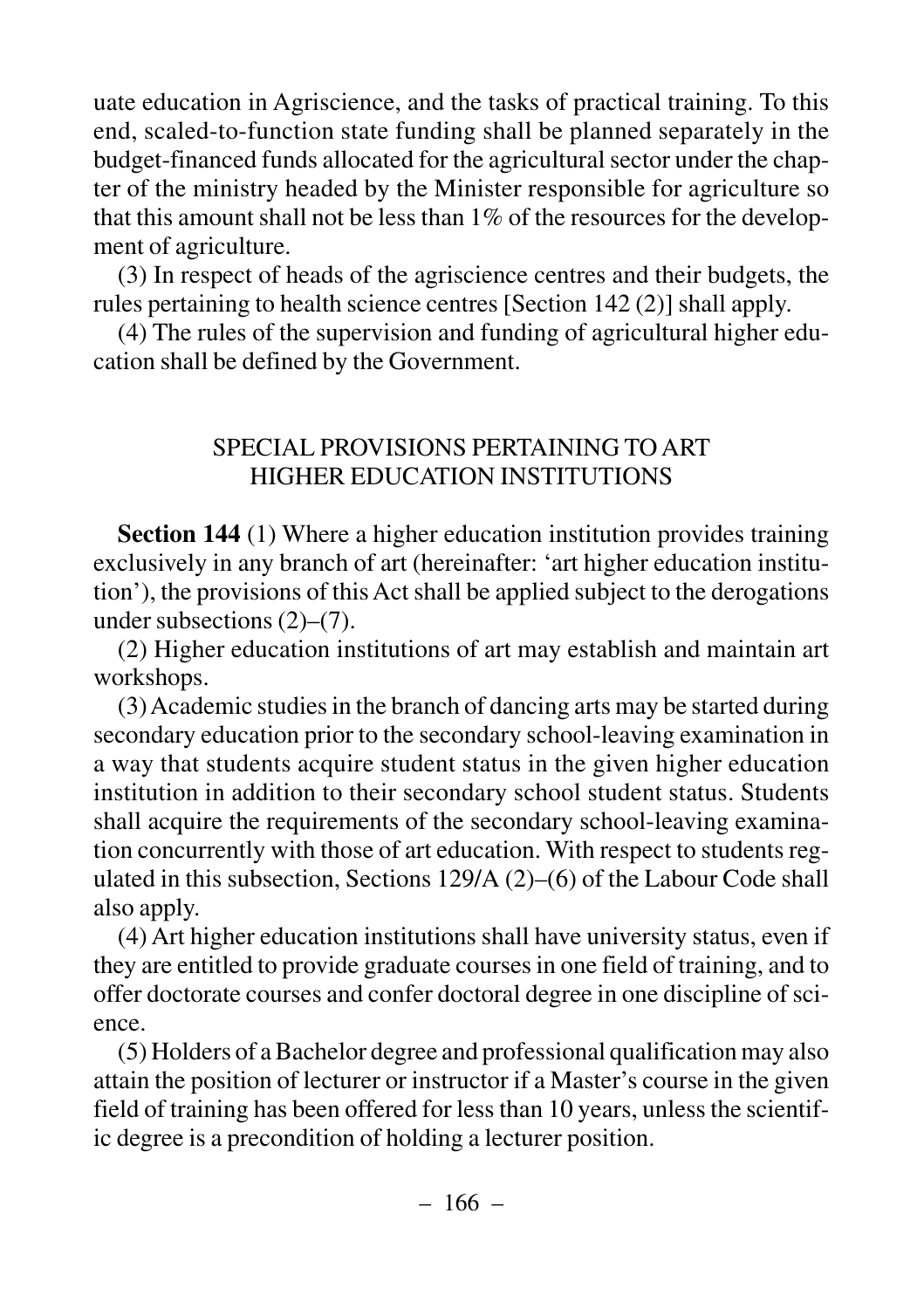(6) For completion of undergraduate and graduate courses in art education, in addition to the requirements specified in Section 60 (3), the final examination shall include the creation of a work of art, or the production, presentation and defence of a performance.

(7) Art higher education institutions may undertake tasks in primary art education and vocational training in art by setting up a public education institution. Art higher education institutions may prepare secondary school students for admission to any art higher education institution. Higher education institutions shall register students without establishing student status (hereinafter: 'preparatory status'). In respect of students in preparatory status, higher education institutions shall be eligible for the normative per student grant calculated for students in primary art education. On the basis of preparatory status, students shall be offered at least four contact hours a week either with a lecturer or an instructor. The rights and obligations of students enrolled in the training shall be stipulated in the statutes of higher education institutions.

(8) Where a higher education institution offers art courses without having the status of art higher education institution within the meaning of this Section, its operation shall be subject to the provisions of subsections  $(2)$ – $(3)$  and  $(5)$ – $(7)$ .

#### SPECIAL PROVISIONS PERTAINING TO TEACHER TRAINING

**Section 145** (1) Higher education institutions engaged in teacher training may provide public education tasks – as defined in a separate Act – in addition to their duties specified herein. Higher education institutions providing teacher training shall pursue their activities in conformity with the demands of public education. Higher education institutions providing teacher training may maintain public education institutions or foster a connection and cooperate with public education institutions.

(2) Students enrolled in higher education institutions offering teacher training shall complete their teaching practice in a public education institution. If the public education institution is maintained by the higher education institution, it may, either partly or entirely, operate as a public education institution for teaching practice. The higher education institution may maintain the public education institution for teaching practice together with an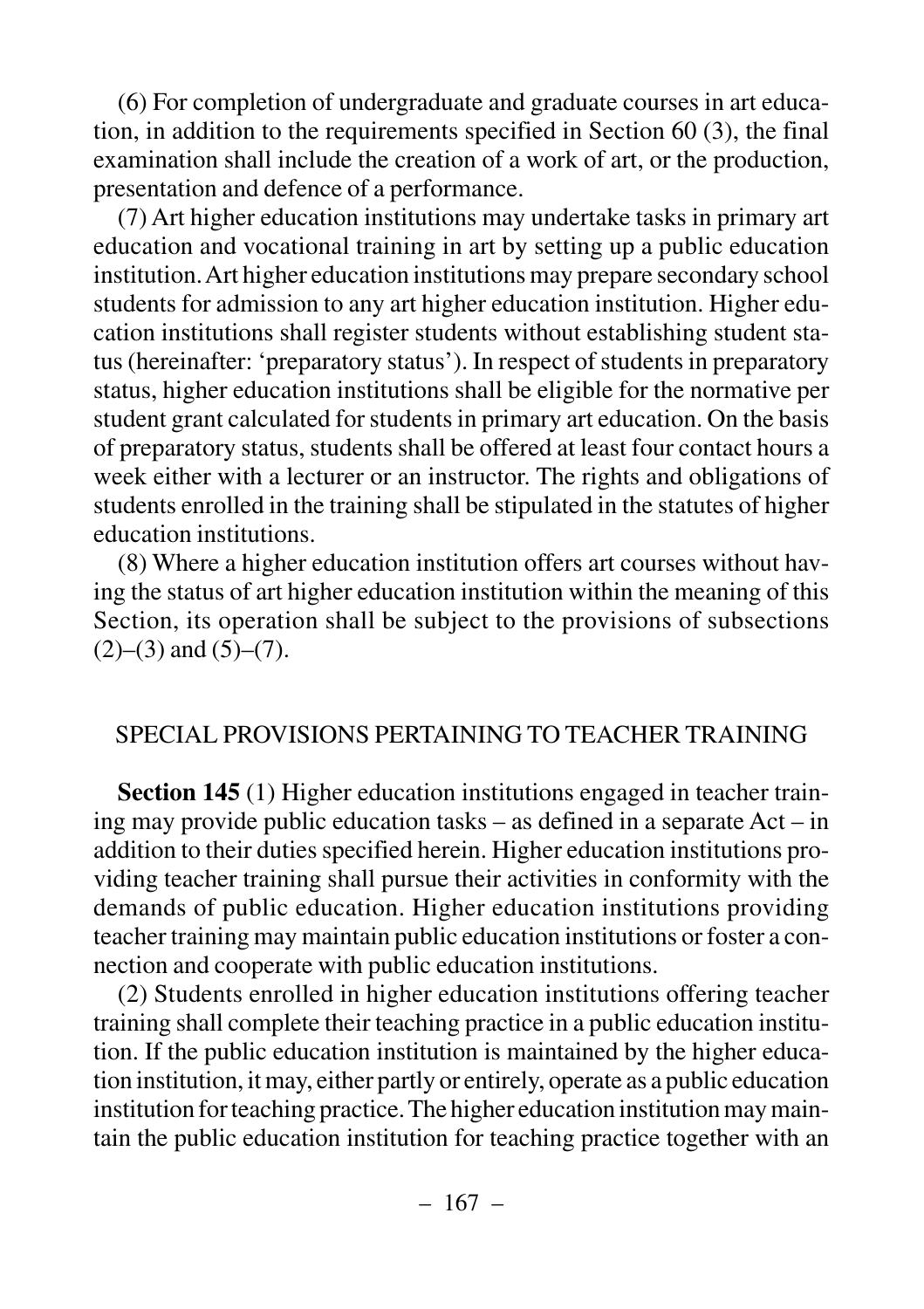entity authorised to establish an institution under the Public Education Act. A public education institution maintained by a religious legal entity may operate as a public education institution for teaching practice provided that the higher education institution maintained by the religious legal entity is engaged in teacher training. The teaching practice of students may be delivered in any public education institution on the basis of an agreement. Public education tasks performed by a public education institution for teaching practices shall be eligible for twice the normative funding disbursed for local governments as defined in the Annual Budget Act.

(3) Higher education institutions providing teacher training shall contribute to in-service teacher training and educational research and shall facilitate the implementation of the sectoral tasks of the Minister in the domain of public education.

(4) Within the scope of sectoral responsibilities, the Minister shall set up and operate a regional service and research network – to be founded on the higher education institutions providing teacher training – to aid the development of the higher education system involved in public education and teacher training, the modernisation of teacher training, and to cater for the requisite professional conditions. The Minister shall enter into an agreement with the higher education institution concerned for the execution of the tasks defined in this subsection and subsection (2). The Minister shall organise the performance of national service provision and research tasks of teacher training development.

(5) Where teacher training is provided by more than one organisational unit of instruction in any higher education institution, the statutes shall specify the organisational unit of instruction or the body established by the senate which shall be in charge of coordinating the instruction work carried out in the different organisational units and the associated practical training. The head of such organisational unit shall be responsible for the coordination of teacher training in the higher education institution.

(6) Secondary school teacher qualification may only be obtained in a graduate course. The conferral of secondary school teacher qualification shall be subject to completion of a continuous practical course. Graduate courses leading to secondary school teacher qualification shall award 150 credits.

(7) The Government shall determine the undergraduate and graduate programmes in teacher training, and the general rules of the specialisation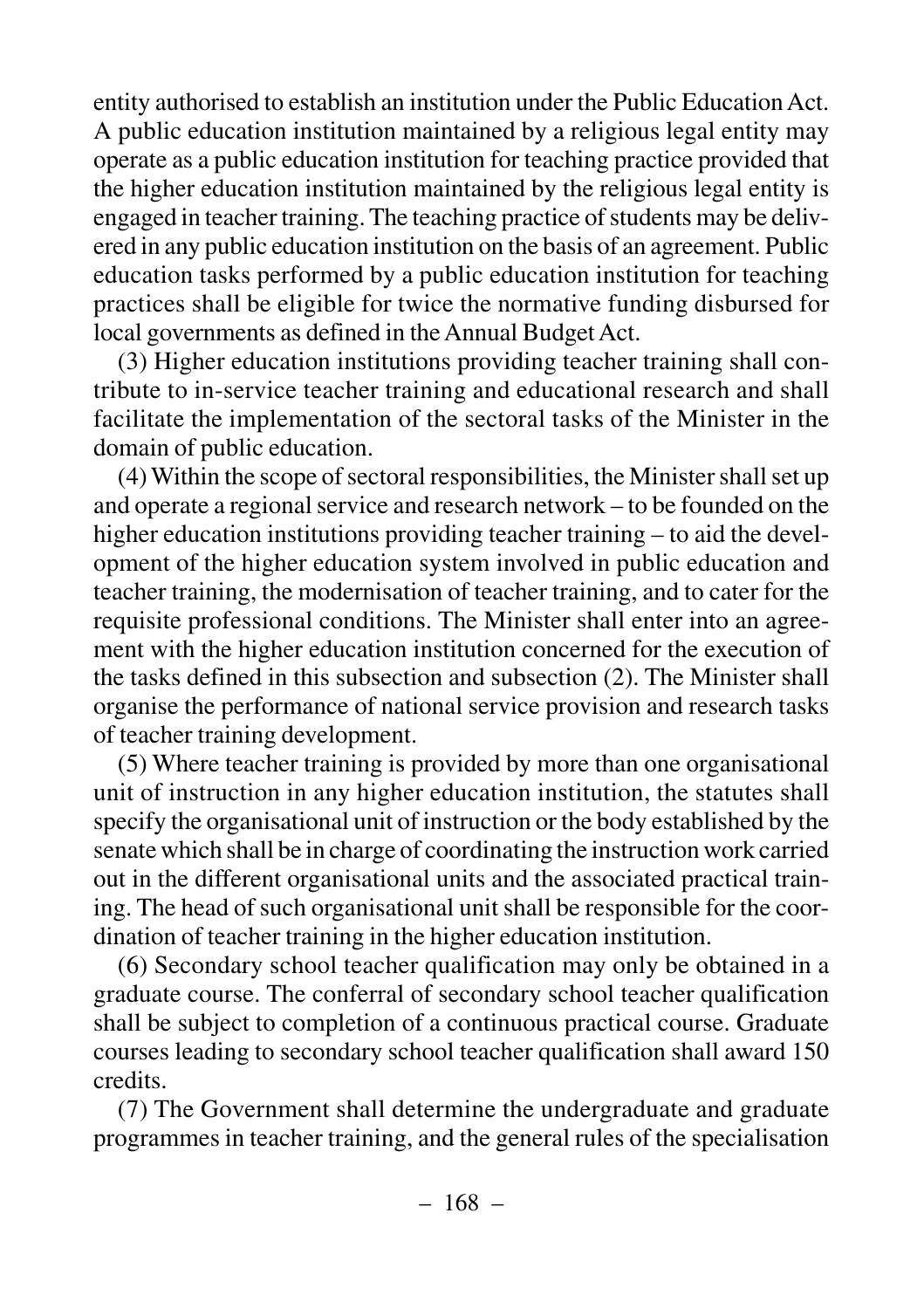system in the graduate course. The Minister shall define in a decree the programme completion and exit requirements of the teaching profession.

(8) The Hungarian Accreditation Committee shall operate a standing professional and expert subcommittee on teacher training.

**Section 146** (1) Where a higher education institution may provide national or ethnic minority teacher training as stated in its founding charter, such training shall be organised for applicants who meet the entry requirements.

(2) Applicants belonging to the minority concerned shall be accorded priority in respect of admission to national or ethnic minority teacher training. Affiliation to any minority shall be deemed confirmed if the secondary school-leaving examination has been taken in the minority language.

(3) The language of the minority concerned shall be taught throughout the whole length of the programme in national or ethnic minority teacher training.

(4) National and ethnic minority teacher training shall be considered as a programme with a small headcount in terms of funding.

(5) Where the Hungarian Accreditation Committee delivers an expert opinion on national or ethnic minority teacher training, it shall seek the cooperation of the expert delegated by the national minority government concerned.

### **DEFINITIONS**

**Section 147** For the purposes of this Act:

1. *Doctoral dissertation* means a written work, composition or paper whereby the PhD / DLA candidate demonstrates in the course of the doctoral degree award procedure that he/she is capable of fulfilling an independent research assignment appropriate to the degree requirements,

2. *Doctoral school* means the organised framework of a doctorate course which ensures preparation for the scientific degree,

3. *Health test* means a medical examination involving physical endowments and health condition to determine whether a person is capable of pursuing the chosen activity and whether such activity could jeopardise his/her health,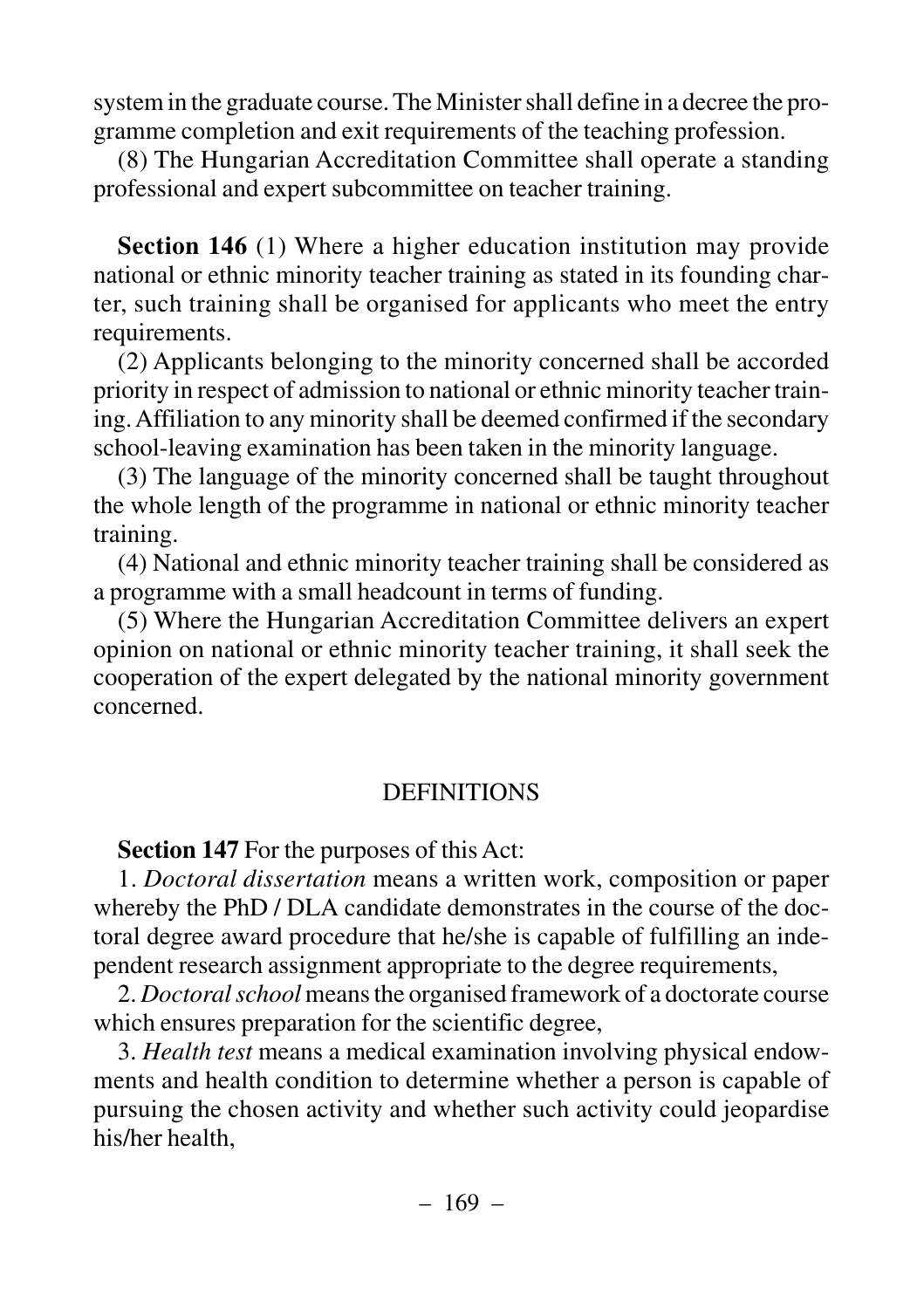3/A. *Training schedule of evening training* means a schedule of training provision where the contact hours of students are delivered after 4 p.m. on working days or on rest-days during term-time,

4. *Mid-term grade* means the mark that reflects the mid-term performance of the student and is awarded during term-time in the framework of an assessment procedure specified in the academic and examination regulations,

5. *Phasing-out system* means an organisation principle on the basis of which compliance with the new and amended academic and examination regulations can be demanded from students who started their studies after the introduction of the regulations or from students who started their studies before introduction but chose to read for their degree in accordance with the new and amended academic and examination regulations,

6. *Semester* means an instruction provision period of five months,

7. *Higher-level vocational training* means vocational training provided by higher education institutions in the framework of student status at the higher education institution – or in the event of an agreement concluded with the higher education institution, by the vocational secondary school for students having secondary student status –, which is integrated into the undergraduate course of the higher education institution and awards a higher-level vocational qualification contained in the National Qualifications Register,

8. *Student (applicant) with disability* means a student (applicant) who suffers from physical, sense, speech disorders, autism, and disorders in cognitive and behavioural development,

9. *Habilitation* means the assessment of instruction and lecturing skills and the academic performance of holders of a scientific degree,

10. *Disadvantaged student (applicant)* means a student (applicant) younger than twenty-five years at the time of registration in respect of whom the notary arranged for child protection care during secondary education due to family or social background, or for whom regular child welfare benefit has been disbursed, or who has been eligible for regular child protection benefit, or has been a ward of the state,

10/A. *Multiply disadvantaged student (applicant)* means a disadvantaged student (applicant) whose parent exercising parental control at the time when the student reached the compulsory school age only completed elementary education as stated in the voluntary parental declaration under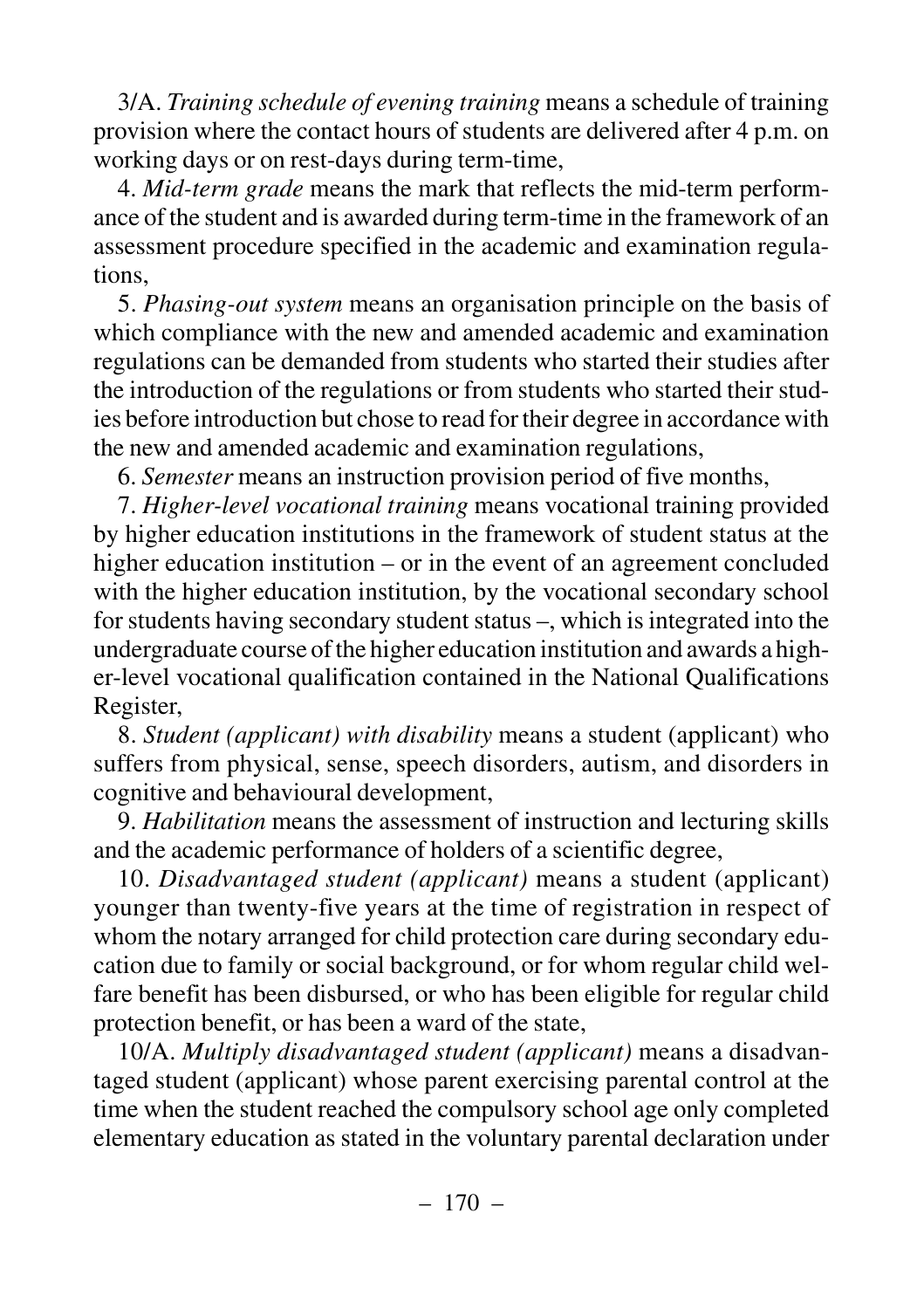the procedure regulated in the Act on the Protection of Children and on Child Welfare Administration, or for whom long-term guardianship has been arranged,

11. *Publication on homepage* means publication of information in a domain on the homepage that is accessible to all,

12. *Institute* means the organisational unit which coordinates the activities of several departments or performs the function of several departments,

13. *Institutional document* means the founding charter and the regulations, programmes, plans stipulated in this Act, thus in particular the statutes, educational programme, institutional development plan, bylaws of the student union, strategy for research, development, and innovation,

14. *Faculty* means the organisational unit in charge of the instruction, research, and artistic activities of related degree programmes in one or more fields of training or discipline of science as defined in the educational programme,

15. *Qualification framework* means the general characteristics of the specific degrees in the multi-cycle training system that are identical in each field of training,

16. *Minister with competence in training* means the minister specified in the Vocational Education Act, responsible for the qualification,

17. *Branch of training* means the programmes in a certain field of training whose contents are identical in the initial phase of training,

18. *Programme completion and exit requirements* mean the knowledge, skills, proficiency and abilities (competencies) whose acquisition is a precondition for a diploma evidencing the degree and the professional qualification to be awarded,

19. *Length of programme*means the legal duration of the course required for obtaining the necessary credits, degree, professional qualification, and specialised qualification as defined in the corresponding laws,

20. *Term of study* means the articulation of the length of the programme into term-time and the pertaining examination period,

21. *Educational programme* means the complex training document of the institution, which contains

*a)* a detailed programme and academic requirements of the undergraduate, graduate and specialist postgraduate programmes,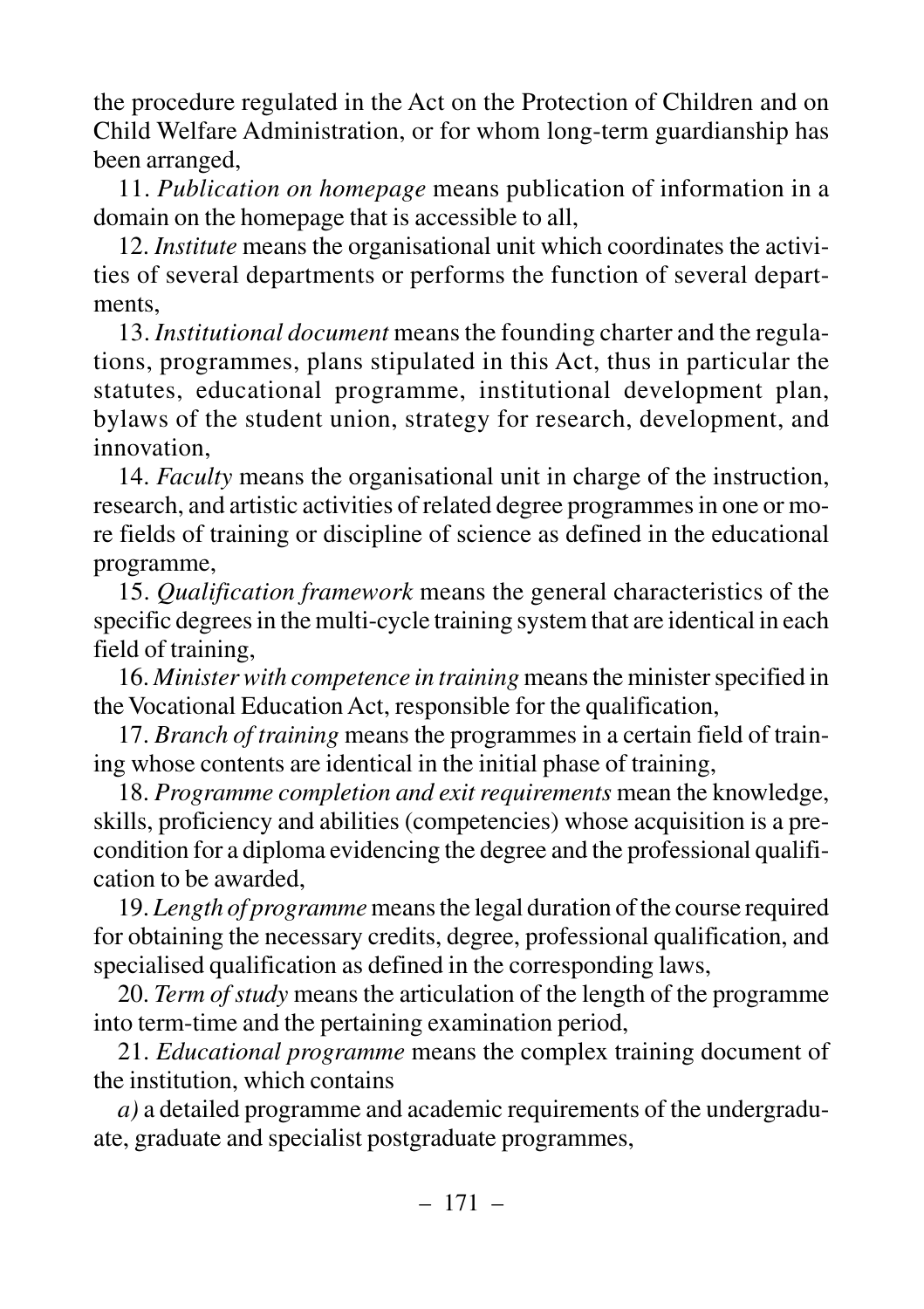*b)* a vocational training programme in higher-level vocational training, and

*c)* the plan of the doctorate course,

together with detailed rules of training, thus the curriculum, the programme of studies and course-units, and the evaluation and assessment methods together with the pertaining procedures and rules,

22. *Field of training* means the programmes and branches of training defined in a Government decree, whose contents are similar or partly identical,

22/A. *Student with outstanding academic performance* means a student who performs above the average as compared to the relevant criteria specified in the regulations of the higher education institution with respect to academic performance,

23. *Programme with a small headcount* means a course launched on the basis of international commitment, cultural or education policy concerns, whose annual quota of admissible students may not exceed 20 persons at the national level; a national or ethnic minority training course,

24. *Teaching hospital* means the medical service provider which contributes to the instruction and research tasks of training in medicine,

25. *Consultation* means an opportunity for personal discussion provided by the lecturer of the higher education institution in connection with the student's studies at a venue specified by the higher education institution,

26. *Credit* means a unit of students'work which represents in relation to the course-unit or curricular unit the estimated time necessary for the acquisition of a specific body of knowledge and the fulfilment of requirements; one credit equals 30 study hours,

26/A. *Training schedule of correspondence training* means a schedule of training provision where, unless otherwise stated in an agreement concluded with the students concerned, the contact hours of students are delivered in a condensed form, on working days or on regular holidays once every two weeks at the most,

27. *Mentoring programme* means a particular form of training where disadvantaged students are assisted with preparation by the student or lecturer of the higher education institution,

28. *Aptitude test* means the verification of abilities to determine whether the applicant possesses the abilities and characteristics that enable him or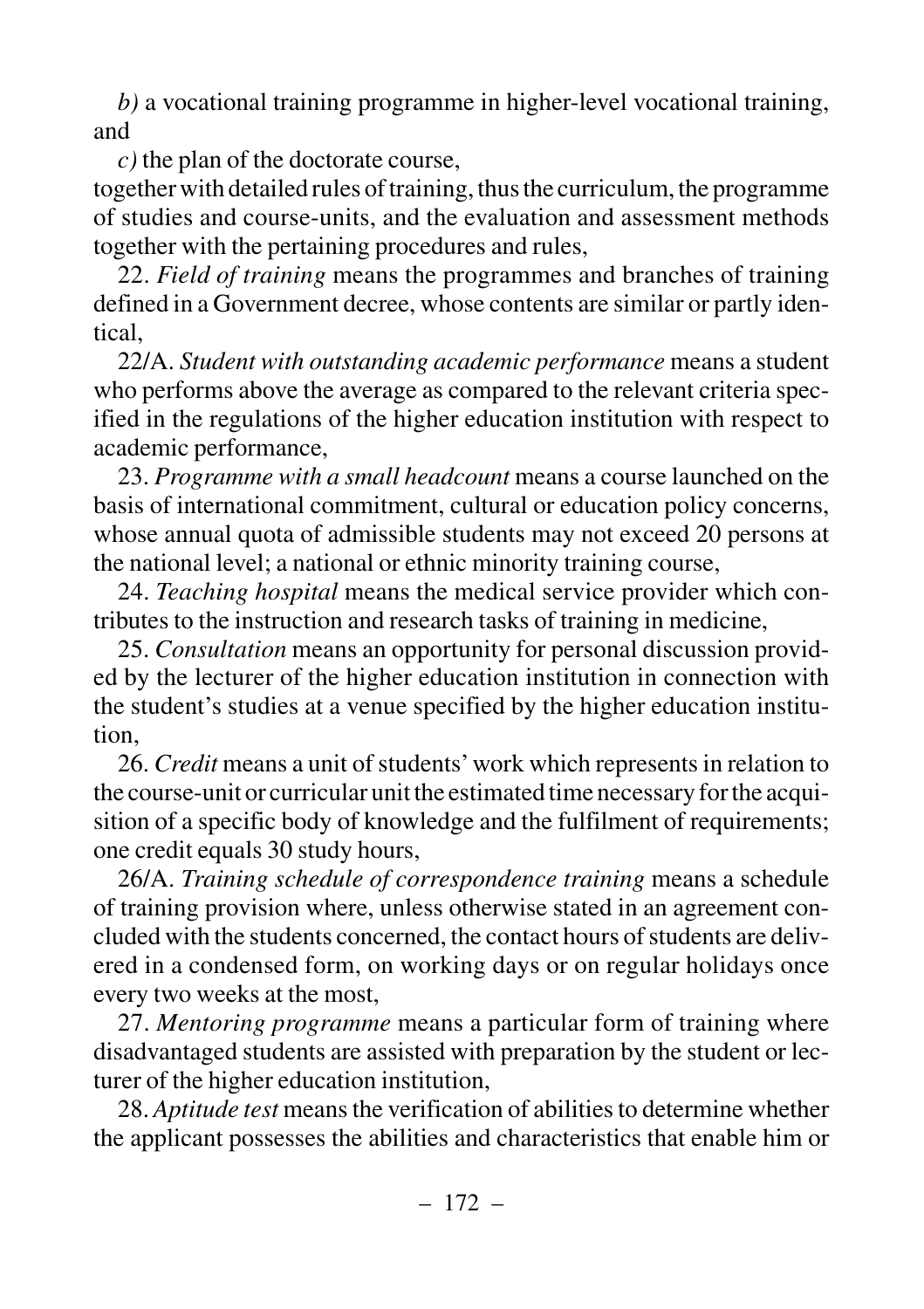her to undertake the studies and to pursue the activity that corresponds to the professional or specialised qualification,

29. *Regional centre* means a unit of a higher education institution established by way of merger as defined in this Act, which operates on a site other than the seat — the site of the predecessor higher education institution — and integrates the operation of the organisational units of the higher education institution,

30. *Study in another higher education institution* means the period when a student obtains credit in another higher education institution in visiting student status,

31. *Own revenue* means sources other than public finances (including all supports of the European Union that are transferred to higher education institutions without the involvement of the central budget, and funds accounted for as payment of the vocational training contribution), and revenues from the Research and Technological Innovation Fund,

32. *Programme* means training towards a professional qualification, which comprises the pertaining content requirements (knowledge, proficiency, skills) in a uniform system,

33. *Specialisation* means training aimed at the acquisition of specialised knowledge which is certified as part of the professional qualification,

34. *Professional qualification* means evidence of specialised knowledge awarded with a Bachelor or Master degree, such knowledge being determined by the content of the programme and specialisation preparing the student for access to the profession,

35. *Attestation of competence* means an examination determined by the higher education institution – in the case of higher-level vocational training together with the organiser of practical training – which measures the abilities required for the selected professional or specialised qualification and examines whether the examinee possesses the abilities whose optimal development ensures completion of the preparatory phase,

36*. Current expenditure on professional tasks* means expenditure on operation, maintenance and accumulation accounted for any specific task,

37. *Off-site training* means full-time or part-time higher education provided at a site other than the place of operation (seat, establishment) of a higher education institution,

37/A. *Place of off-site training* means the municipality where off-site training (other than postgraduate specialist training) is provided,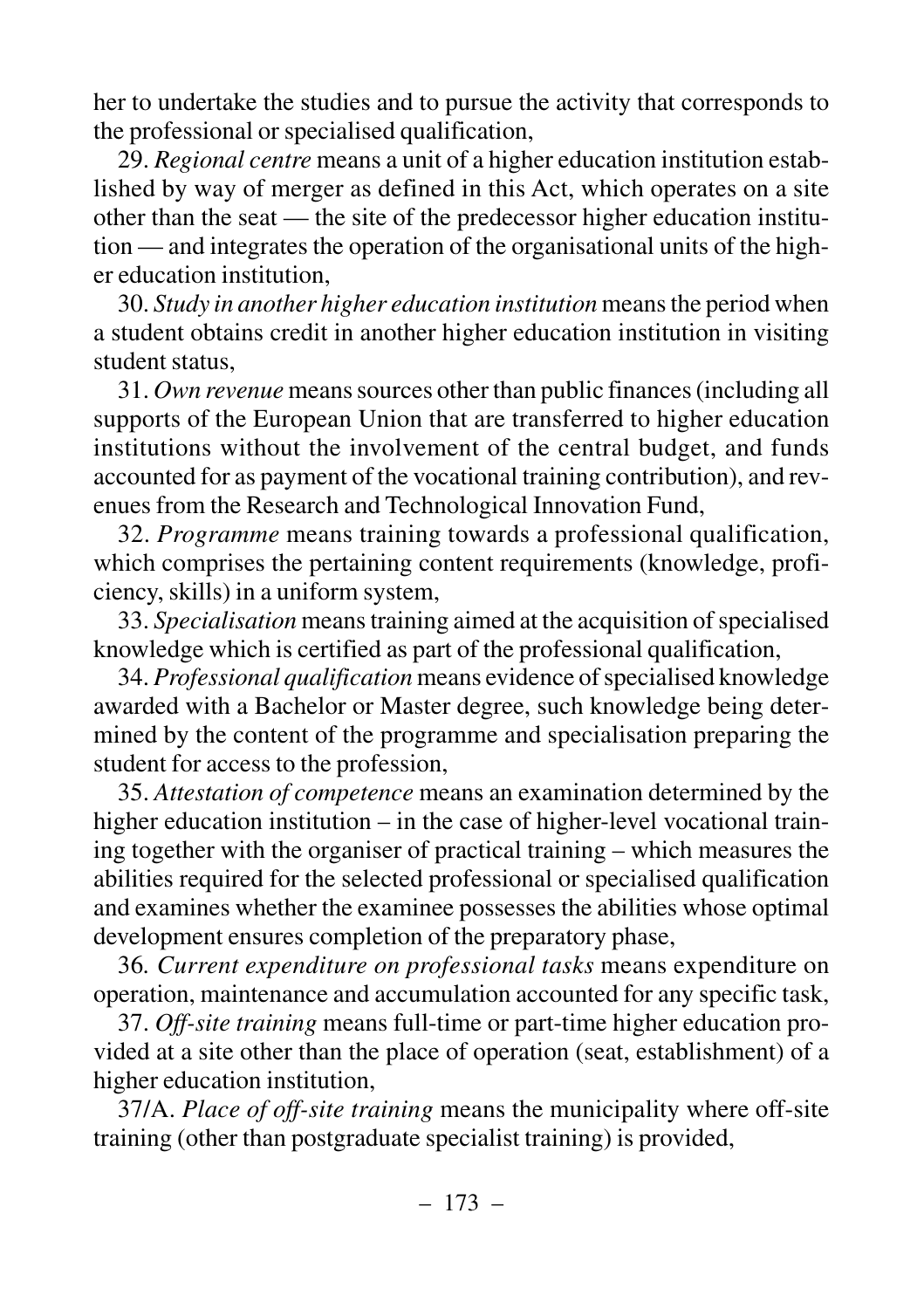38. *Academic year* means an instruction provision period of ten months,

39.*Contact hour* means a class requiring the personal cooperation of the lecturer for the fulfilment of the academic requirements specified in the curriculum (lecture, seminar, practice, consultation),

40. *Department* means an organisational unit in charge of education, research and instruction provision in connection with at least one subject,

41. *Distance education* means a particular form of training, involving the use of ICT teaching aids and teaching-learning methods based on the interactive relationship between lecturer and student and the student's individual work, where the number of contact hours is less than 30% of the contact hours in full-time training,

42. *Establishment* means a municipality other than the location designated in the founding charter, where the organisational unit operates,

43. *Knowledge centre* means an institution promoting research, development and innovation and managing knowledge and research results in a given statistical and development region, which fosters the utilisation of knowledge and research results in the economy through the creation of demand and its services,

44. *Disciplines of science* mean humanities, religion, agriculture, engineering, medicine, social sciences, natural sciences, and arts which diverge into branches of science,

45. *Pre-degree certificate* means a certificate that states that the student has passed the curricular examinations and – except for passing the language examination and writing the degree thesis – satisfied other academic requirements and has earned the number of credits prescribed in the programme completion and exit requirements – except the credit points rendered to the degree thesis,

46. *Examination* means a form of assessment to verify and evaluate the acquisition of knowledge, skills and abilities.

#### MISCELLANEOUS PROVISIONS

**Section 148** (1) Any issues to be regulated in the employment requirements pursuant to this Act may be regulated in the collective agreements of higher education institutions.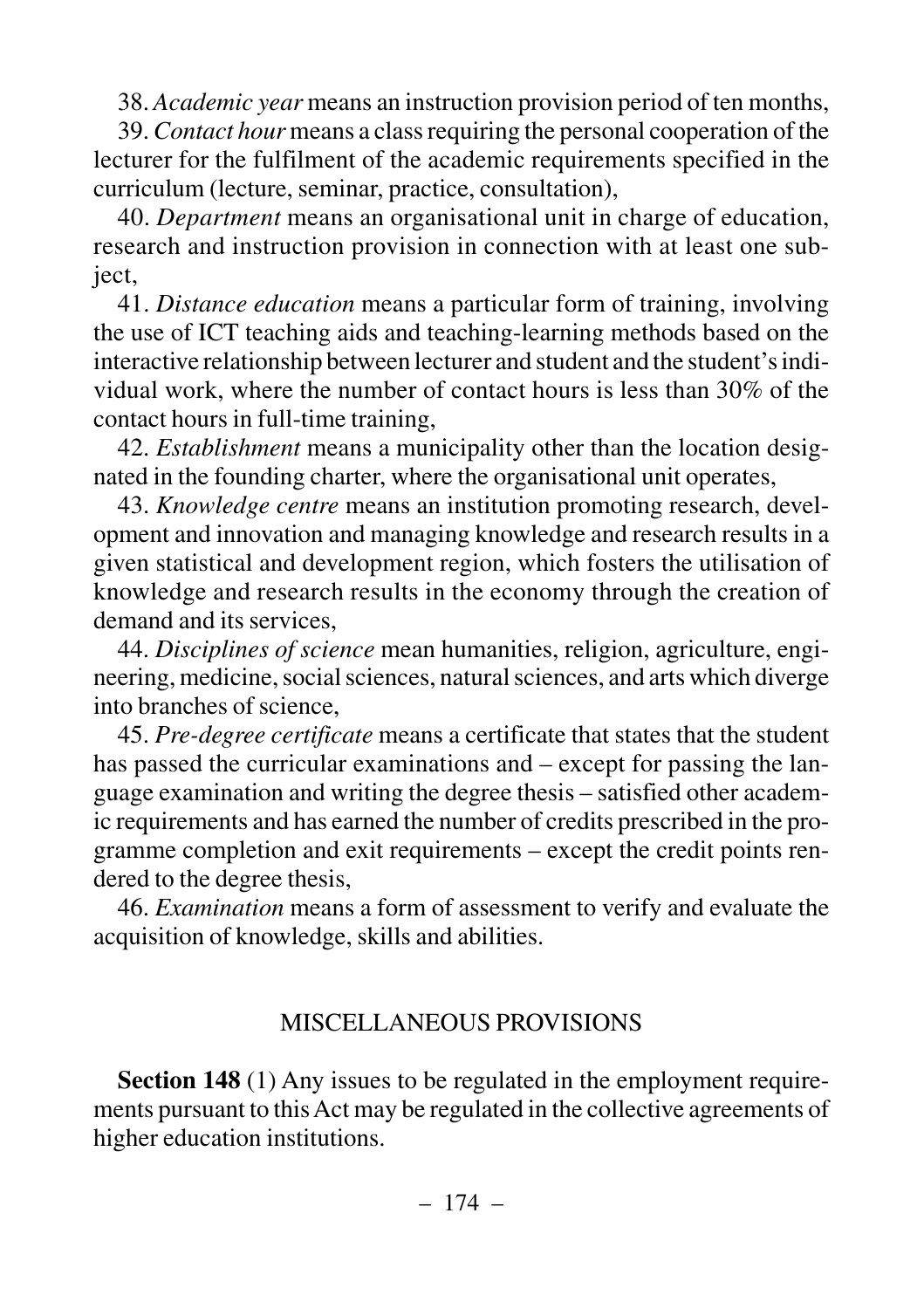(2) The coat of arms of the Republic of Hungary may be displayed on the premises of higher education institutions that serve the pursuit of their core activities, on their signboards, facades, circular stamps and diplomas and diploma supplements issued.

(3) The Centre for Foreign Language Education, the Institute of Postgraduate Legal Studies of Eötvös Loránd University of Budapest, and the Institute of Economics of Corvinus University of Budapest shall operate as part of the higher education institution. Institutes of postgraduate studies may offer foreign language education and examinations, and may organise postgraduate specialist training courses and extra-curricular courses. Institutes of postgraduate studies shall function under higher education institutions as independent legal entities, being budgetary units with partial rights.

(4) International Petõ András Institute of Conductive Education for the Motor Disabled and Conductor-Teacher Training College, Budapest may function as a college until 31 December 2010 in a way as to provide a programme in at least one training field. The college shall continue operation as of 1 January 2011 in accordance with the provisions of this Act. If the college fails to comply with this obligation, it may not admit any students to the first year for the academic year starting on 1 September 2011. Students enrolled in preceding years may complete their studies under unaltered conditions.

(5) The Zrínyi Miklós University of National Defence shall use the designation "university" even though it is entitled to offer graduate education in one training field, and to provide doctorate course and confer the doctoral degree in one discipline of science.

(6) The entry into force of this Act shall not affect the functions of state university libraries which perform public library tasks within the meaning of Section 63 of Act CXL of 1997 on Museum Institutions, Public Library Provision, and General Education. These shall continue to perform tasks related to public libraries, specialist libraries and academic libraries. University libraries shall be eligible for funds form the National Document Supply System as defined in the relevant laws.

(7) As from 1 January 2007 – following the conclusion of the authorisation procedure on secession and operation as an independent institution – the Faculty of Physical Education and Sport Sciences of Semmelweis University, Budapest shall function as an independent higher education institution pur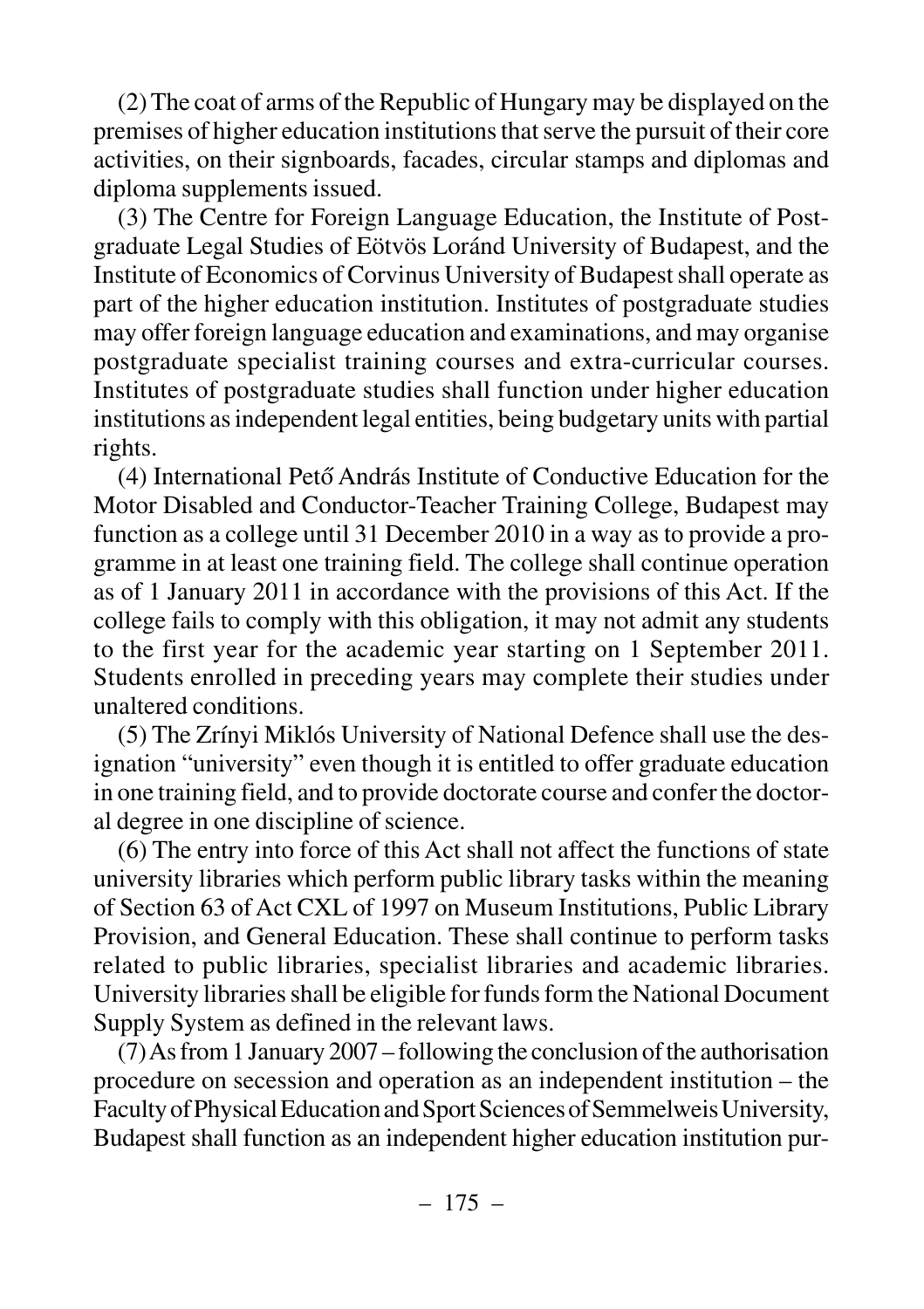suant to the provisions of this Act concerning higher education institutions. Semmelweis University, Budapest shall continue operation with the designation "Semmelweis Egyetem", its seat being in Budapest.

**Section 149** (1) The title "university doctor" awarded in doctoral procedures before 1 September 1984 or at a later date in doctoral procedures authorised before the aforementioned date shall remain in use.

(2) A person who earned the title "doctor universitatis" after 1 September 1984 shall remain eligible to use the abbreviated form 'Dr. Univ.'.

(3) The title "Doctor of Theology" awarded by theological universities before 1 September 1993 shall remain in use.

(4) The doctoral degree conferred by universities until 31 December 1997 or any equivalence to the established doctoral degree shall remain valid.

(5) Where a law stipulates a scientific degree as a precondition of employment or qualification, this shall be construed as a doctoral degree, Candidate of Sciences, Doctore of Science, or nostrified and recognised scientific degrees awarded abroad.

(6) Holders of the Candidate of Sciences degree shall be entitled to use the designation 'doktori fokozat' [doctoral degree].

(7) Any DLA degree conferred pursuant to Act LXXX of 1993 on Higher Education shall correspond to the DLA degree available in the area of art according to this Act.

(8) A person who received a diploma at a Hungarian university or college before the implementation of this Act, shall be entitled to use the following titles:

*a)* the doctorate title of physicians, dentists, veterinarians, and lawyers which certifies a university degree (corresponding abbreviated forms: Dr. Med., Dr. Med. Dent., Dr. Vet., Dr. Jur.),

*b)* holders of a university degree not listed under paragraph *a)* shall be "certified" engineer, "certified" economist, "certified" teacher, or – depending on the programme – any other title defined in the qualification requirements,

*c)* holders of a college degree – depending on the orientation of studies – shall be engineers, economists, teachers, primary school teachers, preschool teachers, special education teachers, trainers, or any other title specified in the qualification requirements.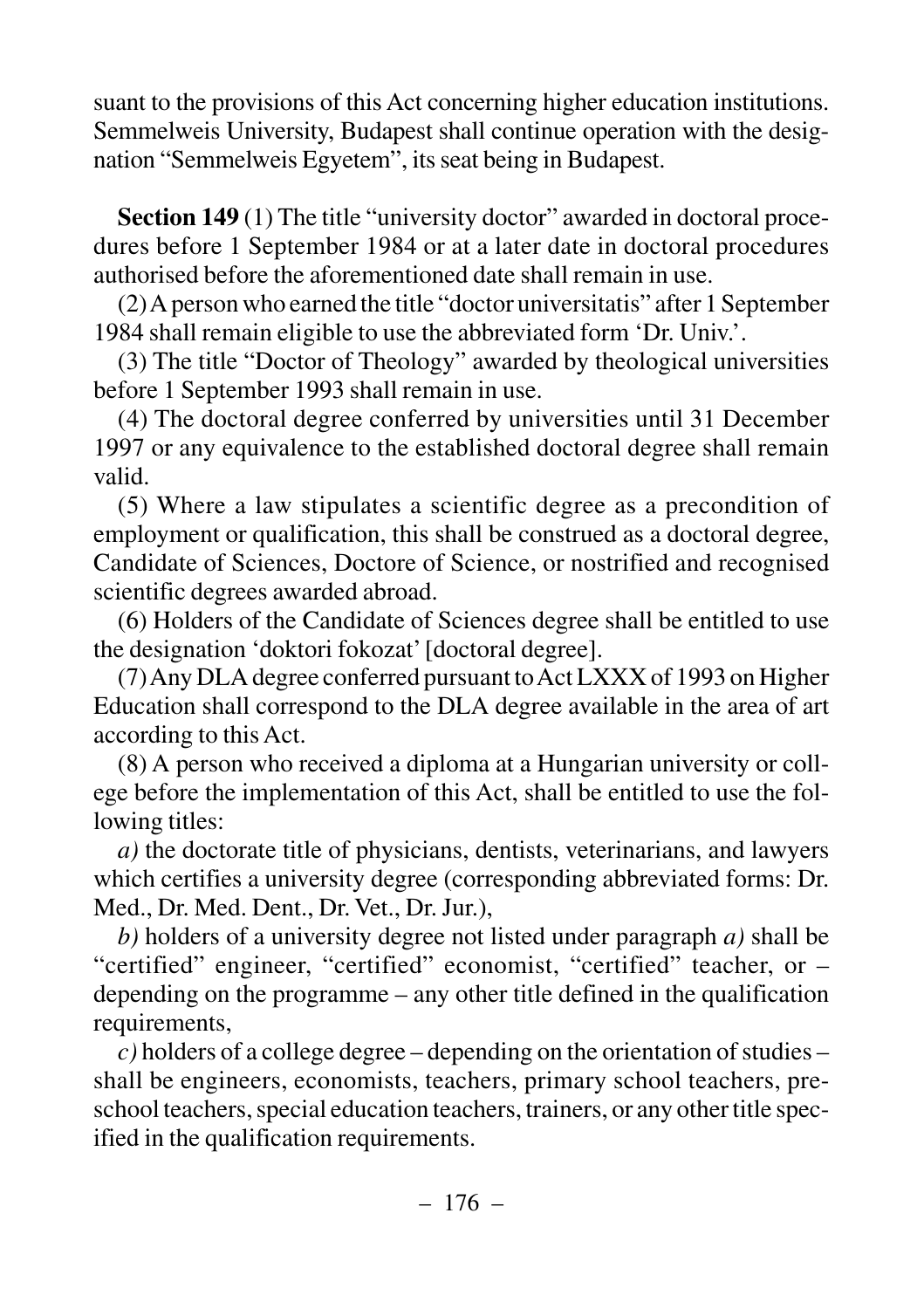(9) The following titles awarded before the entry into force of this Act and their abbreviated forms shall remain in use:

*a)* titles:

*aa)* Promotio sub auspiciis praesidentis Rei Publicae,

*ab)* Doctor Honoris Causa,

*ac)* Doctor with Habilitation;

*b)* abbreviated forms:

*ba)* in the case of holders of a PhD degree the abbreviation "PhD" or "Dr.", for holders of a DLA degree the abbreviation "DLA" or "Dr.",

*bb)* in the case of paragraph *ab)* the abbreviation "Dr. H. C.",

*bc)* for the title under paragraph *ac)* the abbreviation "dr. habil.".

(10) Higher education institutions awarding a diploma (or its successor) shall issue a certificate on the entitlement referred to in subsection (8).

(11) Nostrified (recognised) diplomas shall be subject to subsections (7) and (8) unless recognition or nostrification was carried out by a former, governing ministry, in which case the certificate shall be issued by the Minister.

(12) The professional qualification evidenced by the specialisation certificate awarded before 1 September 1996 for completion of higher education institutions' postgraduate specialisation programmes shall be equivalent to the professional qualification available in any postgraduate specialist training course defined in this Act in terms of accessible positions and pursuit of a profession (activity).

(13) College professors who are entitled to use the title Professor at the time of entry into force of this Act shall remain eligible for such title after this Act has entered into force.

(14) The rights affiliated with Professor Emeritus titles conferred prior to the entry into force of this Act shall be as follows: unless the exercise of the entitlement associated with the title – including the claim for the pertaining financial benefits – is subject to any deadline, it shall be due until 31 December 2010 on condition that the rate of the grant may not be less than in the year 2005. After expiry of the deadline, higher education institutions may enter into an agreement for a definite term of maximum five years as to the duties and benefits affiliated with the title of Professor Emeritus, or may define a greater amount for the benefits. The awardees of Professor Emeritus shall be entitled to use such title even when they are not eligible for the benefits anymore. The rights associated with Professor Emeritus titles given for a definite period shall remain unchanged.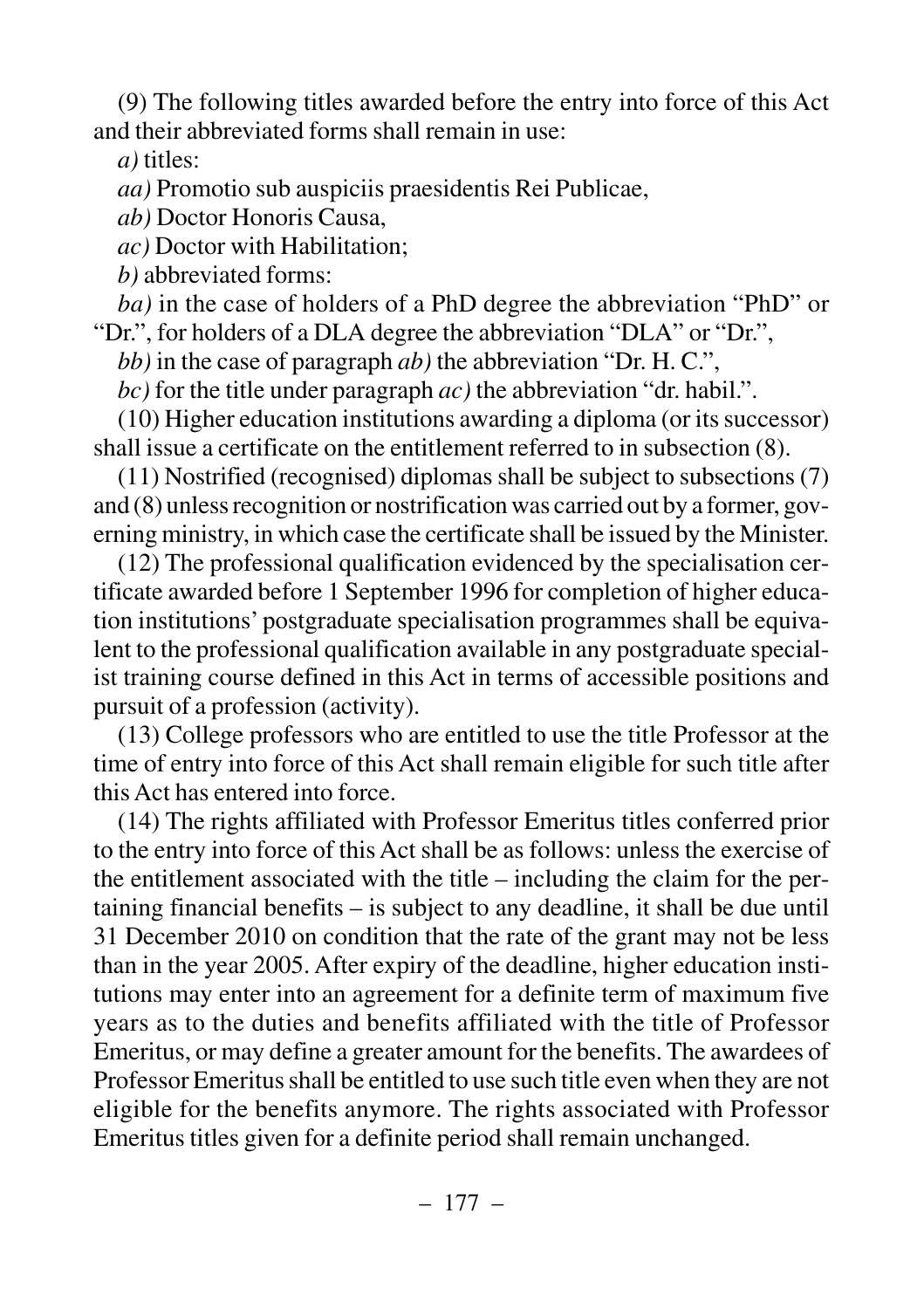**Section 150** (1) Where the conferral of a diploma or certificate is conditional on passing a general foreign language examination, students having turned at least the age of 40 in the year of starting their first-year studies shall be exempted from the fulfilment of this requirement. This provision shall be applied for the last time in respect of those who take their final examination in academic year 2015/2016.

(2) The equivalency between the six-level language examination system recommended by the Common European Framework of Reference for Languages produced by the Council of Europe and the basic, intermediate and advanced state accredited or an equivalent language examination, as well as the rules pertaining to state accredited language examination which certifies knowledge of a foreign language shall be defined by the Government.

(3) Until 31 December 2010, in respect of the accreditation procedure conducted to assess the conditions of employment and the establishment and operation of the institution,

*a)* the award specified in Act XII of 1990 on the Kossuth and the Széchenyi Award,

*b)* in physical higher education

*ba)* any of the first three places won in the Olympic Games, adult world championship, or adult European championship,

*bb)* a sports trainer qualification relating to the place listed under paragraph *ba)* and determined by the national association of the competent international sports association, or in its absence, the competent national sports association,

*c)* in art higher education, an arts recognition award receivable on the basis of a Government decree or other law, or a foreign arts recognition award of equal value

shall be deemed equivalent to the doctoral degree as per the owner of the award, the place, the qualification, and the recognition award, provided that the person concerned holds at least a Bachelor degree.

(4) Higher education institutions may effect an appointment on the basis of the provisions of subsection (3) only on one occasion.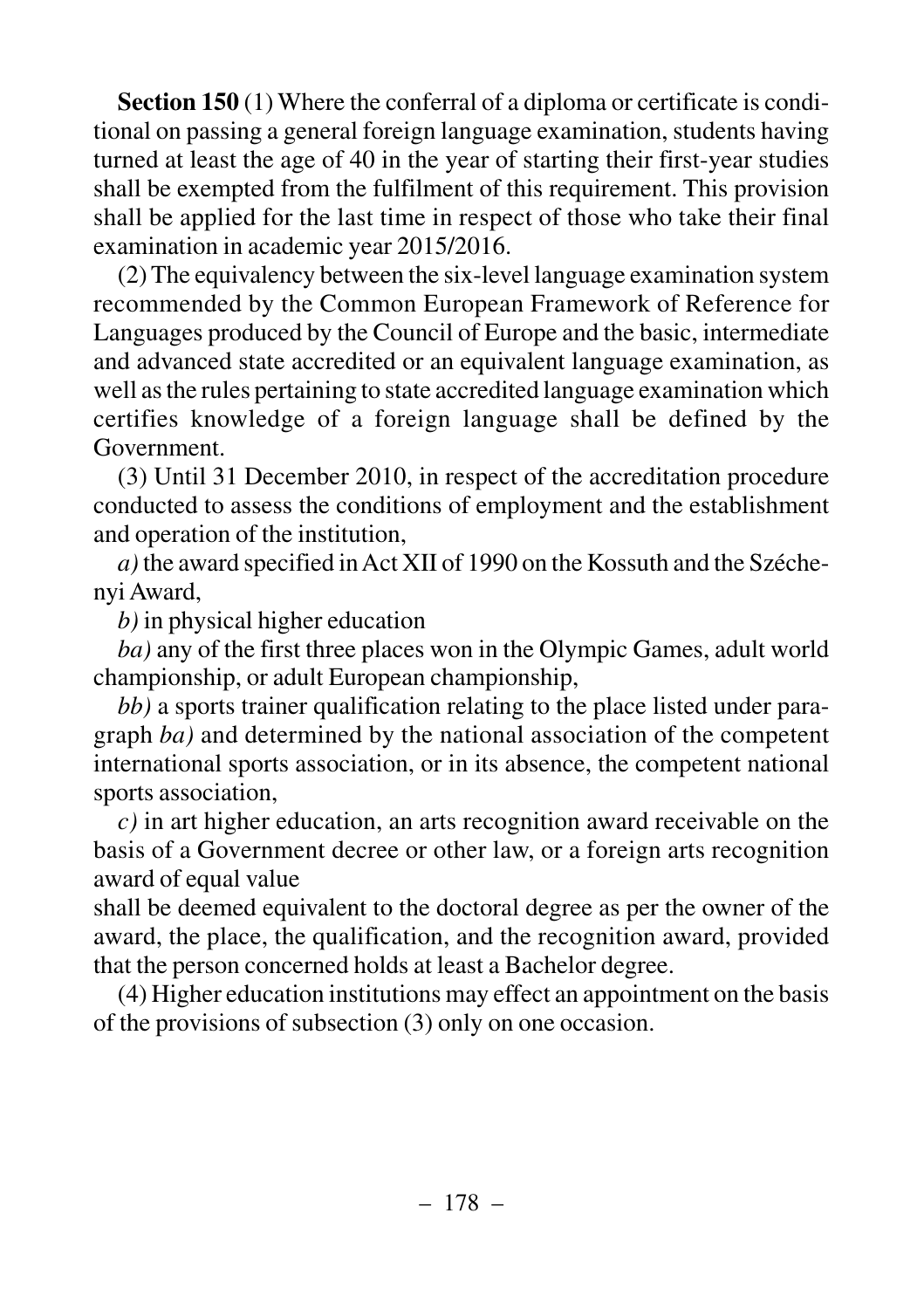### **PART NINE**

# *ENACTING PROVISIONS*

# CLOSING PROVISIONS

**Section 151** (1) This Act shall enter into force on 1 March 2006, subject to the derogations defined in subsection (2).

(2) Sections 170–172 shall enter into force on 1 July 2006, whereas Section 46 (8) and Section 118 (4) shall enter into force on 1 September 2006.

(3)

(4) Act LXVI of 2001 on the State Recognition of Andrássy Gyula University, Budapest and Act LXI of 2004 on the State Recognition of the Central European University shall be repealed on 31 December 2010. As of 1 January 2011, Andrássy Gyula University, Budapest and the Central European University shall continue operation pursuant to the provisions of this Act. Where a university fails to comply with this obligation, it may not admit any students to the first year for the academic year starting on 1 September 2011. Students enrolled in preceding years may complete their studies under unaltered conditions. The Minister shall conduct the procedure regulated in Section 105.

(5) The entry into force of this Act shall not affect the validity of institutional agreements concluded under the Higher Education Act of 1993. However, their content shall be reviewed before 1 September 2006, and the institutional development plan shall be drafted before 31 December 2006. In the absence of revision, agreements executed for training provision that is in conflict with this Act shall be annulled on the above date so that programmes launched on the basis of the agreement shall be terminated.

(6) As for official administrative procedures regulated in this Act and in the event the provisions of the Act on the General Rules of Official Administrative Procedures and Services apply to a procedure defined in this Act, procedural actions may be performed electronically.

(7) Foreign higher education institutions having started operation before the entry into force of this Act on the basis of authorisation from the Minister shall be liable to execute the authorisation procedure necessary for the pursuit of their activities until 31 December 2010, again in accor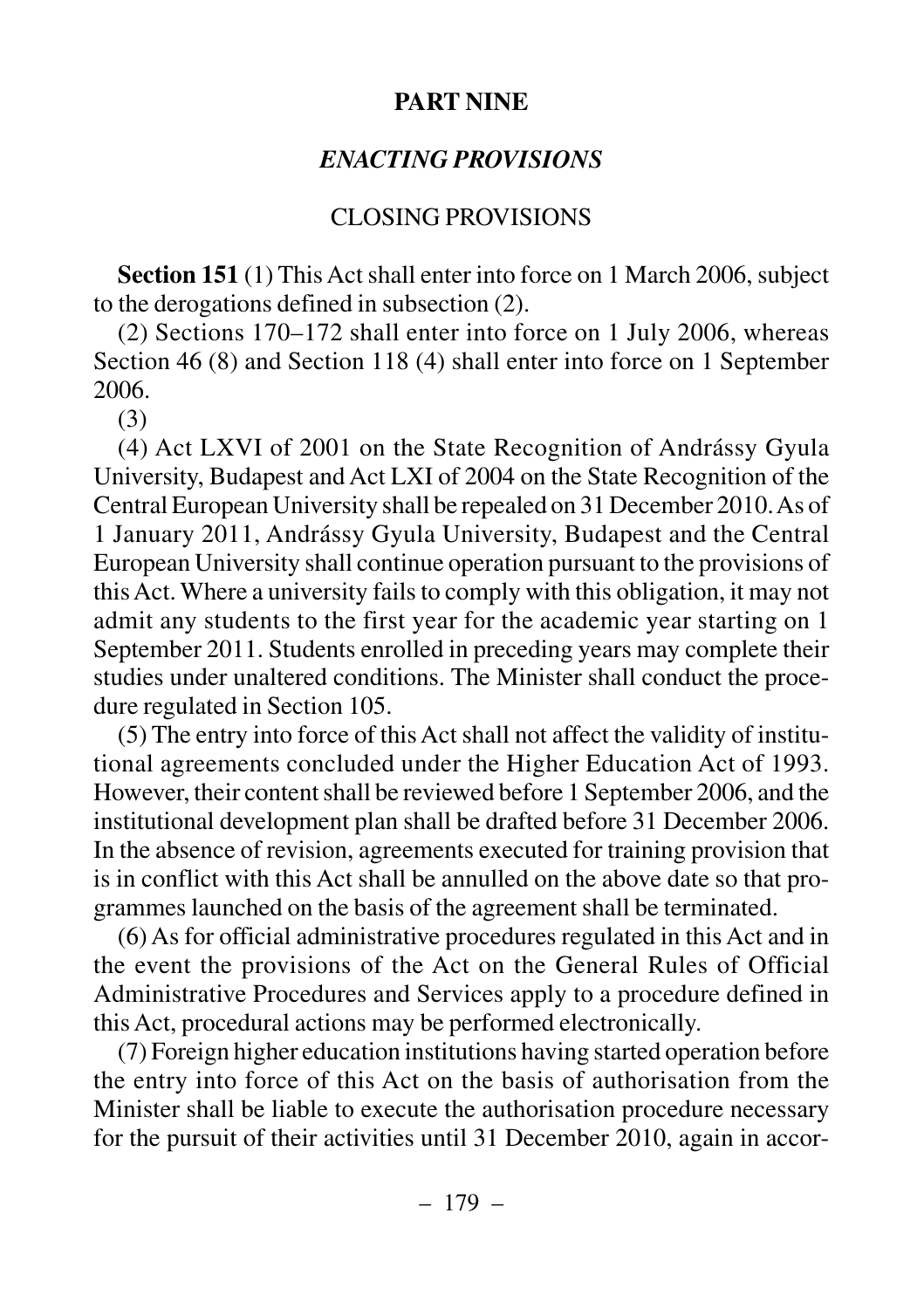dance with this Act. If they fail to comply with this obligation, they may not admit any students to the first year for the academic year starting on 1 September 2011. Nonetheless, students enrolled in preceding years may complete their studies under unaltered conditions. The Minister shall conduct the procedure regulated in Section 105.

**Section 152** (1) The entry into force of this Act shall not affect the mandate and operation of the bodies established under the Higher Education Act of 1993 and its implementing provisions, nor that of their heads and members, unless otherwise provided for by this Act. The bodies shall continue operation until expiry of their mandates.

(2) As from 1 January 2006, the name of the Hungarian Accreditation Committee shall change to Hungarian Accreditation Committee. The Secretariat of the Hungarian Accreditation Committee as an independent budgetary organisation with full powers shall be dissolved as of 1 July 2006. The successor of the Secretariat shall be the Hungarian Accreditation Committee. The Hungarian Accreditation Committee and the Higher Education and Research Council shall function as a legal entity defined in this Act, in the same composition. Succession shall take place without prejudice to cases pending before both bodies which are to be judged pursuant to the provisions in effect at the time of their initiation. Succession shall furthermore not affect decisions made, commitments undertaken, or rights acquired before succession. Members of the Hungarian Accreditation Committee and the Higher Education and Research Council shall attend to their tasks until expiry of their mandates, and only after such expiry shall the bodies be established in conformity with the new provisions. Until foundation in line with the new provisions, the Higher Education and Research Council shall grow to include four new members and thus continue operation with 25 members. These members shall be delegated by the chambers from their own members who are not employees of the higher education institution.

(3) In respect of the further employment of employees at the Secretariats of the Hungarian Accreditation Committee and the Higher Education and Research Council, the provisions of Act on the Legal Status of Public Servants Concerning Change in the Employer's Entity shall apply, taking into account the stipulations of Sections 111 (5) and 113 (5).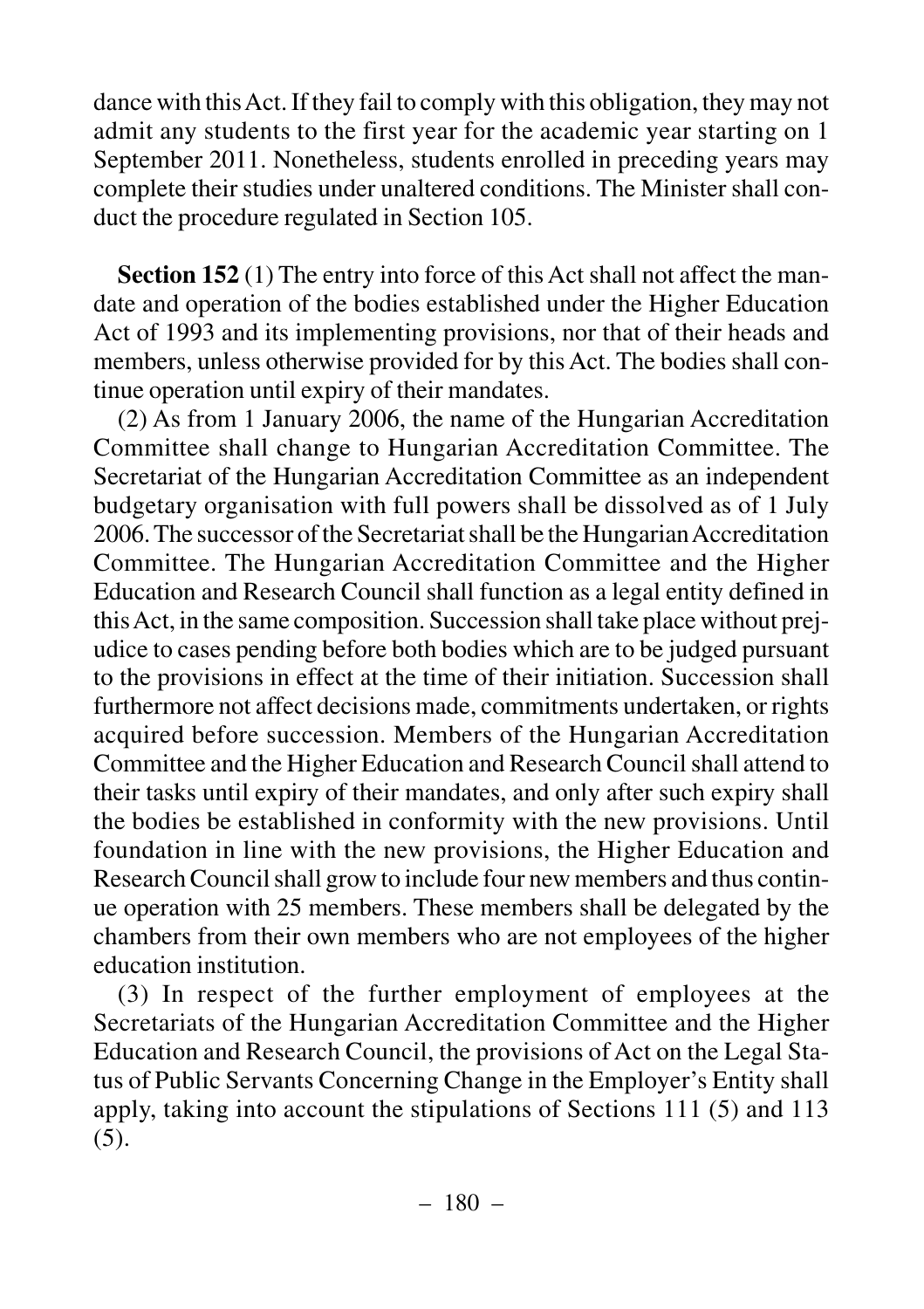(4) Courses launched under the Higher Education Act 1993 shall be completed – in continuous provision – without modification of the programme requirements, the examination rules or the diplomas issued.

(5) Academic scholarships may be disbursed at the latest in 2006 within the meaning of Sections 10/A and 10/B of the Higher Education Act 1993. Scholarships already established shall not be affected by the entry into force of this Act, such scholarships shall be disbursed subject to the relevant provisions in effect at the time of commencement of scholarship recipient status and the duration of the scholarship.

(6) The rules of awarding grants, their specific amounts, and the scope of eligible persons and any further transitional rules in connection with the introduction of this Act shall be determined by the Government.

## ENABLING PROVISIONS

**Section 153** (1) The Government shall be authorised to regulate by way of a decree

1. the conditions of awarding the research university classification [Section  $5(6)$ ],

2. the structure of training [Section 11 (2)],

3. the minimum (statutory) conditions of establishment of higher education institutions, the rules of procedure in connection with establishment and the pertaining procedure fee, and the conditions of founding the public education institution for teaching practice [Sections 12 (4), 15 (12), and 38 (1)],

4. the establishment of the quality award [Section 108 (4)],

5. the order of multi-cycle training, the qualification framework, the procedure of launching a programme, and the rules of doctoral education [paragraphs *a)* and *c)* of Section 32 (11), and Section 145 (7)],

6. the rules of state accredited foreign language examinations [Section 150 (2)],

7. procedural issues pertaining to the operation of the higher education information system, data provision, the student pass, lecturer pass, and the lecturer and student identification number, as well as the requirements pertaining to the content and layout of the forms higher education institutions are required to use, and the rules of keeping records on the state-funded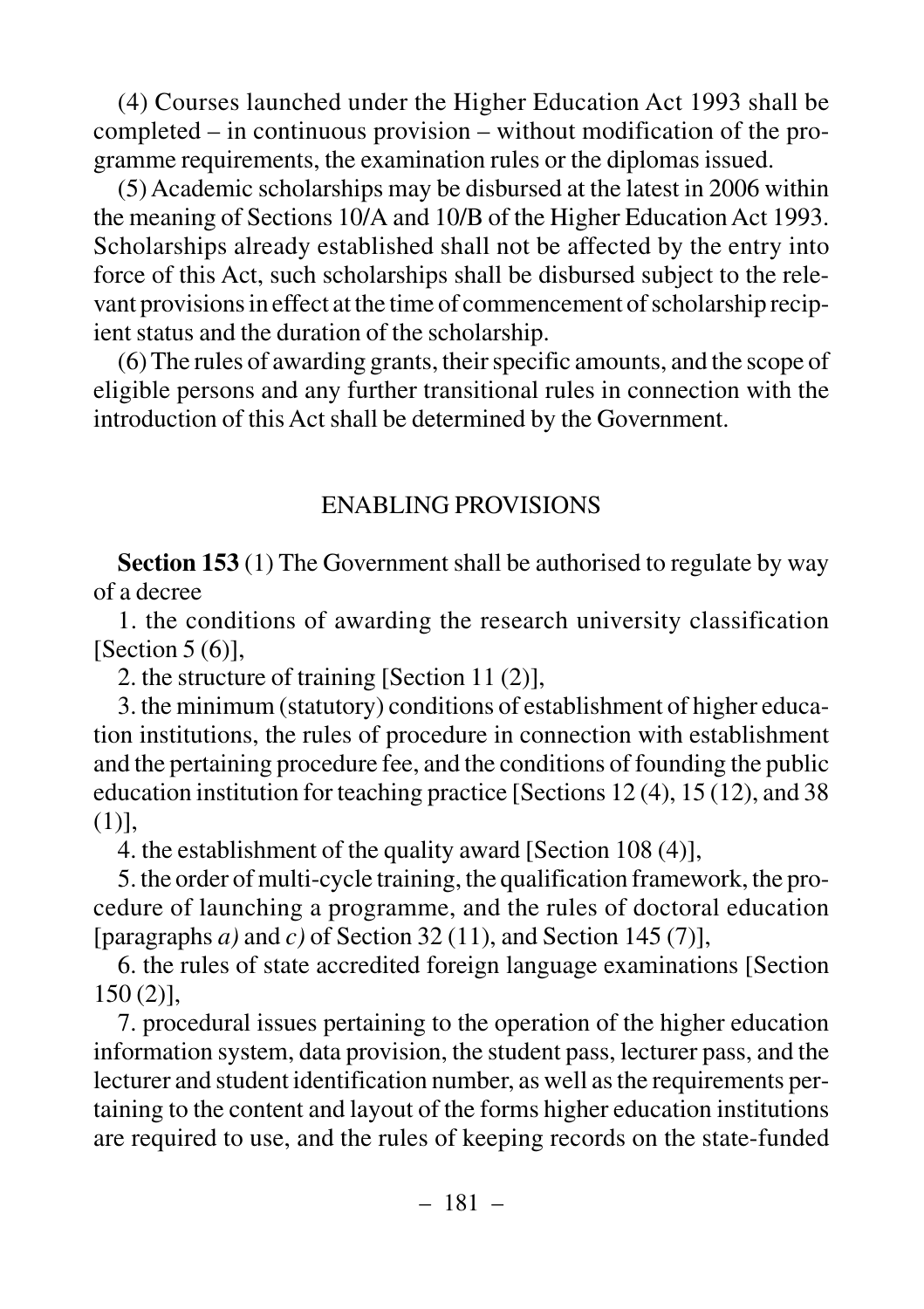period and of re-assignment between state-funded and fee-paying training [Sections 35 (2) and (11), 55 (6), and 73 (1)],

8. the rules on the organisation of higher-level vocational training [paragraph *b)* of Section 32 (11)],

9. the subjects of the secondary school leaving examination, the comparability of the results achieved by applicants, the rules pertaining to the assessment of applications, entry requirements, and the amount of procedure fees [Sections 39 (6), and 42 (2) and (5)],

10. the requirements for preferential treatment to promote equal opportunities among applicants and students; the rules on the organisation of mentoring programmes [Sections 39 (7), and 66 (6)],

11. the rules pertaining to the establishment and verification of disability, the principles relating to the studies of disabled students, the criteria of preferential treatment and the related rules of procedure [Sections 44 (3), and 61 (2)],

12. the rules on access to student bursaries and other benefits [Articles 51 (3), 104 (5), 118 (6), 119 (3), and 125/A (4),

13. the rules on the provision of housing facilities [Section 52 (8)],

14. the general rules of credit-based education [Section 57 (5)],

15. the rules of conferring doctorate degrees with honours [Section 65 (1)],

16. the application system with respect to employment [Section 88 (3)],

17. the rules concerning employment, benefits, and executive assignments [Sections 80 (3), 93 (4), 94 (3), 95 (6), and 96 (6)],

18. the procedures and rules of operation and supervision of the body or bodies keeping the register of higher education institutions [Section 107 (7)],

19. issues regarding the functioning of the Hungarian Accreditation Committee, the Higher Education and Research Council, and the National Credit Council [Sections 110 (8), 113 (8), and 114 (6)],

20. issues relating to the funding and management of higher education institutions [Sections 127 (2), 128 (6), 129 (2), 130 (7), 131 (4), 132 (3), 133 (2), 141 (9), and 143 (4)], and matters pertaining to the management of private institutions [Section 138 (1)],

21. the establishment of academic scholarships [Sections 134 (1)–(2), 152 (6)],

22.

23. the rules pertaining to the establishment, registration, and fulfilment of the student contribution obligation, and the rules concerning the provi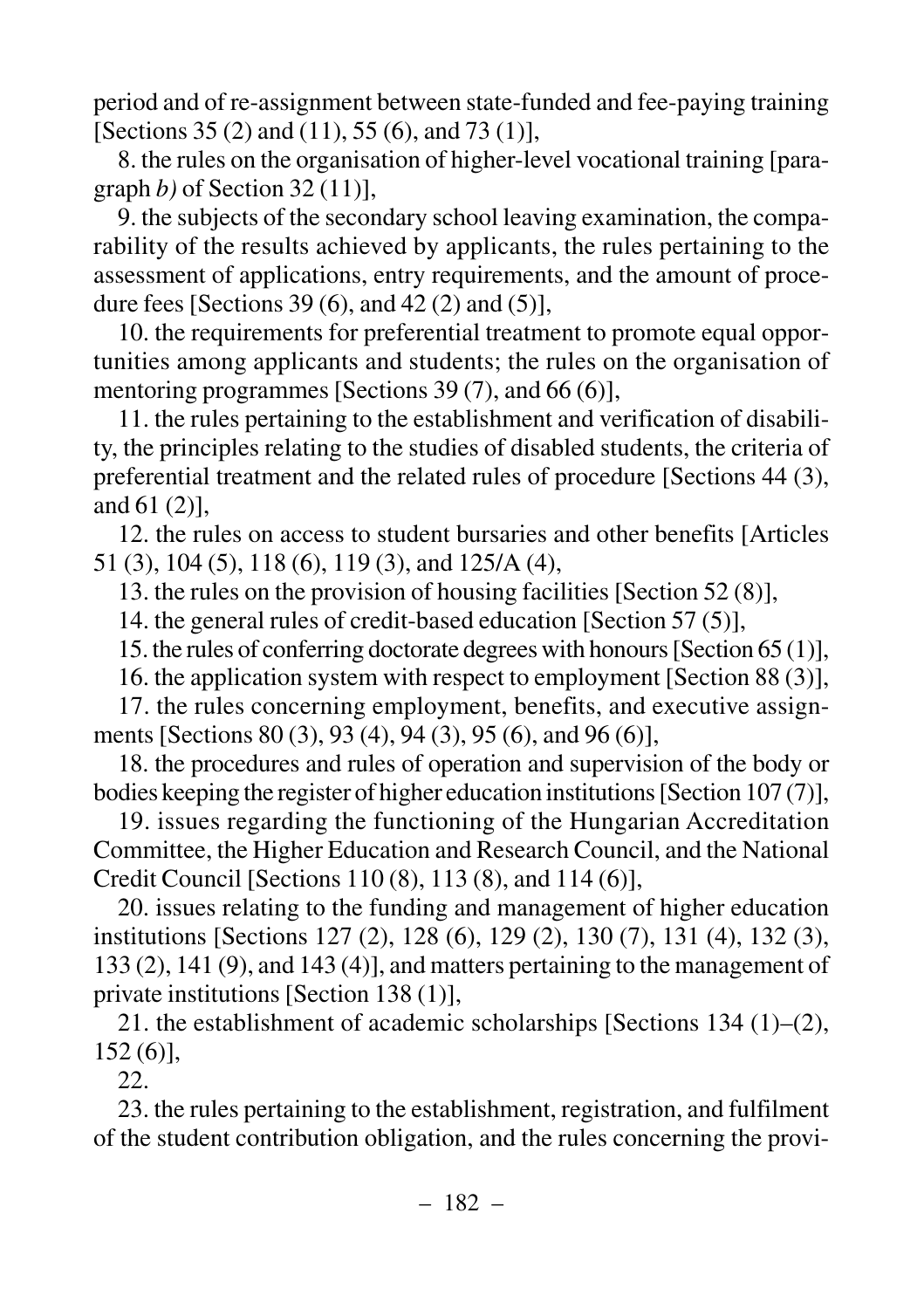sion of benefits accessible in respect of additional (simultaneous) student status and other benefits associated with immediate payment, [Section  $125/A (5)$ ].

(2) The Minister shall be authorised to regulate by way of a decree

*a)* the duties and operational rules of the Office of the Commissioner for Educational Rights,

*b)* the programme completion and exit requirements in undergraduate and graduate education,

*c)* the general rules on the organisation of postgraduate specialist training courses.

(3) The Government shall exercise

*a)* its governance powers in connection with points 2, and 14–15 of subsection  $(1)$ , and point  $5 -$  in respect of determining the order of multi-cycle training, the qualification framework, and the procedure of launching a programme – subject to the consent of the Hungarian Rectors'Conference,

*b)* its powers to determine point 1 of subsection (1), and the rules of doctoral education under point 5 subject to the consent of the Hungarian Accreditation Committee.

(4) The Minister shall request the consent of the Hungarian Rectors' Conference when issuing a decree pursuant to the authorisation granted under paragraphs  $b$ )–c) of subsection (2).

(5) The Government shall be authorised to designate by way of a decree

*a)* the body or bodies keeping the register of higher education institutions,

*b)* the body in charge of the operation of the higher education information system,

*c*) the education mediation service or services.

## TRANSITIONAL PROVISIONS

### **Transformation of higher education institutions, establishment of new institutions**

**Section 154** (1) The institution council of higher education institutions in operation at the time of the entry into force of this Act shall continue functioning as the senate as of 1 March 2006 within the meaning of this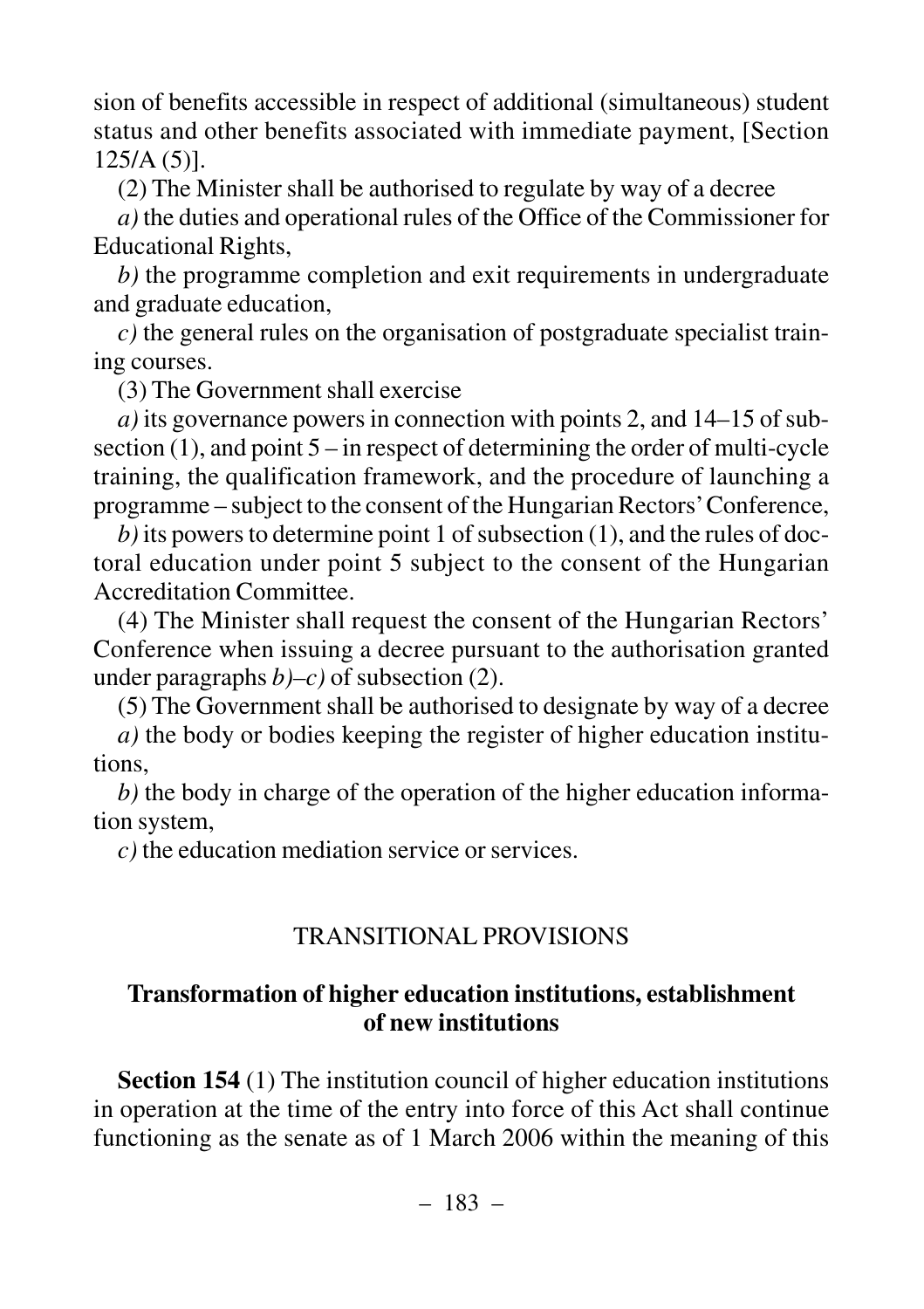Act. Where the composition of the senate does not comply with the stipulations of this Act, it shall be transformed in accordance with this Act until 31 December 2006.

(2) State higher education institutions in operation at the time of the entry into force of this Act shall be required to set up a financial board before 1 March 2006. The number of the members in the financial board shall be determined on the basis of the number of students actually enrolled.

(3) Higher education institutions shall create an institutional and organisational structure compliant with the provisions of this Act before 31 December 2006. In this respect, off-site training provision and cooperation and partnership agreements shall be reviewed.

(4) State higher education institutions in operation at the time of the entry into force of this Act shall review their statutes until 30 June 2006, and shall send the revised statutes to the rector. The new statutes shall be applied as of 1 September 2006 to all students, irrespective of the date of commencement of student status. The new statutes shall stipulate transitional rules, including academic and examination regulations, that are requisite to the completion of studies started in the former training system. Student unions shall be required to produce their bylaws before 30 June 2006 and send them to the senate for approval.

**Section 155** (1) The founding charter of higher education institutions listed under *Annex 1* to the Higher Education Act 1993 shall be amended according to the stipulations of Section 16 (1), and shall be sent by the maintainer before 30 June 2006 to the registration centre in a way that the fields of training, branches of training, disciplines of science, areas of art, and levels of training where the institution is authorised to provide courses, as well as the maximum number of admissible students shall be indicated for the period between 1 September 2006 and 31 December 2007 in the founding charter.

(2) The circle of founders and maintainers defined in this Act may first initiate the establishment procedure on 1 September 2006.

(3) As from 1 July 2006, the maintainer's right shall be assigned pursuant to the provisions of Section 17.

**Section 156** (1) In accordance with the stipulations of paragraph *a)* of Section 101 (1), the Government shall present a medium-term higher edu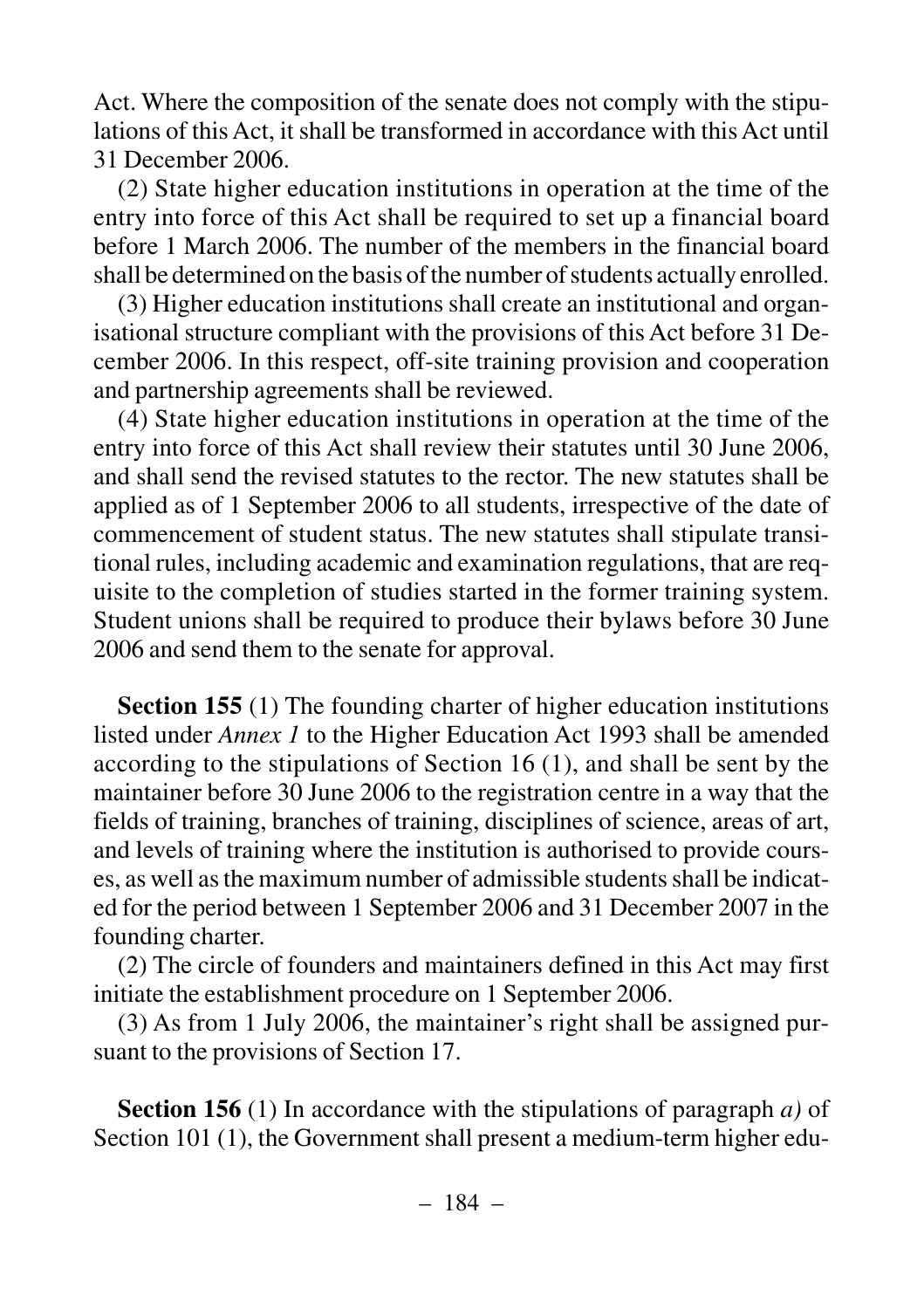cation development plan – following a review of the experiences gained from the application of this Act – for the first time before 31 December 2008.

(2) Higher education institutions shall introduce a career monitoring system as from the academic year starting on 1 September 2006.

### **Executive assignments, issues of employment**

**Section 157** (1) Executive assignments shall remain valid in line with the original appointment until the new organisational structure of higher education institutions has been created, but no longer than 31 December 2006. Until that date the rector shall re-examine all executive assignments and shall, in compliance with this Act, either confirm or cancel such assignments. In applying the rule pertaining to the extension of executive assignments as defined in Section 96 (5), executive assignments in place at the time of the entry into force of this Act shall be considered.

(2) The entry into force of this Act shall not affect the employment of lecturers and researchers, their contracts of employment or letters of appointment to public servant, or the college or university titles they received in connection with employment. Following the entry into force of this Act, lecturers and researchers may still be employed according to the provisions of the Higher Education Act 1993. The status and employment of lecturers and researchers having entered into employment under the former conditions may only be altered if they satisfy the new requirements. As of 1 September 2008, lecturer and researcher positions may only be established in accordance with the provisions of this Act. Lecturers and researchers employed pursuant to the provisions of the Higher Education Act 1993 and satisfying the new requirements shall be ranked in line with the positions specified for 'university' lecturers, regardless of the fact whether they are to be employed in college or university. In this case employment shall be subject to the new provisions, except that the period of employment in the given lecturer position shall be included in the time limits defined in Section 91. Where less than five years are available for achieving compliance with the prescribed criteria, lecturers shall be required to meet such criteria within five years from the date of signing the new contract of employment or appointment to public servant. Lecturers shall be assigned to the same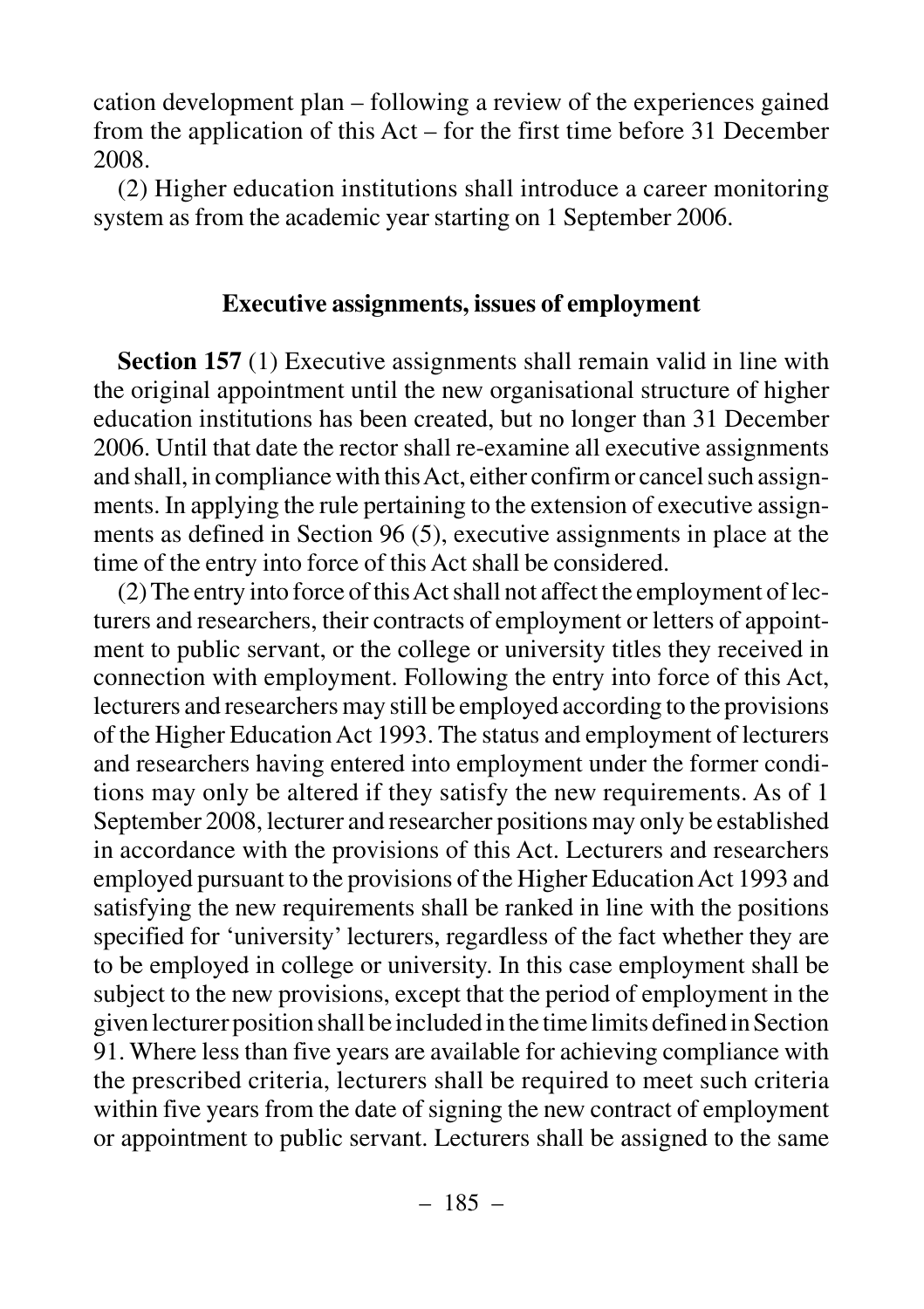'university lecturer' payroll status as the one they enjoyed as 'college lecturers', and reckoning of the time spent in the payroll status shall be started over.

(3) The regular monthly payment of staff employed in lecturer or researcher positions may not be reduced on the grounds of transition to a new remuneration system. With a view to the phasing in of the remuneration system that serves the rewarding of outstanding lecturer or researcher performance as regulated in Sections 97 (2)–(3), a proportion – to be defined by the Annual Budget Act – of the amount available for the increase of the regular payment of lecturers and researchers shall be allocated to the appropriation available for rewarding instructor or researcher performance until it reaches the required level, on condition that this amount may not be less than one third of the amount available. As long as the appropriation is less than required, the amount of the awardable extra monthly payment per capita may not be less than three times the amount available per capita in the given year.

(4) Where a lecturer or instructor employed in art education holds a Bachelor degree, and such option is no longer possible pursuant to Section 144 (5), such lecturers or instructors may remain in employment, provided that they have turned the age of 50 at the time the new employment conditions emerge.

### **Transition to the Training System**

**Section 158** (1) With effect from 1 September 2006, higher education institutions shall start the first term of the undergraduate course on the basis of their educational programmes drafted in accordance with this Act, including the first term of their one-tier programmes. From this date on, no first year shall be launched in any college or university degree course under the former training system. Higher education institutions shall be entitled to launch courses that have been adopted by the senate before 30 June 2006 as part of the educational programme. At the initiative of the Hungarian Accreditation Committee, the Minister may grant exemption from this provision for no longer than one academic year, provided that the absence of the approved programme completion and exit requirements would prevent the provision of the educational programme.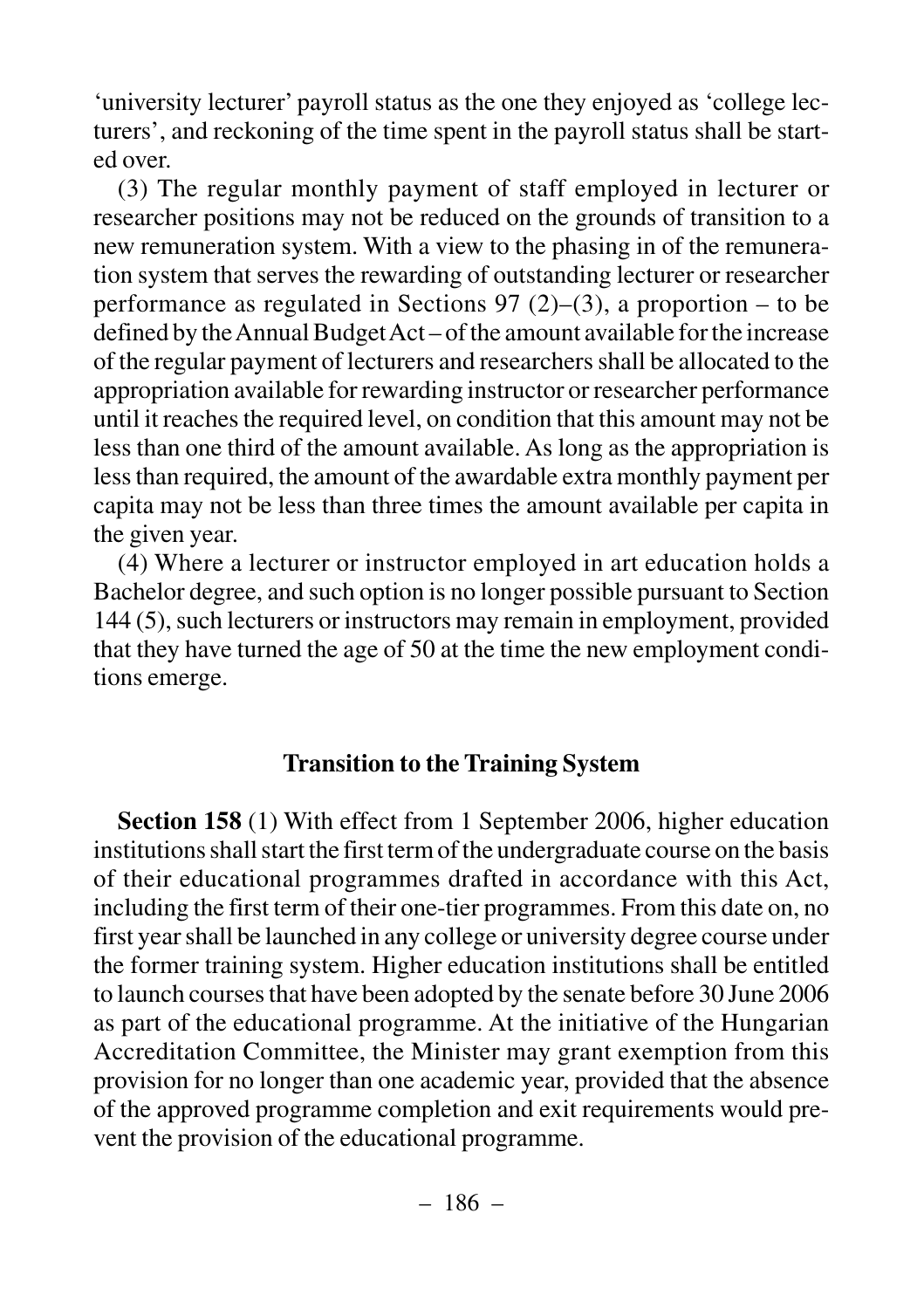(2) Students who started their higher education studies before 1 September 2006 may complete such studies in line with the former degree requirements on the basis of the curricular requirements adopted by the respective higher education institutions, and pursuant to the provisions of the Higher Education Act 1993, they shall be awarded a diploma with college degree or a diploma with university degree. The terms of study available for students and the disruption and temporary termination of studies shall be determined in accordance with the provisions in effect at the time of establishment of student status. Higher education institutions may derogate from these provisions as of 1 September 2015.

(3) Students who started their studies before 1 September 2006, but – having regard to the transitional rules established in the academic and examination regulations pursuant to Section 154 (4) of this Act – have not completed such studies under the provisions of the Higher Education Act of 1993, may continue their studies in accordance with the provisions of this Act, subject to the validation system of studies and examinations.

(4) Where any law provides for a diploma with college degree and professional qualification, it shall be read to also mean a Bachelor degree and professional qualification. Where any law provides for a Bachelor degree and professional qualification, it shall be read to also mean a diploma with college degree and professional qualification.

(5) Where any law provides for a diploma with university degree and professional qualification, it shall be read to also mean a Master degree and professional qualification. Where any law provides for a Master degree and professional qualification, it shall be read to also mean a diploma with university degree and professional qualification.

(6) Holders of a diploma with college degree and professional qualification shall be entitled to enrol for graduate courses provided in accordance with this Act. Holders of a diploma with college or university degree and professional qualification may enrol for postgraduate specialist training courses launched pursuant to this Act.

**Section 159** (1) Higher education institutions shall be entitled to launch postgraduate specialist training courses and courses supplementing a college degree to a university degree, which conform to the requirements issued in line with the Higher Education Act of 1993 until – building on the under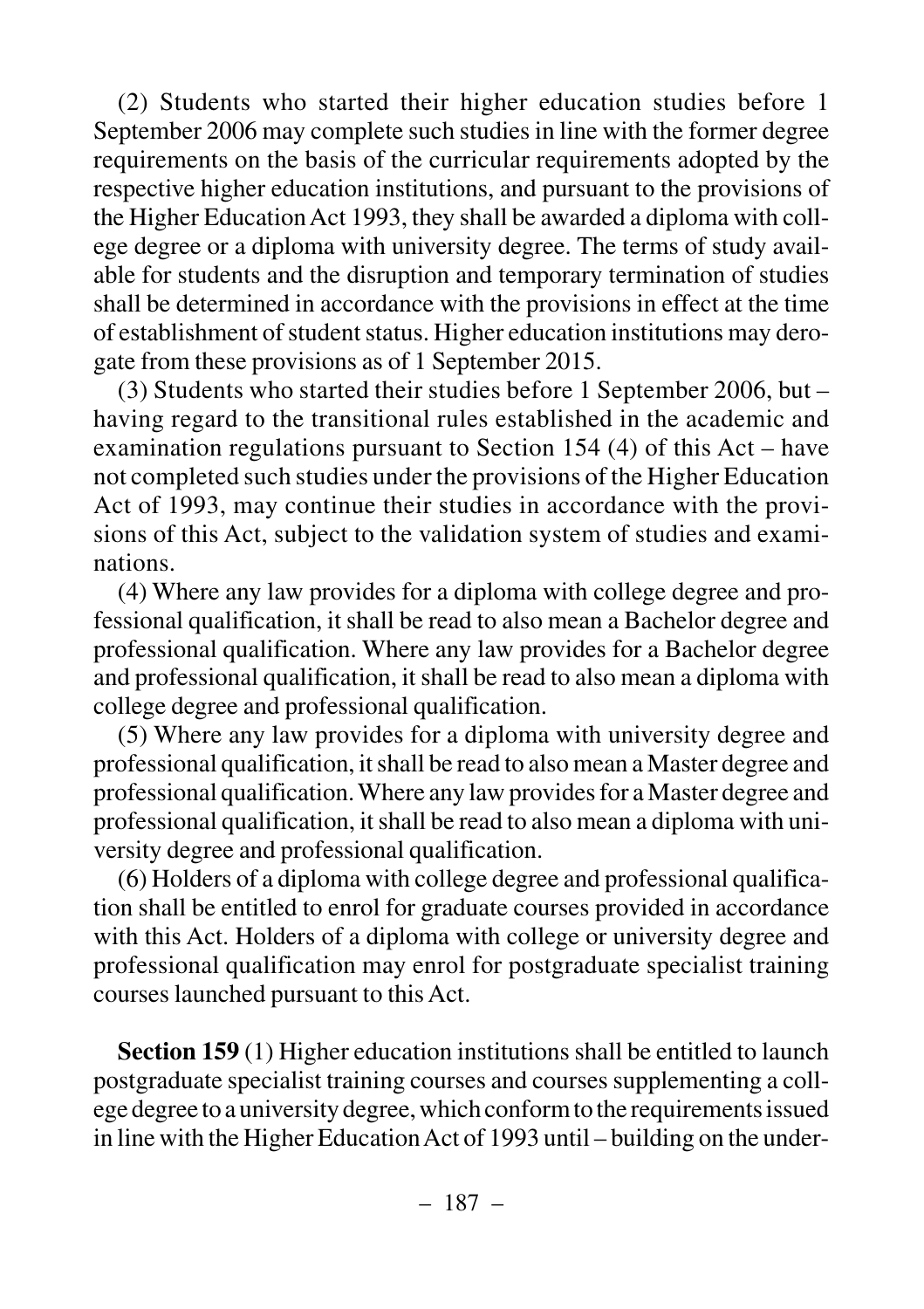graduate course started in compliance with this Act – the postgraduate specialist training course and the graduate course can be launched.

(2) Higher education institutions may ground their doctorate courses on the requirements of university degree courses as long as the doctorate courses resting on the graduate course regulated in this Act can be launched. From this date on, doctorate courses shall be launched so that they are built on the graduate course. However, holders of a diploma with university degree shall be afforded the opportunity to enrol in doctoral education.

(3) Where a PhD / DLA student enrolled for a doctorate course pursuant to the provisions of the Higher Education Act of 1993, he/she may complete the studies in line with the prescribed requirements. Procedural issues pertaining to the doctorate course and the degree award procedure shall be subject to the provisions of this Act. PhD / DLA students shall receive the degree defined in this Act. Doctoral degrees conferred in accordance with the Higher Education Act of 1993 shall be deemed equivalent to the doctoral degrees conferred pursuant to this Act.

(4) The provision concerning the quota of state-funded students admissible to doctorate courses under Section 53 (4) shall be applied as of the academic year 2009/2010 in a way that as from the academic year 2006/2007 the number of students enrolled for doctorate courses may not be less than in the academic year 2005/2006.

### **The Rights and Obligations of Students**

**Section 160** (1) With effect from 1 September 2006 higher education institutions shall be obliged to organise the examination period on the basis of the new academic and examination regulations, as defined in Section 59.

(2) The provisions of Section 62 shall be applied in respect of courses launched and the diplomas issued on the basis of this Act. The conferral of the diploma shall only be subject to a language examination certificate pursuant to the provisions of the Higher Education Act of 1993, if it was so stipulated when the course was launched.

(3) As from the final examination period in June 2006, the diploma shall display the OM-identifier of the higher education institution, and the body in charge of the operation of the higher education information system shall be notified of the diploma issued as defined in this Act.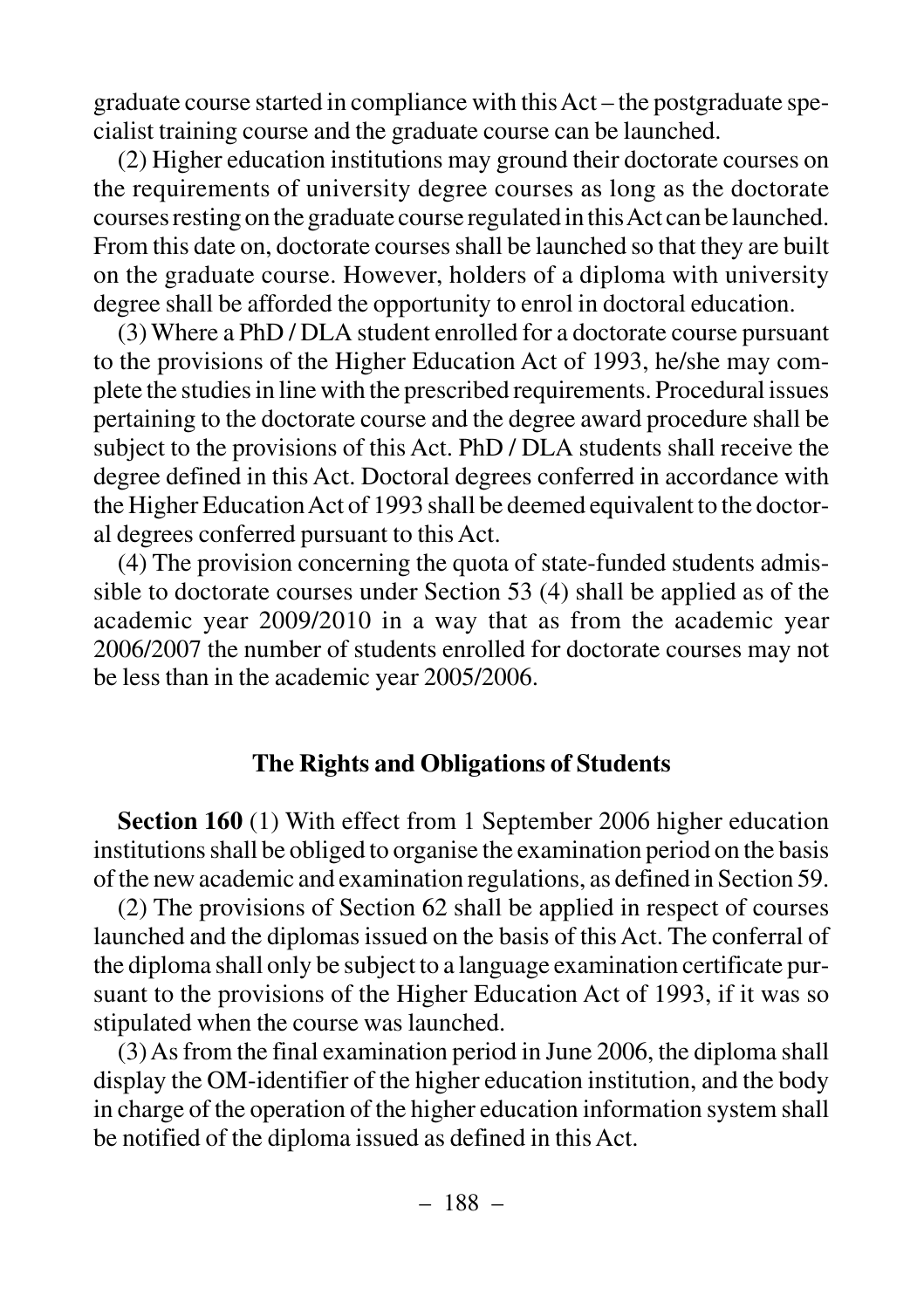**Section 161** (1) The provisions of Sections 53*–*56 shall be applied in respect of courses launched on 1 September 2006.

(2) Following the entry into force of this Act, persons who can certify that they obtained a diploma in a higher education institution as fee-paying students shall be eligible for state-funded training under Sections 53–55. In respect of persons who obtained their diplomas or certificates in higher education after 1 January 2006, and wish to pursue further studies in higher education but cannot prove to have been enrolled in fee-paying training, for the purposes of Sections 55 (2)–(3) – in any training cycle – seven semesters shall be assumed to have been spent in state-funded training. Students may furnish proof to the contrary upon enrolment to challenge this assumption.

(3) The credit transfer committee of higher education institutions shall determine on the basis of Section 58 (7) conditions under which certificates and diplomas issued pursuant to the provisions of the Higher Education Act of 1993 can be validated in courses launched under this Act, and the number of credits such certificates and diplomas merit. The respective bodies of knowledge shall be compared, regardless of the fact whether the student read for his/her degree in credit-based education or non-creditbased education.

(4) With effect from 1 March 2006, the provisions pertaining to the right to remedy as regulated in Sections 73*–*75 shall also be applied to cases pending at the time of entry into force of this Act.

(5) The provisions on the termination of student status shall also apply to persons who acquired student status before the entry into force of this Act.

(6) The liability insurance stipulated in Section 47 (4) shall be taken out as from 1 September 2006.

### **Introduction of the New Funding System**

**Section 162** (1) The stipulations of Section 53 (3) shall for the first time be applied to undergraduate courses launched on 1 September 2006. The quota of state-funded students admissible to graduate, doctorate, and postgraduate specialist training courses shall be determined for the first time pursuant to the provisions herein in 2009. The Government shall determine the quota of state-funded students admissible to graduate courses for aca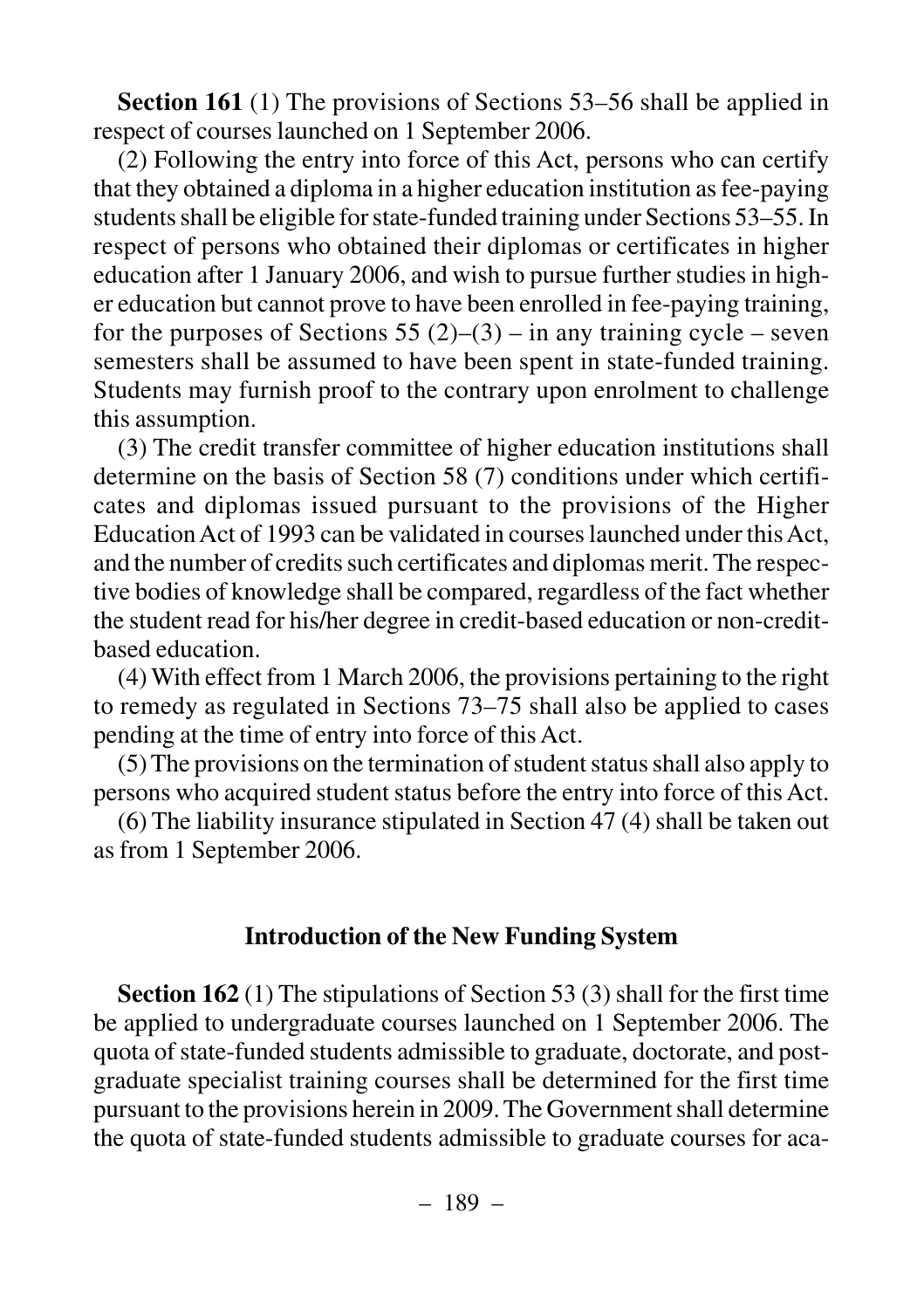demic years 2006–2009 at its discretion, on the basis of the total number of state-funded students in higher education.

(2) The ratio of newly admitted students as defined under Section 53 (3) and full-time students in formal education who attend the last year of secondary school may not exceed the ratio of the quota of state-funded students determined in 2005 and full-time students in formal education who attend the last year of secondary school in 2005.

(3) Under the funding system specified in Sections 127-133 – with the exception of Section 129 (3) – and Section 141 (5) and Section 143 (2), first the annual budget for 2008 shall be produced, and the application of paragraph *e)* of Section 128 (2) and subsection (3) shall be compulsory as of 1 January 2008. The amount of student bursaries may not be less in the introductory phase of the funding system than the amount specified in the budget year of 2005 for the same purpose.

(4) The provisions of Section 129 (3) shall be applied with effect from 1 September 2006.

(5) The system of scholarships for studies abroad shall be introduced with effect from 1 September 2006.

**Section 163** Non-state higher education institutions in operation at the time of entry into force of this Act shall be required to function in line with the provisions concerning the permanent staff of lecturers and researchers as from 1 September 2008.

### **Introduction of the New Authorisation System**

**Section 164** The authorisation procedures regulated in this Act shall be applied to applications submitted after 31 August 2006. Applications lodged before the above mentioned date shall be judged pursuant to the implementing provisions of the Higher Education Act of 1993.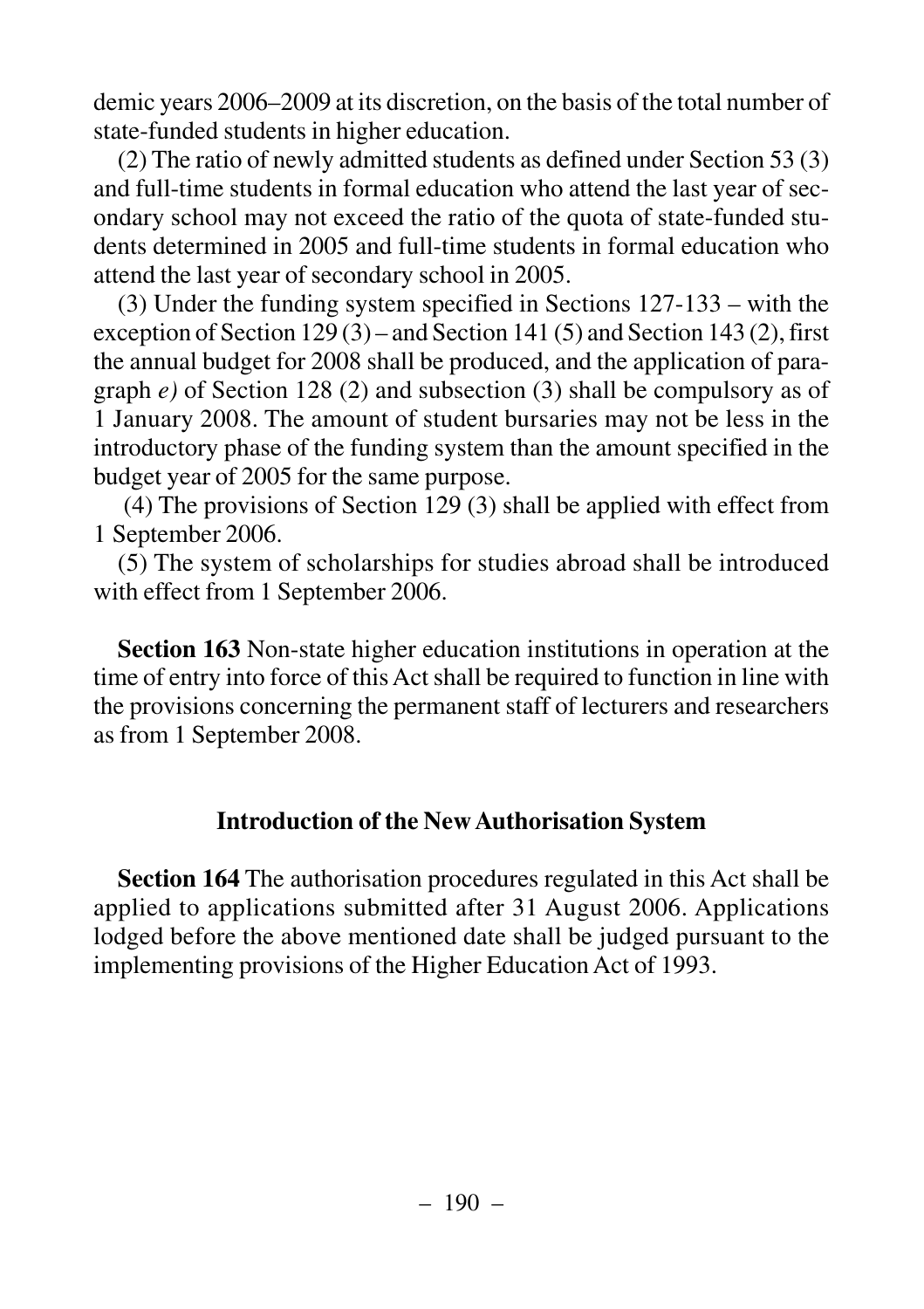## **PART TEN**

**Section 165–174** 

# **Compliance with the Law of the European Union**

**Section 175** This Act ensures partial compliance with the following acts of the European Union:

*a)*Article 11 (1) *(b)* and Article 21 of Council Directive 2003/109/EC of 25 November 2003 concerning the status of third-country nationals who are long-term residents;

*b)*Article 24 of Directive 2004/38/EC of the European Parliament and of the Council of 29 April 2004 on the right of citizens of the Union and their family members to move and reside freely within the territory of the Member States amending Regulation (EEC) No 1612/68 and repealing Directives 64/221/EEC, 68/360/EEC, 72/194/EEC, 73/148/EEC, 75/34/EEC, 75/35/EEC, 90/364/EEC, 90/365/EEC, 93/96/EEC.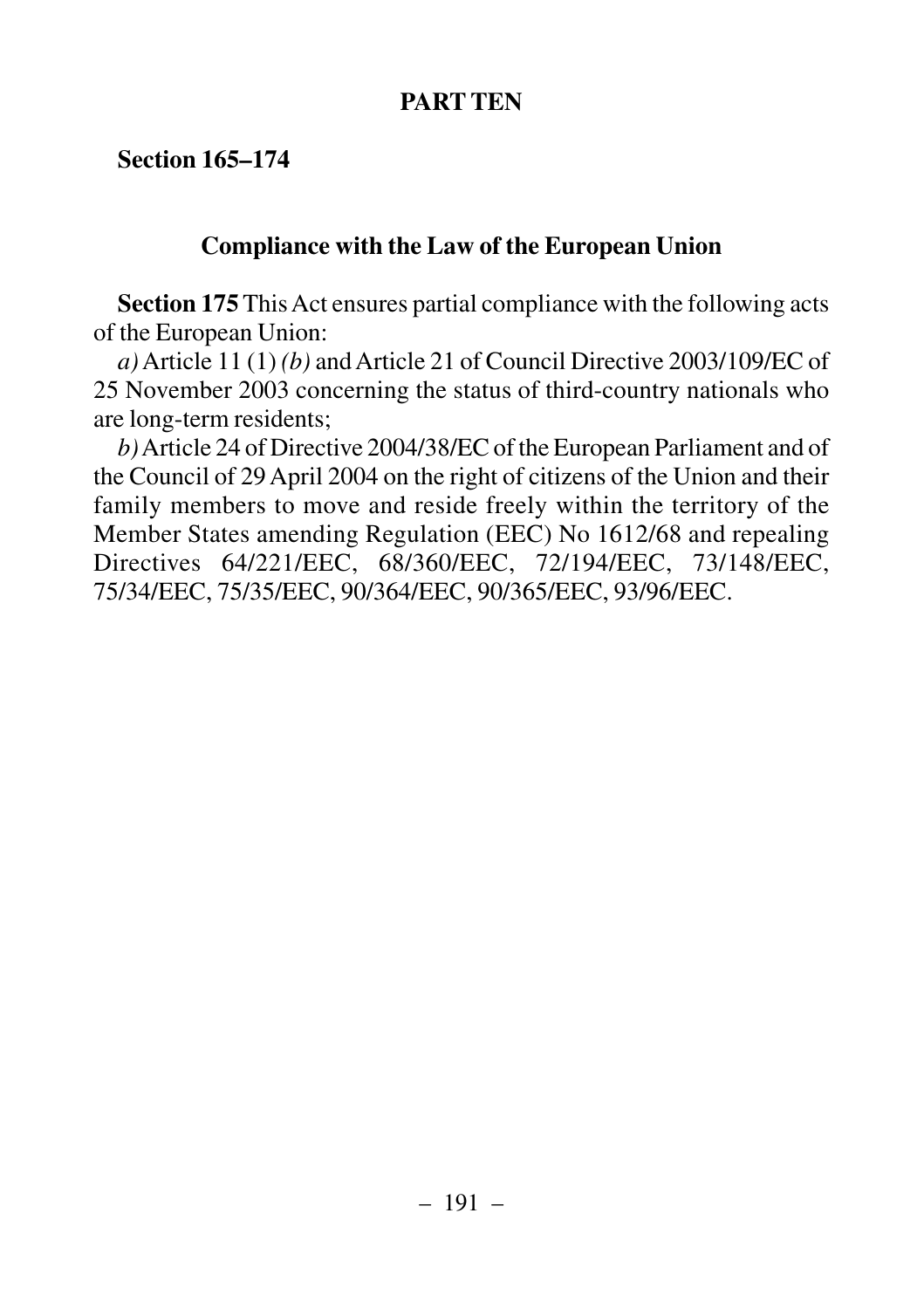# *Annex 1 to Act CXXXIX of 2005*

# *State Recognised Higher Education Institutions of the Republic of Hungary*

State universities

**Budapesti Corvinus Egyetem, Budapest** *Corvinus University of Budapest* **Budapesti Mûszaki és Gazdaságtudományi Egyetem, Budapest** *Budapest University of Technology and Economics* **Debreceni Egyetem, Debrecen** *University of Debrecen* **Eötvös Loránd Tudományegyetem, Budapest** *Eötvös Loránd University, Budapest* **Kaposvári Egyetem, Kaposvár** *University of Kaposvár* **Liszt Ferenc Zenemûvészeti Egyetem, Budapest** *Liszt Ferenc Academy of Music (University), Budapest* **Magyar Képzõmûvészeti Egyetem, Budapest** *Hungarian Academy of Fine Arts, Budapest* **Miskolci Egyetem, Miskolc** *University of Miskolc* **Moholy-Nagy Mûvészeti Egyetem, Budapest** *Moholy-Nagy University of Art and Design, Budapest* **Nyugat-magyarországi Egyetem, Sopron** *University of West Hungary, Sopron* **Pannon Egyetem, Veszprém**  *Pannon University, Veszprém* **Pécsi Tudományegyetem, Pécs** *University of Pécs* **Semmelweis Egyetem, Budapest** *Semmelweis University, Budapest* **Szegedi Tudományegyetem, Szeged** *University of Szeged* **Szent István Egyetem, Gödöllõ** *Szent István University, Gödöllõ*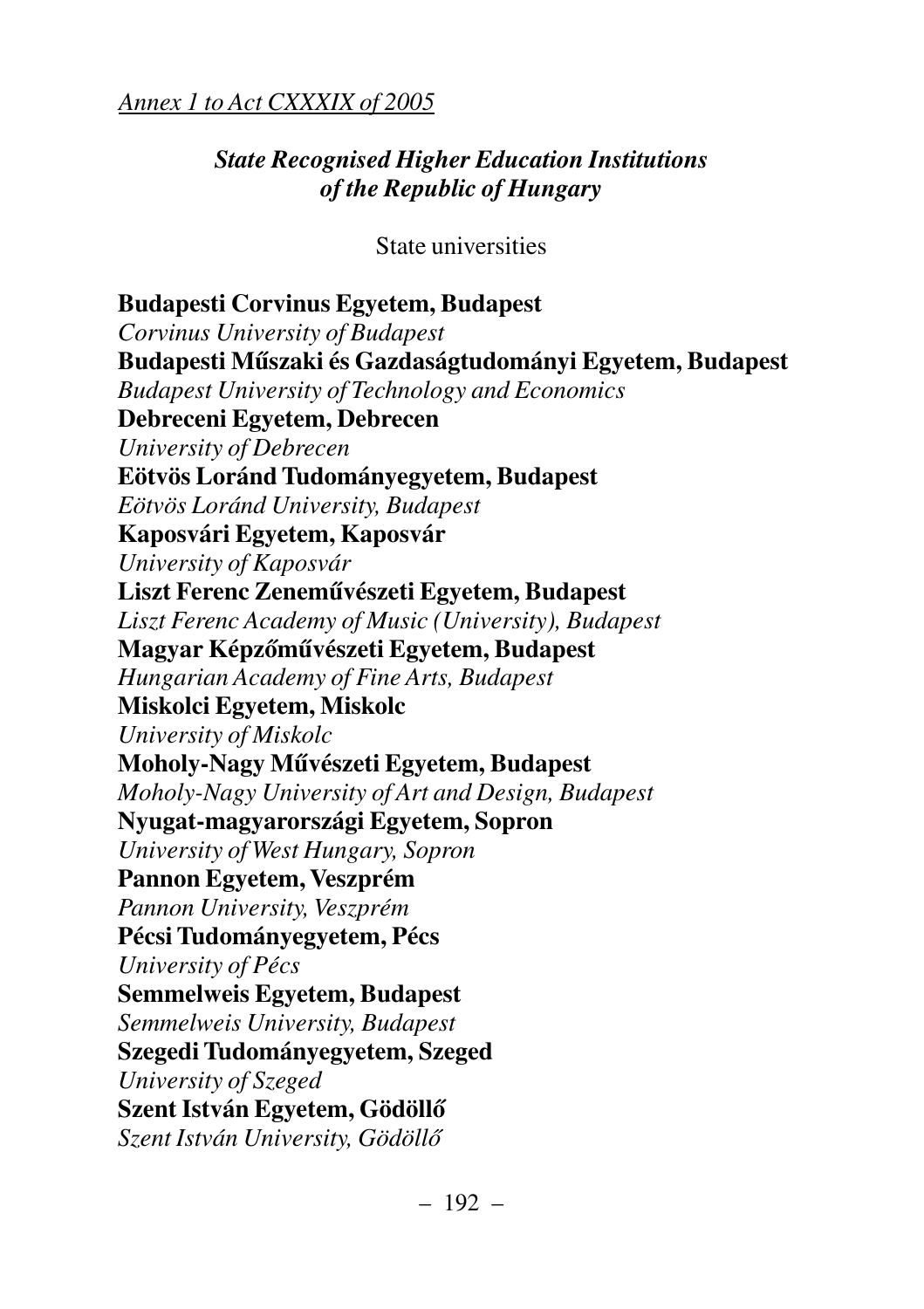**Széchenyi István Egyetem, Gyõr** *Széchenyi István University, Gyõr* **Színház- és Filmmûvészeti Egyetem, Budapest** *University of Drama and Film, Budapest* **Zrínyi Miklós Nemzetvédelmi Egyetem, Budapest** *Zrínyi Miklós University of National Defence, Budapest*

Non-state universities

**Andrássy Gyula Budapesti Német Nyelvû Egyetem, Budapest** *Andrássy Gyula University, Budapest* **Debreceni Református Hittudományi Egyetem, Debrecen** *Debrecen University of Reformed Theology* **Evangélikus Hittudományi Egyetem, Budapest** *Evangelical-Lutheran Theological University, Budapest* **Károli Gáspár Református Egyetem, Budapest** *Károli Gáspár University of the Reformed Church, Budapest* **Közép-európai Egyetem, Budapest** *Central European University, Budapest* **Országos Rabbiképzõ - Zsidó Egyetem, Budapest** *Jewish Theological Seminary – University of Jewish Studies, Budapest* **Pázmány Péter Katolikus Egyetem, Budapest** *Pázmány Péter Catholic University, Budapest*

State colleges

**Budapesti Gazdasági Fõiskola, Budapest** *Budapest Business School* **Budapesti Mûszaki Fõiskola, Budapest** *Budapest TECH Polytechnical Institution* **Dunaújvárosi Fõiskola, Dunaújváros** *College of Dunaújváros* **Eötvös József Fõiskola, Baja** *Eötvös József College, Baja* **Eszterházy Károly Fõiskola, Eger**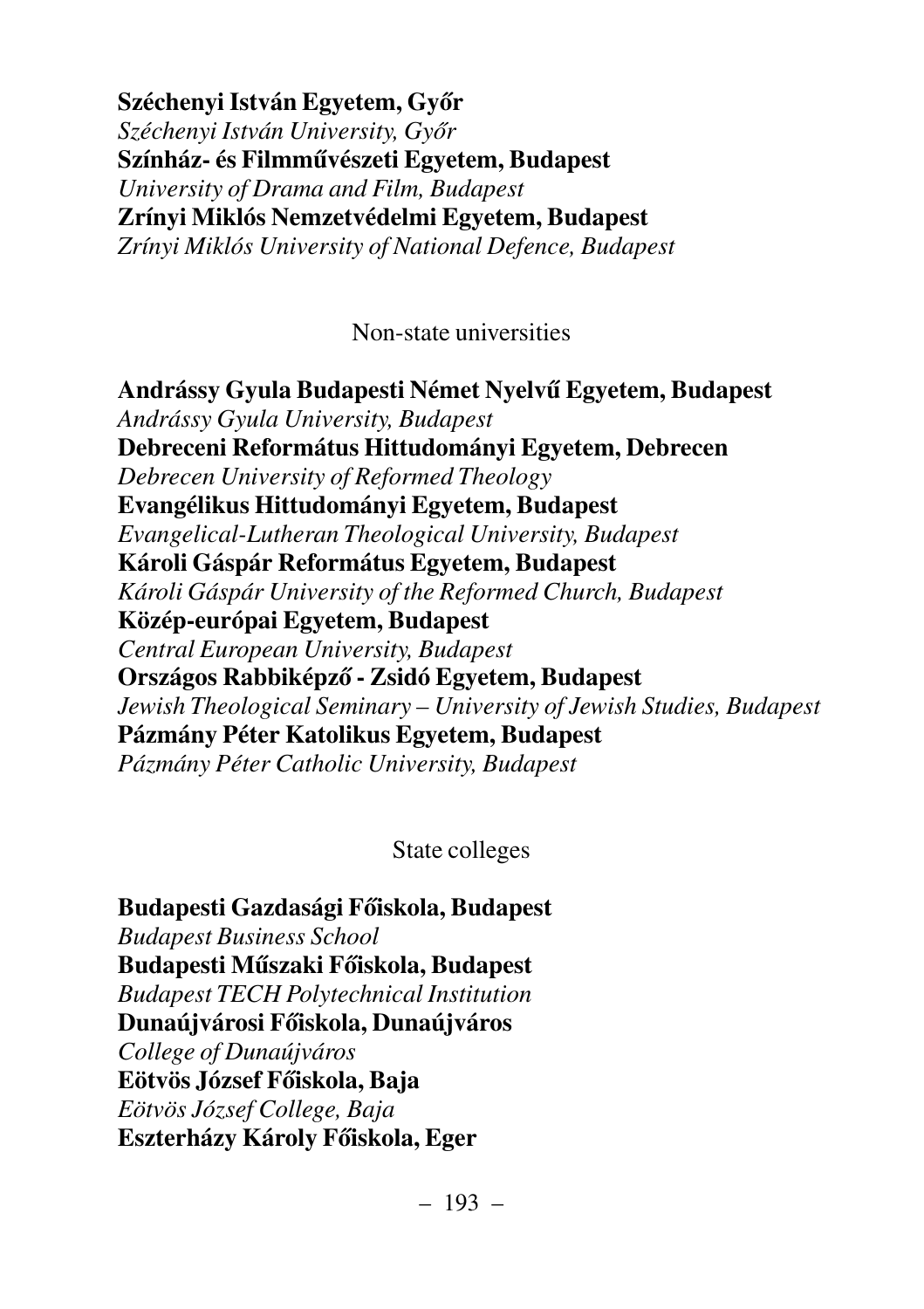*Eszterházy Károly College, Eger* **Károly Róbert Fõiskola, Gyöngyös** *Károly Róbert College, Gyöngyös* **Kecskeméti Fõiskola, Kecskemét** *Kecskemét College* **Magyar Táncmûvészeti Fõiskola, Budapest** *Hungarian Dance Academy, Budapest* **Nyíregyházi Fõiskola, Nyíregyháza** *College of Nyíregyháza* **Rendõrtiszti Fõiskola, Budapest** *Police College, Budapest* **Szolnoki Fõiskola, Szolnok** *College of Szolnok* **Tessedik Sámuel Fõiskola, Szarvas** *Tessedik Sámuel College, Szarvas*

Non-state colleges

**A Tan Kapuja Buddhista Fõiskola, Budapest** *"The Gate of the Teaching" Buddhist College, Budapest* **Adventista Teológiai Fõiskola, Pécel** *Adventist Theological College, Pécel* **Általános Vállalkozási Fõiskola, Budapest** *Budapest College of Management* **Apor Vilmos Katolikus Fõiskola, Vác** *Apor Vilmos Catholic College, Vác* **Baptista Teológiai Akadémia, Budapest** *Baptist Theological Academy, Budapest* **Bhaktivedanta Hittudományi Fõiskola, Budapest** *Bhaktivedanta College, Budapest* **Budapest Kortárstánc Fõiskola, Budapest** *Budapest Contemporary Dance Academy* **Budapesti Kommunikációs és Üzleti Fõiskola, Budapest** *Budapest School of Communication and Business* **Egri Hittudományi Fõiskola, Eger** *Theological College of Eger*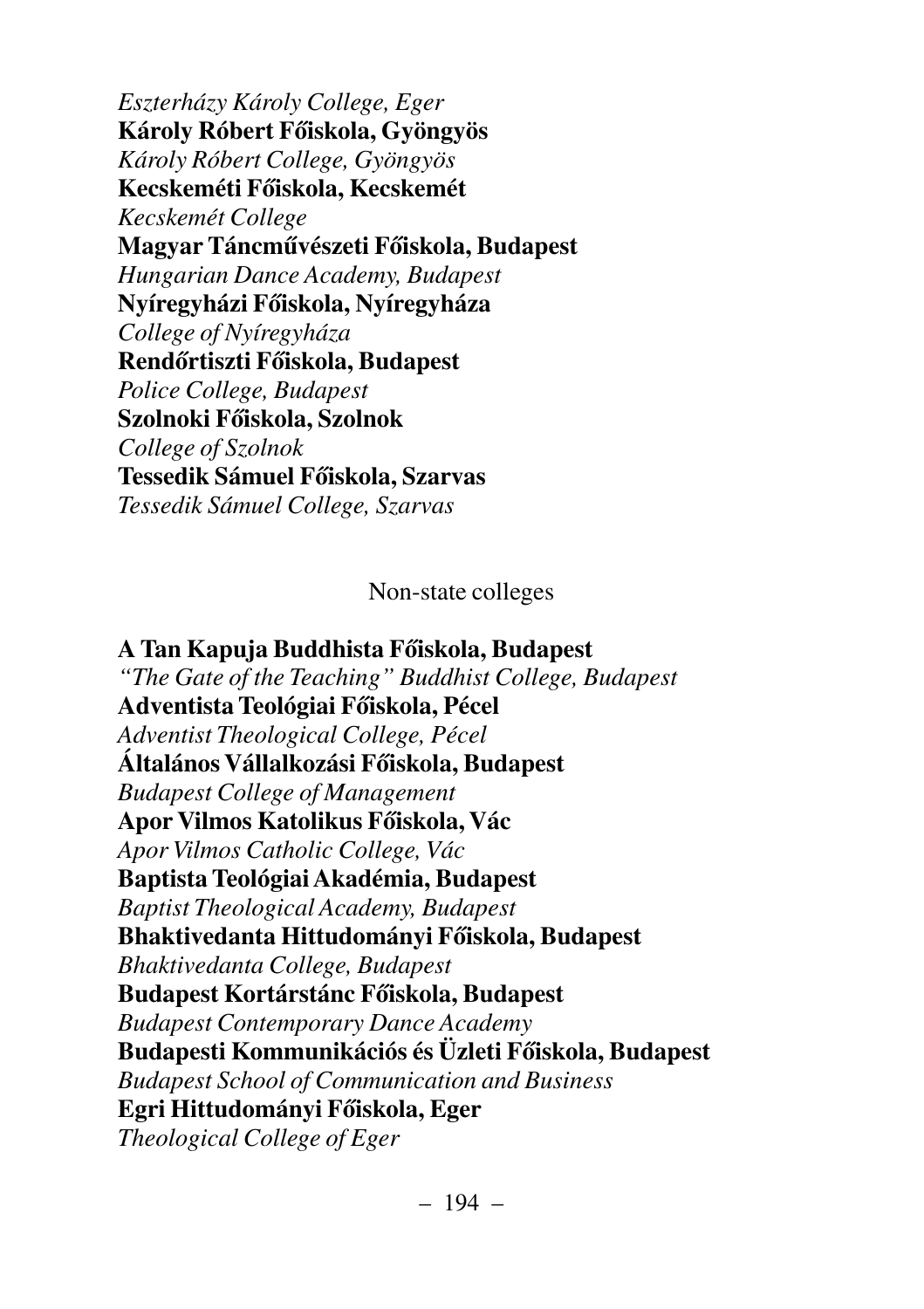**Esztergomi Hittudományi Fõiskola, Esztergom** *Theological College of Esztergom* **Gábor Dénes Fõiskola, Budapest** *Gábor Dénes College, Budapest* **Gyõri Hittudományi Fõiskola, Gyõr** *Theological College of Gyõr* **Harsányi János Fõiskola, Budapest** *Harsányi János College, Budapest* **Heller Farkas Gazdasági és Turisztikai Szolgáltatások Fõiskolája, Budapest** *Heller Farkas College of Economics and Tourism, Budapest* **IBS Nemzetközi Üzleti Fõiskola, Budapest** *International Business School, Budapest* **Kodolányi János Fõiskola, Székesfehérvár** *Kodolányi János University College, Székesfehérvár* **Kölcsey Ferenc Református Tanítóképzõ Fõiskola, Debrecen** *Kölcsey Ferenc Reformed Teacher Training College, Debrecen*  **Modern Üzleti Tudományok Fõiskolája, Tatabánya** *College of Modern Business Studies, Tatabánya* **Mozgássérültek Petõ András Nevelõképzõ és Nevelõintézete, Budapest** *International Petõ András Institute of Conductive Education for the Motor Disabled and Conductor-Teacher Training College, Budapest* **Pápai Református Teológiai Akadémia, Pápa** *Pápa Theological Academy of the Reformed Church* **Pécsi Püspöki Hittudományi Fõiskola, Pécs** *Theological College of Pécs* **Pünkösdi Teológiai Fõiskola, Budapest** *Pentecostal Theological College, Budapest* **Sapientia Szerzetesi Hittudományi Fõiskola, Budapest** *Sapientia School of Theology, Budapest* **Sárospataki Református Teológiai Akadémia, Sárospatak** *Sárospatak Theological Academy of the Reformed Church* **Sola Scriptura Teológiai Fõiskola, Budapest** *Sola Scriptura College of Theology, Budapest* **Szegedi Hittudományi Fõiskola, Szeged** *Theological College of Szeged*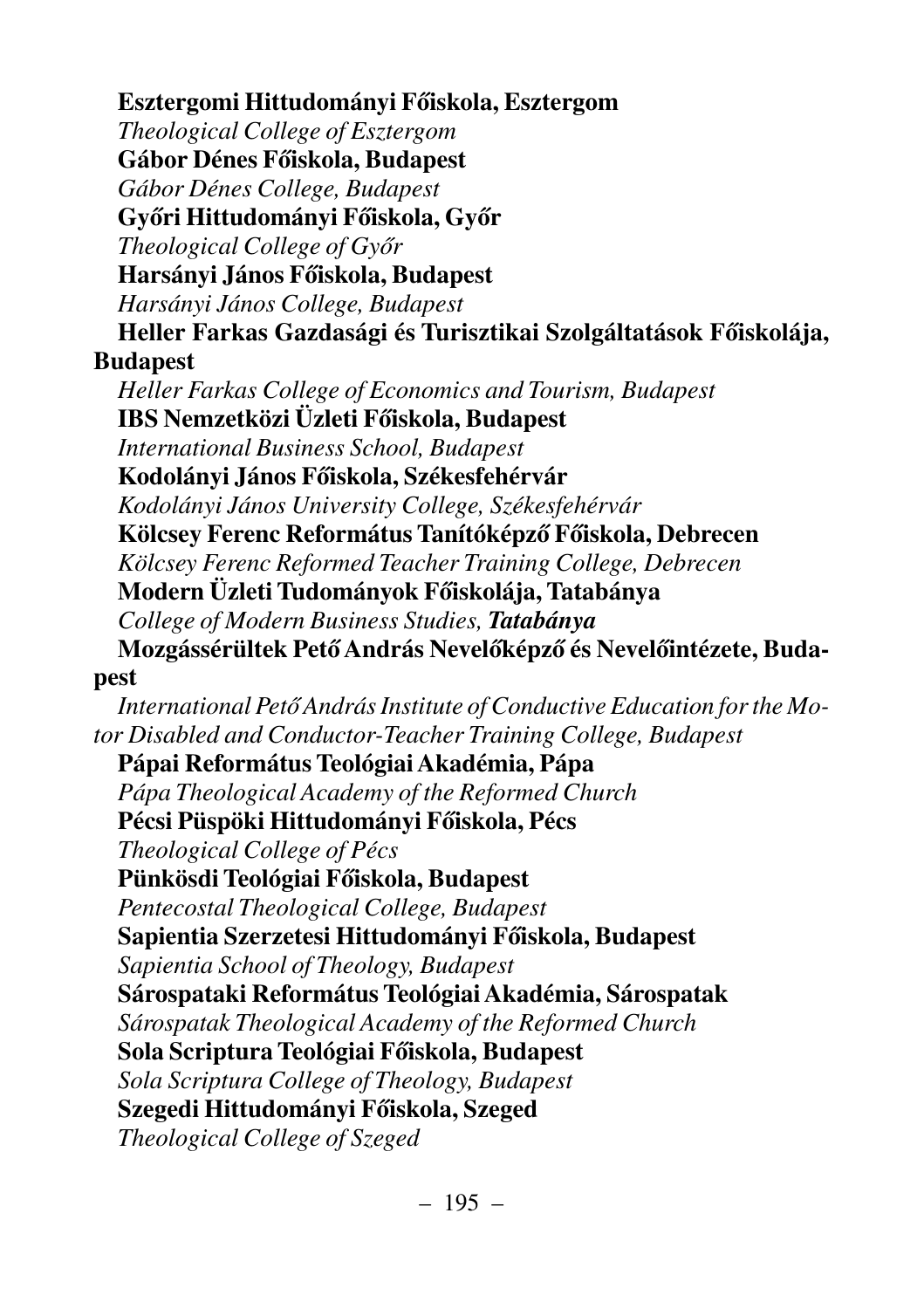**Szent Atanáz Görög Katolikus Hittudományi Fõiskola, Nyíregyháza** *Szent Atanáz Greek-Catholic Theological Institute, Nyíregyháza* **Szent Bernát Hittudományi Fõiskola, Zirc** *Szent Bernát Theological College, Zirc* **Szent Pál Akadémia, Budapest** *Szent Pál Academy, Budapest* **Tomori Pál Fõiskola, Kalocsa** *Tomori Pál College, Kalocsa* **Veszprémi Érseki Hittudományi Fõiskola, Veszprém** *Archiepiscopal Theological College of Veszprém* **Wekerle Sándor Üzleti Fõiskola, Budapest** *Wekerle Sándor Business College* **Wesley János Lelkészképzõ Fõiskola, Budapest** *John Wesley Theological College, Budapest* **Zsigmond Király Fõiskola, Budapest** *King Sigismund College, Budapest*

*Annex 2 to Act CXXXIX of 2005*

# **PART I**

# **Personal and Special Data Registered and Managed by Higher Education Institutions**

I/A Data pertaining to employees

1. Data registered pursuant to this Act:

*a)* name, gender, name at birth, place and date of birth, mother's name, nationality, identification number;

*b)* address and residence;

*c)* data pertaining to employment, public servant status, fixed-term employment:

*ca)* name of employer – if more than one, all shall be named, indicating where the additional work-related relationship is established,

*cb)* level of qualification, professional qualifications, vocational qualifications, command of languages, scientific degree,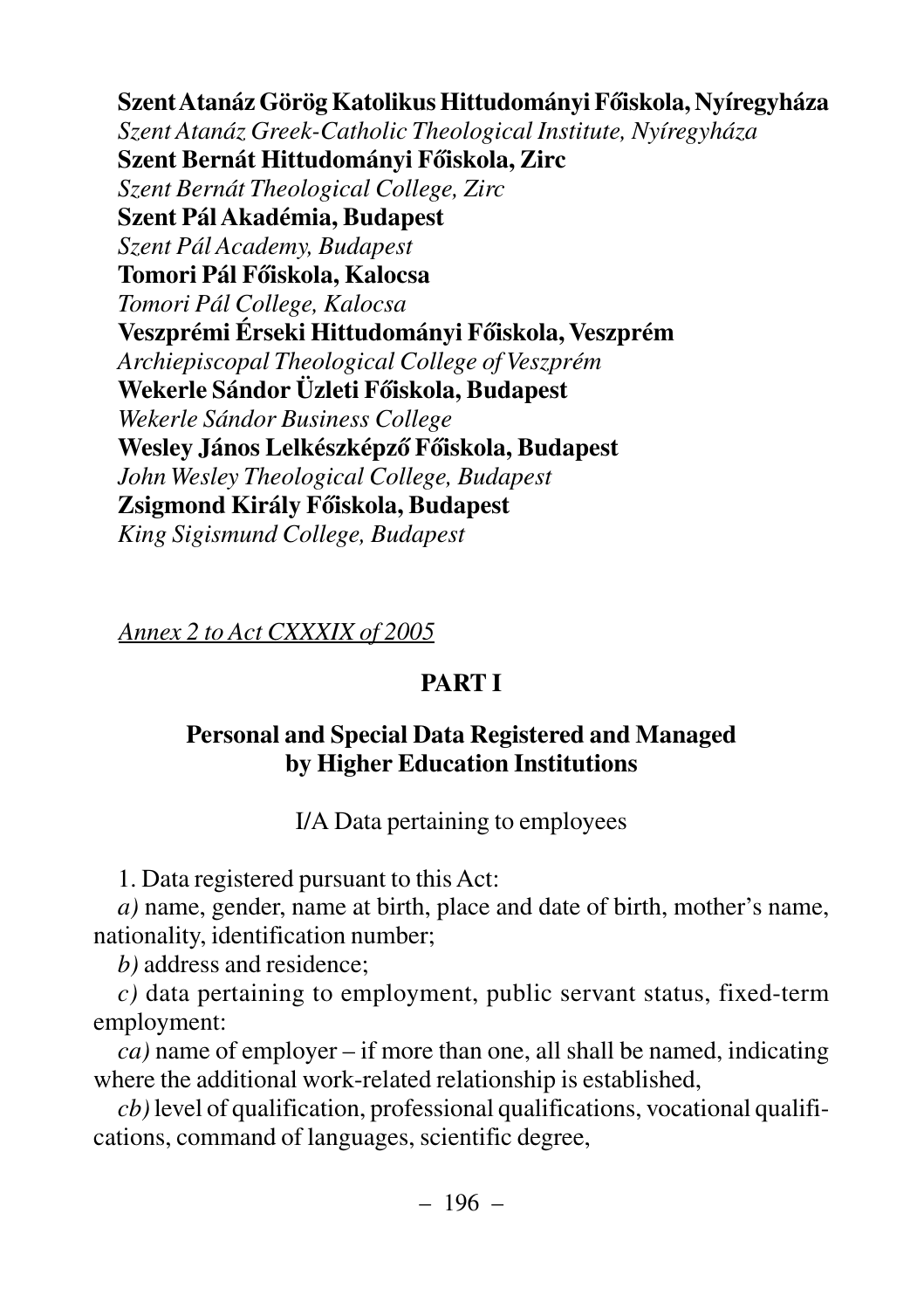*cc)* time spent in employment, time that can be counted as public servant status, data pertaining to payroll status,

*cd)* honours, awards and other recognition awards, titles,

*ce)* position, executive assignment, assignment for tasks not specified for position, additional work-related relationships, disciplinary sanctions, orders to pay damages,

*cf)* hours of work, hours of overtime, wage, salary, and any related dues and its beneficiary,

*cg)* leave, leave taken,

*ch)* disbursements made to employee and their title,

*ci)* benefits granted to the employee and their title,

*cj)* debts of employee owed to employer and their title,

*ck)* research activities, scientific work, artistic activities, their results, data pertaining to participation in the doctorate course and the doctoral degree award procedure as instructor, researcher,

*cl)* declaration made pursuant to Section 84 (5);

*d)* results of lecturer evaluation by students;

*e)* identification data pertaining to the documents supplied in evidence of data.

2. The registration of any other data shall be subject to the consent of the person concerned.

3. The data listed under point 1 may be forwarded: to the maintainer all data as necessitated by the exercise of maintainer's rights; to the social security payment office or any other payment office disbursing salary and wages or other benefits all data that are necessary for establishing eligibility for and disbursing the salary, wage or other benefits; to the body in charge of the operation of the higher education information system all data that the information system of higher education may handle pursuant to this Act; to the Hungarian Accreditation Committee all data that are necessary for ascertaining the existence of the conditions requisite to the operation of the higher education institution; to the court, the police, the public prosecutor's office, the bailiff, the public administration body the data required for judging the specific case; to those authorised to monitor compliance with the provisions on work the data related to employment; to the national security service all data; to students or persons in work-related relationship with the higher education institution, the results of lecturer evaluation by students in the manner defined in the institutional bylaws.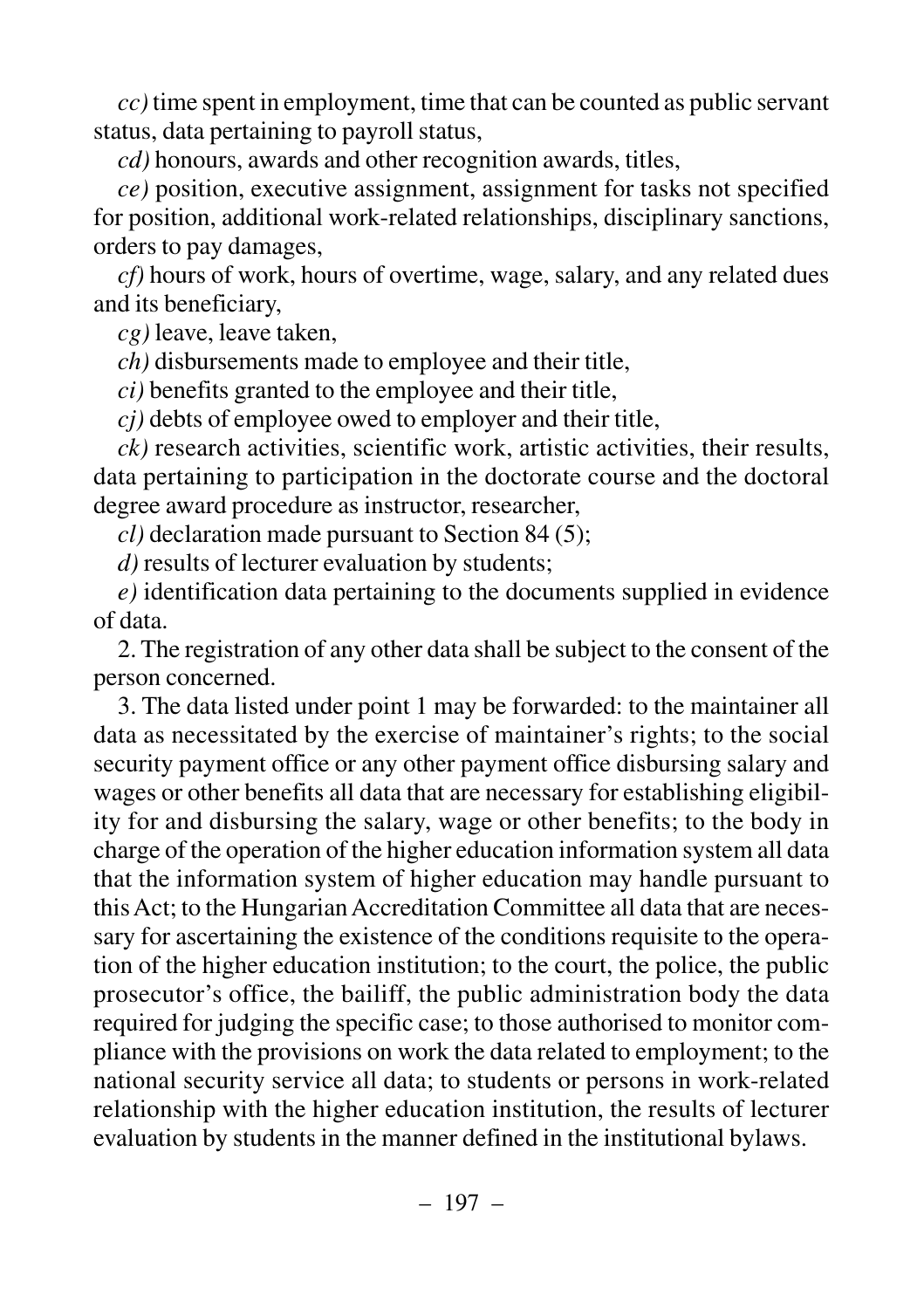### I/B Data pertaining to students

1. Data registered pursuant to this Act:

*a)* data pertaining to admission:

*aa)* applicant's name, gender, name at birth, mother's name, place and date of birth, nationality, address and residence and phone number, in the case of non-Hungarian nationals the legal grounds for stay in the territory of the Republic of Hungary and the designation and number of the document entitling the holder thereto and, in the case of persons entitled to the right to free movement and residence as set forth in a separate Act, of the document evidencing the right of residence,

*ab)* data pertaining to the secondary school leaving examination,

*ac)* data pertaining to the secondary school,

*ad)* data necessary for assessment of the admission application,

*ae)* data pertaining to the admission procedure;

*b)*data pertaining to student status (dormitory membership, PhD candidacy):

*ba)* the student's name, name at birth, mother's name, place and date of birth, nationality, address and residence and phone number, mailing address and phone number, electronic mail address, in the case of non-Hungarian nationals the legal grounds for stay in the territory of the Republic of Hungary and the designation and number of the document entitling the holder thereto and, in the case of persons entitled to the right to free movement and residence as set forth in a separate act, of the document evidencing the right of residence,

*bb)* date and manner of the establishment and cessation of student status (dormitory membership, PhD candidacy, visiting student status), name of course attended by the student indicating if it is state-funded, its training schedule, evaluation of the studies of the student, data pertaining to examinations, semesters the student enrolled for, state-funded period used, time of temporary termination of student status, data pertaining to training contribution,

*bc)* time and place of studies abroad,

*bd)* credits accrued and validated, validated studies,

*be)* data pertaining to student bursaries and dormitory placement, data necessary for establishing eligibility for bursaries (social situation, data pertaining to parents, data pertaining to support),

*bf)* data pertaining to the student's employment,

*bg)* data pertaining to disciplinary and compensation issues,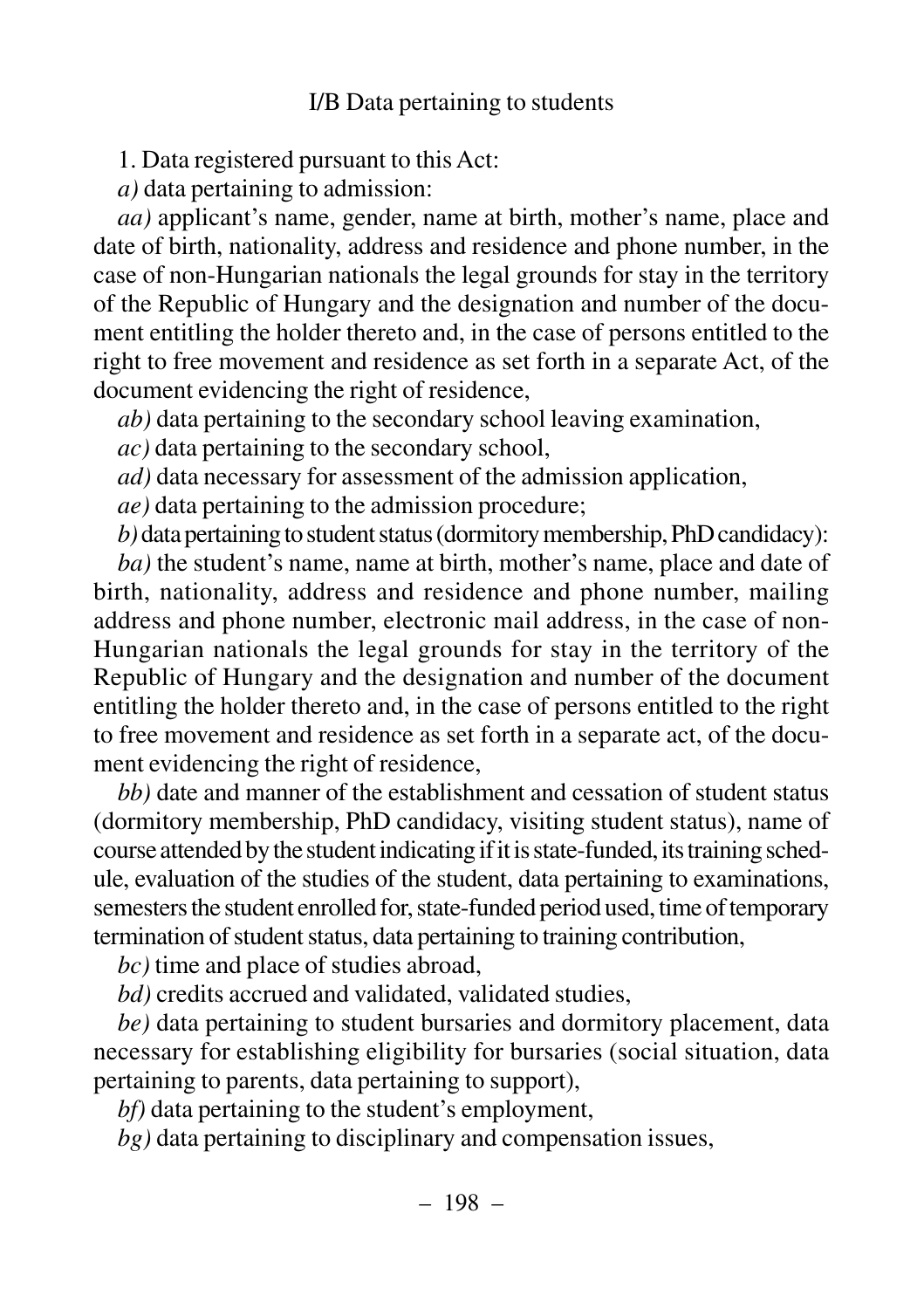*bh)* data necessary for establishing special treatment due to disabled students,

*bi)* data pertaining to student accidents,

*bj)* serial number of the student pass, identification number of the master file,

*bk)* identification number and social security number of the student,

*bl)* data pertaining to the final examination (vocational examination, defence of the doctoral dissertation),

*bm)* data necessary for the exercise of rights and the fulfilment of obligations arising in connection with student status;

*c)* data pertaining to the graduate career monitoring system;

*d)* the tax number of the student;

*e)* identification data pertaining to the documents supplied in evidence of data.

2. The registration of any other data shall be subject to the consent of the person concerned.

3. Data may be forwarded: to the maintainer all data as necessitated by the exercise of maintainer's rights; to the court, the police, the public prosecutor's office, the bailiff, the public administration body the data required for judging the specific case; to the national security service all data; to the body in charge of the operation of the higher education information system all data; to the Centre for Student Loans data pertaining to studies.

# **PART II**

## **Personal and Special Data Registered and Managed in the Higher Education Information System**

II/A Master data pertaining to higher education institutions

Data registered pursuant to this Act:

*a)* in respect of the higher education institution

*aa)* name of its maintainer, registered address, name, mailing address, and contact details (phone number, fax number, e-mail) of its representative,

*ab)* name, mailing address, and contact details (phone number, fax number, e-mail) of its executive officers (rector, financial director-general or director,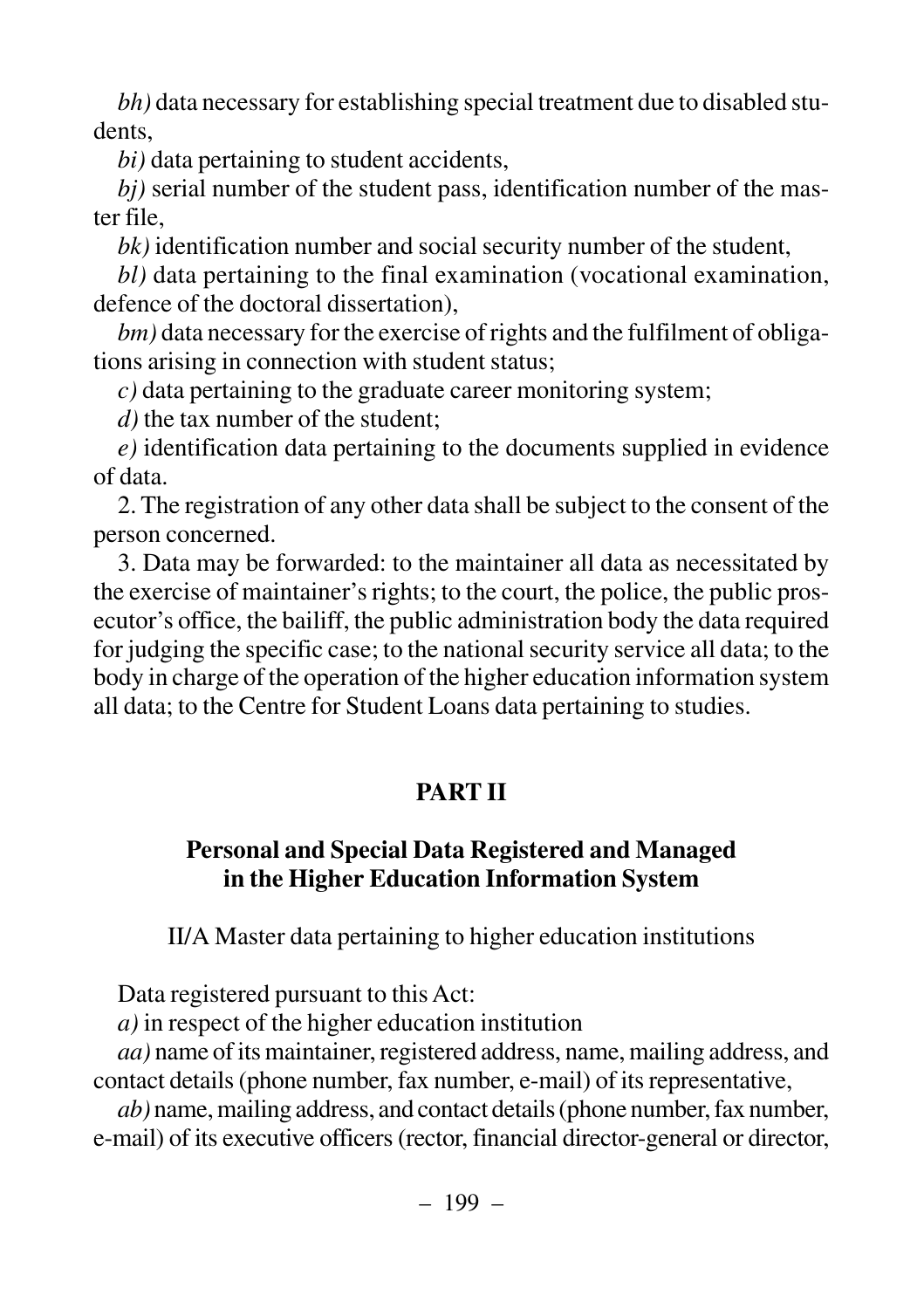head of the internal audit, the president and membership of the financial board, the president of the preparatory committee – the provisional head of the institution – and its members, faculty heads, head of the administrative office),

*ac)* the cooperation agreement under Section 31 of this Act and the data contained therein,

*ad)* name and lecturer identification number of the person responsible for the higher education programmes,

*ae)* name and mailing address of the supervisory board membership in the case of operation as a public benefit organisation;

*b)*in respect of the foreign higher education institution operating in Hungary

*ba)* name of its maintainer, registered address, name, mailing address, and contact details (phone number, fax number, e-mail) of its representative and representative in Hungary,

*bb)* name, mailing address, and contact details (phone number, fax number, e-mail) of its executive officers,

*bc)* name and lecturer identification number of the person responsible for the higher education programmes;

*c)* in respect of the students' hall of residence

*ca)* name of its maintainer, registered address, name, mailing address, and contact details (phone number, fax number, e-mail) of its representative,

*cb)* name, mailing address, and contact details (phone number, fax number, e-mail) of the head of the students' hall of residence,

*cc)* the cooperation agreement under Section 13 of this Act and the data contained therein;

*d)* in respect of the Hungarian Accreditation Committee, the Higher Education and Research Council, the Hungarian Rectors'Conference, and the National Union of Students in Hungary

*da)* name and registered address of the organisation,

*db)* name and mailing address of the executive officers and the supervisory board membership.

### II/B Master data pertaining to employees

1. Data registered pursuant to this Act:

*a)* name, gender, name at birth, place and date of birth, mother's name, nationality, identification number;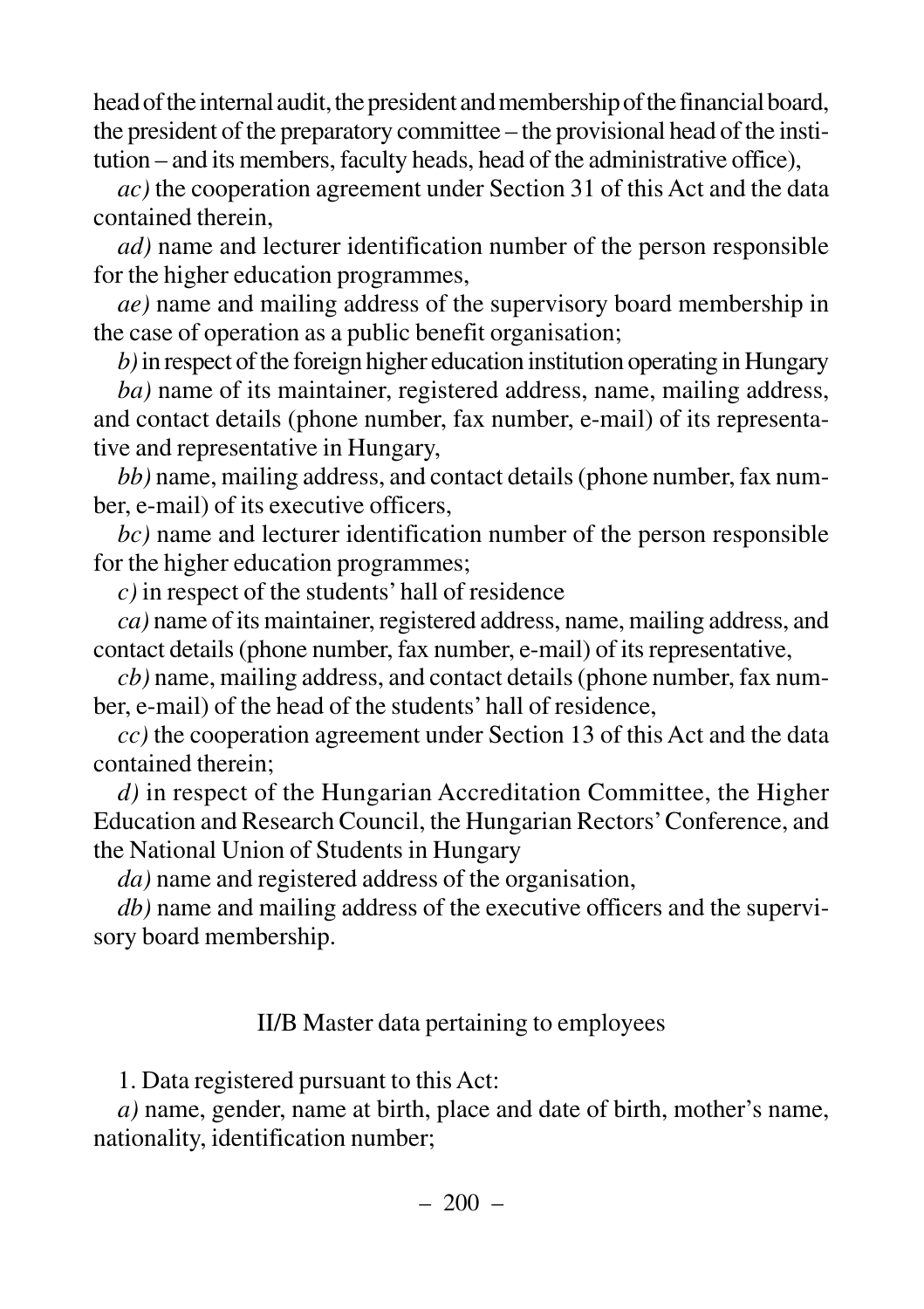*b)* address and residence;

*c)* data pertaining to employment, public servant status, fixed-term employment:

*ca)* name (OM-identifier) of employer – if more than one, all shall be named,

*cb)* level of qualification, professional qualifications, vocational qualifications, command of languages, scientific degree,

*cc)* position, executive assignment,

*cd)* hours of work,

*ce)* research activities, scientific work, artistic activities, their results, honours, awards and other recognition awards, titles,

*cf)* declaration made pursuant to Section 84 (5);

*d)* identification data pertaining to the documents supplied in evidence of data.

2. The registration of any other data shall be subject to the consent of the person concerned.

3. The data listed under point 1 may be forwarded: to the social security payment office or any other payment office disbursing salary and wages or other benefits all data that are necessary for establishing eligibility for and disbursing the salary, wage or other benefits; to the court, the police, the public prosecutor's office, the bailiff, the public administration body the data required for judging the specific case; to the national security service all data; to the higher education institution all data pertaining to its employee.

II/C Master data pertaining to students and PhD candidates

1. Data registered pursuant to this Act:

*a)* data pertaining to student status (PhD candidacy):

*aa)* student's (PhD candidate's) name, name at birth, mother's name, place and date of birth, nationality, gender, address, residence, and mailing address,

*ab)* in the case of non-Hungarian nationals the legal grounds for stay in the territory of the Republic of Hungary and the designation and number of the document entitling the holder thereto and, in the case of persons entitled to the right to free movement and residence as set forth in a separate act, of the document evidencing the right of residence,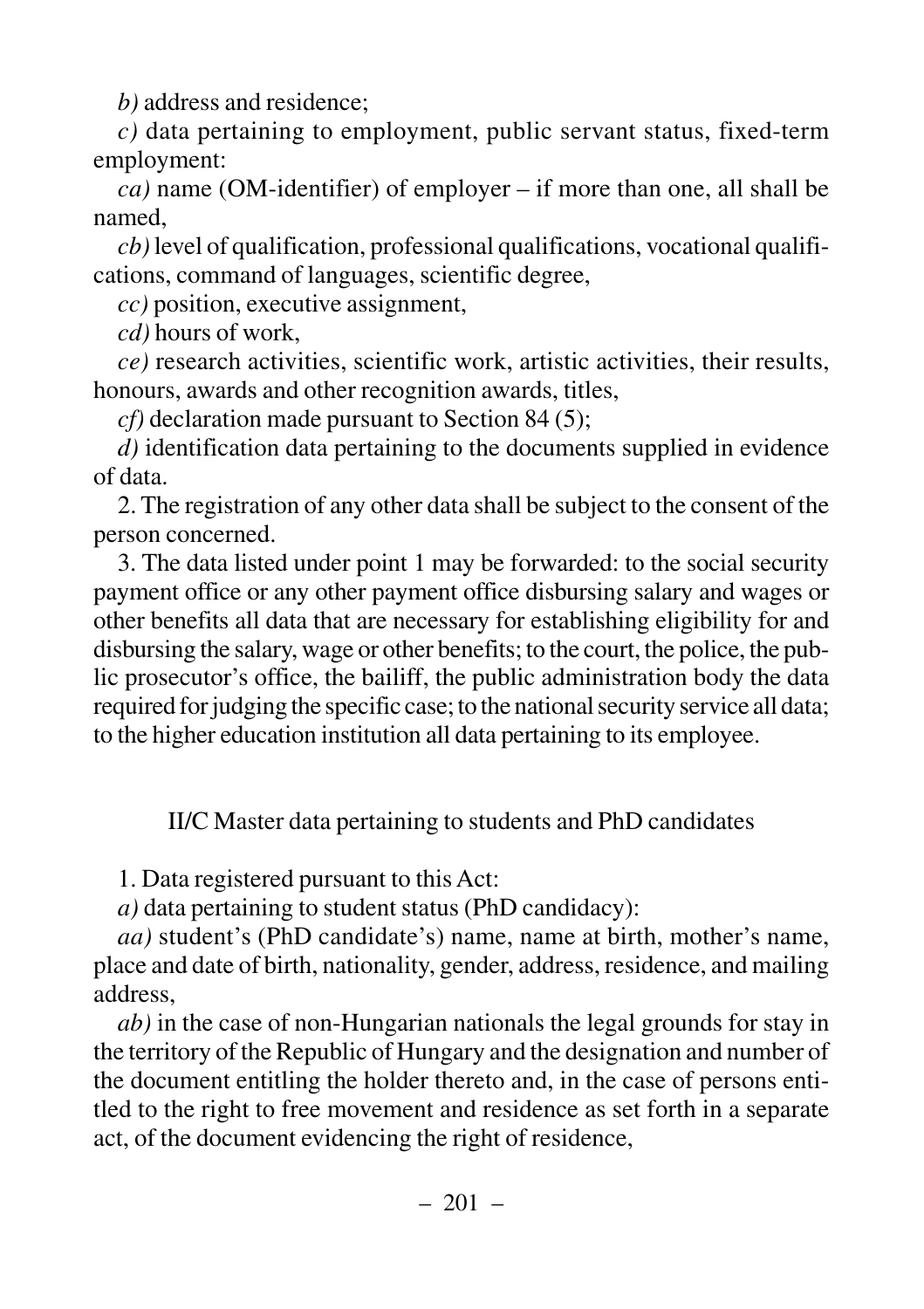*ac)* date and manner of the establishment and cessation of student status,

*ad)* name of course attended by the student indicating if it is state-funded, its training schedule, semesters the student enrolled for, time of temporary termination of student status,

*ae)* state-funded period used during or prior to the training,

*af)* time and place of studies abroad,

*ag)* data pertaining to the fulfilment of preferential treatment requirements,

*ah)* in the case of dormitory placement, name of the dormitory, commencement and end of dormitory membership,

*ai)* in the case of students' hall of residence placement, name and OMidentifier of the students'hall of residence, commencement and end of students' hall of residence membership,

*aj)* data necessary for establishing special treatment due to disabled students,

*ak)* data pertaining to student accidents,

*al)* serial number of the student pass,

*am)* identification number of the master file,

*an)* identification number and social security number of the student,

*ao)* date and result of the final examination (vocational examination, defence of the doctoral dissertation), and the programme which it concludes,

*ap)* data pertaining to the content and identification of the documents issued;

*b)* data of the diploma, certificate issued,

*ba)* name of the certified professional or vocational qualification,

*bb)* date of issue of the diploma, certificate, name of persons signing the document,

*bc)*serial number of the form on which the diploma, certificate has been produced,

*bd)* number of student in the master database,

*be)* other data of the diploma, certificate,

*bf)* data of the diploma supplement;

*c)* data pertaining to graduate career monitoring;

*d)* identification data pertaining to the documents supplied in evidence of data.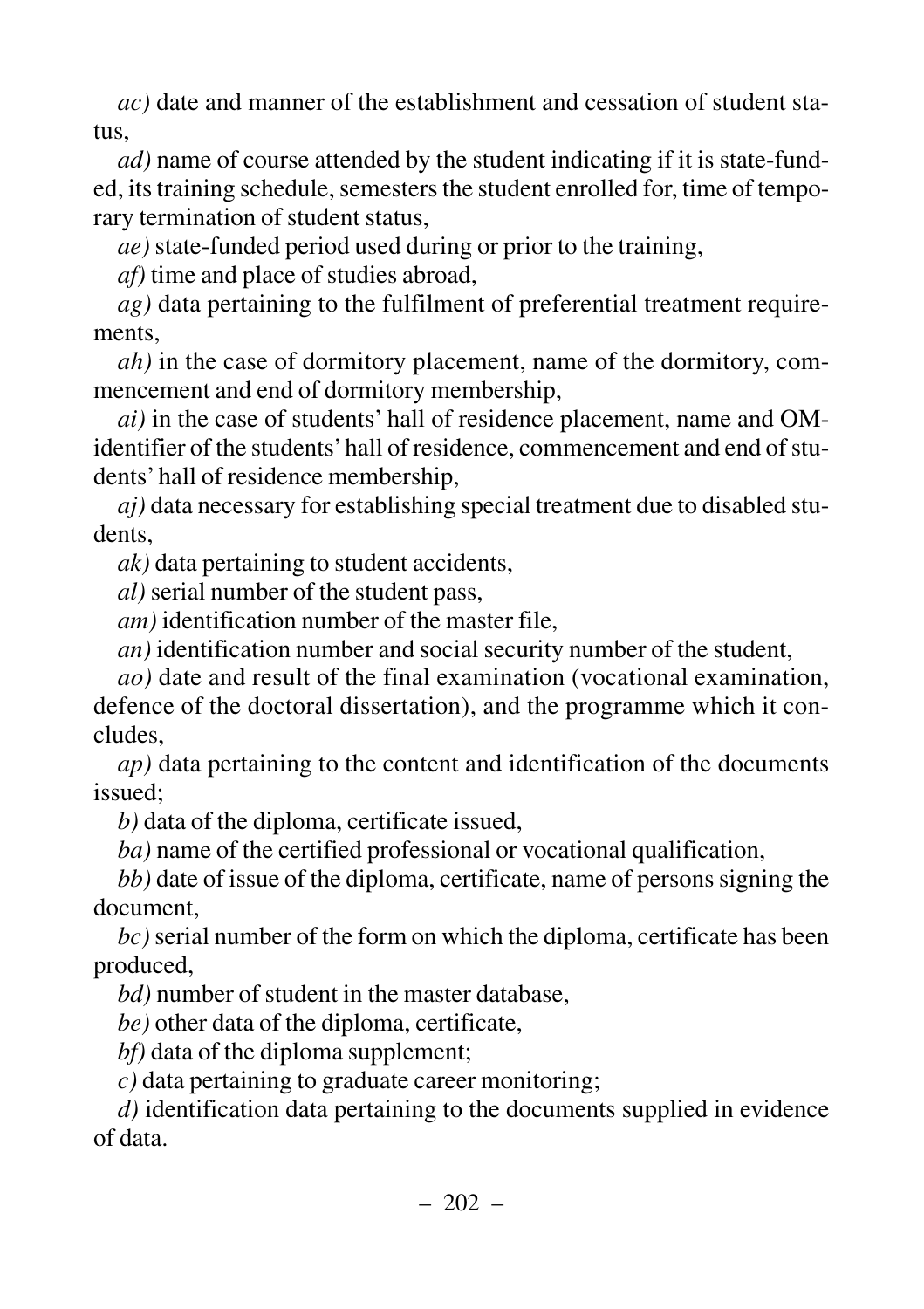2. The registration of any other data shall be subject to the consent of the person concerned.

3. Data may be forwarded: to the court, the police, the public prosecutor's office, the bailiff, the public administration body the data required for judging the specific case; to the national security service all data; to the Centre for Student Loans data pertaining to studies; to the social security authority data that are necessary for establishing eligibility for social security benefits; to the higher education institution all data pertaining to applicants requesting admission to and persons having student status (dormitory membership, PhD candidacy) at the institution; to the higher education institution all data pertaining to persons who have been granted admission to the institution; to the public education information system all data pertaining to persons with student status.

### II/D Master data pertaining to admission

1. Data registered pursuant to this Act:

*a)* data pertaining to admission:

*aa)* applicant's name, name at birth, mother's name, place and date of birth, gender, nationality, address, residence, and mailing address; in the case of non-Hungarian nationals the legal grounds for stay in the territory of the Republic of Hungary and the designation and number of the document entitling the holder thereto and, in the case of persons entitled to the right to free movement and residence as set forth in a separate act, of the document evidencing the right of residence,

*ab)* data pertaining to the secondary school leaving examination,

*ac)* data pertaining to the secondary school,

*ad)* data necessary for assessment of the admission application,

*ae)* data pertaining to the admission procedure.

2. The registration of any other data shall be subject to the consent of the person concerned.

3. Data may be forwarded: to the court, the police, the public prosecutor's office, the bailiff, the public administration body the data required for judging the specific case; to the national security service all data; to the higher education institution all data pertaining to applicants requesting admission to the institution; to the higher education institution all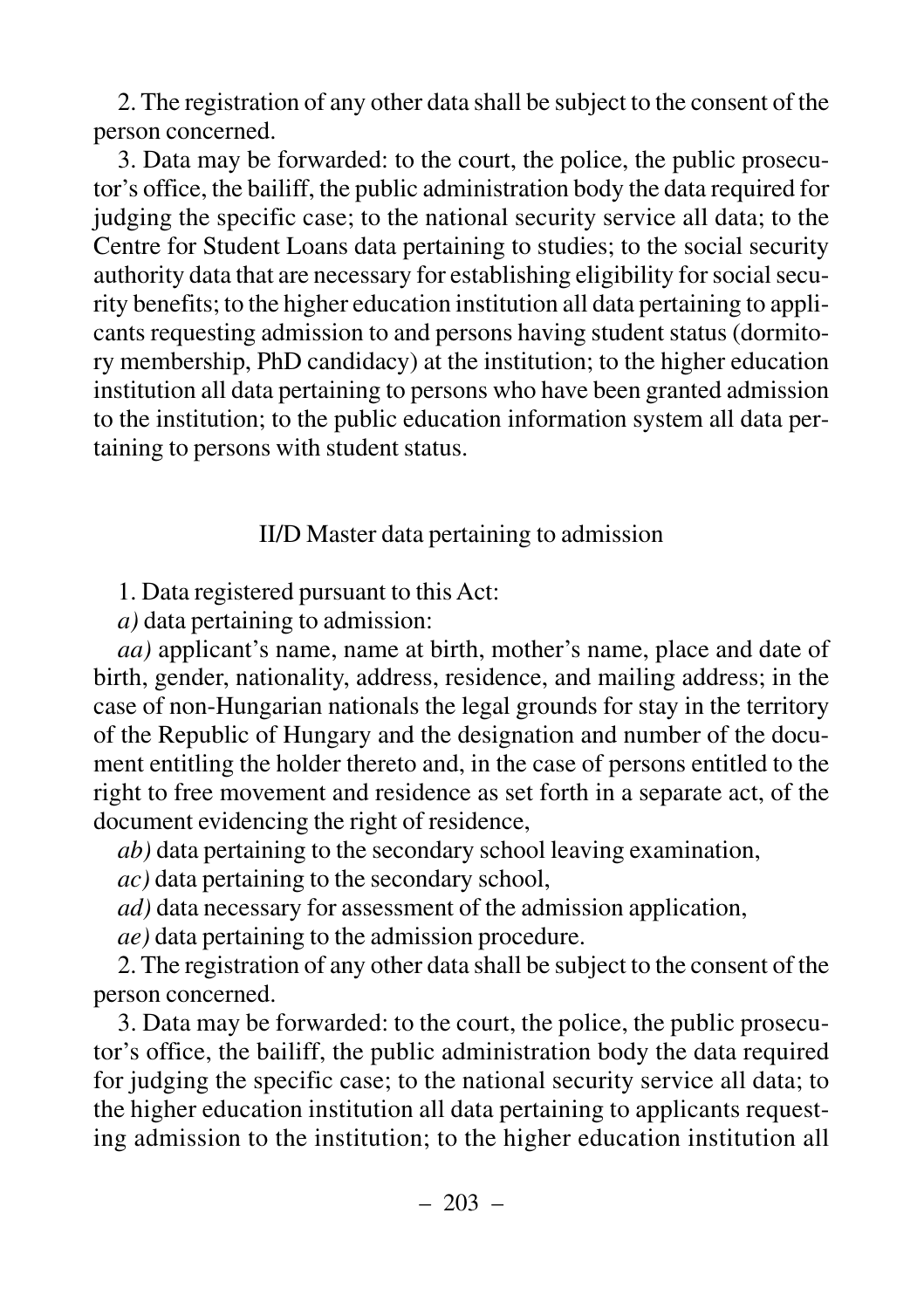data pertaining to persons who have been granted admission to the institution.

## *Annex 3 to Act CXXXIX of 2005*

| Funding<br>group | Undergraduate<br>course | Graduate<br>course | Doctorate<br>course | Higher-level<br>vocational<br>training | Postgraduate<br>specialist<br>training course |
|------------------|-------------------------|--------------------|---------------------|----------------------------------------|-----------------------------------------------|
| First            |                         | 1.75               | 2.5                 |                                        |                                               |
| Second           | 1.5                     | 2.625              | 3.75                | 1.5                                    | 1.5                                           |
| <b>Third</b>     | 2.25                    |                    |                     | 2.25                                   |                                               |

## *Multipliers Applied to Determine the Annual Amount of Normative Funding*

1. The calculation basis (1) is the amount determined by the Government by way of a decree in consideration of the subsidy amount allocated for the funding of higher education in the Annual Budget Act under the chapter of the ministry headed by the Minister.

2. In the case of one-tier programmes, in the first three years the provisions concerning undergraduate education shall apply, whereas the subsequent years shall be covered by the provisions pertaining to graduate education, except that the training grant for one-tier programmes in medicine shall be at least three times the calculation basis.

3. Training grants due to higher education institutions shall be determined on the basis of the calculated number of students. In determining the calculated number of students, full-time students shall be regarded as one student each, whereas the number of part-time students shall be divided by two.

## *Annex 4 to Act CXXXIX of 2005*